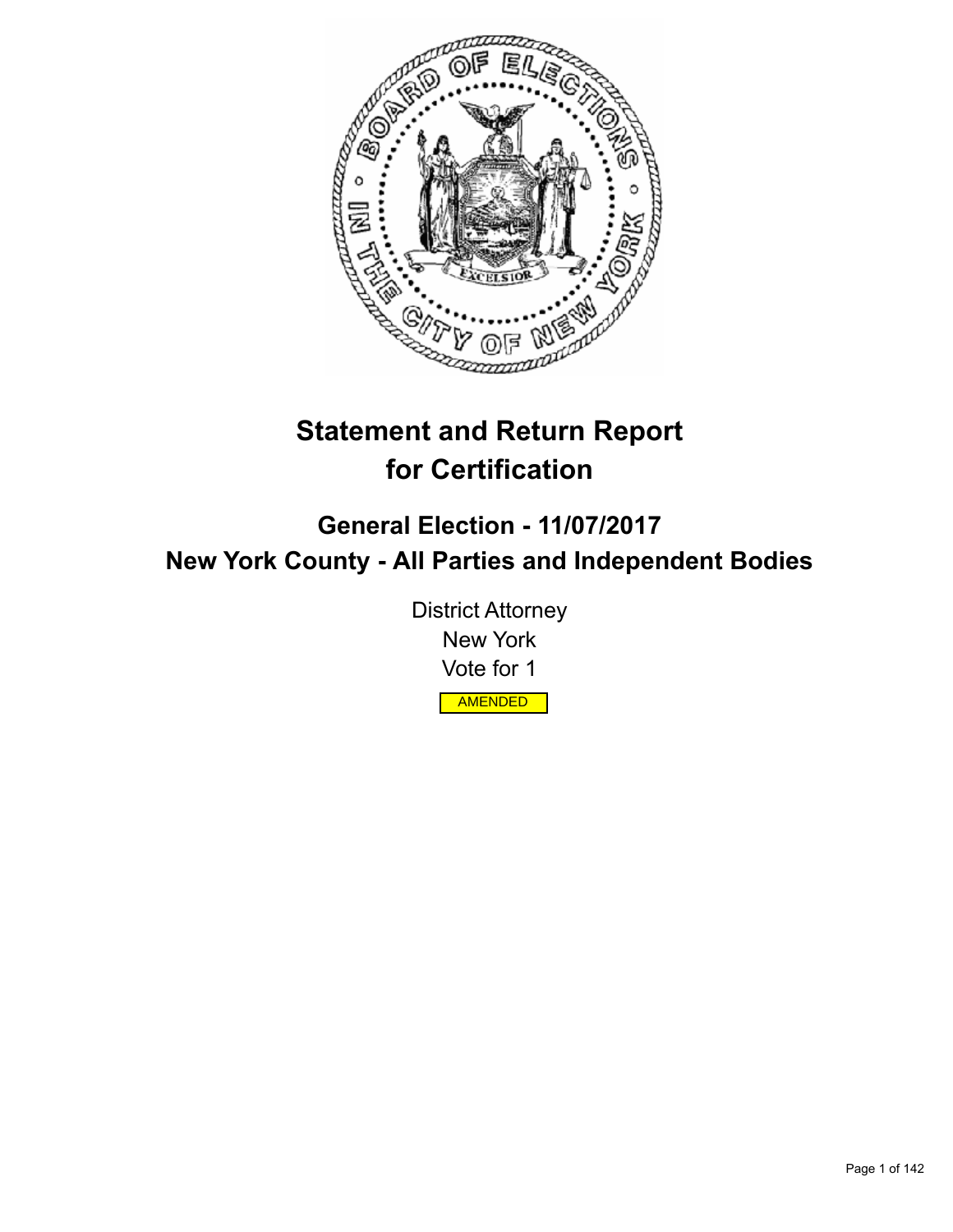

| PUBLIC COUNTER                                           | 18,367                  |
|----------------------------------------------------------|-------------------------|
| MANUALLY COUNTED EMERGENCY                               | 0                       |
| ABSENTEE / MILITARY                                      | 404                     |
| <b>AFFIDAVIT</b>                                         | 225                     |
| <b>Total Ballots</b>                                     | 18,996                  |
| Less - Inapplicable Federal/Special Presidential Ballots | 0                       |
| <b>Total Applicable Ballots</b>                          | 18,996                  |
| CYRUS VANCE JR. (DEMOCRATIC)                             | 11,741                  |
| AARON JUDGE (WRITE-IN)                                   | 1                       |
| ABACUS BARK (WRITE-IN)                                   | 1                       |
| ADAM KRAMER (WRITE-IN)                                   | 1                       |
| ADAM WHITE (WRITE-IN)                                    | 1                       |
| AIZLING KARIMI (WRITE-IN)                                | 1                       |
| AKEEM BROWDER (WRITE-IN)                                 | 1                       |
| ALEX ROCHE (WRITE-IN)                                    | $\mathbf{1}$            |
| ALFONSE D'MATO (WRITE-IN)                                | 1                       |
| ALFRED E. NEWMAN (WRITE-IN)                              | 1                       |
| AMANDA PAPPALARDO (WRITE-IN)                             | 1                       |
| AMBRA GUTIERREZ (WRITE-IN)                               | $\overline{\mathbf{c}}$ |
| ANDREW BRAUNSTEIN (WRITE-IN)                             | 1                       |
| ANDREW COHEN (WRITE-IN)                                  | $\mathbf{1}$            |
| ANDREW EILER (WRITE-IN)                                  | 1                       |
| ANDREW KETLER (WRITE-IN)                                 | 1                       |
| ANITA ELIOT (WRITE-IN)                                   | 1                       |
| ANITA HILL (WRITE-IN)                                    | 1                       |
| ANN SCHERZER (WRITE-IN)                                  | 1                       |
| ARON FISHER (WRITE-IN)                                   | $\mathbf{1}$            |
| ARTHUR BRANCH (WRITE-IN)                                 | 1                       |
| ASHLEY JUDD (WRITE-IN)                                   | 1                       |
| AUDREY MOORE (WRITE-IN)                                  | 1                       |
| BARACK OBAMA (WRITE-IN)                                  | 1                       |
| <b>BO DIETL (WRITE-IN)</b>                               | 7                       |
| BOB DABLOLINA (WRITE-IN)                                 | 1                       |
| <b>BRANDT GOLDSTEIN (WRITE-IN)</b>                       | 1                       |
| BRIAN WILDNER (WRITE-IN)                                 | 1                       |
| <b>BROOKE WARREN (WRITE-IN)</b>                          | 1                       |
| <b>BRUCE FRENCH (WRITE-IN)</b>                           | 1                       |
| BRYAN JUNG (WRITE-IN)                                    | 1                       |
| CAMILLE SAWICK (WRITE-IN)                                | 1                       |
| CARL FLIEDNER (WRITE-IN)                                 | 1                       |
| CHANTERELLE SUNG (WRITE-IN)                              | 2                       |
| CHARLES BARRON (WRITE-IN)                                | $\mathbf{1}$            |
| CHESLEY PARKER (WRITE-IN)                                | $\overline{\mathbf{c}}$ |
| CHLOE MALONEY (WRITE-IN)                                 | 1                       |
| CHRIS KEATING (WRITE-IN)                                 | 1                       |
| CHUCK SCHUMER (WRITE-IN)                                 | 1                       |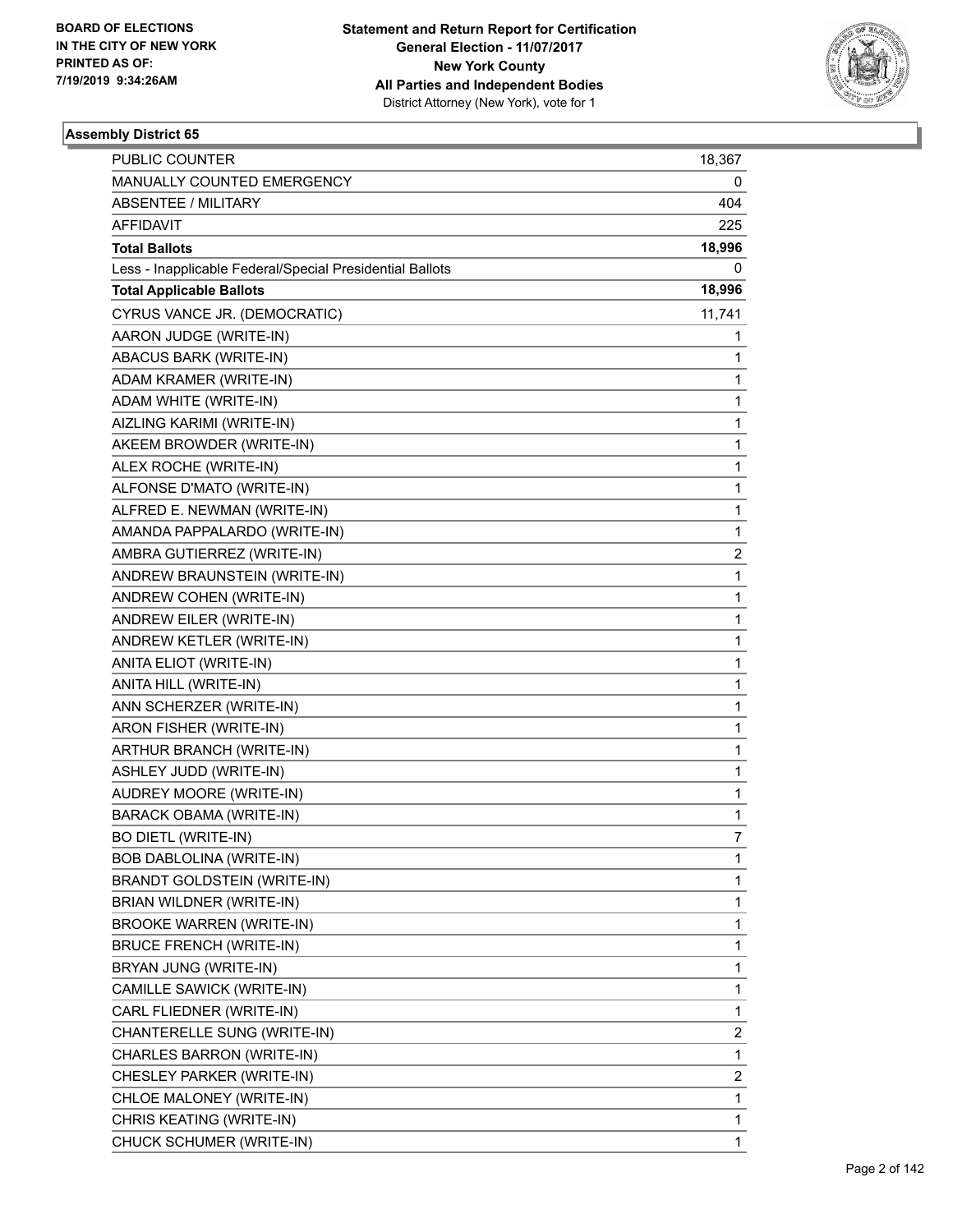

| CLAIRE WEISZ (WRITE-IN)             | $\mathbf 1$    |
|-------------------------------------|----------------|
| CLEVER GALLAGOS (WRITE-IN)          | 2              |
| COLE RODNEY (WRITE-IN)              | 1              |
| COLIN GILLS (WRITE-IN)              | 1              |
| DAN QUART (WRITE-IN)                | 1              |
| DANIEL COLGAN (WRITE-IN)            | 1              |
| DANIEL S. PARKER (WRITE-IN)         | 1              |
| DANIEL SOLEIMAN (WRITE-IN)          | 1              |
| DAVID KELLNER (WRITE-IN)            | 1              |
| DAVID SMITH (WRITE-IN)              | 1              |
| DAVON LOMAX (WRITE-IN)              | 1              |
| DININE SIGNERELLO (WRITE-IN)        | 1              |
| DON QUART (WRITE-IN)                | 1              |
| DONALD HAY (WRITE-IN)               | 1              |
| DONALD TRUMP (WRITE-IN)             | 1              |
| DONALD TRUMP JR. (WRITE-IN)         | 1              |
| DREW IRELAND (WRITE-IN)             | 1              |
| EARL S. WARD (WRITE-IN)             | 1              |
| ELI N MANNING (WRITE-IN)            | 1              |
| ELLEN VICTOR (WRITE-IN)             | 1              |
| ELLIOT CARLIN (WRITE-IN)            | 1              |
| EMILY VHAR (WRITE-IN)               | 1              |
| ERIC GRASINGER (WRITE-IN)           | 1              |
| ERIC HOLDER (WRITE-IN)              | 1              |
| ERIC SCHNEIDERMAN (WRITE-IN)        | 2              |
| ERIC WEDER (WRITE-IN)               | 1              |
| ERIC YUEN (WRITE-IN)                | 1              |
| ERICA RAZOOK (WRITE-IN)             | 1              |
| ERIN REAGAN (WRITE-IN)              | 1              |
| EUNHA KIM (WRITE-IN)                | 1              |
| EVAN DAVIS (WRITE-IN)               | 1              |
| FRANCIS X. NOLAN IV (WRITE-IN)      | $\overline{c}$ |
| FRANK S. HOGS (WRITE-IN)            | 1              |
| FRED HANWECK (WRITE-IN)             | 1              |
| FRED J. MUGGS (WRITE-IN)            | 1              |
| FRED MENNOR (WRITE-IN)              | 1              |
| GLORIA BROWNE-MARSHALL (WRITE-IN)   | 1              |
| <b>GREGG BROCKINGTON (WRITE-IN)</b> | 1              |
| HARVEY BIRDMAN (WRITE-IN)           | 1              |
| HARVEY DENT (WRITE-IN)              | 1              |
| HARVEY MILK (WRITE-IN)              | 1              |
| HARVEY WEINSTEIN (WRITE-IN)         | 2              |
| HILLARY CLINTON (WRITE-IN)          | 2              |
| HUERTA DE LA PAZ (WRITE-IN)         | 1              |
| JACK MCCOY (WRITE-IN)               | $\overline{2}$ |
| JAMES BAIONE (WRITE-IN)             | 1              |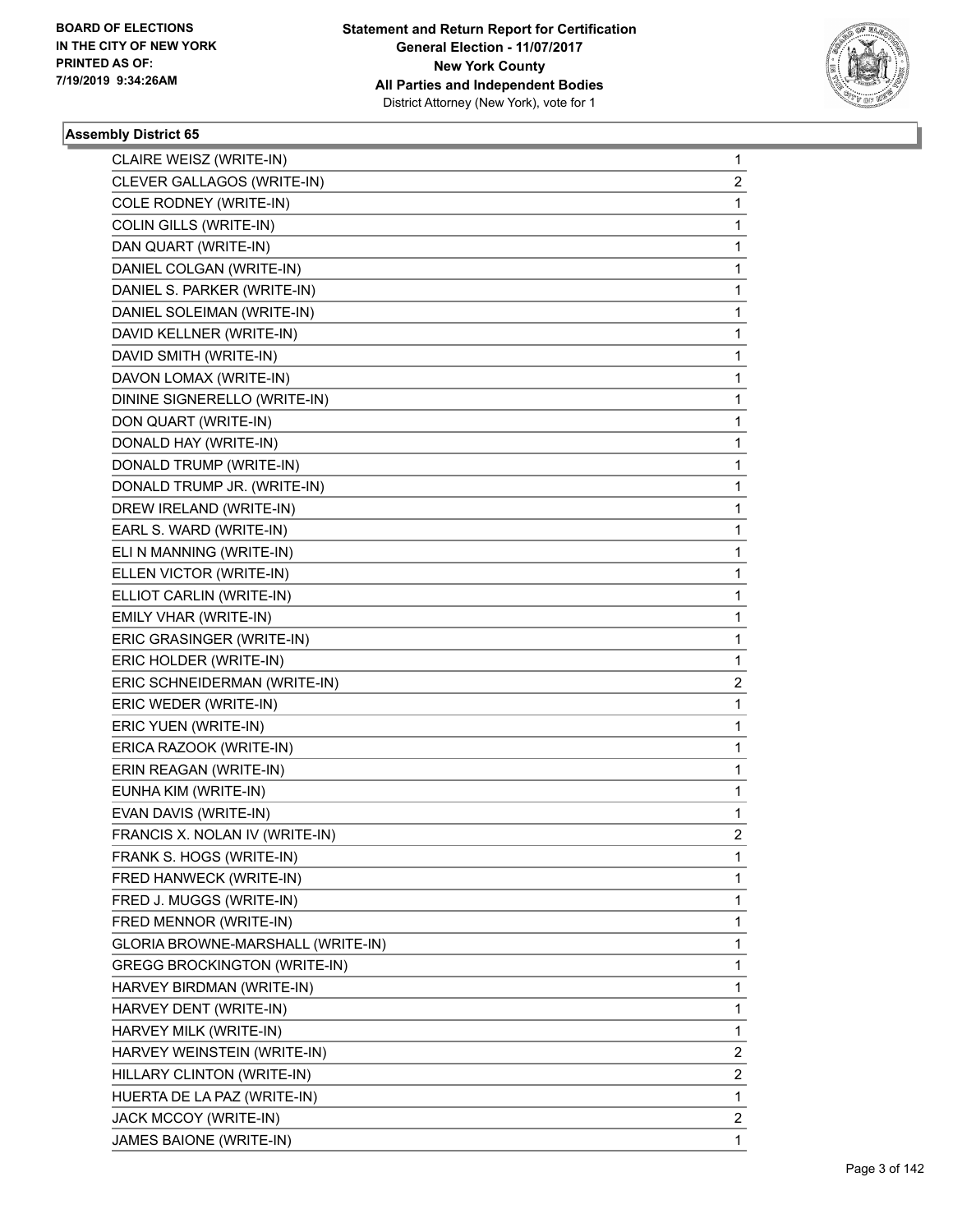

| JAMES COMEY (WRITE-IN)          | 1                       |
|---------------------------------|-------------------------|
| JAMES LESCZYNSKI (WRITE-IN)     | 1                       |
| JAMES RHODES (WRITE-IN)         | 1                       |
| JAMES WONG (WRITE-IN)           | 1                       |
| JANE GOLDEN (WRITE-IN)          | 1                       |
| JARED KUSHNER (WRITE-IN)        | 1                       |
| JEFFRY WEBBER (WRITE-IN)        | 1                       |
| JENNIFER RUTSKY (WRITE-IN)      | 1                       |
| JENNIFER SAFFREY (WRITE-IN)     | 1                       |
| JEREMY BATTS (WRITE-IN)         | 1                       |
| JEREMY HOFFMAN (WRITE-IN)       | 1                       |
| JEREMY SCHIFFLES (WRITE-IN)     | 1                       |
| JEST LAWRENCE (WRITE-IN)        | 1                       |
| JILL SUNG (WRITE-IN)            | 1                       |
| JODI ZAGOORY (WRITE-IN)         | 1                       |
| JOEY MASSEY (WRITE-IN)          | 1                       |
| JOHN GAIT (WRITE-IN)            | 1                       |
| JOHN GORDAN (WRITE-IN)          | 1                       |
| JOHN POLLACK (WRITE-IN)         | 1                       |
| JON CRAIK (WRITE-IN)            | 1                       |
| JON ORVIK (WRITE-IN)            | 1                       |
| JOSEPH C. DANIELS (WRITE-IN)    | 1                       |
| JOSEPH E VAUGHAN (WRITE-IN)     | 1                       |
| JUDY SHEINDLIN (WRITE-IN)       | 1                       |
| JULIE STARK ESQ (WRITE-IN)      | 1                       |
| JULIO SURIEL (WRITE-IN)         | 1                       |
| JUSTINE G. CUCCIA (WRITE-IN)    | $\overline{\mathbf{c}}$ |
| KALIEF BROWDER (WRITE-IN)       | 1                       |
| KAREN R. BRANDT (WRITE-IN)      | 1                       |
| KATHERINE POWELL (WRITE-IN)     | 1                       |
| KATHLEEN LINNANE (WRITE-IN)     | 1                       |
| KAVITA PATEL (WRITE-IN)         | 1                       |
| <b>KEES THOMPSON (WRITE-IN)</b> | 1                       |
| KEVIN KLEEPER (WRITE-IN)        | 1                       |
| KIERANP HOLOHAN (WRITE-IN)      | 1                       |
| KILGORE TROUT (WRITE-IN)        | 1                       |
| KRISTAPS PORZINGIS (WRITE-IN)   | 1                       |
| LAURA NAVARRETE (WRITE-IN)      | 1                       |
| LEE BERMAN (WRITE-IN)           | 2                       |
| LETITIA JAMES (WRITE-IN)        | 1                       |
| LINDA PRESCOTT (WRITE-IN)       | 1                       |
| LOUIS D. BRANDIS (WRITE-IN)     | 1                       |
| LOUIS J. TRAZINO (WRITE-IN)     | 1                       |
| MANUEL A. SANCHEZ (WRITE-IN)    | 1                       |
| MARC FLIEDNER (WRITE-IN)        | 806                     |
| MARCH FLIEDNER (WRITE-IN)       | $\overline{2}$          |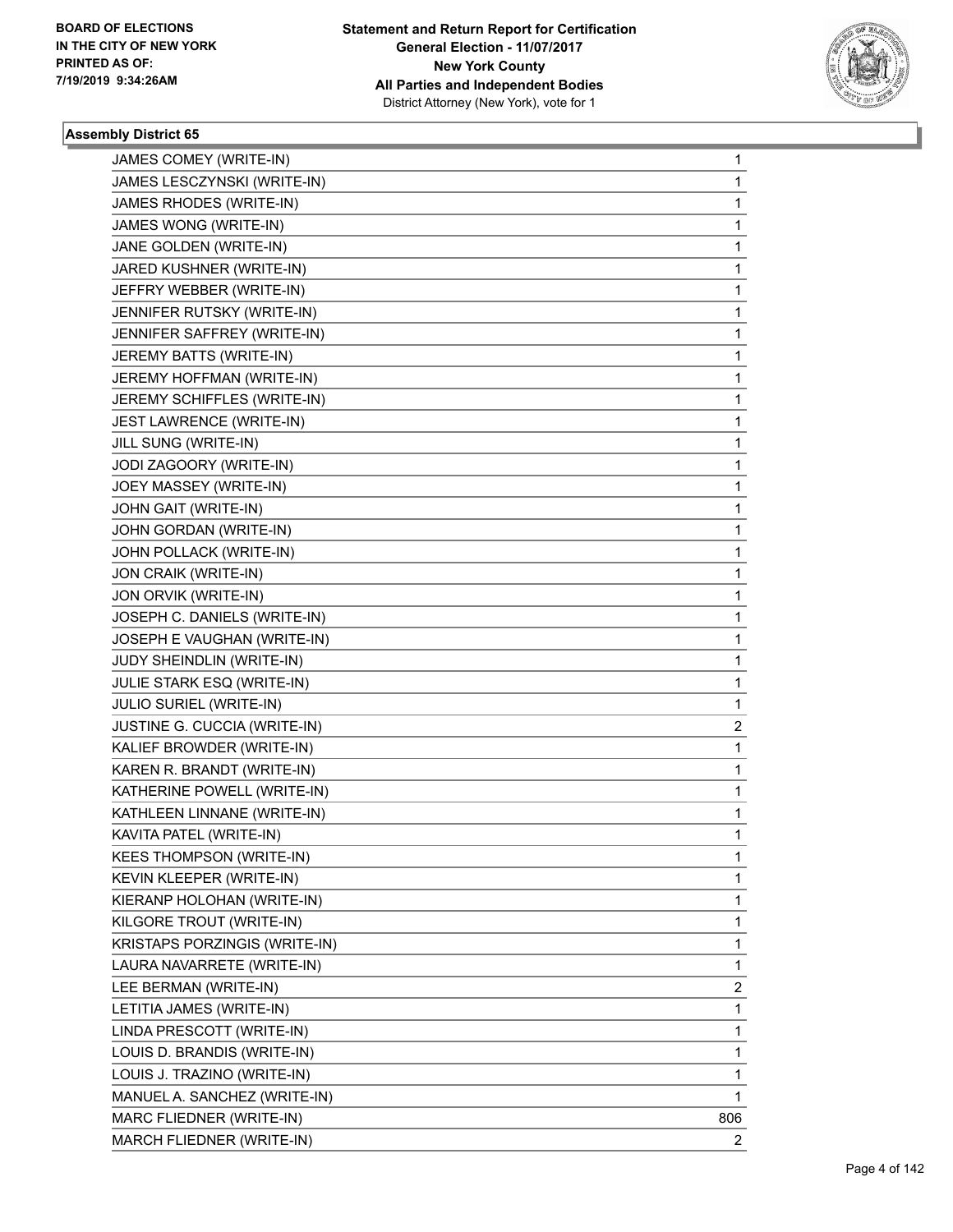

| MARGARET CHIN (WRITE-IN)      | 1                       |
|-------------------------------|-------------------------|
| MARK BUTLER (WRITE-IN)        | 1                       |
| MARTY MARKOWITZ (WRITE-IN)    | 1                       |
| MARY BUCHLTER (WRITE-IN)      | 1                       |
| MARY DORMAN (WRITE-IN)        | 1                       |
| MARY JONES (WRITE-IN)         | 1                       |
| MATT MARELLO (WRITE-IN)       | 1                       |
| MATTHEW TRUMPMAN (WRITE-IN)   | 1                       |
| MEL FEIDNER (WRITE-IN)        | 1                       |
| MERRITT S. JOHNSON (WRITE-IN) | 1                       |
| MICHAEL BLOOMBERG (WRITE-IN)  | 4                       |
| MICHAEL FLIEDNER (WRITE-IN)   | 1                       |
| MICHAEL HALPERT (WRITE-IN)    | 1                       |
| MOHAMED CURRIS (WRITE-IN)     | 1                       |
| MOLLY BERNSTEIN (WRITE-IN)    | 1                       |
| MORGAN AHAN (WRITE-IN)        | 1                       |
| MOSHE SITZER (WRITE-IN)       | 1                       |
| MURRAY RICHMOND (WRITE-IN)    | 1                       |
| NANCY B. LIPIN (WRITE-IN)     | 1                       |
| NATHANIEL PUTNUM (WRITE-IN)   | 1                       |
| NICOLE MALLIOTAKIS (WRITE-IN) | $\overline{\mathbf{c}}$ |
| NOLA HELLER (WRITE-IN)        | 1                       |
| PAOLA ARZENO (WRITE-IN)       | 1                       |
| PATRICK BRACKLY (WRITE-IN)    | 1                       |
| PATRICK SHERIDAN (WRITE-IN)   | 1                       |
| PATTY NG (WRITE-IN)           | 1                       |
| PAUL DMITRIEV (WRITE-IN)      | 1                       |
| PAUL GLEASON (WRITE-IN)       | 2                       |
| PAUL NEWELL (WRITE-IN)        | 1                       |
| PENELOPE CHEW (WRITE-IN)      | 1                       |
| PERRY MASON (WRITE-IN)        | 2                       |
| PETER GLEASON (WRITE-IN)      | 16                      |
| PREET BHARARA (WRITE-IN)      | 46                      |
| RAND PAUL (WRITE-IN)          | 1                       |
| RICHARD ABAM (WRITE-IN)       | 1                       |
| RICHARD ABORN (WRITE-IN)      | 2                       |
| ROBERT MORGENTHAU (WRITE-IN)  | 1                       |
| ROBERT MUELLER (WRITE-IN)     | 2                       |
| ROGER LOTT (WRITE-IN)         | 1                       |
| RONAN FARROW (WRITE-IN)       | 1                       |
| ROSE MCGOWAN (WRITE-IN)       | 1                       |
| ROSE MCGOWEN (WRITE-IN)       | 1                       |
| RUDOLPH GIULIANI (WRITE-IN)   | 1                       |
| RUDOLPH GULLIANI (WRITE-IN)   | 1                       |
| RYAN GOMEZ (WRITE-IN)         | 1                       |
| SAL F. ALBANESE (WRITE-IN)    | 1                       |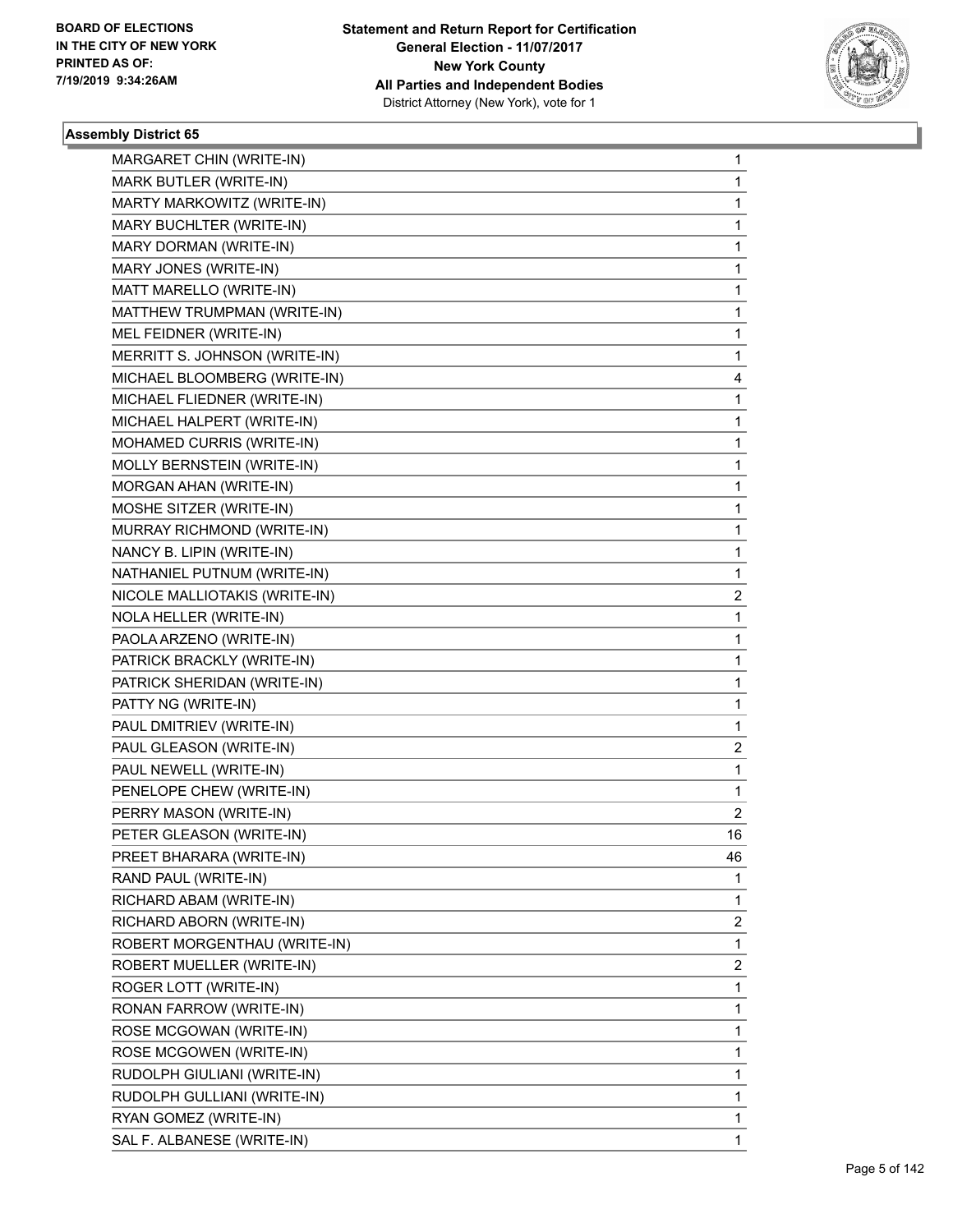

| SAM WATERSON (WRITE-IN)            | 1                       |
|------------------------------------|-------------------------|
| SARA GINSBERG (WRITE-IN)           | 1                       |
| SARAH JESSICA PARKER (WRITE-IN)    | 1                       |
| SCOTT ERICH (WRITE-IN)             | 1                       |
| SCOTT STRINGER (WRITE-IN)          | 1                       |
| SEAN PERMENHER (WRITE-IN)          | 1                       |
| SEUNGHWAN KIM (WRITE-IN)           | 1                       |
| STEVE BANNON (WRITE-IN)            | $\mathbf{1}$            |
| SUNG-WEE SUH (WRITE-IN)            | 1                       |
| TAYLOR SWIFT (WRITE-IN)            | 1                       |
| TED BARITZ (WRITE-IN)              | 1                       |
| THADDEUS J. HACKWORTH (WRITE-IN)   | 1                       |
| THOMAS C. MONC (WRITE-IN)          | 1                       |
| THOMAS CALFANE JR. (WRITE-IN)      | 1                       |
| THOMAS HICKEY (WRITE-IN)           | $\overline{\mathbf{c}}$ |
| THOMAS SUNG (WRITE-IN)             | $\mathbf{1}$            |
| TISA LAPADULA (WRITE-IN)           | 1                       |
| TODD STEINBERG (WRITE-IN)          | 1                       |
| TOM MCGAHREN (WRITE-IN)            | 1                       |
| TONY DANZA (WRITE-IN)              | 1                       |
| TRAVIS TALBOT (WRITE-IN)           | 1                       |
| UMIT CELEBI (WRITE-IN)             | 1                       |
| UNATTRIBUTABLE WRITE-IN (WRITE-IN) | 141                     |
| VERA SUNG (WRITE-IN)               | $\overline{\mathbf{c}}$ |
| WILBUR KUNG (WRITE-IN)             | 1                       |
| WILE E COYOTE (WRITE-IN)           | 1                       |
| WILLIAM SCORILTE (WRITE-IN)        | 1                       |
| YAN WOLFSON (WRITE-IN)             | 1                       |
| YAYOI KUSAMA (WRITE-IN)            | 1                       |
| ZACK WITHERS (WRITE-IN)            | 1                       |
| ZEPHYR TEACHOUT (WRITE-IN)         | 1                       |
| ZOE RUTSKY (WRITE-IN)              | 1                       |
| ZYPHER TEACHOUT (WRITE-IN)         | 1                       |
| <b>Total Votes</b>                 | 12,983                  |
| Unrecorded                         | 6,013                   |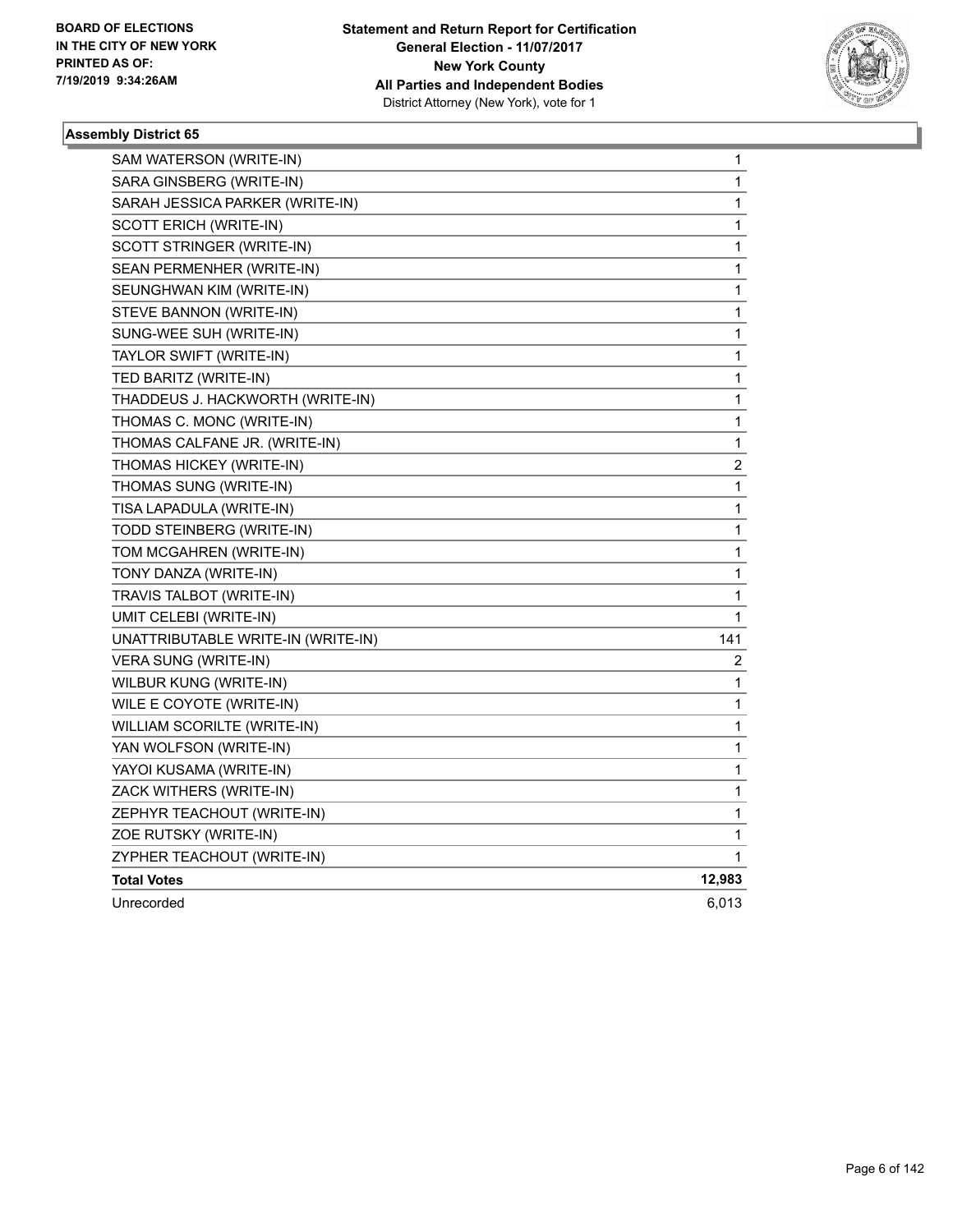

| <b>PUBLIC COUNTER</b>                                    | 22,055       |
|----------------------------------------------------------|--------------|
| MANUALLY COUNTED EMERGENCY                               | 0            |
| <b>ABSENTEE / MILITARY</b>                               | 677          |
| AFFIDAVIT                                                | 217          |
| <b>Total Ballots</b>                                     | 22,949       |
| Less - Inapplicable Federal/Special Presidential Ballots | 0            |
| <b>Total Applicable Ballots</b>                          | 22,949       |
| CYRUS VANCE JR. (DEMOCRATIC)                             | 14,653       |
| AARON COMMEY (WRITE-IN)                                  | 1            |
| AARON FOLDENAUER (WRITE-IN)                              | 1            |
| AARON JUDGE (WRITE-IN)                                   | 2            |
| ABRAHAM LINCOLN (WRITE-IN)                               | 3            |
| ABRAHAM LUBELSKI (WRITE-IN)                              | 1            |
| ADAM FEILD (WRITE-IN)                                    | 1            |
| ADAM SCHIFF (WRITE-IN)                                   | 1            |
| ADAM VELASQUEZ (WRITE-IN)                                | 1            |
| ADITI SCHRETZMAN (WRITE-IN)                              | 1            |
| AKEEM BROWDER (WRITE-IN)                                 | 1            |
| ALAN FLACKS (WRITE-IN)                                   | 1            |
| ALAN M VINEGRAD (WRITE-IN)                               | 1            |
| ALEXANDRA T MCCORMACK (WRITE-IN)                         | 1            |
| ALEXANDRA T MCCORMECK (WRITE-IN)                         | 1            |
| ALEXI ASHE MYENS (WRITE-IN)                              | 1            |
| ALEXIS PERROTTA (WRITE-IN)                               | 1            |
| ALFRED E. NEWMAN (WRITE-IN)                              | 1            |
| ALFREDO MURGA (WRITE-IN)                                 | 1            |
| ALI AKEIN (WRITE-IN)                                     | 1            |
| AMBRA GUTIERREZ (WRITE-IN)                               | 1            |
| AMSTER LANE (WRITE-IN)                                   | 1            |
| ANAHI LEVENSON (WRITE-IN)                                | $\mathbf{1}$ |
| ANDREA ZELLAN (WRITE-IN)                                 | 1            |
| ANDREJ BAJUK (WRITE-IN)                                  | 1            |
| ANDY LEVANDER (WRITE-IN)                                 | 1            |
| ANGELA DAVIS (WRITE-IN)                                  | 2            |
| ANITA HILL (WRITE-IN)                                    | 1            |
| ANN BRAER (WRITE-IN)                                     | 1            |
| ANNA STEEL (WRITE-IN)                                    | 1            |
| ANNE MILLGRAM (WRITE-IN)                                 | 1            |
| ANSON FRELINGHUYSEN (WRITE-IN)                           | 1            |
| ANTHONY ARIOLI (WRITE-IN)                                | 1            |
| ARRON JUDGE (WRITE-IN)                                   | 1            |
| ARTHUR SCHWARTZ (WRITE-IN)                               | 1            |
| ARUM ERENBURG (WRITE-IN)                                 | 1            |
| ASIA ARGENTO (WRITE-IN)                                  | 1            |
| <b>BARACK OBAMA (WRITE-IN)</b>                           | 8            |
| BARBARA K. GAFFREY (WRITE-IN)                            | 1            |
|                                                          |              |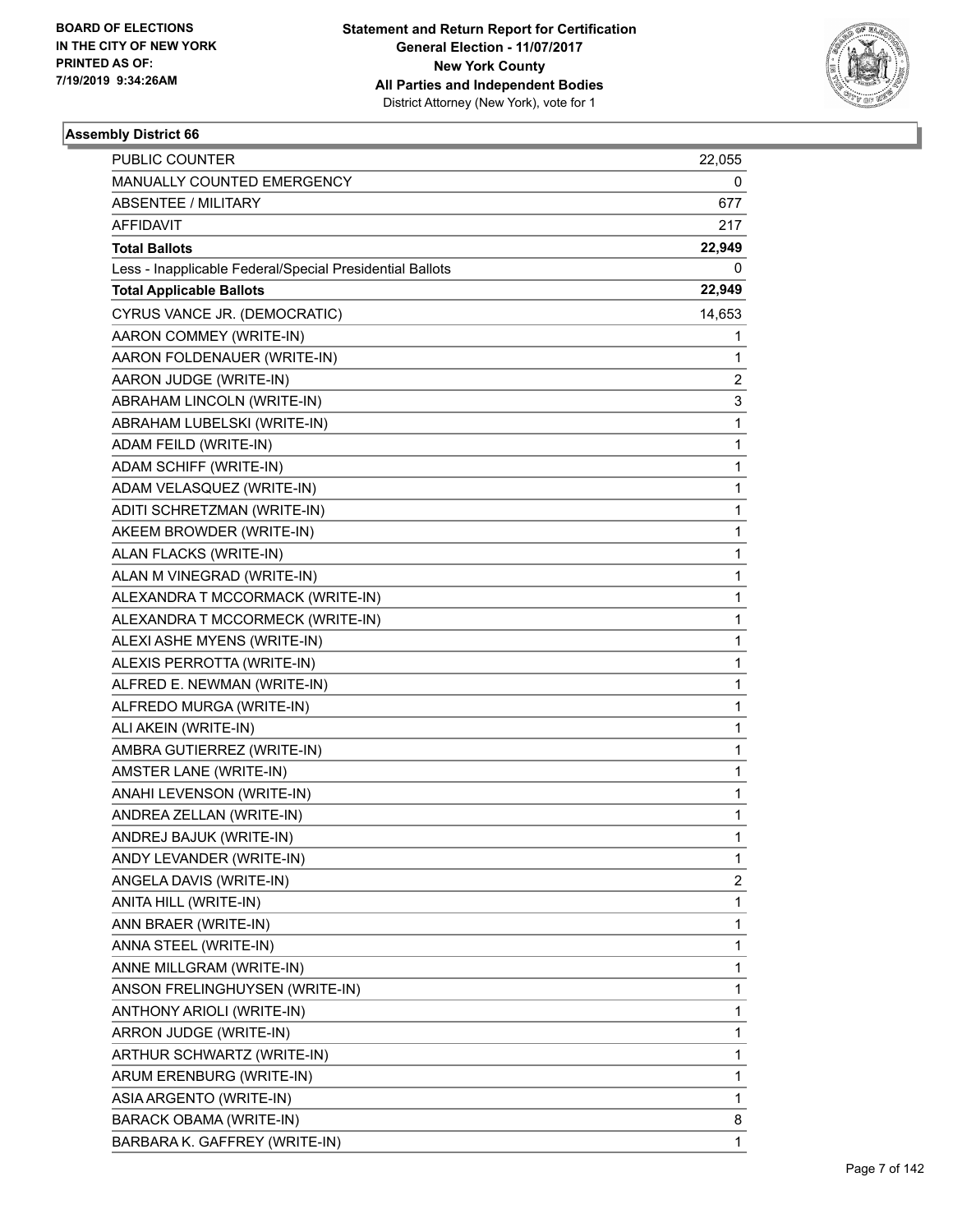

| BARD HOYLMAN (WRITE-IN)            | 1 |
|------------------------------------|---|
| BARRY JEMKIN (WRITE-IN)            | 1 |
| BENEDICT ARNOLD (WRITE-IN)         | 1 |
| BERNIE SANDERS (WRITE-IN)          | 9 |
| BETSY KREBS (WRITE-IN)             | 1 |
| BIJAN VAFEGH (WRITE-IN)            | 1 |
| BILL DARROW (WRITE-IN)             | 1 |
| BILL RAWN (WRITE-IN)               | 1 |
| BILL THOMPSON (WRITE-IN)           | 1 |
| BO DIETL (WRITE-IN)                | 3 |
| BO SAUNDERS (WRITE-IN)             | 1 |
| <b>BOB MUELLER (WRITE-IN)</b>      | 1 |
| BRAD HOLDMAN (WRITE-IN)            | 1 |
| <b>BRADLEY GELLER (WRITE-IN)</b>   | 1 |
| BRIAN WADDELL (WRITE-IN)           | 1 |
| <b>BRUCE GITLIN (WRITE-IN)</b>     | 1 |
| <b>BRUCE LEVINSON (WRITE-IN)</b>   | 1 |
| CAITLIN MURRAY (WRITE-IN)          | 1 |
| CARLA SMALL (WRITE-IN)             | 1 |
| CAROL KRAMER (WRITE-IN)            | 1 |
| CAROLINE KENNEDY (WRITE-IN)        | 1 |
| CARYN SKLAR (WRITE-IN)             | 1 |
| CATHERINE MACKINSON (WRITE-IN)     | 1 |
| CATHY BENNETT (WRITE-IN)           | 1 |
| CHANTARELLE SUNG (WRITE-IN)        | 1 |
| CHARLES BROWES (WRITE-IN)          | 1 |
| CHARLES BROWN (WRITE-IN)           | 1 |
| CHARLES SEGO (WRITE-IN)            | 1 |
| CHESTER SAVAGE (WRITE-IN)          | 1 |
| CHLOE GOODWIN (WRITE-IN)           | 1 |
| CHRIS CLAUS (WRITE-IN)             | 1 |
| CHRIS LAND (WRITE-IN)              | 1 |
| CHRIS MARTE (WRITE-IN)             | 1 |
| CHRISTOPHER BARLOW (WRITE-IN)      | 1 |
| CHRISTOPHER HERZECA (WRITE-IN)     | 2 |
| CHRISTOPHER MARTE (WRITE-IN)       | 1 |
| CHRISTOPHER SCHALLER (WRITE-IN)    | 1 |
| CLAIRE SHULMAN (WRITE-IN)          | 1 |
| CLARE MCADAM (WRITE-IN)            | 1 |
| CLARENCE DARROW (WRITE-IN)         | 2 |
| CLARK KENT (WRITE-IN)              | 1 |
| COLLEAN ROBER (WRITE-IN)           | 1 |
| CONSTANCE CHAO (WRITE-IN)          | 1 |
| COREY JOHNSON (WRITE-IN)           | 1 |
| CORNELIA GRIFFIN FARMER (WRITE-IN) | 1 |
| COURTNEY ZANE (WRITE-IN)           | 1 |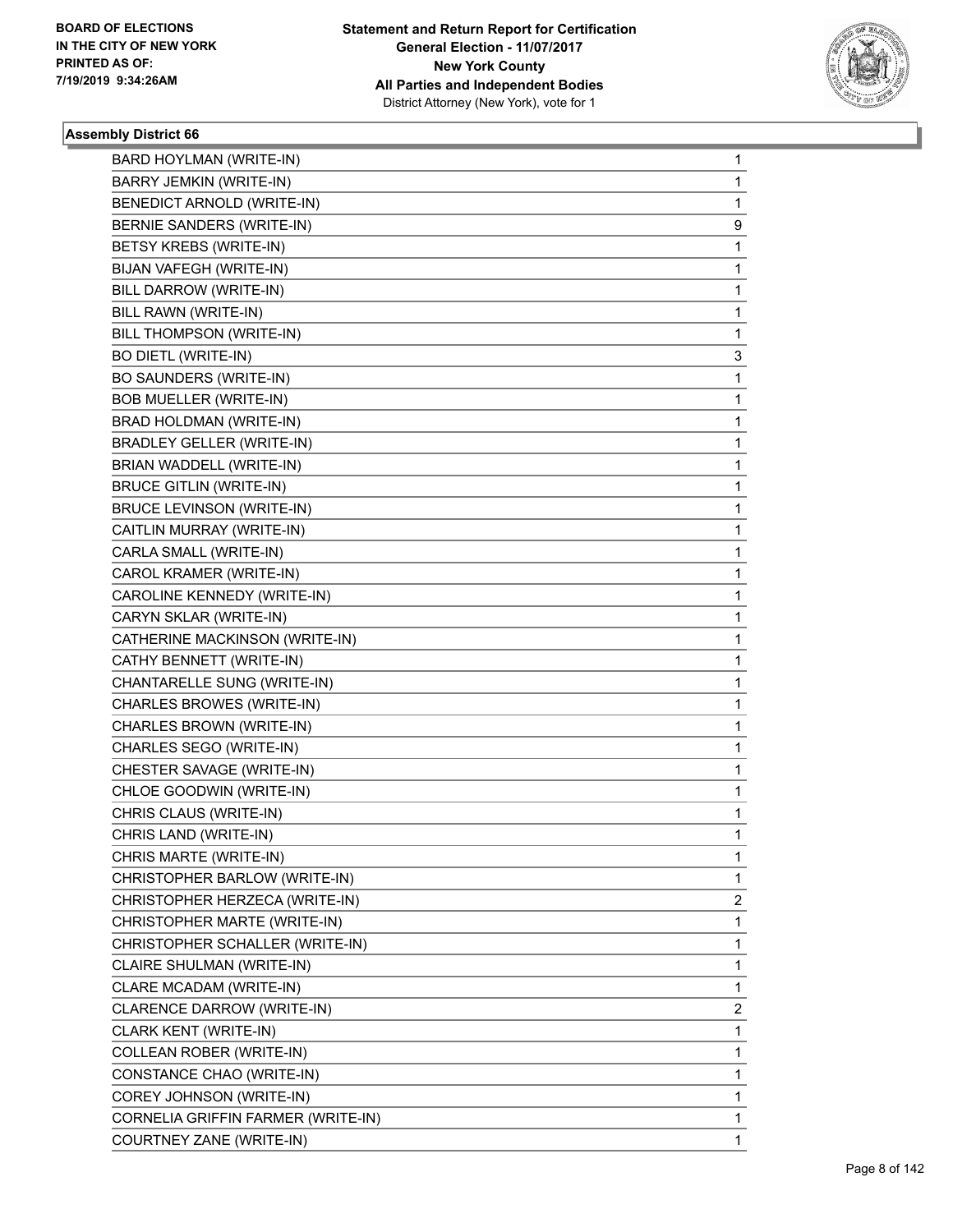

| CYRUS VANCE SR. (WRITE-IN)    | $\mathbf{1}$ |
|-------------------------------|--------------|
| DAN GARODNICK (WRITE-IN)      | $\mathbf{1}$ |
| DAN QUART (WRITE-IN)          | 6            |
| DARREN ALBANESE (WRITE-IN)    | $\mathbf 1$  |
| DAVID BOIES (WRITE-IN)        | 1            |
| DAVID CHASE (WRITE-IN)        | 1            |
| DAVID E. SNZFREN (WRITE-IN)   | $\mathbf 1$  |
| DAVID EISENBACH (WRITE-IN)    | 1            |
| DAVID HARDCASTLE (WRITE-IN)   | 1            |
| DAVID N YAFFE (WRITE-IN)      | $\mathbf 1$  |
| DAVID SEIN (WRITE-IN)         | $\mathbf 1$  |
| DAVID SMALLEY ESQ. (WRITE-IN) | 1            |
| DAVID SMITH (WRITE-IN)        | 1            |
| DAVID W. ROSS (WRITE-IN)      | 2            |
| DAVIN ORSNITANS (WRITE-IN)    | 1            |
| DEIDRE KOLARICK (WRITE-IN)    | $\mathbf{1}$ |
| DELORES WALKER (WRITE-IN)     | $\mathbf{1}$ |
| DEREK JETER (WRITE-IN)        | 1            |
| DIANA ST. LOUIS (WRITE-IN)    | $\mathbf{1}$ |
| DONAL TRUMP (WRITE-IN)        | $\mathbf{1}$ |
| DONALD TRUMP (WRITE-IN)       | 1            |
| DONALD TRUMP JR. (WRITE-IN)   | 3            |
| DOUGLAS KEYZER (WRITE-IN)     | 1            |
| DOUGLAS MORRIS (WRITE-IN)     | 1            |
| DR. ANDREW FEDA (WRITE-IN)    | $\mathbf{1}$ |
| DUNEK FREEMAN (WRITE-IN)      | 1            |
| EDWARD SORIBA (WRITE-IN)      | 1            |
| EDWARD WIPPER (WRITE-IN)      | $\mathbf{1}$ |
| ELIOT SPITZER (WRITE-IN)      | $\mathbf{1}$ |
| ELIZABETH HOLTZMAN (WRITE-IN) | 1            |
| ELIZABETH SLATER (WRITE-IN)   | 1            |
| ELLIOT SPENCER (WRITE-IN)     | $\mathbf 1$  |
| ELLIOT SPITZER (WRITE-IN)     | 1            |
| ELON MUSK (WRITE-IN)          | 1            |
| ERIC GONZALEZ (WRITE-IN)      | 1            |
| ERIC SCHNEIDERMAN (WRITE-IN)  | 1            |
| ERIN MURPHY (WRITE-IN)        | 2            |
| ERROL LOUIS (WRITE-IN)        | 1            |
| EUGENE EPATEEN (WRITE-IN)     | 1            |
| EVAN ROCK (WRITE-IN)          | 1            |
| EZRA GLASSER (WRITE-IN)       | 1            |
| FELIPE MONTERLGRE (WRITE-IN)  | 1            |
| FR JAMES (WRITE-IN)           | 1            |
| FRANCINE OKEEFF (WRITE-IN)    | 1            |
| FRANK SERPICO (WRITE-IN)      | 1            |
| FRED NICHOLAS (WRITE-IN)      | 1            |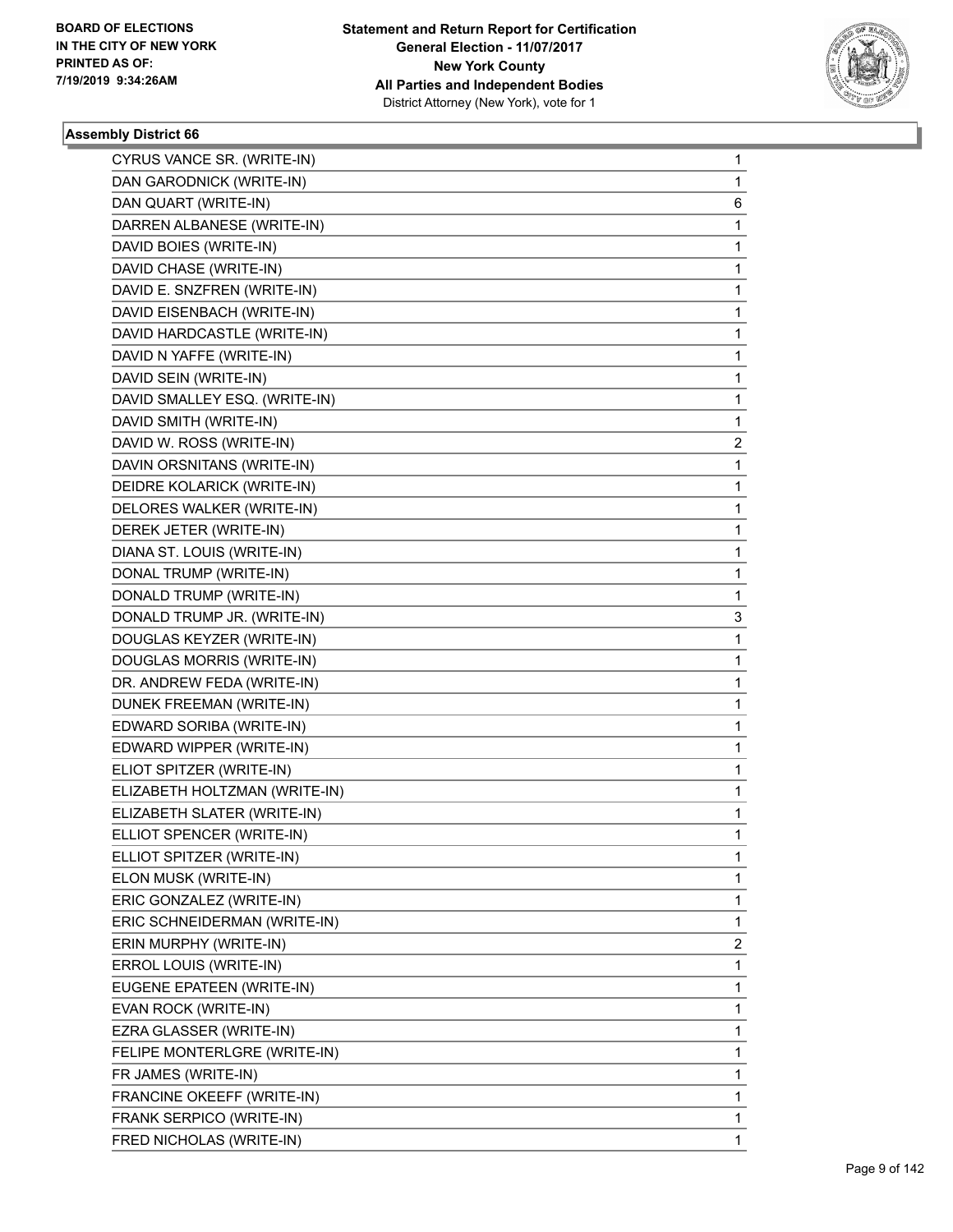

| GALE BREWER (WRITE-IN)             | 1                       |
|------------------------------------|-------------------------|
| <b>GARRETT LEWIS (WRITE-IN)</b>    | 1                       |
| <b>GARY KREINIK (WRITE-IN)</b>     | 1                       |
| <b>GEORGE DIXON (WRITE-IN)</b>     | 1                       |
| <b>GEORGIA WINSTON (WRITE-IN)</b>  | 1                       |
| <b>GRAY SANCHEZ (WRITE-IN)</b>     | 1                       |
| HAMILTON BURGER (WRITE-IN)         | 1                       |
| HANK JOHNSON (WRITE-IN)            | 1                       |
| HARVEY WEINSTEIN (WRITE-IN)        | 5                       |
| HEATHER STEWART (WRITE-IN)         | 1                       |
| HELENA ZERA (WRITE-IN)             | 1                       |
| HENRY MONTERO (WRITE-IN)           | 1                       |
| HERNY BOHR (WRITE-IN)              | 1                       |
| HILLARY CLINTON (WRITE-IN)         | 15                      |
| IDRIS ELBA (WRITE-IN)              | 1                       |
| INDICT KUSHNER (WRITE-IN)          | 1                       |
| IRA GLASSER (WRITE-IN)             | 1                       |
| IVANKA TRUMP (WRITE-IN)            | 4                       |
| JACK MCCOY (WRITE-IN)              | 3                       |
| JACOB GABRIEL RUSSELL (WRITE-IN)   | 1                       |
| JAMES C. LANE (WRITE-IN)           | $\overline{\mathbf{c}}$ |
| JAMES CHRISTE (WRITE-IN)           | 1                       |
| JAMES COMEY (WRITE-IN)             | 1                       |
| JAMES GIBBONS (WRITE-IN)           | 1                       |
| JAMES KUKLINSKI (WRITE-IN)         | 1                       |
| JAMES MENTOR (WRITE-IN)            | 1                       |
| JAMES SHORRIS (WRITE-IN)           | 1                       |
| JAMES YATES (WRITE-IN)             | 1                       |
| JAMIE N. VINES (WRITE-IN)          | 1                       |
| JARED ISTENSTEIN (WRITE-IN)        | 1                       |
| JEFF METZLER (WRITE-IN)            | 1                       |
| JEFF PODASH (WRITE-IN)             | 1                       |
| JEFF ROSEN (WRITE-IN)              | 1                       |
| JEFFREY GOLDENBERG (WRITE-IN)      | 1                       |
| JEFFREY LI (WRITE-IN)              | 1                       |
| JENEANE FANTAINE MURRAY (WRITE-IN) | 1                       |
| JENNIE PIRRO (WRITE-IN)            | 1                       |
| JENNIFER LUI (WRITE-IN)            | 1                       |
| JENNIFER ROTHENBERG (WRITE-IN)     | 1                       |
| JERRY GOLDFEDER (WRITE-IN)         | 1                       |
| JESSICA COEN (WRITE-IN)            | 1                       |
| JILL SUNG (WRITE-IN)               | 1                       |
| JIMMY MCMILLIAN (WRITE-IN)         | 1                       |
| JOAN KIM (WRITE-IN)                | 1                       |
| JODI KANTOR (WRITE-IN)             | 2                       |
| JOE TORRE (WRITE-IN)               | 1                       |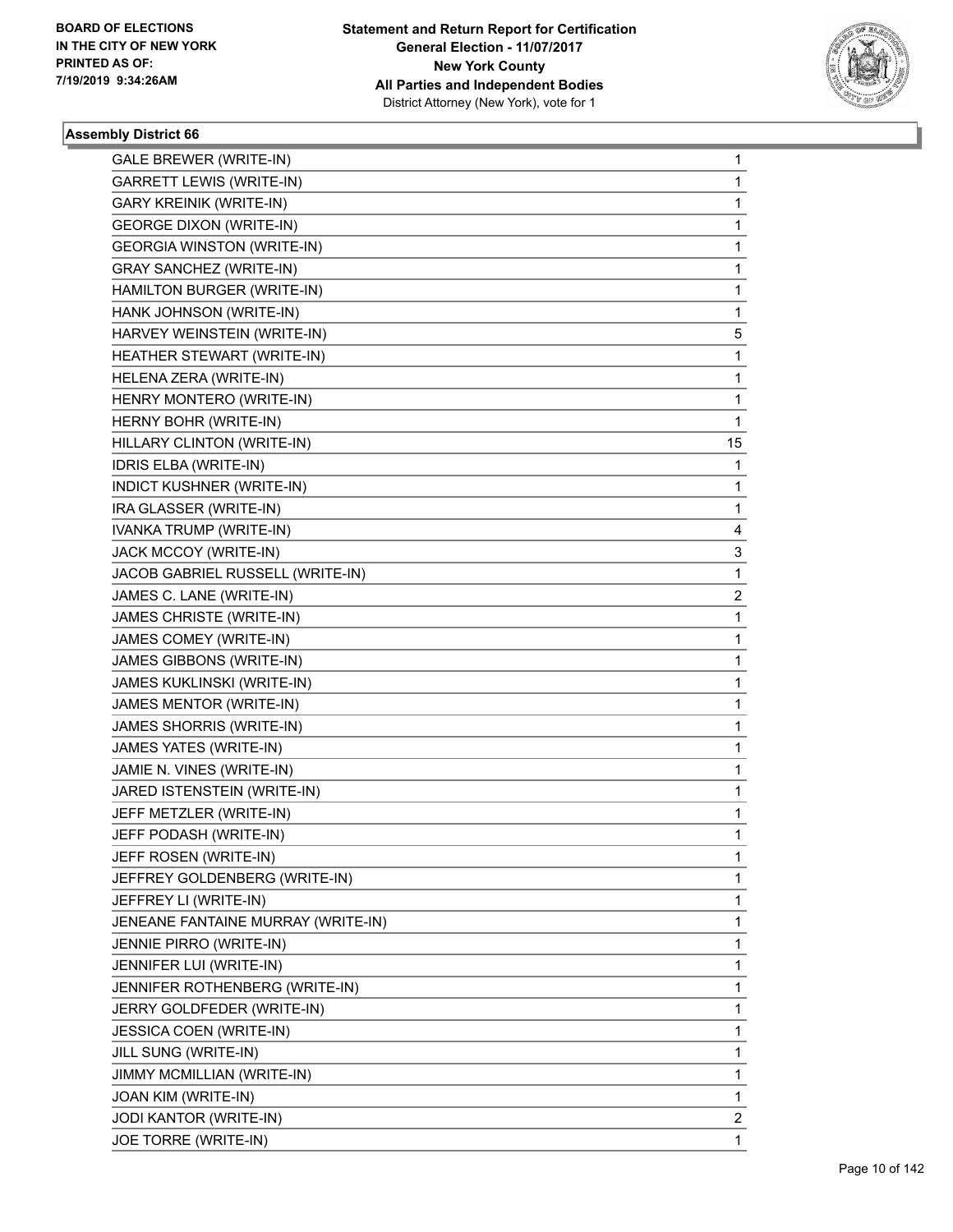

| JOELLE BADDINGTON (WRITE-IN)      | $\mathbf{1}$ |
|-----------------------------------|--------------|
| JOHN A. GRESHAM (WRITE-IN)        | $\mathbf{1}$ |
| JOHN OPNNIE (WRITE-IN)            | $\mathbf{1}$ |
| JOHN SCOTT (WRITE-IN)             | 1            |
| JOHN SMITH (WRITE-IN)             | 3            |
| JOHN STANLEY (WRITE-IN)           | 1            |
| JORGE VAZQUEZ (WRITE-IN)          | 1            |
| JOSEPH LHOTA (WRITE-IN)           | $\mathbf 1$  |
| JOSEPHA. MENDOLA (WRITE-IN)       | 1            |
| JOSHUA A. BACH (WRITE-IN)         | 1            |
| JUDAS FRIEDLANDER (WRITE-IN)      | 1            |
| JUDGE JUDITH SHEINDLIN (WRITE-IN) | $\mathbf{1}$ |
| JULIA A. WILLIEBRAND (WRITE-IN)   | 1            |
| JULIAN ASSANGE (WRITE-IN)         | $\mathbf 1$  |
| JULIET FUEUKING (WRITE-IN)        | 1            |
| KALIET BROWDER (WRITE-IN)         | 1            |
| KAREN RENO (WRITE-IN)             | 1            |
| KARL HEIDNER (WRITE-IN)           | $\mathbf{1}$ |
| KARL MARY (WRITE-IN)              | 1            |
| KATHERINE GUIHEEN (WRITE-IN)      | $\mathbf{1}$ |
| KATHERINE SEXTON (WRITE-IN)       | 1            |
| KELLY MOORE (WRITE-IN)            | 1            |
| KELLY STEWART (WRITE-IN)          | 1            |
| KRISTAPS PORZINGIS (WRITE-IN)     | $\mathbf{1}$ |
| LANCE POLIVY (WRITE-IN)           | 1            |
| LAUREL FITZPATRICK (WRITE-IN)     | $\mathbf{1}$ |
| LAUREN PERRY (WRITE-IN)           | 1            |
| LAWRENCE ROBBINS (WRITE-IN)       | 1            |
| LESLIE CROCKER SNYDER (WRITE-IN)  | 1            |
| LESLIE GEWITZ (WRITE-IN)          | $\mathbf{1}$ |
| LESLIE SIUTDER (WRITE-IN)         | 1            |
| LESLIE SNYDER (WRITE-IN)          | $\mathbf{1}$ |
| LINDA FAIRSTEIN (WRITE-IN)        | 1            |
| LINDA SAISSELIN (WRITE-IN)        | 1            |
| LIZ HOLTZMAN (WRITE-IN)           | $\mathbf{1}$ |
| LORI COHEN (WRITE-IN)             | 1            |
| LORI MASCO (WRITE-IN)             | 2            |
| LORON POMERANTZ (WRITE-IN)        | 1            |
| LOUIS J. LIMAN (WRITE-IN)         | 1            |
| LOUIS PROYECT (WRITE-IN)          | 1            |
| LOUIS SCHWARTZ (WRITE-IN)         | $\mathbf{1}$ |
| LOUISE RADIN (WRITE-IN)           | 1            |
| LYN COE (WRITE-IN)                | 1            |
| LYNNE ELLSWORTH (WRITE-IN)        | $\mathbf{1}$ |
| MARC BECKER (WRITE-IN)            | $\mathbf{1}$ |
| MARC FLEIDNER (WRITE-IN)          | 17           |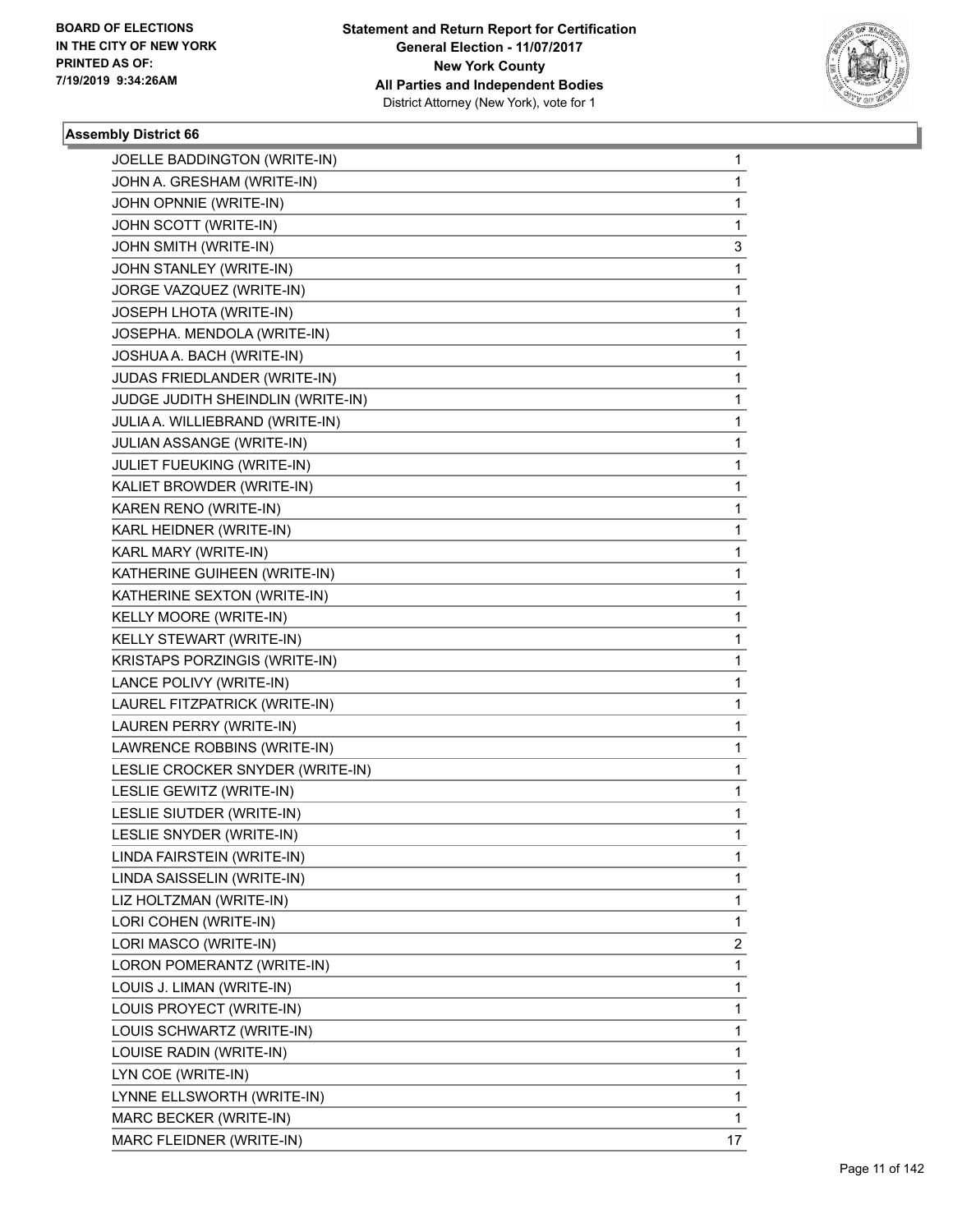

| MARC FLIEDNER (WRITE-IN)       | 1,765        |
|--------------------------------|--------------|
| MARC FLIERDNER (WRITE-IN)      | 1            |
| MARCIA KUSNETZ (WRITE-IN)      | $\mathbf{1}$ |
| MARGERET CHIN (WRITE-IN)       | 1            |
| MARIAN CRUZ CABAUSA (WRITE-IN) | 1            |
| MARJOLIE SINGER (WRITE-IN)     | 1            |
| MARK FLIEDNER (WRITE-IN)       | 2            |
| MARK LEITNER (WRITE-IN)        | 1            |
| MARK VIVERITO (WRITE-IN)       | $\mathbf{1}$ |
| MARTHA BASHFORD (WRITE-IN)     | 1            |
| MARTIN DOREMAN (WRITE-IN)      | 1            |
| MARTY CHRISTOPHER (WRITE-IN)   | 1            |
| MATT HORAN (WRITE-IN)          | 1            |
| MATT MURDOCK (WRITE-IN)        | 1            |
| MATTHEW LUTZ (WRITE-IN)        | $\mathbf{1}$ |
| MATTHEW SAUR (WRITE-IN)        | 1            |
| MAUREEN KOETZ (WRITE-IN)       | 1            |
| MAURY ROSENBAUM (WRITE-IN)     | 1            |
| MEL BROOKS (WRITE-IN)          | 1            |
| MICHAEL B. COOPER (WRITE-IN)   | 1            |
| MICHAEL BLOOMBERG (WRITE-IN)   | 5            |
| MICHAEL FIEOLO (WRITE-IN)      | 1            |
| MICHAEL FRIEDMAN (WRITE-IN)    | 1            |
| MICHAEL J. MCNAMERA (WRITE-IN) | 1            |
| MICHAEL KAYE (WRITE-IN)        | 1            |
| MICHAEL LIBEN (WRITE-IN)       | 1            |
| MICHAEL O'BUS (WRITE-IN)       | 1            |
| MICHAEL RATNER (WRITE-IN)      | 3            |
| MICHAEL RIPS (WRITE-IN)        | 1            |
| MIKE FLIEDEL (WRITE-IN)        | 1            |
| MIKE FORD (WRITE-IN)           | 1            |
| MIKE SHIELDS (WRITE-IN)        | 1            |
| MONA HOUCK (WRITE-IN)          | 1            |
| MORJE KHAN ROBERT (WRITE-IN)   | 1            |
| MORTON LANE (WRITE-IN)         | 1            |
| NANCY BANNON (WRITE-IN)        | $\mathbf{1}$ |
| NEER R ASHERIC (WRITE-IN)      | 1            |
| NEIL FLEIDER (WRITE-IN)        | 1            |
| NICHOLAS ECTAWIL (WRITE-IN)    | 1            |
| NICK MAUTOUF (WRITE-IN)        | 1            |
| NICOLE MALLIOTAKIS (WRITE-IN)  | 3            |
| NICOLE SAMRI (WRITE-IN)        | $\mathbf{1}$ |
| NORMAN SIEGLE (WRITE-IN)       | 1            |
| OSWALD PEMBERTON (WRITE-IN)    | 1            |
| PATRICK SMITH (WRITE-IN)       | 1            |
| PAUL NEWELL (WRITE-IN)         | 1            |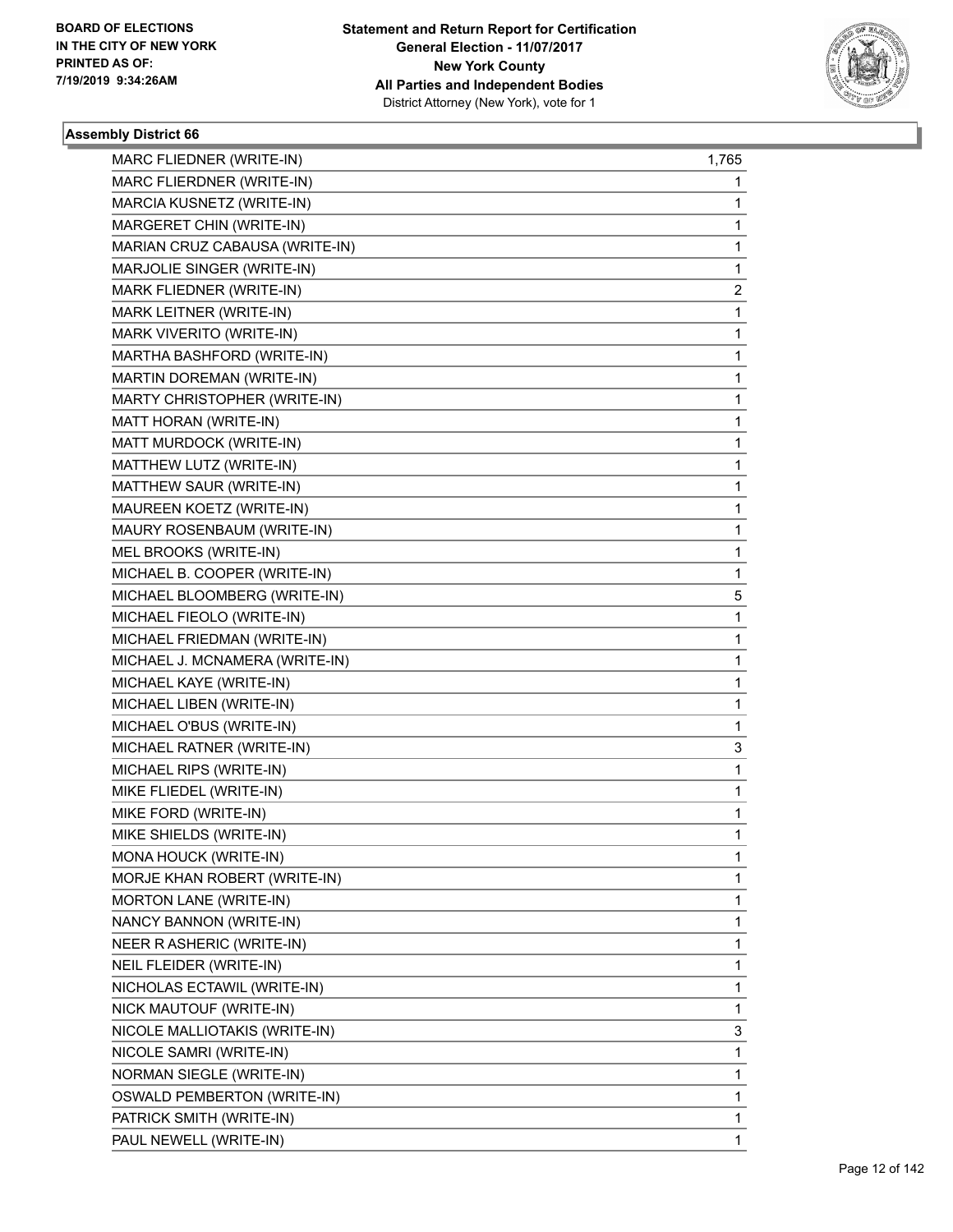

| PAUL ROBINETTE (WRITE-IN)      | 1              |
|--------------------------------|----------------|
| PERRY MASON (WRITE-IN)         | $\overline{2}$ |
| PETER GLEASON (WRITE-IN)       | 37             |
| PETER KUNZE (WRITE-IN)         | 1              |
| PETER MILIGAN (WRITE-IN)       | 1              |
| PETER QUILL (WRITE-IN)         | 1              |
| PETER S. LEVIN (WRITE-IN)      | $\mathbf{1}$   |
| PREET BHARARA (WRITE-IN)       | 84             |
| RAHOL KUMAR (WRITE-IN)         | 1              |
| RALPH NADER (WRITE-IN)         | 1              |
| RANDALL W. JACKSON (WRITE-IN)  | 1              |
| RANDY CREDY (WRITE-IN)         | 1              |
| RANDY MASTRO (WRITE-IN)        | 1              |
| RANDY RAINBOW (WRITE-IN)       | 1              |
| RAYMOND KELLY (WRITE-IN)       | $\mathbf{1}$   |
| RENAN FARROW (WRITE-IN)        | 1              |
| RENEE DESANTIS (WRITE-IN)      | 1              |
| ROBB PATRIC (WRITE-IN)         | 1              |
| ROBERT C. MEETSMAN (WRITE-IN)  | 1              |
| ROBERT JACKSON (WRITE-IN)      | 1              |
| ROBERT KENNEDY (WRITE-IN)      | 1              |
| ROBERT MORGENTHAU (WRITE-IN)   | 3              |
| ROBERT MUELLER (WRITE-IN)      | 1              |
| ROBERT SALITERMAN (WRITE-IN)   | 1              |
| ROBERT SPIELMAN (WRITE-IN)     | 1              |
| ROBERT STEPANEK (WRITE-IN)     | 1              |
| ROBERT STROUP (WRITE-IN)       | $\mathbf{1}$   |
| RODLUND PURRINI (WRITE-IN)     | 1              |
| ROSE MCGOWAN (WRITE-IN)        | 2              |
| ROY J. NIRSCHEL (WRITE-IN)     | $\mathbf{1}$   |
| RUDOLPH GIULIANI (WRITE-IN)    | 5              |
| RUDOLPH GULLIANI (WRITE-IN)    | 2              |
| RUDY GIULIANI (WRITE-IN)       | 2              |
| RUDY GIULLIANI (WRITE-IN)      | 2              |
| SABRINA MORRISSEY (WRITE-IN)   | 1              |
| SAL ALBANESE (WRITE-IN)        | 1              |
| SAL F. ALBANESE (WRITE-IN)     | 1              |
| SAM ROBERTS (WRITE-IN)         | 1              |
| SAM WATERSON (WRITE-IN)        | 1              |
| SAM WATERSTON (WRITE-IN)       | 1              |
| SAMMY ANDREW (WRITE-IN)        | 1              |
| SARA ARROW (WRITE-IN)          | 1              |
| SARAH KENNEDY (WRITE-IN)       | 1              |
| SARAH PHILLIPS (WRITE-IN)      | 1              |
| SCOTT ZUCKER (WRITE-IN)        | 1              |
| SHANE FERRER SHEEMS (WRITE-IN) | 1              |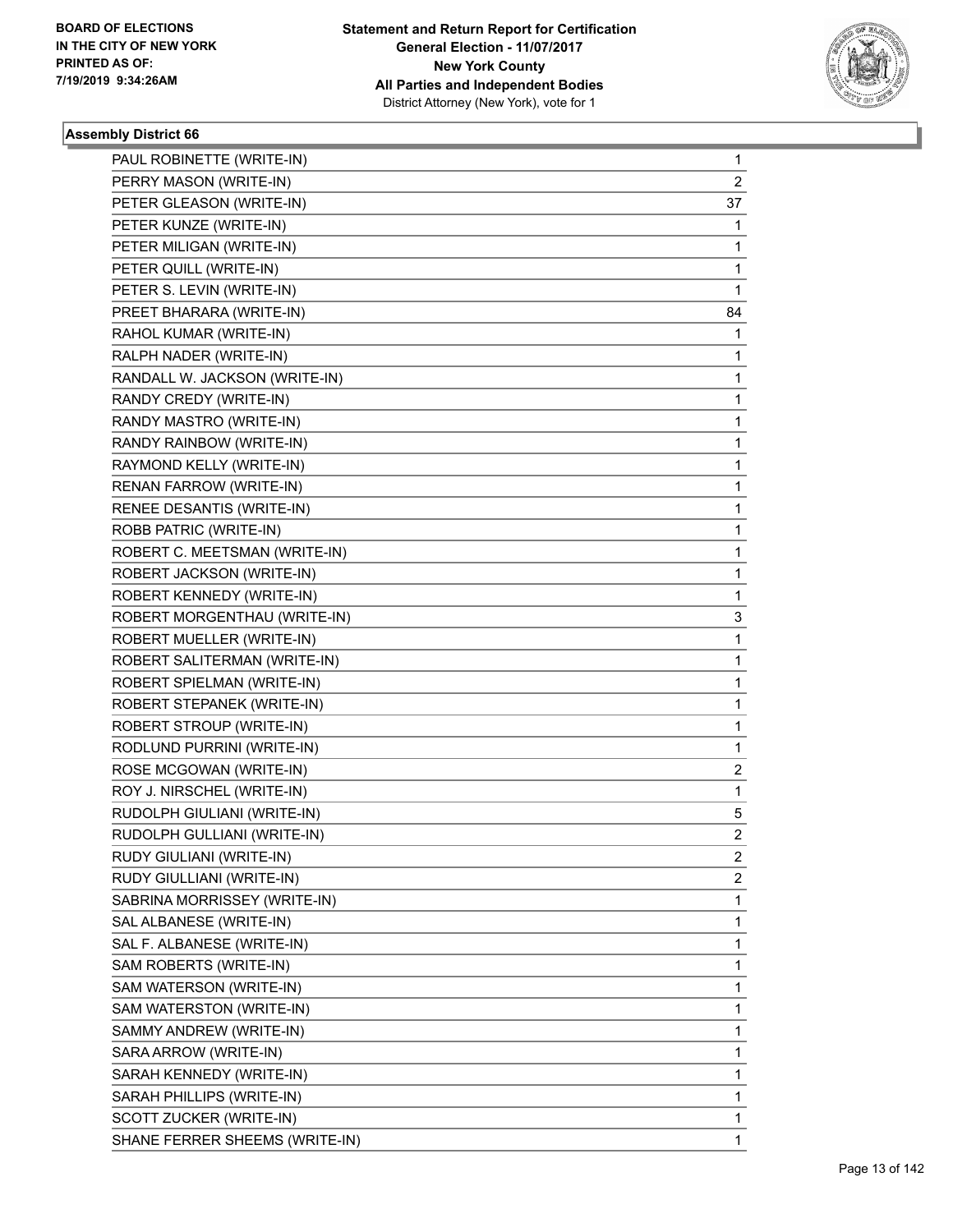

| SHELLEY HOBERMAN (WRITE-IN)        | 1              |
|------------------------------------|----------------|
| SIMON MALINOWSKI (WRITE-IN)        | 1              |
| STACEY KAUFMAN ESQ (WRITE-IN)      | 1              |
| STEPHEN PAUL MILLER (WRITE-IN)     | 1              |
| STEPHEN SILLER (WRITE-IN)          | 1              |
| STEVEN CZNIK (WRITE-IN)            | 1              |
| STEVEN FELDMAN (WRITE-IN)          | 1              |
| STUART GELWORQ (WRITE-IN)          | 1              |
| SUSAN KASAPIAN (WRITE-IN)          | 1              |
| SZELENA GRAY (WRITE-IN)            | 1              |
| TAL YELLIN (WRITE-IN)              | 1              |
| TAYLOR COPUS (WRITE-IN)            | 1              |
| THEODORE ROOSEVELT (WRITE-IN)      | 1              |
| THESEUS ROCHE (WRITE-IN)           | 1              |
| THOMAS ARALLUIA (WRITE-IN)         | 1              |
| THOMAS EASTON (WRITE-IN)           | 1              |
| TINA LUONGO (WRITE-IN)             | 1              |
| TOM ABBONDANTE (WRITE-IN)          | 1              |
| TOM DUANE (WRITE-IN)               | 1              |
| TONY WEST (WRITE-IN)               | 1              |
| TUMOR JONES (WRITE-IN)             | 1              |
| UNATTRIBUTABLE WRITE-IN (WRITE-IN) | 221            |
| VERA SUNG (WRITE-IN)               | 1              |
| VICTOR BARALL (WRITE-IN)           | 1              |
| VICTOR CHU (WRITE-IN)              | 1              |
| VINCENT ALFIERI (WRITE-IN)         | 1              |
| <b>VLADIMIR PUTIN (WRITE-IN)</b>   | 1              |
| WILLA J. BERNSTEIN (WRITE-IN)      | 1              |
| WILLIAM BERLIND (WRITE-IN)         | 1              |
| WILLIAM CULLUM (WRITE-IN)          | 1              |
| WILLIAM DARROW (WRITE-IN)          | 1              |
| WILLIAM HEINZEN (WRITE-IN)         | $\overline{2}$ |
| WILLIAM HEMZEN (WRITE-IN)          | 1              |
| WILLIAM HOHAUSER (WRITE-IN)        | 1              |
| WILLIE NELSON (WRITE-IN)           | 1              |
| WINSTON SMITH (WRITE-IN)           | 1              |
| WOODY ALLEN (WRITE-IN)             | 1              |
| YETTA KURLAND (WRITE-IN)           | 1              |
| YUGUN CHEN (WRITE-IN)              | 1              |
| ZEPHYR TEACHOUT (WRITE-IN)         | 2              |
| ZHUBIN PARANG (WRITE-IN)           | 1              |
| <b>Total Votes</b>                 | 17,209         |
| Unrecorded                         | 5,740          |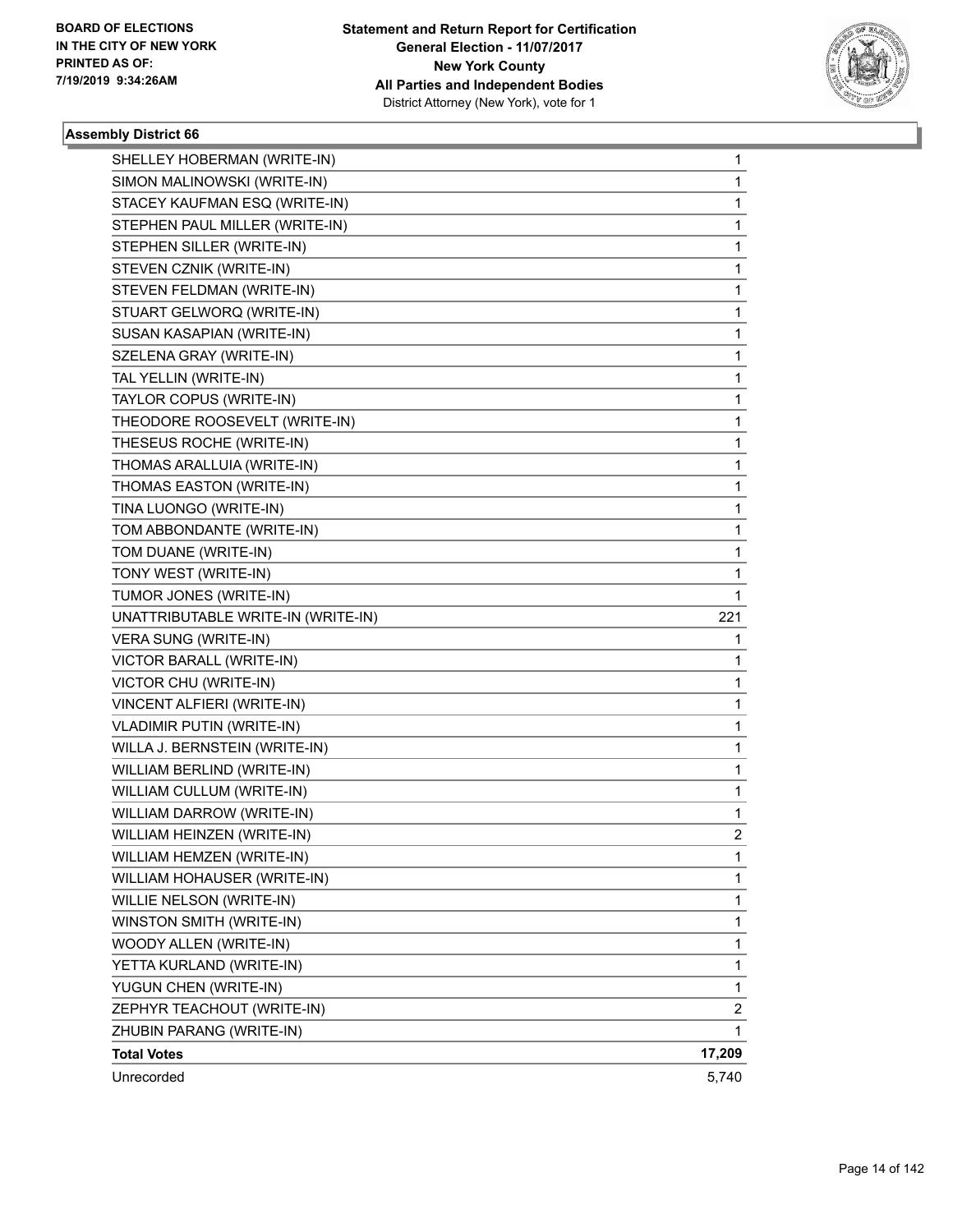

| <b>PUBLIC COUNTER</b>                                    | 26,849                  |
|----------------------------------------------------------|-------------------------|
| MANUALLY COUNTED EMERGENCY                               | 0                       |
| ABSENTEE / MILITARY                                      | 794                     |
| AFFIDAVIT                                                | 302                     |
| <b>Total Ballots</b>                                     | 27,945                  |
| Less - Inapplicable Federal/Special Presidential Ballots | 0                       |
| <b>Total Applicable Ballots</b>                          | 27,945                  |
| CYRUS VANCE JR. (DEMOCRATIC)                             | 19,045                  |
| AARON JAKES (WRITE-IN)                                   | 1                       |
| AARON JUDGE (WRITE-IN)                                   | 2                       |
| AARON LAUBER (WRITE-IN)                                  | 1                       |
| ADAM GREENSPAN (WRITE-IN)                                | $\mathbf{1}$            |
| ADAM SOFEN (WRITE-IN)                                    | $\overline{\mathbf{c}}$ |
| ADELINO R. FRANQUISHA (WRITE-IN)                         | 1                       |
| ALAN DERSHOWITZ (WRITE-IN)                               | $\mathbf{1}$            |
| ALAN KAPLAN (WRITE-IN)                                   | 1                       |
| ALAN MARDER (WRITE-IN)                                   | 1                       |
| ALEX JONES (WRITE-IN)                                    | $\mathbf{1}$            |
| ALEX NOBLE (WRITE-IN)                                    | 1                       |
| ALPHONSO DAVID (WRITE-IN)                                | 2                       |
| ALVIN H. BROWN (WRITE-IN)                                | $\mathbf{1}$            |
| AMBRA BATTILANA (WRITE-IN)                               | 1                       |
| AMIR KIRKWOOD (WRITE-IN)                                 | 1                       |
| AN TRUANG (WRITE-IN)                                     | $\mathbf{1}$            |
| ANDREW CRAVEN (WRITE-IN)                                 | $\mathbf{1}$            |
| ANITA MORAWSKI (WRITE-IN)                                | 1                       |
| ANN COMET (WRITE-IN)                                     | $\mathbf{1}$            |
| ANN PRONTY (WRITE-IN)                                    | 1                       |
| ANN SCHERZER (WRITE-IN)                                  | 1                       |
| ANTHONY AMSTERDAM (WRITE-IN)                             | $\mathbf 1$             |
| ANTHONY WEINER (WRITE-IN)                                | 1                       |
| ARIEL DOCTOROFF (WRITE-IN)                               | 1                       |
| ARMIN TAMZANIAN (WRITE-IN)                               | 1                       |
| ARTHUR HANDLER (WRITE-IN)                                | 1                       |
| ARTHUR MITCHELL (WRITE-IN)                               | 1                       |
| ARTIE LANGE (WRITE-IN)                                   | $\mathbf{1}$            |
| ASHLEY BURRELL (WRITE-IN)                                | 1                       |
| ASHLEY JUDD (WRITE-IN)                                   | 1                       |
| AURELIO QUINONES (WRITE-IN)                              | $\mathbf{1}$            |
| AYELET MEHLMAN (WRITE-IN)                                | 1                       |
| BARACK OBAMA (WRITE-IN)                                  | 3                       |
| BARBARA ROSS (WRITE-IN)                                  | $\mathbf{1}$            |
| BEN KALLOS (WRITE-IN)                                    | 1                       |
| BENJAMIN LAWSKY (WRITE-IN)                               | 1                       |
| BENJAMIN SOKOLY (WRITE-IN)                               | $\mathbf{1}$            |
| BERNIE SANDERS (WRITE-IN)                                | 3                       |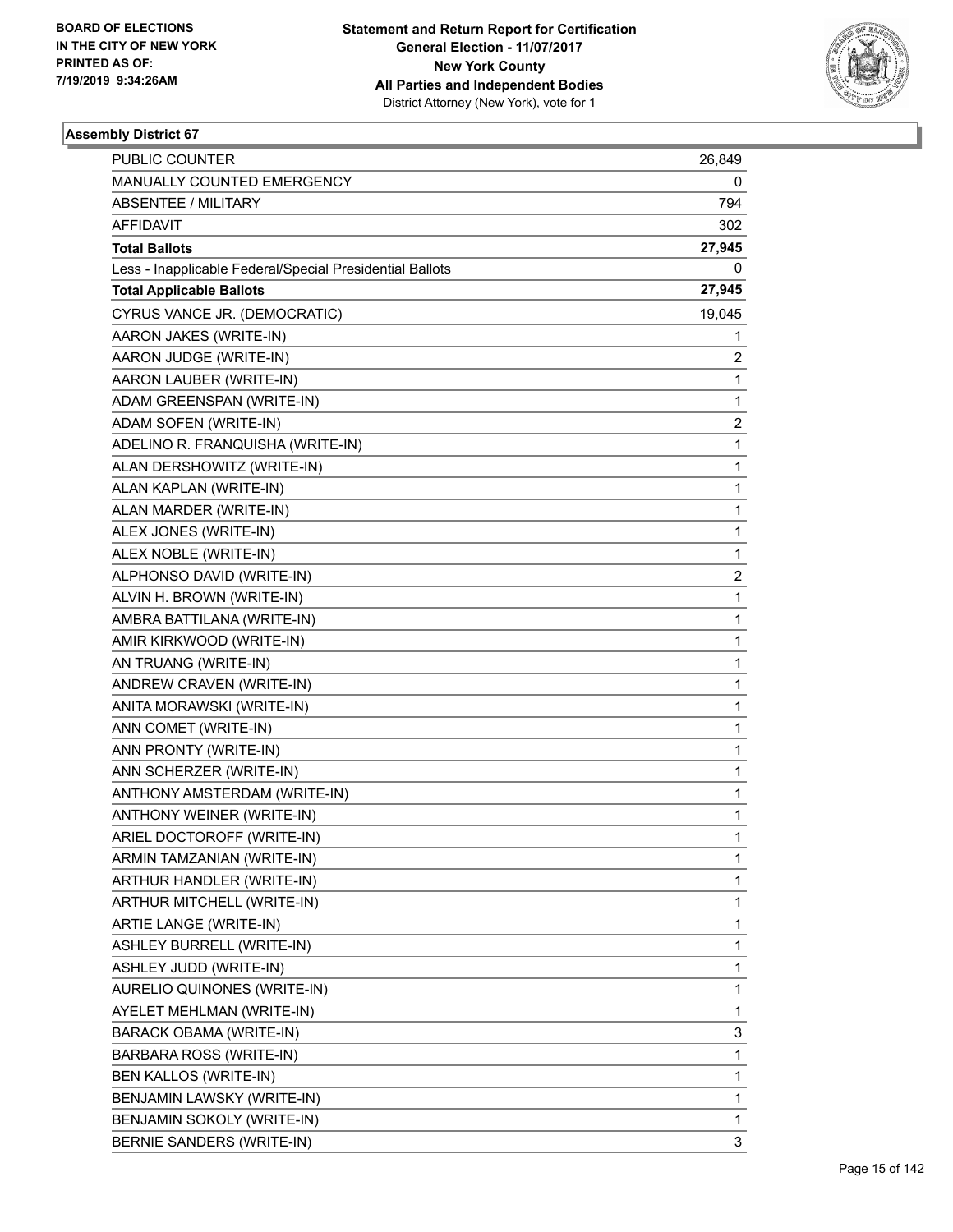

| BILL CLINTON (WRITE-IN)             | 1 |
|-------------------------------------|---|
| BILL JOSEPHSON (WRITE-IN)           | 1 |
| BILL MILLER (WRITE-IN)              | 1 |
| <b>BO DIETL (WRITE-IN)</b>          | 4 |
| <b>BOB ALLEN (WRITE-IN)</b>         | 1 |
| <b>BOB GANGI (WRITE-IN)</b>         | 1 |
| BRIAN CAVANOUGH (WRITE-IN)          | 1 |
| BRIAN CUNNINGHAM (WRITE-IN)         | 1 |
| BRIAN KRIST (WRITE-IN)              | 1 |
| BRIAN KUDON (WRITE-IN)              | 1 |
| <b>BRIAN QUILTER (WRITE-IN)</b>     | 1 |
| BRIDGETTE THOM (WRITE-IN)           | 1 |
| BRIT GEHANI (WRITE-IN)              | 1 |
| <b>BRUCE KHAMER (WRITE-IN)</b>      | 1 |
| <b>BRUCE SPRINGSTEIN (WRITE-IN)</b> | 1 |
| <b>BRUCE WAYNE (WRITE-IN)</b>       | 1 |
| BRYAN FOGG (WRITE-IN)               | 1 |
| CAITLIN NORELLI (WRITE-IN)          | 1 |
| CAME CONNOLLY (WRITE-IN)            | 1 |
| CAREY D. JOHNSON (WRITE-IN)         | 1 |
| CAREY DUNE (WRITE-IN)               | 1 |
| CARISSA EASTON (WRITE-IN)           | 1 |
| CARLA KAPP (WRITE-IN)               | 1 |
| CARMEN J MARINO (WRITE-IN)          | 1 |
| CAROLYN POKORNY (WRITE-IN)          | 1 |
| CHANTERELLE SUNG (WRITE-IN)         | 1 |
| CHARLES DORNEY (WRITE-IN)           | 1 |
| CHARLES LANE (WRITE-IN)             | 1 |
| CHARLES MANSON (WRITE-IN)           | 2 |
| CHARLES RANGEL (WRITE-IN)           | 1 |
| CHARLIE LAIFER (WRITE-IN)           | 1 |
| CHRISTIAN VAZQUEZ (WRITE-IN)        | 1 |
| CHRISTIANE MANZELLA (WRITE-IN)      | 1 |
| CHRISTINE QUINN (WRITE-IN)          | 1 |
| CLARENCE DARROW (WRITE-IN)          | 3 |
| CONOR SHERMAN (WRITE-IN)            | 1 |
| CYNTHIA ROLLINS (WRITE-IN)          | 1 |
| CYRUS VANCE SR. (WRITE-IN)          | 1 |
| DALIA COHEN (WRITE-IN)              | 1 |
| DAN CASTLEMAN (WRITE-IN)            | 2 |
| DAN CONNOLLY (WRITE-IN)             | 1 |
| DAN KUSNETZ, J.D. (WRITE-IN)        | 1 |
| DAN QUART (WRITE-IN)                | 8 |
| DANIEL CASTLEMAN (WRITE-IN)         | 3 |
| DANIEL J. CASTLEMAN (WRITE-IN)      | 4 |
| DANIEL KATZ (WRITE-IN)              | 1 |
|                                     |   |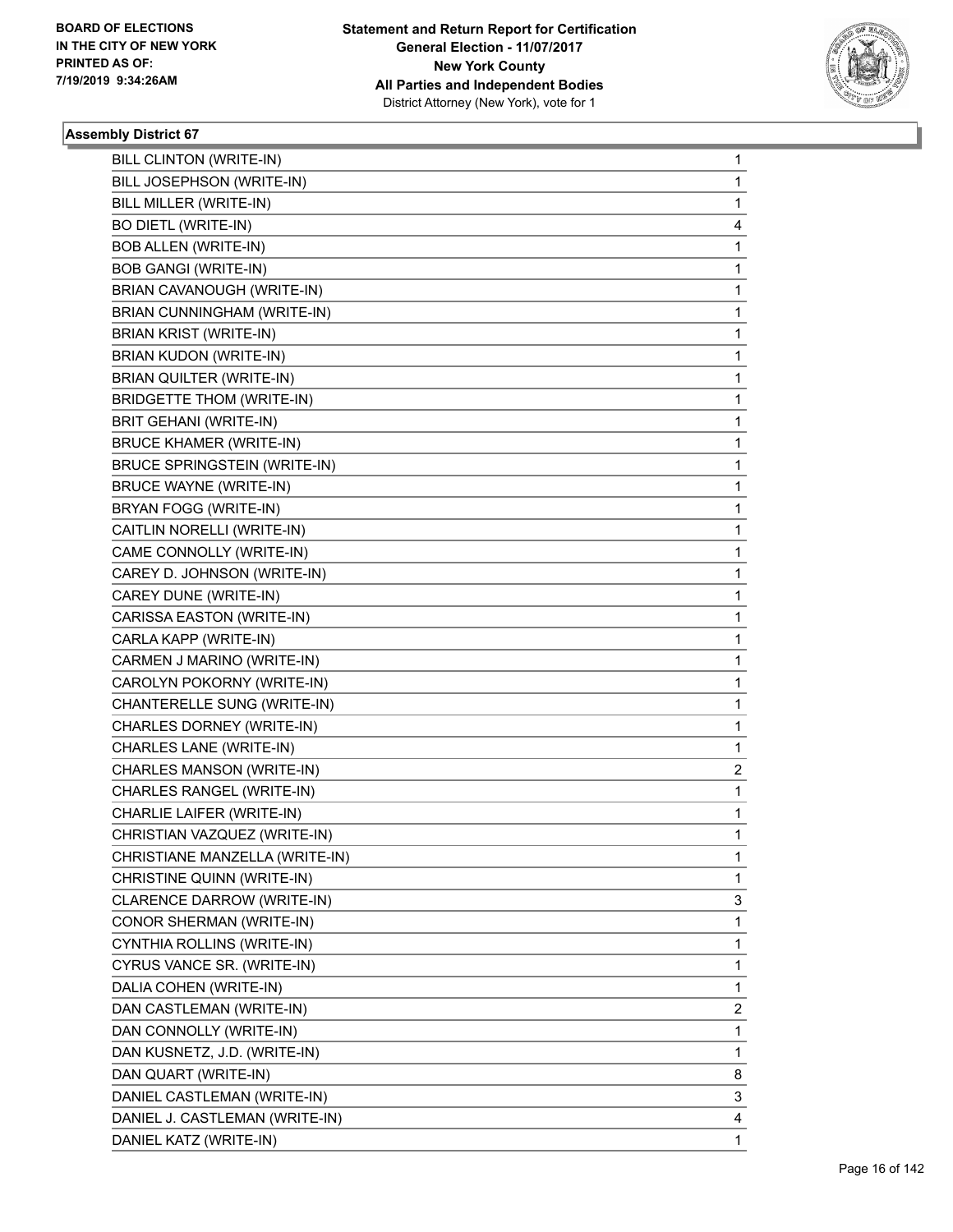

| DANIEL L DOLGIN (WRITE-IN)           | 1                       |
|--------------------------------------|-------------------------|
| DANIEL SHUCLEECOE (WRITE-IN)         | 1                       |
| DARYL LAVERY (WRITE-IN)              | 1                       |
| DAVID DINKINS (WRITE-IN)             | 1                       |
| DAVID FRIEDMAN (WRITE-IN)            | 1                       |
| DAVID GORDON (WRITE-IN)              | 1                       |
| DAVID PATTON (WRITE-IN)              | 1                       |
| DAVID SIFFERT (WRITE-IN)             | 1                       |
| DEBRA GREENBERG (WRITE-IN)           | 1                       |
| DONALD TRUMP (WRITE-IN)              | 3                       |
| DONALD TRUMP JR (WRITE-IN)           | 1                       |
| DONNA DEGRANDI (WRITE-IN)            | $\mathbf{1}$            |
| DOUGLAS H. WIGDER (WRITE-IN)         | 1                       |
| DOUGLAS KEYZER (WRITE-IN)            | 1                       |
| DREN ROOT (WRITE-IN)                 | 1                       |
| EARL WARD (WRITE-IN)                 | 1                       |
| EDDIE VLASVO (WRITE-IN)              | 1                       |
| EDWARD L POWERS ESQ (WRITE-IN)       | 1                       |
| EDWARD SHAUEHAN (WRITE-IN)           | 1                       |
| EEZL ASCANASE (WRITE-IN)             | 1                       |
| EILA MATT (WRITE-IN)                 | 1                       |
| EILEEN WEISS (WRITE-IN)              | 1                       |
| ELIAD SHAPIRO (WRITE-IN)             | 1                       |
| ELIOT SPITZER (WRITE-IN)             | $\overline{c}$          |
| ELIZABETH HOLTZMAN (WRITE-IN)        | 1                       |
| ELIZABETH NIETO (WRITE-IN)           | 1                       |
| ELLIOT SPITZER (WRITE-IN)            | $\overline{c}$          |
| ELOISE SHEA (WRITE-IN)               | 1                       |
| ELYSA GREENBLATT (WRITE-IN)          | 1                       |
| EMILIO ESTELLA (WRITE-IN)            | 1                       |
| EMILY LOWENTHAL (WRITE-IN)           | 1                       |
| EMILY SWEET ESQ (WRITE-IN)           | 1                       |
| ERIC FLIEDNER (WRITE-IN)             | 1                       |
| ERIC HOLDER (WRITE-IN)               | 4                       |
| ERIC SCHNEIDERMAN (WRITE-IN)         | 1                       |
| ETHAN FINNERAN (WRITE-IN)            | 1                       |
| EVAN A DAVIS (WRITE-IN)              | 1                       |
| FRANCIS UNDERWOOD (WRITE-IN)         | 1                       |
| FRANK CONWAY (WRITE-IN)              | 1                       |
| FRANK FLORIANI (WRITE-IN)            | 1                       |
| FRANK HOGAN (WRITE-IN)               | $\overline{\mathbf{c}}$ |
| FRANK SCALA (WRITE-IN)               | $\mathbf{1}$            |
| FREDERICK WHITMER (WRITE-IN)         | 1                       |
| <b>GABRIEL LOWENSTEIN (WRITE-IN)</b> | 1                       |
| GAIL M. WALTON (WRITE-IN)            | 1                       |
| GAIL WALLACH (WRITE-IN)              | 1                       |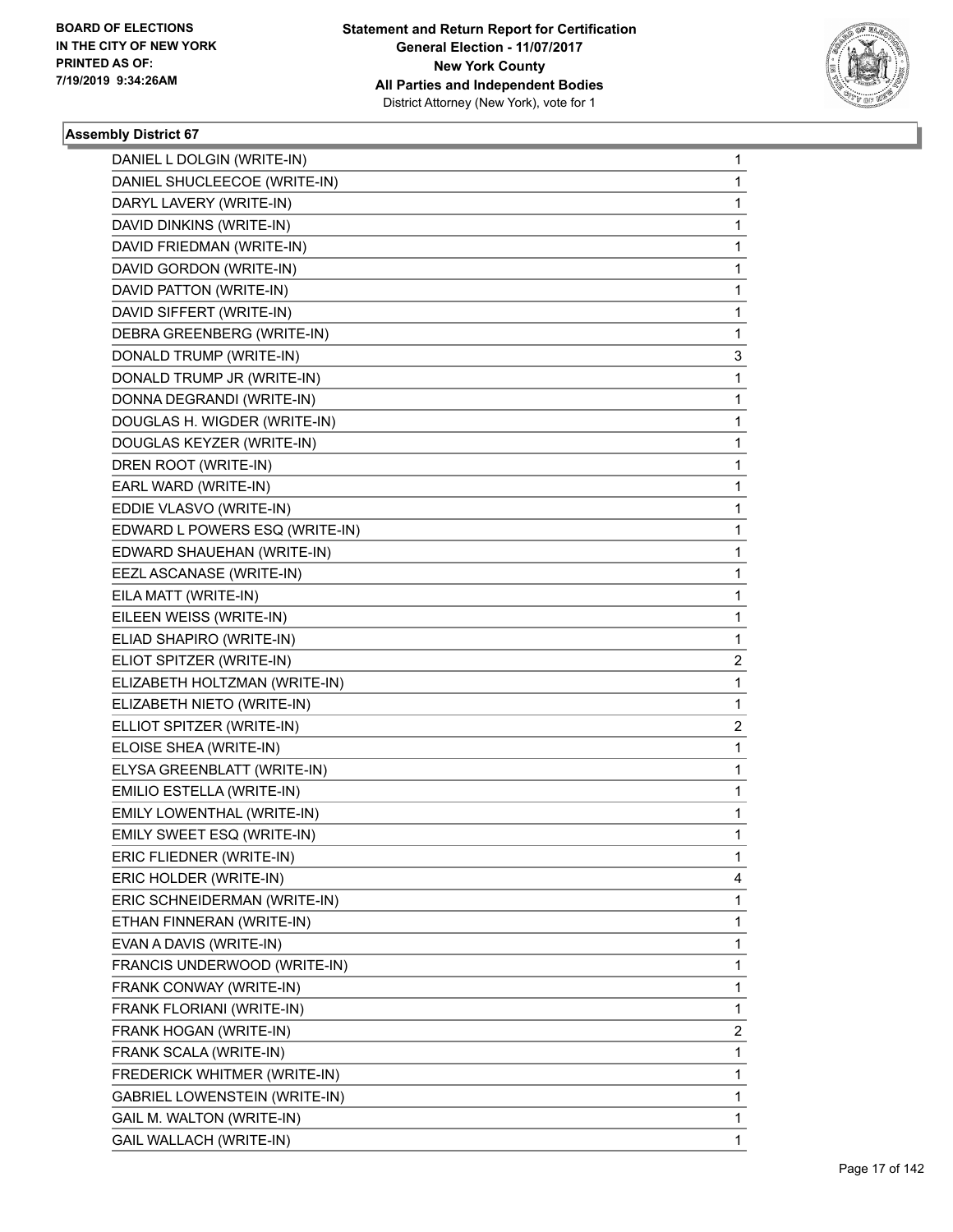

| GALEN D. KIRKLAND (WRITE-IN)       | 1            |
|------------------------------------|--------------|
| <b>GARY FARRELL (WRITE-IN)</b>     | 1            |
| <b>GARY H SCHATSKY (WRITE-IN)</b>  | 1            |
| <b>GARY MAYERSON (WRITE-IN)</b>    | 1            |
| <b>GARY MIDILIN (WRITE-IN)</b>     | 1            |
| <b>GARY STEIN (WRITE-IN)</b>       | 1            |
| <b>GEORGES NAHITCHE (WRITE-IN)</b> | 1            |
| GERALD B. TODD IV (WRITE-IN)       | 1            |
| GERALD B. TODD, IV (WRITE-IN)      | 1            |
| <b>GERALD LEFCOURT (WRITE-IN)</b>  | 1            |
| GLORIA ALLIED (WRITE-IN)           | 1            |
| <b>GREGORY LITTLE (WRITE-IN)</b>   | 1            |
| <b>GRIFFIN GLAYMOR (WRITE-IN)</b>  | 1            |
| H. R. STEPHENE (WRITE-IN)          | 1            |
| HAMILTON BURGER (WRITE-IN)         | 1            |
| HANNA J. WEINSTEIN (WRITE-IN)      | 1            |
| HARLAN LEVY (WRITE-IN)             | 1            |
| HAROLD WILSON (WRITE-IN)           | 1            |
| HARRY WEINSTEIN (WRITE-IN)         | 1            |
| HARVEY DENT (WRITE-IN)             | 1            |
| HARVEY J. STEIN (WRITE-IN)         | 1            |
| HARVEY WEINSTEIN (WRITE-IN)        | 8            |
| HAYLEY HOROWITZ (WRITE-IN)         | 1            |
| HEIDI BEGOSIAN (WRITE-IN)          | 1            |
| HELEN SCHNEIDER (WRITE-IN)         | 1            |
| HENRY NASS (WRITE-IN)              | 1            |
| HENRY WEINSTEIN (WRITE-IN)         | $\mathbf{1}$ |
| HILLARY CLINTON (WRITE-IN)         | 25           |
| IVANKA TRUMP (WRITE-IN)            | 2            |
| JACK HAROLI (WRITE-IN)             | 1            |
| JACK MCCOY (WRITE-IN)              | 3            |
| JACOB MAX BERGMAN (WRITE-IN)       | 1            |
| JACOB TABER (WRITE-IN)             | 1            |
| JACOB VICTOR (WRITE-IN)            | 1            |
| JACQUELIN ST JOHN (WRITE-IN)       | 1            |
| JAM WATERSAN (WRITE-IN)            | 1            |
| JAMES COMEY (WRITE-IN)             | 1            |
| JAMES LALINO (WRITE-IN)            | 1            |
| JAMES MUMPER (WRITE-IN)            | 2            |
| JANE BOOTH (WRITE-IN)              | 1            |
| JANE CONSIDINE (WRITE-IN)          | 1            |
| JARED KUSHNER (WRITE-IN)           | 1            |
| <b>JASON KRANTZ (WRITE-IN)</b>     | 1            |
| JAT MOELIS (WRITE-IN)              | 1            |
| JEANINE PIRRO (WRITE-IN)           | 1            |
| JED RAKAFF (WRITE-IN)              | 1            |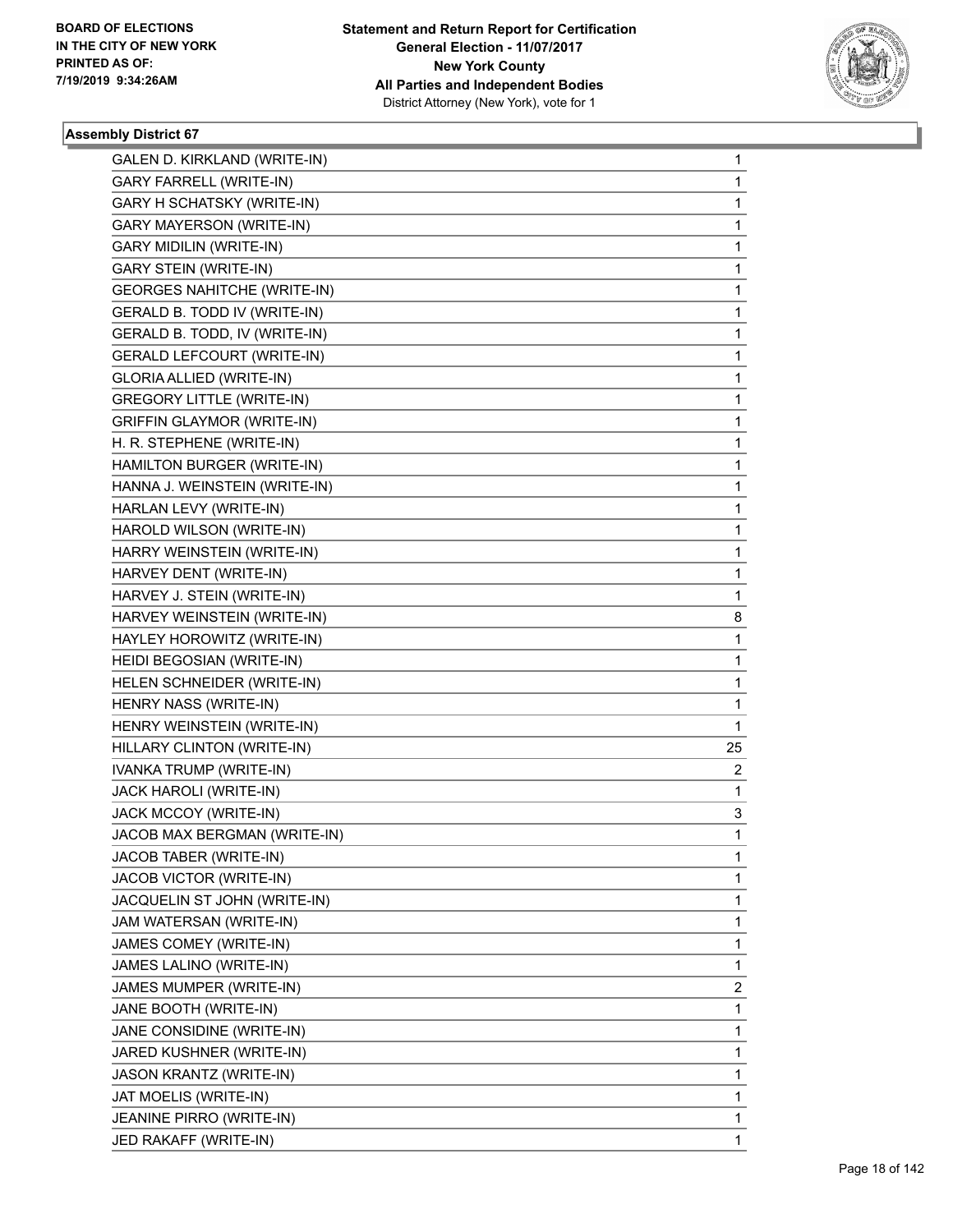

| JEFF SESSINS (WRITE-IN)             | 1 |
|-------------------------------------|---|
| JEFF SESSIONS (WRITE-IN)            | 1 |
| JEFFREY A. HELLER (WRITE-IN)        | 1 |
| JEFFREY ADELSON (WRITE-IN)          | 1 |
| JEFFREY LOPIN (WRITE-IN)            | 1 |
| JEFFREY TOUBIN (WRITE-IN)           | 1 |
| JESS LIKENS (WRITE-IN)              | 1 |
| JESSE MASYR (WRITE-IN)              | 1 |
| JIMMY MCMILLAN (WRITE-IN)           | 1 |
| JOEL SEIDEMANN (WRITE-IN)           | 1 |
| JOHN CREASY (WRITE-IN)              | 1 |
| JOHN F. KEENAN (WRITE-IN)           | 1 |
| JOHN GRONBECK TEDESCO (WRITE-IN)    | 1 |
| JOHN JONES (WRITE-IN)               | 1 |
| JOHN LANGROD (WRITE-IN)             | 1 |
| JOHN MOSCOW (WRITE-IN)              | 1 |
| JOHN P. CONNORS JR. (WRITE-IN)      | 1 |
| JOHN RENNIE (WRITE-IN)              | 1 |
| JOHN STARKS (WRITE-IN)              | 1 |
| JOHN VIRUET (WRITE-IN)              | 1 |
| JON SPRINTZ (WRITE-IN)              | 1 |
| JONATHAN DIRECTOR (WRITE-IN)        | 2 |
| JORGE LOPEZ-QUINTALA III (WRITE-IN) | 1 |
| JOSEPH ARMEO (WRITE-IN)             | 1 |
| JOSH MACKLES (WRITE-IN)             | 1 |
| JOSHUA FREILICH (WRITE-IN)          | 1 |
| JOSHUA SHAPIRO (WRITE-IN)           | 1 |
| JUAN CARLOS POLANCO (WRITE-IN)      | 1 |
| JUAN PABLO VEGAROMERQ (WRITE-IN)    | 1 |
| JUDGE JUDITH SHEINDLIN (WRITE-IN)   | 1 |
| JUDITH BROWN (WRITE-IN)             | 1 |
| JULIE WALLIN (WRITE-IN)             | 2 |
| KEIRA WOLK (WRITE-IN)               | 1 |
| KEITH OLBERMANN (WRITE-IN)          | 1 |
| KENDRA MONTE (WRITE-IN)             | 1 |
| KENNETH GILBERT ESQ. (WRITE-IN)     | 1 |
| KENY CASSIDY (WRITE-IN)             | 1 |
| KEVIN HART (WRITE-IN)               | 1 |
| LANCE DASHERSKY (WRITE-IN)          | 1 |
| LARRY SCHIRRO (WRITE-IN)            | 1 |
| LARRY SHIRE (WRITE-IN)              | 1 |
| LAURA A. SACK (WRITE-IN)            | 1 |
| LAURA GROSSFIELD BIRGER (WRITE-IN)  | 1 |
| LAURA SACK (WRITE-IN)               | 1 |
| LAUREN JONES (WRITE-IN)             | 1 |
| LAWRENCE BRAVERMAN (WRITE-IN)       | 1 |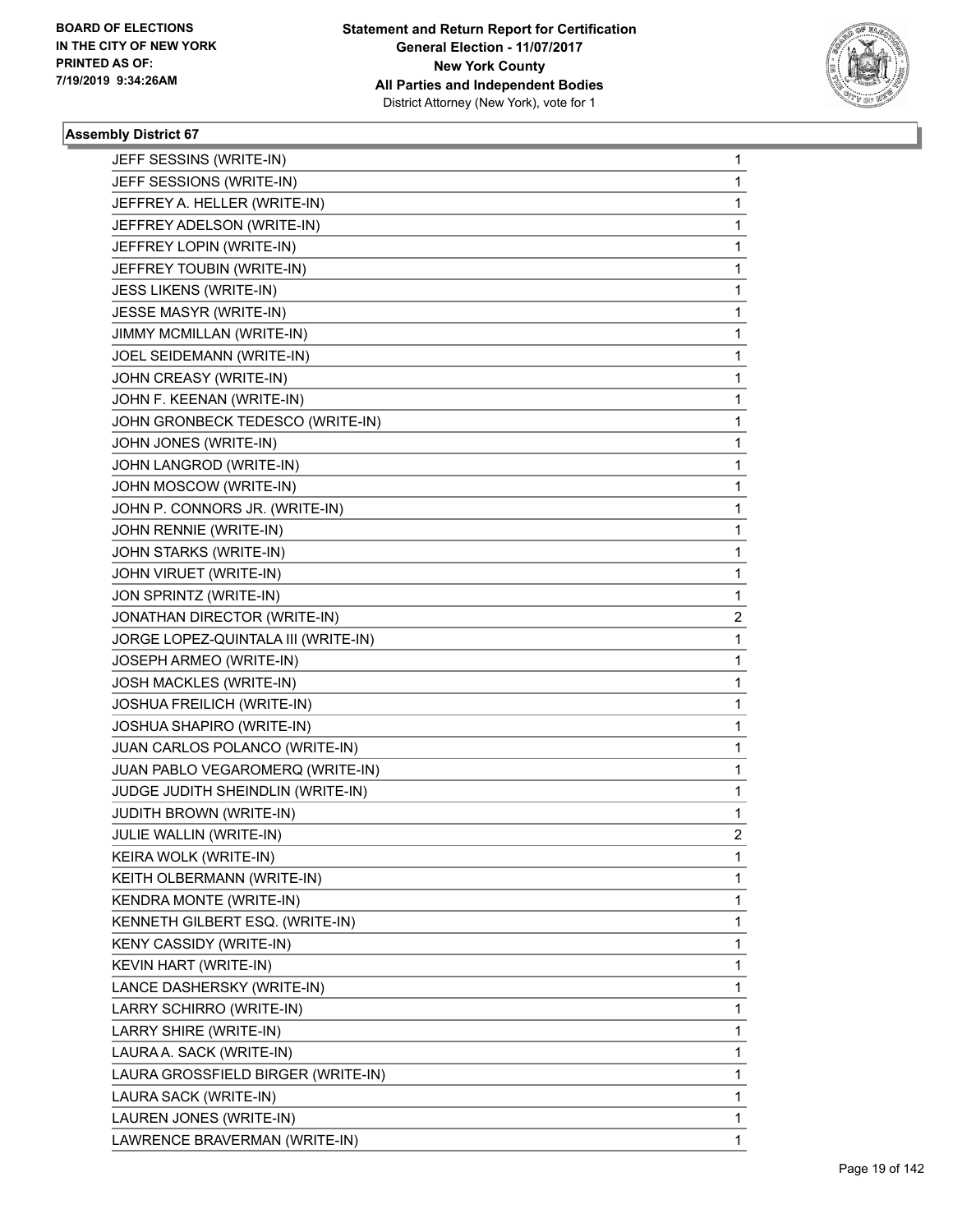

| LAWRENCE E. FABIAN (WRITE-IN)     | 1     |
|-----------------------------------|-------|
| LAWRENCE FREUND (WRITE-IN)        | 1     |
| LEONARD P. DAWNEY (WRITE-IN)      | 1     |
| LES ZUKE (WRITE-IN)               | 1     |
| LESHE CRISCLHER SNYDER (WRITE-IN) | 1     |
| LESLIE CROCK SYNDER (WRITE-IN)    | 1     |
| LESLIE CROCKER SNYDER (WRITE-IN)  | 5     |
| LESLIE CROCKETT SNYDER (WRITE-IN) | 1     |
| LESLIE SNYDER (WRITE-IN)          | 1     |
| LEVI HUDSON (WRITE-IN)            | 1     |
| LEW LIEBERMAN (WRITE-IN)          | 1     |
| LEWIS STEEL (WRITE-IN)            | 1     |
| LINDA FAIRSTEIN (WRITE-IN)        | 1     |
| LISA HANSON (WRITE-IN)            | 1     |
| LOUIS GREGORY RICE (WRITE-IN)     | 1     |
| LOUIS PERRY (WRITE-IN)            | 1     |
| LOUREN JONES (WRITE-IN)           | 1     |
| MACK SCHLEFER (WRITE-IN)          | 1     |
| MALCOLM BUTEHORN (WRITE-IN)       | 1     |
| MANNY ORTIZ (WRITE-IN)            | 1     |
| MANUEL ONVIVE (WRITE-IN)          | 1     |
| MARC FLIEDNER (WRITE-IN)          | 1,366 |
| MARC FLIENDER (WRITE-IN)          | 1     |
|                                   |       |
| MARCY CHEZMAN (WRITE-IN)          | 1     |
| MARK GREEN (WRITE-IN)             | 1     |
| MARK KLEIN (WRITE-IN)             | 1     |
| MARK SLIEBER (WRITE-IN)           | 1     |
| MARLENE HALPERN (WRITE-IN)        | 1     |
| MARNI HALASA (WRITE-IN)           | 1     |
| MARTHA SCHNEIDERMAN (WRITE-IN)    | 1     |
| MARTIN FLELBER (WRITE-IN)         | 1     |
| MARY ANN RANDAZO (WRITE-IN)       | 1     |
| MARY JONES (WRITE-IN)             | 1     |
| MARY-JO WHITE (WRITE-IN)          | 1     |
| MATT AXELROD (WRITE-IN)           | 1     |
| MATT HOPARD (WRITE-IN)            | 1     |
| MATTHEW B. ROGERS (WRITE-IN)      | 1     |
| MATTHEW P. WYNNE (WRITE-IN)       | 1     |
| MAURICE MATHIS (WRITE-IN)         | 1     |
| MAURICIO GONZALEZ (WRITE-IN)      | 1     |
| MAY GAIL VEARNS (WRITE-IN)        | 1     |
| MEL PHILLIPS (WRITE-IN)           | 1     |
| MELISSA MARK-VIVERITO (WRITE-IN)  | 1     |
| MICHAEL A CARLOZO (WRITE-IN)      | 1     |
| MICHAEL A OREILLY (WRITE-IN)      | 1     |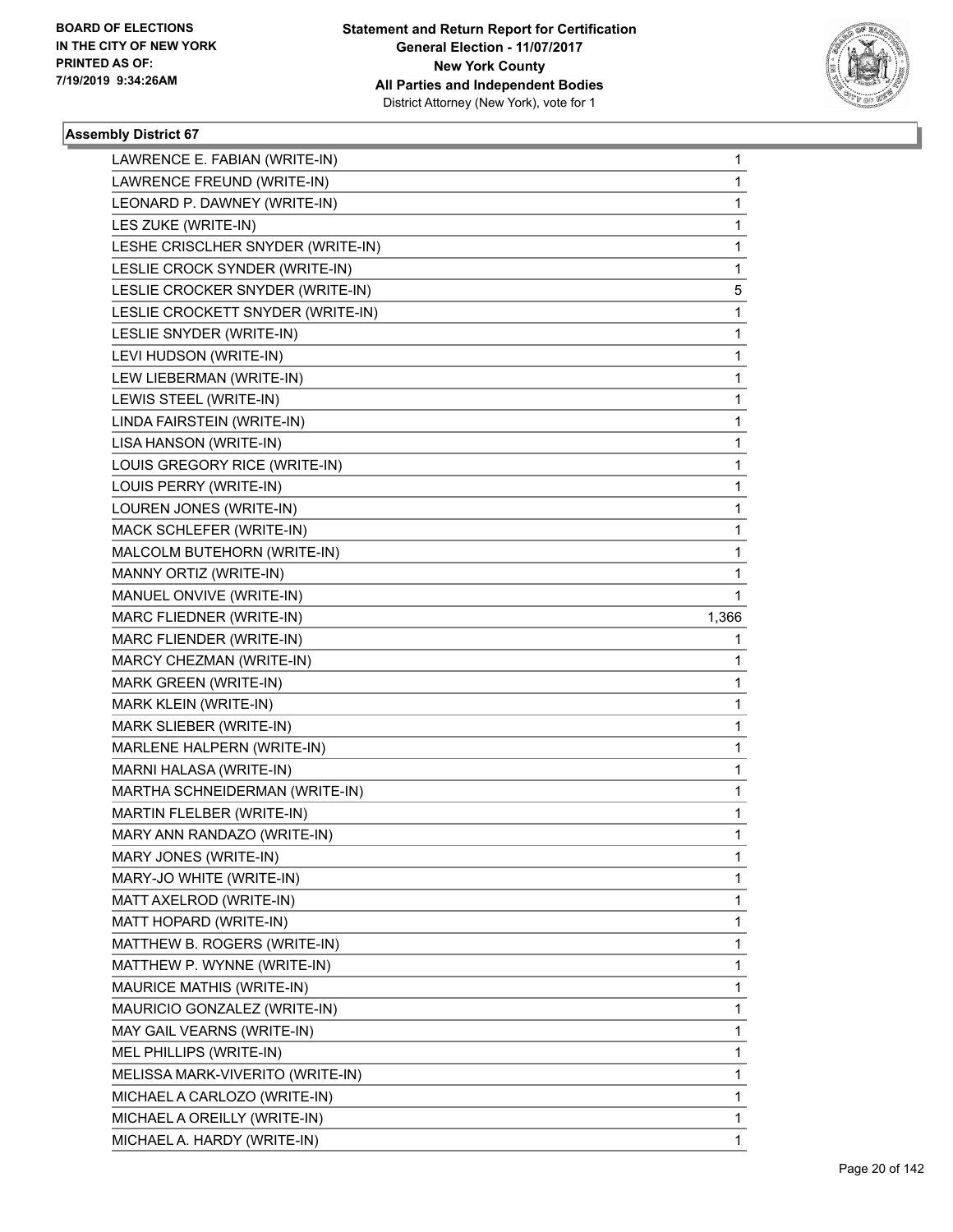

| MICHAEL BLOOMBERG (WRITE-IN)   | 10                      |
|--------------------------------|-------------------------|
| MICHAEL FLIEDNER (WRITE-IN)    | 2                       |
| MICHAEL FRIEDLAND (WRITE-IN)   | 1                       |
| MICHAEL JACOBS (WRITE-IN)      | $\mathbf{1}$            |
| MICHAEL LIBEN (WRITE-IN)       | 1                       |
| MICHAEL MOORE (WRITE-IN)       | 1                       |
| MICHAEL NADLER (WRITE-IN)      | $\mathbf{1}$            |
| MICHAEL ROPER (WRITE-IN)       | $\overline{\mathbf{c}}$ |
| MICHAEL WEAVER (WRITE-IN)      | 1                       |
| MICHELLE HADDAD (WRITE-IN)     | $\mathbf{1}$            |
| MIKEY MILLER (WRITE-IN)        | 1                       |
| MILES WOLFF (WRITE-IN)         | 1                       |
| MITCHELL EPNER (WRITE-IN)      | $\mathbf{1}$            |
| MOPSIE ROSENBERG (WRITE-IN)    | $\mathbf{1}$            |
| MOSHE HORN (WRITE-IN)          | 2                       |
| NEIL FLIEDER (WRITE-IN)        | $\mathbf{1}$            |
| NEIL LIEBERMAN (WRITE-IN)      | 1                       |
| NICHOLAS ARENAS ESQ (WRITE-IN) | 1                       |
| NOAH GOTBAUM (WRITE-IN)        | $\mathbf{1}$            |
| NOAH SOLOWIEJCZYK (WRITE-IN)   | $\mathbf{1}$            |
| NORMAN SIEGEL (WRITE-IN)       | 1                       |
| OLGA FRIEDMAN (WRITE-IN)       | $\mathbf{1}$            |
| OLIVIA BENSON (WRITE-IN)       | 1                       |
| PAT KLERMAN (WRITE-IN)         | 1                       |
| PATRICK BRACHLEY (WRITE-IN)    | $\mathbf{1}$            |
| PAUL JESELSOHN (WRITE-IN)      | $\mathbf{1}$            |
| PAUL NEWELL (WRITE-IN)         | 1                       |
| PAUL SEHECTMAN (WRITE-IN)      | $\mathbf{1}$            |
| PAUL STEVENS (WRITE-IN)        | 1                       |
| PERCIVAL BAILEY (WRITE-IN)     | 2                       |
| PERRY MASON (WRITE-IN)         | 3                       |
| PETE ROSE (WRITE-IN)           | 1                       |
| PETER GLEASON (WRITE-IN)       | 16                      |
| PETER M. JORDAN (WRITE-IN)     | 1.                      |
| PETER MAZZONE (WRITE-IN)       | $\mathbf{1}$            |
| PETER MILLIGAN (WRITE-IN)      | 1                       |
| POTIA JONES (WRITE-IN)         | $\mathbf{1}$            |
| PREET BHARARA (WRITE-IN)       | 90                      |
| QUINCY MAGOO (WRITE-IN)        | 1                       |
| RACHEL FERRARI (WRITE-IN)      | $\mathbf{1}$            |
| RACHEL MADDOW (WRITE-IN)       | $\mathbf{1}$            |
| RALPH NADER (WRITE-IN)         | 1                       |
| RAN PAUL (WRITE-IN)            | $\mathbf{1}$            |
| RANDA JAWAD SHLASH (WRITE-IN)  | 1                       |
| RAY KELLY (WRITE-IN)           | 1                       |
| RBERT MORGANTHAU (WRITE-IN)    | $\mathbf{1}$            |
|                                |                         |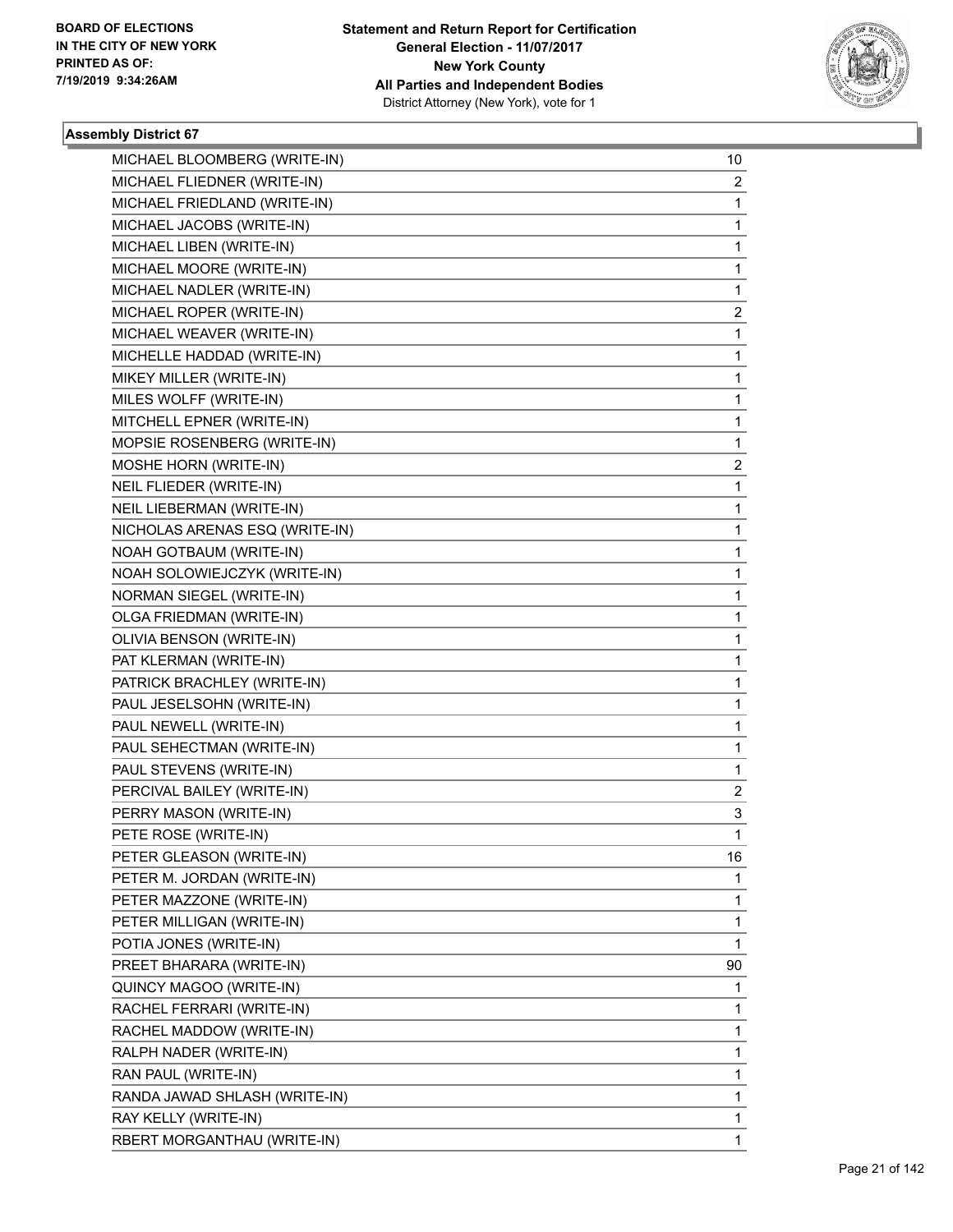

| REBECCA LEEDS (WRITE-IN)         | 1              |
|----------------------------------|----------------|
| RICHARD ABORN (WRITE-IN)         | 9              |
| RICHARD BENNETT (WRITE-IN)       | $\mathbf{1}$   |
| RICHARD D PARSONG (WRITE-IN)     | 1              |
| RICHARD EPSTEIN (WRITE-IN)       | 1              |
| RICHARD MESCON (WRITE-IN)        | $\overline{c}$ |
| RICHARD STERN (WRITE-IN)         | $\overline{2}$ |
| RICHARD WARELEVITT (WRITE-IN)    | 1              |
| RIKKI KLEIMAN (WRITE-IN)         | 1              |
| ROBERT ADAMS (WRITE-IN)          | 1              |
| ROBERT ALLEN (WRITE-IN)          | 1              |
| ROBERT B. WAINWRIGHT (WRITE-IN)  | 1              |
| ROBERT EDDINS (WRITE-IN)         | 1              |
| ROBERT J. ESPSTEIN (WRITE-IN)    | 1              |
| ROBERT JACOBS (WRITE-IN)         | 1              |
| ROBERT MEULLER (WRITE-IN)        | 1              |
| ROBERT MORGENTHAU (WRITE-IN)     | 10             |
| ROBERT MORGENTHAU JR. (WRITE-IN) | $\mathbf{1}$   |
| ROBERT POBUSH (WRITE-IN)         | 1              |
| ROBERT SPIKER (WRITE-IN)         | 1              |
| ROBERTA KAPLAN (WRITE-IN)        | 1              |
| ROBIN KRAVITZ (WRITE-IN)         | 1              |
| RONALD CURRIE (WRITE-IN)         | 1              |
| ROSE MCGOWAN (WRITE-IN)          | $\mathbf{1}$   |
| ROSEMARY PALLADRO (WRITE-IN)     | 1              |
| RU PAUL (WRITE-IN)               | 1              |
| RUDOLPH GIULIANI (WRITE-IN)      | 8              |
| RUDOLPH GULLIANI (WRITE-IN)      | $\overline{2}$ |
| RUDOPLH GIULIANI (WRITE-IN)      | 1              |
| RUSE MCGOWAN (WRITE-IN)          | 1              |
| SAL F. ALABANESE (WRITE-IN)      | 1              |
| SALLY YATES (WRITE-IN)           | $\overline{c}$ |
| SAM HYDE (WRITE-IN)              | 1              |
| SAM SEDER (WRITE-IN)             | 1              |
| SAM WATERSON (WRITE-IN)          | 1              |
| SAM WATERSTON (WRITE-IN)         | 1              |
| SARAH RAATS (WRITE-IN)           | 1              |
| SARAH SCHATER (WRITE-IN)         | 1              |
| SCOTT FLIEDLER (WRITE-IN)        | 1              |
| SCOTT O. FISHER (WRITE-IN)       | 1              |
| SCOTT STRINGER (WRITE-IN)        | 3              |
| SEAN COFFEY (WRITE-IN)           | $\mathbf{1}$   |
| SEAN MURPHY (WRITE-IN)           | 1              |
| SEAN ZAROOGIAN (WRITE-IN)        | 1              |
| SHARON MCMENEMY KHAN (WRITE-IN)  | 1              |
| SHIRA BARON (WRITE-IN)           | 1              |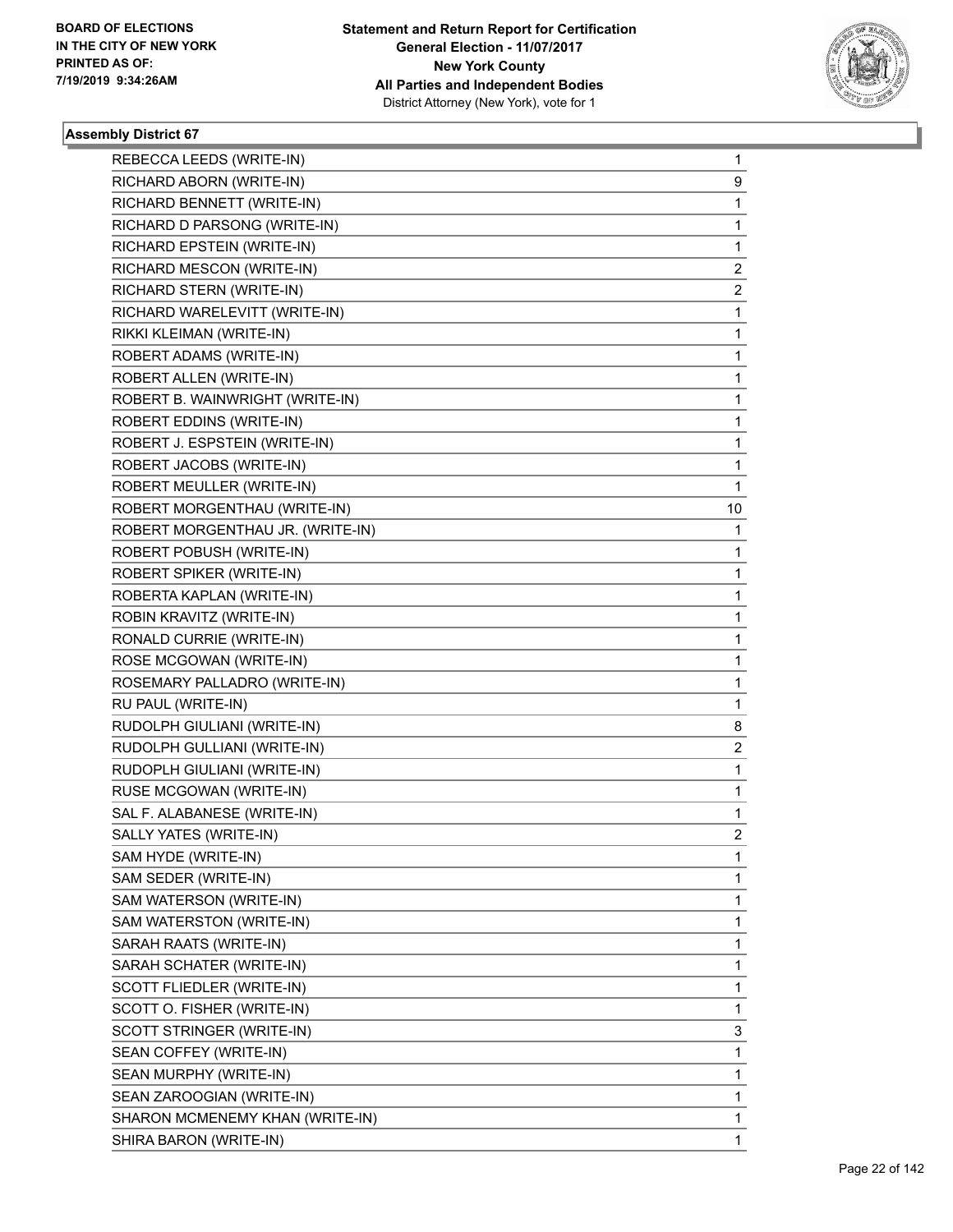

| SIMON GERSON (WRITE-IN)               | 1              |
|---------------------------------------|----------------|
| SONDRA B. MORROF (WRITE-IN)           | $\mathbf{1}$   |
| SONJA MORGAN (WRITE-IN)               | 1              |
| SPIKE LEE (WRITE-IN)                  | $\mathbf{1}$   |
| STANLEY H NUREMBURG (WRITE-IN)        | 1              |
| STEPHEN COLBERT (WRITE-IN)            | 1              |
| STEPHEN W. COTTON (WRITE-IN)          | $\mathbf{1}$   |
| STEVE GOLDSTEIN (WRITE-IN)            | 1              |
| STEVE KNOEPELER (WRITE-IN)            | 1              |
| STEVE SIERADSKI (WRITE-IN)            | $\mathbf{1}$   |
| STEVEN A. SANDERS (WRITE-IN)          | 1              |
| STEVEN M. WARSHAWSKI, ESQ (WRITE-IN)  | 2              |
| SUSAN B. ANTHONY (WRITE-IN)           | $\mathbf{1}$   |
| SUSAN HOFFINGER (WRITE-IN)            | $\mathbf{1}$   |
| SUSIE FIORE (WRITE-IN)                | 1              |
| TALI FARADIAN WEINSTEIN (WRITE-IN)    | $\overline{2}$ |
| TED CRUZ (WRITE-IN)                   | 1              |
| TERRY DIMARTINO (WRITE-IN)            | 1              |
| TERRY DIMARTION (WRITE-IN)            | $\mathbf{1}$   |
| THIEN TRVONS (WRITE-IN)               | 1              |
| THOMAS BAULEN (WRITE-IN)              | 1              |
| THOMAS CAFFREY (WRITE-IN)             | $\mathbf{1}$   |
| THOMAS WILSON (WRITE-IN)              | 1              |
| THURGOOD MARSHALL (WRITE-IN)          | 1              |
| TIMOTHY BIRRBAUM (WRITE-IN)           | $\mathbf{1}$   |
| TIMOTHY MORTON FRY (WRITE-IN)         | 1              |
| TOM BRADY (WRITE-IN)                  | 1              |
| TOM DUANE (WRITE-IN)                  | $\mathbf{1}$   |
| TREVOR SULLIVAN WEINSTEIN (WRITE-IN)  | 1              |
| UNATTRIBUTABLE WRITE-IN (WRITE-IN)    | 233            |
| VALDIS MENZI (WRITE-IN)               | 1.             |
| VERONICA JUNG (WRITE-IN)              | 1              |
| VINCENT P CASEY (WRITE-IN)            | 1              |
| WAYNE MILLER (WRITE-IN)               | $\mathbf{1}$   |
| WAYNE R. WATKINSON (WRITE-IN)         | $\mathbf{1}$   |
| WILLIAM FREDRICK HAVEMEYER (WRITE-IN) | 1              |
| WILLIAM HEINZEN (WRITE-IN)            | $\mathbf{1}$   |
| WILLIAM J. CLINTON (WRITE-IN)         | 1              |
| WILLIAM KATCHER (WRITE-IN)            | 1              |
| WILLIAM KUNSTLER (WRITE-IN)           | $\mathbf{1}$   |
| WILLIAM P. SHORT III (WRITE-IN)       | $\mathbf{1}$   |
| WILLIAM THIBANDT (WRITE-IN)           | 1              |
| ZACH MARGULIS (WRITE-IN)              | $\mathbf{1}$   |
| ZACHARY ROSENBERG (WRITE-IN)          | 1              |
| ZEPHOR TEACHOUT (WRITE-IN)            | 1              |
| ZEPHYR TEACHOUT (WRITE-IN)            | 3              |
|                                       |                |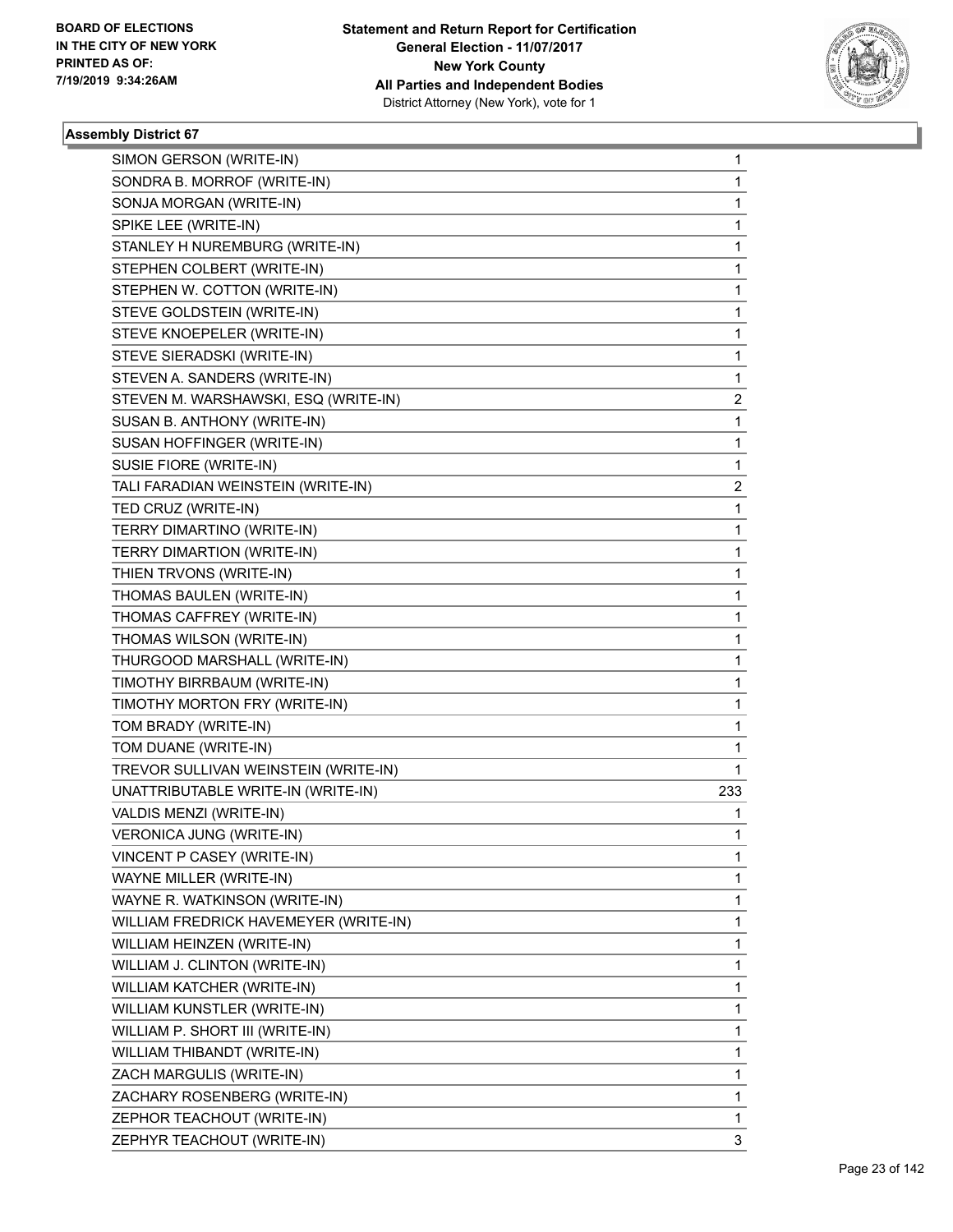

**Total Votes 21,276** 

Unrecorded 6,669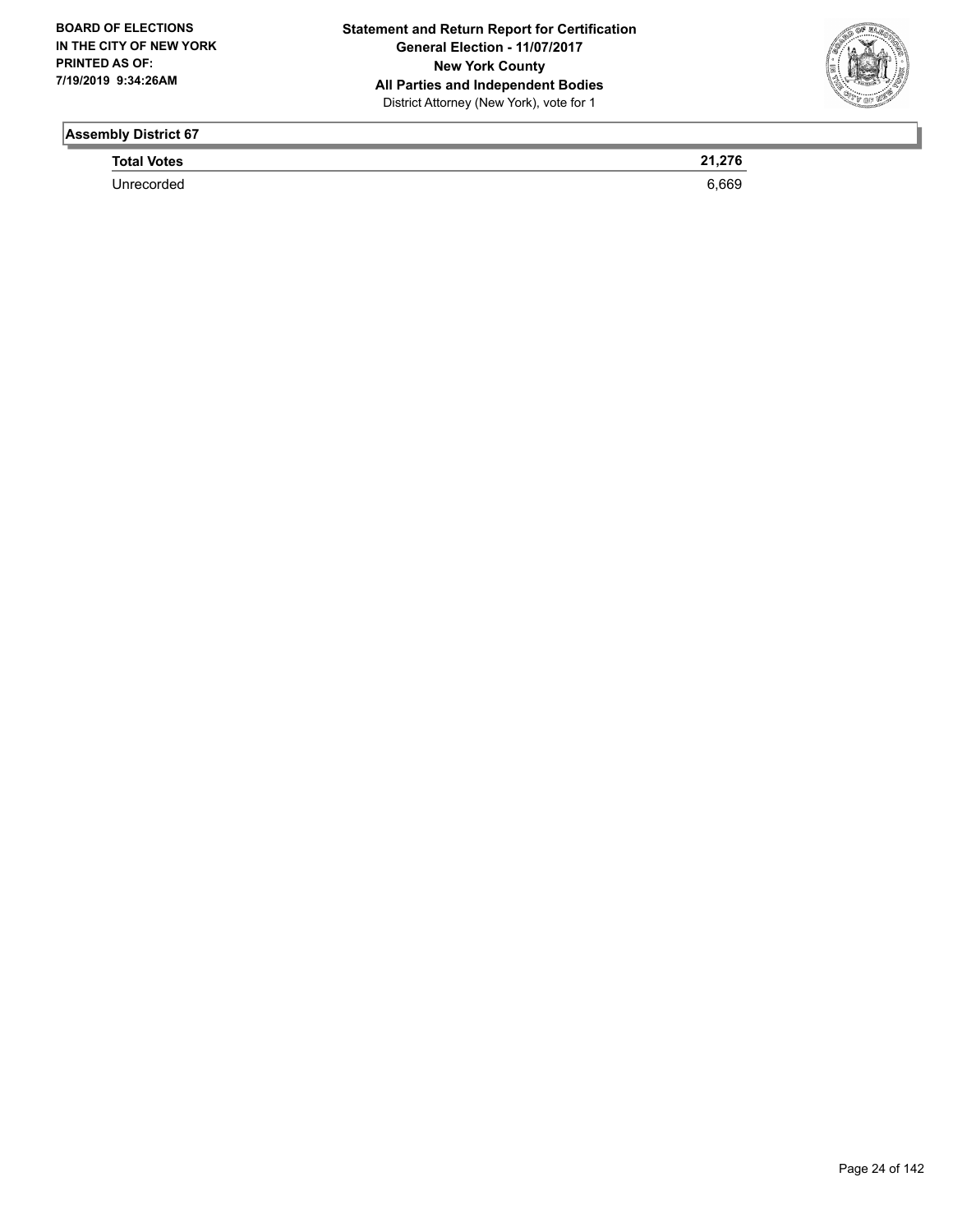

| <b>PUBLIC COUNTER</b>                                    | 17,249       |
|----------------------------------------------------------|--------------|
| MANUALLY COUNTED EMERGENCY                               | 0            |
| <b>ABSENTEE / MILITARY</b>                               | 538          |
| AFFIDAVIT                                                | 216          |
| <b>Total Ballots</b>                                     | 18,003       |
| Less - Inapplicable Federal/Special Presidential Ballots | 0            |
| <b>Total Applicable Ballots</b>                          | 18,003       |
| CYRUS VANCE JR. (DEMOCRATIC)                             | 12,796       |
| AARON RIDGE (WRITE-IN)                                   | 1            |
| ADAM FOSS (WRITE-IN)                                     | 1            |
| ALEXANDRIA NIGOLIAN (WRITE-IN)                           | 1            |
| ALICE FONTIER (WRITE-IN)                                 | 1            |
| ALICIA GELERNT SHIMKIN (WRITE-IN)                        | 1            |
| ALIZABETH ALEXANDRIA (WRITE-IN)                          | $\mathbf{1}$ |
| ALLEN WIEDO (WRITE-IN)                                   | 1            |
| ALTON H. MADDOX (WRITE-IN)                               | 1            |
| ALVIN VELAZQUEZ (WRITE-IN)                               | 1            |
| AMA DWIMOH (WRITE-IN)                                    | 1            |
| ANDREW KUNKES (WRITE-IN)                                 | $\mathbf{1}$ |
| BEN DAVIS (WRITE-IN)                                     | $\mathbf{1}$ |
| BERNIE SANDERS (WRITE-IN)                                | 1            |
| BOB DOBBS (WRITE-IN)                                     | $\mathbf{1}$ |
| BRAIN KEITH FLETCHER (WRITE-IN)                          | 1            |
| BRANDON CLARK SALERY (WRITE-IN)                          | 1            |
| <b>BRANDON CONTARSY (WRITE-IN)</b>                       | $\mathbf{1}$ |
| BRANDY OTIS (WRITE-IN)                                   | 1            |
| BRIAN FORD (WRITE-IN)                                    | 1            |
| BRIAN LEHRER (WRITE-IN)                                  | 1            |
| <b>BRIAN WILLIAMS (WRITE-IN)</b>                         | 1            |
| CHRISTINE QUINN (WRITE-IN)                               | 1            |
| CLINT A. OLIVO (WRITE-IN)                                | 1            |
| COOPER CHESTER (WRITE-IN)                                | 1            |
| CORNELIUS THOMAS (WRITE-IN)                              | 1            |
| CURTIS SLIWA (WRITE-IN)                                  | 1            |
| CYNTHIA BRILL (WRITE-IN)                                 | 1            |
| DAN QUART (WRITE-IN)                                     | 1            |
| DANIEL FLIEDNER (WRITE-IN)                               | 1            |
| DANIEL HAIER (WRITE-IN)                                  | 1            |
| DAVID BLIVEN (WRITE-IN)                                  | 1            |
| DAVID PATERSON (WRITE-IN)                                | 1            |
| DAVID R. VARET (WRITE-IN)                                | 1            |
| DEBORAH L. EVANGELAKOS (WRITE-IN)                        | 1            |
| DIEGO VELIZ (WRITE-IN)                                   | 1            |
| DONALD TRUMP (WRITE-IN)                                  | 1            |
| DONALD TRUMP JR. (WRITE-IN)                              | 1            |
| ELLIOT SPITZER (WRITE-IN)                                | $\mathbf{1}$ |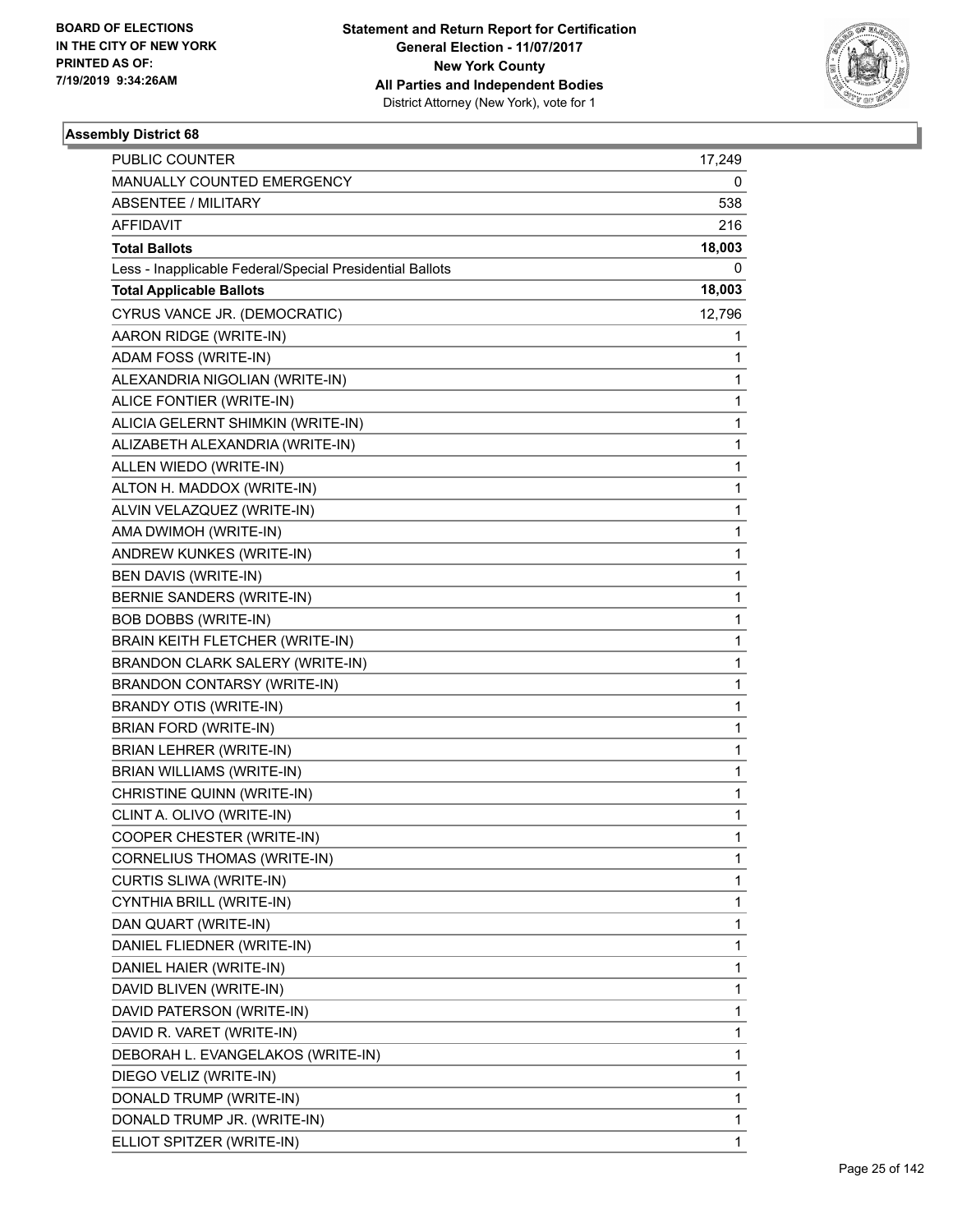

| EPHRAIM SAVITT (WRITE-IN)           | 1                       |
|-------------------------------------|-------------------------|
| FERNANDO FERRER (WRITE-IN)          | $\mathbf{1}$            |
| FREDERIC UMANE (WRITE-IN)           | 1                       |
| GARY TYRONE DAVIDOFF (WRITE-IN)     | $\mathbf{1}$            |
| <b>GERALD F. KIRBY (WRITE-IN)</b>   | 1                       |
| <b>GREG PAULIDES (WRITE-IN)</b>     | 1                       |
| GREGORY ARMSTRONG (WRITE-IN)        | $\mathbf{1}$            |
| HANNAH PENNINGTON (WRITE-IN)        | 1                       |
| HARVEY WEINSTEIN (WRITE-IN)         | 3                       |
| HILLARY CLINTON (WRITE-IN)          | $\overline{2}$          |
| IAN STRAUGHTER (WRITE-IN)           | 1                       |
| JAMES E. LEWIS (WRITE-IN)           | 1                       |
| JASON LOBO SPEARS (WRITE-IN)        | $\mathbf{1}$            |
| JEAN SIMEON (WRITE-IN)              | 1                       |
| JEREMY SHOCKETT (WRITE-IN)          | 1                       |
| JOANNA HENDON (WRITE-IN)            | $\mathbf{1}$            |
| JUDGE JUDITH SCHEINDLIN (WRITE-IN)  | 1                       |
| JUDITH ACKERMAN (WRITE-IN)          | 1                       |
| JUDITH SHEINDLIN (WRITE-IN)         | $\mathbf{1}$            |
| JUKET HERNDON (WRITE-IN)            | 1                       |
| JUNE STEPHANIE HIPPOLYTE (WRITE-IN) | 1                       |
| KALIEF BOWDER (WRITE-IN)            | $\mathbf{1}$            |
| KATHERINE PARK-KIM (WRITE-IN)       | 1                       |
| KEVIN FARLEY (WRITE-IN)             | 1                       |
| KWAME MATTHEWS (WRITE-IN)           | $\mathbf{1}$            |
| LAURA DRAGER (WRITE-IN)             | 1                       |
| LETITIA JAMES (WRITE-IN)            | 1                       |
| LETITICIA JAMES (WRITE-IN)          | $\mathbf{1}$            |
| LINDA FAIRSTEIN (WRITE-IN)          | 1                       |
| LOUIS ROSAS (WRITE-IN)              | 1                       |
| LOUISE KRAVET (WRITE-IN)            | 1                       |
| MARC FLIEDNER (WRITE-IN)            | 376                     |
| MARC FRIEDLAND (WRITE-IN)           | 1                       |
| MARIANA OLANKO (WRITE-IN)           | $\mathbf{1}$            |
| MARILYN DI TORO (WRITE-IN)          | $\mathbf{1}$            |
| MARK FRIEDMAN (WRITE-IN)            | 1                       |
| MARK GREEN (WRITE-IN)               | $\mathbf{1}$            |
| MARK THOMAS SCHMIDT (WRITE-IN)      | 1                       |
| MARTH LEQUERICA (WRITE-IN)          | 1                       |
| MARTIN STOLEYN (WRITE-IN)           | $\mathbf{1}$            |
| MARY LIBASSI (WRITE-IN)             | $\mathbf{1}$            |
| MATTHEW AMSTERDAM (WRITE-IN)        | $\overline{\mathbf{c}}$ |
| MATTHEW COOK (WRITE-IN)             | $\mathbf{1}$            |
| MATTHEW J. HARRIS (WRITE-IN)        | 1                       |
| MAX RUSSELL SARINSKY IV (WRITE-IN)  | 1                       |
| MELISSA D. KLINE (WRITE-IN)         | 1                       |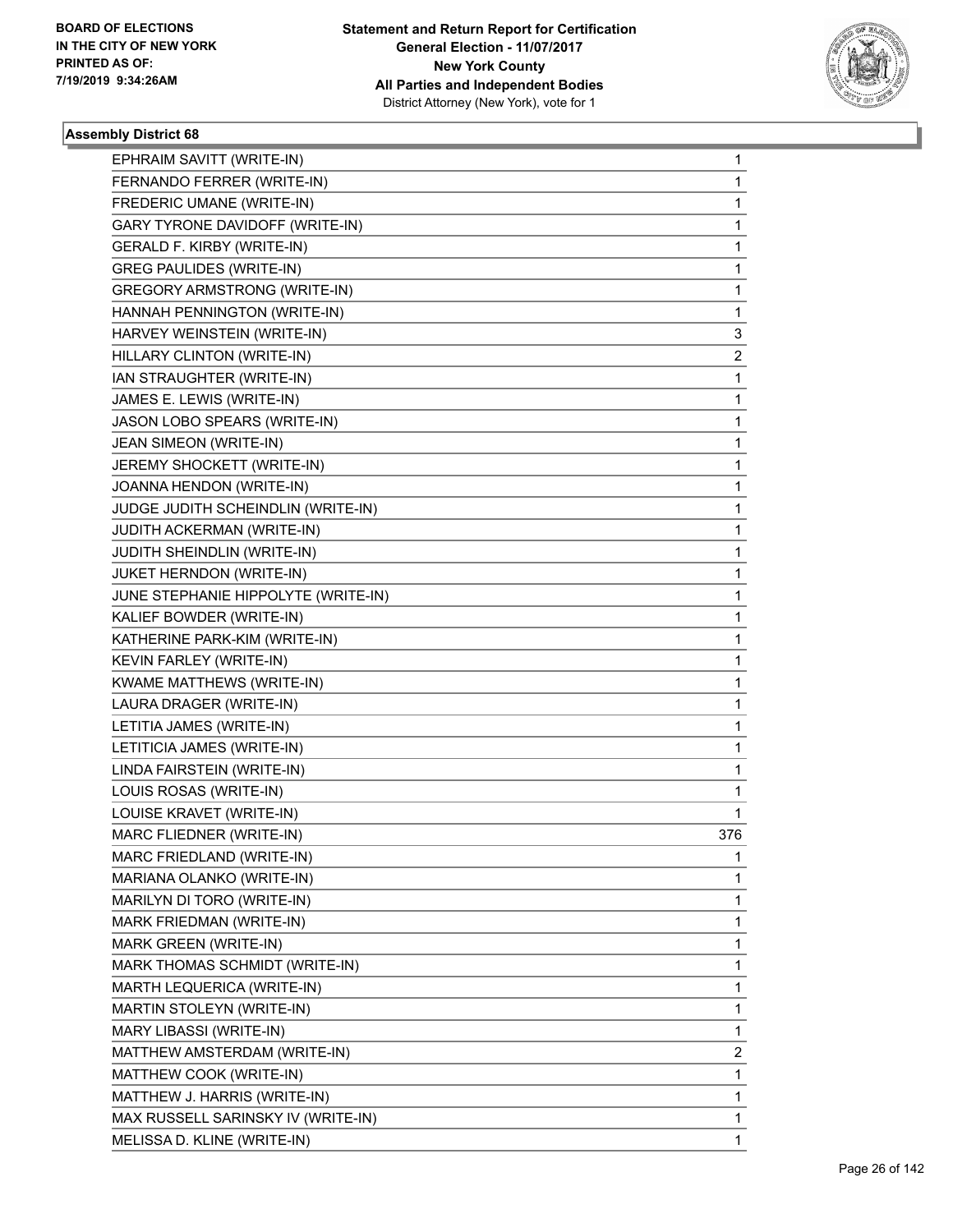

| Unrecorded                                                | 4,565  |
|-----------------------------------------------------------|--------|
| <b>Total Votes</b>                                        | 13,438 |
| ZACHARY CARTER (WRITE-IN)<br>ZACHARY V. ZAGGER (WRITE-IN) | 1      |
| YVES ANDRE VITAL (WRITE-IN)                               | 1<br>1 |
| WILLIAM THOM (WRITE-IN)                                   | 1      |
| UNCOUNTED WRITE-IN PER STATUTE (WRITE-IN)                 | 1      |
| UNATTRIBUTABLE WRITE-IN (WRITE-IN)                        | 95     |
| TYEAR MIDDLETON (WRITE-IN)                                | 1      |
| TRUMAN FARROW (WRITE-IN)                                  | 1      |
| TINA LUONGO (WRITE-IN)                                    | 1      |
| THOMAS I. SHERIDAN (WRITE-IN)                             | 1      |
| THADDECIA J. SMITH (WRITE-IN)                             | 1      |
| TED WELLS (WRITE-IN)                                      | 1      |
| TED CRUZ (WRITE-IN)                                       | 1      |
| STEVEN ROSA (WRITE-IN)                                    | 1      |
| SHYAM GIDUMAL (WRITE-IN)                                  | 1      |
| SETH FICHEN HOLTZ (WRITE-IN)                              | 1      |
| SEAN ROLLE (WRITE-IN)                                     | 1      |
| SAMANTHA DELAO (WRITE-IN)                                 | 1      |
| SAL ALBANESE (WRITE-IN)                                   | 1      |
| RUSSELL SHAW (WRITE-IN)                                   | 1      |
| RUDOLPH GIULIANI (WRITE-IN)                               | 5      |
| ROSE MCGOWAN (WRITE-IN)                                   | 1      |
| ROSE MARIE MALDONADO (WRITE-IN)                           | 1      |
| ROBYN MAR (WRITE-IN)                                      | 1      |
| ROBIN WERTHEIMER (WRITE-IN)                               | 1      |
| ROBERT MORGENTHAU (WRITE-IN)                              | 5      |
| RICHARD ABORN (WRITE-IN)                                  | 1      |
| REGINALD GREENE (WRITE-IN)                                | 1      |
| RAY KELLY (WRITE-IN)                                      | 1      |
| PREET BHARARA (WRITE-IN)                                  | 33     |
| PHILIP KARASYK (WRITE-IN)                                 | 1      |
| PETER GLEASON (WRITE-IN)                                  | 5      |
| PAUL ATREIDES (WRITE-IN)                                  | 1      |
| PAT ROSSI (WRITE-IN)                                      | 1      |
| ORLANDA RODRIGUEZ (WRITE-IN)                              | 1      |
| NILSA SANTIAGO (WRITE-IN)                                 | 1      |
| NATHAN GEBERT (WRITE-IN)                                  | 1      |
| MIKE PENCE (WRITE-IN)                                     | 1      |
| MICHAEL J. FOX (WRITE-IN)                                 | 1      |
| MICHAEL GARCIA (WRITE-IN)                                 | 1      |
| MICHAEL BLOOMBERG (WRITE-IN)                              | 1      |
|                                                           |        |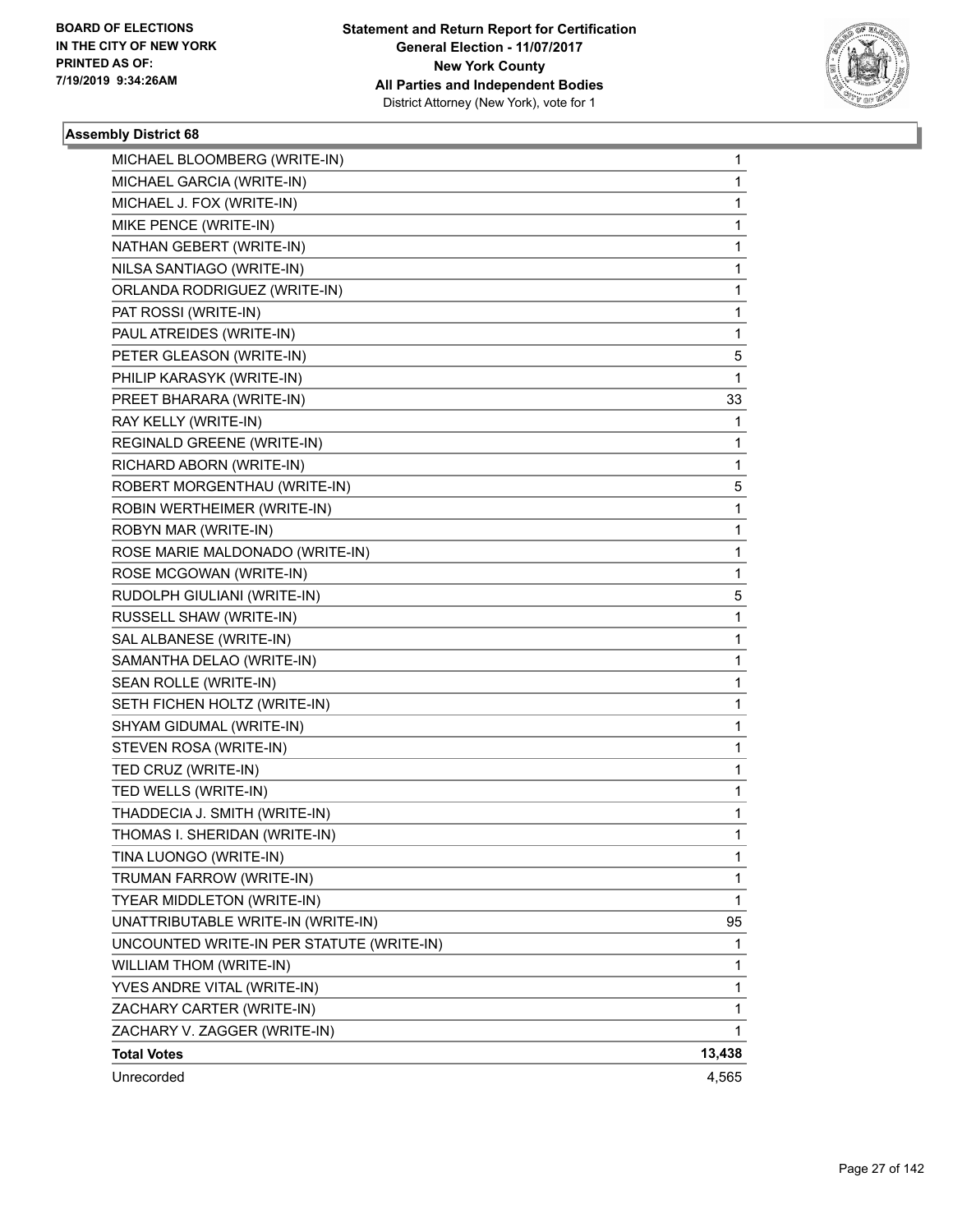

| <b>PUBLIC COUNTER</b>                                    | 27,040 |
|----------------------------------------------------------|--------|
| MANUALLY COUNTED EMERGENCY                               | 0      |
| <b>ABSENTEE / MILITARY</b>                               | 812    |
| <b>AFFIDAVIT</b>                                         | 302    |
| <b>Total Ballots</b>                                     | 28,154 |
| Less - Inapplicable Federal/Special Presidential Ballots | 0      |
| <b>Total Applicable Ballots</b>                          | 28,154 |
| CYRUS VANCE JR. (DEMOCRATIC)                             | 18,997 |
| AARON COMMEY (WRITE-IN)                                  | 1      |
| AARON JUDGE (WRITE-IN)                                   | 2      |
| ABRAHAM LINCOLN (WRITE-IN)                               | 1      |
| ABSOKA TANO (WRITE-IN)                                   | 1      |
| ADAM SCHIFF (WRITE-IN)                                   | 1      |
| ADRIANO ESPAILLAT (WRITE-IN)                             | 1      |
| AITAN GOELMAN (WRITE-IN)                                 | 1      |
| AKEEM BROWDER (WRITE-IN)                                 | 1      |
| AL CAPONE (WRITE-IN)                                     | 1      |
| ALAN VICKERY (WRITE-IN)                                  | 1      |
| ALEX RAY BARRETT (WRITE-IN)                              | 1      |
| ALEX RODRIGUEZ (WRITE-IN)                                | 1      |
| ALEX YELLEN (WRITE-IN)                                   | 1      |
| ALFREDO PLACERES (WRITE-IN)                              | 1      |
| ALICE SCHLESINGER (WRITE-IN)                             | 1      |
| ALISA WICKHAM (WRITE-IN)                                 | 1      |
| ALLIE RUBIN (WRITE-IN)                                   | 1      |
| ALLISON WAUSE (WRITE-IN)                                 | 1      |
| ALTON H. MADDOX JR. (WRITE-IN)                           | 1      |
| AMANDA IGER (WRITE-IN)                                   | 1      |
| AMANDA MENETLE (WRITE-IN)                                | 1      |
| ANDREW CHRISTIE (WRITE-IN)                               | 1      |
| ANDREW HARRIS (WRITE-IN)                                 | 1      |
| ANDREW N. CARALUZZI (WRITE-IN)                           | 1      |
| ANDREW N. CAVALUZZI (WRITE-IN)                           | 2      |
| ANDREW PETER NAPOLITANO (WRITE-IN)                       | 1      |
| ANDREW SEEWALD (WRITE-IN)                                | 1      |
| ANN CAMMETT (WRITE-IN)                                   | 1      |
| ANNA MARIA ALBERGHETTI (WRITE-IN)                        | 1      |
| ANNE ATKINSON (WRITE-IN)                                 | 1      |
| ANNIE MCGUINESS (WRITE-IN)                               | 1      |
| ANTHONY BOURDAIN (WRITE-IN)                              | 1      |
| ANTHONY LORENZO (WRITE-IN)                               | 1      |
| ARI MELBER (WRITE-IN)                                    | 1      |
| ARIEL RUIZ (WRITE-IN)                                    | 1      |
| ATTICUS FINCH (WRITE-IN)                                 | 2      |
| AYANNA LEWIS-GRUSS (WRITE-IN)                            | 2      |
| BARACK OBAMA (WRITE-IN)                                  | 8      |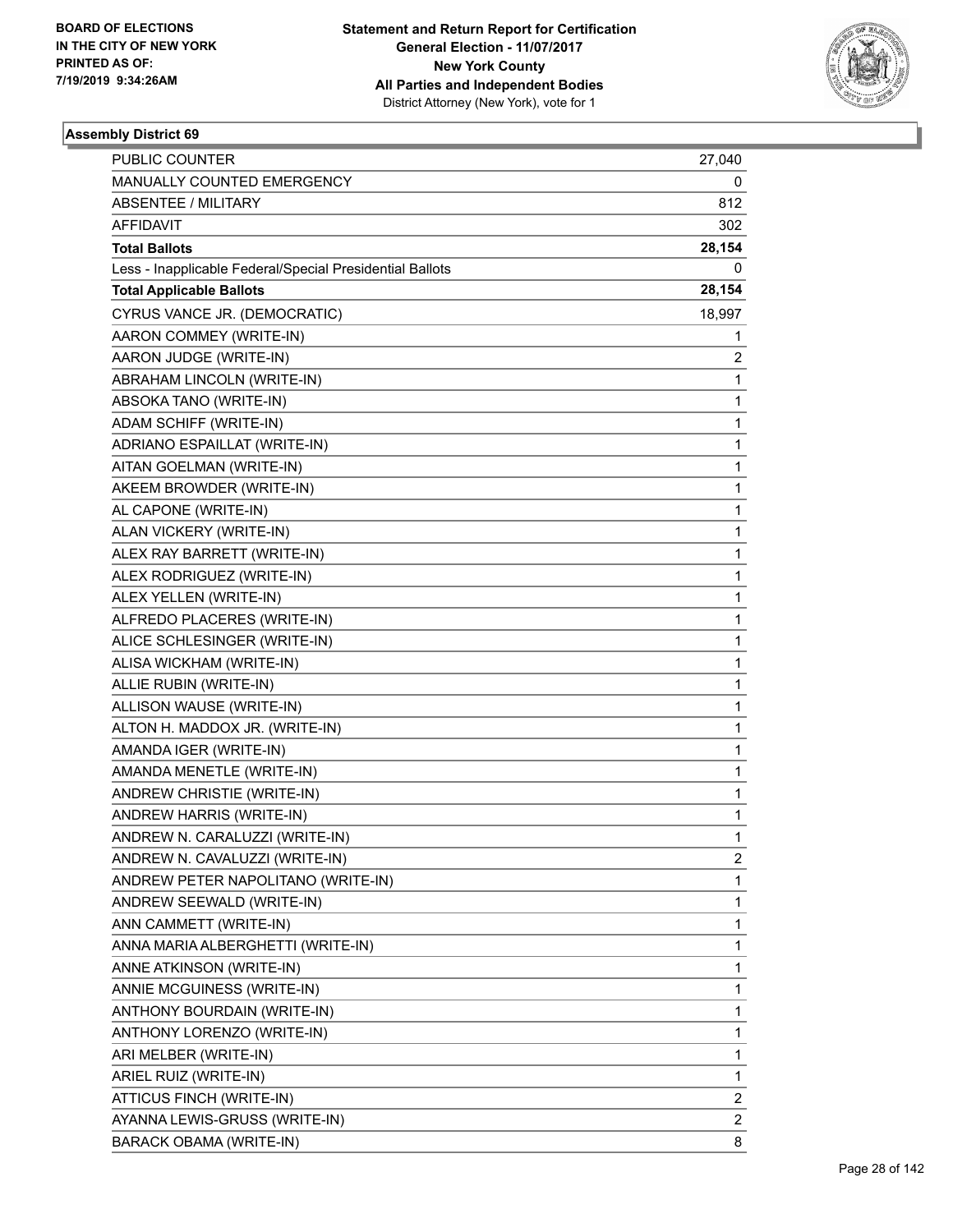

| BARBARA BECKER (WRITE-IN)       | 1            |
|---------------------------------|--------------|
| BARBARA LEVINE (WRITE-IN)       | 1            |
| BARBARA LEVITAN (WRITE-IN)      | 1            |
| BARRY ROSENBERG (WRITE-IN)      | 1            |
| BERNIE SANDERS (WRITE-IN)       | 2            |
| BILL CLINTON (WRITE-IN)         | 1            |
| <b>BO DIETL (WRITE-IN)</b>      | 5            |
| BRANDON MADDEN (WRITE-IN)       | 1            |
| <b>BRANDON SALL (WRITE-IN)</b>  | 1            |
| BRIAN WADDELL (WRITE-IN)        | 1            |
| CAITLIN J. HALLIGAN (WRITE-IN)  | 1            |
| CALEB J SANTOS SILVA (WRITE-IN) | 1            |
| CAROL SHARPE (WRITE-IN)         | 1            |
| CAROLINE HARTING (WRITE-IN)     | 1            |
| CASEY ARIS (WRITE-IN)           | 1            |
| CHARLES GONGALEZ (WRITE-IN)     | 1            |
| CHARLES OAKLEY (WRITE-IN)       | 1            |
| CHARLIE ROSE (WRITE-IN)         | 1            |
| CHAUNCEY PARKER (WRITE-IN)      | 1            |
| CHRISTINE QUINN (WRITE-IN)      | 2            |
| CLANCEY WIGGUM (WRITE-IN)       | $\mathbf{1}$ |
| CLIFF CHENFELD (WRITE-IN)       | 1            |
| CRAMAN MILLINE (WRITE-IN)       | 1            |
| CRISTIAN BOLDAN (WRITE-IN)      | 1            |
| <b>CURTIS ARLUCK (WRITE-IN)</b> | 3            |
| CURTIS SLIWA (WRITE-IN)         | 1            |
| DAKOTA RAMSEUR (WRITE-IN)       | 1            |
| DAN FEDER (WRITE-IN)            | 1            |
| DAN GRAYSON (WRITE-IN)          | 1            |
| DAN JACOB (WRITE-IN)            | 1            |
| DAN QUART (WRITE-IN)            | 7            |
| DAN RATHER (WRITE-IN)           | 1            |
| DANA BEAL (WRITE-IN)            | 1            |
| DANIEL A. RICHMAN (WRITE-IN)    | 1            |
| DANIEL FORDA (WRITE-IN)         | 1            |
| DANIEL GITNER (WRITE-IN)        | 1            |
| DANIEL WEBSTER (WRITE-IN)       | 1            |
| DANUTA CZERSKI (WRITE-IN)       | 1            |
| DAVID BROWN (WRITE-IN)          | 1            |
| DAVID DINKINS (WRITE-IN)        | 1            |
| DAVID INKELES (WRITE-IN)        | 1            |
| DAVID J LARKEN JR (WRITE-IN)    | 1            |
| DAVID LOCHNER (WRITE-IN)        | 1            |
| DAVID MCCRAW (WRITE-IN)         | 1            |
| DAVID VINES (WRITE-IN)          | 1            |
| DEBO ADEGBITE (WRITE-IN)        | 1            |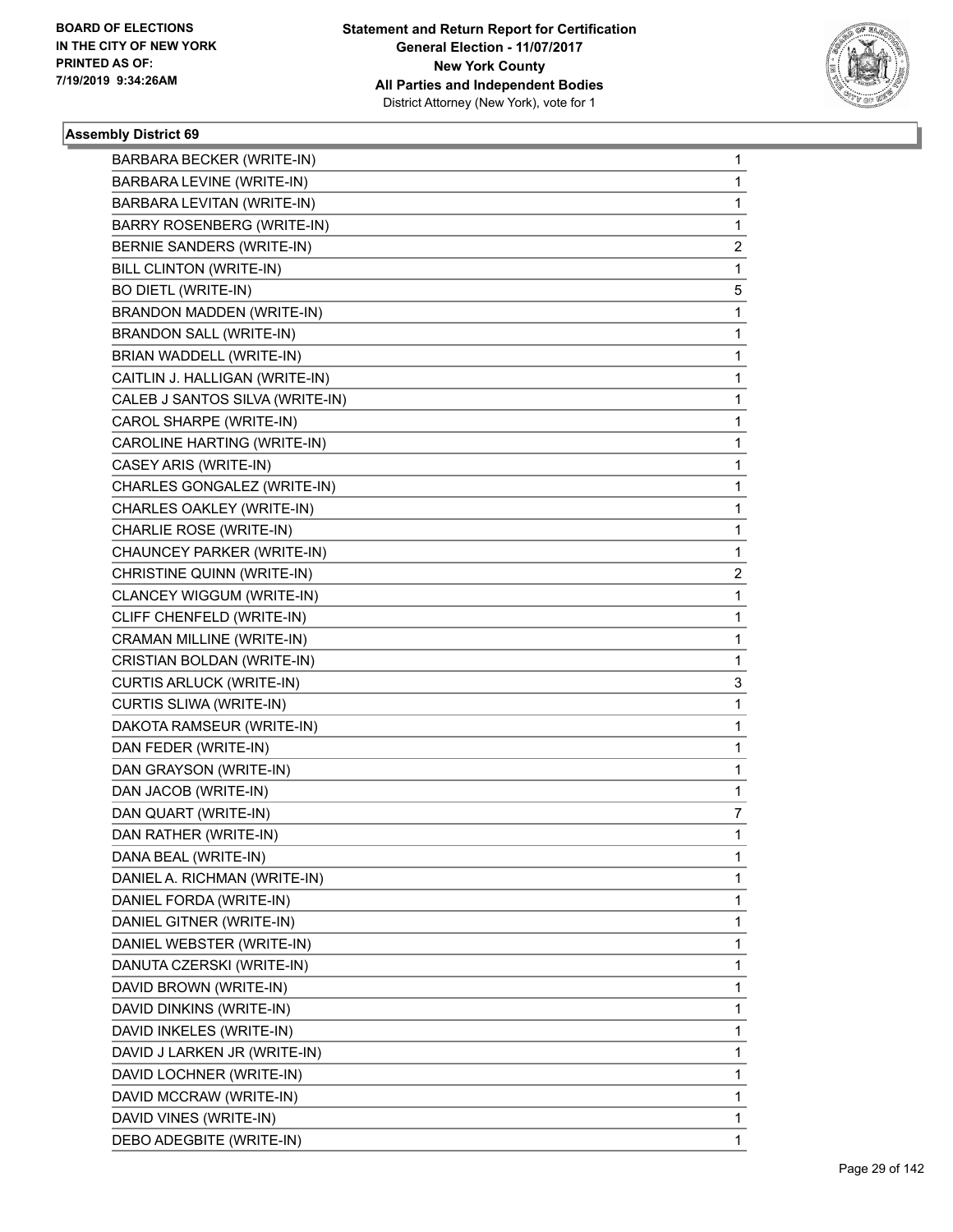

| DENIS HAYWARD (WRITE-IN)            | 1                       |
|-------------------------------------|-------------------------|
| DEREK JETER (WRITE-IN)              | $\mathbf{1}$            |
| DERRICK ETHERIDGE (WRITE-IN)        | 1                       |
| DOROTHY O'HANLON (WRITE-IN)         | $\mathbf{1}$            |
| DUNCAN LEVIN (WRITE-IN)             | 1                       |
| EDUARDO CAPULONG (WRITE-IN)         | 1                       |
| ELAI NAAMAN (WRITE-IN)              | $\mathbf{1}$            |
| ELIAD SHAPIRO (WRITE-IN)            | 1                       |
| ELIEZER HANFT (WRITE-IN)            | 1                       |
| ELIOT SCHREIBER (WRITE-IN)          | $\mathbf{1}$            |
| ELIOT SPITZER (WRITE-IN)            | 2                       |
| ELIZABETH DRYER (WRITE-IN)          | 1                       |
| ELIZABETH GLAZER (WRITE-IN)         | $\mathbf{1}$            |
| ELLA WICKHAM (WRITE-IN)             | $\overline{\mathbf{c}}$ |
| ELLEN YAROSHETSKY (WRITE-IN)        | 1                       |
| ELLIOT SPITZER (WRITE-IN)           | $\overline{2}$          |
| ELMER FODD (WRITE-IN)               | 1                       |
| ERIC ALTERMAN (WRITE-IN)            | 1                       |
| ERIC BELFI (WRITE-IN)               | $\mathbf{1}$            |
| ERIC FOLFE GREENBERG (WRITE-IN)     | 1                       |
| ERIC FRIEDMAN (WRITE-IN)            | 1                       |
| ERIC KAPLAN (WRITE-IN)              | $\mathbf{1}$            |
| ERIC SCHNEIDERMAN (WRITE-IN)        | 3                       |
| ERICA STEINBERGER (WRITE-IN)        | 1                       |
| ERIN Z. HUSSEIN (WRITE-IN)          | $\mathbf{1}$            |
| ETEN VAVAKHANIAN (WRITE-IN)         | 1                       |
| ETHAN RUBIN (WRITE-IN)              | 1                       |
| EVA KELLIGER (WRITE-IN)             | $\mathbf{1}$            |
| EVAN MANDERY (WRITE-IN)             | 1                       |
| EVAN SHAPIRO (WRITE-IN)             | 1                       |
| EVELYN FELIX (WRITE-IN)             | $\mathbf{1}$            |
| FINN PORTER (WRITE-IN)              | 2                       |
| FRANCES CHAN (WRITE-IN)             | 1                       |
| FRANK LIEBEL (WRITE-IN)             | $\mathbf{1}$            |
| FRED DAVID III (WRITE-IN)           | $\mathbf{1}$            |
| FRED ROSEMBERG (WRITE-IN)           | 1                       |
| FREDERICA MILLER (WRITE-IN)         | $\mathbf{1}$            |
| GAIL HORTON (WRITE-IN)              | 2                       |
| <b>GARY KANE (WRITE-IN)</b>         | 1                       |
| <b>GARY WIGGINS (WRITE-IN)</b>      | $\mathbf{1}$            |
| <b>GEORGE A DAVIDSON (WRITE-IN)</b> | $\mathbf{1}$            |
| GEORGE M. COHEN (WRITE-IN)          | 1                       |
| <b>GLENN MARTIN (WRITE-IN)</b>      | $\overline{2}$          |
| <b>GLORIA STEINEM (WRITE-IN)</b>    | $\mathbf{1}$            |
| <b>GRACE VEE (WRITE-IN)</b>         | 1                       |
| HAKEEM JEFFRIES (WRITE-IN)          | 1                       |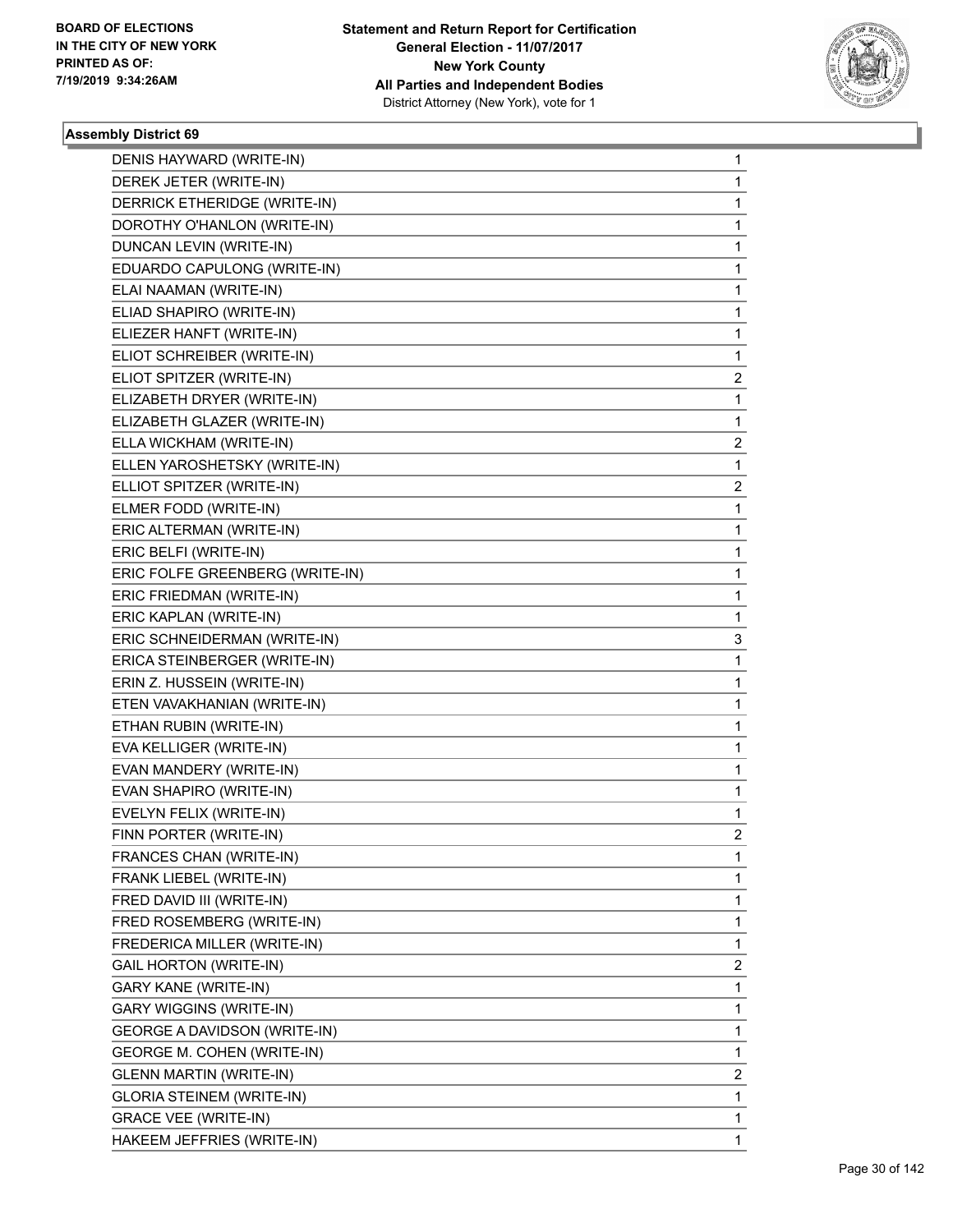

| HANSEN ALEXANDER (WRITE-IN)       | 1  |
|-----------------------------------|----|
| HARLAN LEVY (WRITE-IN)            | 1  |
| HARRIET TUBMAN (WRITE-IN)         | 1  |
| HARRY LEVY (WRITE-IN)             | 1  |
| HARVEY DENT (WRITE-IN)            | 3  |
| HARVEY WEINSTEIN (WRITE-IN)       | 9  |
| HILLARY CLINTON (WRITE-IN)        | 10 |
| HOLDEN GROVES (WRITE-IN)          | 1  |
| HOMER J. SIMPSON (WRITE-IN)       | 1  |
| HOWARD STERN (WRITE-IN)           | 1  |
| HUGH JASOLE (WRITE-IN)            | 1  |
| IDA B. WELLS (WRITE-IN)           | 1  |
| ILANA HARAMAY (WRITE-IN)          | 1  |
| IRA ABEL (WRITE-IN)               | 1  |
| IRA GERSHESHORN (WRITE-IN)        | 1  |
| IRA SALTZMAN (WRITE-IN)           | 1  |
| JACK MCCOY (WRITE-IN)             | 3  |
| JACOB ARLUCK (WRITE-IN)           | 1  |
| JACOB LIPTON (WRITE-IN)           | 1  |
| JACOB P. SHER (WRITE-IN)          | 3  |
| JACOB S. TRAUB (WRITE-IN)         | 1  |
| JACOB TRAUB (WRITE-IN)            | 1  |
| JACOB VICTOR (WRITE-IN)           | 2  |
| JAMES C. LANE (WRITE-IN)          | 1  |
| JAMES COMEY (WRITE-IN)            | 2  |
| JAMES COUREY (WRITE-IN)           | 1  |
| JAMES LUCAS (WRITE-IN)            | 1  |
| JAMES MEYERSON (WRITE-IN)         | 1  |
| JAMES ROBINSON (WRITE-IN)         | 1  |
| JAMES RYAN (WRITE-IN)             | 1  |
| JANE DOE (WRITE-IN)               | 2  |
| JANET MENISH (WRITE-IN)           | 1  |
| JANINE GAYLARD (WRITE-IN)         | 1  |
| JANOS MARTON (WRITE-IN)           | 1  |
| JANUS MORTON (WRITE-IN)           | 1  |
| JAY BURSTEIN (WRITE-IN)           | 1  |
| JENNIFER CULYER (WRITE-IN)        | 1  |
| JEREMY LIN (WRITE-IN)             | 1  |
| JEREMY ROSENBERG (WRITE-IN)       | 1  |
| JESSE BERNSTEIN (WRITE-IN)        | 1  |
| JESSE BROWN (WRITE-IN)            | 1  |
| <b>JESSICA BLANTON (WRITE-IN)</b> | 1  |
| JILL SUNG (WRITE-IN)              | 1  |
| JIMMY BRESTIN (WRITE-IN)          | 1  |
| JOAN ILLUZZI (WRITE-IN)           | 1  |
| JO-ANN H. WHITEHORN (WRITE-IN)    | 1  |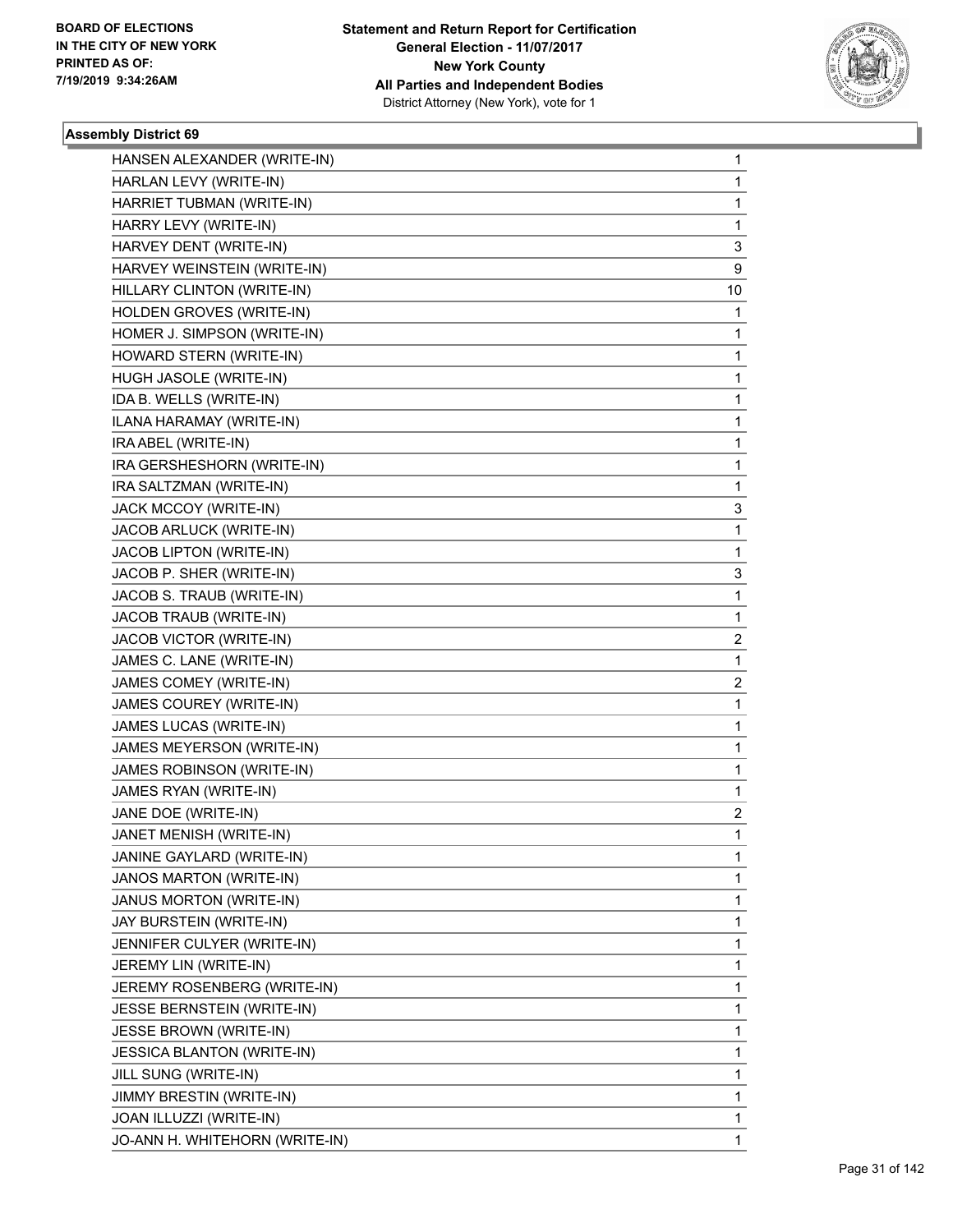

| JOANNA MILLER BUKSZPAN (WRITE-IN)    | 1           |
|--------------------------------------|-------------|
| JODI KANTOR (WRITE-IN)               | $\mathbf 1$ |
| JOE BIDEN (WRITE-IN)                 | 1           |
| JOE SATRLANI (WRITE-IN)              | 1           |
| JOE SCHWITZMAN (WRITE-IN)            | 1           |
| JOE X. JIMINS (WRITE-IN)             | 1           |
| JOEL DODGE (WRITE-IN)                | 1           |
| JOEL KELLUM (WRITE-IN)               | 1           |
| JOEL MAXMAN (WRITE-IN)               | 2           |
| JOHN ARONE (WRITE-IN)                | 1           |
| JOHN BREWER (WRITE-IN)               | 1           |
| JOHN ECKSTEIN (WRITE-IN)             | 1           |
| JOHN FEENCK (WRITE-IN)               | 1           |
| JOHN FEERICK (WRITE-IN)              | 1           |
| JOHN KAENNY (WRITE-IN)               | 1           |
| JOHN KRINSKY (WRITE-IN)              | 1           |
| JOHN MAJOR (WRITE-IN)                | 1           |
| JOHN MCAFEE (WRITE-IN)               | 1           |
| JOHN MCCORMACK (WRITE-IN)            | 1           |
| JOHN MCENROL (WRITE-IN)              | 1           |
| JOHN MOSCOW (WRITE-IN)               | 1           |
| JOHN RUDOLPH (WRITE-IN)              | 2           |
| JOHN SIFFERT (WRITE-IN)              | 1           |
| JONA EDELMAN (WRITE-IN)              | 1           |
| JONATHAN DANST (WRITE-IN)            | 1           |
| JONATHAN LEHZNER (WRITE-IN)          | 1           |
| JONATHAN LENZNER (WRITE-IN)          | 1           |
| JONATHAN LIPPMAN (WRITE-IN)          | 1           |
| JONATHAN MOORE (WRITE-IN)            | 1           |
| JONATHAN OBERMAN (WRITE-IN)          | 3           |
| JONATHAN STREETER (WRITE-IN)         | 1           |
| JOON KIM (WRITE-IN)                  | 2           |
| JOSHUA D. KELNER (WRITE-IN)          | 1           |
| JOSHUA DRATEL (WRITE-IN)             | 1           |
| JOSHUA GERSON MEYERS (WRITE-IN)      | 1           |
| <b>JUDGE KEITH HOLDEN (WRITE-IN)</b> | 1           |
| JUDGE KIBBIE F. PAYNE (WRITE-IN)     | 1           |
| JUDITH E. KAPLAN (WRITE-IN)          | 3           |
| KALIF BROWDER (WRITE-IN)             | 1           |
| KAMALA HARRIS (WRITE-IN)             | 1           |
| KAREN ABRAVANEL (WRITE-IN)           | 1           |
| KATHERINE TENNEY (WRITE-IN)          | 1           |
| KEN BECKER (WRITE-IN)                | 1           |
| KEN THOMPSON (WRITE-IN)              | 1           |
| KENNETH SCHAEFER (WRITE-IN)          | 1           |
| KEVIN FRANKEL (WRITE-IN)             | 1           |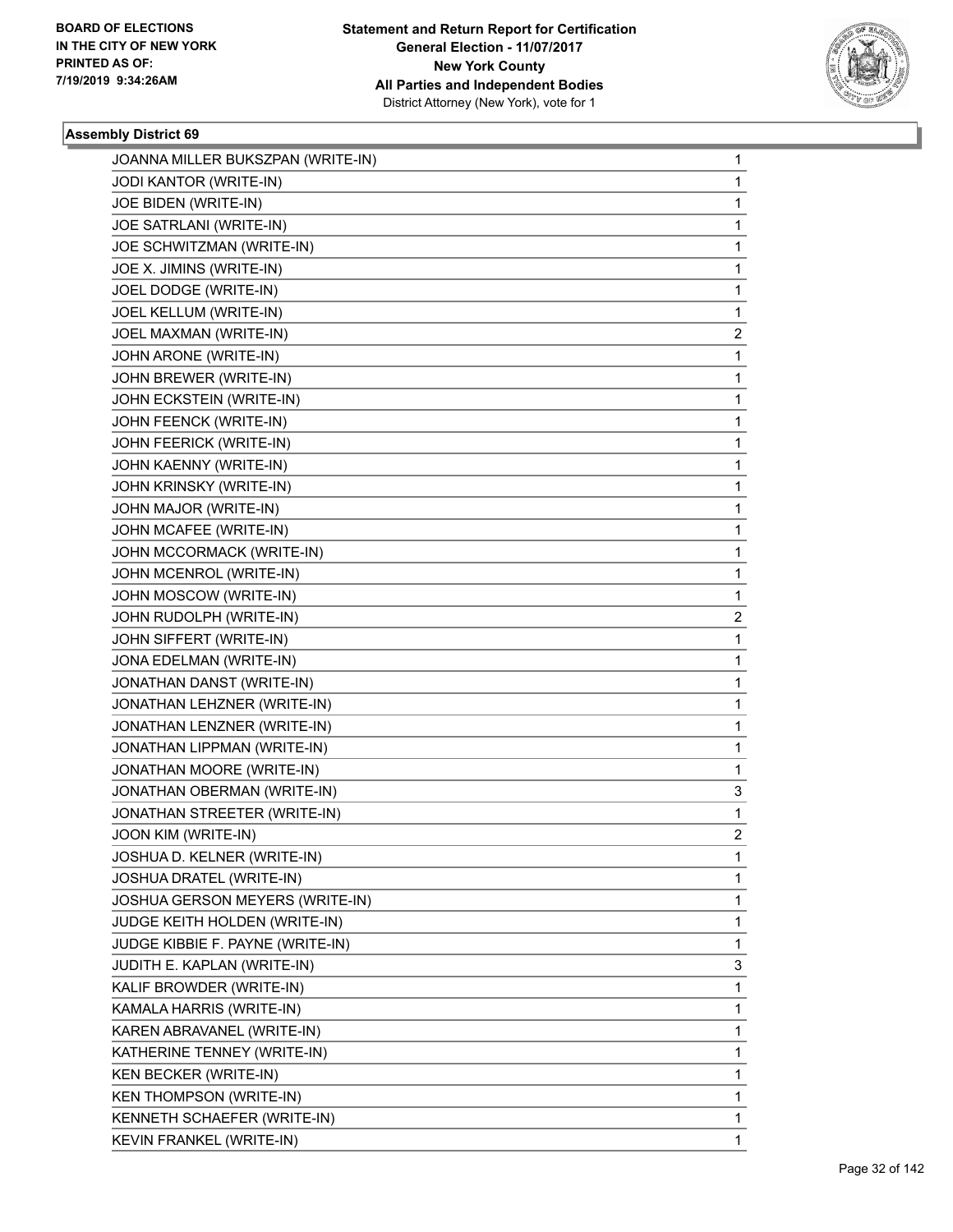

| KEVIN MORRIS (WRITE-IN)             | 1               |
|-------------------------------------|-----------------|
| LANITA HOBBS (WRITE-IN)             | $\mathbf{1}$    |
| LAWRENCE S. GOLDMAN (WRITE-IN)      | 1               |
| LEO KANNER (WRITE-IN)               | $\mathbf{1}$    |
| LESLIE CRCOKER SNYDER (WRITE-IN)    | 1               |
| LESLIE CROCCER SNYDER (WRITE-IN)    | 1               |
| LESLIE CROCKER SYNDER (WRITE-IN)    | $\mathbf{1}$    |
| LESLIE CRODIER SNEIDER (WRITE-IN)   | $\mathbf{1}$    |
| LESLIE SNYDER (WRITE-IN)            | 1               |
| LESLIE STROTH (WRITE-IN)            | $\mathbf{1}$    |
| LETITIA JAMES (WRITE-IN)            | 1               |
| LEWIS TARISHOFF (WRITE-IN)          | 1               |
| LINDA FAIRSTEIN (WRITE-IN)          | $\overline{2}$  |
| LINDA RUSSO (WRITE-IN)              | $\mathbf{1}$    |
| LISA FIEL (WRITE-IN)                | 2               |
| LISE MARTINA (WRITE-IN)             | $\overline{c}$  |
| LUCAS LARSON (WRITE-IN)             | 1               |
| LUIS CANCEL (WRITE-IN)              | 1               |
| LUIS ROMAN (WRITE-IN)               | $\mathbf{1}$    |
| MARC FLIEDMAN (WRITE-IN)            | 12 <sup>2</sup> |
| MARC FLIEDNER (WRITE-IN)            | 1,585           |
| MARC SIEDNER (WRITE-IN)             | 1               |
| MARC WEIMAN (WRITE-IN)              | 1               |
| MARCO HERNANDEZ (WRITE-IN)          | 1               |
| MARCO MIRO (WRITE-IN)               | $\mathbf{1}$    |
| MARIA DECESARE (WRITE-IN)           | 1               |
| MARILYN MANSON (WRITE-IN)           | 1               |
| MARION A. ROLISH (WRITE-IN)         | $\mathbf{1}$    |
| MARJORIE FISHER (WRITE-IN)          | 1               |
| MARK BDELO (WRITE-IN)               | 1               |
| MARK DE ROCCO (WRITE-IN)            | $\mathbf{1}$    |
| MARK DLEVINE (WRITE-IN)             | 1               |
| MARK FLIEDNER (WRITE-IN)            | 1               |
| MARK LANDIS (WRITE-IN)              | $\mathbf{1}$    |
| MARK LAVINE (WRITE-IN)              | $\mathbf{1}$    |
| MARK LEVINE (WRITE-IN)              | 1               |
| MARK R. LEVINE (WRITE-IN)           | $\mathbf{1}$    |
| MARK TWAIN (WRITE-IN)               | 1               |
| MARK WEINER (WRITE-IN)              | 1               |
| MARTHA BARLEY (WRITE-IN)            | $\mathbf{1}$    |
| MARTY STOLAR (WRITE-IN)             | $\mathbf{1}$    |
| MATT NIMETZ (WRITE-IN)              | 1               |
| MATTHEW CAMP (WRITE-IN)             | $\mathbf{1}$    |
| MATTHEW ROCKWOOD (WRITE-IN)         | 1               |
| MAXIMILEN DE ROBESPIERRE (WRITE-IN) | 1               |
| MICHAEL BLOOMBERG (WRITE-IN)        | 6               |
|                                     |                 |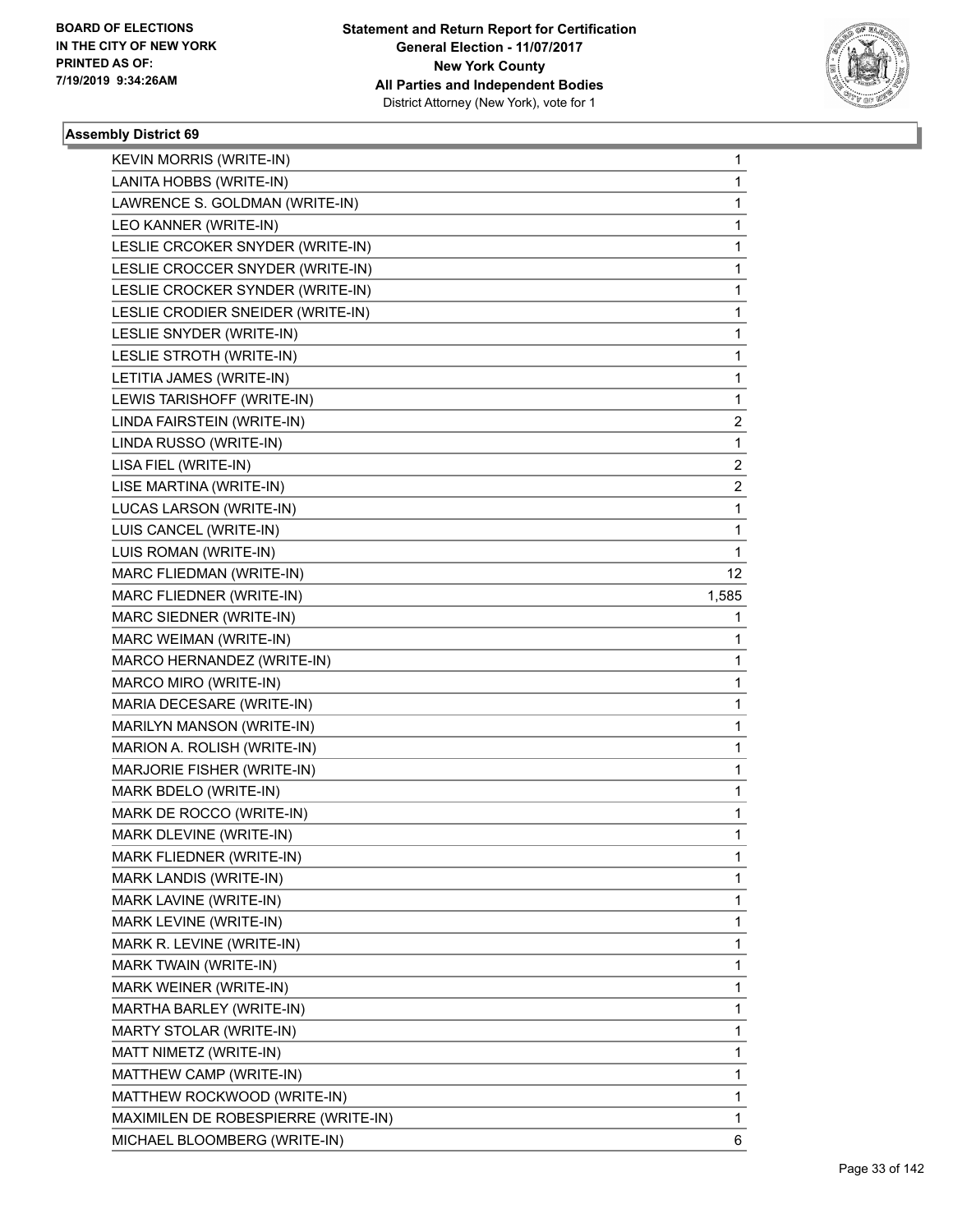

| MICHAEL BOWEN (WRITE-IN)         | 1              |
|----------------------------------|----------------|
| MICHAEL CARDOZO (WRITE-IN)       | 1              |
| MICHAEL FLIEDNER (WRITE-IN)      | 12             |
| MICHAEL MOORE (WRITE-IN)         | 1              |
| MICHAEL TITIOWSKY (WRITE-IN)     | 1              |
| MICHAEL TROSSET (WRITE-IN)       | 1              |
| MICHAEL WEINSTEIN (WRITE-IN)     | 1              |
| MIKE FRANCESA (WRITE-IN)         | 1              |
| MIKE WENSTEIN (WRITE-IN)         | 1              |
| MILLICENT FENWICK (WRITE-IN)     | 1              |
| MOIRA SULLIVAN (WRITE-IN)        | 1              |
| MONIQUE MIDCARE (WRITE-IN)       | 1              |
| MORGAN HALFING (WRITE-IN)        | 1              |
| NICHOLAS KNOWLES (WRITE-IN)      | 1              |
| NICKY LATTIMORE (WRITE-IN)       | 1              |
| NICOLE MALLIOTAKIS (WRITE-IN)    | 3              |
| NOAH KASSELL-YUNG (WRITE-IN)     | 1              |
| NOAH SYNDERGOARD (WRITE-IN)      | 1              |
| NORMAL SIGEL (WRITE-IN)          | 1              |
| NORMAN SIEGEL (WRITE-IN)         | 1              |
| OLATUNDE JOHNSON (WRITE-IN)      | 1              |
| PARITH BARAR (WRITE-IN)          | 1              |
| PAT PAVISER (WRITE-IN)           | 1              |
| PAT WALSH (WRITE-IN)             | 1              |
| PATRICIA M. CORTEZ (WRITE-IN)    | 1              |
| PAUL GRAND (WRITE-IN)            | 1              |
| PAUL SHECHTMAN (WRITE-IN)        | 1              |
| PAZ DE LA HUERTA (WRITE-IN)      | 1              |
| PEGGY THOMAS (WRITE-IN)          | 1              |
| PERCY L. LAMBERT ESQ. (WRITE-IN) | 1              |
| PERRY MASON (WRITE-IN)           | 1              |
| PETER GLEASON (WRITE-IN)         | 15             |
| PETER KIRCHHEINER (WRITE-IN)     | 1              |
| PETER KUPFER (WRITE-IN)          | 1              |
| PHILIP NEWMAN (WRITE-IN)         | 1              |
| PREET BHARARA (WRITE-IN)         | 108            |
| QUINN RAYMOND (WRITE-IN)         | 1              |
| RACHEL GRINSEAN (WRITE-IN)       | 1              |
| RAFAEL URUIA (WRITE-IN)          | 1              |
| RAFEEQ RAHEEM (WRITE-IN)         | 1              |
| RALPH NADER (WRITE-IN)           | 1              |
| RAND PAUL (WRITE-IN)             | 1              |
| RANDOLPH HARRISON (WRITE-IN)     | 1              |
| RANDY MASTRO (WRITE-IN)          | 1              |
| RAUL ESPARAZA (WRITE-IN)         | 1              |
| RAY KELLY (WRITE-IN)             | $\overline{c}$ |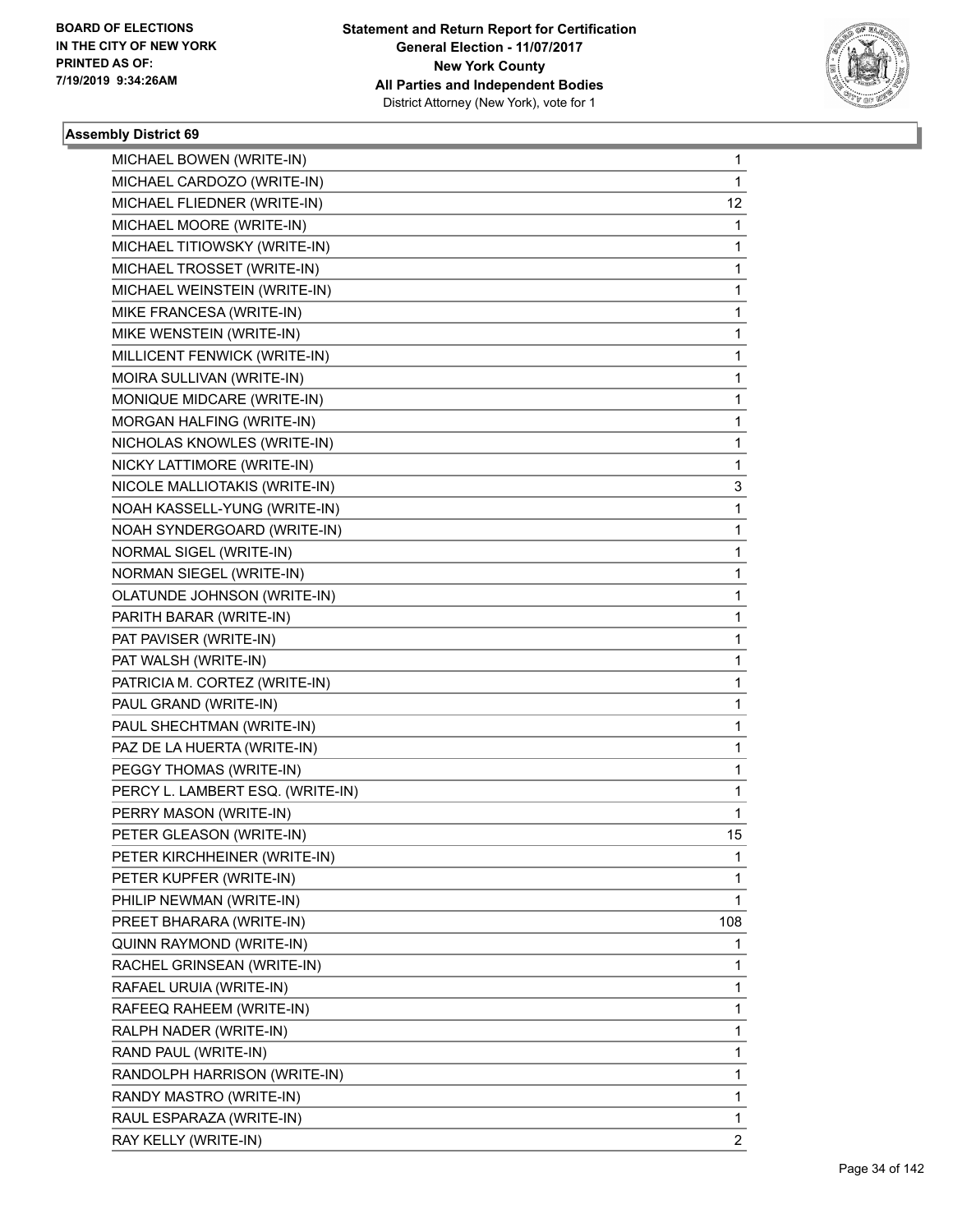

| RICHARD ABORN (WRITE-IN)          | 26             |
|-----------------------------------|----------------|
| RICHARD ABRAMS (WRITE-IN)         | 1              |
| RICHARD ALORN (WRITE-IN)          | 1              |
| RICHARD JANVEY (WRITE-IN)         | $\mathbf{1}$   |
| RICHARD LEVY (WRITE-IN)           | 1              |
| RICHARD MITCHELL (WRITE-IN)       | 1              |
| RICHARD R. DAVIS (WRITE-IN)       | $\mathbf{1}$   |
| RICHARD W. BARTON ESQ. (WRITE-IN) | 1              |
| RICK NASH (WRITE-IN)              | 1              |
| RICK ROSSEIN (WRITE-IN)           | $\mathbf{1}$   |
| ROB EDWARDS (WRITE-IN)            | 1              |
| ROBERT DELEONUVILIS (WRITE-IN)    | 1              |
| ROBERT JAMES (WRITE-IN)           | $\mathbf{1}$   |
| ROBERT JOHN MARKFIELD (WRITE-IN)  | 1              |
| ROBERT JONES (WRITE-IN)           | 1              |
| ROBERT M. BRILL (WRITE-IN)        | $\mathbf{1}$   |
| ROBERT MORGENTHAU (WRITE-IN)      | 14             |
| ROBERT MORGENTHAU JR. (WRITE-IN)  | 1              |
| ROBERT MORGONTHAU (WRITE-IN)      | $\mathbf{1}$   |
| ROBERT MUELLER (WRITE-IN)         | 1              |
| ROBERT P. GEORGE (WRITE-IN)       | 1              |
| ROBERT WILD (WRITE-IN)            | $\mathbf{1}$   |
| ROBERTA A. KAPLAN (WRITE-IN)      | 2              |
| ROBIN STEINBERG (WRITE-IN)        | 1              |
| ROGER LOGAN (WRITE-IN)            | $\mathbf{1}$   |
| RON CURRIE (WRITE-IN)             | 1              |
| RONALD L. KOBY (WRITE-IN)         | 1              |
| RONAN FARROW (WRITE-IN)           | $\mathbf{1}$   |
| ROSE MC MCGOWAN (WRITE-IN)        | 1              |
| ROY MOSKOWITZ (WRITE-IN)          | 1              |
| RUBY EVEY (WRITE-IN)              | $\mathbf{1}$   |
| RUDOLPH GIULIANI (WRITE-IN)       | 6              |
| RUDOLPH GULIANI (WRITE-IN)        | 1              |
| RUTH MESSINGER (WRITE-IN)         | $\mathbf{1}$   |
| SAHIL KHERA (WRITE-IN)            | $\mathbf{1}$   |
| SAL F. ALBANESE (WRITE-IN)        | 1              |
| SAM HOWELL (WRITE-IN)             | $\mathbf{1}$   |
| SANDIP BHATTACHARJI (WRITE-IN)    | 1              |
| SANTOS EDWIN (WRITE-IN)           | 1              |
| SARAH SCHEINMAN (WRITE-IN)        | $\overline{2}$ |
| SCOTT FLIEDNER (WRITE-IN)         | $\mathbf{1}$   |
| SCOTT PRUITT (WRITE-IN)           | 1              |
| SCOTT STRINGER (WRITE-IN)         | $\mathbf{1}$   |
| SEAN MCCAFFREY (WRITE-IN)         | 1              |
| SETH MEYERS (WRITE-IN)            | 1              |
| SETH SIEGEL (WRITE-IN)            | 1              |
|                                   |                |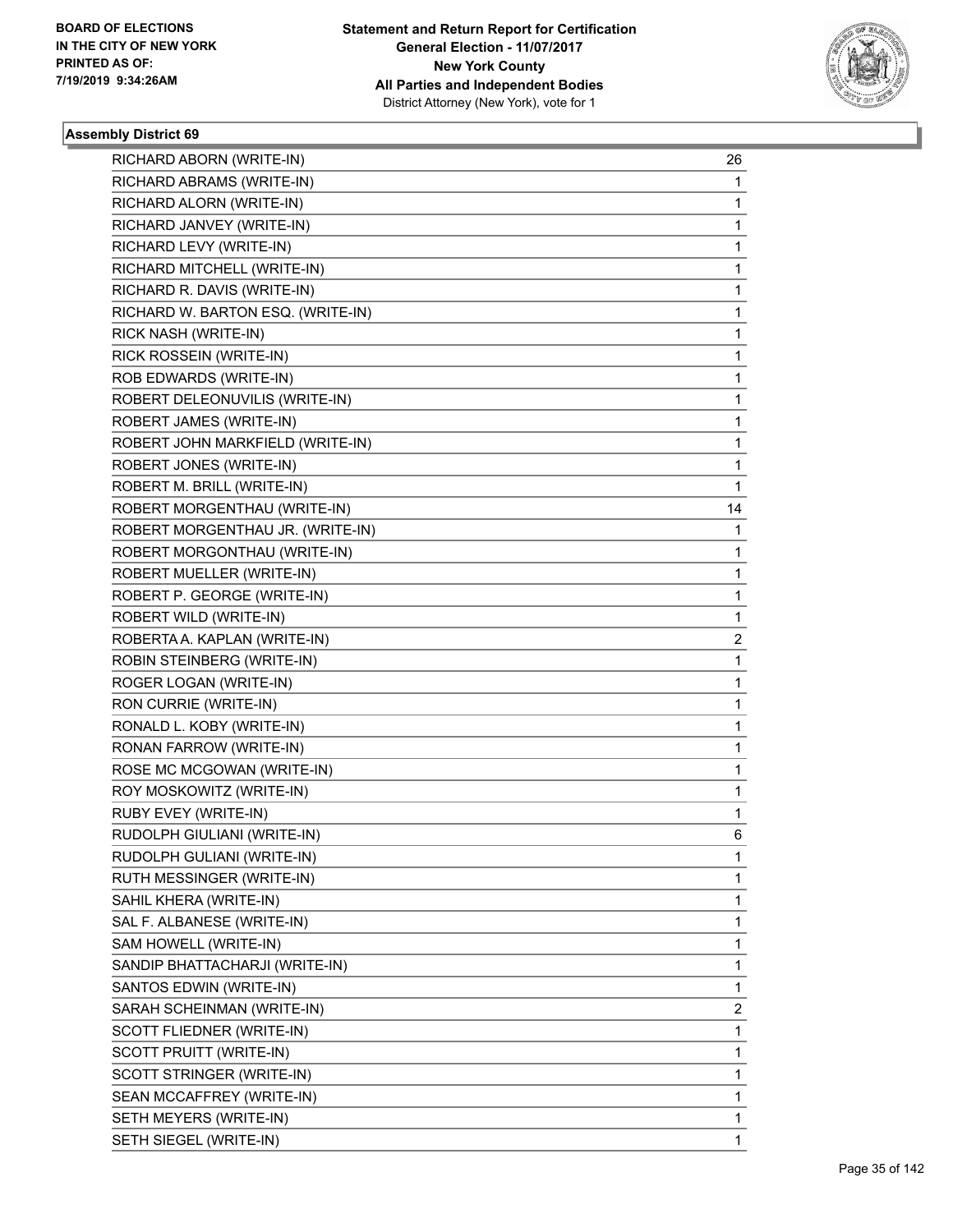

| SEYMOUR JONES (WRITE-IN)                  | 1   |
|-------------------------------------------|-----|
| SHELLY F. FRIEDLAND (WRITE-IN)            | 1   |
| SHERI ROMAN (WRITE-IN)                    | 1   |
| SHLOMIT AROUBAS (WRITE-IN)                | 1   |
| SONIA OSSORIO (WRITE-IN)                  | 1   |
| STEPHEN ARPATI (WRITE-IN)                 | 1   |
| STEVE HUNT (WRITE-IN)                     | 1   |
| STEVEN M. COHEN (WRITE-IN)                | 1   |
| STEVEN MANCINELLI (WRITE-IN)              | 1   |
| STEVEN PEPKIN (WRITE-IN)                  | 1   |
| STEVEN VERNIKOFF (WRITE-IN)               | 2   |
| SUSAN CHANG (WRITE-IN)                    | 1   |
| SUSAN FRANKEL (WRITE-IN)                  | 1   |
| SUSAN MCLARGH (WRITE-IN)                  | 1   |
| SUSAN SCHAFFER (WRITE-IN)                 | 1   |
| SUSIE MCMILLAN (WRITE-IN)                 | 1   |
| SVO GURBSYAS (WRITE-IN)                   | 1   |
| THOMAS J. CARROLL (WRITE-IN)              | 1   |
| THOMAS J. ROMAN II (WRITE-IN)             | 2   |
| THOMAS MCGOVERN (WRITE-IN)                | 1   |
| THOMAS SABIA (WRITE-IN)                   | 1   |
| THOMAS SCHIELDS (WRITE-IN)                | 1   |
| TIM SHEPHERD (WRITE-IN)                   | 1   |
| TIMOTHY P. AGNEW (WRITE-IN)               | 1   |
| TIMOTHY W STANLEY III (WRITE-IN)          | 1   |
| TIMOTHY WU (WRITE-IN)                     | 2   |
| TINA LUONGO (WRITE-IN)                    | 1   |
| TOM TOLAND (WRITE-IN)                     | 1   |
| TREY ANASTASIO (WRITE-IN)                 | 1   |
| TYLER SMITH (WRITE-IN)                    | 1   |
| UNATTRIBUTABLE WRITE-IN (WRITE-IN)        | 217 |
| UNCOUNTED WRITE-IN PER STATUTE (WRITE-IN) | 1   |
| URMA THURMAN (WRITE-IN)                   | 1   |
| VASCO DE GAMA (WRITE-IN)                  | 1   |
| VAUGHN J. BUFFALO ESQ. (WRITE-IN)         | 2   |
| VICENT GENTILE (WRITE-IN)                 | 1   |
| VICTOR BARALL (WRITE-IN)                  | 1   |
| VICTOR BARRAL (WRITE-IN)                  | 1   |
| VLAD ROCHLAN (WRITE-IN)                   | 1   |
| W. DYER HALPERN (WRITE-IN)                | 1   |
| WALT CLYDE FRAZIER (WRITE-IN)             | 1   |
| WARREN BERGER (WRITE-IN)                  | 1   |
| WILLIAM MACY (WRITE-IN)                   | 1   |
| YIN-MENG TAN (WRITE-IN)                   | 1   |
| YVONNE FUNG (WRITE-IN)                    | 1   |
| ZACK BERNSTEIN (WRITE-IN)                 | 1   |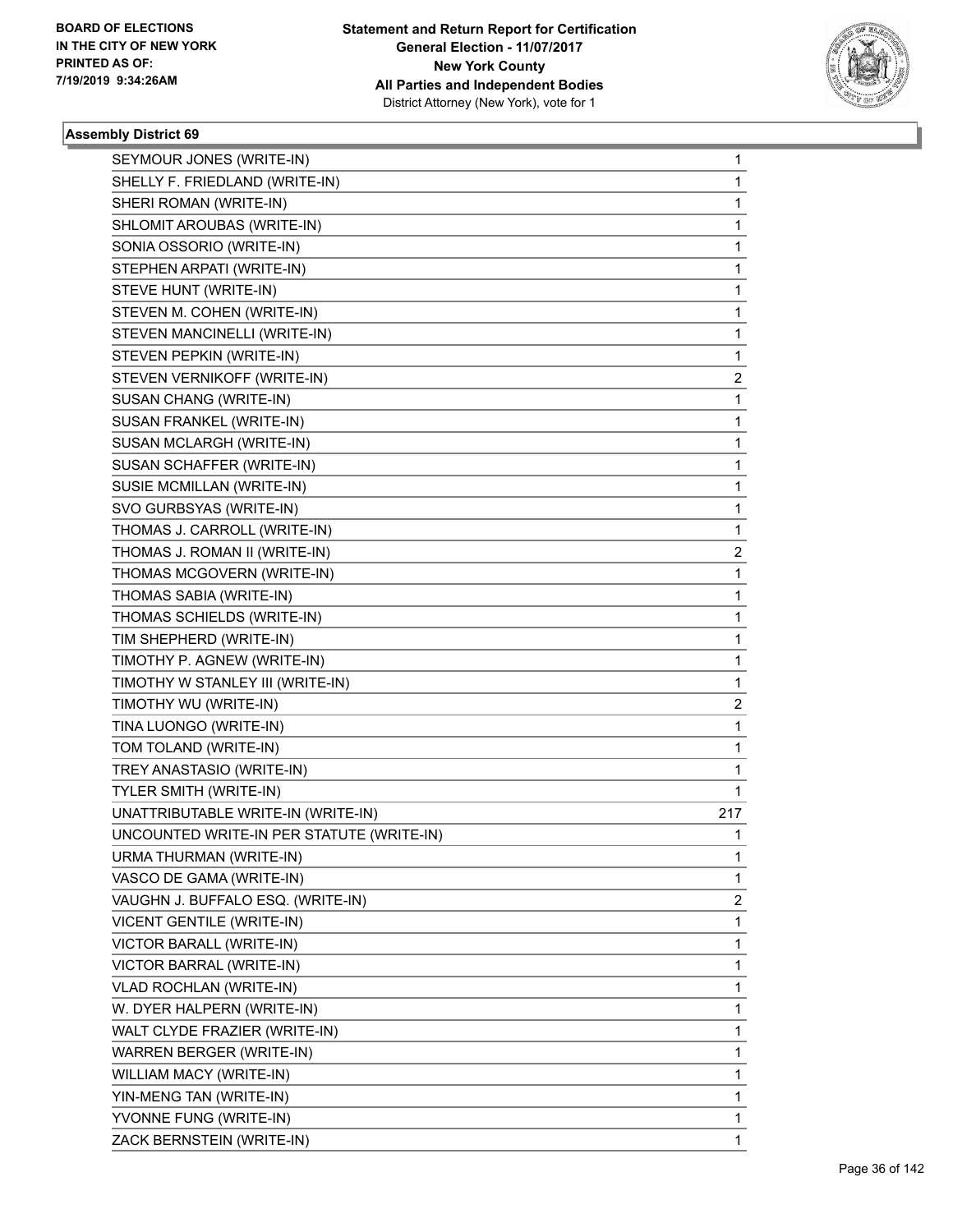

| ZEB LANDSMAN (WRITE-IN)    |        |
|----------------------------|--------|
| ZEPHYR TEACHOUT (WRITE-IN) |        |
| <b>Total Votes</b>         | 21.476 |
| Unrecorded                 | 6.678  |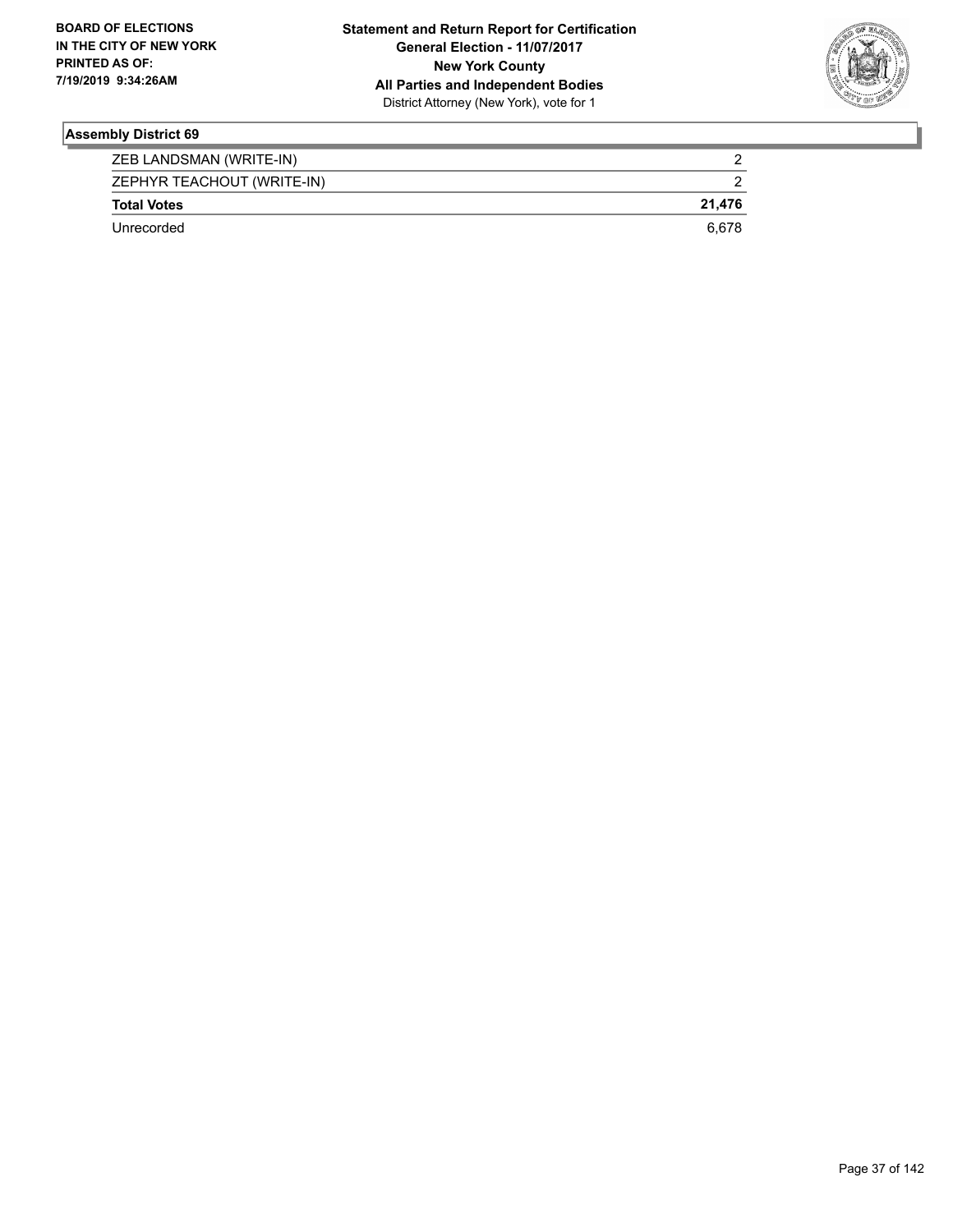

| PUBLIC COUNTER                                           | 22,281       |
|----------------------------------------------------------|--------------|
| MANUALLY COUNTED EMERGENCY                               | 1            |
| <b>ABSENTEE / MILITARY</b>                               | 711          |
| AFFIDAVIT                                                | 382          |
| <b>Total Ballots</b>                                     | 23,375       |
| Less - Inapplicable Federal/Special Presidential Ballots | 0            |
| <b>Total Applicable Ballots</b>                          | 23,375       |
| CYRUS VANCE JR. (DEMOCRATIC)                             | 17,098       |
| ADAM FOSS (WRITE-IN)                                     | 1            |
| ADRIENE HOLDER (WRITE-IN)                                | 1            |
| ADRIENNE HOLDER (WRITE-IN)                               | 1            |
| AKEEM BROWDER (WRITE-IN)                                 | 1            |
| ALAN GURA (WRITE-IN)                                     | 1            |
| ALEX PAPACHRISTOU (WRITE-IN)                             | 1            |
| ALEXIS POSEY (WRITE-IN)                                  | $\mathbf{1}$ |
| ALSHAME GARDNER (WRITE-IN)                               | 1            |
| ALTON H. MADDOX (WRITE-IN)                               | 3            |
| ALVIN BRAGG (WRITE-IN)                                   | $\mathbf{1}$ |
| ALVIN BRAGG JR (WRITE-IN)                                | 1            |
| ANDREA PSORAS (WRITE-IN)                                 | 1            |
| ANDREW LEHVER (WRITE-IN)                                 | $\mathbf{1}$ |
| ANITA HILL (WRITE-IN)                                    | 1            |
| ANITA MERK (WRITE-IN)                                    | 1            |
| ANTHONY RICCO (WRITE-IN)                                 | 1            |
| ANTHONY WEINER (WRITE-IN)                                | 1            |
| ARMINDA BEPKO (WRITE-IN)                                 | 1            |
| AUBREY BROWN (WRITE-IN)                                  | $\mathbf 1$  |
| BARACK OBAMA (WRITE-IN)                                  | 3            |
| BEA ARTHUR (WRITE-IN)                                    | 1            |
| BEN STONE (WRITE-IN)                                     | 1            |
| BERNARDETTE LUMAS CODRINGTON (WRITE-IN)                  | 1            |
| BERNIE SANDERS (WRITE-IN)                                | 1            |
| BILL CHRISTOPHERSEN (WRITE-IN)                           | 1            |
| BILL HEIDNER (WRITE-IN)                                  | 1            |
| BILL MAHER (WRITE-IN)                                    | 1            |
| BILL PERKINS (WRITE-IN)                                  | 2            |
| BILL TOLES (WRITE-IN)                                    | 1            |
| <b>BO DIETL (WRITE-IN)</b>                               | 1            |
| BOB WILLIAM (WRITE-IN)                                   | 1            |
| BRIAN JOHNSON (WRITE-IN)                                 | 1            |
| BRIAN LAYER (WRITE-IN)                                   | 1            |
| BYRON WETZEL (WRITE-IN)                                  | 1            |
| C. VIRGINIA FIELDS (WRITE-IN)                            | 1            |
| CALVIN BECKETT (WRITE-IN)                                | 1            |
| CAREY SHEA (WRITE-IN)                                    | 1            |
| CARL FINN (WRITE-IN)                                     | 1            |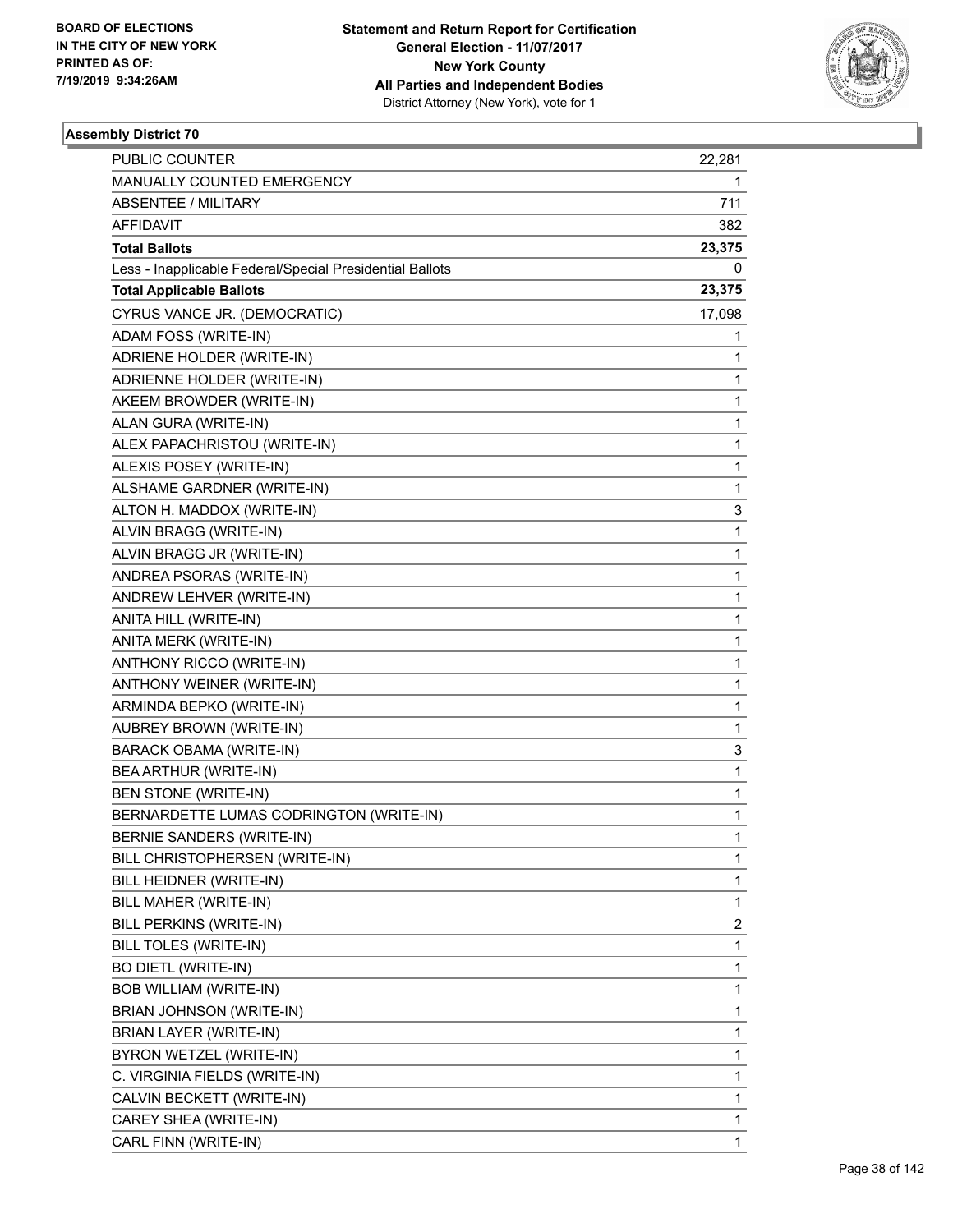

| CHANTAREALE SWING (WRITE-IN)      | $\mathbf{1}$ |
|-----------------------------------|--------------|
| CHARLENE FULLER (WRITE-IN)        | $\mathbf{1}$ |
| CHRIS DAVIS (WRITE-IN)            | 1            |
| CHRISTOPHER LONG (WRITE-IN)       | 1            |
| CHRISTOPHER S. HOPKINS (WRITE-IN) | 1            |
| CHUNMENG YANG (WRITE-IN)          | 1            |
| CYNTHIA SHOSS (WRITE-IN)          | 1            |
| DAN CASTLEMAN (WRITE-IN)          | 1            |
| DANIEL COARDNICK (WRITE-IN)       | 1            |
| DANIEL NAGEL (WRITE-IN)           | 1            |
| DANIEL R. GARODNICK (WRITE-IN)    | 1            |
| DANIEL RICHMAN (WRITE-IN)         | 1            |
| DANIELL ARLIUS (WRITE-IN)         | 1            |
| DANIELLA ROCCO (WRITE-IN)         | 1            |
| DANNY COHEN (WRITE-IN)            | 1            |
| DAVID CARLISLE (WRITE-IN)         | 1            |
| DAVID PATTON (WRITE-IN)           | 1            |
| DAVID YASSKY (WRITE-IN)           | 1            |
| DEE ANN GORMAN (WRITE-IN)         | 1            |
| DELA VEGA (WRITE-IN)              | 1            |
| DEREK ETHERIDGE (WRITE-IN)        | 1            |
| DERRICK CEPHAS (WRITE-IN)         | 1            |
| DERRICK ETHERIDGE (WRITE-IN)      | 1            |
| DEVI GLAZIER (WRITE-IN)           | 1            |
| DONNIE WALBERG (WRITE-IN)         | 1            |
| EDWIN TORRES (WRITE-IN)           | $\mathbf 1$  |
| ELLEN SACKSTEIN (WRITE-IN)        | 1            |
| ELLIOT SPITZER (WRITE-IN)         | 1            |
| ERIC FLIEDNER (WRITE-IN)          | 1            |
| ERIC SCHNEIDERMAN (WRITE-IN)      | 1            |
| FLOYD SAUNDERS (WRITE-IN)         | $\mathbf 1$  |
| FRANKLIN NELSON (WRITE-IN)        | $\mathbf{1}$ |
| GILBO BAGGINS (WRITE-IN)          | 1            |
| <b>GLEN MOSS (WRITE-IN)</b>       | 1            |
| <b>GREG BERMAN (WRITE-IN)</b>     | 1            |
| <b>GREG PAVILISIS (WRITE-IN)</b>  | 1            |
| <b>GREGG WALKER (WRITE-IN)</b>    | 1            |
| <b>GREGORY FORD (WRITE-IN)</b>    | 1            |
| <b>GREGORY LOCKE (WRITE-IN)</b>   | 1            |
| HANS KOSS (WRITE-IN)              | 1            |
| HARVEY DENT (WRITE-IN)            | 1            |
| HARVEY MILK (WRITE-IN)            | 1            |
| HARVEY WEINSTEIN (WRITE-IN)       | 2            |
| HILLARY CLINTON (WRITE-IN)        | 7            |
| JACK MCCOY (WRITE-IN)             | $\mathbf{1}$ |
| JACQUELINE VANMOER (WRITE-IN)     | 1            |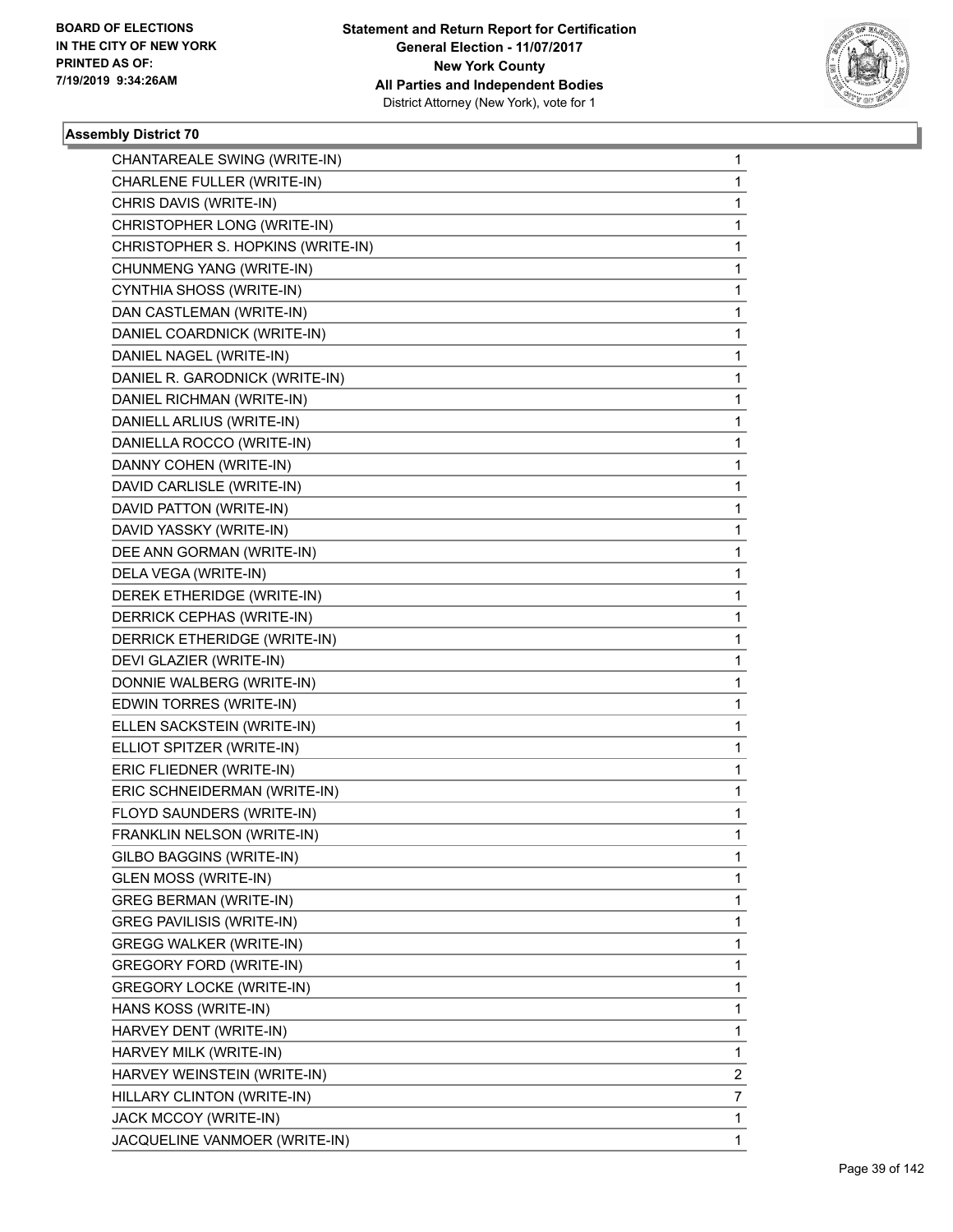

| JALEESA MYERS (WRITE-IN)           | 1              |
|------------------------------------|----------------|
| JAMELL HAMM (WRITE-IN)             | 1              |
| JAMIE CASSAVECHIA (WRITE-IN)       | 1              |
| JAMIE CLOUSER (WRITE-IN)           | 1              |
| JARED KUSHNER (WRITE-IN)           | 1              |
| JARRET BERG (WRITE-IN)             | 1              |
| JARRET ZAFRAN (WRITE-IN)           | 1              |
| JASON SELF (WRITE-IN)              | 1              |
| JENNIFER MOORE (WRITE-IN)          | 1              |
| JENNVINE WONG (WRITE-IN)           | 1              |
| JESSIE JACKSON (WRITE-IN)          | 1              |
| JILL SUNG (WRITE-IN)               | 1              |
| JIMMY CARTER (WRITE-IN)            | 2              |
| JOAN C SILVERMAN (WRITE-IN)        | 1              |
| JOHN BILANCINI (WRITE-IN)          | 1              |
| JOHN L. RAYES (WRITE-IN)           | 1              |
| JOHN ROACH (WRITE-IN)              | 1              |
| JONATHAN EDELSTIEN (WRITE-IN)      | 1              |
| JOSH KROSS (WRITE-IN)              | 1              |
| JUAN CARLOS POLANCO (WRITE-IN)     | 1              |
| JUDITH SCHEINDLIN (WRITE-IN)       | 1              |
| JULIA BERNIER (WRITE-IN)           | 1              |
| JULIUS ROBINSON (WRITE-IN)         | 1              |
| KAREN FRIEDMAN AGNIFILO (WRITE-IN) | 1              |
| KEITH WRIGHT (WRITE-IN)            | 5              |
| KELLIE LEFTIN (WRITE-IN)           | 1              |
| KIM SMITH (WRITE-IN)               | 1              |
| LEE HENDERSON (WRITE-IN)           | 1              |
| LESLIE C. SNYDER (WRITE-IN)        | 1              |
| LESLIE CROCKER SNYDER (WRITE-IN)   | 2              |
| LESLIE CROKER-SNYDER (WRITE-IN)    | 1              |
| LETITIA JAMES (WRITE-IN)           | 3              |
| LINDA HHUMALO (WRITE-IN)           | 1              |
| LUCY JAVE LANG (WRITE-IN)          | 1              |
| LUIS TEJADA (WRITE-IN)             | 1              |
| LUKE CAGE (WRITE-IN)               | 1              |
| MAC REID (WRITE-IN)                | 1              |
| MACKENZIE LINAKIS (WRITE-IN)       | 1              |
| MARC FLIEDNER (WRITE-IN)           | 813            |
| MARC FLIENDER (WRITE-IN)           | 1              |
| MARC FORD (WRITE-IN)               | 1              |
| MARC KOONER (WRITE-IN)             | 1              |
| MARK FLIEDNER (WRITE-IN)           | 1              |
| MARK HOUSE (WRITE-IN)              | 1              |
| MARSHA CLARK (WRITE-IN)            | 1              |
| MARTIN R. STOLAR (WRITE-IN)        | $\overline{2}$ |
|                                    |                |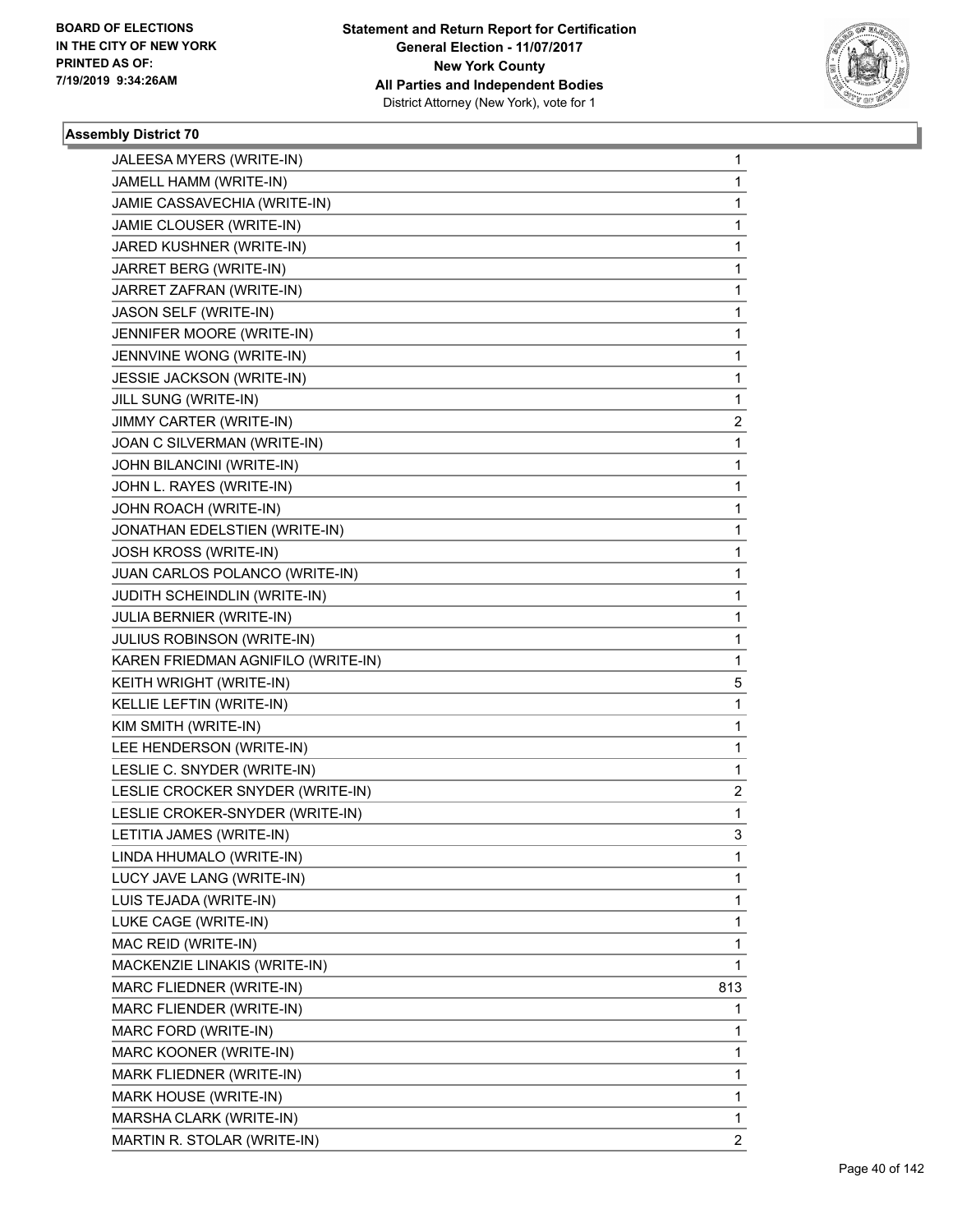

| MATTHEW GIBBONS (WRITE-IN)     | $\overline{2}$ |
|--------------------------------|----------------|
| MAURICE BROWN (WRITE-IN)       | 1              |
| MELISSA TREAT (WRITE-IN)       | $\mathbf{1}$   |
| MICHAEL BLOOMBERG (WRITE-IN)   | 1              |
| MICHAEL FLEIDNER (WRITE-IN)    | 1              |
| MICHAEL GARCIA (WRITE-IN)      | 1              |
| MICHAEL JORDAN (WRITE-IN)      | 1              |
| MICHAEL JOSEPH (WRITE-IN)      | 1              |
| MICHAEL OREILLY (WRITE-IN)     | $\mathbf{1}$   |
| MICHAEL STRATECHUK (WRITE-IN)  | 1              |
| MICHELLE OBAMA (WRITE-IN)      | 1              |
| MIRIAM FRAUTSCH (WRITE-IN)     | 1              |
| NATHANIEL KOPPEL (WRITE-IN)    | 1              |
| <b>NEAL BAKER (WRITE-IN)</b>   | 1              |
| NHAKOSHIE FVARTEY (WRITE-IN)   | $\mathbf 1$    |
| NICHOLAS J. SIMPSON (WRITE-IN) | 1              |
| NICHOLAS KRAUSE (WRITE-IN)     | 2              |
| OJULAPE MASAMBER (WRITE-IN)    | 1              |
| PAUL COVINGTON (WRITE-IN)      | 1              |
| PAULA EDGAR (WRITE-IN)         | 1              |
| PETER GLEASON (WRITE-IN)       | 3              |
| PHILLIP HAMMACK (WRITE-IN)     | 1              |
| PREET BHARARA (WRITE-IN)       | 40             |
| RACHEL BLACK (WRITE-IN)        | 1              |
| RACHEL KUGEL (WRITE-IN)        | 2              |
| RACHEL TARETSKY (WRITE-IN)     | 1              |
| RAKEM TAYLOR (WRITE-IN)        | $\mathbf 1$    |
| REGINA SCHRAEDIN (WRITE-IN)    | 1              |
| RISA GERSON (WRITE-IN)         | 2              |
| ROBEL TEKLEAB (WRITE-IN)       | $\mathbf{1}$   |
| ROBERT CAPERS (WRITE-IN)       | 1              |
| ROBERT MUELLER (WRITE-IN)      | 3              |
| ROCHELLE THOMPSON (WRITE-IN)   | 1              |
| ROGER WAREHAM (WRITE-IN)       | 1              |
| RONALD G FISHER (WRITE-IN)     | 1              |
| ROSE MCGOUEN (WRITE-IN)        | 1              |
| ROSE MCGOWAN (WRITE-IN)        | 1              |
| ROSELENNE DOLCE (WRITE-IN)     | 1              |
| ROSEMARIE MALDONADO (WRITE-IN) | 1              |
| ROY WASSERMAN (WRITE-IN)       | 1              |
| RUTH BADER GINSBERG (WRITE-IN) | 1              |
| RUTH MESSINGER (WRITE-IN)      | 1              |
| SAMANTHA BEE (WRITE-IN)        | 1              |
| SARAH BURKE (WRITE-IN)         | 1              |
| SEAN DONOVAN (WRITE-IN)        | 1              |
| SEYMOUR JAMES (WRITE-IN)       | $\overline{2}$ |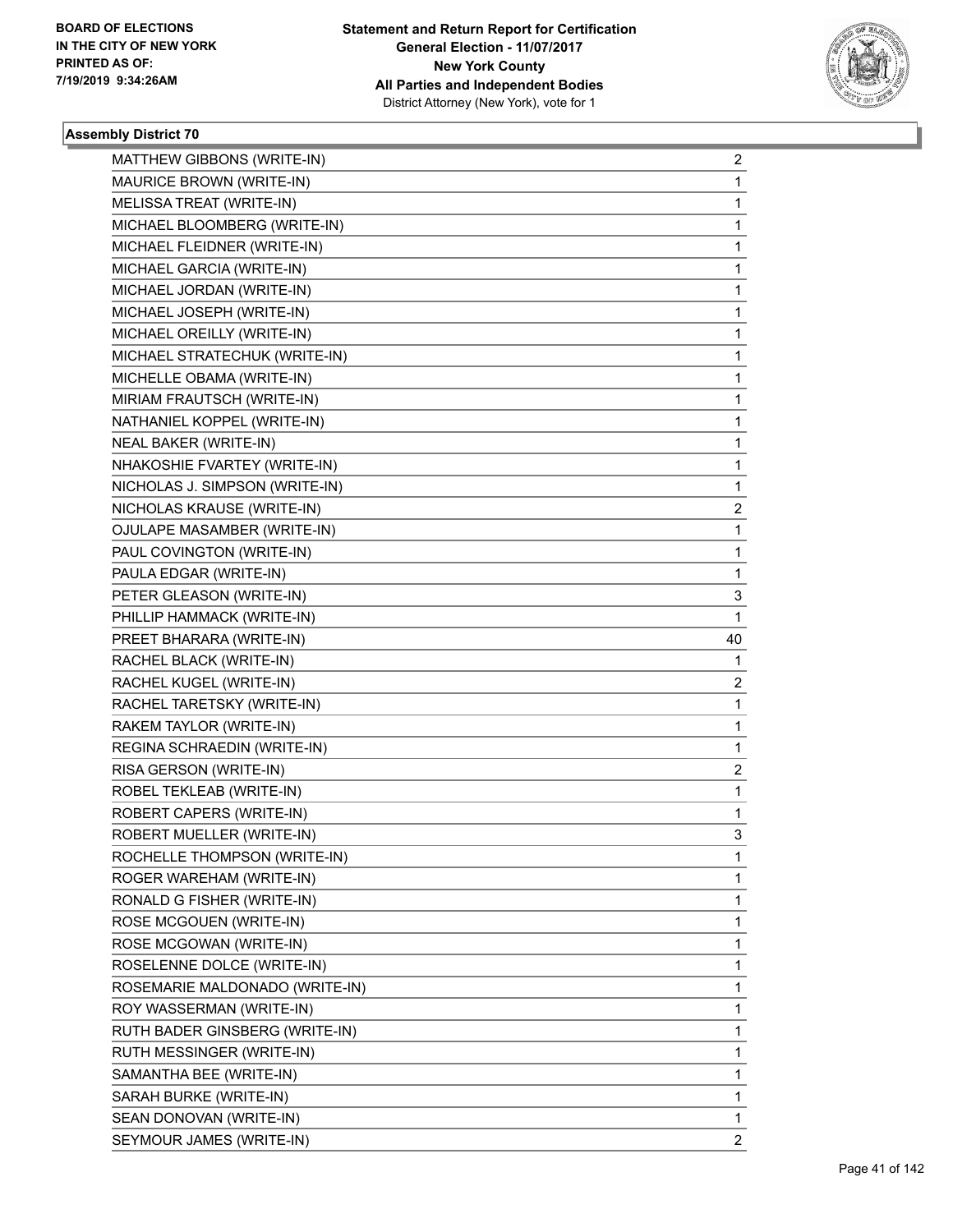

| SHAKIRA PIERRE (WRITE-IN)                 | 1            |
|-------------------------------------------|--------------|
| SIDNEY WHELAN (WRITE-IN)                  | $\mathbf{1}$ |
| STEPHANIE OLIVA (WRITE-IN)                | 1            |
| STEPHEN COLBERT (WRITE-IN)                | $\mathbf 1$  |
| SUNDHE MOSES (WRITE-IN)                   | 1            |
| SUSAN WATSON (WRITE-IN)                   | $\mathbf{1}$ |
| TANNER DAHLIN (WRITE-IN)                  | $\mathbf 1$  |
| TED WELLS (WRITE-IN)                      | 1            |
| THMECA TILLARD (WRITE-IN)                 | 1            |
| THURGOOD MARSHALL (WRITE-IN)              | 1            |
| TIMOTHY LENARD (WRITE-IN)                 | 1            |
| TINA FEY (WRITE-IN)                       | 1            |
| TYLER BRANCH (WRITE-IN)                   | $\mathbf{1}$ |
| TYMETTA MCLITOSH (WRITE-IN)               | 1            |
| TYRONE JACKSON (WRITE-IN)                 | 1            |
| TYSON-LORD GRAY (WRITE-IN)                | 1            |
| UNATTRIBUTABLE WRITE-IN (WRITE-IN)        | 123          |
| UNCOUNTED WRITE-IN PER STATUTE (WRITE-IN) | 1            |
| VERENICA HILBRING (WRITE-IN)              | 1            |
| <b>VERNON MASON (WRITE-IN)</b>            | 1            |
| VIKRAM R. JAMALABAD (WRITE-IN)            | 1            |
| VINCE MORGAN (WRITE-IN)                   | 1            |
| VISCAL DE DISTRITO (WRITE-IN)             | 1            |
| WILL FLEEDNER (WRITE-IN)                  | 1            |
| YOUSSEF KALAD (WRITE-IN)                  | $\mathbf 1$  |
| ZANURRAD BARRON (WRITE-IN)                | 1            |
| ZOE SUTSPER ESQ (WRITE-IN)                | $\mathbf 1$  |
| ZOHRA AHMAD (WRITE-IN)                    | 1            |
| ZOHRA AHMED (WRITE-IN)                    | 1            |
| <b>Total Votes</b>                        | 18,306       |
| Unrecorded                                | 5,069        |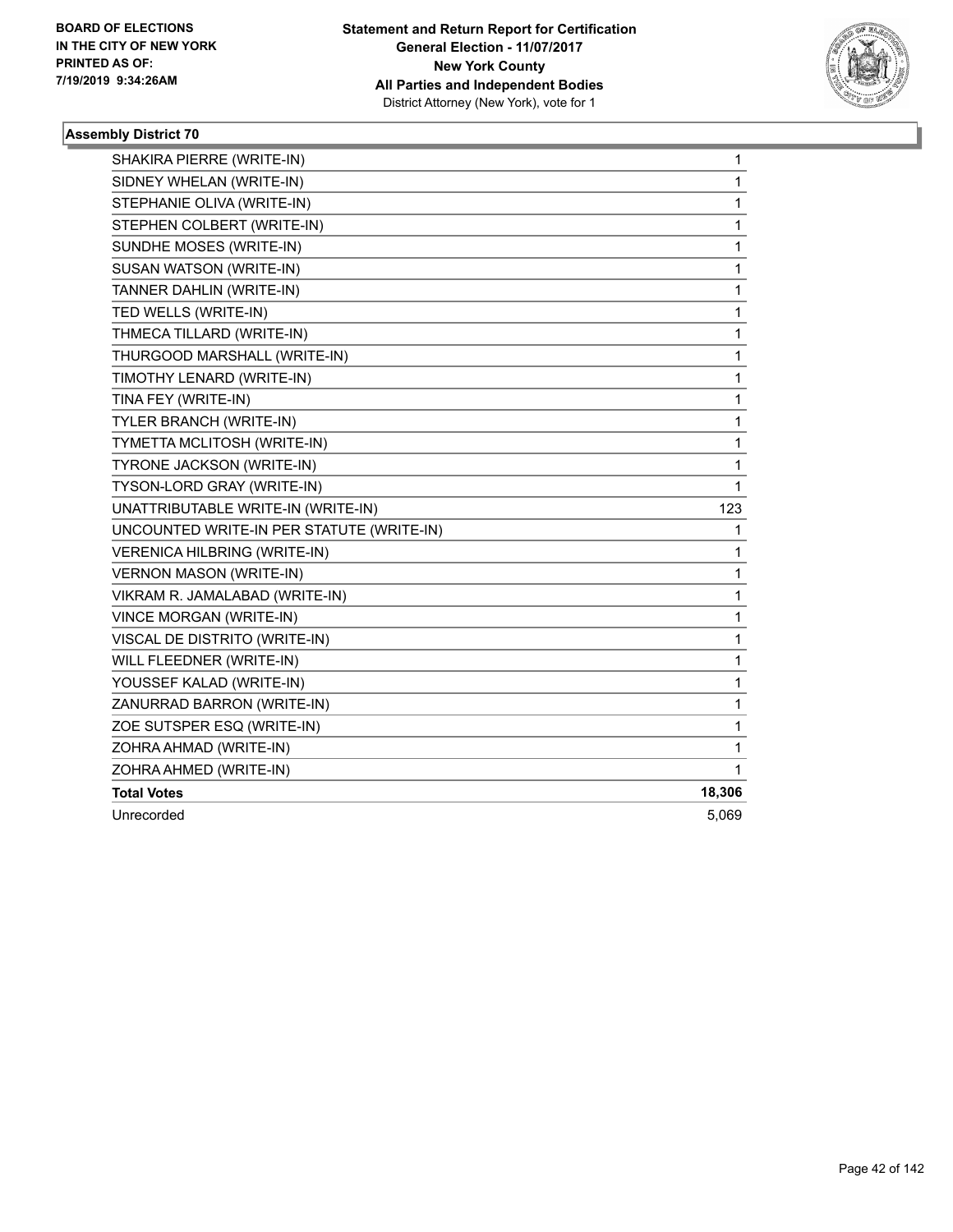

| PUBLIC COUNTER                                           | 21,654 |
|----------------------------------------------------------|--------|
| MANUALLY COUNTED EMERGENCY                               | 0      |
| <b>ABSENTEE / MILITARY</b>                               | 513    |
| AFFIDAVIT                                                | 356    |
| <b>Total Ballots</b>                                     | 22,523 |
| Less - Inapplicable Federal/Special Presidential Ballots | 0      |
| <b>Total Applicable Ballots</b>                          | 22,523 |
| CYRUS VANCE JR. (DEMOCRATIC)                             | 16,137 |
| AARON LABODA (WRITE-IN)                                  | 1      |
| ADAM EGGERS (WRITE-IN)                                   | 1      |
| ADAM SPERRY (WRITE-IN)                                   | 1      |
| ALEX SCHERLLER (WRITE-IN)                                | 1      |
| ALTON H. MADDOX (WRITE-IN)                               | 1      |
| ALTON H. MADDOX JR. (WRITE-IN)                           | 1      |
| AMBRA BATTILANA (WRITE-IN)                               | 1      |
| AMY GOODMAN (WRITE-IN)                                   | 1      |
| ANDREW MARKQUART (WRITE-IN)                              | 1      |
| ANDREW SEATON (WRITE-IN)                                 | 1      |
| ANDREW WANNER (WRITE-IN)                                 | 1      |
| ANTHONY CASTELLANO (WRITE-IN)                            | 1      |
| ANTHONY F NATALO (WRITE-IN)                              | 1      |
| ANTHONY PALUMBO JR. (WRITE-IN)                           | 1      |
| ANTHONY WEINER (WRITE-IN)                                | 1      |
| ANTHONY WHITE (WRITE-IN)                                 | 1      |
| ANUSHA ROSALINGAM (WRITE-IN)                             | 1      |
| ARLEN BENJAMIN-GOMEZ (WRITE-IN)                          | 1      |
| ARLO SPECTER (WRITE-IN)                                  | 1      |
| ARTHUR AIOLA (WRITE-IN)                                  | 1      |
| AVIVA HOROWITZ (WRITE-IN)                                | 1      |
| BARBARA JEAN GRAVES-POTTER (WRITE-IN)                    | 1      |
| BENJAMIN J LORICK (WRITE-IN)                             | 1      |
| <b>BERNIE SANDERS (WRITE-IN)</b>                         | 1      |
| <b>BO DIETL (WRITE-IN)</b>                               | 1      |
| <b>BORIS BERSHTOYN (WRITE-IN)</b>                        | 1      |
| BRIAN TAYLOR GOLDSTEIN (WRITE-IN)                        | 1      |
| BRYAN BERG (WRITE-IN)                                    | 1      |
| BRYAN STECH (WRITE-IN)                                   | 1      |
| BUCHANAN J. VINES (WRITE-IN)                             | 2      |
| <b>BUGS BUNNY (WRITE-IN)</b>                             | 1      |
| CAMERON BRADFORD (WRITE-IN)                              | 1      |
| CANDALICE ANDALIA (WRITE-IN)                             | 1      |
| CHARLES RANGEL (WRITE-IN)                                | 1      |
| CHIRELENEMCCRAY DEBLASIO (WRITE-IN)                      | 1      |
| CHRIS COLES (WRITE-IN)                                   | 1      |
| CHRISTOPHER G. HORNIG (WRITE-IN)                         | 1      |
| COREY SHOOCK (WRITE-IN)                                  | 1      |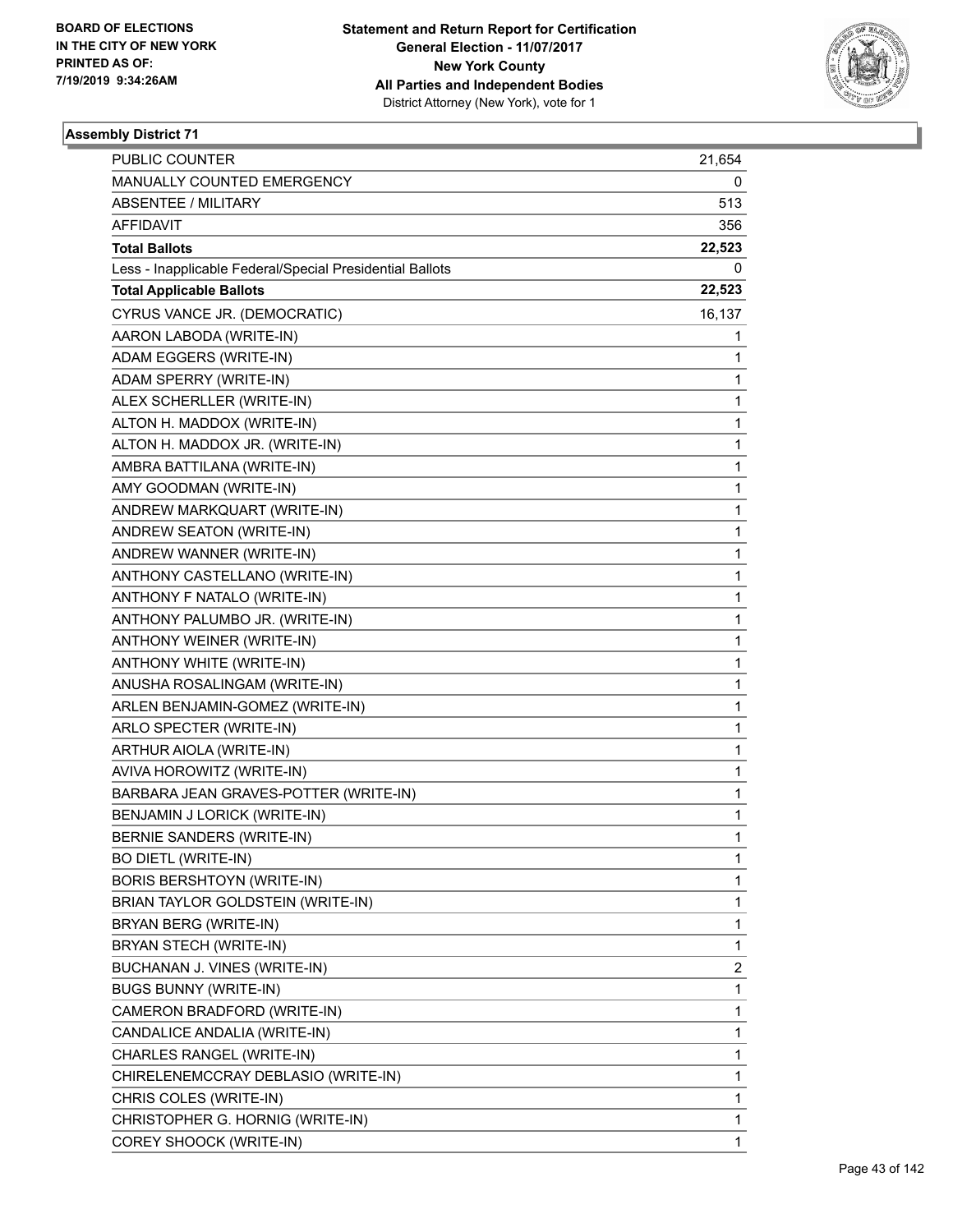

| CORY KADAMANI (WRITE-IN)                                | $\mathbf{1}$ |
|---------------------------------------------------------|--------------|
| DAN CASTLEMAN (WRITE-IN)                                | 1            |
| DAN MANGAN (WRITE-IN)                                   | 1            |
| DANIEL QUART (WRITE-IN)<br>DANIEL TUCKER (WRITE-IN)     | 1            |
|                                                         | 1            |
| DAVID BUCKNER (WRITE-IN)                                | 1            |
| DAVID JAROSLAWICZ (WRITE-IN)                            | 1            |
| DAVID TORRES (WRITE-IN)                                 | 1            |
| DEVEN REIFF (WRITE-IN)                                  | 1            |
| DONALD TRUMP (WRITE-IN)                                 | 1            |
| DONNA CANFIELD (WRITE-IN)<br>DONNA LIEBERMAN (WRITE-IN) | 1<br>1       |
| DWAYNE BETTS (WRITE-IN)                                 |              |
| EARL WARD (WRITE-IN)                                    | 1<br>1       |
| ELIOT SPITZER (WRITE-IN)                                | 1            |
| ELLIOT SPITZER (WRITE-IN)                               | 1            |
| EMILIO ESTELLA (WRITE-IN)                               | 1            |
| EMMA GOLDMAN (WRITE-IN)                                 | 1            |
|                                                         |              |
| ERIC GONZALEZ (WRITE-IN)<br>ERIC TRUMP (WRITE-IN)       | 1<br>1       |
| ERIN CORRAILE (WRITE-IN)                                |              |
|                                                         | 1            |
| ERIN MCCORMACK (WRITE-IN)                               | 1            |
| FRANKLIN HESS (WRITE-IN)                                | 1            |
| GEOFFERY HOLDER (WRITE-IN)                              | 1            |
| GILES REID (WRITE-IN)                                   | 1            |
| HARVE DENT (WRITE-IN)                                   | 1            |
| HARVEY DENT (WRITE-IN)                                  | 1            |
| HARVEY WALETZKO (WRITE-IN)                              | 1            |
| HARVEY WEINSTEIN (WRITE-IN)                             | 1            |
| HEATHER ROSENBAUM (WRITE-IN)                            | 1            |
| HILLARY CLINTON (WRITE-IN)                              | 6            |
| HOWARD STERN (WRITE-IN)                                 | 1            |
| IDA B. WELLS (WRITE-IN)                                 | 1            |
| ILYA KHARKOVER (WRITE-IN)                               | 1            |
| J. C. POLANCO (WRITE-IN)                                | 1            |
| JAMES C. LANE (WRITE-IN)                                | 1            |
| JAMES COMEY (WRITE-IN)                                  | 1            |
| JAMES GIBBONS (WRITE-IN)                                | 1            |
| JAMES M. PERDUE (WRITE-IN)                              | 1            |
| JAMES NEWELL OSTERBERG JR (WRITE-IN)                    | 1            |
| <b>JASON GOTTLIEB (WRITE-IN)</b>                        | 1            |
| JEFF NATT (WRITE-IN)                                    | 1            |
| JEREMY MANNING (WRITE-IN)                               | 1            |
| JILL STEIN (WRITE-IN)                                   | 1            |
| JOEL STEINBEG (WRITE-IN)                                | 1            |
| JOHN IRWIN (WRITE-IN)                                   | 2            |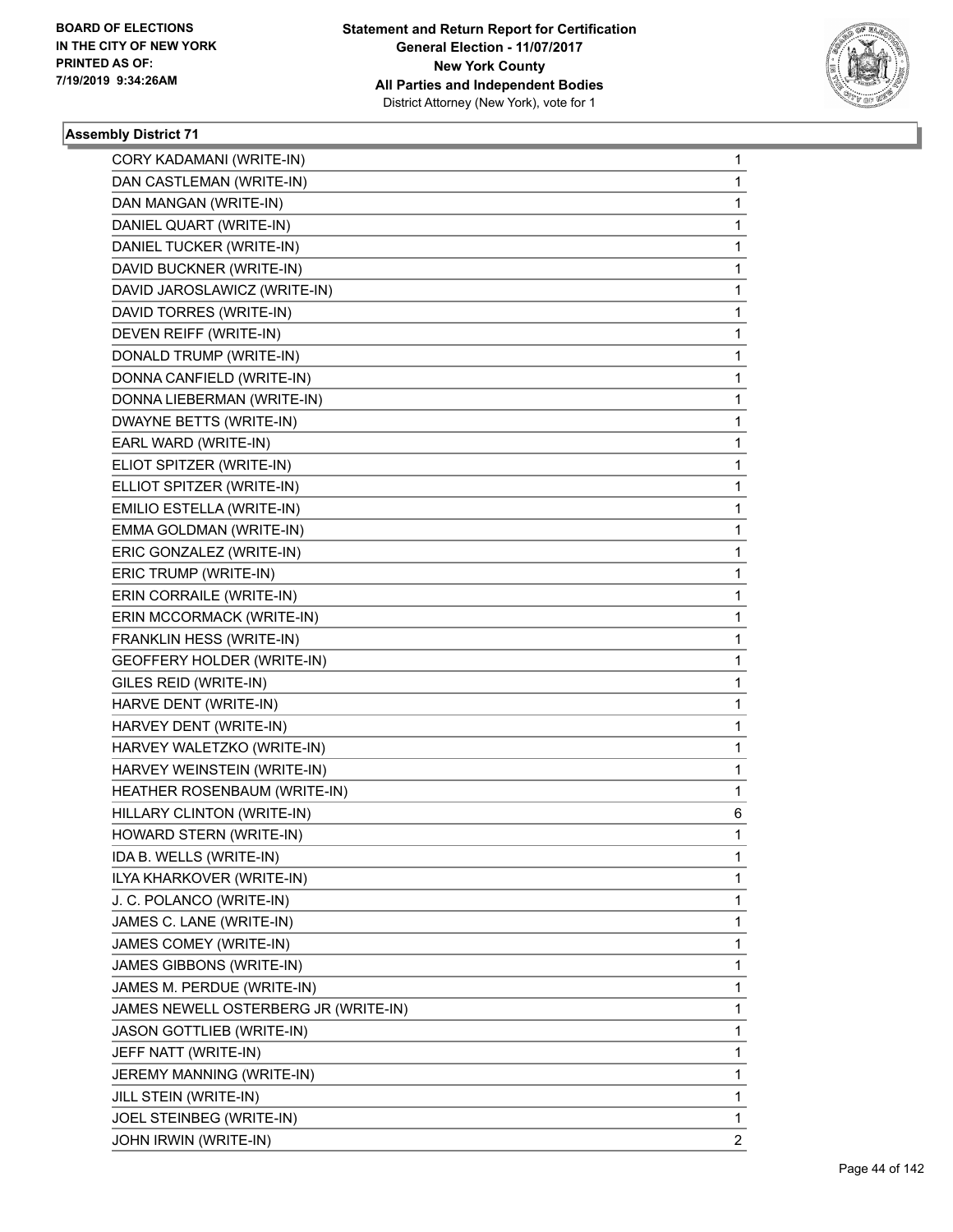

|                                   | 1            |
|-----------------------------------|--------------|
| JOSEPH ROHER (WRITE-IN)           | $\mathbf{1}$ |
| JUDITH SCHEINDLIN (WRITE-IN)      | 1            |
| KAREN CHERRINGTON (WRITE-IN)      | 1            |
| KEITH WRIGHT (WRITE-IN)           | 1            |
| KELEN RESS MEYER (WRITE-IN)       | 1            |
| KENN KEARN (WRITE-IN)             | 1            |
| KEVIN NOLAN (WRITE-IN)            | $\mathbf{1}$ |
| KEVIN PETKOS (WRITE-IN)           | 1            |
| KRISTEN DUBOWSKI (WRITE-IN)       | 1            |
| LARRY DAVID (WRITE-IN)            | 1            |
| LARSY AVERY (WRITE-IN)            | 1            |
| LEE LEVITER (WRITE-IN)            | 1            |
| LESLIE CROCKER SNYDER (WRITE-IN)  | $\mathbf{1}$ |
| LESLIE CROCKER-SNYDER (WRITE-IN)  | 1            |
| LETITIA JAMES (WRITE-IN)          | 1            |
| LINA DOS SANTOS (WRITE-IN)        | 1            |
| LOIS LEWIS (WRITE-IN)             | 1            |
| LUKE CAGE (WRITE-IN)              | 1            |
| MANDA HEGANDT (WRITE-IN)          | 1            |
| MANUEL CASTRO (WRITE-IN)          | 1            |
| MARC FLIEDNER (WRITE-IN)          | 925          |
| MARCIA GOLUB (WRITE-IN)           | 1            |
| MARK LEVINE (WRITE-IN)            | 1            |
| MARK YNGLIER (WRITE-IN)           | 1            |
| MATTHEW HRUTKRY (WRITE-IN)        |              |
|                                   | 1            |
| MATTHEW LAMM (WRITE-IN)           | 1            |
| MERYL STREEP (WRITE-IN)           | 1            |
| MICHAEL BLOOMBERG (WRITE-IN)      | 3            |
| MICHAEL FLEISDINE (WRITE-IN)      | 1            |
| MICHAEL FLIEDNER (WRITE-IN)       | 1            |
| MICHELLE NOANAN (WRITE-IN)        | $\mathbf{1}$ |
| MOK HUS (WRITE-IN)                | 1            |
| MONA HOUCK (WRITE-IN)             | 1            |
| MOSHE D. BEROW (WRITE-IN)         | 1            |
| NADIA YOO (WRITE-IN)              | 1            |
| PAUL PHILLIPS (WRITE-IN)          | 1            |
| PAUL WITTHORNE (WRITE-IN)         | $\mathbf{1}$ |
| PETER GLEASON (WRITE-IN)          | 14           |
| PETER KRASK (WRITE-IN)            | 1            |
| PIXEL GOLDBERG (WRITE-IN)         | 1            |
| PORSHA SHANTON VENABLE (WRITE-IN) | 1            |
| PREET BHARA (WRITE-IN)            | 1            |
| PREET BHARARA (WRITE-IN)          | 42           |
| RAY BEAUCHAMP (WRITE-IN)          | 1            |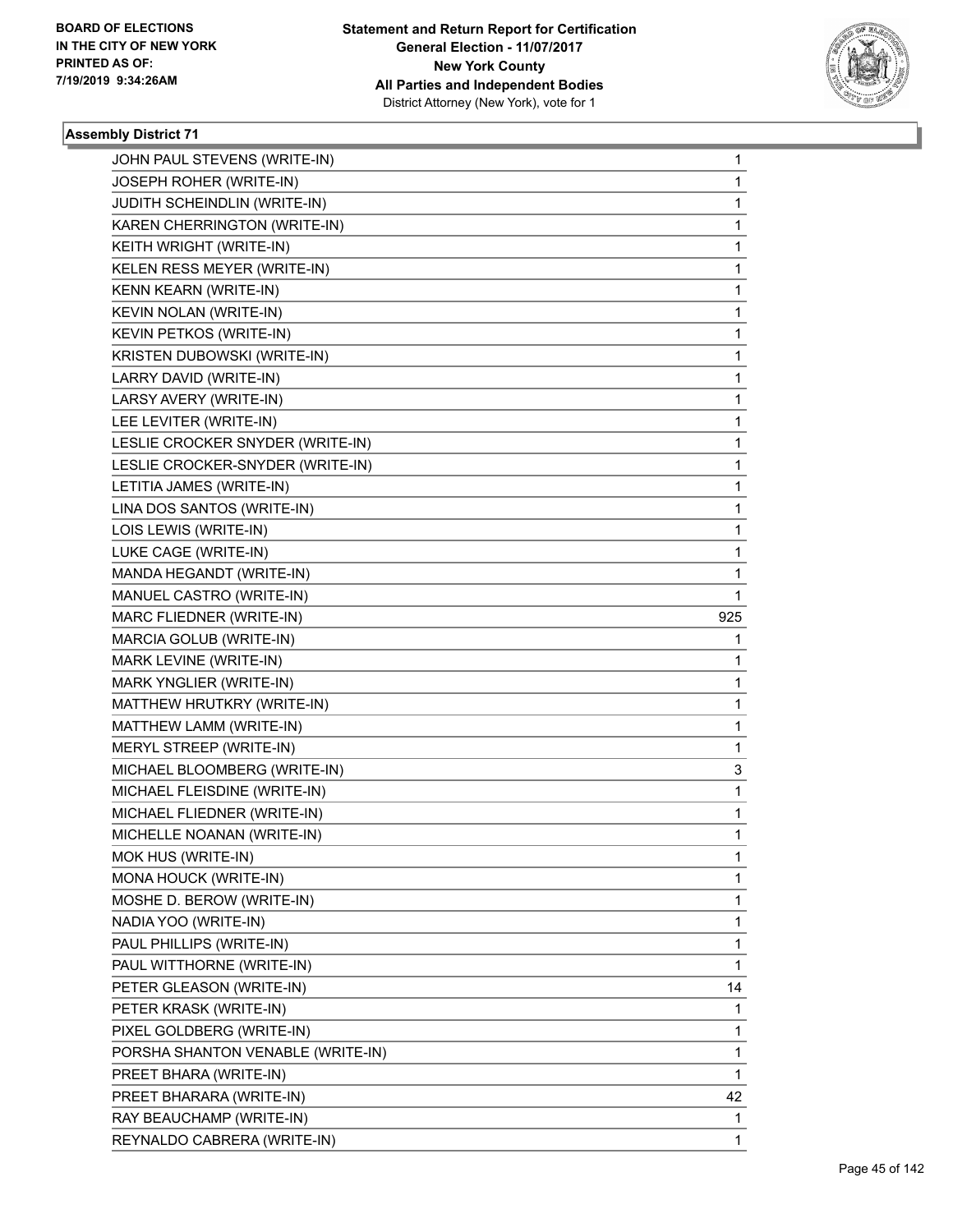

| RICHARD ABERN (WRITE-IN)                  | 1            |
|-------------------------------------------|--------------|
| RICHARD ABORN (WRITE-IN)                  | 1            |
| ROBERT BRILL, ESQ (WRITE-IN)              | 1            |
| ROBERT JACKSON (WRITE-IN)                 | 2            |
| ROBERT KENNEDY JR. (WRITE-IN)             | 1            |
| ROBERT MOERGENTHAU (WRITE-IN)             | 1            |
| ROBERT MORGENTHAU (WRITE-IN)              | 2            |
| ROBERT MUELLER (WRITE-IN)                 | 1            |
| ROBERTA BALDINI (WRITE-IN)                | 1            |
| ROBERTA M BALDINI (WRITE-IN)              | 1            |
| ROGER HAWKINS (WRITE-IN)                  | 1            |
| ROSE MCGAWAN (WRITE-IN)                   | 1            |
| ROY E. KURNOS (WRITE-IN)                  | 1            |
| RUDOLPH GIULIANI (WRITE-IN)               | 2            |
| RUTH PICKHOLZ (WRITE-IN)                  | 1            |
| SAMSON FRANKEL (WRITE-IN)                 | 1            |
| SANFORD RUBENSTEIN (WRITE-IN)             | 1            |
| SEYMOUR JAMES (WRITE-IN)                  | 1            |
| SHARON-FRANCIS MOORE (WRITE-IN)           | 1            |
| SHERILYNN IFILL (WRITE-IN)                | 1            |
| SHIRLEY LEYNO (WRITE-IN)                  | 1            |
| SONYA JONES (WRITE-IN)                    | 1            |
| STEPHANIE SMITH (WRITE-IN)                | 1            |
| SUSAN ZAHEWSKI (WRITE-IN)                 | 1            |
| THERESA E. HASSLER (WRITE-IN)             | 1            |
| THOMAS BELLEFEMINE (WRITE-IN)             | 1            |
| THOMAS EDISON (WRITE-IN)                  | 1            |
| THOMAS GIOVANNI (WRITE-IN)                | 3            |
| TIMOTHY FARMER (WRITE-IN)                 | 1            |
| TIMOTHY J HANEY (WRITE-IN)                | 1            |
| TOM HANKS (WRITE-IN)                      | $\mathbf{1}$ |
| TOM JONES (WRITE-IN)                      | $\mathbf{1}$ |
| TUREL FERGUSON (WRITE-IN)                 | 1            |
| UNATTRIBUTABLE WRITE-IN (WRITE-IN)        | 115          |
| UNCOUNTED WRITE-IN PER STATUTE (WRITE-IN) | 1            |
| VAL KINEMAN (WRITE-IN)                    | 1            |
| VICTOR BARALL (WRITE-IN)                  | 1            |
| VICTORIA GHOLSON PHD (WRITE-IN)           | 1            |
| VLADIMIR PUTIN (WRITE-IN)                 | 1            |
| WENDY HASKINS (WRITE-IN)                  | 1            |
| ZEPHRY TEACHOUT (WRITE-IN)                | 1            |
| <b>Total Votes</b>                        | 17,414       |
| Unrecorded                                | 5,109        |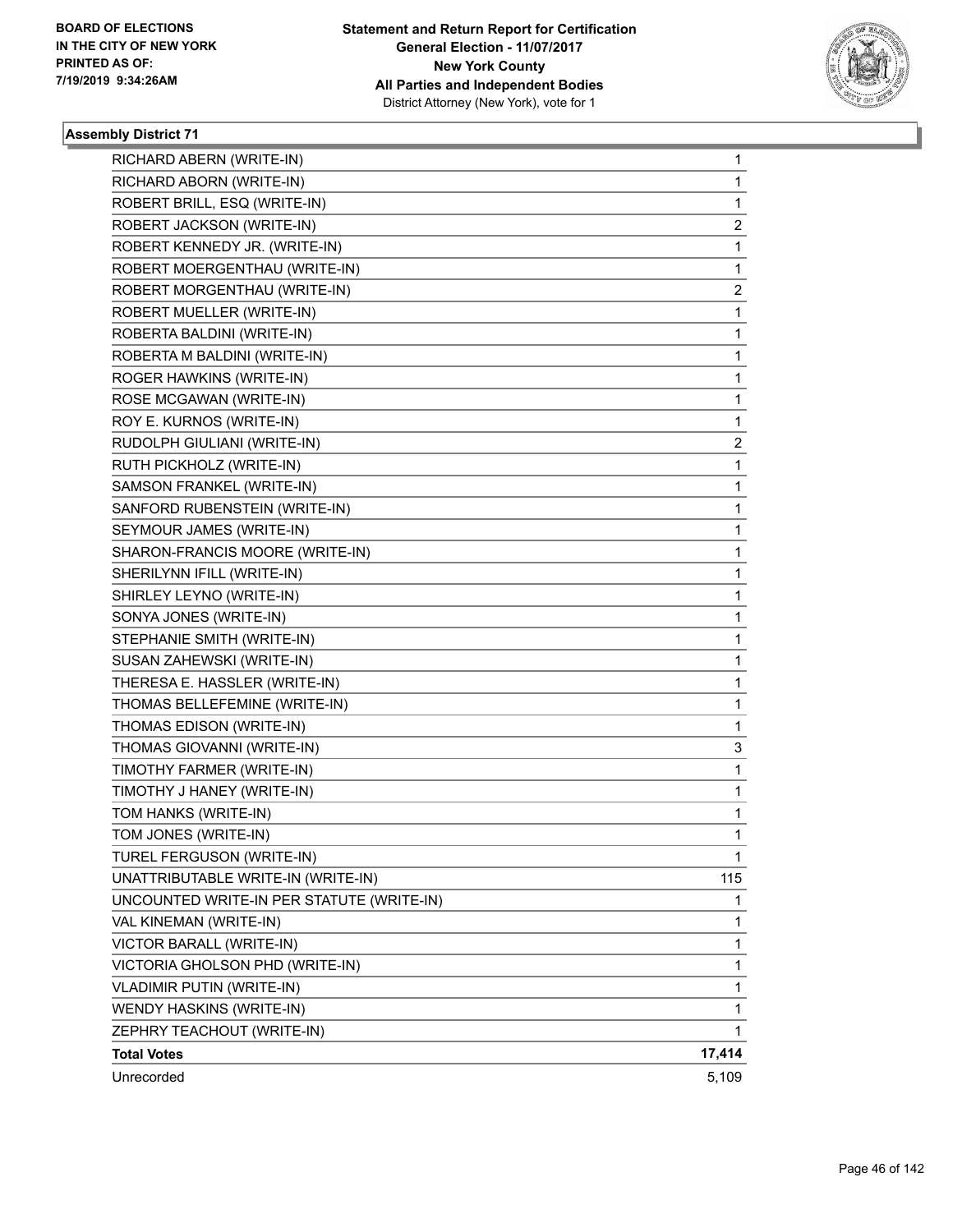

| PUBLIC COUNTER                                           | 16,395       |
|----------------------------------------------------------|--------------|
| MANUALLY COUNTED EMERGENCY                               | 0            |
| <b>ABSENTEE / MILITARY</b>                               | 293          |
| AFFIDAVIT                                                | 249          |
| <b>Total Ballots</b>                                     | 16,937       |
| Less - Inapplicable Federal/Special Presidential Ballots | 0            |
| <b>Total Applicable Ballots</b>                          | 16,937       |
| CYRUS VANCE JR. (DEMOCRATIC)                             | 10,684       |
| AARON ALAN PLUMER (WRITE-IN)                             | 1            |
| AKEEM BROWDER (WRITE-IN)                                 | 1            |
| AL SHARPTON (WRITE-IN)                                   | 1            |
| ALAN J PLUMER (WRITE-IN)                                 | 1            |
| ALLAN BILSKY (WRITE-IN)                                  | $\mathbf 1$  |
| ALPANZO A. GRANT (WRITE-IN)                              | 1            |
| ANDREW CASE (WRITE-IN)                                   | $\mathbf 1$  |
| ANDREW FORD (WRITE-IN)                                   | 1            |
| ANDREW NEIMAN (WRITE-IN)                                 | 1            |
| ANGELA LIPSMAN (WRITE-IN)                                | 1            |
| ANGELINA MALUASIO (WRITE-IN)                             | $\mathbf 1$  |
| ANN WEINER (WRITE-IN)                                    | 1            |
| ARLENE SHULMAN (WRITE-IN)                                | $\mathbf 1$  |
| ASSALA SHAKUR (WRITE-IN)                                 | 1            |
| BARACK OBAMA (WRITE-IN)                                  | 1            |
| BERNIE SANDERS (WRITE-IN)                                | 3            |
| BILL DE BLASIO (WRITE-IN)                                | 2            |
| <b>BO DIETL (WRITE-IN)</b>                               | 1            |
| BRIAN LEHRER (WRITE-IN)                                  | $\mathbf 1$  |
| BRUCE LEVY (WRITE-IN)                                    | 1            |
| BRYANT BROWN (WRITE-IN)                                  | 1            |
| <b>BUCHANAN J VINES (WRITE-IN)</b>                       | 1            |
| CAROLE MULLIGAN (WRITE-IN)                               | $\mathbf{1}$ |
| CAROLYN LOPEZ (WRITE-IN)                                 | 1            |
| CASEY GREENFLIED (WRITE-IN)                              | 1            |
| CEA WEAVER (WRITE-IN)                                    | 1            |
| CHAD B. PLOTH (WRITE-IN)                                 | 1            |
| CHRISTINE QUINN (WRITE-IN)                               | 1            |
| CIATTA Z. BAYSAH (WRITE-IN)                              | 1            |
| CLYDE WILLIAMS (WRITE-IN)                                | 1            |
| COLIN KAEPERNICK (WRITE-IN)                              | 1            |
| DAN NOLAND (WRITE-IN)                                    | 1            |
| DANA WINDSOR (WRITE-IN)                                  | 1            |
| DANIEL JOAN LIPSMAN (WRITE-IN)                           | 1            |
| DANIEL PERRINO (WRITE-IN)                                | 1            |
| DAVID ASCHER (WRITE-IN)                                  | 1            |
| DAVID ORTIZ (WRITE-IN)                                   | 1            |
| DAVID S. PUMPKINS (WRITE-IN)                             | 1            |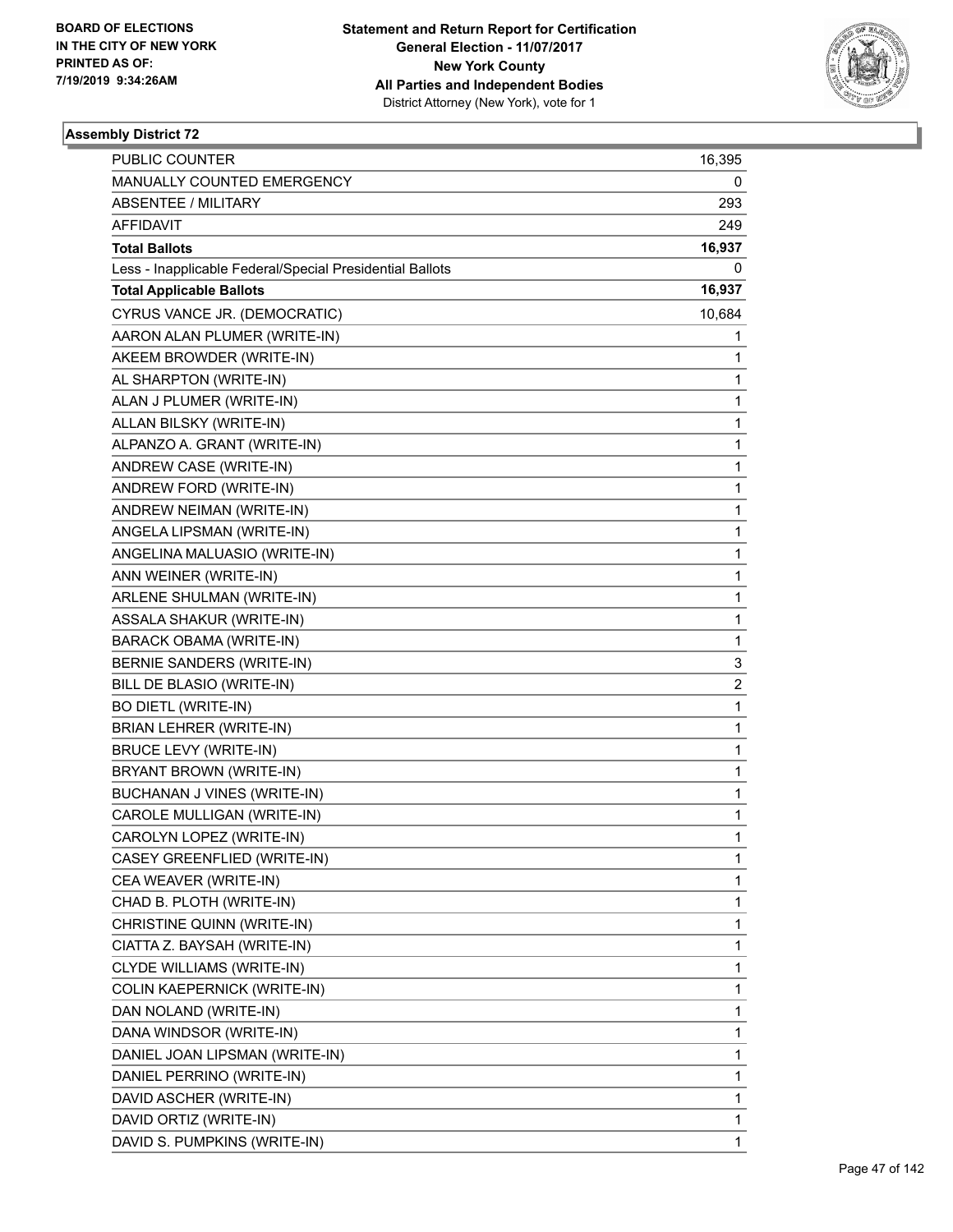

| DIANE LIRIANO (WRITE-IN)          | 1   |
|-----------------------------------|-----|
| EDWARD RAGUS (WRITE-IN)           | 1   |
| ELIOT SPITZER (WRITE-IN)          | 1   |
| ELMO MARHI (WRITE-IN)             | 1   |
| ERIC FLIEDNER (WRITE-IN)          | 1   |
| ERIC MEYER (WRITE-IN)             | 1   |
| ERIC TRUMP (WRITE-IN)             | 1   |
| FRANCES SANTANA (WRITE-IN)        | 1   |
| FRANK NTILIKINA (WRITE-IN)        | 1   |
| <b>GALE BREWER (WRITE-IN)</b>     | 2   |
| <b>GREG SANGERMANO (WRITE-IN)</b> | 1   |
| HARVEY WEINSTEIN (WRITE-IN)       | 3   |
| HEATH M. SHERMAN (WRITE-IN)       | 1   |
| HILLARY CLINTON (WRITE-IN)        | 1   |
| JACK ROYSTER JR (WRITE-IN)        | 1   |
| JAMES LOVING (WRITE-IN)           | 1   |
| JAMES MCKENNA (WRITE-IN)          | 1   |
| JANOS MARTON (WRITE-IN)           | 1   |
| JEFFREY DEEGAN (WRITE-IN)         | 1   |
| JENNY SLATER (WRITE-IN)           | 1   |
| JIM COMEY (WRITE-IN)              | 1   |
| JIM HALL (WRITE-IN)               | 1   |
| JOHN F KENNEDY (WRITE-IN)         | 1   |
| JOHN M. SLOANG (WRITE-IN)         | 1   |
| JOHNNIE COCHARE (WRITE-IN)        | 1   |
| JONATHAN MOSES (WRITE-IN)         | 1   |
| JOSE MANUEL SUERO (WRITE-IN)      | 1   |
| JOSE TENA (WRITE-IN)              | 1   |
| JOSEPH TIMMAN (WRITE-IN)          | 1   |
| JUDGE NAPOLITANO (WRITE-IN)       | 1   |
| JULIET PRITHER (WRITE-IN)         | 1   |
| KATHRYN HEIM HARRIS (WRITE-IN)    | 1   |
| KEN CHIN (WRITE-IN)               | 1   |
| KENNETH COUGHLIN (WRITE-IN)       | 1   |
| LATITIA JAMES (WRITE-IN)          | 1   |
| LESLIE CROCKER SYNDER (WRITE-IN)  | 1   |
| LINDA FEIRSTEIN (WRITE-IN)        | 1   |
| LINDA MCDEVITT (WRITE-IN)         | 1   |
| LISA SANFORD (WRITE-IN)           | 1   |
| LONNIE COOPER (WRITE-IN)          | 1   |
| MARC FLIEDNER (WRITE-IN)          | 651 |
| MARK COLLINS (WRITE-IN)           | 1   |
| MARTIN COLLINS (WRITE-IN)         | 1   |
| MARY JO WHITE (WRITE-IN)          | 1   |
| MARYAN NEWBURG (WRITE-IN)         | 1   |
| MIA EISENER GRYNBERG (WRITE-IN)   | 1   |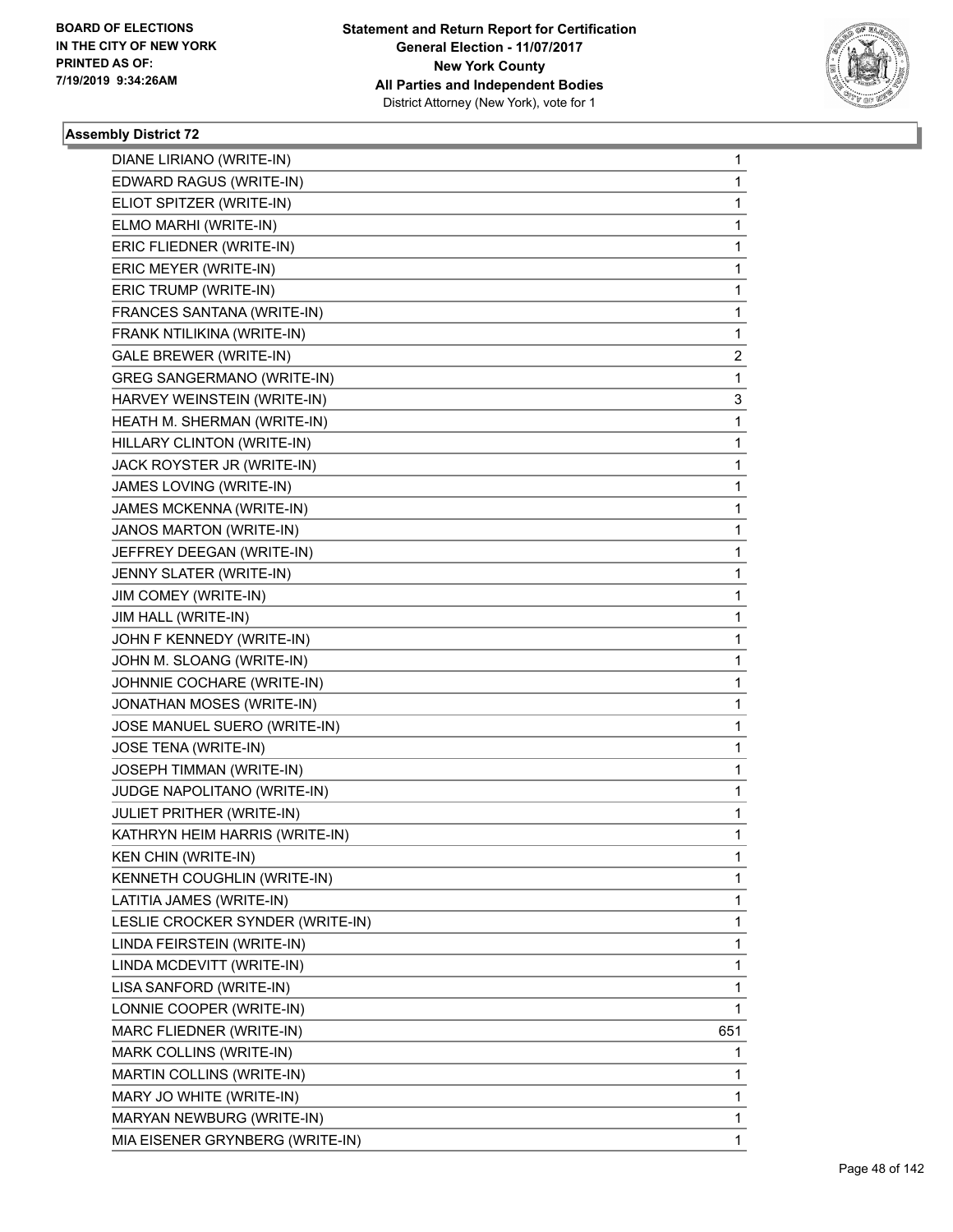

| MIA EISNER-GRYBERG (WRITE-IN)             | 1                       |
|-------------------------------------------|-------------------------|
| MICHAEL BLOOMBERG (WRITE-IN)              | 2                       |
| MICHAEL FLEITNER (WRITE-IN)               | 1                       |
| MICHAEL FLIEDNER (WRITE-IN)               | 1                       |
| MICHAEL O'REILLY (WRITE-IN)               | $\mathbf{1}$            |
| MICHAEL REILLY (WRITE-IN)                 | 3                       |
| MICHAEL WALKER (WRITE-IN)                 | $\overline{\mathbf{c}}$ |
| MILTON FRIEDMAN (WRITE-IN)                | $\mathbf{1}$            |
| MSAHEEM BREWDER (WRITE-IN)                | 1                       |
| NICOLE MALLIOTAKIS (WRITE-IN)             | $\overline{c}$          |
| PEDRO V. PEREZ (WRITE-IN)                 | $\mathbf{1}$            |
| PETER GLEASON (WRITE-IN)                  | 4                       |
| PHOENIX WRIGHT (WRITE-IN)                 | $\mathbf{1}$            |
| PREET BHARARA (WRITE-IN)                  | 23                      |
| RACHEL LAULER (WRITE-IN)                  | 1                       |
| RICHARD ABORN (WRITE-IN)                  | 1                       |
| RICHARD HERREA (WRITE-IN)                 | $\mathbf{1}$            |
| ROBERT HILL (WRITE-IN)                    | 1                       |
| ROBERT JACKSON (WRITE-IN)                 | 1                       |
| ROBERT MEAKEN (WRITE-IN)                  | $\mathbf{1}$            |
| ROBERT MORGENTHAU (WRITE-IN)              | 1                       |
| ROBERT MULROY (WRITE-IN)                  | 1                       |
| RON KUBY ESQ (WRITE-IN)                   | $\mathbf{1}$            |
| RONALD KUBY (WRITE-IN)                    | 1                       |
| ROSE MCGOWAN (WRITE-IN)                   | $\overline{\mathbf{c}}$ |
| RUDOLPH GIULIANI (WRITE-IN)               | 4                       |
| SAM REED (WRITE-IN)                       | 1                       |
| SAM WATTERSON (WRITE-IN)                  | 1                       |
| SANDY HERRERA (WRITE-IN)                  | $\mathbf{1}$            |
| SARA ARNOW (WRITE-IN)                     | 1                       |
| SCOTT FEASTERANEKER (WRITE-IN)            | 1                       |
| STEVEN DAMSKY (WRITE-IN)                  | 1                       |
| SUSAN ELMAS (WRITE-IN)                    | 1                       |
| SUSIE OLIOE (WRITE-IN)                    | 1                       |
| SUZANNE WOODS (WRITE-IN)                  | $\mathbf{1}$            |
| THOMAS SUNG (WRITE-IN)                    | 1                       |
| TROY HUGHEY (WRITE-IN)                    | 1                       |
| <b>TYSON PRATCHER (WRITE-IN)</b>          | 1                       |
| UNATTRIBUTABLE WRITE-IN (WRITE-IN)        | 72                      |
| UNCOUNTED WRITE-IN PER STATUTE (WRITE-IN) | 1                       |
| VERNA L. SAUNDERS (WRITE-IN)              | $\mathbf{1}$            |
| VITA PAI (WRITE-IN)                       | 1                       |
| ZOYA KOCUR (WRITE-IN)                     | 1                       |
| <b>Total Votes</b>                        | 11,572                  |
| Unrecorded                                | 5,365                   |
|                                           |                         |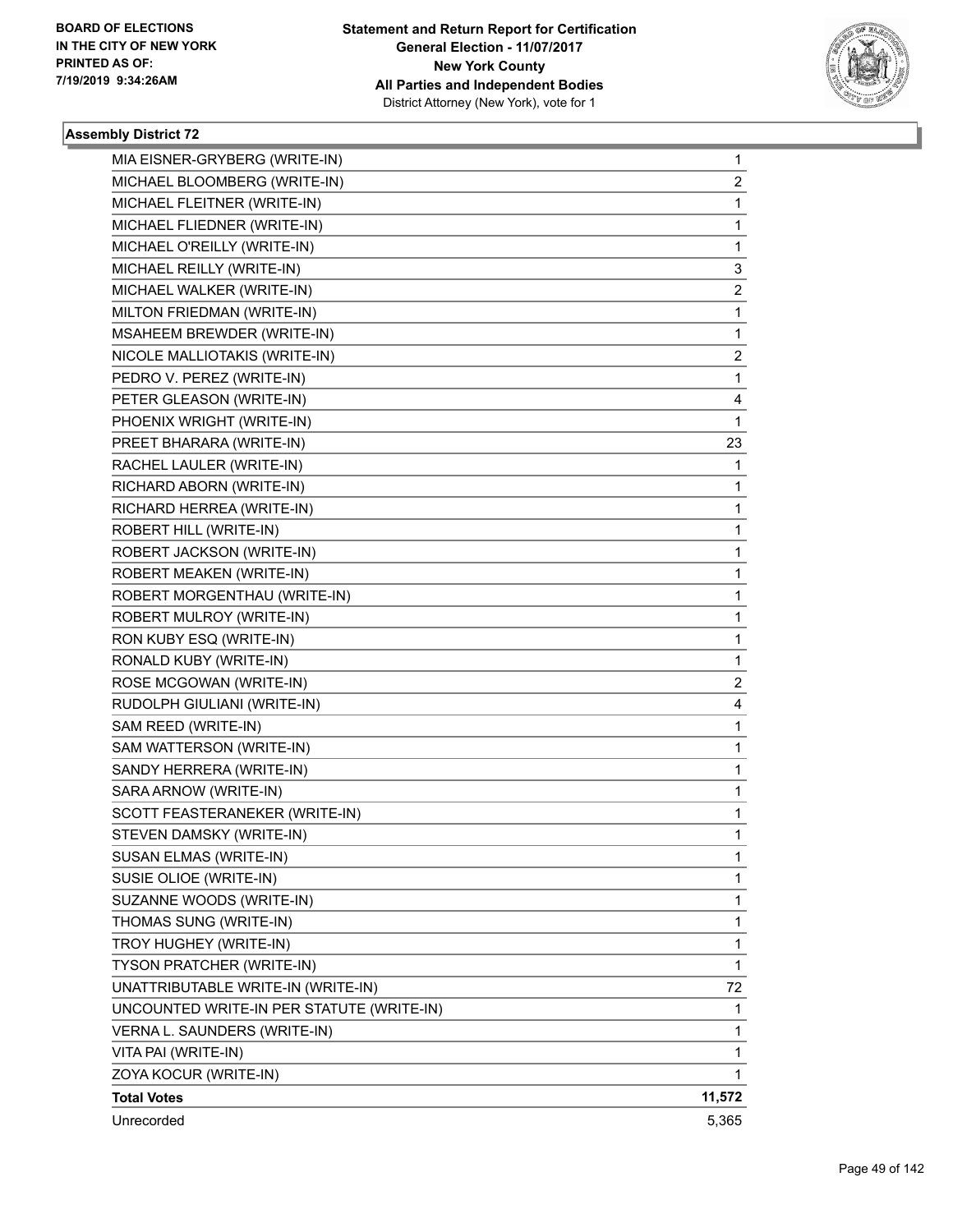

| PUBLIC COUNTER                                           | 22,827 |
|----------------------------------------------------------|--------|
| MANUALLY COUNTED EMERGENCY                               | 0      |
| ABSENTEE / MILITARY                                      | 978    |
| AFFIDAVIT                                                | 228    |
| <b>Total Ballots</b>                                     | 24,033 |
| Less - Inapplicable Federal/Special Presidential Ballots | 0      |
| <b>Total Applicable Ballots</b>                          | 24,033 |
| CYRUS VANCE JR. (DEMOCRATIC)                             | 15,453 |
| ADAM B. KAUFMAN (WRITE-IN)                               | 1      |
| ADAM PARE (WRITE-IN)                                     | 1      |
| AKEEM BROWDER (WRITE-IN)                                 | 1      |
| ALEXANDRA LINCOLN ROBERTSON (WRITE-IN)                   | 1      |
| ALFRED E. NEWMAN (WRITE-IN)                              | 1      |
| ALLISON TRZOP (WRITE-IN)                                 | 1      |
| AMMANIE AHMED (WRITE-IN)                                 | 1      |
| AMY K. LEONG (WRITE-IN)                                  | 1      |
| ANDREW J. LEVANDER (WRITE-IN)                            | 1      |
| ANDREW MALONEY (WRITE-IN)                                | 1      |
| ANN CAMMETT (WRITE-IN)                                   | 1      |
| ANNE ROBINS (WRITE-IN)                                   | 1      |
| ANNE STEPHENSON (WRITE-IN)                               | 1      |
| ANTHONY ANDREASSI (WRITE-IN)                             | 1      |
| ANTHONY CROWELL (WRITE-IN)                               | 1      |
| ANTHONY DREYSPOOL ESQ. (WRITE-IN)                        | 2      |
| ANTHONY WEINER (WRITE-IN)                                | 1      |
| ARI MELBER (WRITE-IN)                                    | 1      |
| ARTHUR GOLDBERG (WRITE-IN)                               | 1      |
| ATHENU SOULES (WRITE-IN)                                 | 1      |
| BARACK OBAMA (WRITE-IN)                                  | 2      |
| BARBARA H. SHERER (WRITE-IN)                             | 1      |
| BEN DELL (WRITE-IN)                                      | 1      |
| <b>BEN ROSENBERG (WRITE-IN)</b>                          | 1      |
| BENJAMIN DELL (WRITE-IN)                                 | 1      |
| BENJAMIN IRA GEASZ (WRITE-IN)                            | 1      |
| BENJAMIN ROTH ESQ. (WRITE-IN)                            | 1      |
| BERNARD W. NOSEBAUM (WRITE-IN)                           | 1      |
| BERNIE SANDERS (WRITE-IN)                                | 1      |
| BILL CASSIN (WRITE-IN)                                   | 1      |
| BILL FIELDNER (WRITE-IN)                                 | 1      |
| BILL JOHNSON (WRITE-IN)                                  | 1      |
| BLYTHE ABRAMOWITZ (WRITE-IN)                             | 1      |
| <b>BO DIETL (WRITE-IN)</b>                               | 4      |
| BOB DYLAN (WRITE-IN)                                     | 2      |
| <b>BOB JUDGE (WRITE-IN)</b>                              | 1      |
| BRAD COOP (WRITE-IN)                                     | 1      |
| BRAIN WADDELL (WRITE-IN)                                 | 1      |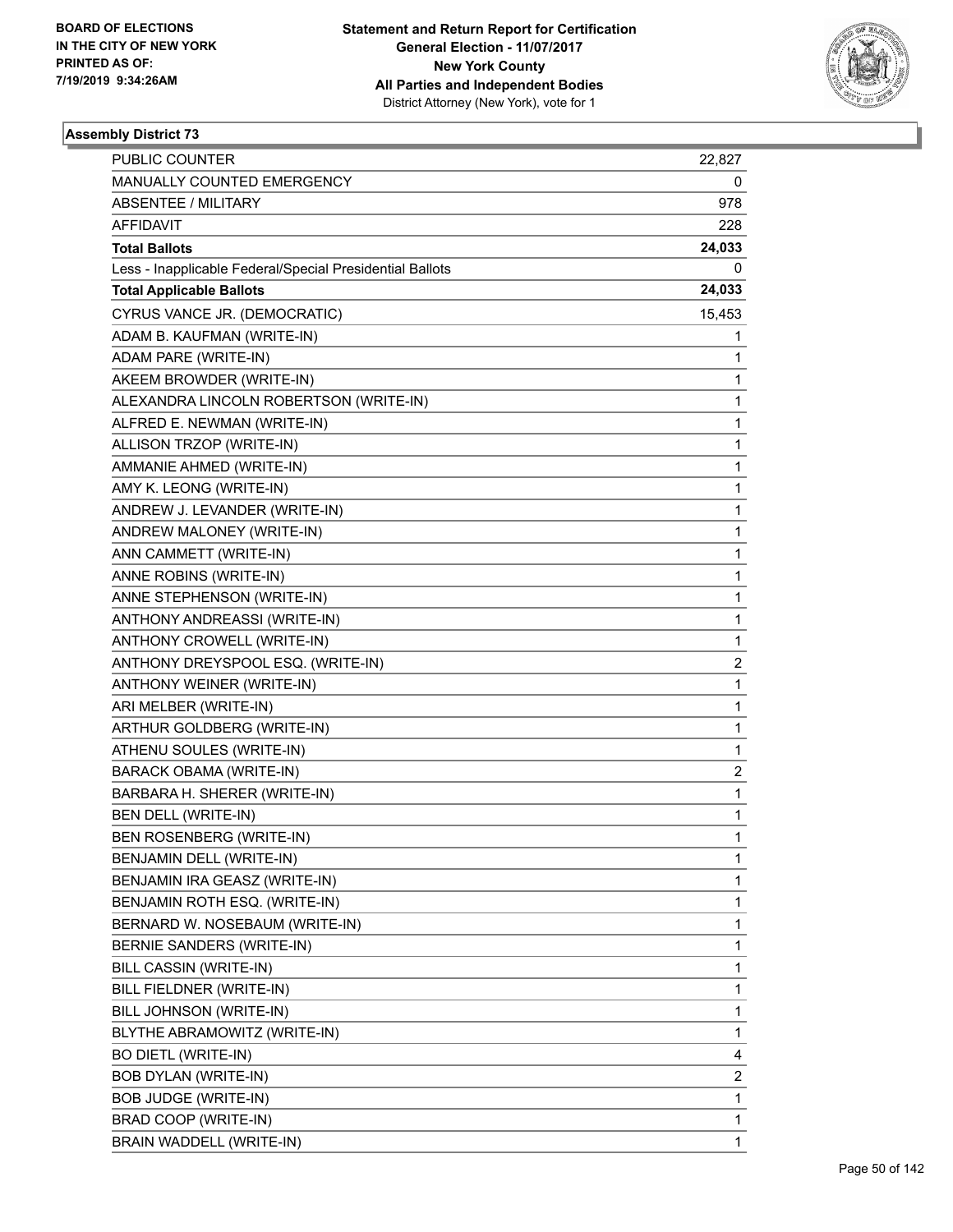

| <b>BRUCE SPECTER (WRITE-IN)</b> | 1              |
|---------------------------------|----------------|
| CARIN CARDONE (WRITE-IN)        | 2              |
| CARL FLIEDNER (WRITE-IN)        | 1              |
| CHANCEY PILGRIM (WRITE-IN)      | 1              |
| CHARLES POEKEL JR. (WRITE-IN)   | 1              |
| CHARLES PRETT (WRITE-IN)        | 1              |
| CHARLES WALL (WRITE-IN)         | 1              |
| CHAUNCEY PARKER IV (WRITE-IN)   | 1              |
| CHRIS CHRISTIE (WRITE-IN)       | 1              |
| CHRIS EVANS (WRITE-IN)          | 1              |
| CHRISTOPHER CONROY (WRITE-IN)   | 1              |
| CHUCK NORRIS (WRITE-IN)         | 1              |
| CLAIRE WORLEY (WRITE-IN)        | 1              |
| COBA MATEO (WRITE-IN)           | 1              |
| COLTA IVES (WRITE-IN)           | 1              |
| CURTIS SLIWA (WRITE-IN)         | 1              |
| DAN CASTLEMAN (WRITE-IN)        | 1              |
| DAN COURT (WRITE-IN)            | 1              |
| DAN DRIGHELTY (WRITE-IN)        | 1              |
| DAN GARODNICK (WRITE-IN)        | $\overline{c}$ |
| DAN QUART (WRITE-IN)            | 36             |
| DANIEL GREEN (WRITE-IN)         | 1              |
| DANIEL GROH-WARGO (WRITE-IN)    | 1              |
| DANIEL R GARODNICK (WRITE-IN)   | 1              |
| DANIEL RAY (WRITE-IN)           | 1              |
| DAVID CHEN (WRITE-IN)           | 1              |
| DAVID HERTZ (WRITE-IN)          | 1              |
| DAVID M. MURPHY (WRITE-IN)      | 1              |
| DAVID MALPASS (WRITE-IN)        | 1              |
| DAVID THOMAS (WRITE-IN)         | 1              |
| DAVID YASSKY (WRITE-IN)         | 1              |
| DEBORAH COHN (WRITE-IN)         | $\mathbf{1}$   |
| DEREK SHOLDT (WRITE-IN)         | 1              |
| DIANA FLORENCE (WRITE-IN)       | 2              |
| DONALD C SCHUPAK (WRITE-IN)     | 1              |
| DONALD S. ZAKARIN (WRITE-IN)    | 1              |
| DONALD TRUMP (WRITE-IN)         | 3              |
| DONALD TRUMP JR (WRITE-IN)      | 1              |
| DONNA LIEBERMAN (WRITE-IN)      | 1              |
| DOSHANA HAMILTON (WRITE-IN)     | 1              |
| ED BROWN (WRITE-IN)             | 1              |
| ED HERBLY (WRITE-IN)            | 1              |
| ED KAMINSKY (WRITE-IN)          | 1              |
| EDWARD ARMSTRONG (WRITE-IN)     | 1              |
| EDWARD KENT (WRITE-IN)          | 1              |
| EDWARD MCNALLY (WRITE-IN)       | 1              |
|                                 |                |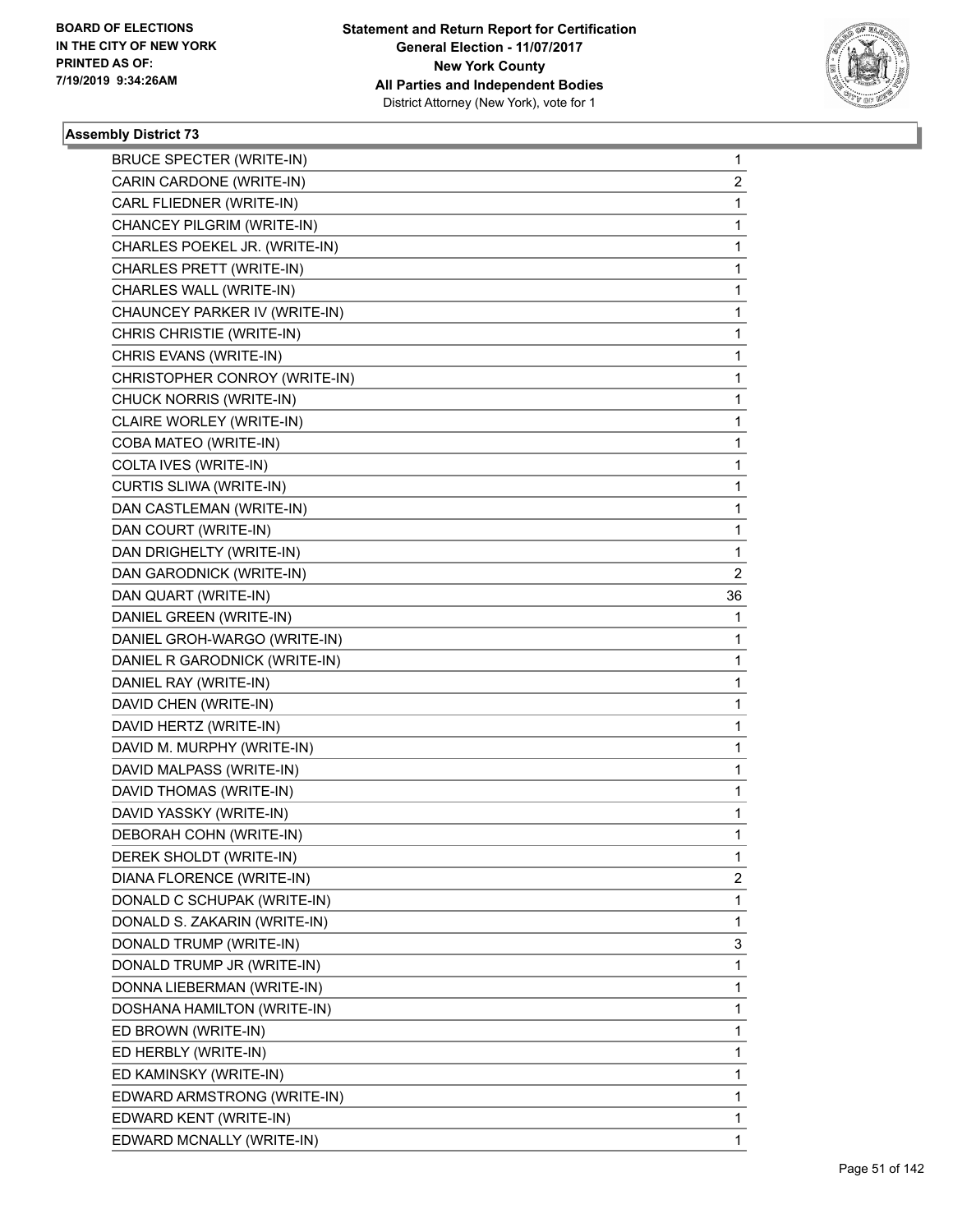

| EILEEN MURPHHY (WRITE-IN)            | 1              |
|--------------------------------------|----------------|
| ELI MANNING (WRITE-IN)               | 1              |
| ELIZABETH HOLTZMAN (WRITE-IN)        | 1              |
| ERIC BROWN (WRITE-IN)                | 1              |
| ERIC DINALLO (WRITE-IN)              | 1              |
| ERIC FIEDLER (WRITE-IN)              | 1              |
| ERIC GONZALEZ (WRITE-IN)             | 1              |
| ERIC HOLDER (WRITE-IN)               | 1              |
| ERIC SCHNEIDERMAN (WRITE-IN)         | 2              |
| ERIC SCHRELDERMAN (WRITE-IN)         | 1              |
| ERIC TRUMP (WRITE-IN)                | 1              |
| ERIK WEINICK (WRITE-IN)              | 1              |
| EUGEN MICHAEL SCHLESINGER (WRITE-IN) | 1              |
| EVAN COWIT (WRITE-IN)                | 4              |
| EVAN MEYERSON (WRITE-IN)             | 1              |
| EVIVIDIKI POUMPOURIDIS (WRITE-IN)    | 1              |
| FELIX FRANKFURTER (WRITE-IN)         | 1              |
| FLOYD ABRAHMS (WRITE-IN)             | 1              |
| FRANK MORGAN (WRITE-IN)              | 1              |
| FRANK S HOGAN (WRITE-IN)             | 1              |
| FRANK SCALA (WRITE-IN)               | 2              |
| FREDERIC UMANE (WRITE-IN)            | 1              |
| <b>GAIL GREMSE (WRITE-IN)</b>        | 1              |
| <b>GARY NATTALIS (WRITE-IN)</b>      | 1              |
| <b>GENIA BLAGE (WRITE-IN)</b>        | 1              |
| <b>GENIA BLASER (WRITE-IN)</b>       | 2              |
| <b>GEORGE CORNELLUS (WRITE-IN)</b>   | 1              |
| <b>GEORGE GOLTZER (WRITE-IN)</b>     | 1              |
| <b>GEORGE PATAKI (WRITE-IN)</b>      | 1              |
| GERALD T. HATHAWAY ESQ. (WRITE-IN)   | 1              |
| <b>GERARD F DLEBNER (WRITE-IN)</b>   | 1              |
| <b>GLENN BUSCH (WRITE-IN)</b>        | 1              |
| <b>GLENN DANZIG (WRITE-IN)</b>       | 1              |
| HARLAN LEVY (WRITE-IN)               | 1              |
| HARVEY DENT (WRITE-IN)               | 1              |
| HARVEY WEINSTEIN (WRITE-IN)          | 3              |
| HENRY DRUMMOND (WRITE-IN)            | 1              |
| HILLARY CLINTON (WRITE-IN)           | 3              |
| HORNABLE MICHAEL KITSIS (WRITE-IN)   | 1              |
| HOWARD PRESANT (WRITE-IN)            | 1              |
| JACK MCCOY (WRITE-IN)                | 3              |
| JACK RUCKER (WRITE-IN)               | 1              |
| JACOB MARRUS (WRITE-IN)              | 1              |
| JACOB VICTOR (WRITE-IN)              | 1              |
| JAKE SCOING (WRITE-IN)               | 1              |
| JAMES COMEY (WRITE-IN)               | $\overline{2}$ |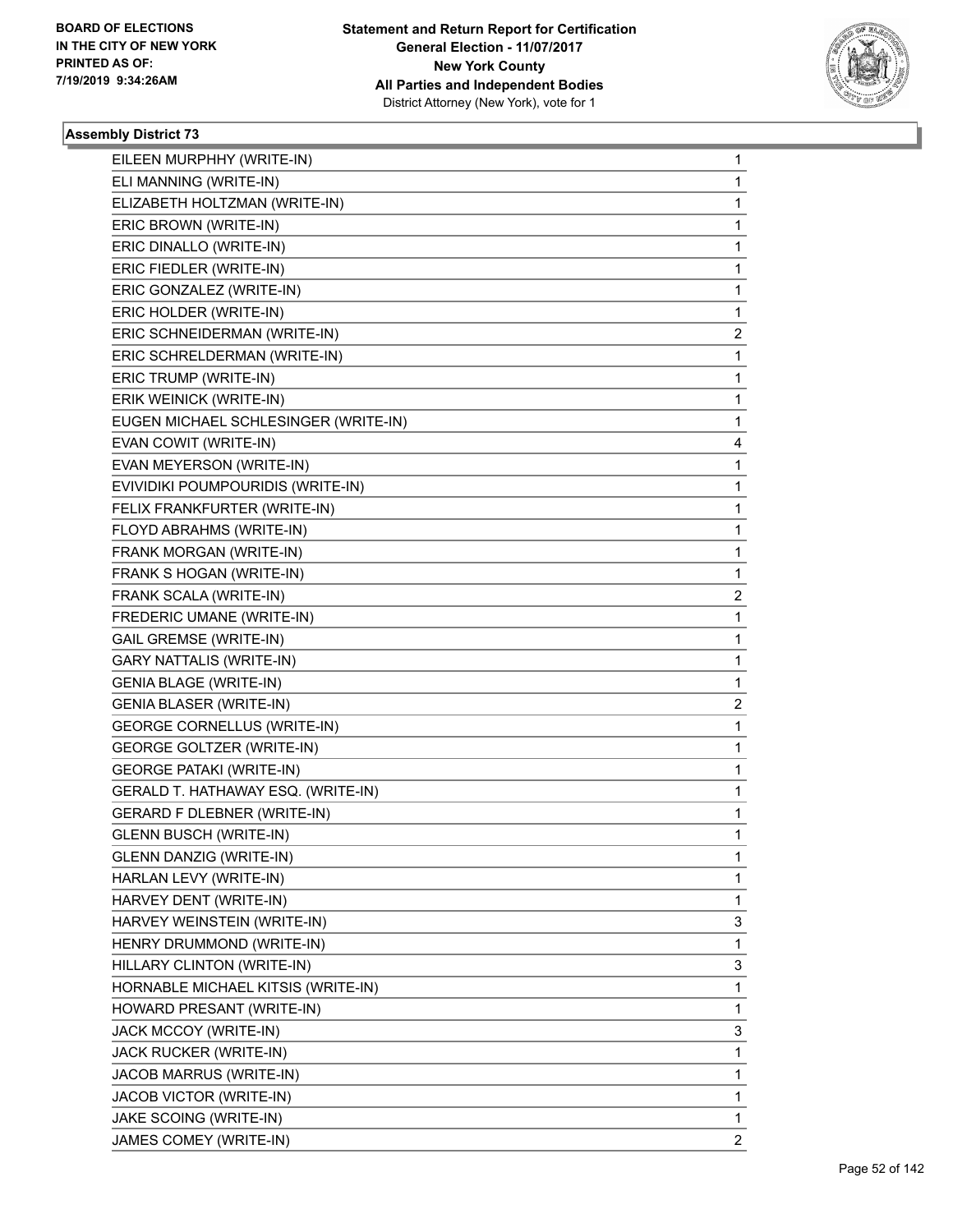

| JAMES F. SLABE (WRITE-IN)               | 1              |
|-----------------------------------------|----------------|
| JAMES ROGERS (WRITE-IN)                 | 1              |
| JANET YELLEN (WRITE-IN)                 | $\overline{2}$ |
| JARED NEWMAN (WRITE-IN)                 | 1              |
| JAY BAUMAN (WRITE-IN)                   | 1              |
| JEANINE PIRO (WRITE-IN)                 | 1              |
| JEFF SESSIONS (WRITE-IN)                | 1              |
| JEFFERY DING (WRITE-IN)                 | 1              |
| JEREMY FRIEDMAN (WRITE-IN)              | 1              |
| JEROLD JACKOBSON (WRITE-IN)             | 1              |
| JESSICA CUNNINGHAM (WRITE-IN)           | 1              |
| JIM DOE (WRITE-IN)                      | 1              |
| JOAN KIM (WRITE-IN)                     | 1              |
| JOANNA PEREZ (WRITE-IN)                 | 1              |
| JODI KANTOR (WRITE-IN)                  | 2              |
| JOE HAND (WRITE-IN)                     | 1              |
| JOE MYMA (WRITE-IN)                     | 1              |
| JOE SMITH (WRITE-IN)                    | 1              |
| JOEL KLEIN (WRITE-IN)                   | 1              |
| JOHN ALEXANDER (WRITE-IN)               | 1              |
| JOHN DAZY (WRITE-IN)                    | 1              |
| JOHN F LANG ESQ (WRITE-IN)              | 1              |
| JOHN HENRY (WRITE-IN)                   | 1              |
| JOHN J. JONES (WRITE-IN)                | 1              |
| JOHN JONES (WRITE-IN)                   | 1              |
| JOHN PEDERSEN (WRITE-IN)                | 1              |
| JOHN STARKS (WRITE-IN)                  | 1              |
| JONATHAN KIMMEL (WRITE-IN)              | 1              |
| JONEETHAN LIPPMAN (WRITE-IN)            | 1              |
| JORGE SIKAFFY (WRITE-IN)                | 1              |
| JOSEPH FIRNENO (WRITE-IN)               | 1              |
| JOSHUA LAROCCA (WRITE-IN)               | 1              |
| JUAN CARLOS POLANCO (WRITE-IN)          | 2              |
| JUDY LENTE CRODY SNYDER (WRITE-IN)      | 1              |
| JULIUS WEIL (WRITE-IN)                  | 1              |
| JUSTICE GEOFFREY D.S. WRIGHT (WRITE-IN) | 1              |
| KANYE WEST (WRITE-IN)                   | 1              |
| KAREN ALUNKAL (WRITE-IN)                | 1              |
| KENN BROWN SODA (WRITE-IN)              | 1              |
| KENNETH O'DONNELL (WRITE-IN)            | 1              |
| KEVIN HAMMAND (WRITE-IN)                | 1              |
| KRISTAPS PORZINGIS (WRITE-IN)           | 2              |
| LANCE MYERS (WRITE-IN)                  | 1              |
| LARAINIE BROWN (WRITE-IN)               | 1              |
| LAURIE WEISS (WRITE-IN)                 | 1              |
| LAWRENCE O'DONNELL (WRITE-IN)           | 1              |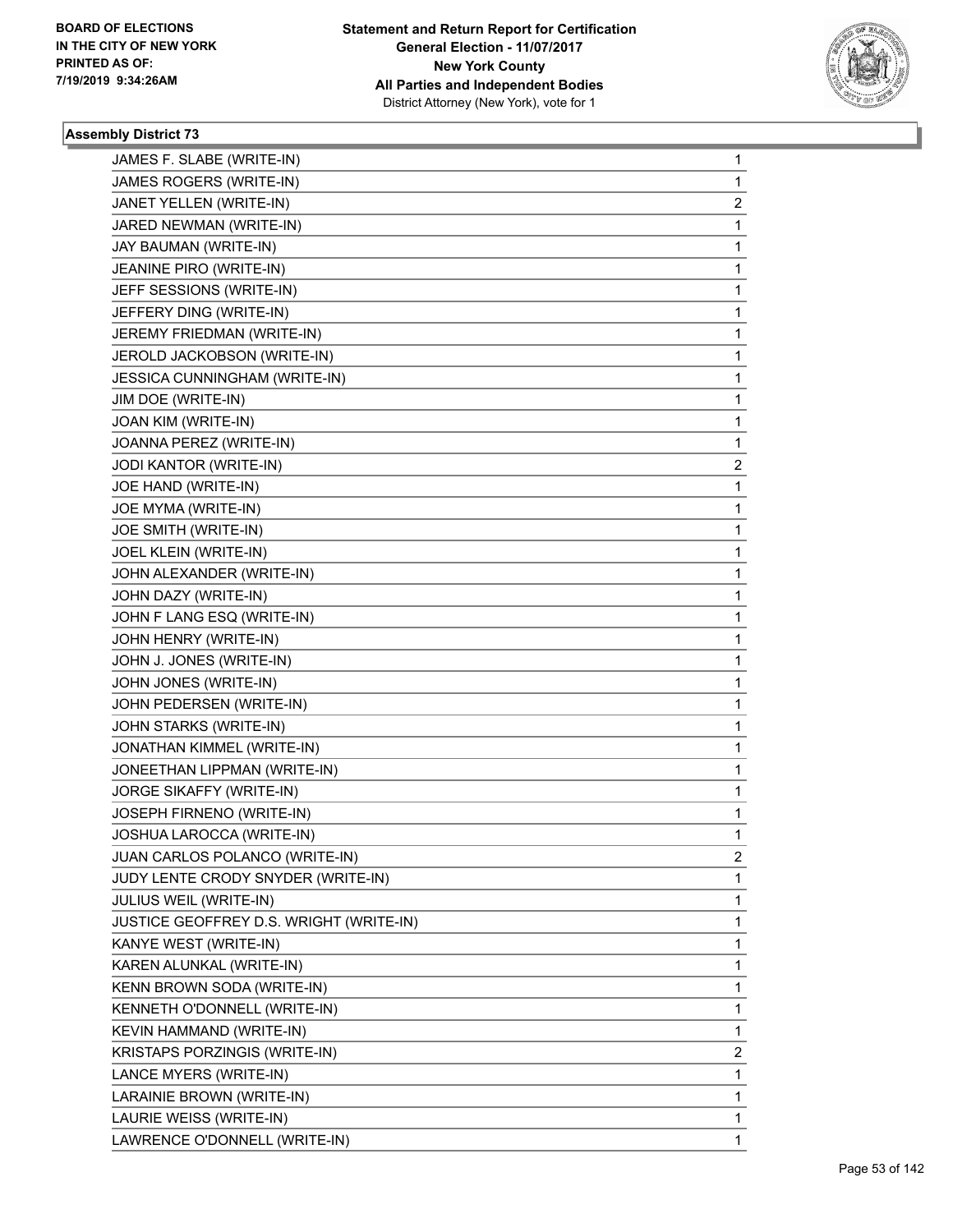

| LAWRENCE WERTHERMER (WRITE-IN)      | 1            |
|-------------------------------------|--------------|
| LAWSON WRIGHT (WRITE-IN)            | 1            |
| LERSEI LANNISTER (WRITE-IN)         | 1            |
| LESLIE CRACKER SNYDER (WRITE-IN)    | 1            |
| LESLIE CROCKER SNYDER (WRITE-IN)    | 3            |
| LESLIE GOELCER SNYDER (WRITE-IN)    | $\mathbf{1}$ |
| LESLIE GORDAN FAGEN ESQ. (WRITE-IN) | 2            |
| LETITIA JAMES (WRITE-IN)            | 2            |
| LISA TANKOOS (WRITE-IN)             | $\mathbf 1$  |
| LISA ZORNBERG (WRITE-IN)            | 1            |
| LISE TANKERS (WRITE-IN)             | 1            |
| LORENZO BARGOGNE (WRITE-IN)         | 1            |
| LORETTA LYNCH (WRITE-IN)            | 1            |
| LORI LESSER (WRITE-IN)              | 1            |
| LORRAINE EGAN (WRITE-IN)            | 1            |
| LOUISE CONWAY (WRITE-IN)            | 1            |
| LOUISE GRUNWALD (WRITE-IN)          | 1            |
| LYLE GREENBERG (WRITE-IN)           | 1            |
| MADELINE H MOYER (WRITE-IN)         | 1            |
| MARC BURTON (WRITE-IN)              | 1            |
| MARC FLIEDNER (WRITE-IN)            | 625          |
| MARC KASOWITZ (WRITE-IN)            | 1            |
| MARC PORZECANSHI (WRITE-IN)         | 1            |
| MARGAET DIORIO (WRITE-IN)           | 1            |
| MARGARET WHITMAN (WRITE-IN)         | 1            |
| MARK BLIZEK (WRITE-IN)              | 1            |
| MARK BRECKER (WRITE-IN)             | 1            |
| MARK FLIEDNER (WRITE-IN)            | 4            |
| MARK HISCH (WRITE-IN)               | 1            |
| MARK KELLY (WRITE-IN)               | 1            |
| MARK MUTTERPERL (WRITE-IN)          | 1            |
| MARK STOLTZ (WRITE-IN)              | 1            |
| MARSHALL HUEBER (WRITE-IN)          | 1            |
| MARTI SPERANZA (WRITE-IN)           | 1            |
| MARTIN BELL (WRITE-IN)              | 1            |
| MARTIN FLAHERTY (WRITE-IN)          | 1            |
| MARVIN JACOBS (WRITE-IN)            | 1            |
| MARY JO WHITE (WRITE-IN)            | 1            |
| MATT TAIBBI (WRITE-IN)              | 1            |
| MATTHEW CALVI (WRITE-IN)            | 1            |
| MAX BERSTEN (WRITE-IN)              | 1            |
| MEGYN KELLY (WRITE-IN)              | 1            |
| MEL FIEDEMAN (WRITE-IN)             | 1            |
| MELODY ZUMARAN (WRITE-IN)           | 1            |
| MICHAEL BLOOMBERG (WRITE-IN)        | 8            |
| MICHAEL CONSIDINE (WRITE-IN)        | 1            |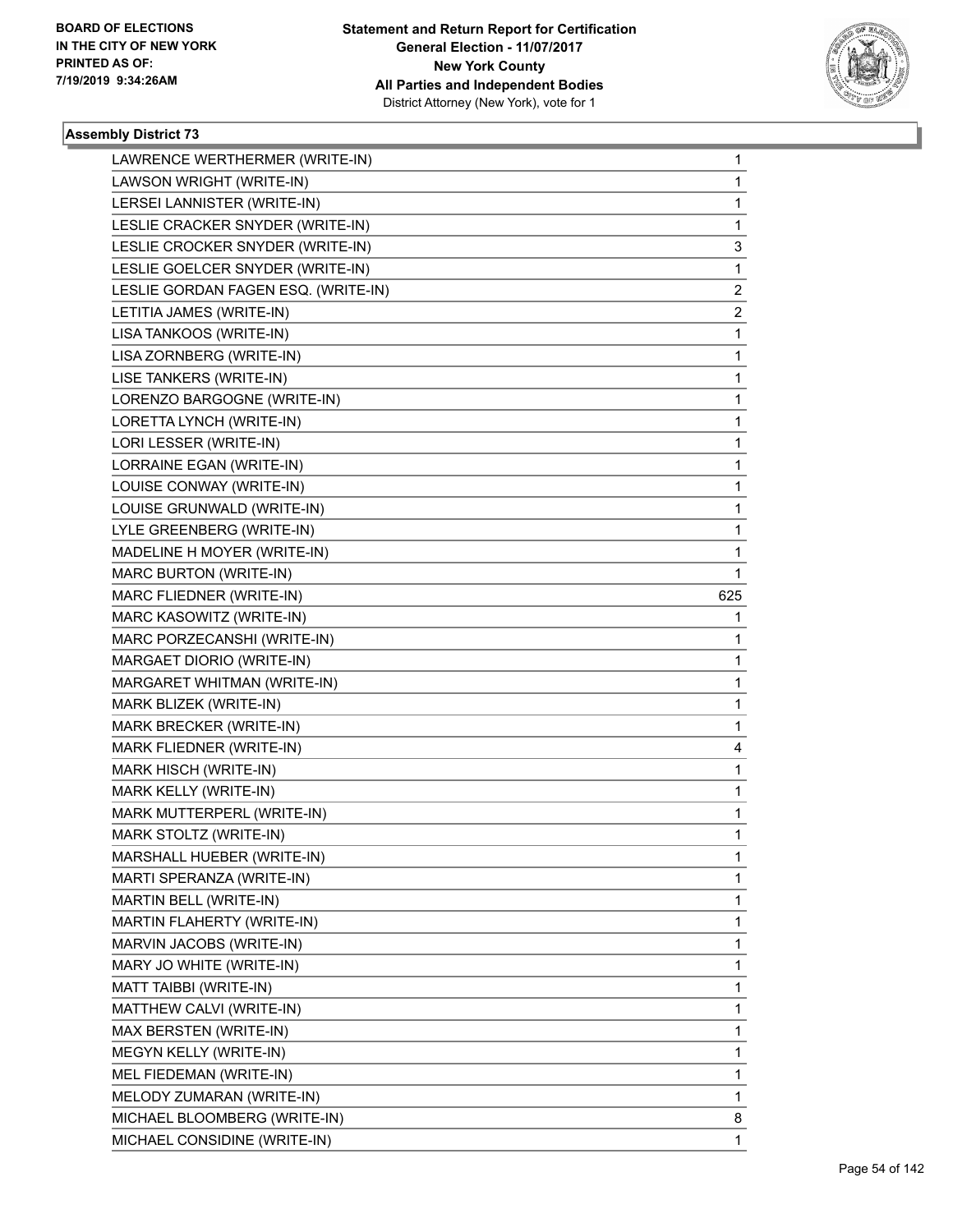

| MICHAEL LANG (WRITE-IN)        | 1  |
|--------------------------------|----|
| MICHAEL LEBRON (WRITE-IN)      | 1  |
| MICHAEL NANCE (WRITE-IN)       | 1  |
| MICHEAL BLOOMBERG (WRITE-IN)   | 1  |
| MIJA MCCORMICK (WRITE-IN)      | 1  |
| MIKE CHERIEPKO (WRITE-IN)      | 1  |
| MIKE MILLER (WRITE-IN)         | 1  |
| MILES TAMIS (WRITE-IN)         | 1  |
| MINA MALIK (WRITE-IN)          | 1  |
| MITCHELL EPNER (WRITE-IN)      | 1  |
| NANCY BRENNER (WRITE-IN)       | 1  |
| NICKI MASSEUR (WRITE-IN)       | 1  |
| NICOLE MALLIOTAKIS (WRITE-IN)  | 1  |
| NICOLE ZAUTSEU (WRITE-IN)      | 1  |
| OMAR FICHBEIN (WRITE-IN)       | 1  |
| PATRICK SINCLAIR (WRITE-IN)    | 3  |
| PAUL NIEHAUS (WRITE-IN)        | 1  |
| PETE GLEASON (WRITE-IN)        | 1  |
| PETER GLEASON (WRITE-IN)       | 9  |
| PETR GLEASON (WRITE-IN)        | 2  |
| PHIL KATEMIKIS (WRITE-IN)      | 1  |
| PHIL T. PULASKI (WRITE-IN)     | 1  |
| PHILIP A. BRANSKY (WRITE-IN)   | 1  |
| PHILLIP KAFARAKIS (WRITE-IN)   | 1  |
| PREET BAHARA (WRITE-IN)        | 1  |
| PREET BAKARA (WRITE-IN)        | 1  |
| PREET BHARARA (WRITE-IN)       | 61 |
| PRET BHARARA (WRITE-IN)        | 1  |
| RALPH E LERNER (WRITE-IN)      | 1  |
| REBECCA STRELZOFF (WRITE-IN)   | 1  |
| RICHARD A. BROWN (WRITE-IN)    | 1  |
| RICHARD ABORN (WRITE-IN)       | 1  |
| RICHARD HIRSCHHEAER (WRITE-IN) | 1  |
| RICHARD KEITH (WRITE-IN)       | 1  |
| RICKY LEDEE (WRITE-IN)         | 1  |
| RITA DUMAIN (WRITE-IN)         | 1  |
| ROB D LEVY (WRITE-IN)          | 1  |
| ROBERT AYALA (WRITE-IN)        | 1  |
| ROBERT G.M. KEATING (WRITE-IN) | 1  |
| ROBERT J. KATZ (WRITE-IN)      | 1  |
| ROBERT M. PETIT (WRITE-IN)     | 1  |
| ROBERT MORGENTHAN (WRITE-IN)   | 1  |
| ROBERT MORGENTHAU (WRITE-IN)   | 6  |
| ROBERT MUEILIN (WRITE-IN)      | 1  |
| ROBERT MUELLER (WRITE-IN)      | 2  |
| ROBERTA KAPLAN (WRITE-IN)      | 3  |
|                                |    |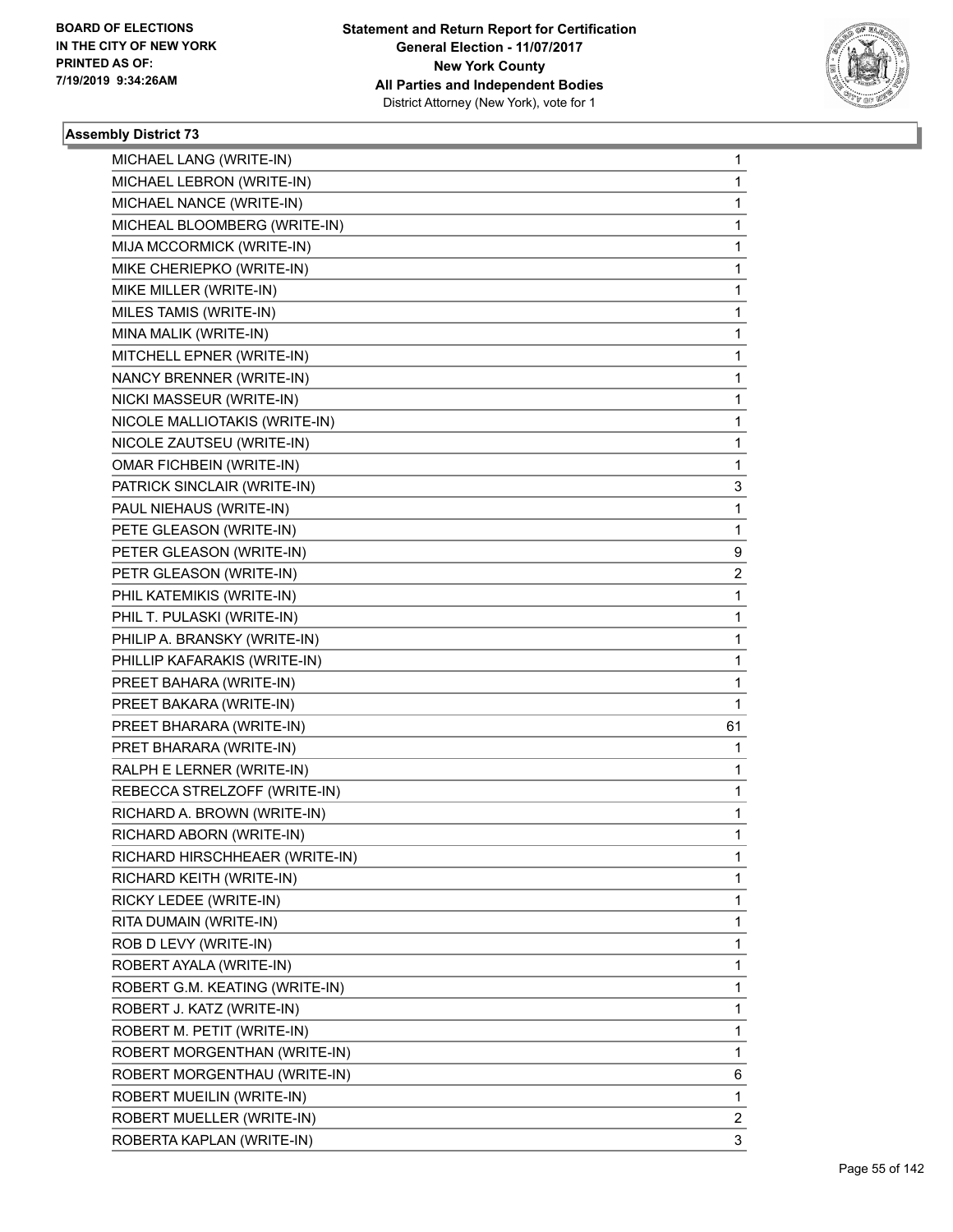

| ROBIN BYRD (WRITE-IN)           | 1              |
|---------------------------------|----------------|
| RODNEY VILLAZOR (WRITE-IN)      | $\mathbf{1}$   |
| ROGER L. STAVIS ESQ. (WRITE-IN) | 1              |
| RON BUSLOFF (WRITE-IN)          | $\mathbf{1}$   |
| RON KUBY (WRITE-IN)             | 1              |
| RONALD FEIMAN (WRITE-IN)        | 1              |
| RONALD HARIRI (WRITE-IN)        | $\mathbf{1}$   |
| RONALD KUBY (WRITE-IN)          | 1              |
| RONALD SUSSMAN (WRITE-IN)       | 2              |
| RONALD ZAPATA (WRITE-IN)        | 1              |
| RUDOLPH GIULIANI (WRITE-IN)     | 16             |
| RUDOLPH GULIANI (WRITE-IN)      | 2              |
| RUDOLPH GULLIANI (WRITE-IN)     | $\mathbf{1}$   |
| RUDY GIULIANI (WRITE-IN)        | 4              |
| RUDY GUILIANI (WRITE-IN)        | 1              |
| RUDY GULIANI (WRITE-IN)         | $\overline{2}$ |
| RUSSELL SQUIRE (WRITE-IN)       | 1              |
| RUTH FOLGER (WRITE-IN)          | 1              |
| RYAN AI CASTANZO (WRITE-IN)     | $\mathbf{1}$   |
| RYAN P. BENDINELLI (WRITE-IN)   | 1              |
| SABRINA MORRISSEY (WRITE-IN)    | 1              |
| SAL F. ALBANESE (WRITE-IN)      | $\mathbf{1}$   |
| SAM ROSER (WRITE-IN)            | 1              |
| SAM SADDEN (WRITE-IN)           | 1              |
| SAM SANDERS (WRITE-IN)          | $\mathbf{1}$   |
| SAMANTHA WEINTRAUB (WRITE-IN)   | $\mathbf{1}$   |
| SAMUEL B. MILITELLO (WRITE-IN)  | 1              |
| SAMUEL GUNTHER (WRITE-IN)       | $\overline{2}$ |
| SARAH COCKRUM (WRITE-IN)        | 1              |
| SAUL T. SHAPIRO (WRITE-IN)      | 1              |
| SCOTT AMBRAMANITE (WRITE-IN)    | $\mathbf{1}$   |
| SCOTT D. REICH (WRITE-IN)       | 1              |
| SCOTT RUESTAHOTZ (WRITE-IN)     | 1              |
| SEAN BERRY (WRITE-IN)           | $\mathbf{1}$   |
| SEAN CUFFEY (WRITE-IN)          | $\mathbf{1}$   |
| SEAN KELLY (WRITE-IN)           | 1              |
| SEBASTIAN GRUSON (WRITE-IN)     | $\mathbf{1}$   |
| SEBASTIEN NARDENSON (WRITE-IN)  | 1              |
| SETH EICHENHOLTZ (WRITE-IN)     | 1              |
| SHAHRAM VICTORY (WRITE-IN)      | $\overline{2}$ |
| SHARI HYMAN (WRITE-IN)          | $\mathbf{1}$   |
| SHELUSY LIBERTO (WRITE-IN)      | 1              |
| SHIRA BRESSLER (WRITE-IN)       | $\mathbf{1}$   |
| SOPHIE KRUEGER (WRITE-IN)       | 1              |
| STEPHEN COLBERT (WRITE-IN)      | 2              |
| STEPHEN MARSHALL (WRITE-IN)     | $\mathbf{1}$   |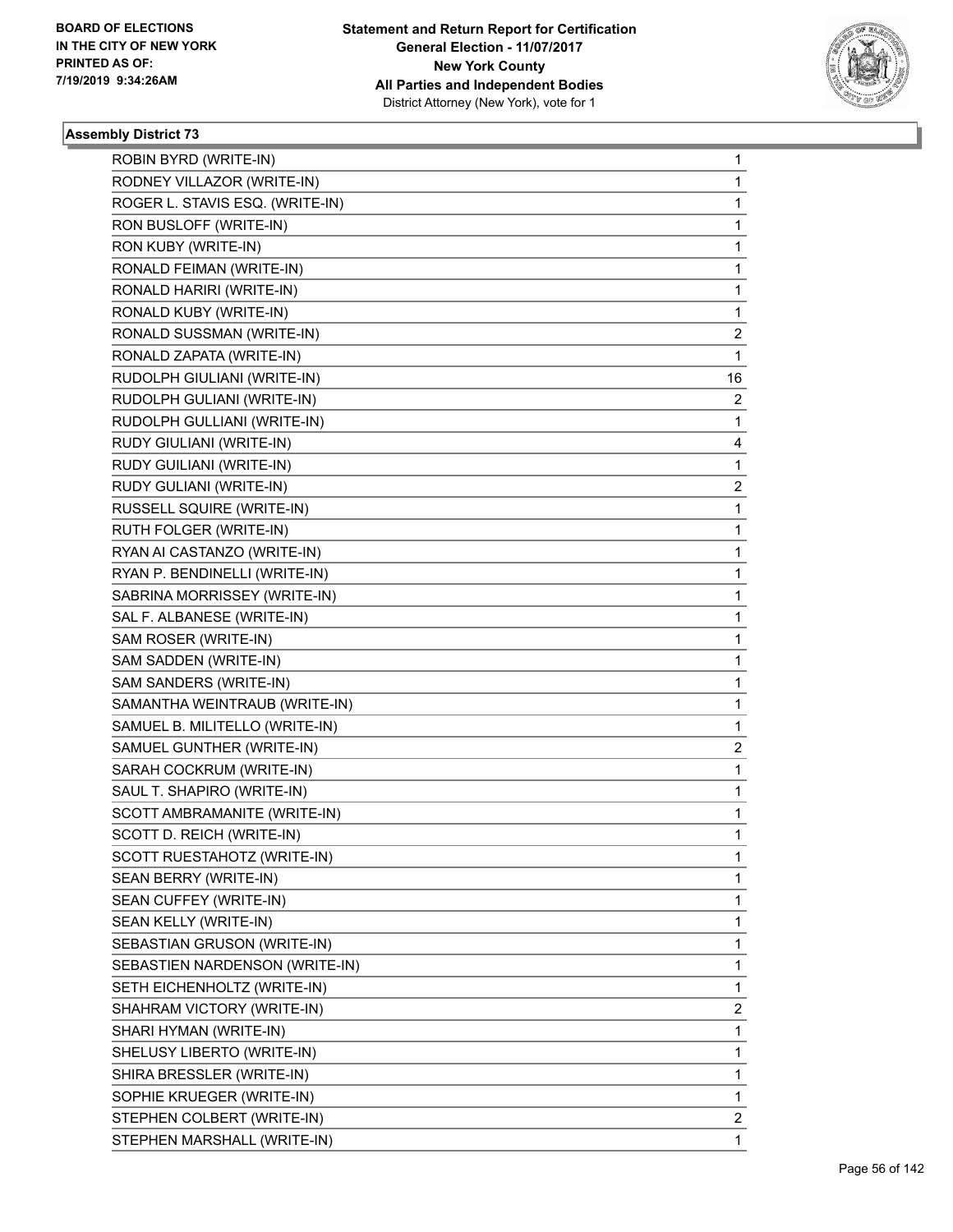

| STEPHEN MILA DONALD (WRITE-IN)            | 1      |
|-------------------------------------------|--------|
| STEVEN FISHER (WRITE-IN)                  | 1      |
| STEVEN MITCHELL HEATH (WRITE-IN)          | 1      |
| SUSAN BLUNE (WRITE-IN)                    | 1      |
| SUSAN BRUNE (WRITE-IN)                    | 1      |
| TALI FURHACLIAN (WRITE-IN)                | 1      |
| TERESE DEMONBRUN (WRITE-IN)               | 1      |
| THEODORE LEVINE (WRITE-IN)                | 1      |
| TIFFANY HOLLER (WRITE-IN)                 | 1      |
| TIFFANY MUELLER (WRITE-IN)                | 1      |
| TIMOTHY MILLER (WRITE-IN)                 | 1      |
| TODD TRILLER (WRITE-IN)                   | 1      |
| UNATTRIBUTABLE WRITE-IN (WRITE-IN)        | 167    |
| UNCOUNTED WRITE-IN PER STATUTE (WRITE-IN) | 1      |
| VIOIONIC CARTER (WRITE-IN)                | 1      |
| WARREN HELUR (WRITE-IN)                   | 1      |
| WILLIAM GARRETT (WRITE-IN)                | 1      |
| WILLIAM H. HEYMAN (WRITE-IN)              | 1      |
| WILLIAM J. CLINTON (WRITE-IN)             | 1      |
| WILLIAM O. DOUGLAS (WRITE-IN)             | 1      |
| WILLIAM ROBERT PAYNE (WRITE-IN)           | 1      |
| WILLIAM SHAWN REDDEN (WRITE-IN)           | 1      |
| WILLIAM SMITH (WRITE-IN)                  | 1      |
| WILLIE MAYS (WRITE-IN)                    | 1      |
| ZACHARY W. CARTER (WRITE-IN)              | 1      |
| ZOE DAVIDSON (WRITE-IN)                   | 1      |
| <b>Total Votes</b>                        | 16,763 |
| Unrecorded                                | 7,270  |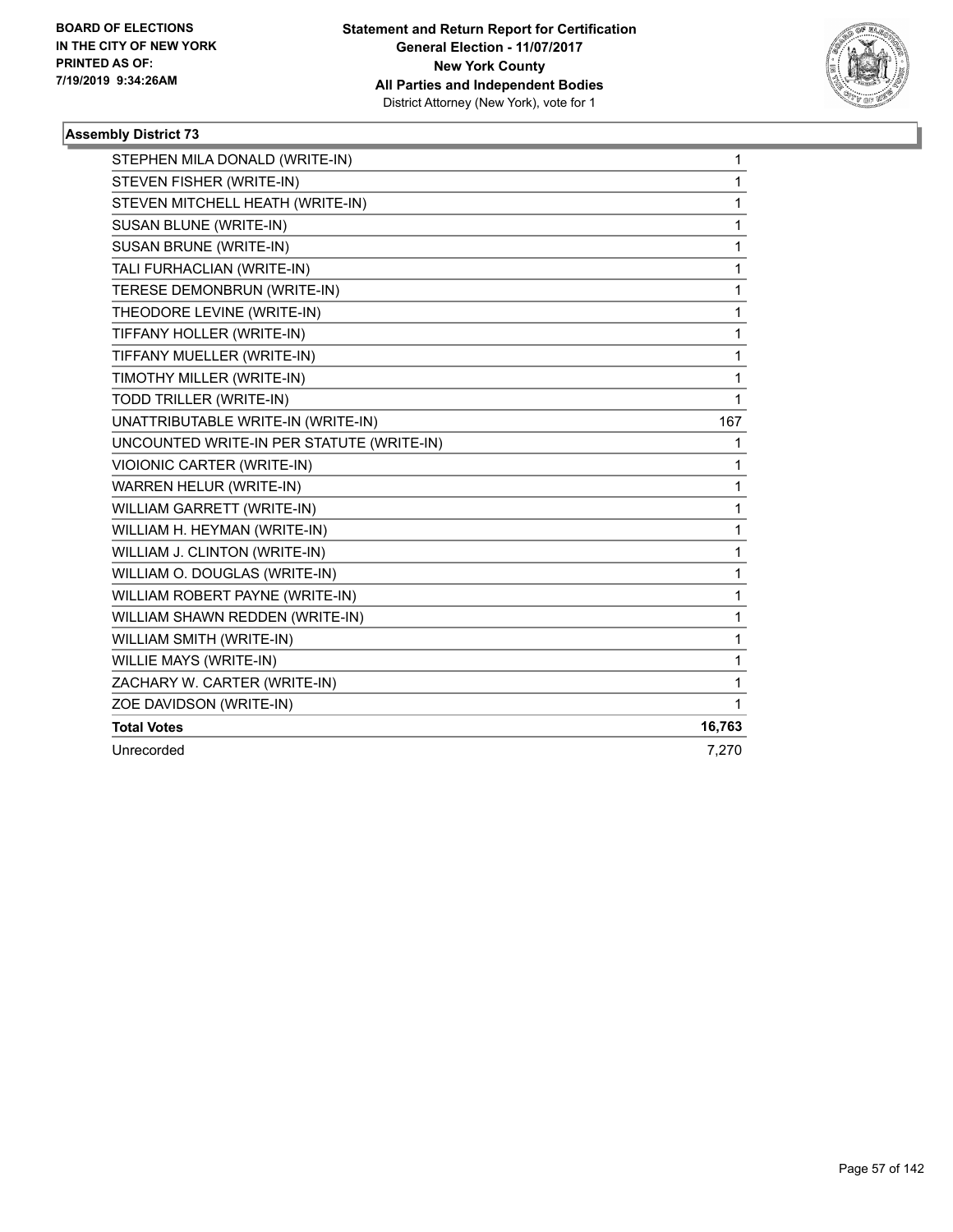

| PUBLIC COUNTER                                           | 21,830                  |
|----------------------------------------------------------|-------------------------|
| MANUALLY COUNTED EMERGENCY                               | 0                       |
| <b>ABSENTEE / MILITARY</b>                               | 588                     |
| AFFIDAVIT                                                | 247                     |
| <b>Total Ballots</b>                                     | 22,665                  |
| Less - Inapplicable Federal/Special Presidential Ballots | 0                       |
| <b>Total Applicable Ballots</b>                          | 22,665                  |
| CYRUS VANCE JR. (DEMOCRATIC)                             | 15,070                  |
| AARON JUDGE (WRITE-IN)                                   | 1                       |
| AARON NOTTAGE (WRITE-IN)                                 | 1                       |
| ABRAHAM LINCOLN (WRITE-IN)                               | 1                       |
| ADAM MASSEY (WRITE-IN)                                   | 1                       |
| ADAM SILVERA (WRITE-IN)                                  | 1                       |
| AKEEM BROWDER (WRITE-IN)                                 | 1                       |
| ALAN BELLER (WRITE-IN)                                   | 1                       |
| ALEXANDER TAVAS (WRITE-IN)                               | 1                       |
| ALEXANDRA BIASZCZUK (WRITE-IN)                           | 1                       |
| ALI ZAMMAN (WRITE-IN)                                    | 1                       |
| ALICE D. WIENER (WRITE-IN)                               | 1                       |
| ALTON H MADDOX (WRITE-IN)                                | 1                       |
| ALVIN BRAGG (WRITE-IN)                                   | 1                       |
| AMY CURRAN (WRITE-IN)                                    | 1                       |
| ANDREA CATSIMATIDIS (WRITE-IN)                           | 1                       |
| ANDREW LAWRENCE (WRITE-IN)                               | 1                       |
| ANNABELLA SCIORRA (WRITE-IN)                             | 1                       |
| ANNE MILGRAM (WRITE-IN)                                  | 2                       |
| ANTONLY LEMJERSKI (WRITE-IN)                             | 1                       |
| ARIEL FLORES-HALL (WRITE-IN)                             | 1                       |
| ARTHUR JASON BARNES (WRITE-IN)                           | 1                       |
| AVA NGUYEN (WRITE-IN)                                    | 1                       |
| <b>BARACK OBAMA (WRITE-IN)</b>                           | 6                       |
| BARRY MYRVOLD (WRITE-IN)                                 | 1                       |
| BENJAMIN MARKS (WRITE-IN)                                | 1                       |
| BERNIE SANDERS (WRITE-IN)                                | 3                       |
| BILL CLINTON (WRITE-IN)                                  | 1                       |
| BILL DE BLASIO (WRITE-IN)                                | 2                       |
| <b>BO DIETL (WRITE-IN)</b>                               | $\overline{\mathbf{c}}$ |
| BOB LOBLAN (WRITE-IN)                                    | 1                       |
| BOB MUELLER (WRITE-IN)                                   | 1                       |
| <b>BOBBY KOLIN (WRITE-IN)</b>                            | 1                       |
| BRENDAN KEARSE (WRITE-IN)                                | 1                       |
| BRIAN KAVANACH (WRITE-IN)                                | 1                       |
| BRIAN TRAINER (WRITE-IN)                                 | 1                       |
| BRIAN WADDELL (WRITE-IN)                                 | 3                       |
| BRYANT CHERRY-WOODE (WRITE-IN)                           | 1                       |
| CARL BERG (WRITE-IN)                                     | 1                       |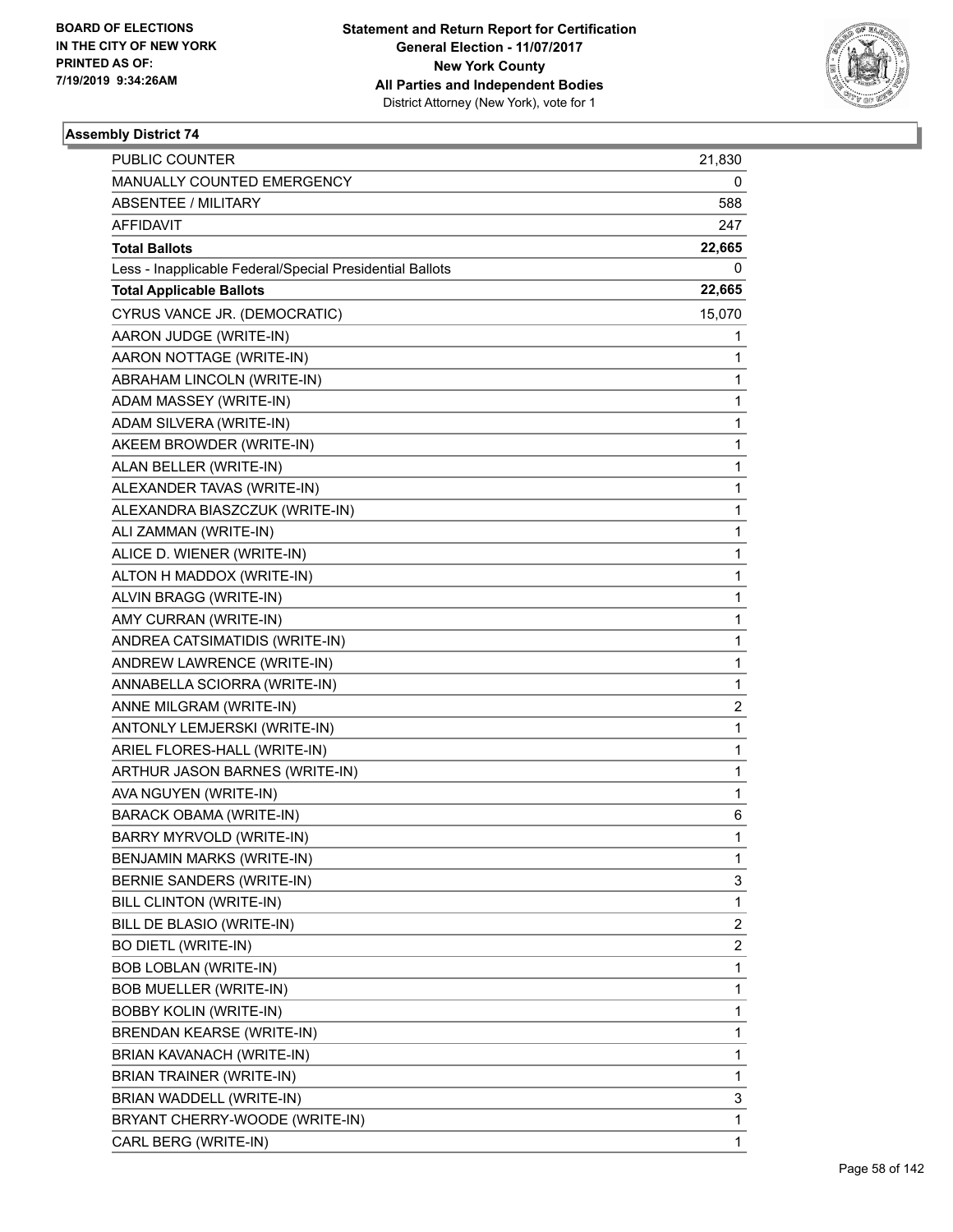

| CARL BERY (WRITE-IN)             | 1              |
|----------------------------------|----------------|
| CARLINA RIVERA (WRITE-IN)        | $\mathbf{1}$   |
| CAROLYN CONABOY (WRITE-IN)       | 1              |
| CHARLES J HYNES (WRITE-IN)       | $\mathbf{1}$   |
| CHOIRE SICHA (WRITE-IN)          | 1              |
| CHRIS CHRISTIE (WRITE-IN)        | 1              |
| CHRIS HEDGES (WRITE-IN)          | $\mathbf{1}$   |
| CHRISTINE QUINN (WRITE-IN)       | 1              |
| CHRISTOPHER CASEY (WRITE-IN)     | 1              |
| CLARE GRUMNEY (WRITE-IN)         | $\mathbf{1}$   |
| CLARENCE DARROW (WRITE-IN)       | 1              |
| CLAUDE WINFIELD (WRITE-IN)       | 1              |
| CLINT EASTWOOD (WRITE-IN)        | $\mathbf{1}$   |
| CURTIS SLIWA (WRITE-IN)          | $\mathbf{1}$   |
| CYRUS VANCE SR. (WRITE-IN)       | 1              |
| DAN GARODNICK (WRITE-IN)         | $\overline{2}$ |
| DAN GRABER (WRITE-IN)            | 1              |
| DAN MORAN (WRITE-IN)             | 1              |
| DAN QUART (WRITE-IN)             | 5              |
| DANIELA ALVARADO (WRITE-IN)      | 2              |
| DARTH PLAQUEIS (WRITE-IN)        | 1              |
| DAVID BOWIE (WRITE-IN)           | $\mathbf{1}$   |
| DAVID EISENBACH (WRITE-IN)       | 1              |
| DAVID LEFER (WRITE-IN)           | 1              |
| DAVID RHODES (WRITE-IN)          | $\mathbf{1}$   |
| DAVID SCHER (WRITE-IN)           | 1              |
| DAVID SILVA (WRITE-IN)           | 1              |
| DAVID STRACHAN (WRITE-IN)        | $\mathbf{1}$   |
| DAVID TOLCHIN (WRITE-IN)         | 1              |
| DAVIS J. WANG (WRITE-IN)         | 1              |
| DEAN VIGLIANO (WRITE-IN)         | $\mathbf{1}$   |
| DEREK JETER (WRITE-IN)           | 2              |
| DIONNA SINCLAIR TOLAD (WRITE-IN) | 1              |
| DON QUART (WRITE-IN)             | $\mathbf{1}$   |
| DONALD TRUMP JR (WRITE-IN)       | $\mathbf{1}$   |
| DONNA LIEBERMAN (WRITE-IN)       | 1              |
| DORIS WALLACE (WRITE-IN)         | $\mathbf{1}$   |
| DYLAN SMITH (WRITE-IN)           | 1              |
| ED STARK (WRITE-IN)              | 1              |
| EDWARD D. MILLER (WRITE-IN)      | $\mathbf{1}$   |
| EDWARD J. NOWAK (WRITE-IN)       | $\mathbf{1}$   |
| ELIZABETH GABLE (WRITE-IN)       | 1              |
| ELIZABETH MO (WRITE-IN)          | 1              |
| ELIZBETH GUIDI (WRITE-IN)        | 2              |
| ELLIOT SPITZER (WRITE-IN)        | 4              |
| ELMER FUDD (WRITE-IN)            | $\mathbf{1}$   |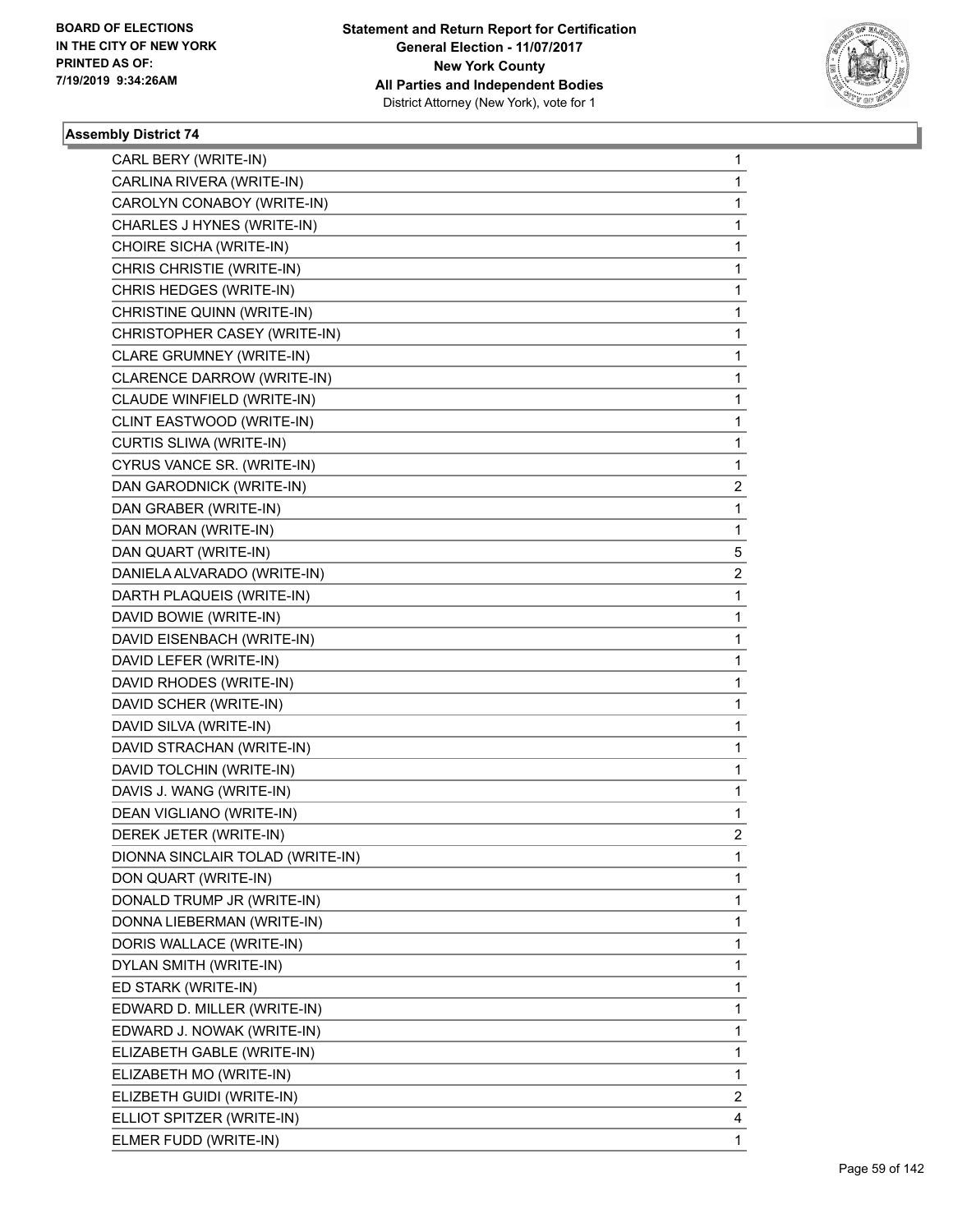

| ELRATON MIGUEL (WRITE-IN)        | $\mathbf{1}$   |
|----------------------------------|----------------|
| EMILY GALVIN (WRITE-IN)          | 1              |
| EMMET GUSTAFSON (WRITE-IN)       | 1              |
| ERIC EICHENHOLTZ (WRITE-IN)      | 1              |
| ERIC FELDMAN (WRITE-IN)          | 1              |
| ERIC FRIQUINN (WRITE-IN)         | 1              |
| ERIC GARNER (WRITE-IN)           | 1              |
| ERIC GONZALEZ (WRITE-IN)         | 1              |
| ERIC SCHNEIDERMAN (WRITE-IN)     | 1              |
| ERIC SMITH (WRITE-IN)            | 1              |
| ERIC TRUMP (WRITE-IN)            | 1              |
| ERIN ELIZABETH MURPHY (WRITE-IN) | 1              |
| FRANCES MORAN (WRITE-IN)         | 1              |
| FRANK ROTHMAN (WRITE-IN)         | 1              |
| FRED DESTROMP (WRITE-IN)         | 1              |
| <b>GABRIEL WAGMAN (WRITE-IN)</b> | 1              |
| <b>GAIL MARKELS (WRITE-IN)</b>   | 4              |
| <b>GERARD MONUSKY (WRITE-IN)</b> | 2              |
| <b>GREG GOMEZ (WRITE-IN)</b>     | 1              |
| <b>GREGORY WEISS (WRITE-IN)</b>  | 1              |
| HANK GREEN (WRITE-IN)            | 1              |
| HAREY WEINSTEIN (WRITE-IN)       | 1              |
| HARI ZYAD (WRITE-IN)             | 1              |
| HARIS KASIC (WRITE-IN)           | 1              |
| HAROLD J LYNCH (WRITE-IN)        | 1              |
| HARVEY DENT (WRITE-IN)           | 1              |
| HARVEY JARED IVANKA (WRITE-IN)   | 1              |
| HARVEY WEINSTEIN (WRITE-IN)      | 5              |
| HEIDI BOGHOSIAN (WRITE-IN)       | 1              |
| HENRY A. MARTUSCELLO (WRITE-IN)  | 1              |
| HILLARY CLINTON (WRITE-IN)       | 10             |
| HOWARD STERN (WRITE-IN)          | $\overline{c}$ |
| HUMA ABEDINE (WRITE-IN)          | 1              |
| IIAN MAAZED (WRITE-IN)           | 1              |
| ILAN GRAFF (WRITE-IN)            | 1              |
| ISABELLE KIRSHNER (WRITE-IN)     | 1              |
| IVANKA TRUMP (WRITE-IN)          | 1              |
| J LIAM SOEHMER (WRITE-IN)        | 1              |
| JACK FINELLI (WRITE-IN)          | 1              |
| JACK MCCOY (WRITE-IN)            | 1              |
| JACK PHELAN (WRITE-IN)           | 1              |
| JACOB VANDER VEEN (WRITE-IN)     | 1              |
| JAMES C. MOSLEY (WRITE-IN)       | 1              |
| JAMES COMEY (WRITE-IN)           | 1              |
| JAMES FLIEDNER (WRITE-IN)        | 1              |
| JAMES LEDER (WRITE-IN)           | 1              |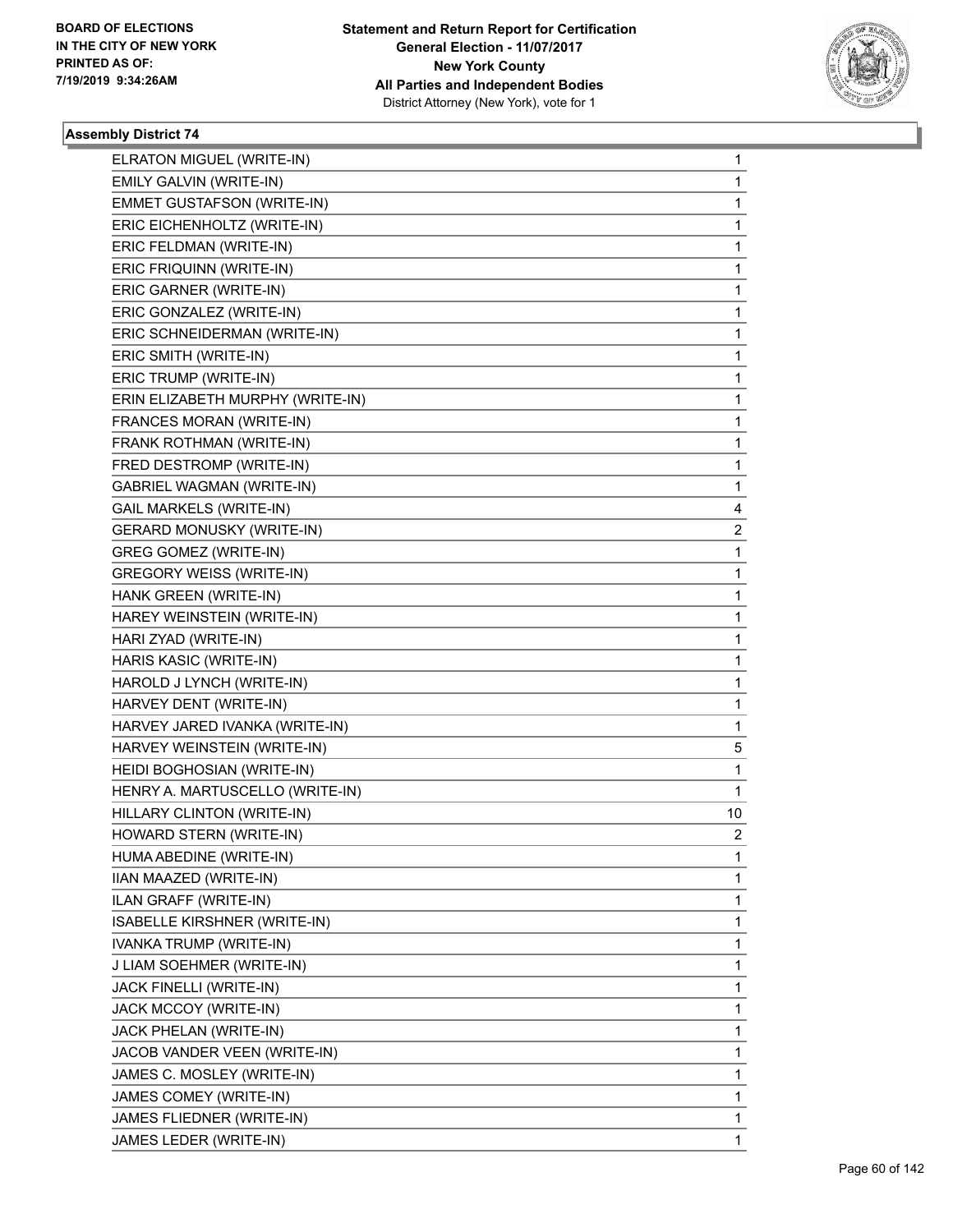

| JAMES LOUIS WILSON (WRITE-IN)          | 1            |
|----------------------------------------|--------------|
| JAMES SLATTERY III (WRITE-IN)          | 1            |
| JARRET BERRY (WRITE-IN)                | 1            |
| JASON C. MARRILLO (WRITE-IN)           | 1            |
| JASON SLIBECK (WRITE-IN)               | 1            |
| JAY KLEIN (WRITE-IN)                   | 1            |
| JEAN OLIVO (WRITE-IN)                  | 1            |
| JEFF KATZ (WRITE-IN)                   | 1            |
| JEFFREY KAPLAN (WRITE-IN)              | 1            |
| JENNULINE WONG (WRITE-IN)              | 1            |
| JENNY KIM (WRITE-IN)                   | 1            |
| JILL MICHELLE WILLIAMS (WRITE-IN)      | 1            |
| JILL STEIN (WRITE-IN)                  | 1            |
| JILL SUNG (WRITE-IN)                   | 2            |
| JIM RODRIGUEZ (WRITE-IN)               | 1            |
| JIM WALDEN (WRITE-IN)                  | 1            |
| JOAN BROADWAY (WRITE-IN)               | 1            |
| JOE BIDEN (WRITE-IN)                   | 1            |
| JOE GIRARDI (WRITE-IN)                 | 1            |
| JOEL HOCHMAN (WRITE-IN)                | $\mathbf{1}$ |
| JOEY RAMONS (WRITE-IN)                 | 1            |
| JOHN ADAMS (WRITE-IN)                  | 1            |
| JOHN DILLON (WRITE-IN)                 | 2            |
| JOHN F. SMALL (WRITE-IN)               | 1            |
| JOHN GIBSON (WRITE-IN)                 | 1            |
| JOHN GLEASON (WRITE-IN)                | 1            |
| JOHN M. STOUT (WRITE-IN)               | 1            |
| JOHN MASTROTONIO (WRITE-IN)            | 1            |
| JOHN NAUDUS (WRITE-IN)                 | 1            |
| JOHN SMITH (WRITE-IN)                  | 1            |
| JON LEFKOWITZ (WRITE-IN)               | 1            |
| JONATHAN FINK (WRITE-IN)               | 1            |
| JONATHAN MOSES (WRITE-IN)              | 1            |
| JOSEPH BLUM (WRITE-IN)                 | 1.           |
| JOSEPH E. VAUGHARY (WRITE-IN)          | 1            |
| <b>JOSEPH TURCO (WRITE-IN)</b>         | 1            |
| <b>JOSH THOMPSON (WRITE-IN)</b>        | 1            |
| JOY REID (WRITE-IN)                    | 1            |
| JUANITA A. DIAZ (WRITE-IN)             | 1            |
| JUDGE JUDITH SCHNEIDER (WRITE-IN)      | 1            |
| JUDGE LESLIE CROCKER SNYDER (WRITE-IN) | 1            |
| <b>JULIA GEWOLB (WRITE-IN)</b>         | 1            |
| JULIO CUEVES JR. (WRITE-IN)            | 1            |
| <b>JULIO SURIEL (WRITE-IN)</b>         | 1            |
| KALEY PILLINGER (WRITE-IN)             | $\mathbf{1}$ |
| KAREN RYAN (WRITE-IN)                  | 1            |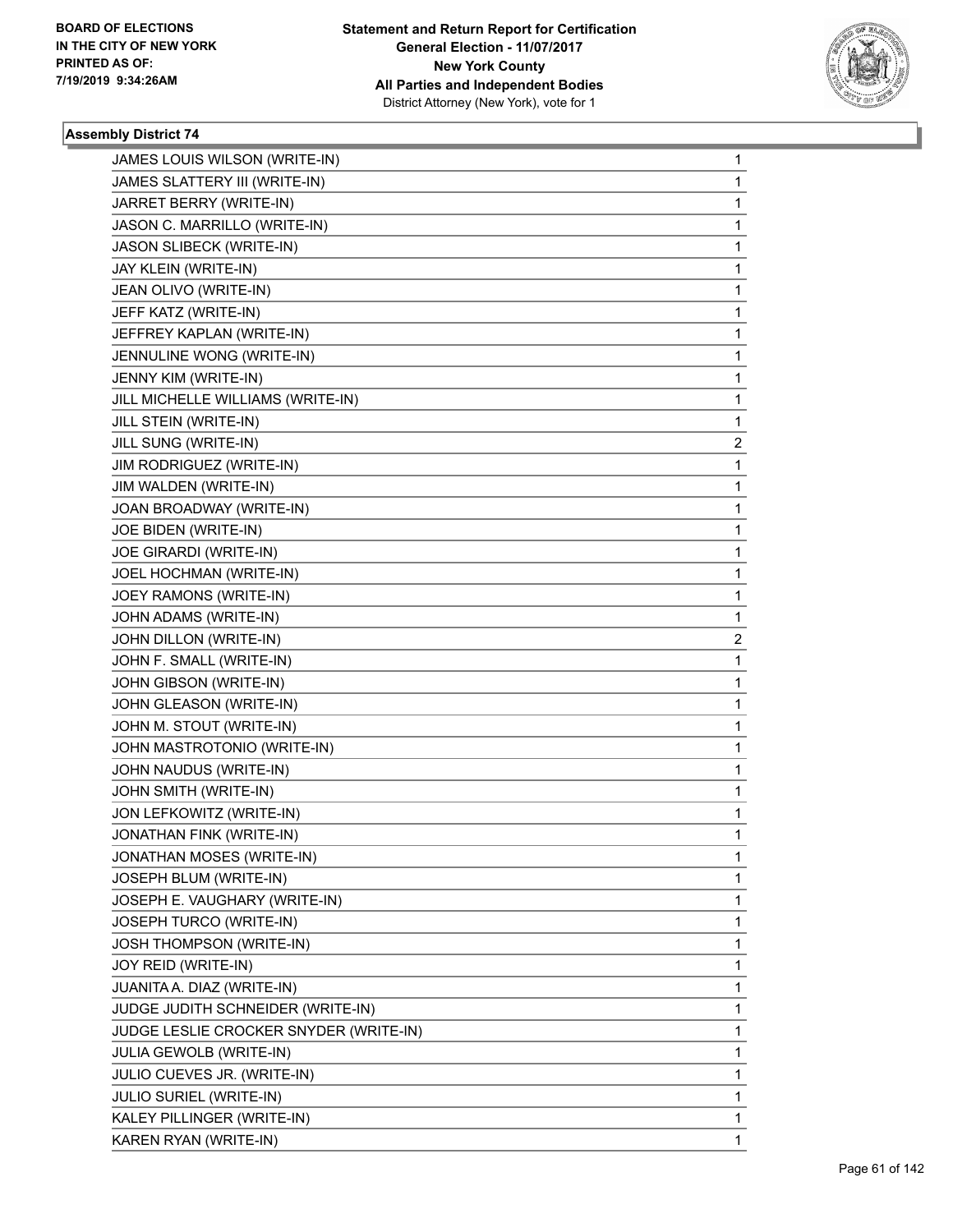

| KATE MOGULESCU (WRITE-IN)        | $\mathbf 1$  |
|----------------------------------|--------------|
| KATHLEEN M. COLLINS (WRITE-IN)   | 1            |
| KAYLA BENSILG (WRITE-IN)         | $\mathbf{1}$ |
| KEITH FORBES (WRITE-IN)          | 1            |
| KEVIN C. BAER (WRITE-IN)         | 1            |
| KIM TAYLOR THOMPSON (WRITE-IN)   | 1            |
| LARA CARLEY (WRITE-IN)           | 1            |
| LAUREN BETTERS (WRITE-IN)        | 1            |
| LAUREN SCHORR (WRITE-IN)         | $\mathbf 1$  |
| LAURENCE SCHNEIDER (WRITE-IN)    | 1            |
| LAURIE ZELIGSON (WRITE-IN)       | 1            |
| LEONE R. LEVIN (WRITE-IN)        | 1            |
| LESLIE CROCKER SNYDER (WRITE-IN) | 2            |
| LETITIA JAMES (WRITE-IN)         | 1            |
| LIL WAYNE (WRITE-IN)             | $\mathbf 1$  |
| LILY TOMLIN (WRITE-IN)           | 1            |
| LINDA FAIRSTEIN (WRITE-IN)       | 2            |
| LISA BUCKLER (WRITE-IN)          | 1            |
| LISA E. CLEARY (WRITE-IN)        | 1            |
| LISA Y LINDER (WRITE-IN)         | 1            |
| LUCY BILLINGS (WRITE-IN)         | $\mathbf 1$  |
| LUCY RICKEY (WRITE-IN)           | 1            |
| LUIS SANCHEZ (WRITE-IN)          | 1            |
| MANNY SOLOWAY (WRITE-IN)         | 1            |
| MARC FISHER (WRITE-IN)           | 1            |
| MARC FLIEDNER (WRITE-IN)         | 1,086        |
| MARC STEINH (WRITE-IN)           | $\mathbf{1}$ |
| MARCEL PROUST (WRITE-IN)         | 1            |
| MARG DESHOWITZ (WRITE-IN)        | 1            |
| MARK BOWER (WRITE-IN)            | $\mathbf{1}$ |
| MARK FLIEDNER (WRITE-IN)         | 1            |
| <b>MARK GREEN (WRITE-IN)</b>     | 1            |
| MARK HAMER (WRITE-IN)            | 1            |
| MARLEY SHUCKER (WRITE-IN)        | 1            |
| MARQUIS JENKINS (WRITE-IN)       | 1            |
| MARY EINHORN (WRITE-IN)          | 1            |
| MARY FARINGTON (WRITE-IN)        | 1            |
| MATTHEW SMALLS ESQ. (WRITE-IN)   | 1            |
| MATTHEW TRIESTE (WRITE-IN)       | 1            |
| MEGAN DUBITAKA (WRITE-IN)        | 1            |
| MELISSA MCINTYRE (WRITE-IN)      | 1            |
| MICHAEL BLOOMBERG (WRITE-IN)     | 3            |
| MICHAEL DOUGLAS (WRITE-IN)       | 1            |
| MICHAEL FRIEDKEY (WRITE-IN)      | 1            |
| MICHAEL FRIEDKIN (WRITE-IN)      | 1            |
| MICHAEL HIRSCH (WRITE-IN)        | 1            |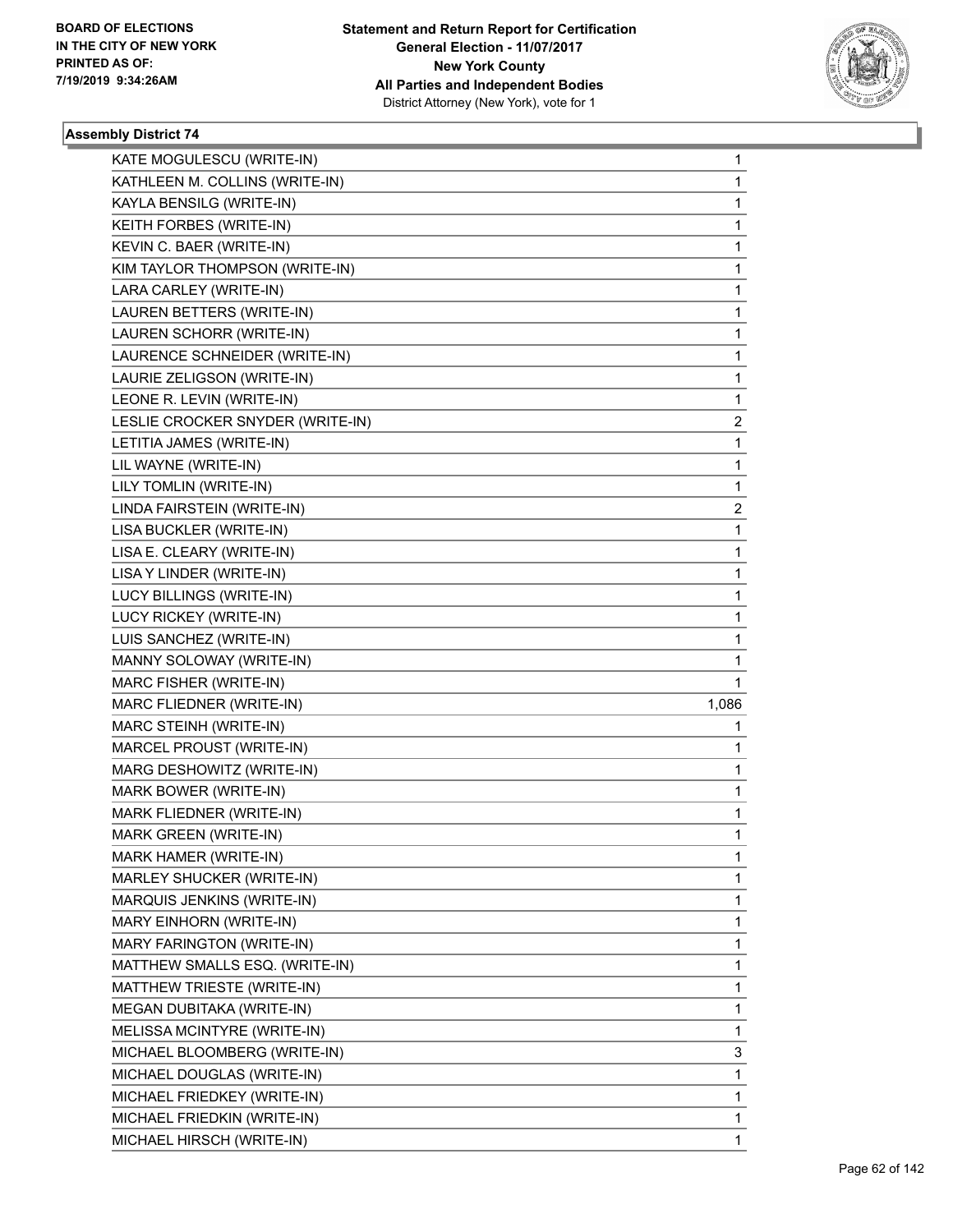

| MICHAEL KITSIS (WRITE-IN)         | 1  |
|-----------------------------------|----|
| MICHAEL LEBRON (WRITE-IN)         | 1  |
| MICHAEL PAUL (WRITE-IN)           | 1  |
| MICHAEL POMERANZ (WRITE-IN)       | 1  |
| MICHELE FORZLEY (WRITE-IN)        | 1  |
| MICHELLE OBAMA (WRITE-IN)         | 5  |
| MIKE DANG (WRITE-IN)              | 1  |
| MIKE FRANTEL (WRITE-IN)           | 1  |
| MIKE KELLY (WRITE-IN)             | 1  |
| MIKE MILLER (WRITE-IN)            | 1  |
| MIKE TRACEY (WRITE-IN)            | 1  |
| MILTON LAUFER (WRITE-IN)          | 1  |
| MINOO SOUTHGATE (WRITE-IN)        | 1  |
| MITT ROMNEY (WRITE-IN)            | 2  |
| MYRAN GREENBERG (WRITE-IN)        | 1  |
| NATHANIEL BOTWINICK (WRITE-IN)    | 1  |
| NICOLE NOOWAN (WRITE-IN)          | 1  |
| <b>NORMAN BOW (WRITE-IN)</b>      | 1  |
| <b>NORMAN SIEGEL (WRITE-IN)</b>   | 1  |
| OWEN PELL (WRITE-IN)              | 1  |
| PAT DYSON (WRITE-IN)              | 1  |
| PATRICIA GATLING (WRITE-IN)       | 1  |
| PATRICK FITZGERALD, JD (WRITE-IN) | 1  |
| PAUL GLEASON (WRITE-IN)           | 1  |
| PAUL R WALSH (WRITE-IN)           | 1  |
| PAUL STEELEY WHITE (WRITE-IN)     | 1  |
| PENELOPE G. STOTHERS (WRITE-IN)   | 2  |
| PERRY MASON (WRITE-IN)            | 4  |
| PETER D. COPELAND (WRITE-IN)      | 1  |
| PETER GLEASON (WRITE-IN)          | 20 |
| PETER SULLIVAN (WRITE-IN)         | 1  |
| PHIL SCHAPP (WRITE-IN)            | 1  |
| PREET BHARARA (WRITE-IN)          | 39 |
| RAFAEL VIERA (WRITE-IN)           | 1  |
| RAHU ROHATEI (WRITE-IN)           | 1  |
| RALPH FABRIZIO (WRITE-IN)         | 1  |
| RANDALL JACKSON (WRITE-IN)        | 1  |
| RANDY ABREU (WRITE-IN)            | 1  |
| REBECCA FISHER (WRITE-IN)         | 1  |
| RICHARD ABORN (WRITE-IN)          | 1  |
| RICHARD BAXT (WRITE-IN)           | 1  |
| RICK SANCHEZ (WRITE-IN)           | 1  |
| ROBERT FERRARI (WRITE-IN)         | 1  |
| ROBERT MORGENTHAW (WRITE-IN)      | 1  |
| ROBERT MUELLER (WRITE-IN)         | 3  |
| ROBERT TEMBECKJIAN (WRITE-IN)     | 1  |
|                                   |    |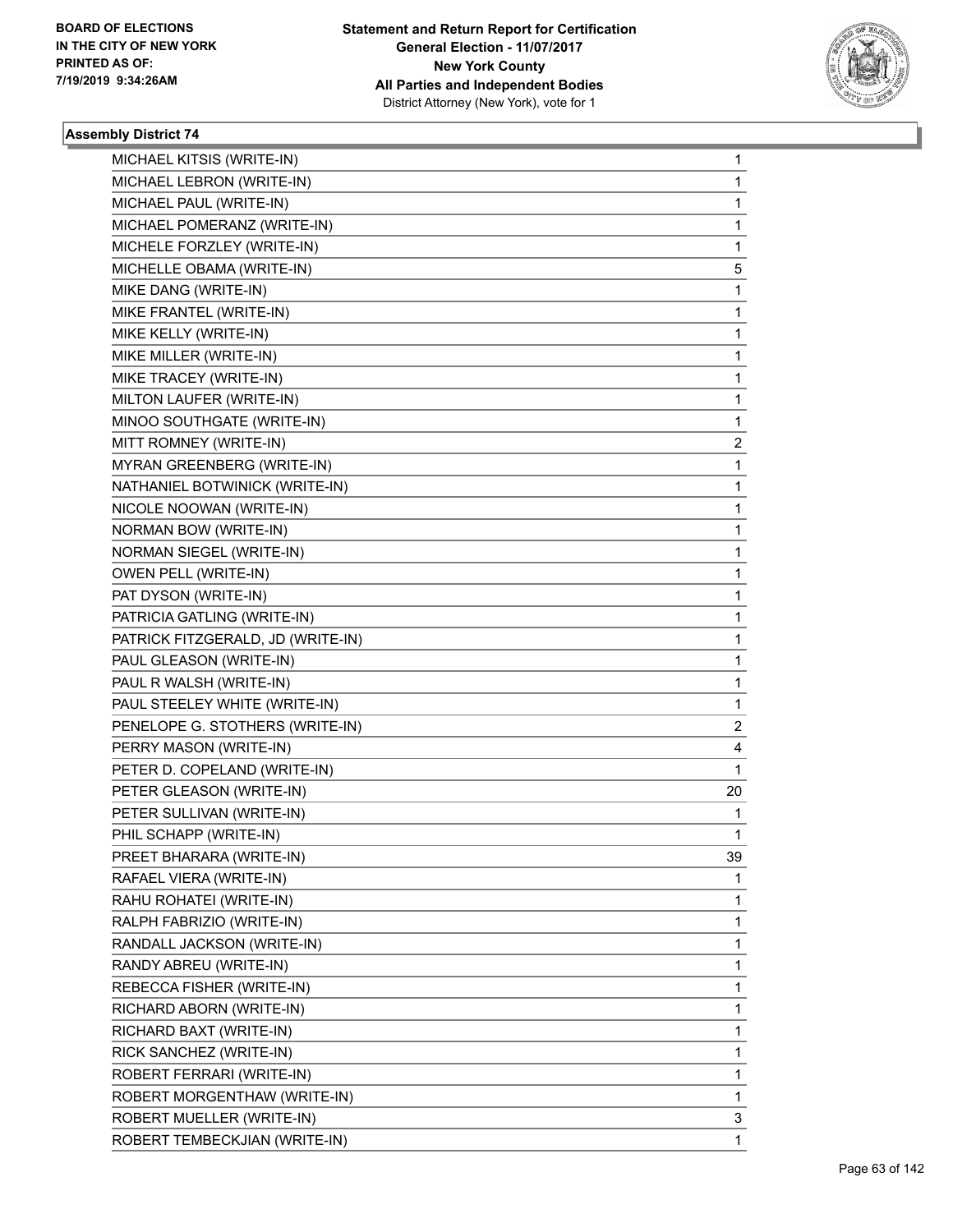

| RON KUBY (WRITE-IN)                       | 1              |
|-------------------------------------------|----------------|
| RONALD F. DEVINE JR. (WRITE-IN)           | 1              |
| ROSE MCGOWAN (WRITE-IN)                   | 1              |
| RUDOLPH GIULIANI (WRITE-IN)               | 7              |
| RUDY GIULIANI (WRITE-IN)                  | 4              |
| SAMUEL K. ROSEN (WRITE-IN)                | 1              |
| SANDHYA KAJEEPETA (WRITE-IN)              | 1              |
| SIOBHAN NEVILLE (WRITE-IN)                | 1              |
| SOPHIE ROYTBLAT (WRITE-IN)                | 1              |
| STEPHANIE JANE CERINO (WRITE-IN)          | 1              |
| STEPHEN KYRIACA (WRITE-IN)                | 1              |
| STUART SMITH (WRITE-IN)                   | $\mathbf 1$    |
| STUDLEY MEGOO (WRITE-IN)                  | 1              |
| SUSAN FRIEND (WRITE-IN)                   | 1              |
| SUSAN LANZATGALA (WRITE-IN)               | 1              |
| <b>TATIA BARNES (WRITE-IN)</b>            | 1              |
| <b>TESS LIEBER (WRITE-IN)</b>             | 1              |
| THEODORE ROOSEVELT (WRITE-IN)             | 1              |
| THOMAS LITTMAN (WRITE-IN)                 | 1              |
| UDO DRESCHER (WRITE-IN)                   | 1              |
| UNATTRIBUTABLE WRITE-IN (WRITE-IN)        | 172            |
| UNCOUNTED WRITE-IN PER STATUTE (WRITE-IN) | 1              |
| VAN JONES (WRITE-IN)                      | 1              |
| <b>VERA SUNG (WRITE-IN)</b>               | 1              |
| VICTOR BARALL (WRITE-IN)                  | 1              |
| VINNY STIGMA (WRITE-IN)                   | 1              |
| WALTER ANTOGININI (WRITE-IN)              | 1              |
| WALTER BRIND (WRITE-IN)                   | 1              |
| WILLIAM F LYONS (WRITE-IN)                | 1              |
| ZEPHYR TEACHOUT (WRITE-IN)                | $\overline{c}$ |
| ZEUS SCHRECK (WRITE-IN)                   | 1              |
| <b>Total Votes</b>                        | 16,750         |
| Unrecorded                                | 5,915          |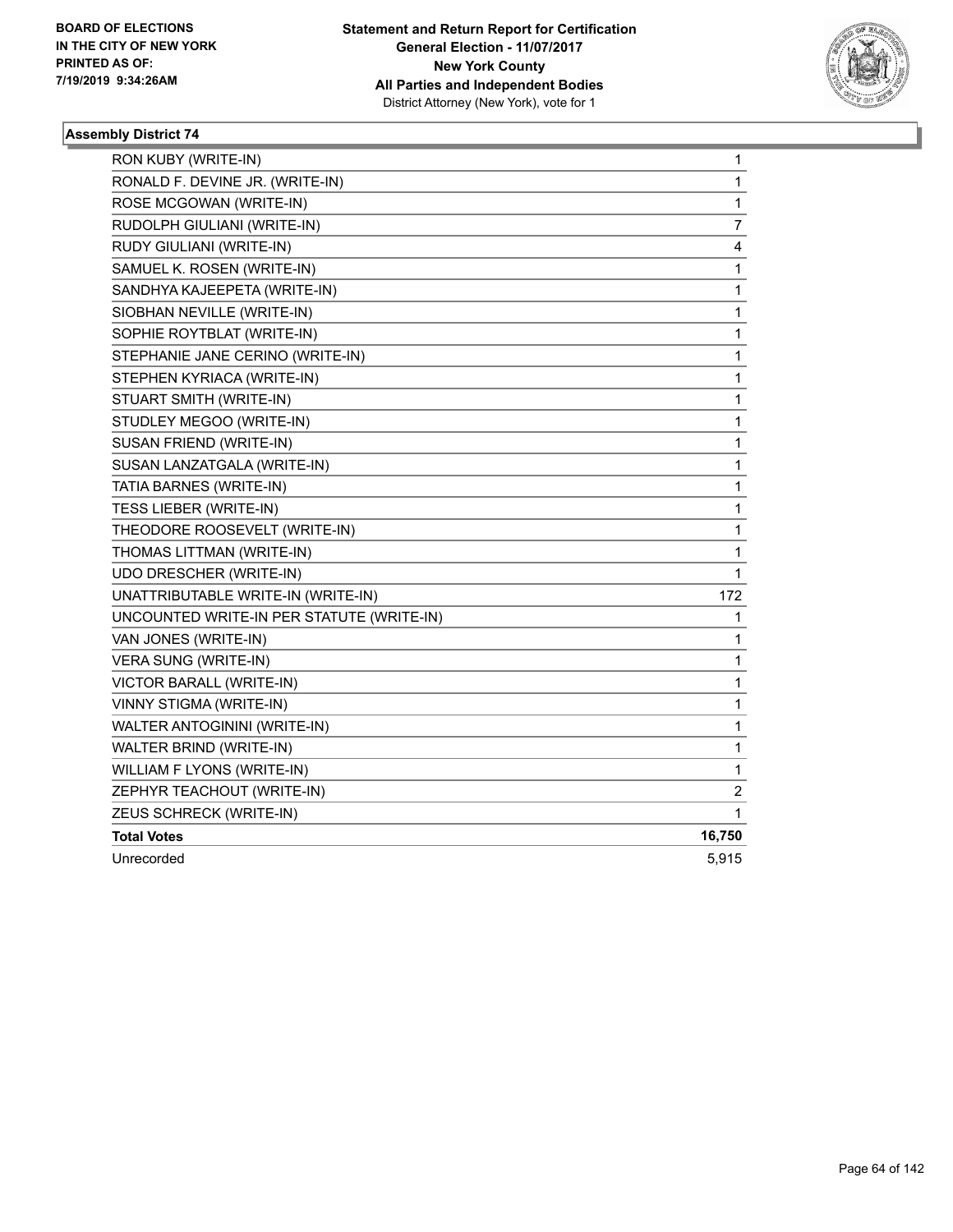

| PUBLIC COUNTER                                           | 21,293         |
|----------------------------------------------------------|----------------|
| MANUALLY COUNTED EMERGENCY                               | 0              |
| <b>ABSENTEE / MILITARY</b>                               | 692            |
| AFFIDAVIT                                                | 317            |
| <b>Total Ballots</b>                                     | 22,302         |
| Less - Inapplicable Federal/Special Presidential Ballots | 0              |
| <b>Total Applicable Ballots</b>                          | 22,302         |
| CYRUS VANCE JR. (DEMOCRATIC)                             | 14,959         |
| ABRAHAM LINCOLN (WRITE-IN)                               | 2              |
| ADAM BRAUNSCHWEIGER (WRITE-IN)                           | 1              |
| ADAM SMITH (WRITE-IN)                                    | 1              |
| ADAM SOFEN (WRITE-IN)                                    | 1              |
| ADDLEAN SAJI (WRITE-IN)                                  | 1              |
| AL BAGNOLI (WRITE-IN)                                    | 1              |
| AL GORE (WRITE-IN)                                       | 1              |
| AL SHARPTON (WRITE-IN)                                   | 1              |
| ALBERT ANGEL (WRITE-IN)                                  | 1              |
| ALEC OSTROW (WRITE-IN)                                   | 1              |
| ALEXANDER HAMILTON (WRITE-IN)                            | 1              |
| ALEXANDER K. POMERANTZ (WRITE-IN)                        | 1              |
| ALFRED E. NEWMAN (WRITE-IN)                              | 1              |
| ALICE SCHLESINGER (WRITE-IN)                             | 1              |
| ALLEGRA ROGERS (WRITE-IN)                                | 1              |
| ALLEN HARVEY (WRITE-IN)                                  | 1              |
| ALLIE MEIZLISH (WRITE-IN)                                | 1              |
| ANDREW CELLI (WRITE-IN)                                  | 1              |
| ANDREW CERESNEY (WRITE-IN)                               | 1              |
| ANDY COHEN (WRITE-IN)                                    | 1              |
| ANGELA PERKINS (WRITE-IN)                                | 1              |
| ANNABELLA SCIORRA (WRITE-IN)                             | 1              |
| ANNE SWERN (WRITE-IN)                                    | 1              |
| ANTHONY WEINER (WRITE-IN)                                | $\overline{2}$ |
| ARMOND WHITE (WRITE-IN)                                  | 1              |
| ARTHUR BEAR (WRITE-IN)                                   | 2              |
| AUDRA M. BERGER (WRITE-IN)                               | 1              |
| BARACK OBAMA (WRITE-IN)                                  | 2              |
| BARI ZAHN (WRITE-IN)                                     | 1              |
| BEN LAWSKY (WRITE-IN)                                    | 1              |
| BENJAMIN BRAFMAN (WRITE-IN)                              | 1              |
| BENJAMIN MARKS (WRITE-IN)                                | 1              |
| BERNARD R. BLOCK (WRITE-IN)                              | 1              |
| BERNIE SANDERS (WRITE-IN)                                | 1              |
| BO DIETL (WRITE-IN)                                      | 5              |
| BRETT AMELKIN (WRITE-IN)                                 | 1              |
| <b>BRIAN BIGGINS (WRITE-IN)</b>                          | 1              |
| BRIAN KAVANAGH (WRITE-IN)                                | 1              |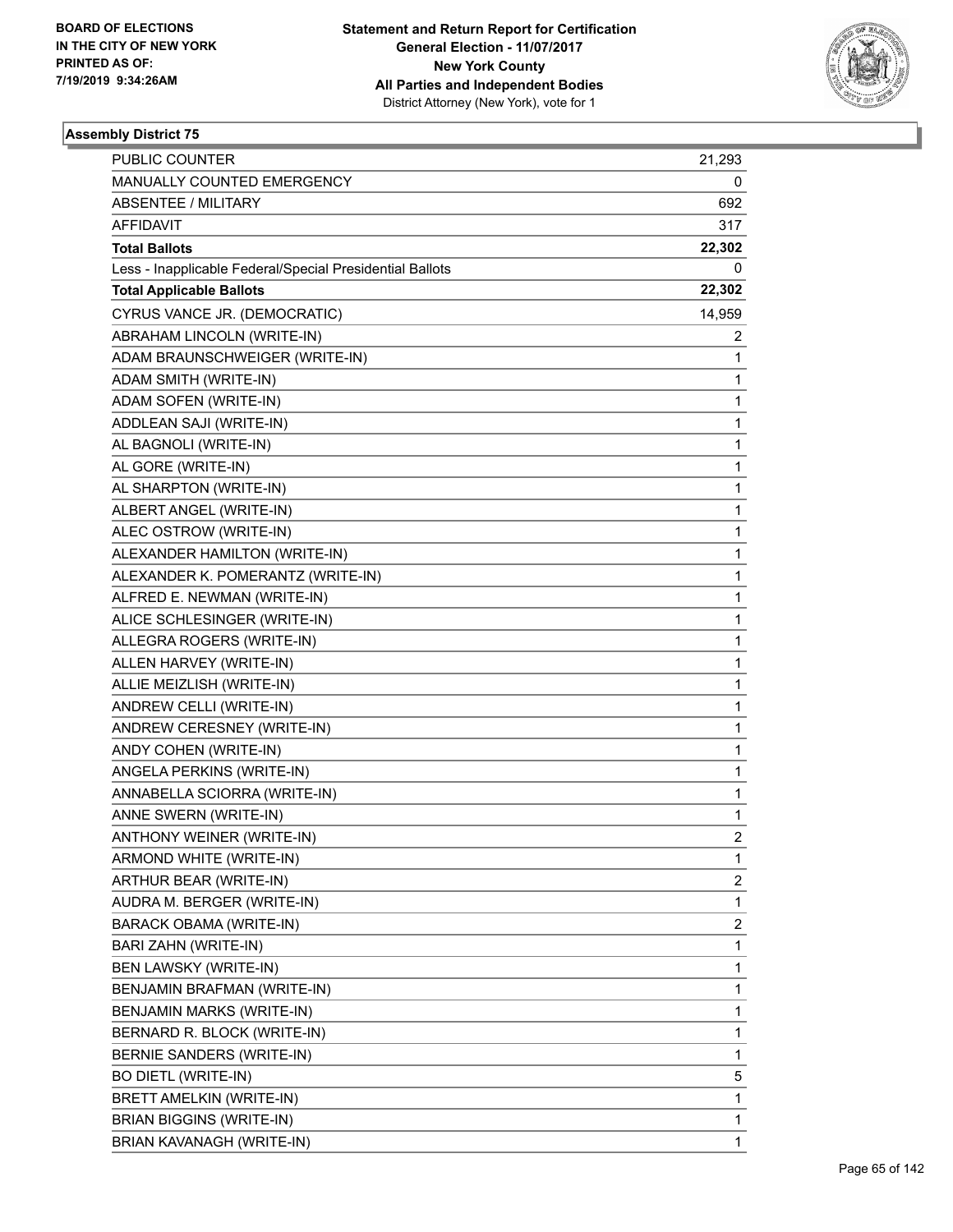

| <b>BRIAN LEHENER (WRITE-IN)</b>       | 1           |
|---------------------------------------|-------------|
| <b>BRIAN SOKAL (WRITE-IN)</b>         | 1           |
| <b>BRUCE WAYNE (WRITE-IN)</b>         | 1           |
| BUCHARAN J. VINES (WRITE-IN)          | 1           |
| CALVINCORDOZAR BROADUS JR. (WRITE-IN) | 1           |
| CAMILE BERNARD (WRITE-IN)             | 1           |
| CEDRIC KAVAUGHAN (WRITE-IN)           | 1           |
| CHANTERELLE SUNG (WRITE-IN)           | 2           |
| CHARLES E. DORKEY III (WRITE-IN)      | 1           |
| CHARLES TALISSE (WRITE-IN)            | 1           |
| CHARLES WOOLERY (WRITE-IN)            | 1           |
| CHELSEA CLINTON (WRITE-IN)            | 1           |
| CHINE GOODWIN (WRITE-IN)              | 1           |
| CHRISTINE QUINN (WRITE-IN)            | 1           |
| CHRISTOPHER K. LEUNG (WRITE-IN)       | $\mathbf 1$ |
| CHRISTOPHER LEONARD (WRITE-IN)        | 1           |
| CHRISTOPHER LONG (WRITE-IN)           | 2           |
| CHRISTOPHER SEAY (WRITE-IN)           | 1           |
| CINDY YOUNG (WRITE-IN)                | 1           |
| CLAUDIA SOLOMON (WRITE-IN)            | 1           |
| CLAUDIA T. SALOMON (WRITE-IN)         | 1           |
| CYNTHIA NISON (WRITE-IN)              | 1           |
| CYRUS VANCE SR. (WRITE-IN)            | 1           |
| DAN CASTLEMAN (WRITE-IN)              | 1           |
| DAN LINEHAN (WRITE-IN)                | 1           |
| DAN QUART (WRITE-IN)                  | 1           |
| DAN WILLIAM (WRITE-IN)                | 1           |
| DANA A. PRICE (WRITE-IN)              | 1           |
| DANIEL DROMM (WRITE-IN)               | 1           |
| DANIEL FELDNER (WRITE-IN)             | 1           |
| DANIEL FOX (WRITE-IN)                 | 1           |
| DANIEL M. FLEX (WRITE-IN)             | 1           |
| DANIEL NOBLE (WRITE-IN)               | 1           |
| DANIEL PERRINO (WRITE-IN)             | 1           |
| DANIEL POSENER (WRITE-IN)             | 1           |
| DAVE MOTOLA (WRITE-IN)                | 1           |
| DAVID BLASCHAK (WRITE-IN)             | 1           |
| DAVID FRIEDMAN (WRITE-IN)             | 1           |
| DAVID HOLBROOK (WRITE-IN)             | 1           |
| DAVID MAGLANA (WRITE-IN)              | 1           |
| DAVID MCCRAW (WRITE-IN)               | 1           |
| DAVID MCGRUDER (WRITE-IN)             | 1           |
| DAVID MOHR (WRITE-IN)                 | 1           |
| DAVID WRIGHT (WRITE-IN)               | 1           |
| DAVID YASSKY (WRITE-IN)               | 1           |
| DEAN VIGLIANO (WRITE-IN)              | 1           |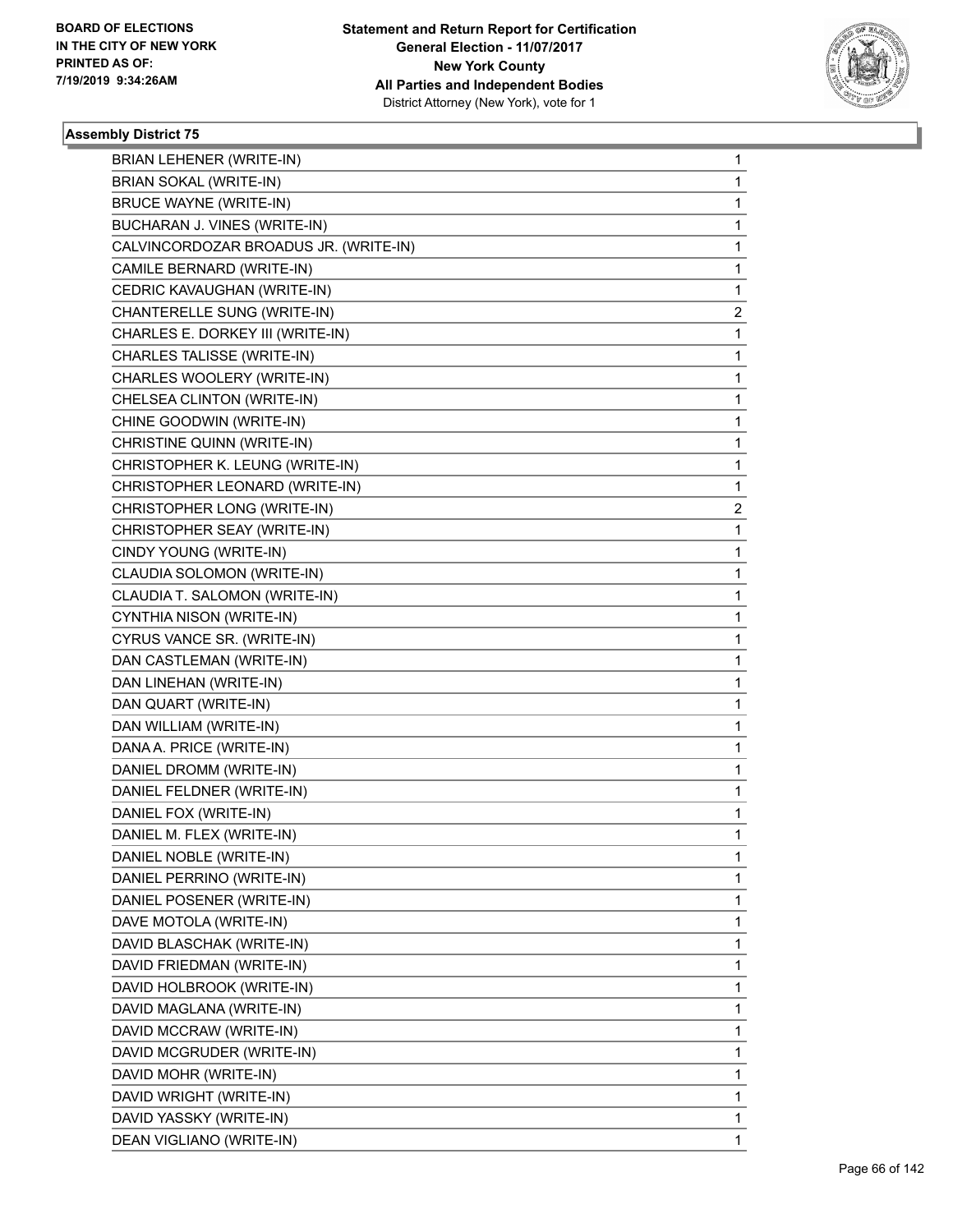

| DEREK JETER (WRITE-IN)           | $\mathbf{1}$ |
|----------------------------------|--------------|
| DIANA FLORENCE (WRITE-IN)        | 3            |
| DIDI SKAFF (WRITE-IN)            | 1            |
| DONALD DENNARD (WRITE-IN)        | 1            |
| DONALD TRUMP (WRITE-IN)          | 6            |
| DONALD TRUMP JR. (WRITE-IN)      | $\mathbf{1}$ |
| DOUGLAS C. JAMES (WRITE-IN)      | $\mathbf{1}$ |
| DOUGLAS LIPMAN (WRITE-IN)        | $\mathbf{1}$ |
| DR. MASTRO BATISTA (WRITE-IN)    | $\mathbf{1}$ |
| EDDIE VLASTO (WRITE-IN)          | 1            |
| EDIA CUSICK (WRITE-IN)           | 1            |
| EDWARD F. MALUF (WRITE-IN)       | 2            |
| ELIOT SPITZER (WRITE-IN)         | 1            |
| ELLIOT BEIHN (WRITE-IN)          | 1            |
| ELLIOT SPITZER (WRITE-IN)        | 3            |
| EMILE J. BARTOW (WRITE-IN)       | 1            |
| EMILY BOGDEN (WRITE-IN)          | 1            |
| EMMA ELLENEELE (WRITE-IN)        | 1            |
| ERIC FRAWLEY (WRITE-IN)          | 1            |
| ERIC HOLDER (WRITE-IN)           | $\mathbf{1}$ |
| ERIC OLSON (WRITE-IN)            | $\mathbf{1}$ |
| ERIC ORSON (WRITE-IN)            | 1            |
| FIDEL CASTRO (WRITE-IN)          | 1            |
| FRANK ZAPPA (WRITE-IN)           | 1            |
| FRAZAR RICE (WRITE-IN)           | 1            |
| <b>GALE BREWER (WRITE-IN)</b>    | $\mathbf 1$  |
| <b>GENA BLASER (WRITE-IN)</b>    | 1            |
| <b>GENIA BLASER (WRITE-IN)</b>   | 1            |
| <b>GERI GRANDE (WRITE-IN)</b>    | 1            |
| <b>GLENN PATTON (WRITE-IN)</b>   | $\mathbf{1}$ |
| HARI KONDABALU (WRITE-IN)        | $\mathbf 1$  |
| HAROLD FORD (WRITE-IN)           | $\mathbf{1}$ |
| HARRY DEMELL (WRITE-IN)          | 1            |
| HARRY ORGANEK (WRITE-IN)         | 1            |
| HARVEY WEINSTEIN (WRITE-IN)      | 4            |
| HAVARD STHEN (WRITE-IN)          | $\mathbf 1$  |
| HEILDNAY WILLIAM (WRITE-IN)      | 1            |
| HILARY CLINTON (WRITE-IN)        | 1            |
| HILLARY CLINTON (WRITE-IN)       | 17           |
| HON. JUDGE JED RAKOFF (WRITE-IN) | 1            |
| HOWARD HAIN (WRITE-IN)           | 1            |
| ILANN M. MAAZEL (WRITE-IN)       | 1            |
| JACK MATTON (WRITE-IN)           | 1            |
| JACK MCCOY (WRITE-IN)            | 1            |
| JAMES COMEY (WRITE-IN)           | $\mathbf{1}$ |
| JAMES SCHIFF (WRITE-IN)          | 1            |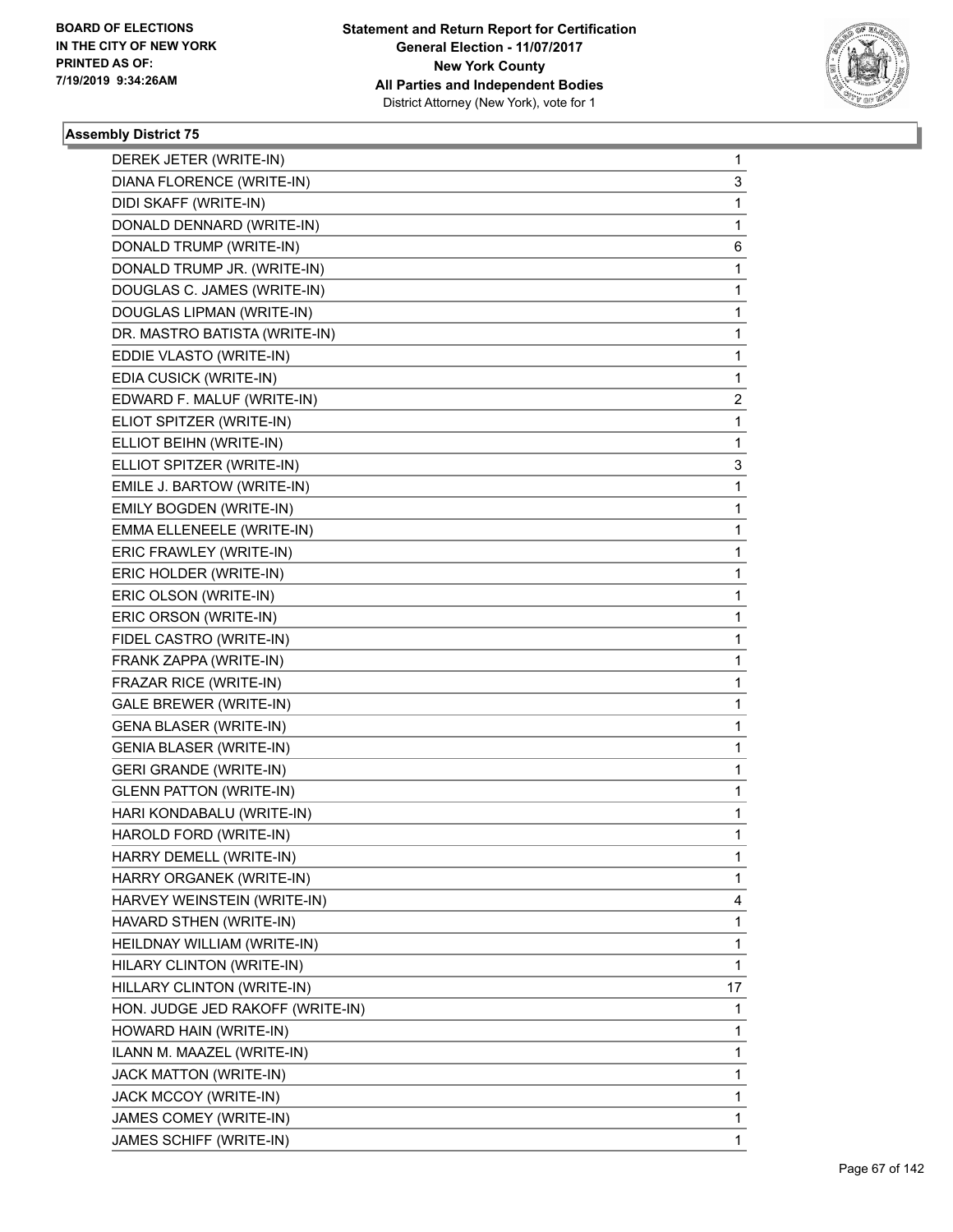

| JAN ROSENTHAL (WRITE-IN)             | 1            |
|--------------------------------------|--------------|
| JANINE PIRO (WRITE-IN)               | $\mathbf 1$  |
| JANOS MARTON (WRITE-IN)              | 1            |
| JAY NEWMAN (WRITE-IN)                | 1            |
| JEFFREY BARR (WRITE-IN)              | 1            |
| JENNIFER BERG (WRITE-IN)             | 1            |
| JOAN CORBO (WRITE-IN)                | 1            |
| JODI KANTOR (WRITE-IN)               | 1            |
| JOE BIDEN (WRITE-IN)                 | 1            |
| JOE DISCAPALA (WRITE-IN)             | 1            |
| JOE GIRARDI (WRITE-IN)               | 1            |
| JOE LONG (WRITE-IN)                  | 1            |
| JOE RAPPAPORT (WRITE-IN)             | 1            |
| JOE SMITH (WRITE-IN)                 | 1            |
| JOEL RUDIN (WRITE-IN)                | 1            |
| JOHN F.F WATKINS (WRITE-IN)          | 1            |
| JOHN F.F. WATKINS (WRITE-IN)         | 1            |
| JOHN P. DURR (WRITE-IN)              | 1            |
| JOHN SMITH (WRITE-IN)                | 1            |
| JOHN XAVIER FRANCIS WALSH (WRITE-IN) | 1            |
| JON BOKA (WRITE-IN)                  | 1            |
| JON F. FRANK JR. (WRITE-IN)          | 1            |
| JON FISH (WRITE-IN)                  | 1            |
| JOSEPH EVAL (WRITE-IN)               | 2            |
| JOSEPH JOEY DZUZAK (WRITE-IN)        | 1            |
| JOSHUA A. VIAVFMAN (WRITE-IN)        | 1            |
| JUDGE JUDITH SCHEINDLIN (WRITE-IN)   | 2            |
| JUDITH SCHEINDLIN (WRITE-IN)         | 1            |
| JUDY SHEINDLIN (WRITE-IN)            | 1            |
| JULIE FLANAGIN (WRITE-IN)            | 1            |
| JULIE SAMUELS (WRITE-IN)             | 1            |
| JUSTIN ANDERSON (WRITE-IN)           | $\mathbf{1}$ |
| KAREN SMITH (WRITE-IN)               | 1            |
| KATE BARNHART (WRITE-IN)             | 1            |
| KATHERINE FORREST (WRITE-IN)         | 1            |
| KATHERINE RANA (WRITE-IN)            | 1            |
| <b>KEN THOMPSON (WRITE-IN)</b>       | 1            |
| KENNETH MOLTNER (WRITE-IN)           | 1            |
| KERMITT BROOKS (WRITE-IN)            | 1            |
| KEVIN DAVIS (WRITE-IN)               | 1            |
| KEVIN T. WAGG (WRITE-IN)             | 1            |
| KIM OLIVER (WRITE-IN)                | 1            |
| KIM SWEET (WRITE-IN)                 | 1            |
| KITTY CARLISLE (WRITE-IN)            | 1            |
| KORELL PIESON (WRITE-IN)             | 1            |
| LAUREA KURTZ (WRITE-IN)              | 1            |
|                                      |              |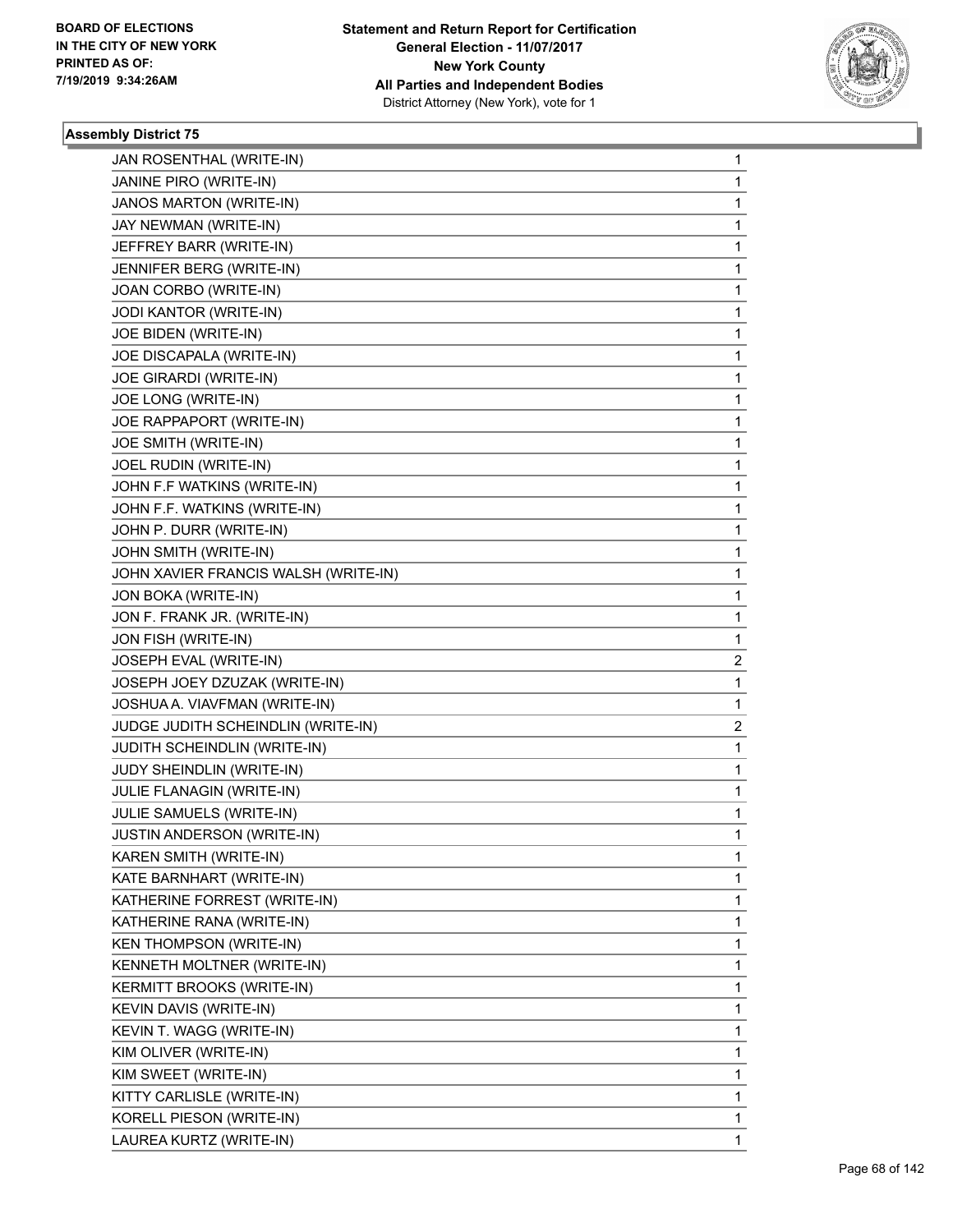

| LAVIEN KURLT (WRITE-IN)             | 1                       |
|-------------------------------------|-------------------------|
| LAWRENCE COBEN (WRITE-IN)           | $\mathbf{1}$            |
| LEONARD EGGLESTON (WRITE-IN)        | 1                       |
| LES CLAYPOOL (WRITE-IN)             | $\mathbf{1}$            |
| LESLIE CROCKER SNYDER (WRITE-IN)    | 4                       |
| LESLIE GEWIRTE (WRITE-IN)           | 1                       |
| LESLIE SNYDER (WRITE-IN)            | $\mathbf{1}$            |
| LETITIA JAMES (WRITE-IN)            | 1                       |
| LINDA FAIRSTEIN (WRITE-IN)          | 1                       |
| LINDA MERCURIO (WRITE-IN)           | $\mathbf{1}$            |
| LISA TANKOOS (WRITE-IN)             | 1                       |
| LORI LESSER (WRITE-IN)              | 1                       |
| LUCY MARTY (WRITE-IN)               | $\mathbf{1}$            |
| LUKAS FAUSET (WRITE-IN)             | 1                       |
| LUKE W. MEYERS (WRITE-IN)           | 1                       |
| LYNDSAY WHEELER (WRITE-IN)          | $\mathbf{1}$            |
| MADONNA CICCONE (WRITE-IN)          | 1                       |
| MAHATMA GANDHI (WRITE-IN)           | 1                       |
| MANE SUFFRUN III ESQUIRE (WRITE-IN) | 1                       |
| MARC FLIEDNER (WRITE-IN)            | 1,173                   |
| MARCIA CLARK (WRITE-IN)             | 1                       |
| MARCUS FLIEDNER (WRITE-IN)          | $\mathbf{1}$            |
| MARGARET KUNSTLER (WRITE-IN)        | 1                       |
| MARGARETS CHIN (WRITE-IN)           | 1                       |
| MARK FELTNER (WRITE-IN)             | $\mathbf{1}$            |
| MARK GREEN (WRITE-IN)               | 1                       |
| MARK N. FROBA (WRITE-IN)            | 1                       |
| MARK SIMONE (WRITE-IN)              | $\mathbf{1}$            |
| MARK YOUNG (WRITE-IN)               | 1                       |
| MARY DORMAN (WRITE-IN)              | 2                       |
| MATT WELCH (WRITE-IN)               | $\mathbf{1}$            |
| MATTHEW MIERSWA (WRITE-IN)          | 1                       |
| MATTHEW R. GREENFIELD (WRITE-IN)    | 1                       |
| MIA BREZIN (WRITE-IN)               | $\mathbf 1$             |
| MICHAEL BLOOMBERG (WRITE-IN)        | 9                       |
| MICHAEL BLUME (WRITE-IN)            | 1                       |
| MICHAEL CARDOZO (WRITE-IN)          | $\mathbf{1}$            |
| MICHAEL D. DAHKE (WRITE-IN)         | 1                       |
| MICHAEL DEROSA (WRITE-IN)           | 1                       |
| MICHAEL FARKAS (WRITE-IN)           | $\mathbf{1}$            |
| MICHAEL FAY (WRITE-IN)              | $\mathbf{1}$            |
| MICHAEL FLIEDNER (WRITE-IN)         | $\overline{\mathbf{c}}$ |
| MICHAEL GLEASON (WRITE-IN)          | $\mathbf{1}$            |
| MICHAEL ILARVS (WRITE-IN)           | 1                       |
| MICHAEL MCNAMARA (WRITE-IN)         | 1                       |
| MICHAEL MULANAPHY (WRITE-IN)        | 1                       |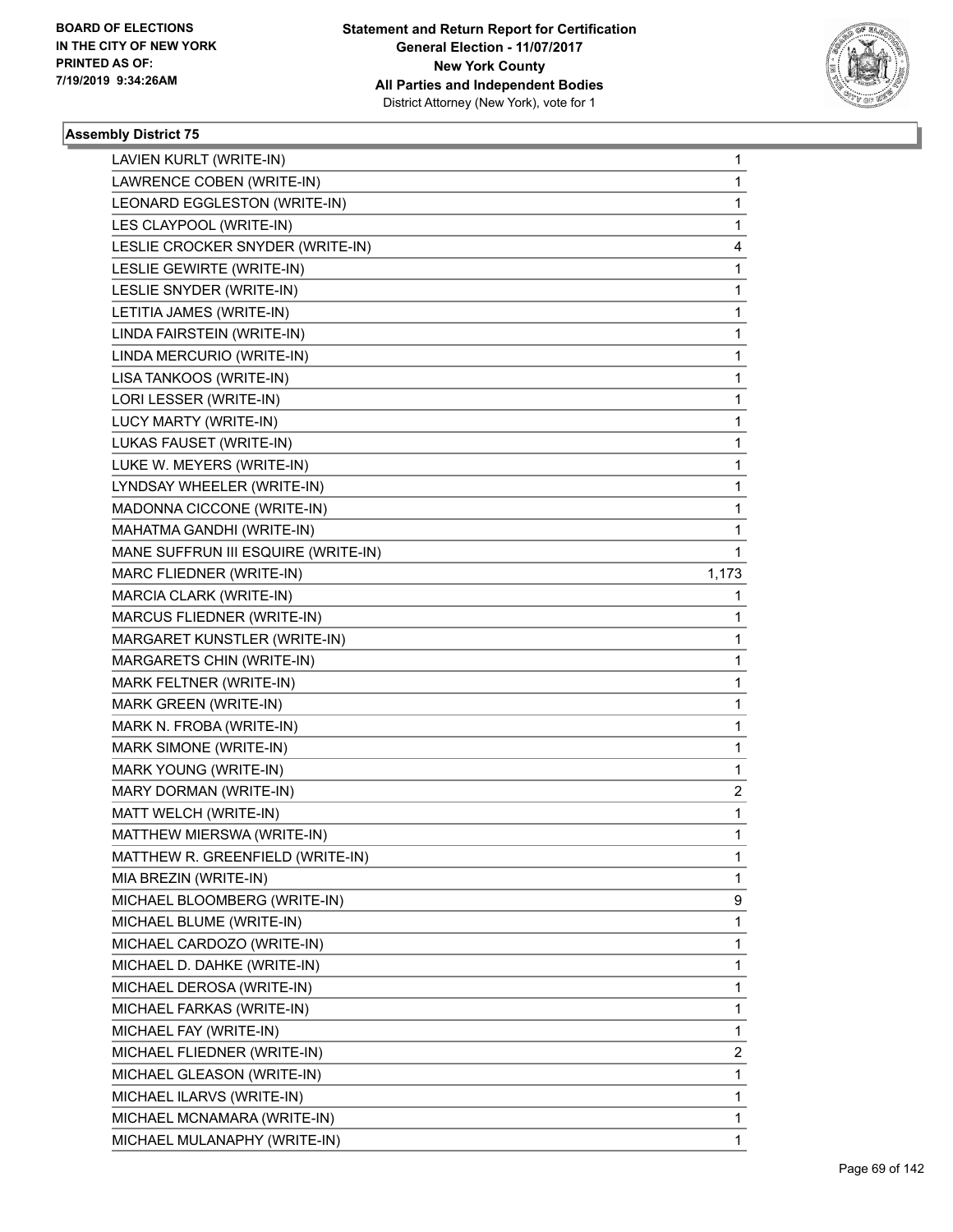

| MICHAEL TITOWSKY (WRITE-IN)        | 1              |
|------------------------------------|----------------|
| MICHAEL TOLKEIN (WRITE-IN)         | $\mathbf{1}$   |
| MICHAEL TOLKIN (WRITE-IN)          | 1              |
| MICHEL J. FAULKNER (WRITE-IN)      | $\mathbf{1}$   |
| MICHELLE CARUSO CABRERA (WRITE-IN) | 1              |
| MICHELLE OBAMA (WRITE-IN)          | 2              |
| MIGUEL GAMINO (WRITE-IN)           | $\mathbf{1}$   |
| MIKE FLIEDNER (WRITE-IN)           | 1              |
| MIKE KARP (WRITE-IN)               | 1              |
| MIKE KATZ (WRITE-IN)               | $\mathbf{1}$   |
| MITCHELL RABB ESQ. (WRITE-IN)      | 1              |
| MRK FLIEDNER (WRITE-IN)            | 1              |
| NANCY SMITH (WRITE-IN)             | $\overline{2}$ |
| NICHOLAS LEIGHTON (WRITE-IN)       | 1              |
| NICK SABAN (WRITE-IN)              | 1              |
| NORMAN SIEGEL (WRITE-IN)           | $\overline{2}$ |
| OPRAH WINFREY (WRITE-IN)           | 1              |
| PAUL CROTTY (WRITE-IN)             | 1              |
| PAUL ENGEL MAYER (WRITE-IN)        | $\mathbf{1}$   |
| PAUL GLEASON (WRITE-IN)            | 1              |
| PAUL KRUGMAN (WRITE-IN)            | 1              |
| PENNY BRADY (WRITE-IN)             | $\mathbf 1$    |
| PETER GLEASON (WRITE-IN)           | 10             |
| PETER SCHLEGER (WRITE-IN)          | 1              |
| PETER SHERIDAN (WRITE-IN)          | 1              |
| PHIL ROCHE (WRITE-IN)              | 1              |
| PREET BHARARA (WRITE-IN)           | 71             |
| RAFAEL BARBA (WRITE-IN)            | 1              |
| RALPH NADER (WRITE-IN)             | 2              |
| RAUL GARCIA (WRITE-IN)             | 1              |
| RAY KELLY (WRITE-IN)               | $\mathbf{1}$   |
| RENE JARUCYNSKI (WRITE-IN)         | 1              |
| RICH MILLER (WRITE-IN)             | 1              |
| RICHARD ABORN (WRITE-IN)           | 3              |
| RICHARD CHIRLS ESQ (WRITE-IN)      | $\mathbf{1}$   |
| RICHARD E. STONE (WRITE-IN)        | 1              |
| RICHARD FINKEL (WRITE-IN)          | $\mathbf{1}$   |
| RICHARD H. MERZ (WRITE-IN)         | 1              |
| RICHARD HOLAHAN (WRITE-IN)         | 1              |
| RICHARD WIERER (WRITE-IN)          | $\mathbf{1}$   |
| ROBERT BLERMAN (WRITE-IN)          | 1              |
| ROBERT MARTIN (WRITE-IN)           | 1              |
| ROBERT MORGENTHAU (WRITE-IN)       | $\mathbf{1}$   |
| ROBERT MUELLER (WRITE-IN)          | 1              |
| ROBERT WASHABAUGN (WRITE-IN)       | 1              |
| ROMERO HUU (WRITE-IN)              | 1              |
|                                    |                |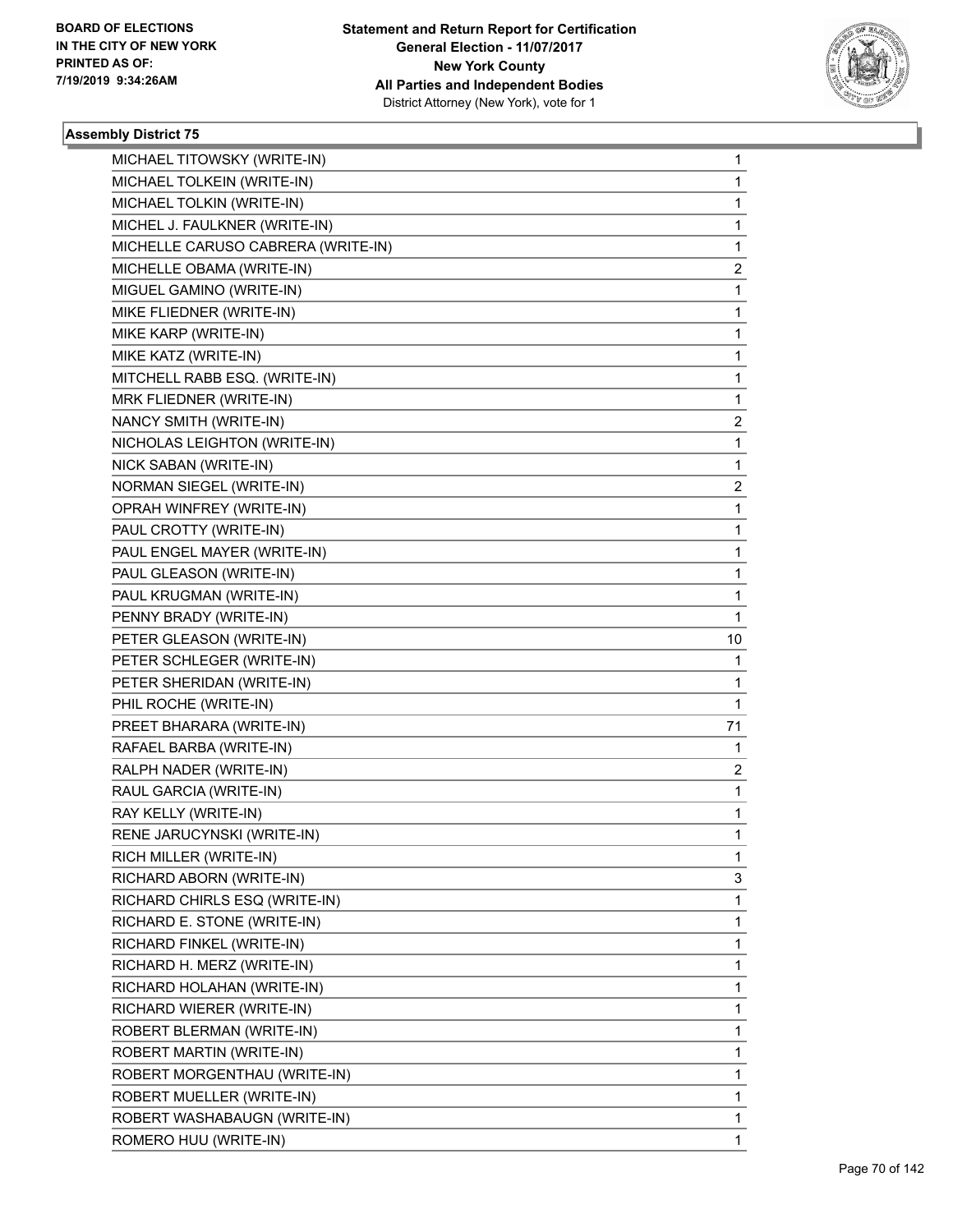

| RON KULEY (WRITE-IN)             | 1 |
|----------------------------------|---|
| RONA LEVINE (WRITE-IN)           | 1 |
| RONALD ALASTAIN SHORT (WRITE-IN) | 1 |
| RONAN FARROW (WRITE-IN)          | 2 |
| ROSE MCGOWAN (WRITE-IN)          | 3 |
| ROTH GANSBERG (WRITE-IN)         | 1 |
| ROZ RICHTER (WRITE-IN)           | 1 |
| RUDOLPH GIULIANI (WRITE-IN)      | 8 |
| RUDOLPH GULIANI (WRITE-IN)       | 1 |
| RUTH BADER GINSBERG (WRITE-IN)   | 1 |
| RUTI PAPERI (WRITE-IN)           | 1 |
| SAL ALBANESE (WRITE-IN)          | 4 |
| SALLY YATES (WRITE-IN)           | 1 |
| SAM BRICKFIELD (WRITE-IN)        | 1 |
| SAM MEANS (WRITE-IN)             | 1 |
| SAM WASSERSTIEN (WRITE-IN)       | 1 |
| SAM WATERSON (WRITE-IN)          | 1 |
| SCOTT FRIED (WRITE-IN)           | 1 |
| SEAN MENDEZ (WRITE-IN)           | 1 |
| SEAN MURPHY (WRITE-IN)           | 1 |
| SETH BARRON (WRITE-IN)           | 1 |
| SHEILA COCKBURN (WRITE-IN)       | 1 |
| STEPHEN COLBERT (WRITE-IN)       | 5 |
| STEPHEN GREENWALD (WRITE-IN)     | 1 |
| STEPHEN HARKAVY (WRITE-IN)       | 1 |
| STEPHEN J LEVINE (WRITE-IN)      | 1 |
| STEPHEN ROOKE (WRITE-IN)         | 1 |
| STEVE KOBRE (WRITE-IN)           | 1 |
| STEVE MARCUS (WRITE-IN)          | 1 |
| STEVE MUNRO (WRITE-IN)           | 1 |
| STEVEN BOYD (WRITE-IN)           | 1 |
| STEVEN M. GRAOT (WRITE-IN)       | 1 |
| STEVEN R. ROSE (WRITE-IN)        | 1 |
| STEVEN WEINER (WRITE-IN)         | 1 |
| STUART ABRAMS ESQ (WRITE-IN)     | 1 |
| STUART SMITH (WRITE-IN)          | 1 |
| SUCHITA MATTHEW (WRITE-IN)       | 1 |
| SUSAN E. MITCHELL (WRITE-IN)     | 1 |
| TARA SHERIDAN (WRITE-IN)         | 1 |
| THOMAS BACKEN (WRITE-IN)         | 1 |
| THOMAS SUNG (WRITE-IN)           | 1 |
| TIMOTHY TANNER (WRITE-IN)        | 1 |
| TOM FIDAL (WRITE-IN)             | 1 |
| TOM PAINE (WRITE-IN)             | 1 |
| TREVOR MILLS (WRITE-IN)          | 1 |
| UMA THURMAN (WRITE-IN)           | 2 |
|                                  |   |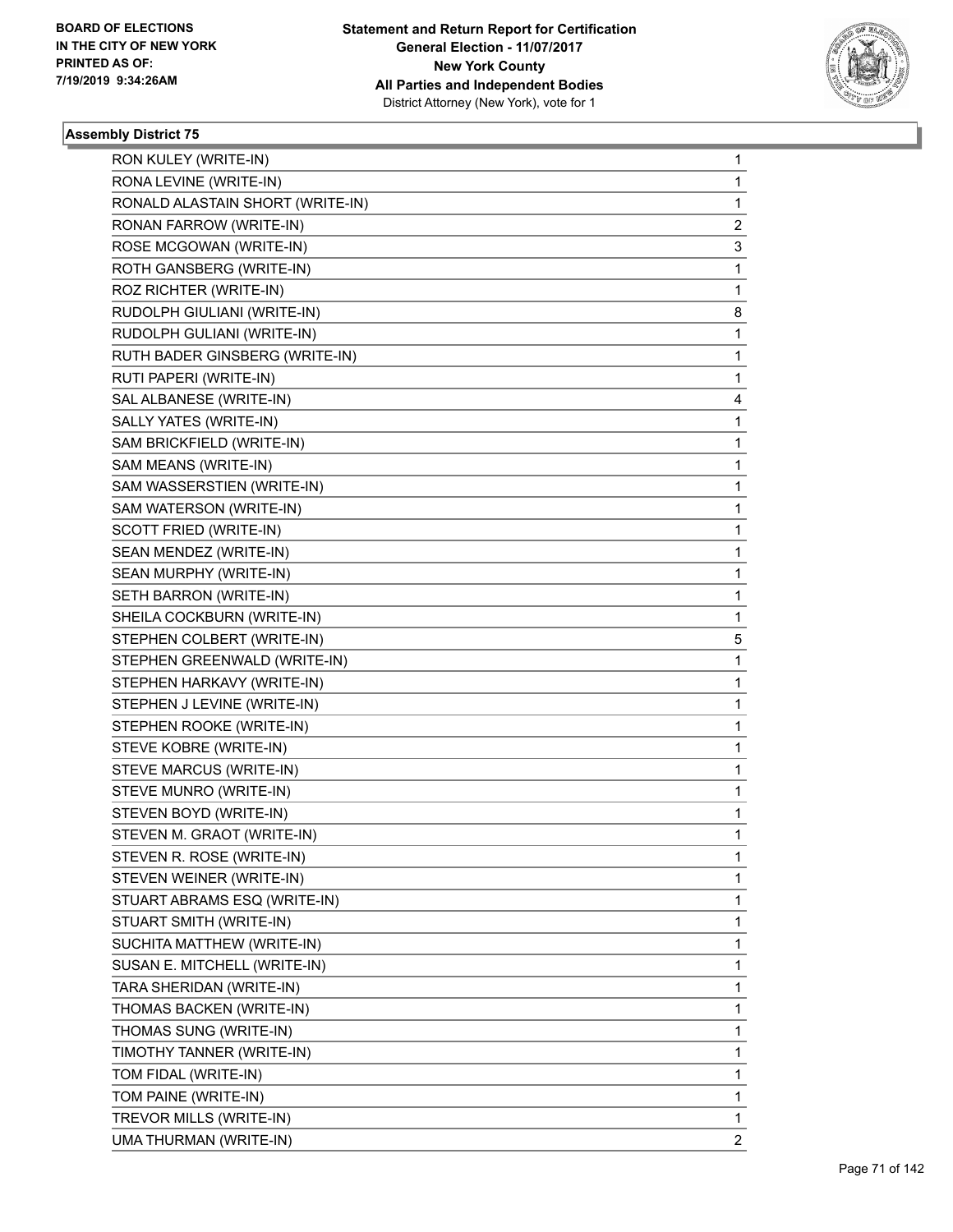

| UNATTRIBUTABLE WRITE-IN (WRITE-IN)        | 192    |
|-------------------------------------------|--------|
| UNCOUNTED WRITE-IN PER STATUTE (WRITE-IN) |        |
| VERA SUNG (WRITE-IN)                      |        |
| VINCE WEISBAND (WRITE-IN)                 |        |
| VINCENT TODARELLO (WRITE-IN)              |        |
| WAYNE BROOME (WRITE-IN)                   |        |
| WILLIAM BRAUNSCHWEIGER (WRITE-IN)         |        |
| YOUNGSIK YOON (WRITE-IN)                  |        |
| ZAYNAP TUFICKI (WRITE-IN)                 |        |
| <b>Total Votes</b>                        | 16,802 |
| Unrecorded                                | 5.500  |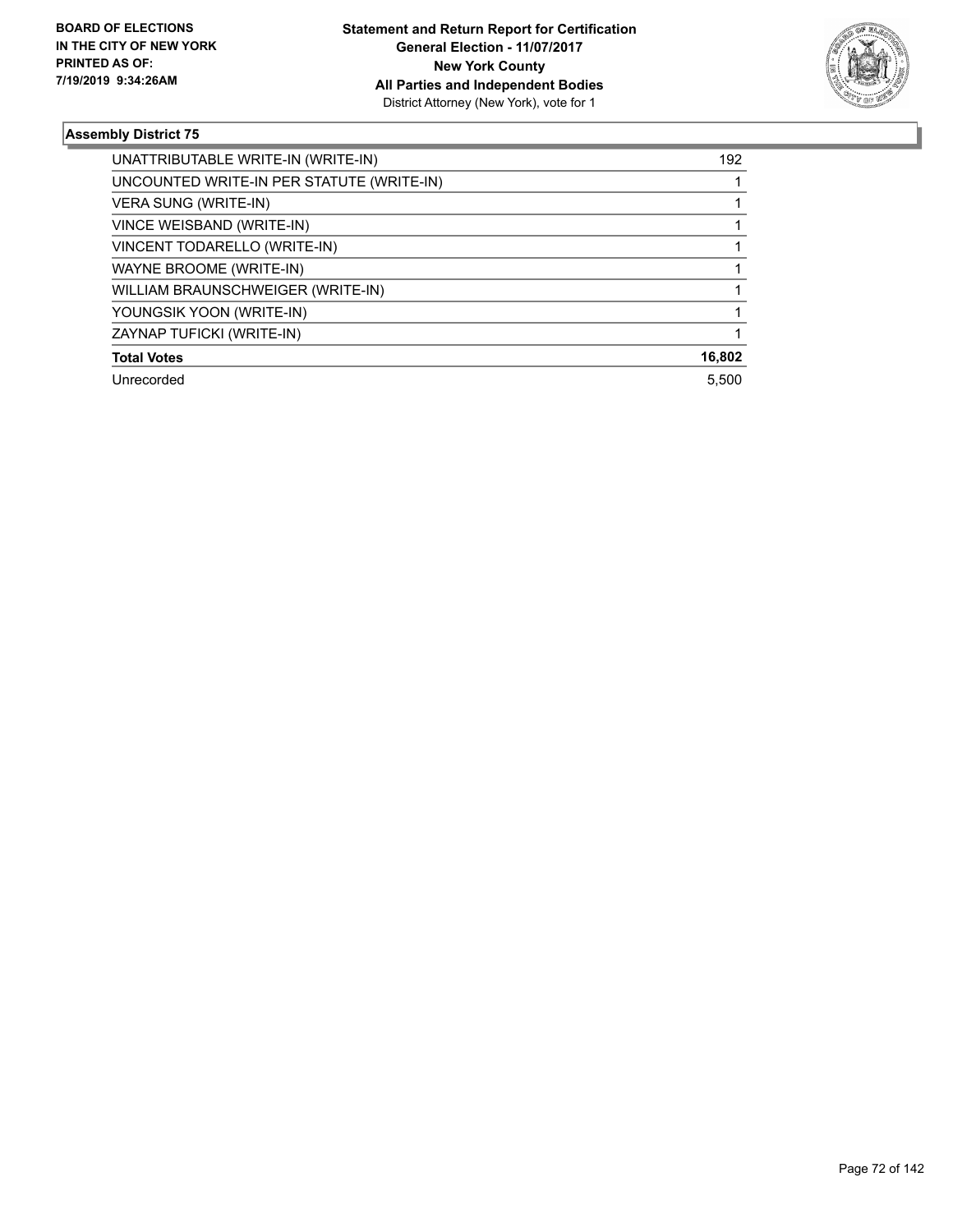

| PUBLIC COUNTER                                           | 23,201 |
|----------------------------------------------------------|--------|
| MANUALLY COUNTED EMERGENCY                               | 0      |
| ABSENTEE / MILITARY                                      | 711    |
| AFFIDAVIT                                                | 286    |
| <b>Total Ballots</b>                                     | 24,198 |
| Less - Inapplicable Federal/Special Presidential Ballots | 0      |
| <b>Total Applicable Ballots</b>                          | 24,198 |
| CYRUS VANCE JR. (DEMOCRATIC)                             | 15,879 |
| ADAM GROGEN (WRITE-IN)                                   | 1      |
| ADAM SCHIFF (WRITE-IN)                                   | 1      |
| ADAM SHELDON (WRITE-IN)                                  | 1      |
| AIMEE BARTOL (WRITE-IN)                                  | 1      |
| AL CAPONE (WRITE-IN)                                     | 2      |
| ALAN P. LUBITZ, ESQ (WRITE-IN)                           | 1      |
| ALEXANDER JUDKA (WRITE-IN)                               | 1      |
| ALYSSA MACK (WRITE-IN)                                   | 1      |
| ANDREW WEITZEL (WRITE-IN)                                | 1      |
| ANITA SHAPIRO (WRITE-IN)                                 | 1      |
| ANITA WHELAN (WRITE-IN)                                  | 1      |
| ANN LINDEN BAUM (WRITE-IN)                               | 1      |
| ANNE MCCAUGHEY (WRITE-IN)                                | 1      |
| ANTHONY BARBER (WRITE-IN)                                | 1      |
| ANTHONY GRAY (WRITE-IN)                                  | 1      |
| ANTHONY ROMERO (WRITE-IN)                                | 1      |
| ANTON TSKITAS (WRITE-IN)                                 | 1      |
| ANTONIN SCALIA (WRITE-IN)                                | 1      |
| AYANNA LEWIS-GRUSS (WRITE-IN)                            | 1      |
| BARACK OBAMA (WRITE-IN)                                  | 3      |
| BARRY E NEGRIN (WRITE-IN)                                | 1      |
| <b>BARRY KLUGER (WRITE-IN)</b>                           | 1      |
| BARRY R. OSTRAGER (WRITE-IN)                             | 1      |
| BEN KALLOS (WRITE-IN)                                    | 2      |
| BEN SHELLHORN (WRITE-IN)                                 | 1      |
| <b>BEN STONE (WRITE-IN)</b>                              | 1      |
| BERNARD MADOFF (WRITE-IN)                                | 1      |
| BERNIE SANDERS (WRITE-IN)                                | 4      |
| BETH RING (WRITE-IN)                                     | 1      |
| BETSY MCOLUCCI (WRITE-IN)                                | 1      |
| BILAL H. HARRARE (WRITE-IN)                              | 1      |
| BILL CLINTON (WRITE-IN)                                  | 1      |
| BILL DE BLASIO (WRITE-IN)                                | 1      |
| <b>BO DIETL (WRITE-IN)</b>                               | 3      |
| BOB MURYTHAR (WRITE-IN)                                  | 1      |
| BONNIE SARD (WRITE-IN)                                   | 1      |
| <b>BRACK OBAMA (WRITE-IN)</b>                            | 1      |
| BRADLEY W. TOWER (WRITE-IN)                              | 1      |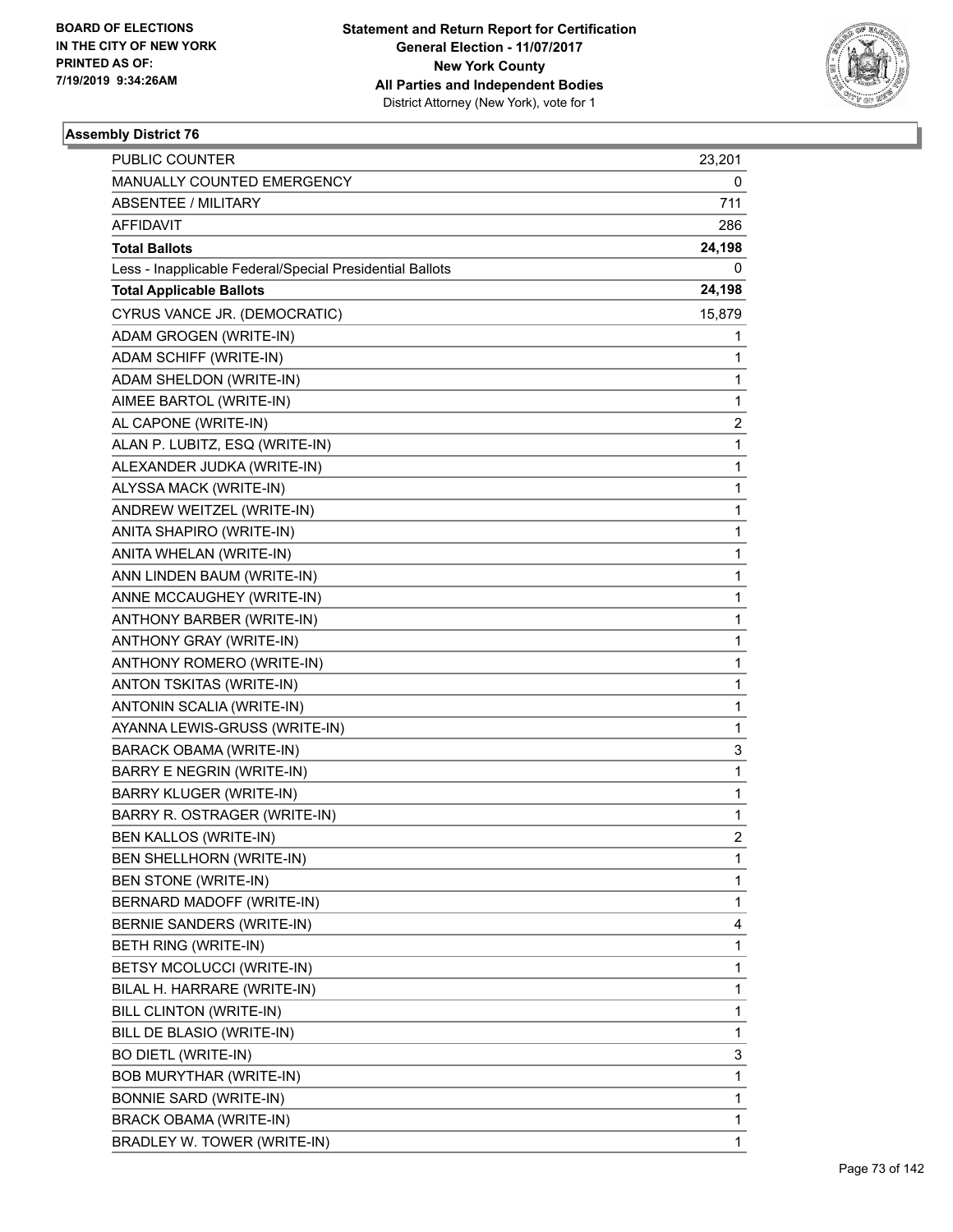

| <b>BRIAN HUNT (WRITE-IN)</b>         | 1              |
|--------------------------------------|----------------|
| <b>BRIAN KIRKUP (WRITE-IN)</b>       | 1              |
| BRIAN KRIST (WRITE-IN)               | 1              |
| <b>BRIDGET BRENNAN (WRITE-IN)</b>    | $\mathbf{1}$   |
| <b>BRUCE WAYNE (WRITE-IN)</b>        | 1              |
| <b>BRUCE WILLIS (WRITE-IN)</b>       | 1              |
| CARL CASTELLAN (WRITE-IN)            | $\mathbf{1}$   |
| CARMEN YULIN CRUZ (WRITE-IN)         | $\mathbf{1}$   |
| CAROL JENKINS (WRITE-IN)             | 1              |
| CAROLYN R. WELLS (WRITE-IN)          | $\mathbf{1}$   |
| CASS G. ADELMAN (WRITE-IN)           | 1              |
| CHAD FRIEDMAN (WRITE-IN)             | 1              |
| CHARLES CONROY (WRITE-IN)            | $\mathbf{1}$   |
| CHELSEA CLINTON (WRITE-IN)           | $\mathbf{1}$   |
| CHRIS CUOMO (WRITE-IN)               | 1              |
| CHRIS MILES (WRITE-IN)               | $\mathbf{1}$   |
| CHRIS PACHA (WRITE-IN)               | 1              |
| CHRIS VAN ZELE (WRITE-IN)            | 1              |
| CHRISTINE RYAN BURWELL (WRITE-IN)    | $\mathbf{1}$   |
| CHRISTOPHER PATRICK REGAN (WRITE-IN) | 1              |
| CHRISTOPHER REGAN (WRITE-IN)         | 1              |
| CLAUDIA RAY (WRITE-IN)               | $\mathbf{1}$   |
| COLLEEN QUINN (WRITE-IN)             | 1              |
| COLLIN KLAMPER (WRITE-IN)            | 1              |
| CON YOUNG CHOI (WRITE-IN)            | $\mathbf{1}$   |
| CONOR COYNE (WRITE-IN)               | $\mathbf{1}$   |
| CONOR LANDRY (WRITE-IN)              | 1              |
| CURTIS SLIWA (WRITE-IN)              | 3              |
| DAN GARODNICK (WRITE-IN)             | 2              |
| DAN LABOVITZ (WRITE-IN)              | 1              |
| DAN QUART (WRITE-IN)                 | 12             |
| DAN ROBINOWITZ (WRITE-IN)            | 1              |
| DANIEL ALVARADO (WRITE-IN)           | 1              |
| DANIEL HADAD (WRITE-IN)              | $\mathbf{1}$   |
| DANIEL VILA RIVERA (WRITE-IN)        | $\mathbf{1}$   |
| DAVID AHARONI (WRITE-IN)             | 1              |
| DAVID BIRNBAUN (WRITE-IN)            | $\overline{2}$ |
| DAVID EISENBERG (WRITE-IN)           | 1.             |
| DAVID GARLAND (WRITE-IN)             | 1              |
| DAVID MACK (WRITE-IN)                | $\mathbf{1}$   |
| DAVID WISHENGRAD (WRITE-IN)          | $\mathbf{1}$   |
| DAVID ZORNOW (WRITE-IN)              | 1              |
| DAVY CROCKETT (WRITE-IN)             | $\mathbf{1}$   |
| DEREK STOLDT (WRITE-IN)              | 1              |
| DIANA FLORENCE (WRITE-IN)            | 1              |
| DOMINIC DONATA (WRITE-IN)            | 1              |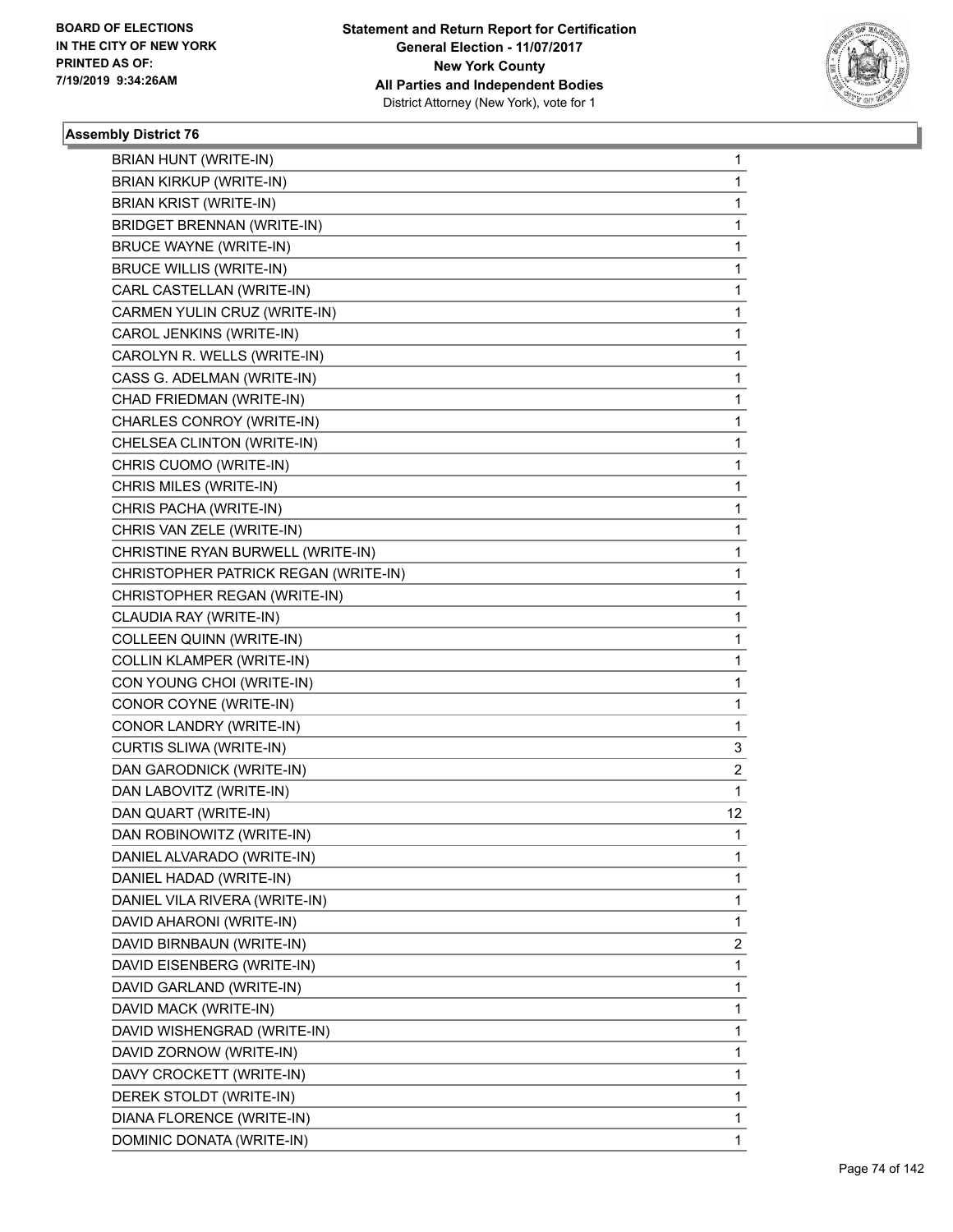

| DONALD TRUMP (WRITE-IN)              | 4            |
|--------------------------------------|--------------|
| DONALD TRUMP JR (WRITE-IN)           | 1            |
| DONALD TRUMP JR. (WRITE-IN)          | $\mathbf{1}$ |
| DOUG COON (WRITE-IN)                 | 1            |
| DOUGLAS WEIR (WRITE-IN)              | 1            |
| DR. VINNIE BOOMBATZ (WRITE-IN)       | 1            |
| DWIGHT D. EISENHOWER (WRITE-IN)      | 1            |
| EARL LESTER (WRITE-IN)               | $\mathbf{1}$ |
| ED COHEN (WRITE-IN)                  | $\mathbf{1}$ |
| ED MECHMAN (WRITE-IN)                | 1            |
| ED RODRIGUEZ (WRITE-IN)              | 1            |
| EDWARD BUMBER (WRITE-IN)             | 1            |
| ELINIE INSELGAD (WRITE-IN)           | 1            |
| ELIOT SPITZER (WRITE-IN)             | 4            |
| ELIZA SHAPIRO (WRITE-IN)             | 1            |
| ELIZABETH HOLTZMAN (WRITE-IN)        | 2            |
| ELLIOT SPITZER (WRITE-IN)            | 1            |
| ELLIOT SPLITZER (WRITE-IN)           | 1            |
| ELYSE SALZMAN, ESQ (WRITE-IN)        | 1            |
| EMMA RACINE (WRITE-IN)               | 2            |
| ERIC EINSTEIN (WRITE-IN)             | $\mathbf{1}$ |
| ERIC FLIEDNER (WRITE-IN)             | 1            |
| ERIC HOLDER (WRITE-IN)               | 1            |
| ERIC KRIGLER (WRITE-IN)              | 1            |
| ERIC ROTHSTEIN (WRITE-IN)            | 1            |
| ERIC TRUMP (WRITE-IN)                | $\mathbf{1}$ |
| FELIPE CORONEL (WRITE-IN)            | $\mathbf{1}$ |
| FIONA FOLEY (WRITE-IN)               | 1            |
| FRANK HOGEN (WRITE-IN)               | 1            |
| FRANK NID (WRITE-IN)                 | $\mathbf{1}$ |
| FRANK PATTON (WRITE-IN)              | $\mathbf{1}$ |
| FRANK SANTO PADRE (WRITE-IN)         | 1            |
| FRANK SEDDIO (WRITE-IN)              | 1            |
| FRED SEEMAN (WRITE-IN)               | 1            |
| FRED UMANE (WRITE-IN)                | 1            |
| FREDERICK A. O. SCHWARTZ (WRITE-IN)  | 1            |
| FREDRIC M UMANE (WRITE-IN)           | 1            |
| <b>GABRIEL PANEK (WRITE-IN)</b>      | 1            |
| <b>GARY STEIN (WRITE-IN)</b>         | 1            |
| <b>GENE HYFLER (WRITE-IN)</b>        | 1            |
| <b>GEORGE BUSH (WRITE-IN)</b>        | 1            |
| <b>GEORGE ELIOT (WRITE-IN)</b>       | 1            |
| <b>GEORGE KONTOGUNNIS (WRITE-IN)</b> | 1            |
| <b>GERALD FLAMM (WRITE-IN)</b>       | 1            |
| <b>GERALD STROBER (WRITE-IN)</b>     | 1            |
| <b>GLEN GARDNER (WRITE-IN)</b>       | 1            |
|                                      |              |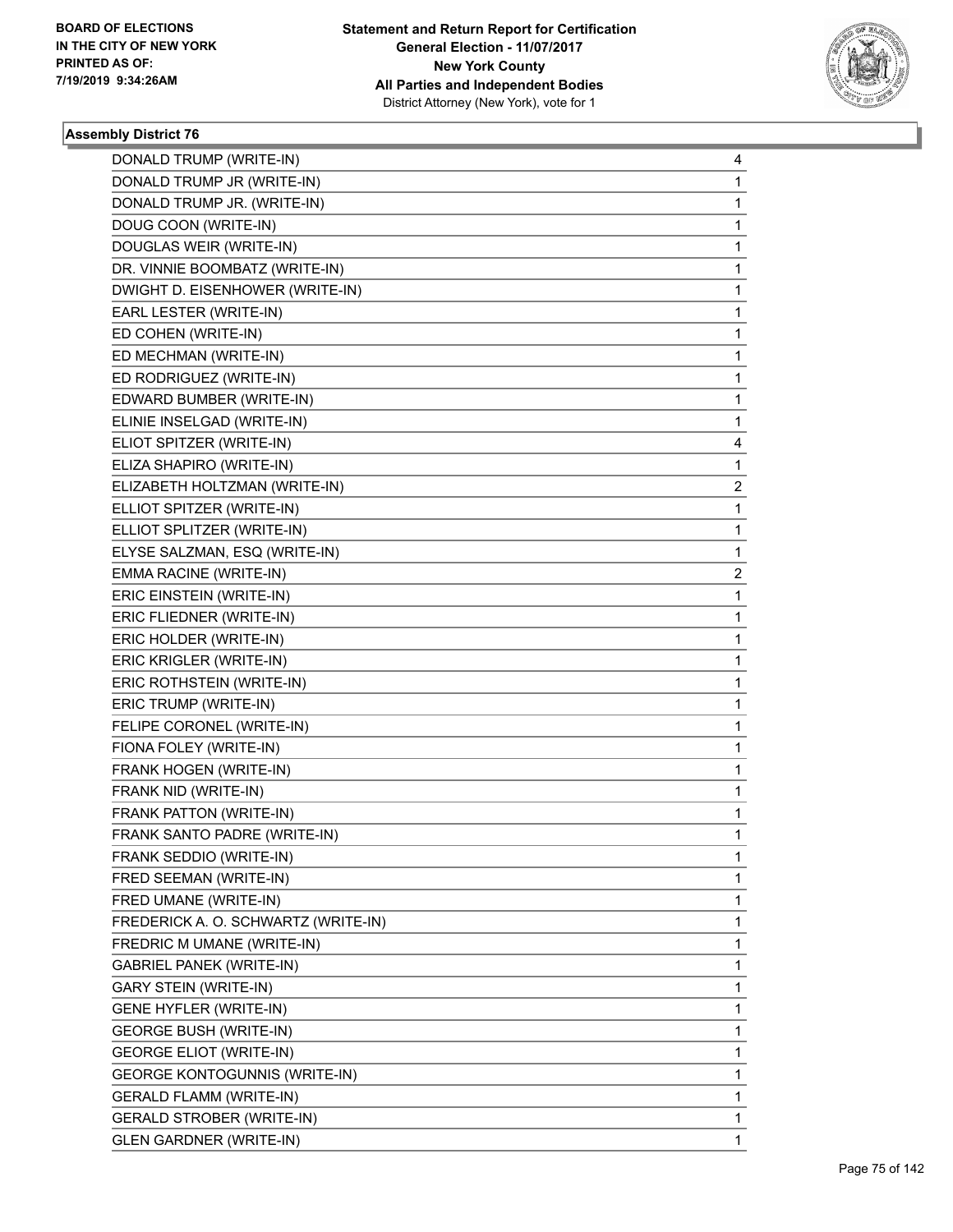

| <b>GLORIA RAKOVIC (WRITE-IN)</b> | 1              |
|----------------------------------|----------------|
| <b>GLORIA STEINEM (WRITE-IN)</b> | 1              |
| <b>GRAGDY DRAKANT (WRITE-IN)</b> | 1              |
| <b>GREGG BROWN (WRITE-IN)</b>    | 1              |
| <b>GREGG POPOVICH (WRITE-IN)</b> | 1              |
| <b>GREGORY SOUMAS (WRITE-IN)</b> | 1              |
| <b>GUY ROUHAN (WRITE-IN)</b>     | 1              |
| HAKEEM JEFFRIES (WRITE-IN)       | 1              |
| HANNAH MILLER (WRITE-IN)         | 1              |
| HANS LITTEN (WRITE-IN)           | 1              |
| HARLAN LEVY (WRITE-IN)           | 1              |
| HARVEY BELLOVIN (WRITE-IN)       | 1              |
| HARVEY DENT (WRITE-IN)           | $\overline{2}$ |
| HARVEY FISHBEIN (WRITE-IN)       | 1              |
| HARVEY M. BAGG, ESQ (WRITE-IN)   | 1              |
| HARVEY MILK (WRITE-IN)           | 1              |
| HARVEY WEINSTEIN (WRITE-IN)      | 6              |
| HARVEY WEINSTIEN (WRITE-IN)      | 1              |
| HENRY DAVID THOREAU (WRITE-IN)   | 1              |
| HILLARY CLINTON (WRITE-IN)       | 16             |
| HOPE HICKS (WRITE-IN)            | 1              |
| HOWARD KRULEWITZ (WRITE-IN)      | 1              |
| HOWARD ROTBLATT (WRITE-IN)       | 1              |
| JACK MCCOY (WRITE-IN)            | 1              |
| JAKE GARDNER (WRITE-IN)          | 1              |
| JAMES CONNEY (WRITE-IN)          | 1              |
| JAMES MANTREDONIZ (WRITE-IN)     | 1              |
| JAMES MELVIN (WRITE-IN)          | 1              |
| JAMES ONEILL (WRITE-IN)          | 1              |
| JAMES RINGLER (WRITE-IN)         | 1              |
| JAMIE P. CBUSER (WRITE-IN)       | 1              |
| JAN ANTHONY SANCHEZ (WRITE-IN)   | 1              |
| JARED KUSHNER (WRITE-IN)         | 1              |
| JAY FIELDE (WRITE-IN)            | 1              |
| JEANINE PIRRO (WRITE-IN)         | 1              |
| JEFFRERY FISHER (WRITE-IN)       | 1              |
| JEFFREY I. AARON (WRITE-IN)      | 1              |
| JENNY AMLEN (WRITE-IN)           | 1              |
| JERI ZUCKER (WRITE-IN)           | 1              |
| JESSICA MASULLO (WRITE-IN)       | 1              |
| JILL PLISKIN (WRITE-IN)          | 1              |
| JOAN ILLIZIO (WRITE-IN)          | 1              |
| JOEL MAXMAN (WRITE-IN)           | 1              |
| JOEL WILLCHER (WRITE-IN)         | 1              |
| JOEY PESTO (WRITE-IN)            | 1              |
| JOHN ALVAREZ (WRITE-IN)          | 1              |
|                                  |                |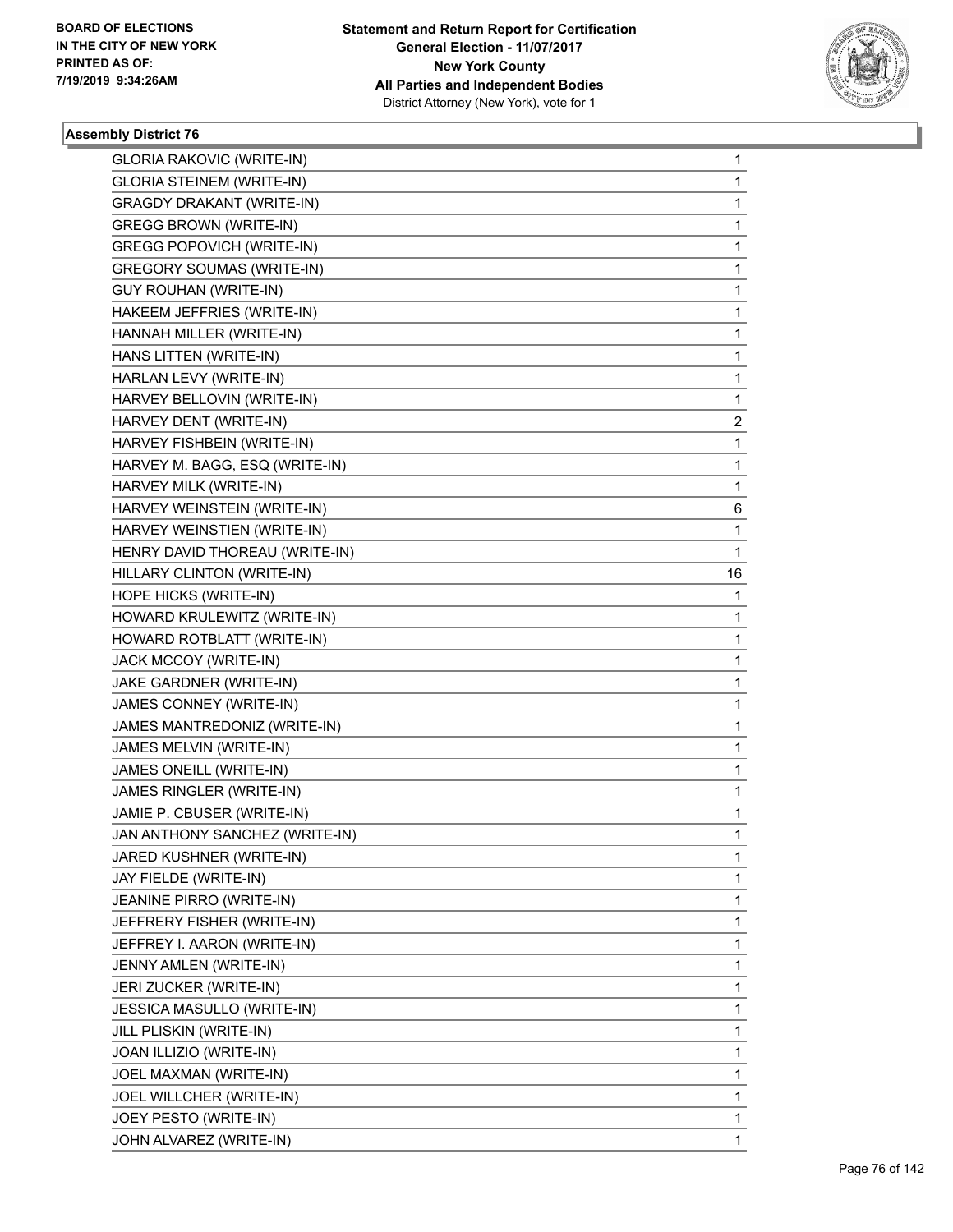

| JOHN BERMAN (WRITE-IN)           | 1   |
|----------------------------------|-----|
| JOHN CAHILL (WRITE-IN)           | 1   |
| JOHN DEE (WRITE-IN)              | 1   |
| JOHN GROSS (WRITE-IN)            | 1   |
| JOHN H STEINBERG (WRITE-IN)      | 1   |
| JOHN R. FALLON JR. (WRITE-IN)    | 1   |
| JOHN SMITH (WRITE-IN)            | 1   |
| JONATHAN AUERBACH (WRITE-IN)     | 1   |
| JONATHAN BING (WRITE-IN)         | 1   |
| JONATHAN D. SIEGFRIED (WRITE-IN) | 1   |
| JONATHAN SOLNIM (WRITE-IN)       | 1   |
| JORDAN LAND (WRITE-IN)           | 1   |
| JOSEPH AMBROSE (WRITE-IN)        | 1   |
| JOSEPH P PIAZZA (WRITE-IN)       | 1   |
| JOSHUA KIRSCHNER (WRITE-IN)      | 1   |
| JOSHUA S. KRAVITZ (WRITE-IN)     | 1   |
| JOSHUA SIBBLE (WRITE-IN)         | 1   |
| JUDITH MARGOLIN (WRITE-IN)       | 1   |
| KEN ZUCKERBROT (WRITE-IN)        | 1   |
| KENNETH SACKS (WRITE-IN)         | 1   |
| KENNETH WELLNE (WRITE-IN)        | 1   |
| KEVIN WENDUM (WRITE-IN)          | 1   |
| LARRY DWORKIN (WRITE-IN)         | 1   |
| LAURA E. MILLENDORF (WRITE-IN)   | 1   |
| LAURA MILLENDORF (WRITE-IN)      | 1   |
| LAUVA DALY (WRITE-IN)            | 1   |
| LAWRENCE BUTERMAN (WRITE-IN)     | 1   |
| LESILE CROCKER SNYDER (WRITE-IN) | 1   |
| LESLIE CHOCKER SYNDER (WRITE-IN) | 1   |
| LESLIE CROCKER SNYDER (WRITE-IN) | 4   |
| LESLIE CROCKER-SNYDER (WRITE-IN) | 1   |
| LINDA FAIRSTEIN (WRITE-IN)       | 1   |
| LINDA WEINMAN (WRITE-IN)         | 3   |
| LINDSAY BUMBER (WRITE-IN)        | 1   |
| LISA DE PASQUALE (WRITE-IN)      | 1   |
| LIZ KRUEGER (WRITE-IN)           | 1   |
| LLOYD HELLER (WRITE-IN)          | 1   |
| LORETTA LYNCH (WRITE-IN)         | 1   |
| LORI SATTLER (WRITE-IN)          | 1   |
| LORIN KEISNER (WRITE-IN)         | 1   |
| LOUIS J MARTINE (WRITE-IN)       | 1   |
| LOUISE RADIN (WRITE-IN)          | 1   |
| LUCY FATO (WRITE-IN)             | 1   |
| LUKE ANGERAME (WRITE-IN)         | 1   |
| MAEGAN BONER (WRITE-IN)          | 1   |
| MARC FLIEDNER (WRITE-IN)         | 842 |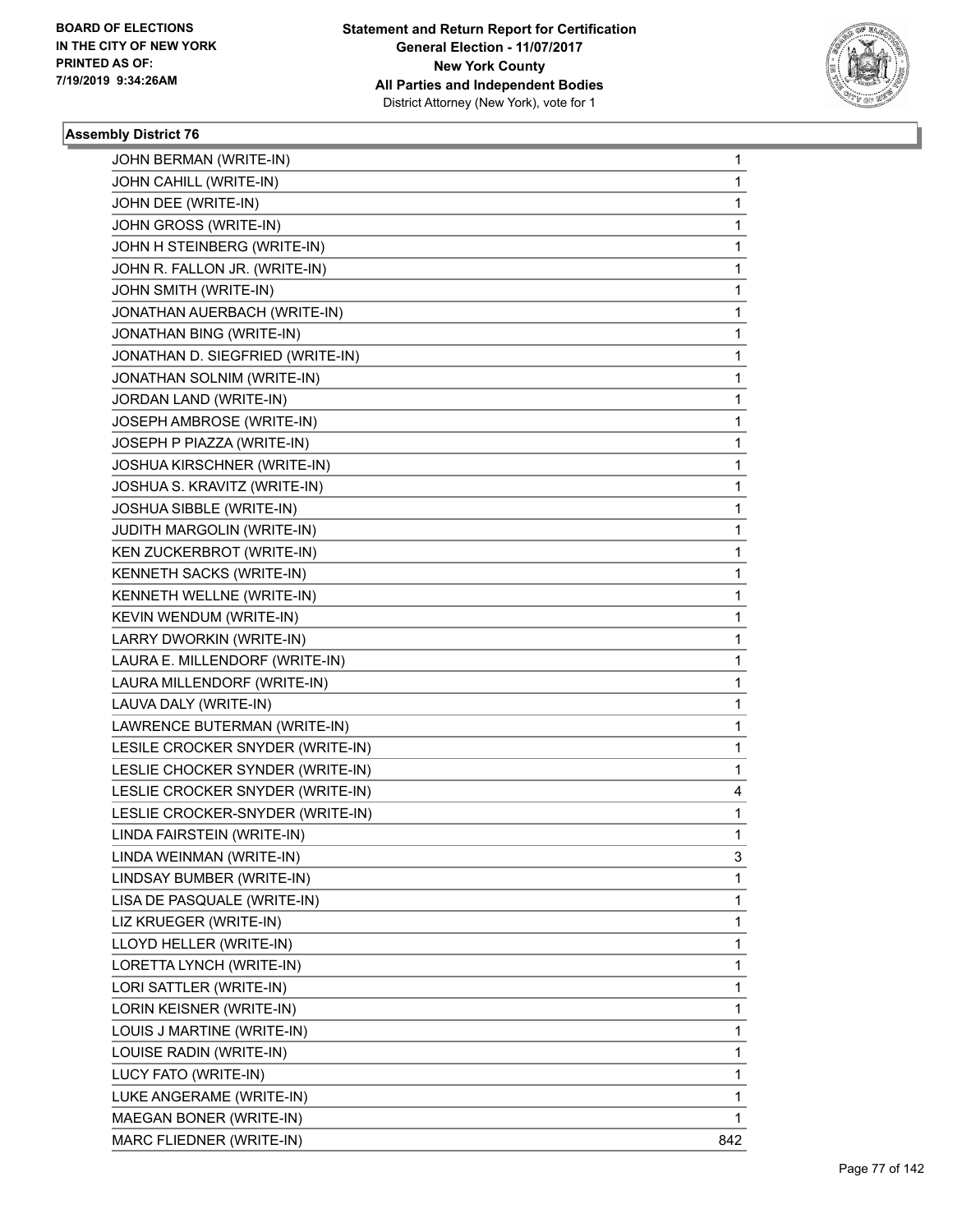

| MARC MIGLIOZZI (WRITE-IN)<br>1<br>13<br>MARC PLIEDNER (WRITE-IN)<br>MARCIA LONGMAN (WRITE-IN)<br>1<br>MARGEY KOEN (WRITE-IN)<br>1<br>MARIA CRUZ MELENDEZ (WRITE-IN)<br>1<br>MARINA CASKEY (WRITE-IN)<br>1<br>MARION AMORE (WRITE-IN)<br>1<br>MARK C. KELLY (WRITE-IN)<br>1<br>MARK FICHER ZERNIN (WRITE-IN)<br>1<br>MARK FLELER (WRITE-IN)<br>1<br>MARK FLIEDNER (WRITE-IN)<br>$\overline{2}$<br>MARK LANE (WRITE-IN)<br>1<br>MARK MUTTERPERL (WRITE-IN)<br>1<br>MARK RUFFALD (WRITE-IN)<br>1<br>MARTIN HETTER (WRITE-IN)<br>1<br>MARY ANN DALY (WRITE-IN)<br>1<br>MASHA KNELLER (WRITE-IN)<br>1<br>MATT POPOWSKY (WRITE-IN)<br>1<br>MATT TAIBBI (WRITE-IN)<br>1<br>MATTHEW CERLETTY (WRITE-IN)<br>1<br>MATTHEW HOSKINSON (WRITE-IN)<br>1<br>MATTHEW KLARBERG (WRITE-IN)<br>1<br>MATTHEW SALIMBENE (WRITE-IN)<br>1<br>MATTHEW SMITH (WRITE-IN)<br>1<br>MAX GLUZMAN (WRITE-IN)<br>1<br>MAXX STONE (WRITE-IN)<br>1<br>MEREDITH BREWER (WRITE-IN)<br>1<br>MICHAEL BLOOMBERG (WRITE-IN)<br>6<br>MICHAEL D. SILVERMAN (WRITE-IN)<br>$\mathbf{1}$<br>MICHAEL FLIEDNER (WRITE-IN)<br>1<br>MICHAEL GAFKOWSKI (WRITE-IN)<br>1<br>1<br>MICHAEL MIKASEY (WRITE-IN)<br>MICHAEL OREILLY (WRITE-IN)<br>1<br>MICHAEL SCHLESINGER (WRITE-IN)<br>1<br>1<br>MICHAEL YETTER (WRITE-IN)<br>MICHEAL BLOOMBERG (WRITE-IN)<br>1<br>1<br>MIGUEL ALVAREZ (WRITE-IN)<br>1<br>MIKE BRITT (WRITE-IN)<br>MIKE DILLAN (WRITE-IN)<br>1<br>MIKE SHEA (WRITE-IN)<br>1<br>MITT ROMNEY (WRITE-IN)<br>1<br>MORTON SILBERMAN (WRITE-IN)<br>1<br>NATALIE SOCORRO (WRITE-IN)<br>1<br>NICOLE MALLIOTAKIS (WRITE-IN)<br>1 | MARC M. RUBIN (WRITE-IN) | 1 |
|----------------------------------------------------------------------------------------------------------------------------------------------------------------------------------------------------------------------------------------------------------------------------------------------------------------------------------------------------------------------------------------------------------------------------------------------------------------------------------------------------------------------------------------------------------------------------------------------------------------------------------------------------------------------------------------------------------------------------------------------------------------------------------------------------------------------------------------------------------------------------------------------------------------------------------------------------------------------------------------------------------------------------------------------------------------------------------------------------------------------------------------------------------------------------------------------------------------------------------------------------------------------------------------------------------------------------------------------------------------------------------------------------------------------------------------------------------------------------------------------------------------------------------------------------------------------------------|--------------------------|---|
|                                                                                                                                                                                                                                                                                                                                                                                                                                                                                                                                                                                                                                                                                                                                                                                                                                                                                                                                                                                                                                                                                                                                                                                                                                                                                                                                                                                                                                                                                                                                                                                  |                          |   |
|                                                                                                                                                                                                                                                                                                                                                                                                                                                                                                                                                                                                                                                                                                                                                                                                                                                                                                                                                                                                                                                                                                                                                                                                                                                                                                                                                                                                                                                                                                                                                                                  |                          |   |
|                                                                                                                                                                                                                                                                                                                                                                                                                                                                                                                                                                                                                                                                                                                                                                                                                                                                                                                                                                                                                                                                                                                                                                                                                                                                                                                                                                                                                                                                                                                                                                                  |                          |   |
|                                                                                                                                                                                                                                                                                                                                                                                                                                                                                                                                                                                                                                                                                                                                                                                                                                                                                                                                                                                                                                                                                                                                                                                                                                                                                                                                                                                                                                                                                                                                                                                  |                          |   |
|                                                                                                                                                                                                                                                                                                                                                                                                                                                                                                                                                                                                                                                                                                                                                                                                                                                                                                                                                                                                                                                                                                                                                                                                                                                                                                                                                                                                                                                                                                                                                                                  |                          |   |
|                                                                                                                                                                                                                                                                                                                                                                                                                                                                                                                                                                                                                                                                                                                                                                                                                                                                                                                                                                                                                                                                                                                                                                                                                                                                                                                                                                                                                                                                                                                                                                                  |                          |   |
|                                                                                                                                                                                                                                                                                                                                                                                                                                                                                                                                                                                                                                                                                                                                                                                                                                                                                                                                                                                                                                                                                                                                                                                                                                                                                                                                                                                                                                                                                                                                                                                  |                          |   |
|                                                                                                                                                                                                                                                                                                                                                                                                                                                                                                                                                                                                                                                                                                                                                                                                                                                                                                                                                                                                                                                                                                                                                                                                                                                                                                                                                                                                                                                                                                                                                                                  |                          |   |
|                                                                                                                                                                                                                                                                                                                                                                                                                                                                                                                                                                                                                                                                                                                                                                                                                                                                                                                                                                                                                                                                                                                                                                                                                                                                                                                                                                                                                                                                                                                                                                                  |                          |   |
|                                                                                                                                                                                                                                                                                                                                                                                                                                                                                                                                                                                                                                                                                                                                                                                                                                                                                                                                                                                                                                                                                                                                                                                                                                                                                                                                                                                                                                                                                                                                                                                  |                          |   |
|                                                                                                                                                                                                                                                                                                                                                                                                                                                                                                                                                                                                                                                                                                                                                                                                                                                                                                                                                                                                                                                                                                                                                                                                                                                                                                                                                                                                                                                                                                                                                                                  |                          |   |
|                                                                                                                                                                                                                                                                                                                                                                                                                                                                                                                                                                                                                                                                                                                                                                                                                                                                                                                                                                                                                                                                                                                                                                                                                                                                                                                                                                                                                                                                                                                                                                                  |                          |   |
|                                                                                                                                                                                                                                                                                                                                                                                                                                                                                                                                                                                                                                                                                                                                                                                                                                                                                                                                                                                                                                                                                                                                                                                                                                                                                                                                                                                                                                                                                                                                                                                  |                          |   |
|                                                                                                                                                                                                                                                                                                                                                                                                                                                                                                                                                                                                                                                                                                                                                                                                                                                                                                                                                                                                                                                                                                                                                                                                                                                                                                                                                                                                                                                                                                                                                                                  |                          |   |
|                                                                                                                                                                                                                                                                                                                                                                                                                                                                                                                                                                                                                                                                                                                                                                                                                                                                                                                                                                                                                                                                                                                                                                                                                                                                                                                                                                                                                                                                                                                                                                                  |                          |   |
|                                                                                                                                                                                                                                                                                                                                                                                                                                                                                                                                                                                                                                                                                                                                                                                                                                                                                                                                                                                                                                                                                                                                                                                                                                                                                                                                                                                                                                                                                                                                                                                  |                          |   |
|                                                                                                                                                                                                                                                                                                                                                                                                                                                                                                                                                                                                                                                                                                                                                                                                                                                                                                                                                                                                                                                                                                                                                                                                                                                                                                                                                                                                                                                                                                                                                                                  |                          |   |
|                                                                                                                                                                                                                                                                                                                                                                                                                                                                                                                                                                                                                                                                                                                                                                                                                                                                                                                                                                                                                                                                                                                                                                                                                                                                                                                                                                                                                                                                                                                                                                                  |                          |   |
|                                                                                                                                                                                                                                                                                                                                                                                                                                                                                                                                                                                                                                                                                                                                                                                                                                                                                                                                                                                                                                                                                                                                                                                                                                                                                                                                                                                                                                                                                                                                                                                  |                          |   |
|                                                                                                                                                                                                                                                                                                                                                                                                                                                                                                                                                                                                                                                                                                                                                                                                                                                                                                                                                                                                                                                                                                                                                                                                                                                                                                                                                                                                                                                                                                                                                                                  |                          |   |
|                                                                                                                                                                                                                                                                                                                                                                                                                                                                                                                                                                                                                                                                                                                                                                                                                                                                                                                                                                                                                                                                                                                                                                                                                                                                                                                                                                                                                                                                                                                                                                                  |                          |   |
|                                                                                                                                                                                                                                                                                                                                                                                                                                                                                                                                                                                                                                                                                                                                                                                                                                                                                                                                                                                                                                                                                                                                                                                                                                                                                                                                                                                                                                                                                                                                                                                  |                          |   |
|                                                                                                                                                                                                                                                                                                                                                                                                                                                                                                                                                                                                                                                                                                                                                                                                                                                                                                                                                                                                                                                                                                                                                                                                                                                                                                                                                                                                                                                                                                                                                                                  |                          |   |
|                                                                                                                                                                                                                                                                                                                                                                                                                                                                                                                                                                                                                                                                                                                                                                                                                                                                                                                                                                                                                                                                                                                                                                                                                                                                                                                                                                                                                                                                                                                                                                                  |                          |   |
|                                                                                                                                                                                                                                                                                                                                                                                                                                                                                                                                                                                                                                                                                                                                                                                                                                                                                                                                                                                                                                                                                                                                                                                                                                                                                                                                                                                                                                                                                                                                                                                  |                          |   |
|                                                                                                                                                                                                                                                                                                                                                                                                                                                                                                                                                                                                                                                                                                                                                                                                                                                                                                                                                                                                                                                                                                                                                                                                                                                                                                                                                                                                                                                                                                                                                                                  |                          |   |
|                                                                                                                                                                                                                                                                                                                                                                                                                                                                                                                                                                                                                                                                                                                                                                                                                                                                                                                                                                                                                                                                                                                                                                                                                                                                                                                                                                                                                                                                                                                                                                                  |                          |   |
|                                                                                                                                                                                                                                                                                                                                                                                                                                                                                                                                                                                                                                                                                                                                                                                                                                                                                                                                                                                                                                                                                                                                                                                                                                                                                                                                                                                                                                                                                                                                                                                  |                          |   |
|                                                                                                                                                                                                                                                                                                                                                                                                                                                                                                                                                                                                                                                                                                                                                                                                                                                                                                                                                                                                                                                                                                                                                                                                                                                                                                                                                                                                                                                                                                                                                                                  |                          |   |
|                                                                                                                                                                                                                                                                                                                                                                                                                                                                                                                                                                                                                                                                                                                                                                                                                                                                                                                                                                                                                                                                                                                                                                                                                                                                                                                                                                                                                                                                                                                                                                                  |                          |   |
|                                                                                                                                                                                                                                                                                                                                                                                                                                                                                                                                                                                                                                                                                                                                                                                                                                                                                                                                                                                                                                                                                                                                                                                                                                                                                                                                                                                                                                                                                                                                                                                  |                          |   |
|                                                                                                                                                                                                                                                                                                                                                                                                                                                                                                                                                                                                                                                                                                                                                                                                                                                                                                                                                                                                                                                                                                                                                                                                                                                                                                                                                                                                                                                                                                                                                                                  |                          |   |
|                                                                                                                                                                                                                                                                                                                                                                                                                                                                                                                                                                                                                                                                                                                                                                                                                                                                                                                                                                                                                                                                                                                                                                                                                                                                                                                                                                                                                                                                                                                                                                                  |                          |   |
|                                                                                                                                                                                                                                                                                                                                                                                                                                                                                                                                                                                                                                                                                                                                                                                                                                                                                                                                                                                                                                                                                                                                                                                                                                                                                                                                                                                                                                                                                                                                                                                  |                          |   |
|                                                                                                                                                                                                                                                                                                                                                                                                                                                                                                                                                                                                                                                                                                                                                                                                                                                                                                                                                                                                                                                                                                                                                                                                                                                                                                                                                                                                                                                                                                                                                                                  |                          |   |
|                                                                                                                                                                                                                                                                                                                                                                                                                                                                                                                                                                                                                                                                                                                                                                                                                                                                                                                                                                                                                                                                                                                                                                                                                                                                                                                                                                                                                                                                                                                                                                                  |                          |   |
|                                                                                                                                                                                                                                                                                                                                                                                                                                                                                                                                                                                                                                                                                                                                                                                                                                                                                                                                                                                                                                                                                                                                                                                                                                                                                                                                                                                                                                                                                                                                                                                  |                          |   |
|                                                                                                                                                                                                                                                                                                                                                                                                                                                                                                                                                                                                                                                                                                                                                                                                                                                                                                                                                                                                                                                                                                                                                                                                                                                                                                                                                                                                                                                                                                                                                                                  |                          |   |
|                                                                                                                                                                                                                                                                                                                                                                                                                                                                                                                                                                                                                                                                                                                                                                                                                                                                                                                                                                                                                                                                                                                                                                                                                                                                                                                                                                                                                                                                                                                                                                                  |                          |   |
|                                                                                                                                                                                                                                                                                                                                                                                                                                                                                                                                                                                                                                                                                                                                                                                                                                                                                                                                                                                                                                                                                                                                                                                                                                                                                                                                                                                                                                                                                                                                                                                  |                          |   |
|                                                                                                                                                                                                                                                                                                                                                                                                                                                                                                                                                                                                                                                                                                                                                                                                                                                                                                                                                                                                                                                                                                                                                                                                                                                                                                                                                                                                                                                                                                                                                                                  |                          |   |
|                                                                                                                                                                                                                                                                                                                                                                                                                                                                                                                                                                                                                                                                                                                                                                                                                                                                                                                                                                                                                                                                                                                                                                                                                                                                                                                                                                                                                                                                                                                                                                                  |                          |   |
|                                                                                                                                                                                                                                                                                                                                                                                                                                                                                                                                                                                                                                                                                                                                                                                                                                                                                                                                                                                                                                                                                                                                                                                                                                                                                                                                                                                                                                                                                                                                                                                  |                          |   |
|                                                                                                                                                                                                                                                                                                                                                                                                                                                                                                                                                                                                                                                                                                                                                                                                                                                                                                                                                                                                                                                                                                                                                                                                                                                                                                                                                                                                                                                                                                                                                                                  |                          |   |
|                                                                                                                                                                                                                                                                                                                                                                                                                                                                                                                                                                                                                                                                                                                                                                                                                                                                                                                                                                                                                                                                                                                                                                                                                                                                                                                                                                                                                                                                                                                                                                                  | NORM SIEGEL (WRITE-IN)   | 1 |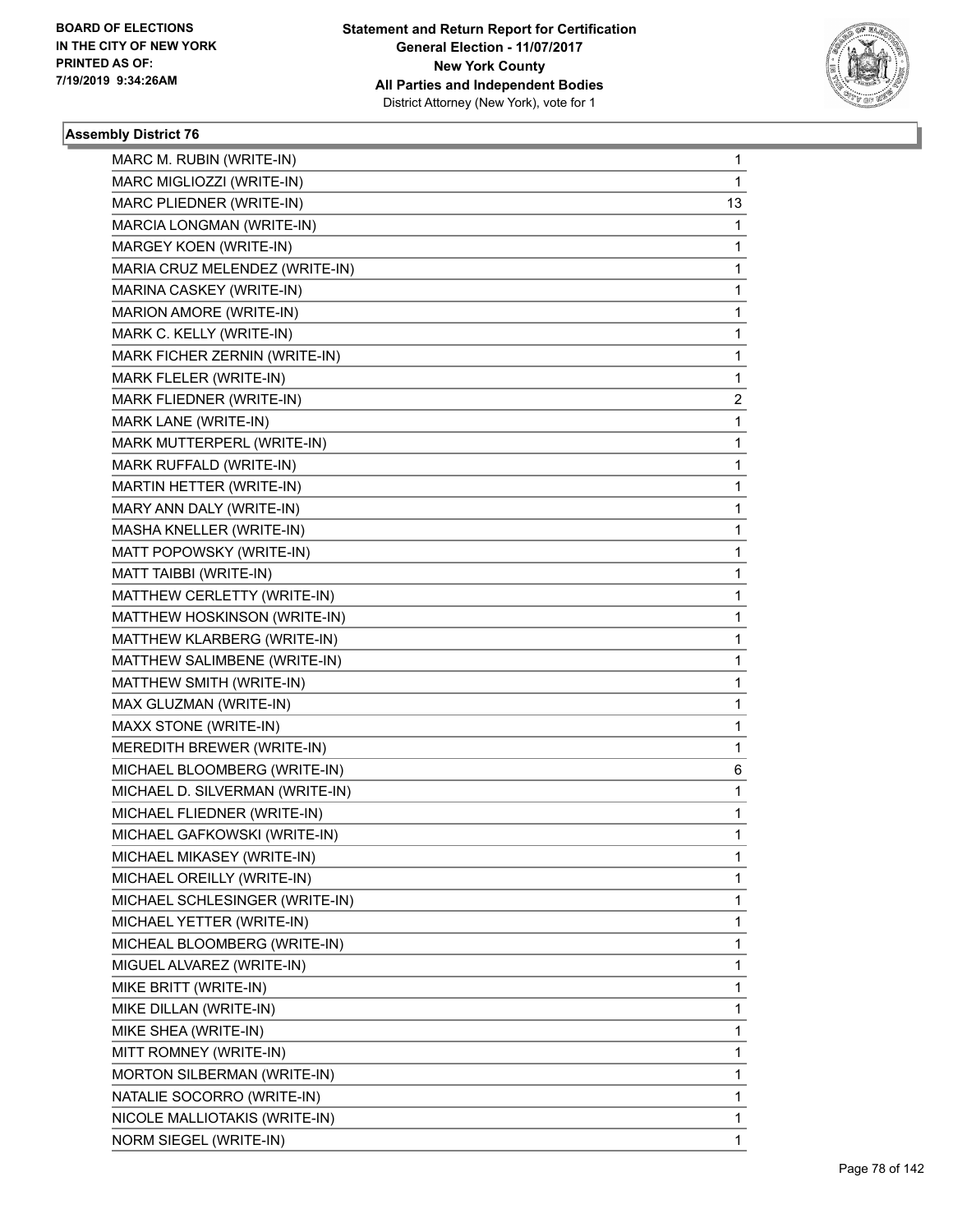

| NORMAN LEVY (WRITE-IN)              | 1                       |
|-------------------------------------|-------------------------|
| NORMAN SIEGEL (WRITE-IN)            | 2                       |
| OLATI JOHNSON (WRITE-IN)            | $\overline{\mathbf{c}}$ |
| OLIVIA BENSON (WRITE-IN)            | 1                       |
| PAUL BUNYAN (WRITE-IN)              | 1                       |
| PAUL OHAN (WRITE-IN)                | 1                       |
| PAUL R MARZETTI (WRITE-IN)          | 1                       |
| PAUL SEARY (WRITE-IN)               | 1                       |
| PAUL WELLSTONE (WRITE-IN)           | 1                       |
| PEDRO D. LENCASTRE (WRITE-IN)       | 1                       |
| PEDRO DE LENCASTRE (WRITE-IN)       | 3                       |
| PERRY MASON (WRITE-IN)              | $\overline{\mathbf{c}}$ |
| PETER GLEASON (WRITE-IN)            | 11                      |
| PHIL ORDIN (WRITE-IN)               | 1                       |
| PHIL ROSENTHAL (WRITE-IN)           | 1                       |
| PHILIP GEAR (WRITE-IN)              | 1                       |
| PREET BAHARA (WRITE-IN)             | 2                       |
| PREET BHARARA (WRITE-IN)            | 69                      |
| RAVON FARROW (WRITE-IN)             | 1                       |
| RAY KELLY (WRITE-IN)                | 3                       |
| REBECCA GINGOLD LEHPAMER (WRITE-IN) | $\mathbf 1$             |
| RIC SURREZ (WRITE-IN)               | 1                       |
| RICHARD ABORN (WRITE-IN)            | 1                       |
| RICHARD BEITTER (WRITE-IN)          | 1                       |
| RICHARD EPSTEIN (WRITE-IN)          | 1                       |
| RICHARD J DAVIS (WRITE-IN)          | 1                       |
| RICHARD OVZOL (WRITE-IN)            | 1                       |
| RICHARD PAINTER (WRITE-IN)          | 1                       |
| RICHARD RADICHE (WRITE-IN)          | 1                       |
| RICK LEVINSON (WRITE-IN)            | 1                       |
| ROBERT CORDIZ (WRITE-IN)            | 1                       |
| ROBERT HOLDMAN (WRITE-IN)           | 1                       |
| ROBERT JONES (WRITE-IN)             | 1                       |
| ROBERT M MORGENTHAM JR (WRITE-IN)   | 1                       |
| ROBERT MORGENTHAU (WRITE-IN)        | 10                      |
| ROBERT MORGENTHAU JR. (WRITE-IN)    | 1                       |
| ROBERT MUEVER (WRITE-IN)            | 1                       |
| ROBERT RUSSELL (WRITE-IN)           | 1                       |
| ROBERT SHAPIRO (WRITE-IN)           | 1                       |
| ROBERT WETSEN (WRITE-IN)            | 1                       |
| ROBIN CONAN (WRITE-IN)              | 1                       |
| ROBIN COWAN (WRITE-IN)              | 1                       |
| ROBYN MAR (WRITE-IN)                | 1                       |
| ROHITA LAND (WRITE-IN)              | 1                       |
| RON GONI (WRITE-IN)                 | 1                       |
| RON KUBY (WRITE-IN)                 | 1                       |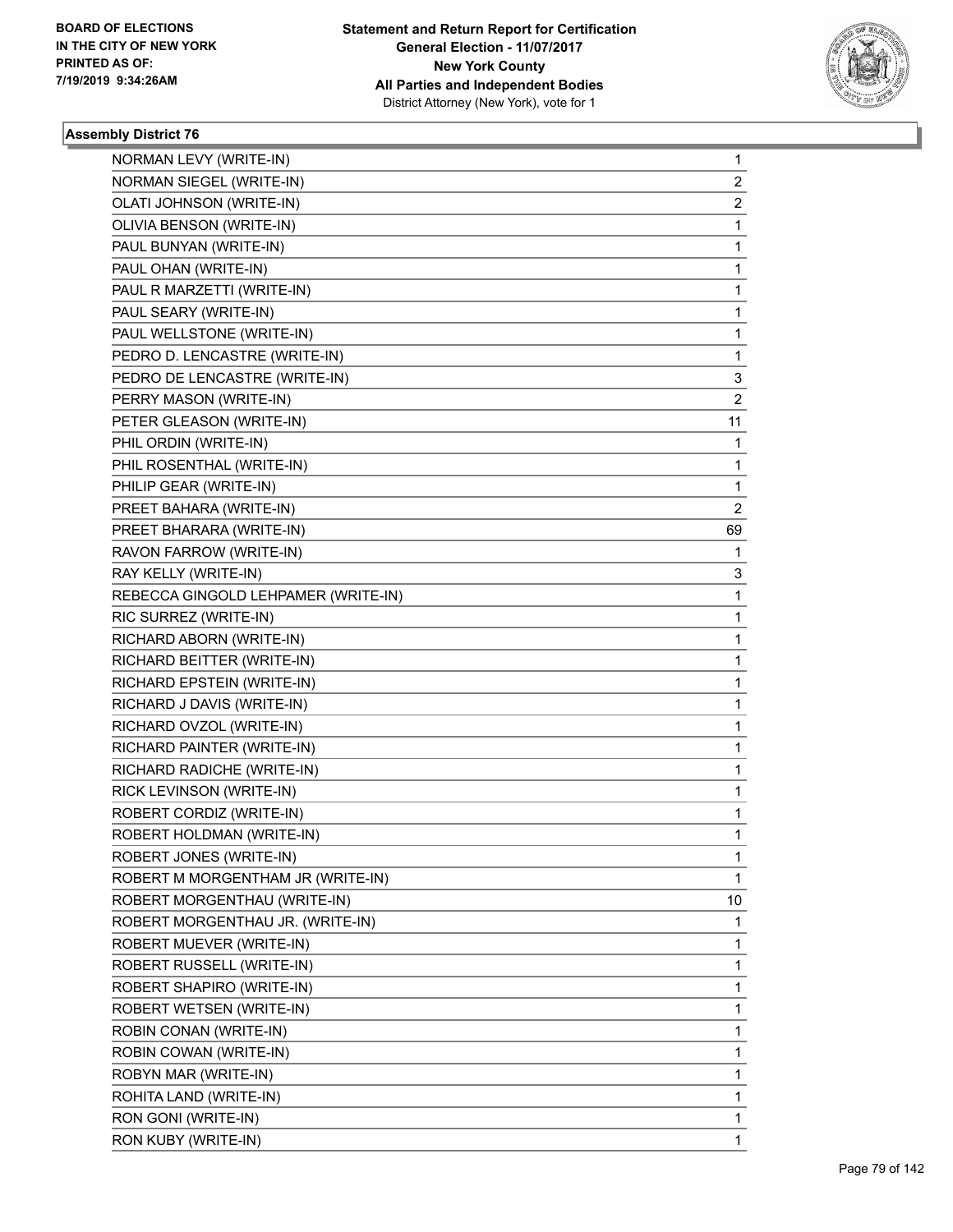

| RONAN FARROW (WRITE-IN)            | $\overline{2}$ |
|------------------------------------|----------------|
| ROSE HALLIN (WRITE-IN)             | 1              |
| ROSE HEARN (WRITE-IN)              | 1              |
| ROSS DIBELLO (WRITE-IN)            | 1              |
| RUDOLPH GIULIANI (WRITE-IN)        | 10             |
| RUDOLPH GUILIANI (WRITE-IN)        | 3              |
| RUDOLPH GULIANI (WRITE-IN)         | 2              |
| RUDOLPH GULLIANI (WRITE-IN)        | 1              |
| RUDY GIULIANI (WRITE-IN)           | 2              |
| RUDY GIULINAI (WRITE-IN)           | 1              |
| RYAN BASTIAN (WRITE-IN)            | 1              |
| SAL ALBANESE (WRITE-IN)            | $\overline{2}$ |
| SALLY YATES (WRITE-IN)             | 1              |
| SAM WATERMAN (WRITE-IN)            | 1              |
| SARA STEINER (WRITE-IN)            | 1              |
| SARAH NAUER (WRITE-IN)             | 1              |
| SARAH PARK (WRITE-IN)              | 1              |
| SCOTT M. STRINGER (WRITE-IN)       | 1              |
| SCOTT STRINGER (WRITE-IN)          | 1              |
| SCOTT WERNICK (WRITE-IN)           | 1              |
| SEAN PALMER (WRITE-IN)             | 1              |
| SELINA LEE (WRITE-IN)              | 1              |
| SEVERIN NELSON (WRITE-IN)          | 1              |
| SHAW KELLY (WRITE-IN)              | 1              |
| SHLEDON SILVER (WRITE-IN)          | 1              |
| SPENCER J. LEIGH (WRITE-IN)        | 1              |
| STEPHEN COTTON (WRITE-IN)          | 1              |
| STEPHEN W. NOUGHTON (WRITE-IN)     | 1              |
| STEVEN GOLDMAN (WRITE-IN)          | 1              |
| STEVEN M. COHEN (WRITE-IN)         | 1              |
| STUART SCHENENDORF (WRITE-IN)      | 1              |
| SUMMOLSOU BLSA (WRITE-IN)          | 1              |
| SUSAN HOFFINGER (WRITE-IN)         | 1              |
| SUSAN SHIN (WRITE-IN)              | 1              |
| TEIGE CAROLL (WRITE-IN)            | 1              |
| TERRANCE GRANIS (WRITE-IN)         | 1              |
| THEO CHINO (WRITE-IN)              | 1              |
| THIENAN V. TIRUANG (WRITE-IN)      | 1              |
| THOMAS JOHN WRIGHT (WRITE-IN)      | 1              |
| THOMAS LOGAN EVANS (WRITE-IN)      | 1              |
| THOMAS MERRIN (WRITE-IN)           | 1              |
| THURGOOD MARSHALL (WRITE-IN)       | 1              |
| TOBY FISCHER (WRITE-IN)            | 1              |
| TRAVIS NEMMER (WRITE-IN)           | 1              |
| UNATTRIBUTABLE WRITE-IN (WRITE-IN) | 180            |
| VAN JORTS (WRITE-IN)               | 1              |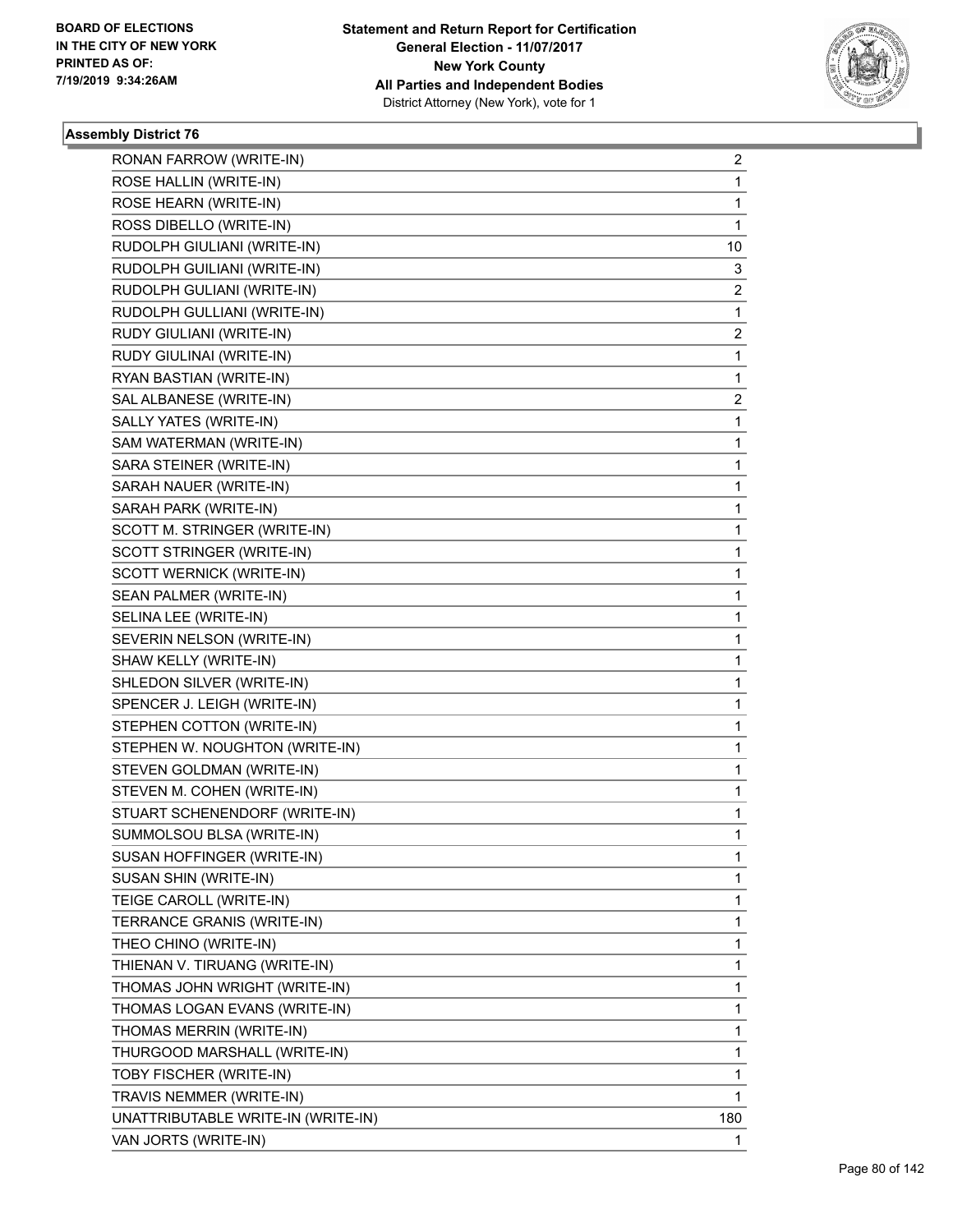

| VINCENT CASEY (WRITE-IN)           |        |
|------------------------------------|--------|
| VINCENT RAVASHIERE (WRITE-IN)      |        |
| W. LAWRENCE JOACHIN (WRITE-IN)     |        |
| WALLY LEBORGNE (WRITE-IN)          |        |
| <b>WILLIAM ELSON (WRITE-IN)</b>    |        |
| WILLIAM J. CLINTON (WRITE-IN)      |        |
| WILLIAM J. HARRINGTON (WRITE-IN)   |        |
| WILLIAM MORRIS HAMILTON (WRITE-IN) |        |
| ZACHARY SHERMAN (WRITE-IN)         |        |
| ZEPHYR TEACHOUT (WRITE-IN)         |        |
| ZOEY F OROL (WRITE-IN)             |        |
| <b>Total Votes</b>                 | 17,456 |
| Unrecorded                         | 6.742  |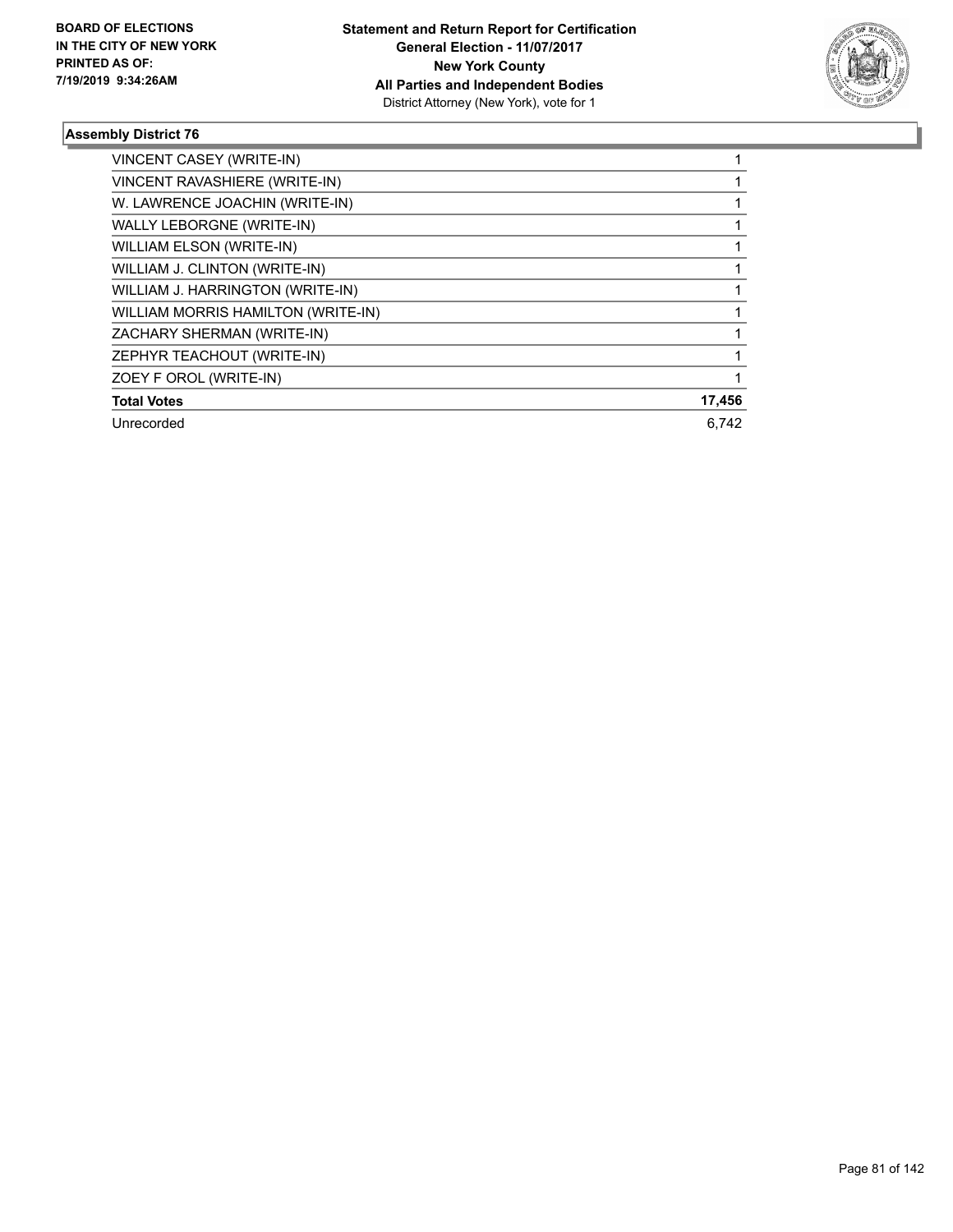

| PUBLIC COUNTER                                           | 261,041                 |
|----------------------------------------------------------|-------------------------|
| MANUALLY COUNTED EMERGENCY                               | 1.                      |
| <b>ABSENTEE / MILITARY</b>                               | 7,711                   |
| AFFIDAVIT                                                | 3,327                   |
| <b>Total Ballots</b>                                     | 272,080                 |
| Less - Inapplicable Federal/Special Presidential Ballots | 0                       |
| <b>Total Applicable Ballots</b>                          | 272,080                 |
| CYRUS VANCE JR. (DEMOCRATIC)                             | 182,512                 |
| AARON ALAN PLUMER (WRITE-IN)                             | 1                       |
| AARON COMMEY (WRITE-IN)                                  | 2                       |
| AARON FOLDENAUER (WRITE-IN)                              | 1                       |
| AARON JAKES (WRITE-IN)                                   | 1                       |
| AARON JUDGE (WRITE-IN)                                   | 8                       |
| AARON LABODA (WRITE-IN)                                  | 1                       |
| AARON LAUBER (WRITE-IN)                                  | $\mathbf{1}$            |
| AARON NOTTAGE (WRITE-IN)                                 | $\mathbf{1}$            |
| AARON RIDGE (WRITE-IN)                                   | 1                       |
| ABACUS BARK (WRITE-IN)                                   | 1                       |
| ABRAHAM LINCOLN (WRITE-IN)                               | 7                       |
| ABRAHAM LUBELSKI (WRITE-IN)                              | 1                       |
| ABSOKA TANO (WRITE-IN)                                   | $\mathbf{1}$            |
| ADAM B. KAUFMAN (WRITE-IN)                               | $\mathbf{1}$            |
| ADAM BRAUNSCHWEIGER (WRITE-IN)                           | 1                       |
| ADAM EGGERS (WRITE-IN)                                   | 1                       |
| ADAM FEILD (WRITE-IN)                                    | $\mathbf{1}$            |
| ADAM FOSS (WRITE-IN)                                     | $\overline{\mathbf{c}}$ |
| ADAM GREENSPAN (WRITE-IN)                                | 1                       |
| ADAM GROGEN (WRITE-IN)                                   | $\mathbf{1}$            |
| ADAM KRAMER (WRITE-IN)                                   | 1                       |
| ADAM MASSEY (WRITE-IN)                                   | 1                       |
| ADAM PARE (WRITE-IN)                                     | 1                       |
| ADAM SCHIFF (WRITE-IN)                                   | 3                       |
| ADAM SHELDON (WRITE-IN)                                  | 1                       |
| ADAM SILVERA (WRITE-IN)                                  | 1                       |
| ADAM SMITH (WRITE-IN)                                    | 1                       |
| ADAM SOFEN (WRITE-IN)                                    | 3                       |
| ADAM SPERRY (WRITE-IN)                                   | $\mathbf{1}$            |
| ADAM VELASQUEZ (WRITE-IN)                                | 1                       |
| ADAM WHITE (WRITE-IN)                                    | 1                       |
| ADDLEAN SAJI (WRITE-IN)                                  | 1                       |
| ADELINO R. FRANQUISHA (WRITE-IN)                         | 1                       |
| ADITI SCHRETZMAN (WRITE-IN)                              | 1                       |
| ADRIANO ESPAILLAT (WRITE-IN)                             | 1                       |
| ADRIENE HOLDER (WRITE-IN)                                | 1                       |
| ADRIENNE HOLDER (WRITE-IN)                               | 1                       |
| AIMEE BARTOL (WRITE-IN)                                  | 1                       |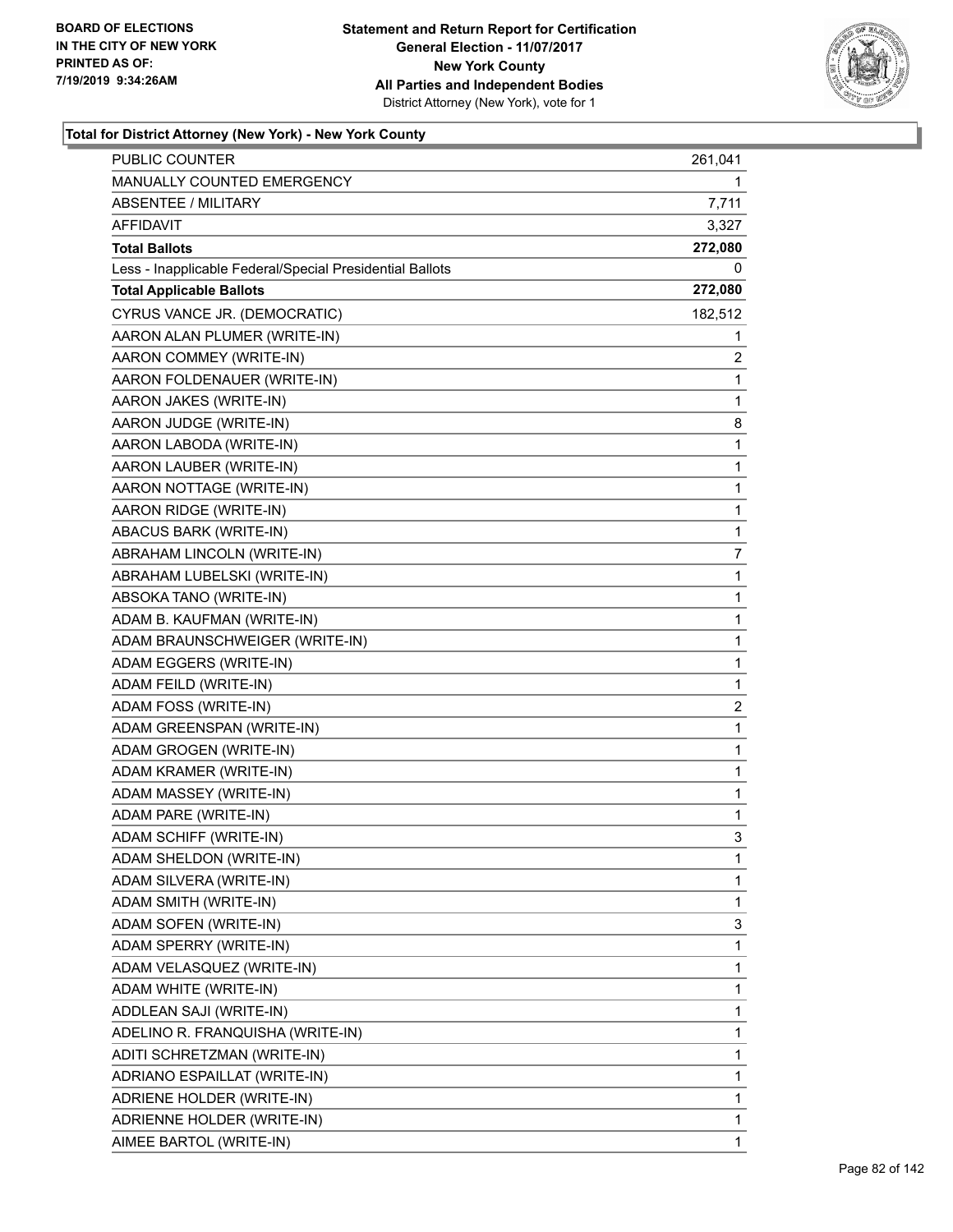

| AITAN GOELMAN (WRITE-IN)               | 1              |
|----------------------------------------|----------------|
| AIZLING KARIMI (WRITE-IN)              | 1              |
| AKEEM BROWDER (WRITE-IN)               | 7              |
| AL BAGNOLI (WRITE-IN)                  | 1              |
| AL CAPONE (WRITE-IN)                   | 3              |
| AL GORE (WRITE-IN)                     | 1              |
| AL SHARPTON (WRITE-IN)                 | $\overline{a}$ |
| ALAN BELLER (WRITE-IN)                 | 1              |
| ALAN DERSHOWITZ (WRITE-IN)             | 1              |
| ALAN FLACKS (WRITE-IN)                 | 1              |
| ALAN GURA (WRITE-IN)                   | 1              |
| ALAN J PLUMER (WRITE-IN)               | 1              |
| ALAN KAPLAN (WRITE-IN)                 | 1              |
| ALAN M VINEGRAD (WRITE-IN)             | 1              |
| ALAN MARDER (WRITE-IN)                 | 1              |
| ALAN P. LUBITZ, ESQ (WRITE-IN)         | 1              |
| ALAN VICKERY (WRITE-IN)                | 1              |
| ALBERT ANGEL (WRITE-IN)                | 1              |
| ALEC OSTROW (WRITE-IN)                 | 1              |
| ALEX JONES (WRITE-IN)                  | 1              |
| ALEX NOBLE (WRITE-IN)                  | 1              |
| ALEX PAPACHRISTOU (WRITE-IN)           | 1              |
| ALEX RAY BARRETT (WRITE-IN)            | 1              |
| ALEX ROCHE (WRITE-IN)                  | 1              |
| ALEX RODRIGUEZ (WRITE-IN)              | 1              |
| ALEX SCHERLLER (WRITE-IN)              | 1              |
| ALEX YELLEN (WRITE-IN)                 | 1              |
| ALEXANDER HAMILTON (WRITE-IN)          | 1              |
| ALEXANDER JUDKA (WRITE-IN)             | 1              |
| ALEXANDER K. POMERANTZ (WRITE-IN)      | 1              |
| ALEXANDER TAVAS (WRITE-IN)             | 1              |
| ALEXANDRA BIASZCZUK (WRITE-IN)         | 1              |
| ALEXANDRA LINCOLN ROBERTSON (WRITE-IN) | 1              |
| ALEXANDRA T MCCORMACK (WRITE-IN)       | 1              |
| ALEXANDRA T MCCORMECK (WRITE-IN)       | 1              |
| ALEXANDRIA NIGOLIAN (WRITE-IN)         | 1              |
| ALEXI ASHE MYENS (WRITE-IN)            | 1              |
| ALEXIS PERROTTA (WRITE-IN)             | 1              |
| ALEXIS POSEY (WRITE-IN)                | 1              |
| ALFONSE D'MATO (WRITE-IN)              | 1              |
| ALFRED E. NEWMAN (WRITE-IN)            | 4              |
| ALFREDO MURGA (WRITE-IN)               | 1              |
| ALFREDO PLACERES (WRITE-IN)            | 1              |
| ALI AKEIN (WRITE-IN)                   | 1              |
| ALI ZAMMAN (WRITE-IN)                  | 1              |
| ALICE D. WIENER (WRITE-IN)             | 1              |
|                                        |                |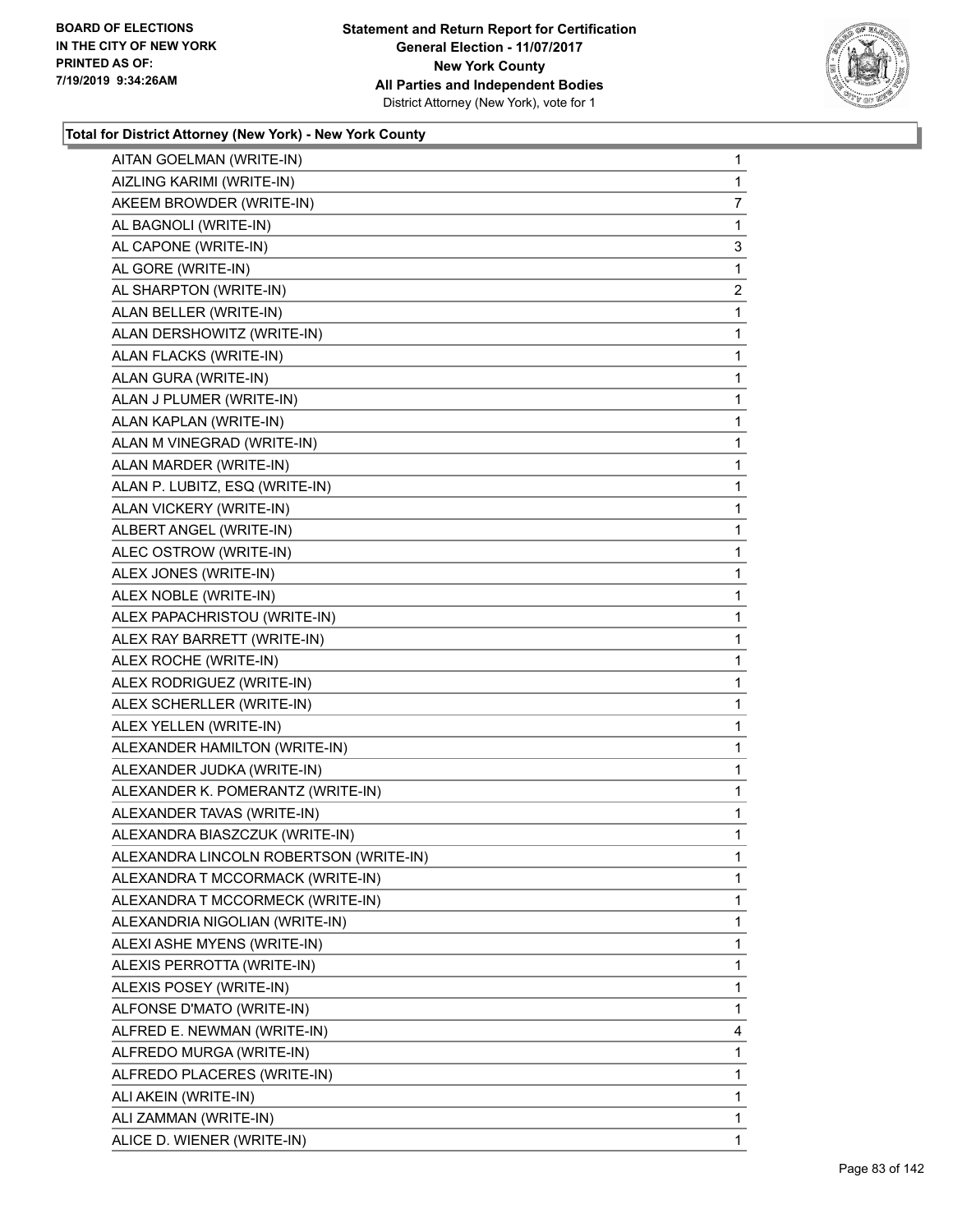

| ALICE FONTIER (WRITE-IN)          | 1              |
|-----------------------------------|----------------|
| ALICE SCHLESINGER (WRITE-IN)      | $\overline{2}$ |
| ALICIA GELERNT SHIMKIN (WRITE-IN) | 1              |
| ALISA WICKHAM (WRITE-IN)          | 1              |
| ALIZABETH ALEXANDRIA (WRITE-IN)   | $\mathbf{1}$   |
| ALLAN BILSKY (WRITE-IN)           | 1              |
| ALLEGRA ROGERS (WRITE-IN)         | 1              |
| ALLEN HARVEY (WRITE-IN)           | 1              |
| ALLEN WIEDO (WRITE-IN)            | 1              |
| ALLIE MEIZLISH (WRITE-IN)         | 1              |
| ALLIE RUBIN (WRITE-IN)            | 1              |
| ALLISON TRZOP (WRITE-IN)          | 1              |
| ALLISON WAUSE (WRITE-IN)          | 1              |
| ALPANZO A. GRANT (WRITE-IN)       | 1              |
| ALPHONSO DAVID (WRITE-IN)         | $\overline{2}$ |
| ALSHAME GARDNER (WRITE-IN)        | 1              |
| ALTON H MADDOX (WRITE-IN)         | 1              |
| ALTON H. MADDOX (WRITE-IN)        | 5              |
| ALTON H. MADDOX JR. (WRITE-IN)    | $\overline{2}$ |
| ALVIN BRAGG (WRITE-IN)            | $\overline{2}$ |
| ALVIN BRAGG JR (WRITE-IN)         | 1              |
| ALVIN H. BROWN (WRITE-IN)         | 1              |
| ALVIN VELAZQUEZ (WRITE-IN)        | 1              |
| ALYSSA MACK (WRITE-IN)            | 1              |
| AMA DWIMOH (WRITE-IN)             | 1              |
| AMANDA IGER (WRITE-IN)            | $\mathbf{1}$   |
| AMANDA MENETLE (WRITE-IN)         | 1              |
| AMANDA PAPPALARDO (WRITE-IN)      | 1              |
| AMBRA BATTILANA (WRITE-IN)        | $\overline{2}$ |
| AMBRA GUTIERREZ (WRITE-IN)        | 3              |
| AMIR KIRKWOOD (WRITE-IN)          | 1              |
| AMMANIE AHMED (WRITE-IN)          | 1              |
| AMSTER LANE (WRITE-IN)            | 1              |
| AMY CURRAN (WRITE-IN)             | 1              |
| AMY GOODMAN (WRITE-IN)            | 1              |
| AMY K. LEONG (WRITE-IN)           | 1              |
| AN TRUANG (WRITE-IN)              | 1              |
| ANAHI LEVENSON (WRITE-IN)         | 1              |
| ANDREA CATSIMATIDIS (WRITE-IN)    | 1              |
| ANDREA PSORAS (WRITE-IN)          | 1              |
| ANDREA ZELLAN (WRITE-IN)          | 1              |
| ANDREJ BAJUK (WRITE-IN)           | 1              |
| ANDREW BRAUNSTEIN (WRITE-IN)      | 1              |
| ANDREW CASE (WRITE-IN)            | 1              |
| ANDREW CELLI (WRITE-IN)           | 1              |
| ANDREW CERESNEY (WRITE-IN)        | 1              |
|                                   |                |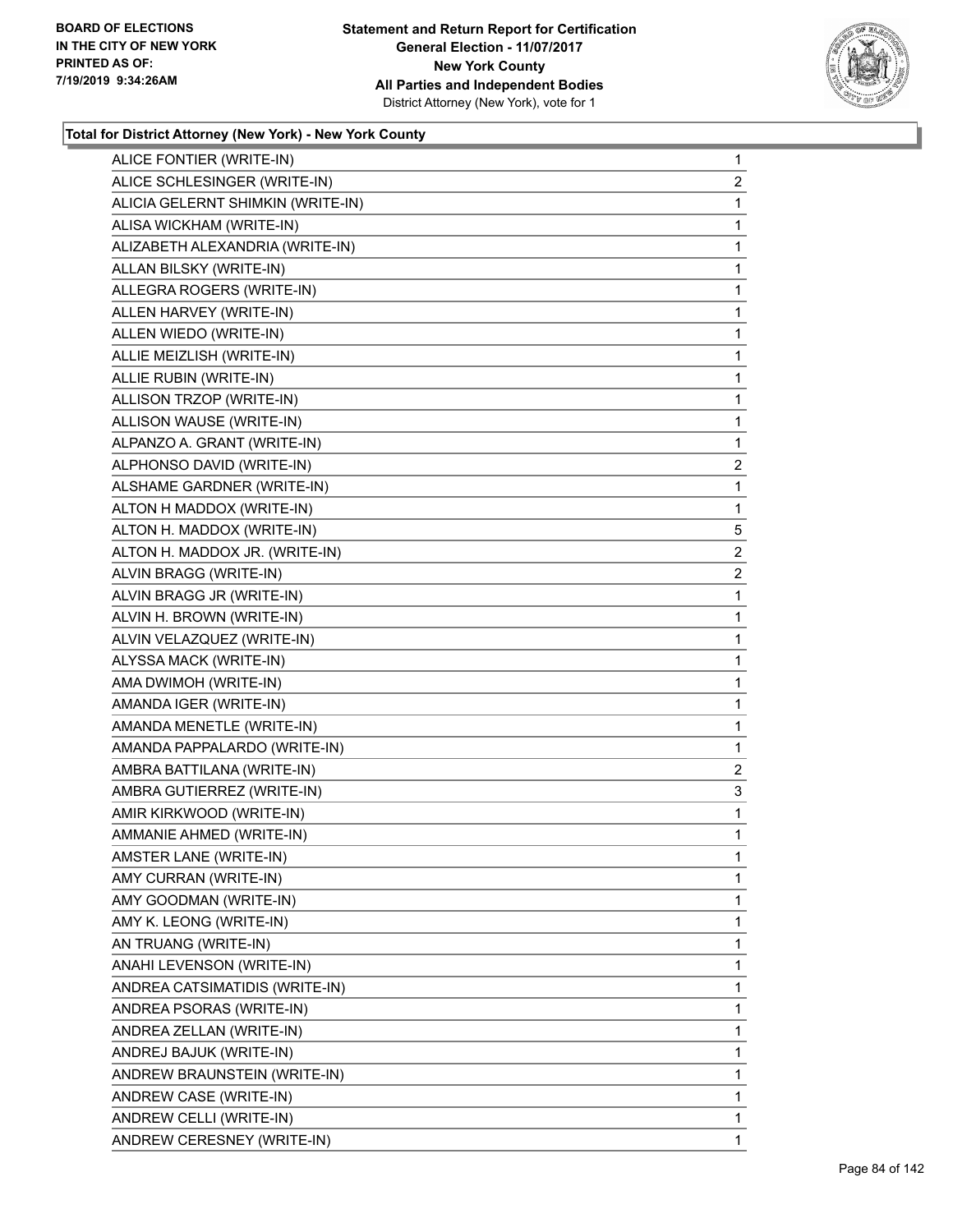

| ANDREW CHRISTIE (WRITE-IN)         | 1              |
|------------------------------------|----------------|
| ANDREW COHEN (WRITE-IN)            | 1              |
| ANDREW CRAVEN (WRITE-IN)           | 1              |
| ANDREW EILER (WRITE-IN)            | 1              |
| ANDREW FORD (WRITE-IN)             | 1              |
| ANDREW HARRIS (WRITE-IN)           | 1              |
| ANDREW J. LEVANDER (WRITE-IN)      | 1              |
| ANDREW KETLER (WRITE-IN)           | 1              |
| ANDREW KUNKES (WRITE-IN)           | 1              |
| ANDREW LAWRENCE (WRITE-IN)         | 1              |
| ANDREW LEHVER (WRITE-IN)           | 1              |
| ANDREW MALONEY (WRITE-IN)          | 1              |
| ANDREW MARKQUART (WRITE-IN)        | 1              |
| ANDREW N. CARALUZZI (WRITE-IN)     | 1              |
| ANDREW N. CAVALUZZI (WRITE-IN)     | $\overline{2}$ |
| ANDREW NEIMAN (WRITE-IN)           | 1              |
| ANDREW PETER NAPOLITANO (WRITE-IN) | 1              |
| ANDREW SEATON (WRITE-IN)           | 1              |
| ANDREW SEEWALD (WRITE-IN)          | 1              |
| ANDREW WANNER (WRITE-IN)           | 1              |
| ANDREW WEITZEL (WRITE-IN)          | 1              |
| ANDY COHEN (WRITE-IN)              | 1              |
| ANDY LEVANDER (WRITE-IN)           | 1              |
| ANGELA DAVIS (WRITE-IN)            | $\overline{c}$ |
| ANGELA LIPSMAN (WRITE-IN)          | 1              |
| ANGELA PERKINS (WRITE-IN)          | 1              |
| ANGELINA MALUASIO (WRITE-IN)       | 1              |
| ANITA ELIOT (WRITE-IN)             | 1              |
| ANITA HILL (WRITE-IN)              | 3              |
| ANITA MERK (WRITE-IN)              | 1              |
| ANITA MORAWSKI (WRITE-IN)          | 1              |
| ANITA SHAPIRO (WRITE-IN)           | 1              |
| ANITA WHELAN (WRITE-IN)            | 1              |
| ANN BRAER (WRITE-IN)               | 1              |
| ANN CAMMETT (WRITE-IN)             | $\overline{2}$ |
| ANN COMET (WRITE-IN)               | 1              |
| ANN LINDEN BAUM (WRITE-IN)         | 1              |
| ANN PRONTY (WRITE-IN)              | 1              |
| ANN SCHERZER (WRITE-IN)            | 2              |
| ANN WEINER (WRITE-IN)              |                |
|                                    | 1              |
| ANNA MARIA ALBERGHETTI (WRITE-IN)  | 1              |
| ANNA STEEL (WRITE-IN)              | 1              |
| ANNABELLA SCIORRA (WRITE-IN)       | $\overline{c}$ |
| ANNE ATKINSON (WRITE-IN)           | 1              |
| ANNE MCCAUGHEY (WRITE-IN)          | 1              |
| ANNE MILGRAM (WRITE-IN)            | 2              |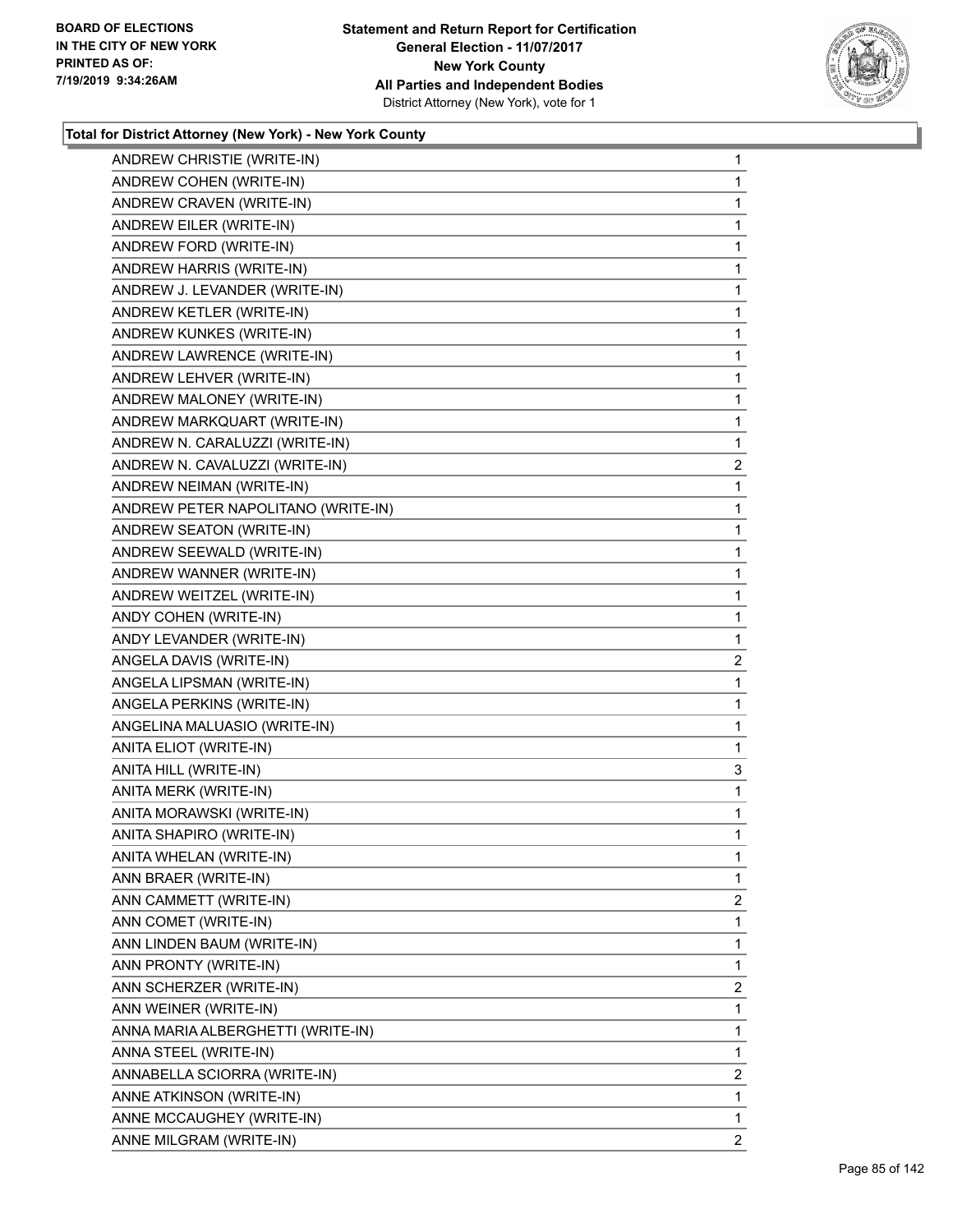

| ANNE MILLGRAM (WRITE-IN)          | $\mathbf{1}$   |
|-----------------------------------|----------------|
| ANNE ROBINS (WRITE-IN)            | $\mathbf{1}$   |
| ANNE STEPHENSON (WRITE-IN)        | $\mathbf{1}$   |
| ANNE SWERN (WRITE-IN)             | $\mathbf{1}$   |
| ANNIE MCGUINESS (WRITE-IN)        | $\mathbf{1}$   |
| ANSON FRELINGHUYSEN (WRITE-IN)    | $\mathbf{1}$   |
| ANTHONY AMSTERDAM (WRITE-IN)      | 1              |
| ANTHONY ANDREASSI (WRITE-IN)      | $\mathbf{1}$   |
| ANTHONY ARIOLI (WRITE-IN)         | $\mathbf{1}$   |
| ANTHONY BARBER (WRITE-IN)         | $\mathbf{1}$   |
| ANTHONY BOURDAIN (WRITE-IN)       | $\mathbf{1}$   |
| ANTHONY CASTELLANO (WRITE-IN)     | $\mathbf{1}$   |
| ANTHONY CROWELL (WRITE-IN)        | 1              |
| ANTHONY DREYSPOOL ESQ. (WRITE-IN) | $\overline{c}$ |
| ANTHONY F NATALO (WRITE-IN)       | $\mathbf{1}$   |
| ANTHONY GRAY (WRITE-IN)           | $\mathbf{1}$   |
| ANTHONY LORENZO (WRITE-IN)        | $\mathbf{1}$   |
| ANTHONY PALUMBO JR. (WRITE-IN)    | $\mathbf{1}$   |
| ANTHONY RICCO (WRITE-IN)          | 1              |
| ANTHONY ROMERO (WRITE-IN)         | $\mathbf{1}$   |
| ANTHONY WEINER (WRITE-IN)         | 6              |
| ANTHONY WHITE (WRITE-IN)          | $\mathbf{1}$   |
| ANTON TSKITAS (WRITE-IN)          | 1              |
| ANTONIN SCALIA (WRITE-IN)         | $\mathbf{1}$   |
| ANTONLY LEMJERSKI (WRITE-IN)      | 1              |
| ANUSHA ROSALINGAM (WRITE-IN)      | $\mathbf{1}$   |
| ARI MELBER (WRITE-IN)             | $\overline{2}$ |
| ARIEL DOCTOROFF (WRITE-IN)        | $\mathbf 1$    |
| ARIEL FLORES-HALL (WRITE-IN)      | $\mathbf{1}$   |
| ARIEL RUIZ (WRITE-IN)             | $\mathbf{1}$   |
| ARLEN BENJAMIN-GOMEZ (WRITE-IN)   | 1              |
| ARLENE SHULMAN (WRITE-IN)         | $\mathbf{1}$   |
| ARLO SPECTER (WRITE-IN)           | 1              |
| ARMIN TAMZANIAN (WRITE-IN)        | 1              |
| ARMINDA BEPKO (WRITE-IN)          | $\mathbf 1$    |
| ARMOND WHITE (WRITE-IN)           | 1              |
| ARON FISHER (WRITE-IN)            | 1              |
| ARRON JUDGE (WRITE-IN)            | $\mathbf 1$    |
| ARTHUR AIOLA (WRITE-IN)           | 1              |
| ARTHUR BEAR (WRITE-IN)            | 2              |
| ARTHUR BRANCH (WRITE-IN)          | 1              |
| ARTHUR GOLDBERG (WRITE-IN)        | 1              |
| ARTHUR HANDLER (WRITE-IN)         | 1              |
| ARTHUR JASON BARNES (WRITE-IN)    | $\mathbf 1$    |
| ARTHUR MITCHELL (WRITE-IN)        | $\mathbf{1}$   |
| ARTHUR SCHWARTZ (WRITE-IN)        | 1              |
|                                   |                |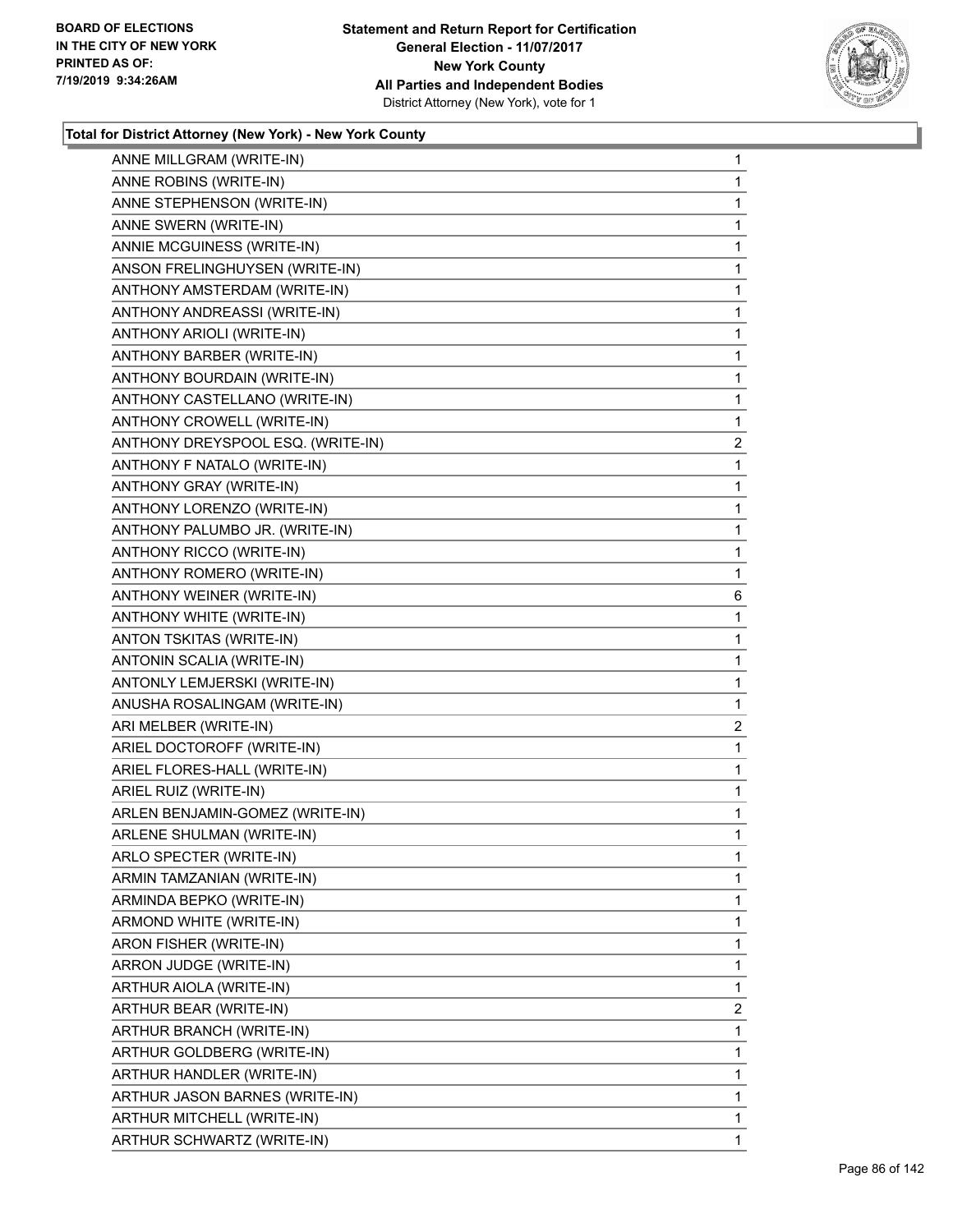

| ARTIE LANGE (WRITE-IN)                | 1            |
|---------------------------------------|--------------|
| ARUM ERENBURG (WRITE-IN)              | $\mathbf 1$  |
| ASHLEY BURRELL (WRITE-IN)             | 1            |
| ASHLEY JUDD (WRITE-IN)                | 2            |
| ASIA ARGENTO (WRITE-IN)               | 1            |
| ASSALA SHAKUR (WRITE-IN)              | $\mathbf 1$  |
| ATHENU SOULES (WRITE-IN)              | $\mathbf 1$  |
| ATTICUS FINCH (WRITE-IN)              | 2            |
| AUBREY BROWN (WRITE-IN)               | $\mathbf 1$  |
| AUDRA M. BERGER (WRITE-IN)            | $\mathbf 1$  |
| AUDREY MOORE (WRITE-IN)               | 1            |
| AURELIO QUINONES (WRITE-IN)           | $\mathbf 1$  |
| AVA NGUYEN (WRITE-IN)                 | $\mathbf 1$  |
| AVIVA HOROWITZ (WRITE-IN)             | 1            |
| AYANNA LEWIS-GRUSS (WRITE-IN)         | 3            |
| AYELET MEHLMAN (WRITE-IN)             | 1            |
| BARACK OBAMA (WRITE-IN)               | 37           |
| BARBARA BECKER (WRITE-IN)             | 1            |
| BARBARA H. SHERER (WRITE-IN)          | 1            |
| BARBARA JEAN GRAVES-POTTER (WRITE-IN) | 1            |
| BARBARA K. GAFFREY (WRITE-IN)         | $\mathbf 1$  |
| BARBARA LEVINE (WRITE-IN)             | $\mathbf 1$  |
| BARBARA LEVITAN (WRITE-IN)            | 1            |
| BARBARA ROSS (WRITE-IN)               | $\mathbf 1$  |
| BARD HOYLMAN (WRITE-IN)               | $\mathbf 1$  |
| BARI ZAHN (WRITE-IN)                  | 1            |
| <b>BARRY E NEGRIN (WRITE-IN)</b>      | $\mathbf{1}$ |
| <b>BARRY JEMKIN (WRITE-IN)</b>        | $\mathbf{1}$ |
| BARRY KLUGER (WRITE-IN)               | 1            |
| BARRY MYRVOLD (WRITE-IN)              | $\mathbf{1}$ |
| BARRY R. OSTRAGER (WRITE-IN)          | $\mathbf{1}$ |
| BARRY ROSENBERG (WRITE-IN)            | 1            |
| BEA ARTHUR (WRITE-IN)                 | 1            |
| BEN DAVIS (WRITE-IN)                  | $\mathbf{1}$ |
| BEN DELL (WRITE-IN)                   | 1            |
| BEN KALLOS (WRITE-IN)                 | 3            |
| BEN LAWSKY (WRITE-IN)                 | 1            |
| BEN ROSENBERG (WRITE-IN)              | 1            |
| BEN SHELLHORN (WRITE-IN)              | 1            |
| <b>BEN STONE (WRITE-IN)</b>           | $\mathbf{2}$ |
| <b>BENEDICT ARNOLD (WRITE-IN)</b>     | 1            |
| BENJAMIN BRAFMAN (WRITE-IN)           | 1            |
| BENJAMIN DELL (WRITE-IN)              | 1            |
| BENJAMIN IRA GEASZ (WRITE-IN)         | 1            |
| BENJAMIN J LORICK (WRITE-IN)          | 1            |
| BENJAMIN LAWSKY (WRITE-IN)            | $\mathbf{1}$ |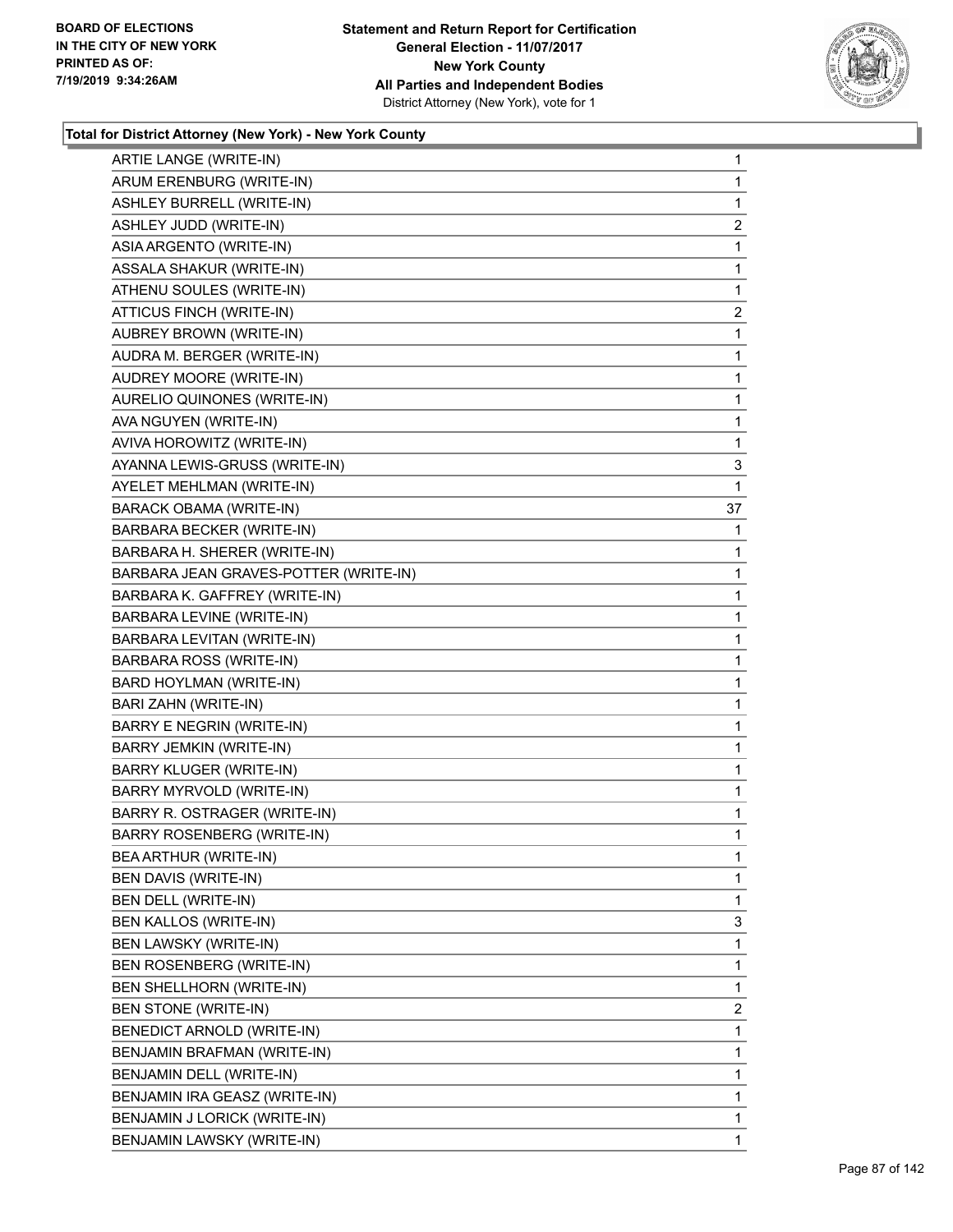

| BENJAMIN MARKS (WRITE-IN)               | $\overline{a}$ |
|-----------------------------------------|----------------|
| BENJAMIN ROTH ESQ. (WRITE-IN)           | 1              |
| BENJAMIN SOKOLY (WRITE-IN)              | 1              |
| BERNARD MADOFF (WRITE-IN)               | 1              |
| BERNARD R. BLOCK (WRITE-IN)             | 1              |
| BERNARD W. NOSEBAUM (WRITE-IN)          | 1              |
| BERNARDETTE LUMAS CODRINGTON (WRITE-IN) | 1              |
| BERNIE SANDERS (WRITE-IN)               | 29             |
| BETH RING (WRITE-IN)                    | 1              |
| BETSY KREBS (WRITE-IN)                  | 1              |
| BETSY MCOLUCCI (WRITE-IN)               | 1              |
| BIJAN VAFEGH (WRITE-IN)                 | 1              |
| BILAL H. HARRARE (WRITE-IN)             | 1              |
| BILL CASSIN (WRITE-IN)                  | 1              |
| BILL CHRISTOPHERSEN (WRITE-IN)          | 1              |
| BILL CLINTON (WRITE-IN)                 | 4              |
| BILL DARROW (WRITE-IN)                  | 1              |
| BILL DE BLASIO (WRITE-IN)               | 5              |
| BILL FIELDNER (WRITE-IN)                | 1              |
| BILL HEIDNER (WRITE-IN)                 | 1              |
| BILL JOHNSON (WRITE-IN)                 | 1              |
| BILL JOSEPHSON (WRITE-IN)               | 1              |
| BILL MAHER (WRITE-IN)                   | 1              |
| BILL MILLER (WRITE-IN)                  | 1              |
| BILL PERKINS (WRITE-IN)                 | $\overline{2}$ |
| BILL RAWN (WRITE-IN)                    | 1              |
| BILL THOMPSON (WRITE-IN)                | 1              |
| BILL TOLES (WRITE-IN)                   | 1              |
| BLYTHE ABRAMOWITZ (WRITE-IN)            | 1              |
| <b>BO DIETL (WRITE-IN)</b>              | 36             |
| BO SAUNDERS (WRITE-IN)                  | 1              |
| <b>BOB ALLEN (WRITE-IN)</b>             | 1              |
| BOB DABLOLINA (WRITE-IN)                | 1              |
| BOB DOBBS (WRITE-IN)                    | 1              |
| BOB DYLAN (WRITE-IN)                    | $\overline{2}$ |
| <b>BOB GANGI (WRITE-IN)</b>             | 1              |
| <b>BOB JUDGE (WRITE-IN)</b>             | 1              |
| <b>BOB LOBLAN (WRITE-IN)</b>            | 1              |
| BOB MUELLER (WRITE-IN)                  | $\overline{2}$ |
| BOB MURYTHAR (WRITE-IN)                 | 1              |
| BOB WILLIAM (WRITE-IN)                  | 1              |
| <b>BOBBY KOLIN (WRITE-IN)</b>           | 1              |
| <b>BONNIE SARD (WRITE-IN)</b>           | 1              |
| BORIS BERSHTOYN (WRITE-IN)              | 1              |
| BRACK OBAMA (WRITE-IN)                  | 1              |
| BRAD COOP (WRITE-IN)                    | 1              |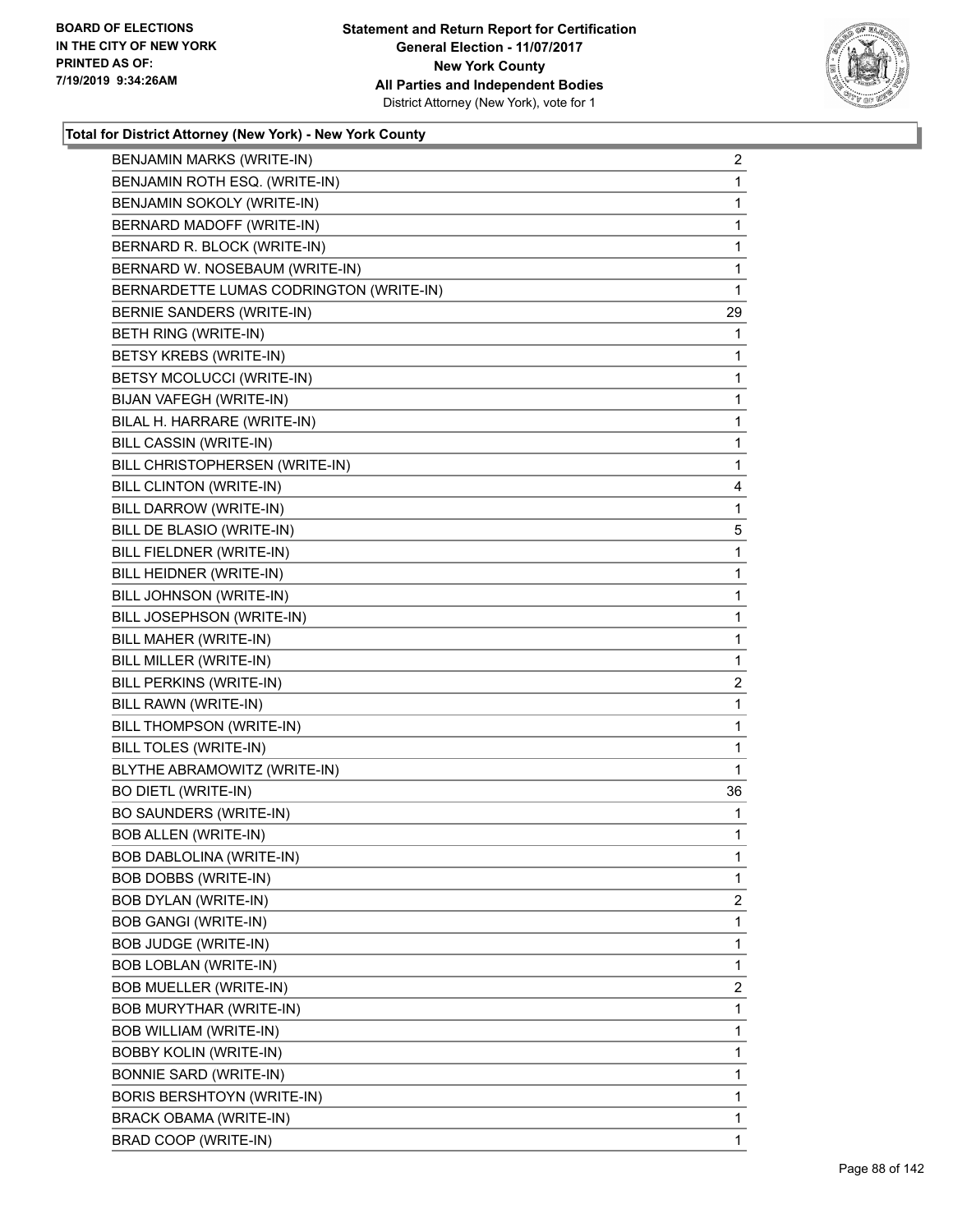

| BRAD HOLDMAN (WRITE-IN)            | $\mathbf{1}$   |
|------------------------------------|----------------|
| <b>BRADLEY GELLER (WRITE-IN)</b>   | 1              |
| BRADLEY W. TOWER (WRITE-IN)        | 1              |
| BRAIN KEITH FLETCHER (WRITE-IN)    | 1              |
| BRAIN WADDELL (WRITE-IN)           | 1              |
| BRANDON CLARK SALERY (WRITE-IN)    | 1              |
| <b>BRANDON CONTARSY (WRITE-IN)</b> | 1              |
| BRANDON MADDEN (WRITE-IN)          | 1              |
| <b>BRANDON SALL (WRITE-IN)</b>     | 1              |
| <b>BRANDT GOLDSTEIN (WRITE-IN)</b> | 1              |
| BRANDY OTIS (WRITE-IN)             | 1              |
| <b>BRENDAN KEARSE (WRITE-IN)</b>   | 1              |
| BRETT AMELKIN (WRITE-IN)           | 1              |
| <b>BRIAN BIGGINS (WRITE-IN)</b>    | 1              |
| BRIAN CAVANOUGH (WRITE-IN)         | 1              |
| BRIAN CUNNINGHAM (WRITE-IN)        | 1              |
| BRIAN FORD (WRITE-IN)              | 1              |
| BRIAN HUNT (WRITE-IN)              | 1              |
| BRIAN JOHNSON (WRITE-IN)           | 1              |
| BRIAN KAVANACH (WRITE-IN)          | $\mathbf{1}$   |
| BRIAN KAVANAGH (WRITE-IN)          | 1              |
| <b>BRIAN KIRKUP (WRITE-IN)</b>     | 1              |
| <b>BRIAN KRIST (WRITE-IN)</b>      | $\overline{a}$ |
| BRIAN KUDON (WRITE-IN)             | 1              |
| BRIAN LAYER (WRITE-IN)             | 1              |
| <b>BRIAN LEHENER (WRITE-IN)</b>    | 1              |
| BRIAN LEHRER (WRITE-IN)            | $\overline{2}$ |
| <b>BRIAN QUILTER (WRITE-IN)</b>    | 1              |
| BRIAN SOKAL (WRITE-IN)             | 1              |
| BRIAN TAYLOR GOLDSTEIN (WRITE-IN)  | 1              |
| <b>BRIAN TRAINER (WRITE-IN)</b>    | 1              |
| BRIAN WADDELL (WRITE-IN)           | 5              |
| BRIAN WILDNER (WRITE-IN)           | 1              |
| <b>BRIAN WILLIAMS (WRITE-IN)</b>   | 1              |
| <b>BRIDGET BRENNAN (WRITE-IN)</b>  | 1              |
| BRIDGETTE THOM (WRITE-IN)          | 1              |
| BRIT GEHANI (WRITE-IN)             | 1              |
| <b>BROOKE WARREN (WRITE-IN)</b>    | 1              |
| <b>BRUCE FRENCH (WRITE-IN)</b>     | 1              |
| <b>BRUCE GITLIN (WRITE-IN)</b>     | 1              |
| <b>BRUCE KHAMER (WRITE-IN)</b>     | 1              |
| BRUCE LEVINSON (WRITE-IN)          | 1              |
| <b>BRUCE LEVY (WRITE-IN)</b>       | 1              |
| <b>BRUCE SPECTER (WRITE-IN)</b>    | 1              |
| BRUCE SPRINGSTEIN (WRITE-IN)       | 1              |
| <b>BRUCE WAYNE (WRITE-IN)</b>      | 3              |
|                                    |                |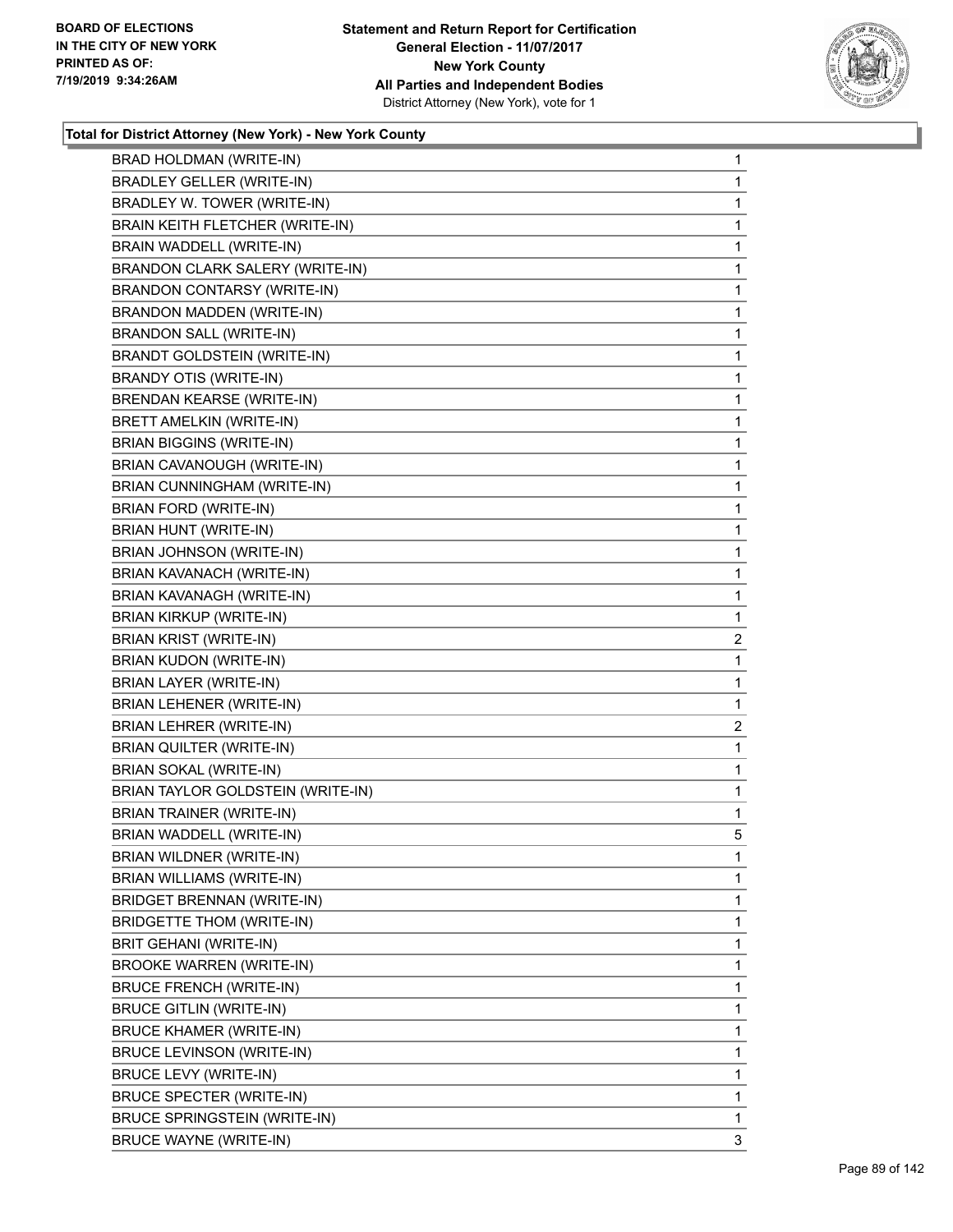

| <b>BRUCE WILLIS (WRITE-IN)</b>        | $\mathbf{1}$   |
|---------------------------------------|----------------|
| BRYAN BERG (WRITE-IN)                 | $\mathbf{1}$   |
| BRYAN FOGG (WRITE-IN)                 | $\mathbf 1$    |
| BRYAN JUNG (WRITE-IN)                 | 1              |
| BRYAN STECH (WRITE-IN)                | 1              |
| BRYANT BROWN (WRITE-IN)               | 1              |
| BRYANT CHERRY-WOODE (WRITE-IN)        | 1              |
| <b>BUCHANAN J VINES (WRITE-IN)</b>    | $\mathbf{1}$   |
| BUCHANAN J. VINES (WRITE-IN)          | $\overline{c}$ |
| BUCHARAN J. VINES (WRITE-IN)          | 1              |
| <b>BUGS BUNNY (WRITE-IN)</b>          | 1              |
| BYRON WETZEL (WRITE-IN)               | 1              |
| C. VIRGINIA FIELDS (WRITE-IN)         | 1              |
| CAITLIN J. HALLIGAN (WRITE-IN)        | 1              |
| CAITLIN MURRAY (WRITE-IN)             | 1              |
| CAITLIN NORELLI (WRITE-IN)            | 1              |
| CALEB J SANTOS SILVA (WRITE-IN)       | 1              |
| CALVIN BECKETT (WRITE-IN)             | 1              |
| CALVINCORDOZAR BROADUS JR. (WRITE-IN) | 1              |
| CAME CONNOLLY (WRITE-IN)              | 1              |
| CAMERON BRADFORD (WRITE-IN)           | 1              |
| CAMILE BERNARD (WRITE-IN)             | 1              |
| CAMILLE SAWICK (WRITE-IN)             | 1              |
| CANDALICE ANDALIA (WRITE-IN)          | 1              |
| CAREY D. JOHNSON (WRITE-IN)           | 1              |
| CAREY DUNE (WRITE-IN)                 | 1              |
| CAREY SHEA (WRITE-IN)                 | 1              |
| CARIN CARDONE (WRITE-IN)              | 2              |
| CARISSA EASTON (WRITE-IN)             | 1              |
| CARL BERG (WRITE-IN)                  | 1              |
| CARL BERY (WRITE-IN)                  | 1              |
| CARL CASTELLAN (WRITE-IN)             | $\mathbf{1}$   |
| CARL FINN (WRITE-IN)                  | 1              |
| CARL FLIEDNER (WRITE-IN)              | $\overline{2}$ |
| CARLA KAPP (WRITE-IN)                 | 1              |
| CARLA SMALL (WRITE-IN)                | 1              |
| CARLINA RIVERA (WRITE-IN)             | 1              |
| CARMEN J MARINO (WRITE-IN)            | 1              |
| CARMEN YULIN CRUZ (WRITE-IN)          | 1              |
| CAROL JENKINS (WRITE-IN)              | 1              |
| CAROL KRAMER (WRITE-IN)               | 1              |
| CAROL SHARPE (WRITE-IN)               | 1              |
| CAROLE MULLIGAN (WRITE-IN)            | 1              |
| CAROLINE HARTING (WRITE-IN)           | 1              |
| CAROLINE KENNEDY (WRITE-IN)           | 1              |
| CAROLYN CONABOY (WRITE-IN)            | $\mathbf{1}$   |
|                                       |                |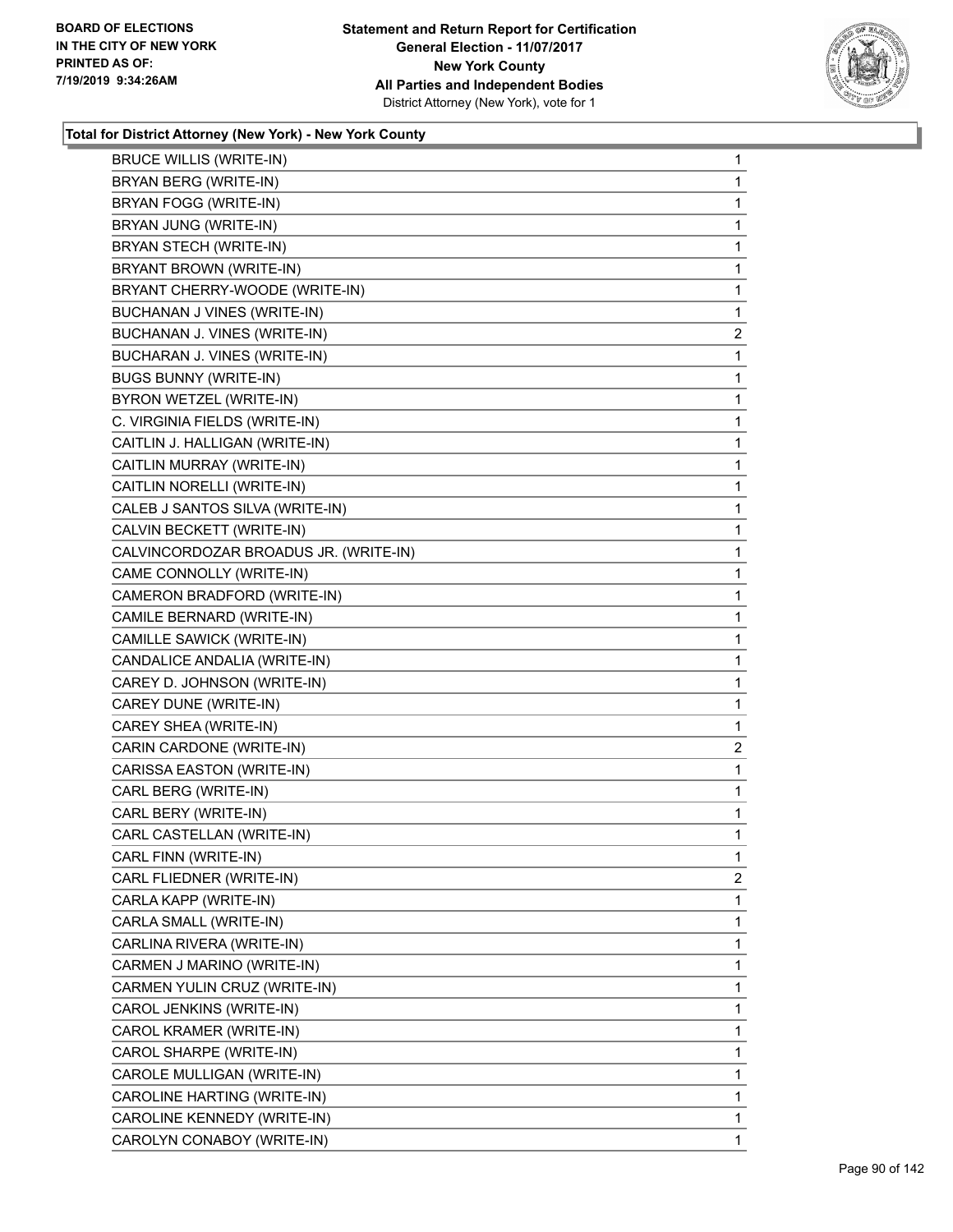

| CAROLYN LOPEZ (WRITE-IN)            | $\mathbf{1}$   |
|-------------------------------------|----------------|
| CAROLYN POKORNY (WRITE-IN)          | 1              |
| CAROLYN R. WELLS (WRITE-IN)         | 1              |
| CARYN SKLAR (WRITE-IN)              | 1              |
| CASEY ARIS (WRITE-IN)               | 1              |
| CASEY GREENFLIED (WRITE-IN)         | 1              |
| CASS G. ADELMAN (WRITE-IN)          | 1              |
| CATHERINE MACKINSON (WRITE-IN)      | 1              |
| CATHY BENNETT (WRITE-IN)            | 1              |
| CEA WEAVER (WRITE-IN)               | 1              |
| CEDRIC KAVAUGHAN (WRITE-IN)         | 1              |
| CHAD B. PLOTH (WRITE-IN)            | 1              |
| CHAD FRIEDMAN (WRITE-IN)            | 1              |
| CHANCEY PILGRIM (WRITE-IN)          | 1              |
| CHANTAREALE SWING (WRITE-IN)        | 1              |
| CHANTARELLE SUNG (WRITE-IN)         | 1              |
| CHANTERELLE SUNG (WRITE-IN)         | 5              |
| CHARLENE FULLER (WRITE-IN)          | 1              |
| CHARLES BARRON (WRITE-IN)           | 1              |
| CHARLES BROWES (WRITE-IN)           | 1              |
| CHARLES BROWN (WRITE-IN)            | 1              |
| CHARLES CONROY (WRITE-IN)           | 1              |
| CHARLES DORNEY (WRITE-IN)           | 1              |
| CHARLES E. DORKEY III (WRITE-IN)    | 1              |
| CHARLES GONGALEZ (WRITE-IN)         | 1              |
| CHARLES J HYNES (WRITE-IN)          | 1              |
| CHARLES LANE (WRITE-IN)             | 1              |
| CHARLES MANSON (WRITE-IN)           | $\overline{2}$ |
| CHARLES OAKLEY (WRITE-IN)           | 1              |
| CHARLES POEKEL JR. (WRITE-IN)       | $\mathbf{1}$   |
| CHARLES PRETT (WRITE-IN)            | 1              |
| CHARLES RANGEL (WRITE-IN)           | $\overline{2}$ |
| CHARLES SEGO (WRITE-IN)             | 1              |
| CHARLES TALISSE (WRITE-IN)          | 1              |
| CHARLES WALL (WRITE-IN)             | 1              |
| CHARLES WOOLERY (WRITE-IN)          | 1              |
| CHARLIE LAIFER (WRITE-IN)           | 1              |
| CHARLIE ROSE (WRITE-IN)             | 1              |
| CHAUNCEY PARKER (WRITE-IN)          | 1              |
| CHAUNCEY PARKER IV (WRITE-IN)       | 1              |
| CHELSEA CLINTON (WRITE-IN)          | $\overline{2}$ |
| CHESLEY PARKER (WRITE-IN)           | 2              |
| CHESTER SAVAGE (WRITE-IN)           | 1              |
| CHINE GOODWIN (WRITE-IN)            | 1              |
| CHIRELENEMCCRAY DEBLASIO (WRITE-IN) | 1              |
| CHLOE GOODWIN (WRITE-IN)            | 1              |
|                                     |                |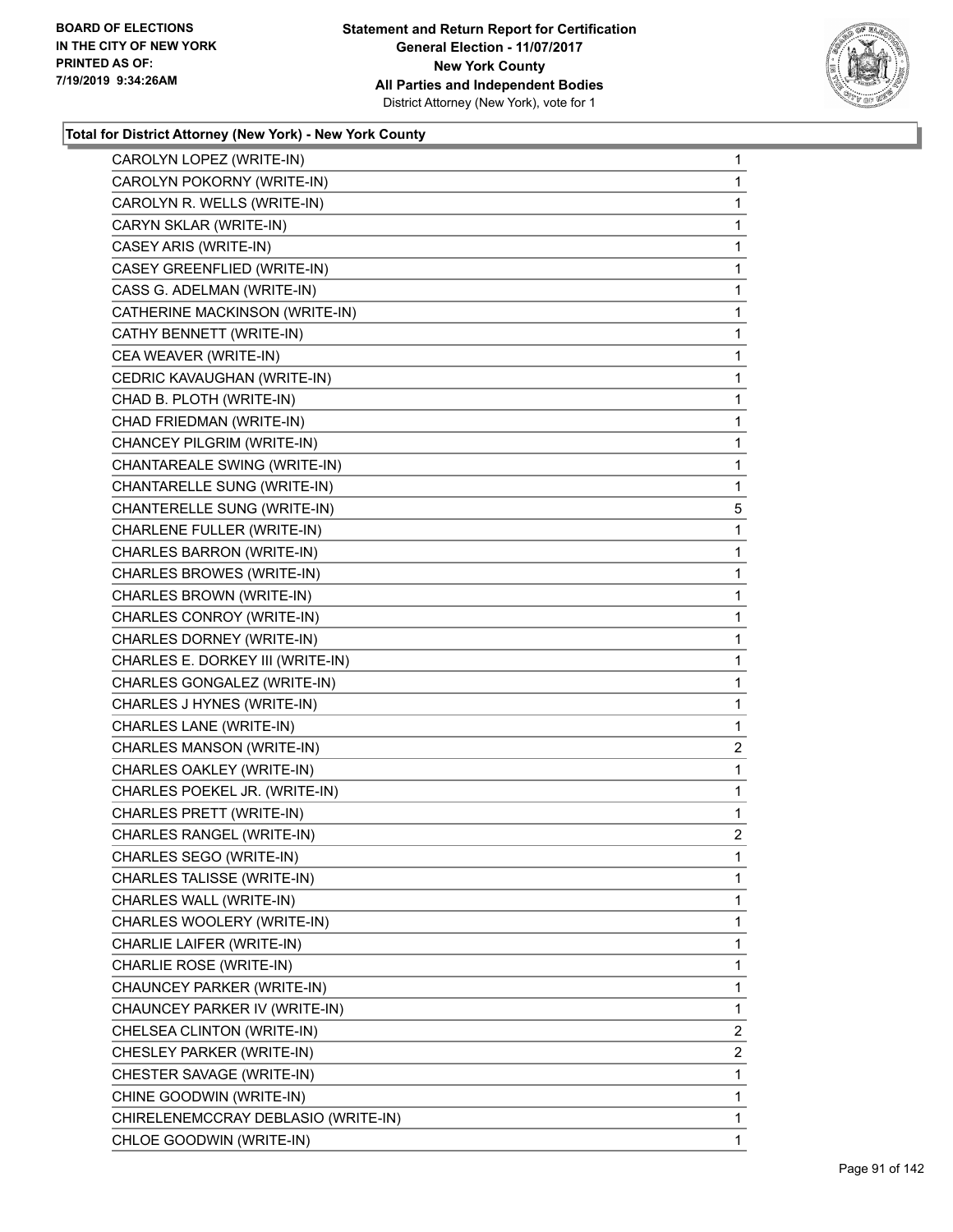

| CHLOE MALONEY (WRITE-IN)             | 1              |
|--------------------------------------|----------------|
| CHOIRE SICHA (WRITE-IN)              | 1              |
| CHRIS CHRISTIE (WRITE-IN)            | $\overline{c}$ |
| CHRIS CLAUS (WRITE-IN)               | 1              |
| CHRIS COLES (WRITE-IN)               | 1              |
| CHRIS CUOMO (WRITE-IN)               | 1              |
| CHRIS DAVIS (WRITE-IN)               | 1              |
| CHRIS EVANS (WRITE-IN)               | 1              |
| CHRIS HEDGES (WRITE-IN)              | 1              |
| CHRIS KEATING (WRITE-IN)             | 1              |
| CHRIS LAND (WRITE-IN)                | 1              |
| CHRIS MARTE (WRITE-IN)               | 1              |
| CHRIS MILES (WRITE-IN)               | 1              |
| CHRIS PACHA (WRITE-IN)               | 1              |
| CHRIS VAN ZELE (WRITE-IN)            | 1              |
| CHRISTIAN VAZQUEZ (WRITE-IN)         | 1              |
| CHRISTIANE MANZELLA (WRITE-IN)       | 1              |
| CHRISTINE QUINN (WRITE-IN)           | $\overline{7}$ |
| CHRISTINE RYAN BURWELL (WRITE-IN)    | $\mathbf{1}$   |
| CHRISTOPHER BARLOW (WRITE-IN)        | 1              |
| CHRISTOPHER CASEY (WRITE-IN)         | 1              |
| CHRISTOPHER CONROY (WRITE-IN)        | 1              |
| CHRISTOPHER G. HORNIG (WRITE-IN)     | 1              |
| CHRISTOPHER HERZECA (WRITE-IN)       | $\overline{2}$ |
| CHRISTOPHER K. LEUNG (WRITE-IN)      | $\mathbf{1}$   |
| CHRISTOPHER LEONARD (WRITE-IN)       | 1              |
| CHRISTOPHER LONG (WRITE-IN)          | 3              |
| CHRISTOPHER MARTE (WRITE-IN)         | 1              |
| CHRISTOPHER PATRICK REGAN (WRITE-IN) | 1              |
| CHRISTOPHER REGAN (WRITE-IN)         | 1              |
| CHRISTOPHER S. HOPKINS (WRITE-IN)    | 1              |
| CHRISTOPHER SCHALLER (WRITE-IN)      | 1              |
| CHRISTOPHER SEAY (WRITE-IN)          | 1              |
| CHUCK NORRIS (WRITE-IN)              | 1              |
| CHUCK SCHUMER (WRITE-IN)             | 1              |
| CHUNMENG YANG (WRITE-IN)             | 1              |
| CIATTA Z. BAYSAH (WRITE-IN)          | 1              |
| CINDY YOUNG (WRITE-IN)               | 1              |
| CLAIRE SHULMAN (WRITE-IN)            | 1              |
| CLAIRE WEISZ (WRITE-IN)              | 1              |
| CLAIRE WORLEY (WRITE-IN)             | 1              |
| CLANCEY WIGGUM (WRITE-IN)            | 1              |
| CLARE GRUMNEY (WRITE-IN)             | 1              |
| CLARE MCADAM (WRITE-IN)              | 1              |
| CLARENCE DARROW (WRITE-IN)           | 6              |
| CLARK KENT (WRITE-IN)                | 1              |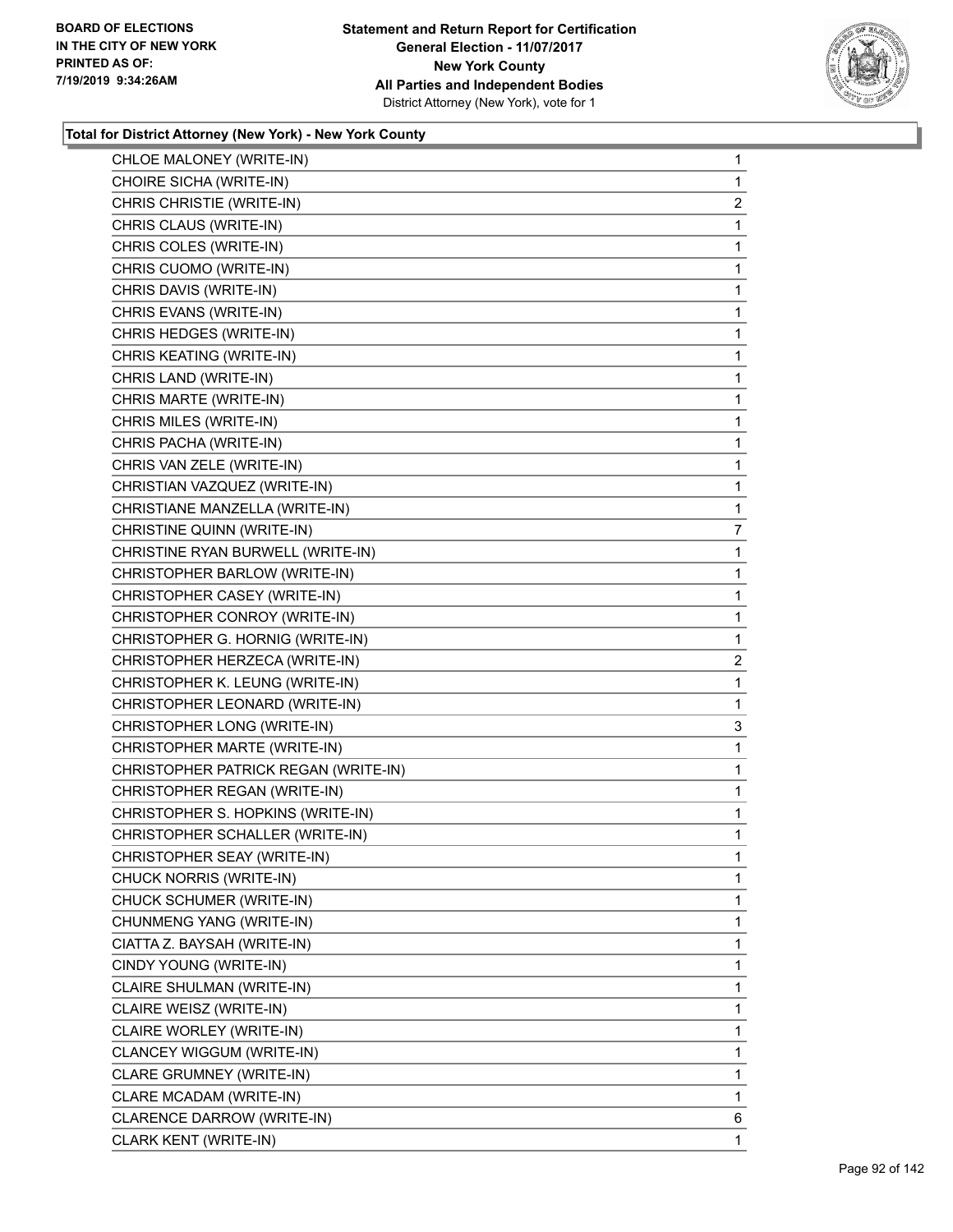

| CLAUDE WINFIELD (WRITE-IN)         | 1            |
|------------------------------------|--------------|
| CLAUDIA RAY (WRITE-IN)             | 1            |
| CLAUDIA SOLOMON (WRITE-IN)         | 1            |
| CLAUDIA T. SALOMON (WRITE-IN)      | 1            |
| CLEVER GALLAGOS (WRITE-IN)         | 2            |
| CLIFF CHENFELD (WRITE-IN)          | 1            |
| CLINT A. OLIVO (WRITE-IN)          | 1            |
| CLINT EASTWOOD (WRITE-IN)          | 1            |
| <b>CLYDE WILLIAMS (WRITE-IN)</b>   | 1            |
| COBA MATEO (WRITE-IN)              | 1            |
| COLE RODNEY (WRITE-IN)             | 1            |
| COLIN GILLS (WRITE-IN)             | 1            |
| COLIN KAEPERNICK (WRITE-IN)        | 1            |
| COLLEAN ROBER (WRITE-IN)           | 1            |
| COLLEEN QUINN (WRITE-IN)           | 1            |
| <b>COLLIN KLAMPER (WRITE-IN)</b>   | 1            |
| COLTA IVES (WRITE-IN)              | 1            |
| CON YOUNG CHOI (WRITE-IN)          | 1            |
| CONOR COYNE (WRITE-IN)             | 1            |
| CONOR LANDRY (WRITE-IN)            | 1            |
| CONOR SHERMAN (WRITE-IN)           | 1            |
| CONSTANCE CHAO (WRITE-IN)          | 1            |
| COOPER CHESTER (WRITE-IN)          | 1            |
| COREY JOHNSON (WRITE-IN)           | 1            |
| COREY SHOOCK (WRITE-IN)            | 1            |
| CORNELIA GRIFFIN FARMER (WRITE-IN) | 1            |
| CORNELIUS THOMAS (WRITE-IN)        | 1            |
| CORY KADAMANI (WRITE-IN)           | 1            |
| COURTNEY ZANE (WRITE-IN)           | 1            |
| CRAMAN MILLINE (WRITE-IN)          | $\mathbf{1}$ |
| CRISTIAN BOLDAN (WRITE-IN)         | $\mathbf{1}$ |
| <b>CURTIS ARLUCK (WRITE-IN)</b>    | 3            |
| CURTIS SLIWA (WRITE-IN)            | 7            |
| CYNTHIA BRILL (WRITE-IN)           | 1            |
| CYNTHIA NISON (WRITE-IN)           | 1            |
| CYNTHIA ROLLINS (WRITE-IN)         | 1            |
| CYNTHIA SHOSS (WRITE-IN)           | 1            |
| CYRUS VANCE SR. (WRITE-IN)         | 4            |
| DAKOTA RAMSEUR (WRITE-IN)          | 1            |
| DALIA COHEN (WRITE-IN)             | 1            |
| DAN CASTLEMAN (WRITE-IN)           | 6            |
| DAN CONNOLLY (WRITE-IN)            | 1            |
| DAN COURT (WRITE-IN)               | 1            |
| DAN DRIGHELTY (WRITE-IN)           | 1            |
| DAN FEDER (WRITE-IN)               | 1            |
| DAN GARODNICK (WRITE-IN)           | 7            |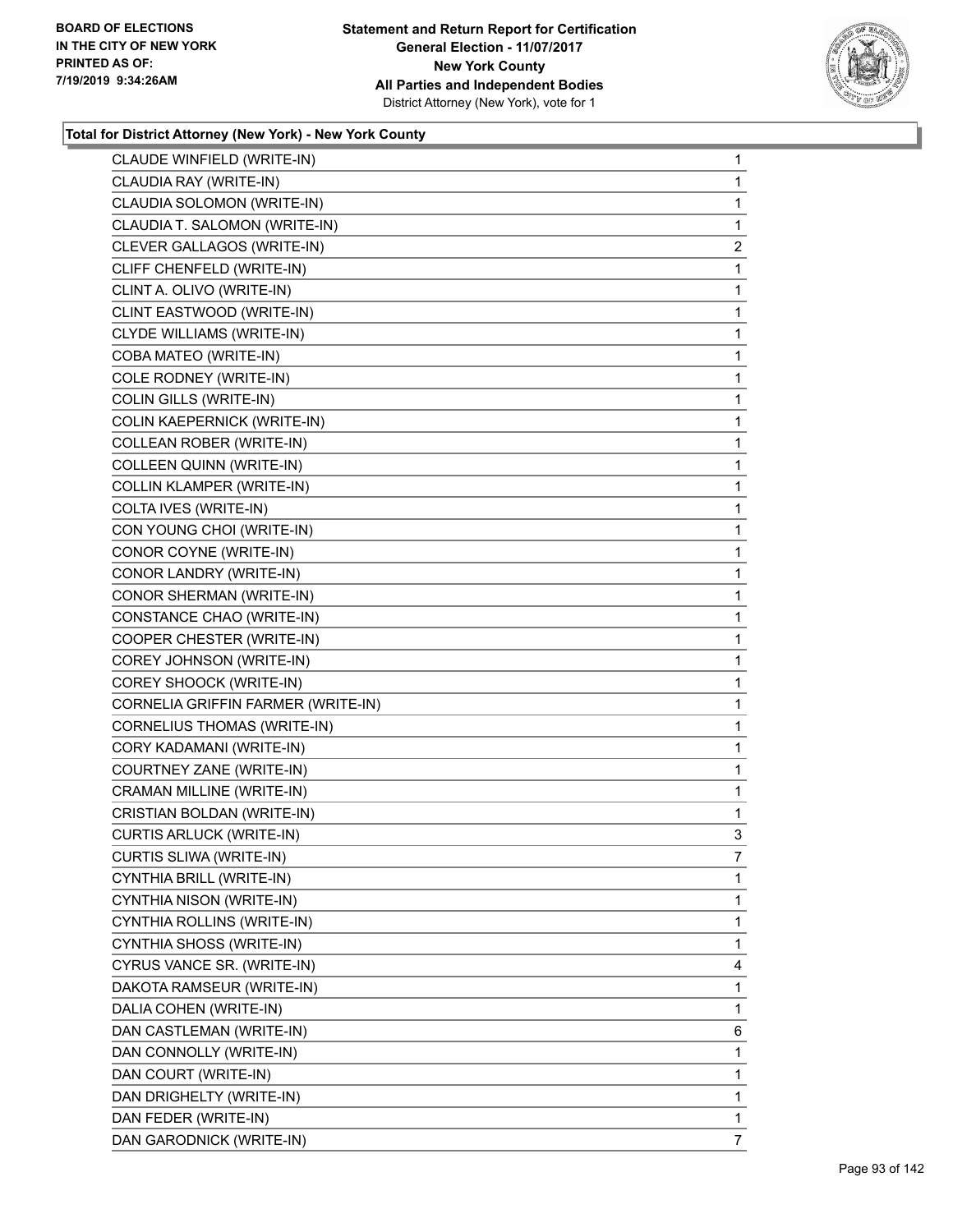

| DAN GRABER (WRITE-IN)          | 1              |
|--------------------------------|----------------|
| DAN GRAYSON (WRITE-IN)         | 1              |
| DAN JACOB (WRITE-IN)           | 1              |
| DAN KUSNETZ, J.D. (WRITE-IN)   | 1              |
| DAN LABOVITZ (WRITE-IN)        | 1              |
| DAN LINEHAN (WRITE-IN)         | 1              |
| DAN MANGAN (WRITE-IN)          | 1              |
| DAN MORAN (WRITE-IN)           | 1              |
| DAN NOLAND (WRITE-IN)          | 1              |
| DAN QUART (WRITE-IN)           | 77             |
| DAN RATHER (WRITE-IN)          | 1              |
| DAN ROBINOWITZ (WRITE-IN)      | 1              |
| DAN WILLIAM (WRITE-IN)         | 1              |
| DANA A. PRICE (WRITE-IN)       | 1              |
| DANA BEAL (WRITE-IN)           | 1              |
| DANA WINDSOR (WRITE-IN)        | 1              |
| DANIEL A. RICHMAN (WRITE-IN)   | 1              |
| DANIEL ALVARADO (WRITE-IN)     | 1              |
| DANIEL CASTLEMAN (WRITE-IN)    | 3              |
| DANIEL COARDNICK (WRITE-IN)    | 1              |
| DANIEL COLGAN (WRITE-IN)       | 1              |
| DANIEL DROMM (WRITE-IN)        | 1              |
| DANIEL FELDNER (WRITE-IN)      | 1              |
| DANIEL FLIEDNER (WRITE-IN)     | 1              |
| DANIEL FORDA (WRITE-IN)        | 1              |
| DANIEL FOX (WRITE-IN)          | 1              |
| DANIEL GITNER (WRITE-IN)       | 1              |
| DANIEL GREEN (WRITE-IN)        | 1              |
| DANIEL GROH-WARGO (WRITE-IN)   | 1              |
| DANIEL HADAD (WRITE-IN)        | 1              |
| DANIEL HAIER (WRITE-IN)        | 1              |
| DANIEL J. CASTLEMAN (WRITE-IN) | 4              |
| DANIEL JOAN LIPSMAN (WRITE-IN) | 1              |
| DANIEL KATZ (WRITE-IN)         | 1              |
| DANIEL L DOLGIN (WRITE-IN)     | 1              |
| DANIEL M. FLEX (WRITE-IN)      | 1              |
| DANIEL NAGEL (WRITE-IN)        | 1              |
| DANIEL NOBLE (WRITE-IN)        | 1              |
| DANIEL PERRINO (WRITE-IN)      | $\overline{2}$ |
| DANIEL POSENER (WRITE-IN)      | 1              |
| DANIEL QUART (WRITE-IN)        | 1              |
| DANIEL R GARODNICK (WRITE-IN)  | 1              |
| DANIEL R. GARODNICK (WRITE-IN) | 1              |
| DANIEL RAY (WRITE-IN)          | 1              |
| DANIEL RICHMAN (WRITE-IN)      | 1              |
| DANIEL S. PARKER (WRITE-IN)    | 1              |
|                                |                |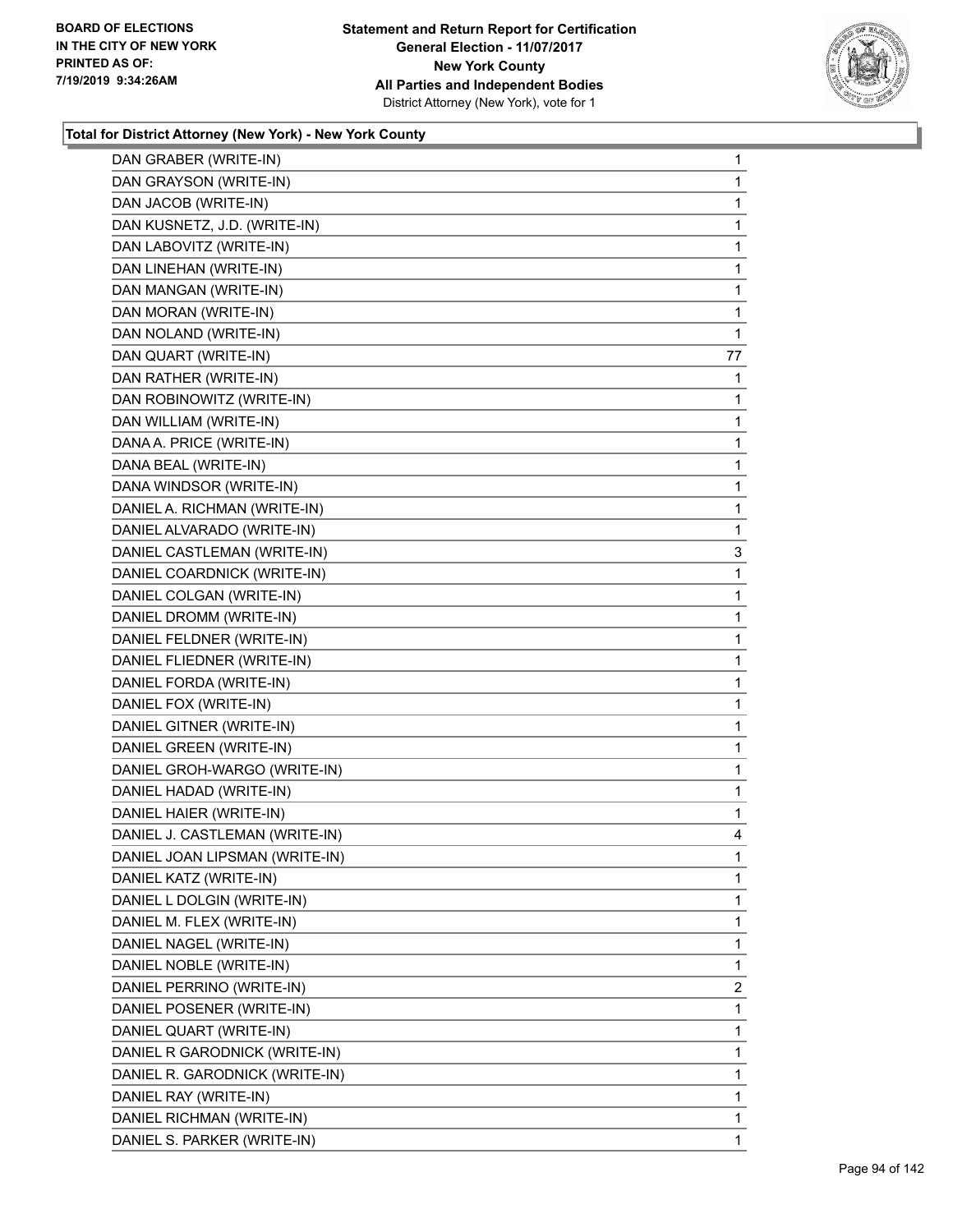

| DANIEL SHUCLEECOE (WRITE-IN)  | $\mathbf{1}$   |
|-------------------------------|----------------|
| DANIEL SOLEIMAN (WRITE-IN)    | 1              |
| DANIEL TUCKER (WRITE-IN)      | 1              |
| DANIEL VILA RIVERA (WRITE-IN) | 1              |
| DANIEL WEBSTER (WRITE-IN)     | 1              |
| DANIELA ALVARADO (WRITE-IN)   | $\overline{a}$ |
| DANIELL ARLIUS (WRITE-IN)     | 1              |
| DANIELLA ROCCO (WRITE-IN)     | 1              |
| DANNY COHEN (WRITE-IN)        | 1              |
| DANUTA CZERSKI (WRITE-IN)     | 1              |
| DARREN ALBANESE (WRITE-IN)    | 1              |
| DARTH PLAQUEIS (WRITE-IN)     | 1              |
| DARYL LAVERY (WRITE-IN)       | 1              |
| DAVE MOTOLA (WRITE-IN)        | 1              |
| DAVID AHARONI (WRITE-IN)      | 1              |
| DAVID ASCHER (WRITE-IN)       | 1              |
| DAVID BIRNBAUN (WRITE-IN)     | $\overline{2}$ |
| DAVID BLASCHAK (WRITE-IN)     | 1              |
| DAVID BLIVEN (WRITE-IN)       | 1              |
| DAVID BOIES (WRITE-IN)        | 1              |
| DAVID BOWIE (WRITE-IN)        | 1              |
| DAVID BROWN (WRITE-IN)        | $\mathbf{1}$   |
| DAVID BUCKNER (WRITE-IN)      | 1              |
| DAVID CARLISLE (WRITE-IN)     | 1              |
| DAVID CHASE (WRITE-IN)        | 1              |
| DAVID CHEN (WRITE-IN)         | 1              |
| DAVID DINKINS (WRITE-IN)      | $\overline{a}$ |
| DAVID E. SNZFREN (WRITE-IN)   | 1              |
| DAVID EISENBACH (WRITE-IN)    | $\overline{2}$ |
| DAVID EISENBERG (WRITE-IN)    | 1              |
| DAVID FRIEDMAN (WRITE-IN)     | $\overline{a}$ |
| DAVID GARLAND (WRITE-IN)      | 1              |
| DAVID GORDON (WRITE-IN)       | 1              |
| DAVID HARDCASTLE (WRITE-IN)   | 1              |
| DAVID HERTZ (WRITE-IN)        | 1              |
| DAVID HOLBROOK (WRITE-IN)     | 1              |
| DAVID INKELES (WRITE-IN)      | 1              |
| DAVID J LARKEN JR (WRITE-IN)  | 1              |
| DAVID JAROSLAWICZ (WRITE-IN)  | 1              |
| DAVID KELLNER (WRITE-IN)      | 1              |
| DAVID LEFER (WRITE-IN)        | 1              |
| DAVID LOCHNER (WRITE-IN)      | 1              |
| DAVID M. MURPHY (WRITE-IN)    | 1              |
| DAVID MACK (WRITE-IN)         | 1              |
| DAVID MAGLANA (WRITE-IN)      | 1              |
| DAVID MALPASS (WRITE-IN)      | 1.             |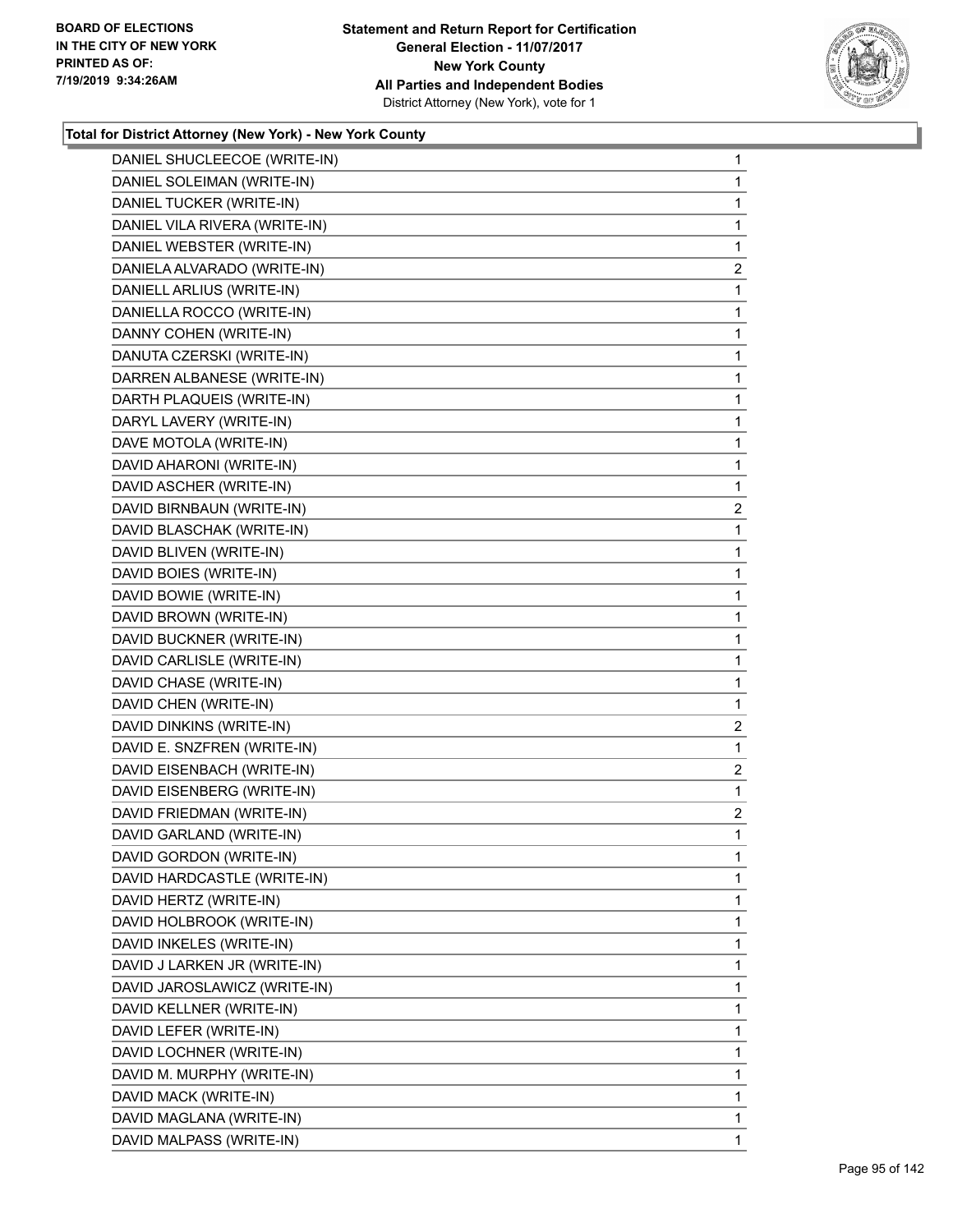

| DAVID MCCRAW (WRITE-IN)           | $\overline{a}$ |
|-----------------------------------|----------------|
| DAVID MCGRUDER (WRITE-IN)         | $\mathbf{1}$   |
| DAVID MOHR (WRITE-IN)             | 1              |
| DAVID N YAFFE (WRITE-IN)          | 1              |
| DAVID ORTIZ (WRITE-IN)            | 1              |
| DAVID PATERSON (WRITE-IN)         | 1              |
| DAVID PATTON (WRITE-IN)           | $\overline{c}$ |
| DAVID R. VARET (WRITE-IN)         | 1              |
| DAVID RHODES (WRITE-IN)           | 1              |
| DAVID S. PUMPKINS (WRITE-IN)      | 1              |
| DAVID SCHER (WRITE-IN)            | 1              |
| DAVID SEIN (WRITE-IN)             | 1              |
| DAVID SIFFERT (WRITE-IN)          | 1              |
| DAVID SILVA (WRITE-IN)            | 1              |
| DAVID SMALLEY ESQ. (WRITE-IN)     | 1              |
| DAVID SMITH (WRITE-IN)            | $\overline{c}$ |
| DAVID STRACHAN (WRITE-IN)         | 1              |
| DAVID THOMAS (WRITE-IN)           | 1              |
| DAVID TOLCHIN (WRITE-IN)          | 1              |
| DAVID TORRES (WRITE-IN)           | 1              |
| DAVID VINES (WRITE-IN)            | 1              |
| DAVID W. ROSS (WRITE-IN)          | $\overline{c}$ |
| DAVID WISHENGRAD (WRITE-IN)       | 1              |
| DAVID WRIGHT (WRITE-IN)           | 1              |
| DAVID YASSKY (WRITE-IN)           | 3              |
| DAVID ZORNOW (WRITE-IN)           | 1              |
| DAVIN ORSNITANS (WRITE-IN)        | 1              |
| DAVIS J. WANG (WRITE-IN)          | 1              |
| DAVON LOMAX (WRITE-IN)            | $\mathbf{1}$   |
| DAVY CROCKETT (WRITE-IN)          | 1              |
| DEAN VIGLIANO (WRITE-IN)          | $\overline{a}$ |
| DEBO ADEGBITE (WRITE-IN)          | 1              |
| DEBORAH COHN (WRITE-IN)           | 1              |
| DEBORAH L. EVANGELAKOS (WRITE-IN) | 1              |
| DEBRA GREENBERG (WRITE-IN)        | 1              |
| DEE ANN GORMAN (WRITE-IN)         | 1              |
| DEIDRE KOLARICK (WRITE-IN)        | 1              |
| DELA VEGA (WRITE-IN)              | 1              |
| DELORES WALKER (WRITE-IN)         | 1              |
| DENIS HAYWARD (WRITE-IN)          | 1              |
| DEREK ETHERIDGE (WRITE-IN)        | 1              |
| DEREK JETER (WRITE-IN)            | 5              |
| DEREK SHOLDT (WRITE-IN)           | 1              |
| DEREK STOLDT (WRITE-IN)           | 1              |
| DERRICK CEPHAS (WRITE-IN)         | 1              |
| DERRICK ETHERIDGE (WRITE-IN)      | $\mathbf{2}$   |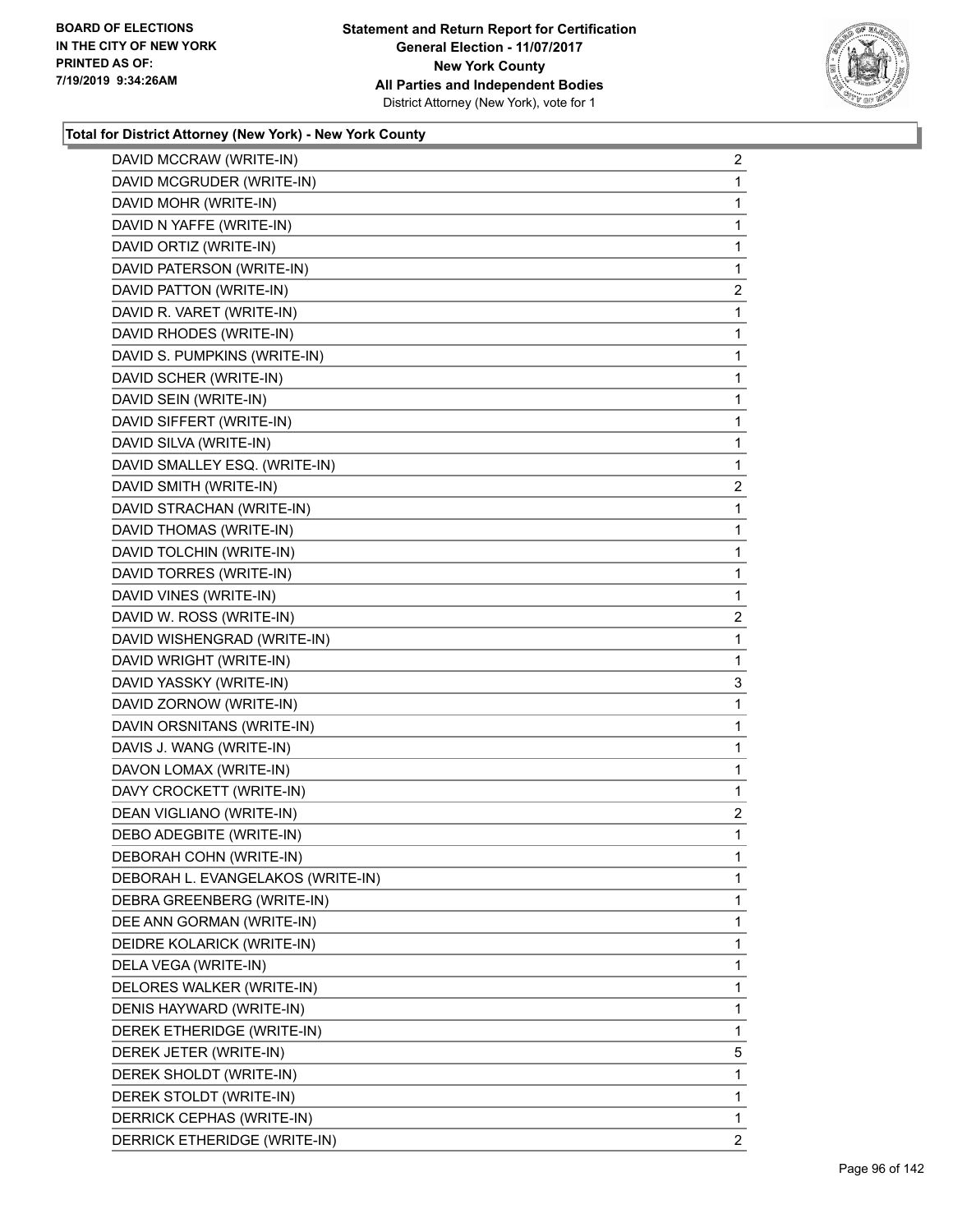

| DEVEN REIFF (WRITE-IN)           | 1                       |
|----------------------------------|-------------------------|
| DEVI GLAZIER (WRITE-IN)          | 1                       |
| DIANA FLORENCE (WRITE-IN)        | 6                       |
| DIANA ST. LOUIS (WRITE-IN)       | 1                       |
| DIANE LIRIANO (WRITE-IN)         | 1                       |
| DIDI SKAFF (WRITE-IN)            | 1                       |
| DIEGO VELIZ (WRITE-IN)           | 1                       |
| DININE SIGNERELLO (WRITE-IN)     | 1                       |
| DIONNA SINCLAIR TOLAD (WRITE-IN) | $\mathbf{1}$            |
| DOMINIC DONATA (WRITE-IN)        | 1                       |
| DON QUART (WRITE-IN)             | $\overline{2}$          |
| DONAL TRUMP (WRITE-IN)           | 1                       |
| DONALD C SCHUPAK (WRITE-IN)      | 1                       |
| DONALD DENNARD (WRITE-IN)        | 1                       |
| DONALD HAY (WRITE-IN)            | 1                       |
| DONALD S. ZAKARIN (WRITE-IN)     | 1                       |
| DONALD TRUMP (WRITE-IN)          | 20                      |
| DONALD TRUMP JR (WRITE-IN)       | 4                       |
| DONALD TRUMP JR. (WRITE-IN)      | 7                       |
| DONNA CANFIELD (WRITE-IN)        | 1                       |
| DONNA DEGRANDI (WRITE-IN)        | 1                       |
| DONNA LIEBERMAN (WRITE-IN)       | 3                       |
| DONNIE WALBERG (WRITE-IN)        | 1                       |
| DORIS WALLACE (WRITE-IN)         | 1                       |
| DOROTHY O'HANLON (WRITE-IN)      | 1                       |
| DOSHANA HAMILTON (WRITE-IN)      | 1                       |
| DOUG COON (WRITE-IN)             | 1                       |
| DOUGLAS C. JAMES (WRITE-IN)      | 1                       |
| DOUGLAS H. WIGDER (WRITE-IN)     | 1                       |
| DOUGLAS KEYZER (WRITE-IN)        | $\overline{\mathbf{c}}$ |
| DOUGLAS LIPMAN (WRITE-IN)        | 1                       |
| DOUGLAS MORRIS (WRITE-IN)        | 1                       |
| DOUGLAS WEIR (WRITE-IN)          | 1                       |
| DR. ANDREW FEDA (WRITE-IN)       | 1                       |
| DR. MASTRO BATISTA (WRITE-IN)    | 1                       |
| DR. VINNIE BOOMBATZ (WRITE-IN)   | 1                       |
| DREN ROOT (WRITE-IN)             | 1                       |
| DREW IRELAND (WRITE-IN)          | 1                       |
| DUNCAN LEVIN (WRITE-IN)          | 1                       |
| DUNEK FREEMAN (WRITE-IN)         | 1                       |
| DWAYNE BETTS (WRITE-IN)          | 1                       |
| DWIGHT D. EISENHOWER (WRITE-IN)  | 1                       |
| DYLAN SMITH (WRITE-IN)           | 1                       |
| EARL LESTER (WRITE-IN)           | 1                       |
| EARL S. WARD (WRITE-IN)          | 1                       |
| EARL WARD (WRITE-IN)             | 2                       |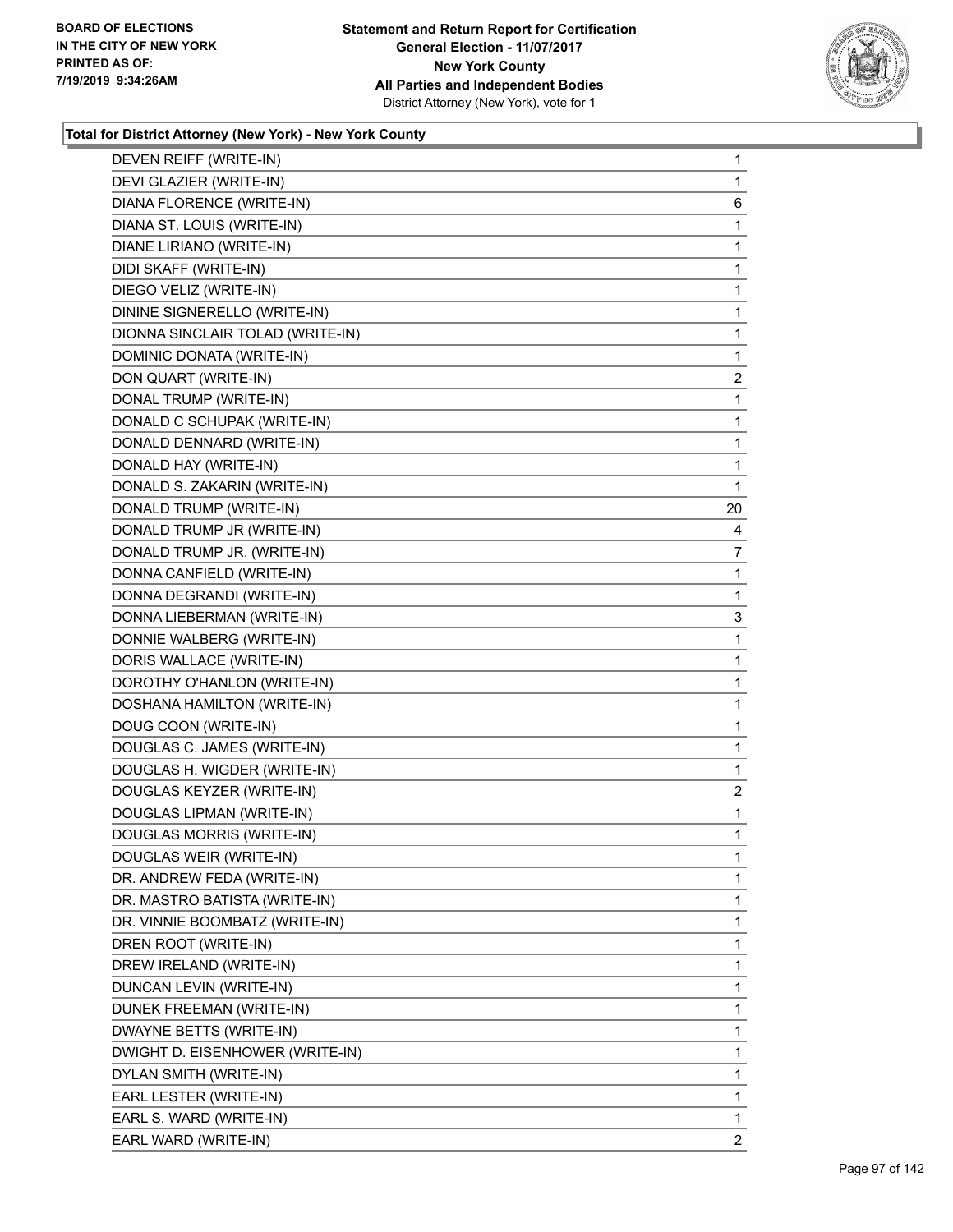

| ED BROWN (WRITE-IN)            | 1                       |
|--------------------------------|-------------------------|
| ED COHEN (WRITE-IN)            | 1                       |
| ED HERBLY (WRITE-IN)           | 1                       |
| ED KAMINSKY (WRITE-IN)         | 1                       |
| ED MECHMAN (WRITE-IN)          | 1                       |
| ED RODRIGUEZ (WRITE-IN)        | 1                       |
| ED STARK (WRITE-IN)            | 1                       |
| EDDIE VLASTO (WRITE-IN)        | 1                       |
| EDDIE VLASVO (WRITE-IN)        | $\mathbf{1}$            |
| EDIA CUSICK (WRITE-IN)         | 1                       |
| EDUARDO CAPULONG (WRITE-IN)    | 1                       |
| EDWARD ARMSTRONG (WRITE-IN)    | $\mathbf{1}$            |
| EDWARD BUMBER (WRITE-IN)       | 1                       |
| EDWARD D. MILLER (WRITE-IN)    | 1                       |
| EDWARD F. MALUF (WRITE-IN)     | $\overline{\mathbf{c}}$ |
| EDWARD J. NOWAK (WRITE-IN)     | 1                       |
| EDWARD KENT (WRITE-IN)         | 1                       |
| EDWARD L POWERS ESQ (WRITE-IN) | $\mathbf{1}$            |
| EDWARD MCNALLY (WRITE-IN)      | 1                       |
| EDWARD RAGUS (WRITE-IN)        | 1                       |
| EDWARD SHAUEHAN (WRITE-IN)     | $\mathbf{1}$            |
| EDWARD SORIBA (WRITE-IN)       | 1                       |
| EDWARD WIPPER (WRITE-IN)       | 1                       |
| EDWIN TORRES (WRITE-IN)        | $\mathbf{1}$            |
| EEZL ASCANASE (WRITE-IN)       | 1                       |
| EILA MATT (WRITE-IN)           | 1                       |
| EILEEN MURPHHY (WRITE-IN)      | $\mathbf{1}$            |
| EILEEN WEISS (WRITE-IN)        | 1                       |
| ELAI NAAMAN (WRITE-IN)         | 1                       |
| ELI MANNING (WRITE-IN)         | 1                       |
| ELI N MANNING (WRITE-IN)       | 1                       |
| ELIAD SHAPIRO (WRITE-IN)       | 2                       |
| ELIEZER HANFT (WRITE-IN)       | 1                       |
| ELINIE INSELGAD (WRITE-IN)     | 1                       |
| ELIOT SCHREIBER (WRITE-IN)     | 1                       |
| ELIOT SPITZER (WRITE-IN)       | 12 <sub>2</sub>         |
| ELIZA SHAPIRO (WRITE-IN)       | 1                       |
| ELIZABETH DRYER (WRITE-IN)     | 1                       |
| ELIZABETH GABLE (WRITE-IN)     | 1                       |
| ELIZABETH GLAZER (WRITE-IN)    | 1                       |
| ELIZABETH HOLTZMAN (WRITE-IN)  | 5                       |
| ELIZABETH MO (WRITE-IN)        | 1                       |
| ELIZABETH NIETO (WRITE-IN)     | 1                       |
| ELIZABETH SLATER (WRITE-IN)    | 1                       |
| ELIZBETH GUIDI (WRITE-IN)      | $\overline{2}$          |
| ELLA WICKHAM (WRITE-IN)        | $\overline{2}$          |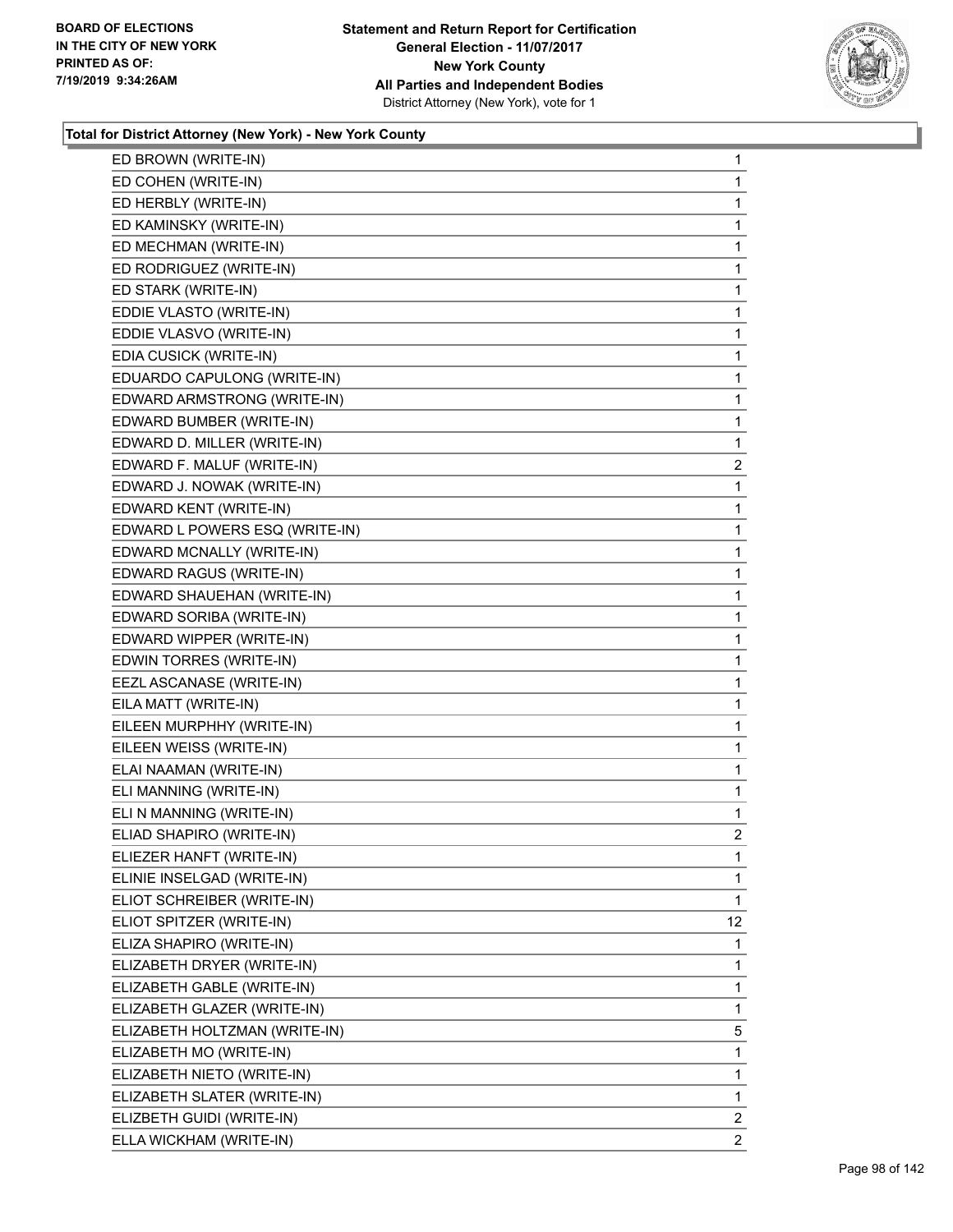

| ELLEN SACKSTEIN (WRITE-IN)      | 1              |
|---------------------------------|----------------|
| ELLEN VICTOR (WRITE-IN)         | 1              |
| ELLEN YAROSHETSKY (WRITE-IN)    | 1              |
| ELLIOT BEIHN (WRITE-IN)         | 1              |
| ELLIOT CARLIN (WRITE-IN)        | 1              |
| ELLIOT SPENCER (WRITE-IN)       | 1              |
| ELLIOT SPITZER (WRITE-IN)       | 16             |
| ELLIOT SPLITZER (WRITE-IN)      | $\mathbf{1}$   |
| ELMER FODD (WRITE-IN)           | 1              |
| ELMER FUDD (WRITE-IN)           | 1              |
| ELMO MARHI (WRITE-IN)           | $\mathbf{1}$   |
| ELOISE SHEA (WRITE-IN)          | 1              |
| ELON MUSK (WRITE-IN)            | 1              |
| ELRATON MIGUEL (WRITE-IN)       | 1              |
| ELYSA GREENBLATT (WRITE-IN)     | 1              |
| ELYSE SALZMAN, ESQ (WRITE-IN)   | 1              |
| EMILE J. BARTOW (WRITE-IN)      | 1              |
| EMILIO ESTELLA (WRITE-IN)       | $\overline{c}$ |
| EMILY BOGDEN (WRITE-IN)         | 1              |
| EMILY GALVIN (WRITE-IN)         | 1              |
| EMILY LOWENTHAL (WRITE-IN)      | 1              |
| EMILY SWEET ESQ (WRITE-IN)      | 1              |
| EMILY VHAR (WRITE-IN)           | $\mathbf{1}$   |
| EMMA ELLENEELE (WRITE-IN)       | 1              |
| EMMA GOLDMAN (WRITE-IN)         | 1              |
| EMMA RACINE (WRITE-IN)          | $\overline{a}$ |
| EMMET GUSTAFSON (WRITE-IN)      | 1              |
| EPHRAIM SAVITT (WRITE-IN)       | 1              |
| ERIC ALTERMAN (WRITE-IN)        | $\mathbf{1}$   |
| ERIC BELFI (WRITE-IN)           | 1              |
| ERIC BROWN (WRITE-IN)           | 1              |
| ERIC DINALLO (WRITE-IN)         | 1              |
| ERIC EICHENHOLTZ (WRITE-IN)     | 1              |
| ERIC EINSTEIN (WRITE-IN)        | 1              |
| ERIC FELDMAN (WRITE-IN)         | 1              |
| ERIC FIEDLER (WRITE-IN)         | 1              |
| ERIC FLIEDNER (WRITE-IN)        | 4              |
| ERIC FOLFE GREENBERG (WRITE-IN) | 1              |
| ERIC FRAWLEY (WRITE-IN)         | 1              |
| ERIC FRIEDMAN (WRITE-IN)        | 1              |
| ERIC FRIQUINN (WRITE-IN)        | 1              |
| ERIC GARNER (WRITE-IN)          | 1              |
| ERIC GONZALEZ (WRITE-IN)        | 4              |
| ERIC GRASINGER (WRITE-IN)       | 1              |
| ERIC HOLDER (WRITE-IN)          | 8              |
| ERIC KAPLAN (WRITE-IN)          | 1              |
|                                 |                |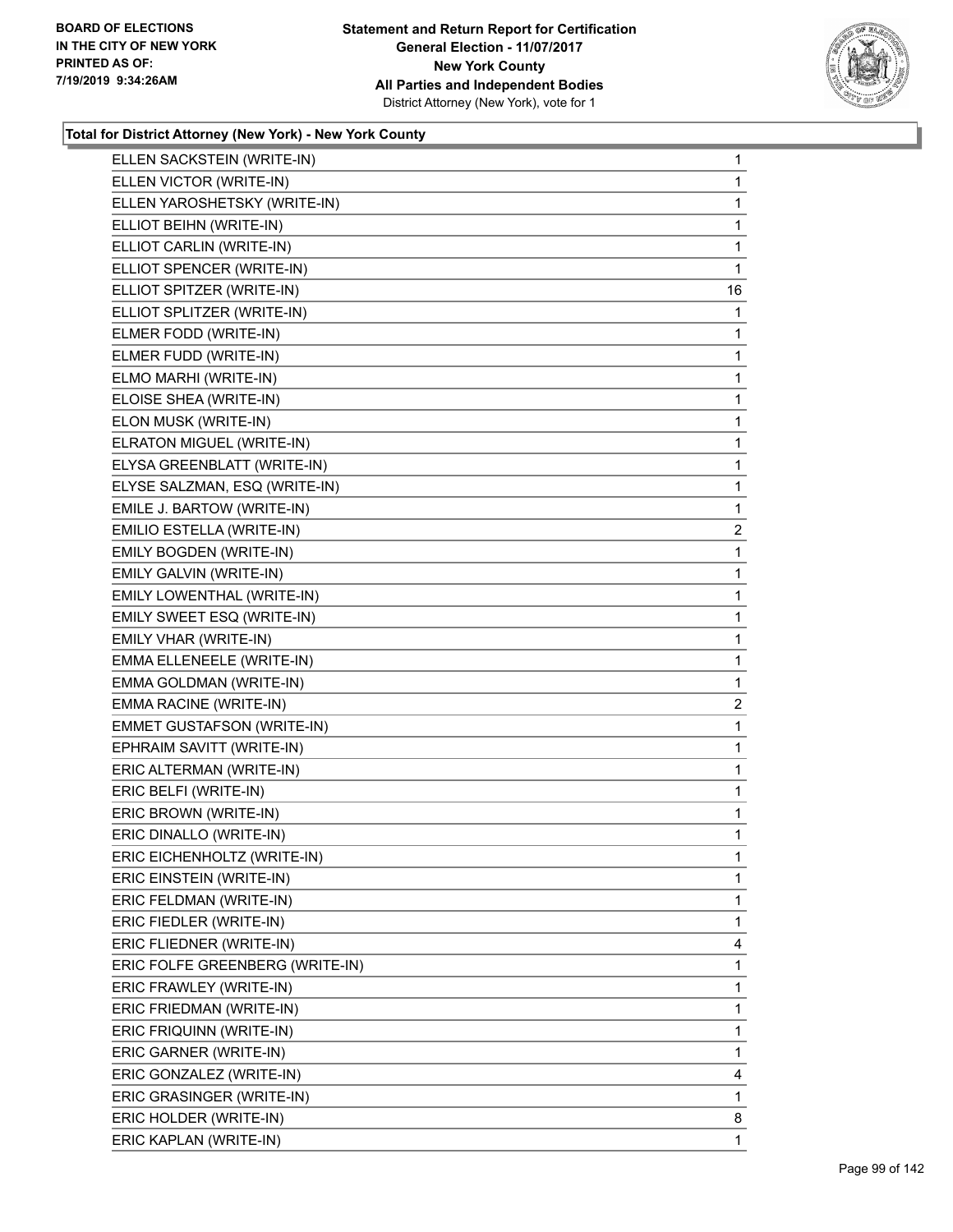

| ERIC KRIGLER (WRITE-IN)              | $\mathbf{1}$   |
|--------------------------------------|----------------|
| ERIC MEYER (WRITE-IN)                | 1              |
| ERIC OLSON (WRITE-IN)                | 1              |
| ERIC ORSON (WRITE-IN)                | 1              |
| ERIC ROTHSTEIN (WRITE-IN)            | 1              |
| ERIC SCHNEIDERMAN (WRITE-IN)         | 11             |
| ERIC SCHRELDERMAN (WRITE-IN)         | 1              |
| ERIC SMITH (WRITE-IN)                | 1              |
| ERIC TRUMP (WRITE-IN)                | 5              |
| ERIC WEDER (WRITE-IN)                | 1              |
| ERIC YUEN (WRITE-IN)                 | 1              |
| ERICA RAZOOK (WRITE-IN)              | 1              |
| ERICA STEINBERGER (WRITE-IN)         | 1              |
| ERIK WEINICK (WRITE-IN)              | 1              |
| ERIN CORRAILE (WRITE-IN)             | 1              |
| ERIN ELIZABETH MURPHY (WRITE-IN)     | 1              |
| ERIN MCCORMACK (WRITE-IN)            | 1              |
| ERIN MURPHY (WRITE-IN)               | 2              |
| ERIN REAGAN (WRITE-IN)               | 1              |
| ERIN Z. HUSSEIN (WRITE-IN)           | 1              |
| ERROL LOUIS (WRITE-IN)               | 1              |
| ETEN VAVAKHANIAN (WRITE-IN)          | 1              |
| ETHAN FINNERAN (WRITE-IN)            | $\mathbf{1}$   |
| ETHAN RUBIN (WRITE-IN)               | 1              |
| EUGEN MICHAEL SCHLESINGER (WRITE-IN) | 1              |
| EUGENE EPATEEN (WRITE-IN)            | $\mathbf{1}$   |
| EUNHA KIM (WRITE-IN)                 | 1              |
| EVA KELLIGER (WRITE-IN)              | 1              |
| EVAN A DAVIS (WRITE-IN)              | 1              |
| EVAN COWIT (WRITE-IN)                | 4              |
| EVAN DAVIS (WRITE-IN)                | 1              |
| EVAN MANDERY (WRITE-IN)              | $\mathbf{1}$   |
| EVAN MEYERSON (WRITE-IN)             | 1              |
| EVAN ROCK (WRITE-IN)                 | 1              |
| EVAN SHAPIRO (WRITE-IN)              | 1              |
| EVELYN FELIX (WRITE-IN)              | 1              |
| EVIVIDIKI POUMPOURIDIS (WRITE-IN)    | 1              |
| EZRA GLASSER (WRITE-IN)              | 1              |
| FELIPE CORONEL (WRITE-IN)            | 1              |
| FELIPE MONTERLGRE (WRITE-IN)         | $\mathbf{1}$   |
| FELIX FRANKFURTER (WRITE-IN)         | 1              |
| FERNANDO FERRER (WRITE-IN)           | 1              |
| FIDEL CASTRO (WRITE-IN)              | 1              |
| FINN PORTER (WRITE-IN)               | $\overline{2}$ |
| FIONA FOLEY (WRITE-IN)               | 1              |
| FLOYD ABRAHMS (WRITE-IN)             | 1              |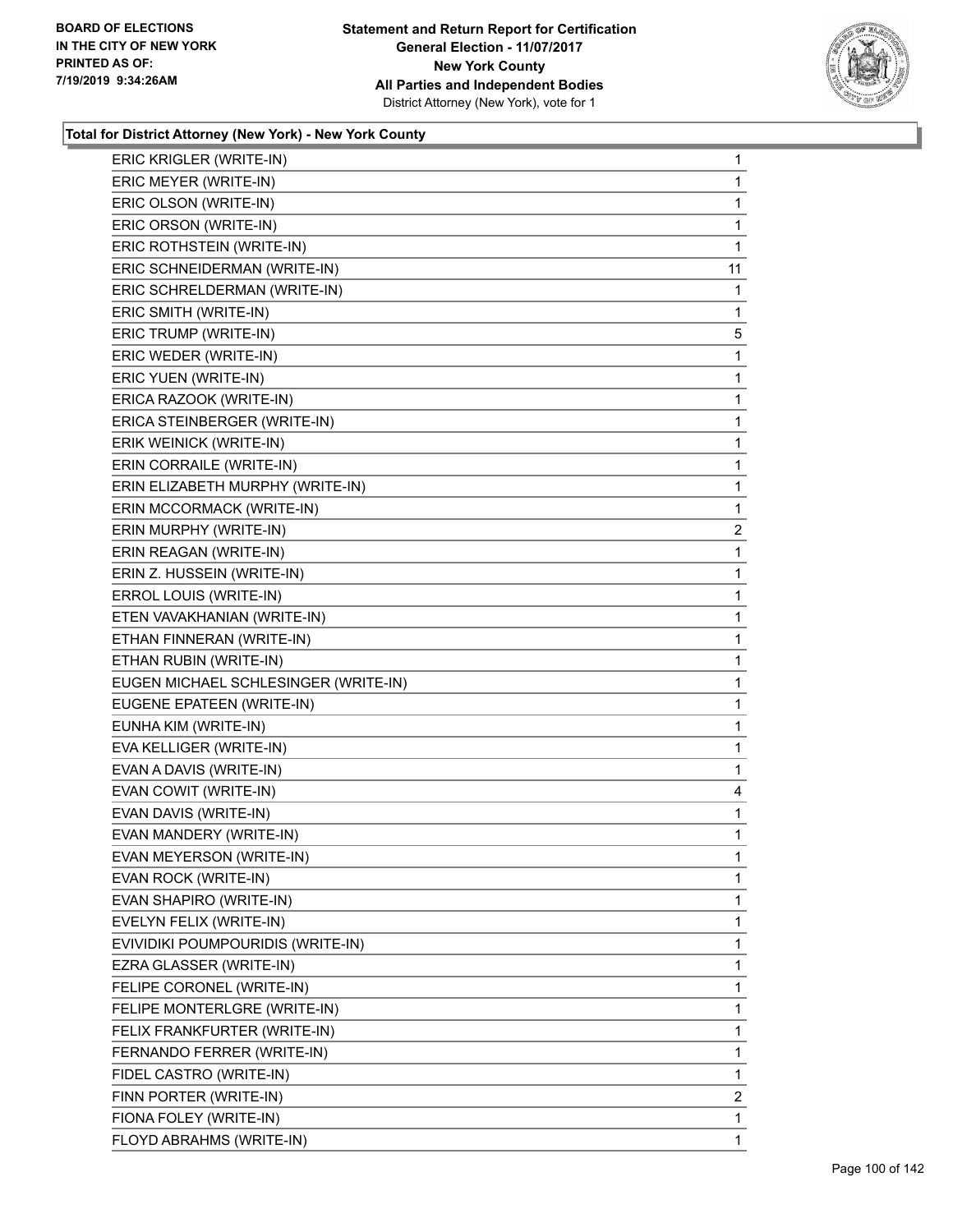

| $\mathbf{1}$ |
|--------------|
| 1            |
| 1            |
| 1            |
| 1            |
| 1            |
| $\mathbf 1$  |
| 2            |
| 1            |
| 1            |
| 2            |
| 1            |
| 1            |
| 1            |
| 1            |
| 1            |
| 1            |
| 1            |
| 1            |
| 1            |
| 1            |
| 3            |
| 1            |
| 1            |
| 1            |
| 1            |
| 1            |
| 1            |
| 1            |
| 1            |
| 1            |
| 1            |
| 1            |
| 1            |
| 1            |
| 1            |
| 1            |
| 2            |
| 1            |
| 1            |
| 1            |
| 1            |
|              |
| 1            |
| 1            |
| 1            |
|              |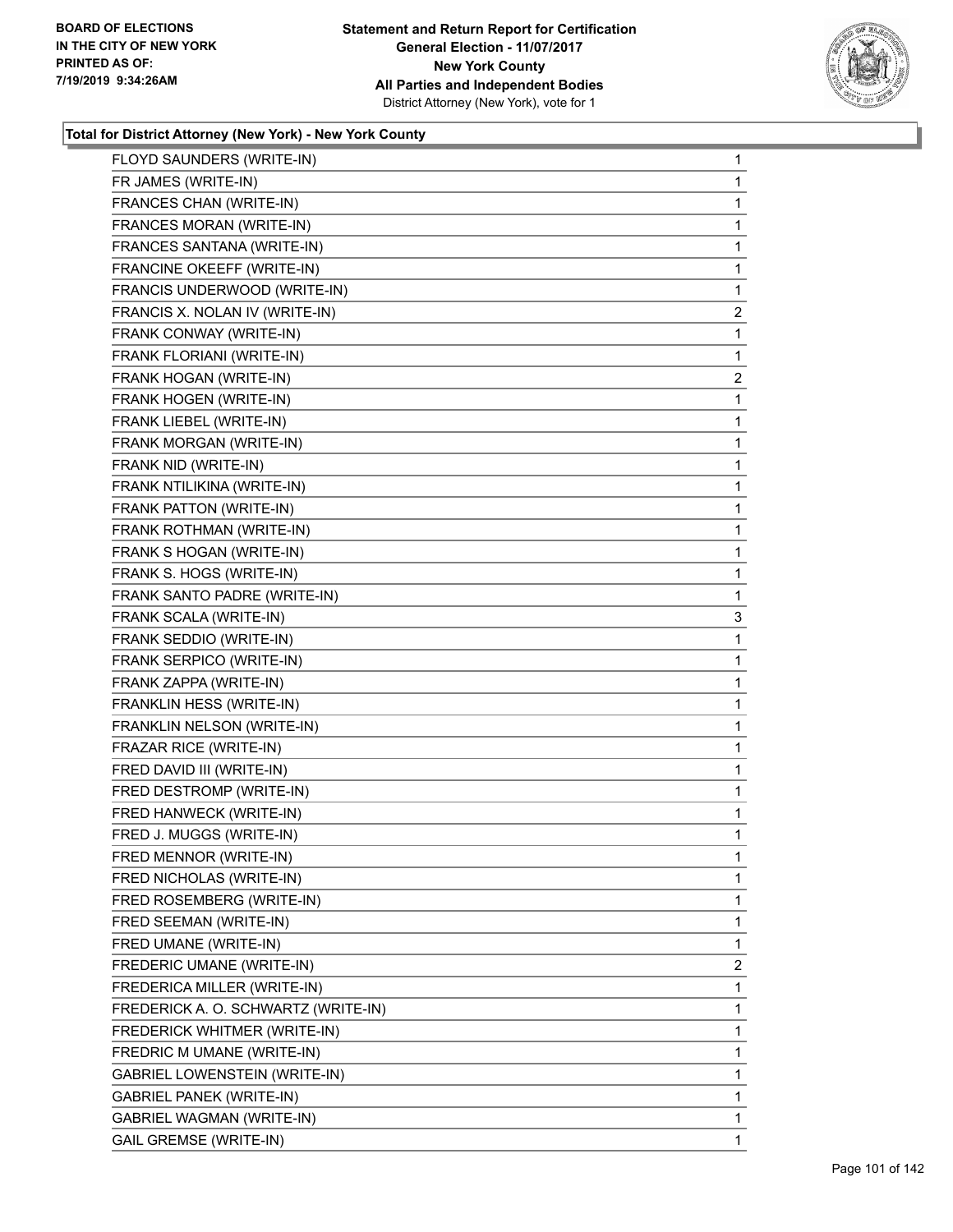

| <b>GAIL HORTON (WRITE-IN)</b>        | $\overline{2}$          |
|--------------------------------------|-------------------------|
| <b>GAIL M. WALTON (WRITE-IN)</b>     | 1                       |
| GAIL MARKELS (WRITE-IN)              | 4                       |
| GAIL WALLACH (WRITE-IN)              | 1                       |
| GALE BREWER (WRITE-IN)               | 4                       |
| GALEN D. KIRKLAND (WRITE-IN)         | 1                       |
| <b>GARRETT LEWIS (WRITE-IN)</b>      | 1                       |
| GARY FARRELL (WRITE-IN)              | 1                       |
| GARY H SCHATSKY (WRITE-IN)           | 1                       |
| <b>GARY KANE (WRITE-IN)</b>          | 1                       |
| <b>GARY KREINIK (WRITE-IN)</b>       | 1                       |
| GARY MAYERSON (WRITE-IN)             | 1                       |
| <b>GARY MIDILIN (WRITE-IN)</b>       | 1                       |
| GARY NATTALIS (WRITE-IN)             | 1                       |
| <b>GARY STEIN (WRITE-IN)</b>         | $\overline{\mathbf{c}}$ |
| GARY TYRONE DAVIDOFF (WRITE-IN)      | 1                       |
| <b>GARY WIGGINS (WRITE-IN)</b>       | 1                       |
| <b>GENA BLASER (WRITE-IN)</b>        | 1                       |
| <b>GENE HYFLER (WRITE-IN)</b>        | 1                       |
| <b>GENIA BLAGE (WRITE-IN)</b>        | 1                       |
| <b>GENIA BLASER (WRITE-IN)</b>       | 3                       |
| GEOFFERY HOLDER (WRITE-IN)           | 1                       |
| <b>GEORGE A DAVIDSON (WRITE-IN)</b>  | 1                       |
| <b>GEORGE BUSH (WRITE-IN)</b>        | 1                       |
| <b>GEORGE CORNELLUS (WRITE-IN)</b>   | 1                       |
| <b>GEORGE DIXON (WRITE-IN)</b>       | 1                       |
| <b>GEORGE ELIOT (WRITE-IN)</b>       | 1                       |
| GEORGE GOLTZER (WRITE-IN)            | 1                       |
| <b>GEORGE KONTOGUNNIS (WRITE-IN)</b> | 1                       |
| <b>GEORGE M. COHEN (WRITE-IN)</b>    | 1                       |
| <b>GEORGE PATAKI (WRITE-IN)</b>      | 1                       |
| <b>GEORGES NAHITCHE (WRITE-IN)</b>   | 1                       |
| <b>GEORGIA WINSTON (WRITE-IN)</b>    | 1                       |
| GERALD B. TODD IV (WRITE-IN)         | 1                       |
| GERALD B. TODD, IV (WRITE-IN)        | 1                       |
| GERALD F. KIRBY (WRITE-IN)           | 1                       |
| <b>GERALD FLAMM (WRITE-IN)</b>       | 1                       |
| <b>GERALD LEFCOURT (WRITE-IN)</b>    | 1                       |
| <b>GERALD STROBER (WRITE-IN)</b>     | 1                       |
| GERALD T. HATHAWAY ESQ. (WRITE-IN)   | 1                       |
| <b>GERARD F DLEBNER (WRITE-IN)</b>   | 1                       |
| <b>GERARD MONUSKY (WRITE-IN)</b>     | $\overline{2}$          |
| <b>GERI GRANDE (WRITE-IN)</b>        | 1                       |
| GILBO BAGGINS (WRITE-IN)             | 1                       |
| GILES REID (WRITE-IN)                | 1                       |
| <b>GLEN GARDNER (WRITE-IN)</b>       | 1                       |
|                                      |                         |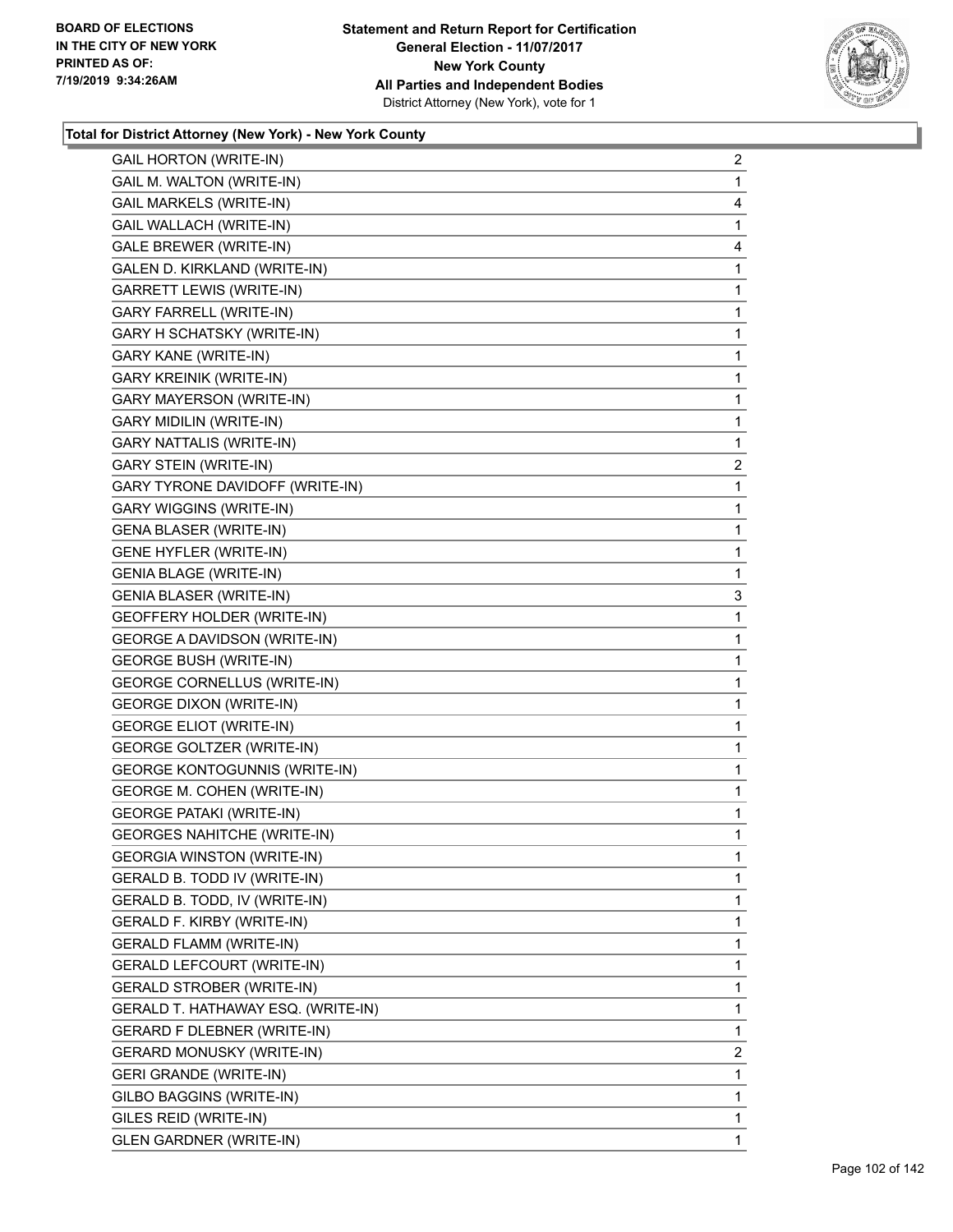

| <b>GLEN MOSS (WRITE-IN)</b>         | 1                       |
|-------------------------------------|-------------------------|
| <b>GLENN BUSCH (WRITE-IN)</b>       | $\mathbf 1$             |
| <b>GLENN DANZIG (WRITE-IN)</b>      | $\mathbf{1}$            |
| <b>GLENN MARTIN (WRITE-IN)</b>      | $\overline{2}$          |
| <b>GLENN PATTON (WRITE-IN)</b>      | 1                       |
| GLORIA ALLIED (WRITE-IN)            | 1                       |
| GLORIA BROWNE-MARSHALL (WRITE-IN)   | 1                       |
| <b>GLORIA RAKOVIC (WRITE-IN)</b>    | 1                       |
| <b>GLORIA STEINEM (WRITE-IN)</b>    | $\overline{\mathbf{c}}$ |
| <b>GRACE VEE (WRITE-IN)</b>         | 1                       |
| <b>GRAGDY DRAKANT (WRITE-IN)</b>    | 1                       |
| <b>GRAY SANCHEZ (WRITE-IN)</b>      | 1                       |
| <b>GREG BERMAN (WRITE-IN)</b>       | 1                       |
| <b>GREG GOMEZ (WRITE-IN)</b>        | 1                       |
| <b>GREG PAULIDES (WRITE-IN)</b>     | $\mathbf{1}$            |
| <b>GREG PAVILISIS (WRITE-IN)</b>    | $\mathbf{1}$            |
| <b>GREG SANGERMANO (WRITE-IN)</b>   | 1                       |
| <b>GREGG BROCKINGTON (WRITE-IN)</b> | 1                       |
| <b>GREGG BROWN (WRITE-IN)</b>       | 1                       |
| <b>GREGG POPOVICH (WRITE-IN)</b>    | 1                       |
| <b>GREGG WALKER (WRITE-IN)</b>      | $\mathbf{1}$            |
| <b>GREGORY ARMSTRONG (WRITE-IN)</b> | $\mathbf{1}$            |
| <b>GREGORY FORD (WRITE-IN)</b>      | 1                       |
| <b>GREGORY LITTLE (WRITE-IN)</b>    | $\mathbf{1}$            |
| <b>GREGORY LOCKE (WRITE-IN)</b>     | 1                       |
| <b>GREGORY SOUMAS (WRITE-IN)</b>    | 1                       |
| <b>GREGORY WEISS (WRITE-IN)</b>     | $\mathbf{1}$            |
| <b>GRIFFIN GLAYMOR (WRITE-IN)</b>   | 1                       |
| <b>GUY ROUHAN (WRITE-IN)</b>        | 1                       |
| H. R. STEPHENE (WRITE-IN)           | $\mathbf{1}$            |
| HAKEEM JEFFRIES (WRITE-IN)          | $\overline{a}$          |
| HAMILTON BURGER (WRITE-IN)          | $\overline{2}$          |
| HANK GREEN (WRITE-IN)               | 1                       |
| HANK JOHNSON (WRITE-IN)             | 1                       |
| HANNA J. WEINSTEIN (WRITE-IN)       | 1                       |
| HANNAH MILLER (WRITE-IN)            | $\mathbf{1}$            |
| HANNAH PENNINGTON (WRITE-IN)        | 1                       |
| HANS KOSS (WRITE-IN)                | 1                       |
| HANS LITTEN (WRITE-IN)              | $\mathbf{1}$            |
| HANSEN ALEXANDER (WRITE-IN)         | 1                       |
| HAREY WEINSTEIN (WRITE-IN)          | 1                       |
| HARI KONDABALU (WRITE-IN)           | $\mathbf{1}$            |
| HARI ZYAD (WRITE-IN)                | 1                       |
| HARIS KASIC (WRITE-IN)              | 1                       |
| HARLAN LEVY (WRITE-IN)              | 4                       |
| HAROLD FORD (WRITE-IN)              | 1                       |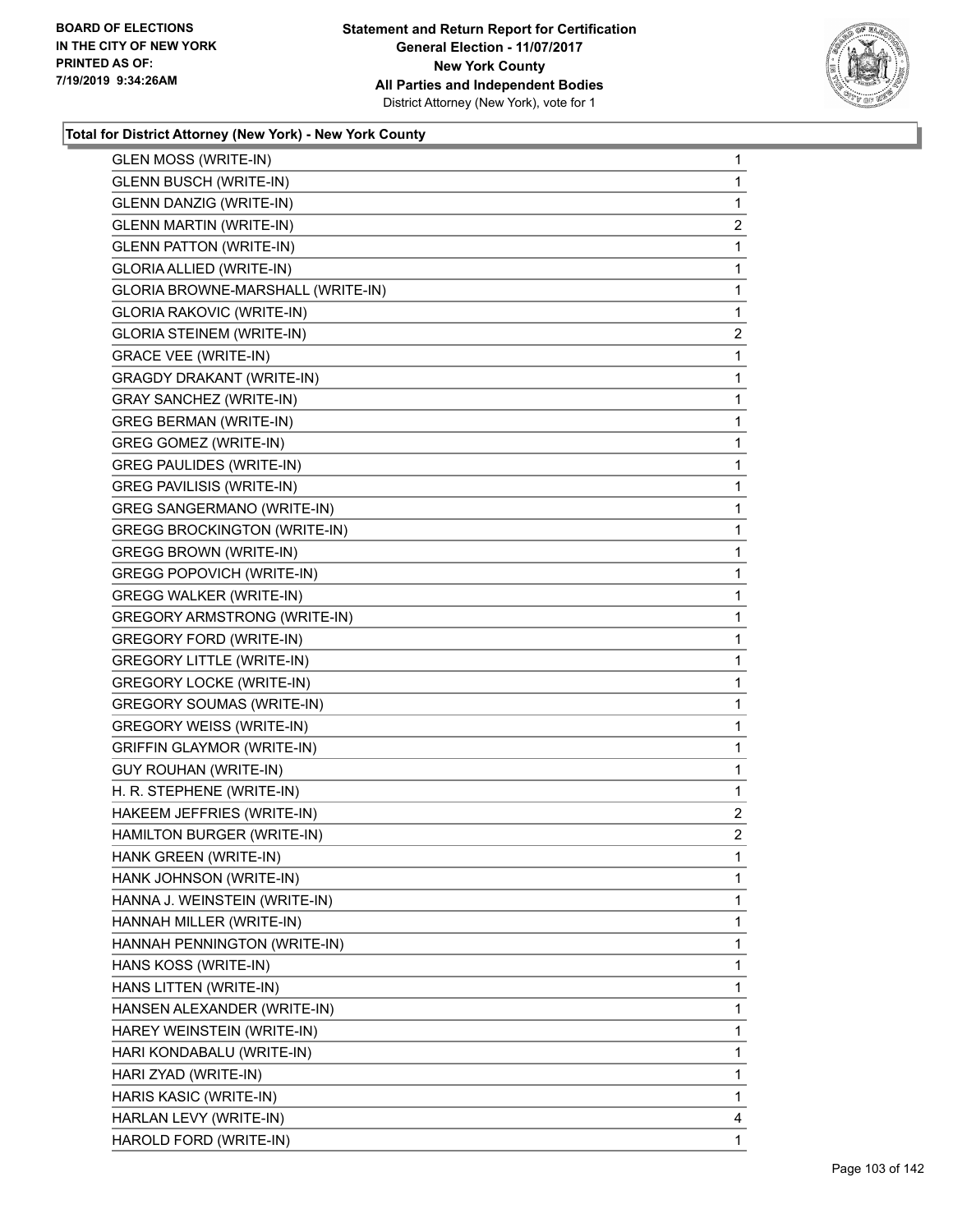

| HAROLD J LYNCH (WRITE-IN)          | 1            |
|------------------------------------|--------------|
| HAROLD WILSON (WRITE-IN)           | $\mathbf{1}$ |
| HARRIET TUBMAN (WRITE-IN)          | $\mathbf{1}$ |
| HARRY DEMELL (WRITE-IN)            | $\mathbf{1}$ |
| HARRY LEVY (WRITE-IN)              | $\mathbf{1}$ |
| HARRY ORGANEK (WRITE-IN)           | 1            |
| HARRY WEINSTEIN (WRITE-IN)         | 1            |
| HARVE DENT (WRITE-IN)              | 1            |
| HARVEY BELLOVIN (WRITE-IN)         | $\mathbf{1}$ |
| HARVEY BIRDMAN (WRITE-IN)          | 1            |
| HARVEY DENT (WRITE-IN)             | 11           |
| HARVEY FISHBEIN (WRITE-IN)         | 1            |
| HARVEY J. STEIN (WRITE-IN)         | 1            |
| HARVEY JARED IVANKA (WRITE-IN)     | 1            |
| HARVEY M. BAGG, ESQ (WRITE-IN)     | $\mathbf{1}$ |
| HARVEY MILK (WRITE-IN)             | 3            |
| HARVEY WALETZKO (WRITE-IN)         | 1            |
| HARVEY WEINSTEIN (WRITE-IN)        | 51           |
| HARVEY WEINSTIEN (WRITE-IN)        | 1            |
| HAVARD STHEN (WRITE-IN)            | 1            |
| HAYLEY HOROWITZ (WRITE-IN)         | $\mathbf{1}$ |
| HEATH M. SHERMAN (WRITE-IN)        | $\mathbf{1}$ |
| HEATHER ROSENBAUM (WRITE-IN)       | $\mathbf{1}$ |
| HEATHER STEWART (WRITE-IN)         | $\mathbf{1}$ |
| HEIDI BEGOSIAN (WRITE-IN)          | 1            |
| HEIDI BOGHOSIAN (WRITE-IN)         | 1            |
| HEILDNAY WILLIAM (WRITE-IN)        | $\mathbf{1}$ |
| HELEN SCHNEIDER (WRITE-IN)         | $\mathbf{1}$ |
| HELENA ZERA (WRITE-IN)             | $\mathbf{1}$ |
| HENRY A. MARTUSCELLO (WRITE-IN)    | $\mathbf{1}$ |
| HENRY DAVID THOREAU (WRITE-IN)     | $\mathbf{1}$ |
| HENRY DRUMMOND (WRITE-IN)          | 1            |
| HENRY MONTERO (WRITE-IN)           | 1            |
| HENRY NASS (WRITE-IN)              | $\mathbf 1$  |
| HENRY WEINSTEIN (WRITE-IN)         | 1            |
| HERNY BOHR (WRITE-IN)              | $\mathbf{1}$ |
| HILARY CLINTON (WRITE-IN)          | 1            |
| HILLARY CLINTON (WRITE-IN)         | 114          |
| HOLDEN GROVES (WRITE-IN)           | 1            |
| HOMER J. SIMPSON (WRITE-IN)        | 1            |
| HON. JUDGE JED RAKOFF (WRITE-IN)   | 1            |
| HOPE HICKS (WRITE-IN)              | $\mathbf{1}$ |
| HORNABLE MICHAEL KITSIS (WRITE-IN) | 1            |
| HOWARD HAIN (WRITE-IN)             | 1            |
| HOWARD KRULEWITZ (WRITE-IN)        | 1            |
| HOWARD PRESANT (WRITE-IN)          | 1            |
|                                    |              |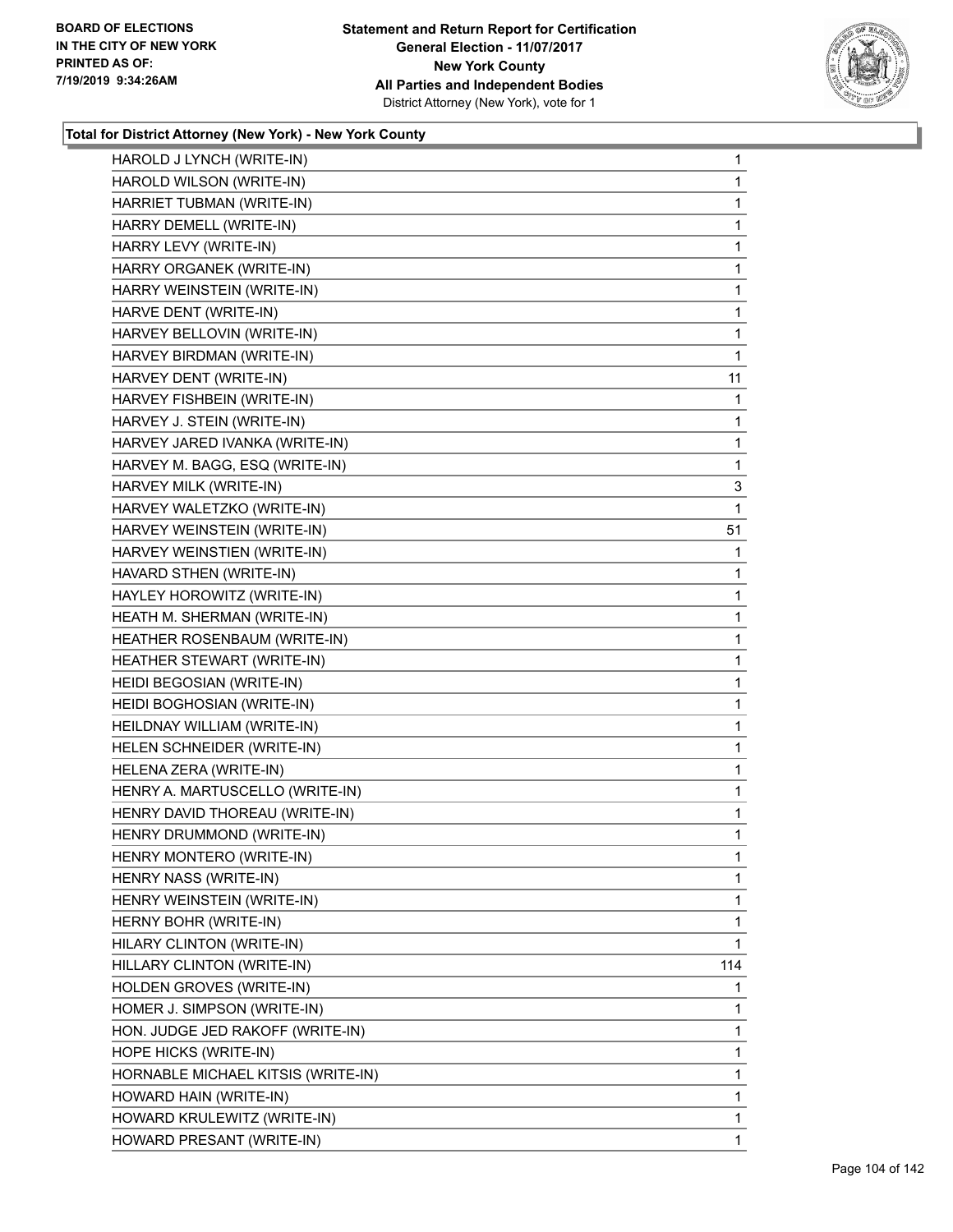

| HOWARD ROTBLATT (WRITE-IN)       | 1              |
|----------------------------------|----------------|
| HOWARD STERN (WRITE-IN)          | 4              |
| HUERTA DE LA PAZ (WRITE-IN)      | 1              |
| HUGH JASOLE (WRITE-IN)           | 1              |
| HUMA ABEDINE (WRITE-IN)          | 1              |
| IAN STRAUGHTER (WRITE-IN)        | 1              |
| IDA B. WELLS (WRITE-IN)          | $\overline{c}$ |
| IDRIS ELBA (WRITE-IN)            | 1              |
| IIAN MAAZED (WRITE-IN)           | 1              |
| ILAN GRAFF (WRITE-IN)            | 1              |
| ILANA HARAMAY (WRITE-IN)         | 1              |
| ILANN M. MAAZEL (WRITE-IN)       | 1              |
| ILYA KHARKOVER (WRITE-IN)        | 1              |
| INDICT KUSHNER (WRITE-IN)        | 1              |
| IRA ABEL (WRITE-IN)              | 1              |
| IRA GERSHESHORN (WRITE-IN)       | 1              |
| IRA GLASSER (WRITE-IN)           | 1              |
| IRA SALTZMAN (WRITE-IN)          | 1              |
| ISABELLE KIRSHNER (WRITE-IN)     | 1              |
| IVANKA TRUMP (WRITE-IN)          | 7              |
| J LIAM SOEHMER (WRITE-IN)        | 1              |
| J. C. POLANCO (WRITE-IN)         | 1              |
| JACK FINELLI (WRITE-IN)          | 1              |
| JACK HAROLI (WRITE-IN)           | 1              |
| JACK MATTON (WRITE-IN)           | 1              |
| JACK MCCOY (WRITE-IN)            | 18             |
| JACK PHELAN (WRITE-IN)           | 1              |
| JACK ROYSTER JR (WRITE-IN)       | 1              |
| JACK RUCKER (WRITE-IN)           | 1              |
| JACOB ARLUCK (WRITE-IN)          | 1              |
| JACOB GABRIEL RUSSELL (WRITE-IN) | 1              |
| <b>JACOB LIPTON (WRITE-IN)</b>   | 1              |
| JACOB MARRUS (WRITE-IN)          | 1              |
| JACOB MAX BERGMAN (WRITE-IN)     | 1              |
| JACOB P. SHER (WRITE-IN)         | 3              |
| JACOB S. TRAUB (WRITE-IN)        | 1              |
| JACOB TABER (WRITE-IN)           | 1              |
| JACOB TRAUB (WRITE-IN)           | 1              |
| JACOB VANDER VEEN (WRITE-IN)     | 1              |
| JACOB VICTOR (WRITE-IN)          | 4              |
| JACQUELIN ST JOHN (WRITE-IN)     | 1              |
| JACQUELINE VANMOER (WRITE-IN)    | 1              |
| JAKE GARDNER (WRITE-IN)          | 1              |
| JAKE SCOING (WRITE-IN)           | 1              |
| JALEESA MYERS (WRITE-IN)         | 1              |
|                                  |                |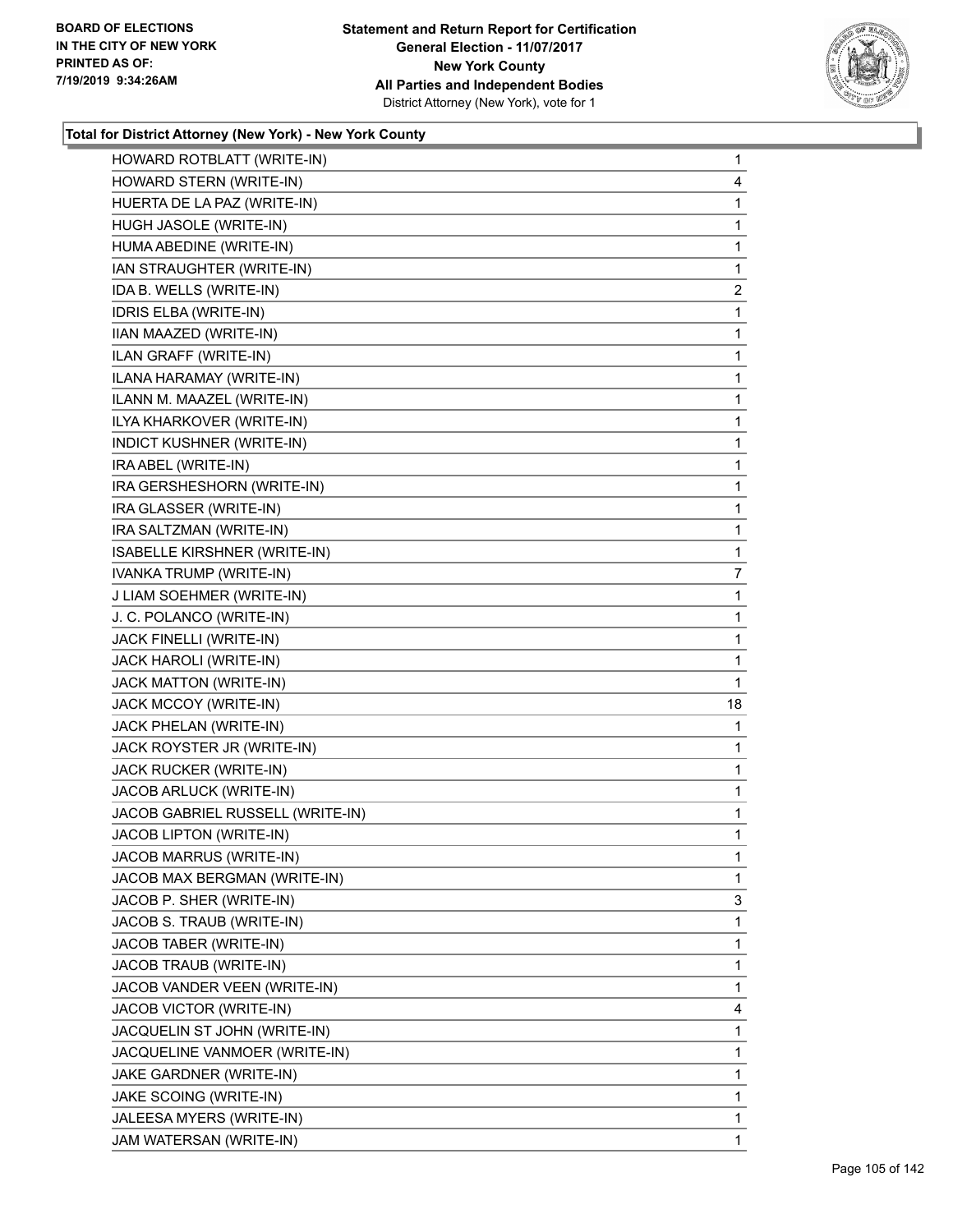

| JAMELL HAMM (WRITE-IN)               | 1              |
|--------------------------------------|----------------|
| JAMES BAIONE (WRITE-IN)              | 1              |
| JAMES C. LANE (WRITE-IN)             | 4              |
| JAMES C. MOSLEY (WRITE-IN)           | 1              |
| JAMES CHRISTE (WRITE-IN)             | 1              |
| JAMES COMEY (WRITE-IN)               | 10             |
| JAMES CONNEY (WRITE-IN)              | 1              |
| JAMES COUREY (WRITE-IN)              | 1              |
| JAMES E. LEWIS (WRITE-IN)            | 1              |
| JAMES F. SLABE (WRITE-IN)            | 1              |
| JAMES FLIEDNER (WRITE-IN)            | 1              |
| JAMES GIBBONS (WRITE-IN)             | $\overline{2}$ |
| JAMES KUKLINSKI (WRITE-IN)           | $\mathbf{1}$   |
| JAMES LALINO (WRITE-IN)              | 1              |
| JAMES LEDER (WRITE-IN)               | 1              |
| JAMES LESCZYNSKI (WRITE-IN)          | 1              |
| JAMES LOUIS WILSON (WRITE-IN)        | 1              |
| JAMES LOVING (WRITE-IN)              | 1              |
| JAMES LUCAS (WRITE-IN)               | 1              |
| JAMES M. PERDUE (WRITE-IN)           | 1              |
| JAMES MANTREDONIZ (WRITE-IN)         | 1              |
| JAMES MCKENNA (WRITE-IN)             | 1              |
| JAMES MELVIN (WRITE-IN)              | 1              |
| JAMES MENTOR (WRITE-IN)              | 1              |
| JAMES MEYERSON (WRITE-IN)            | 1              |
| JAMES MUMPER (WRITE-IN)              | $\overline{c}$ |
| JAMES NEWELL OSTERBERG JR (WRITE-IN) | 1              |
| JAMES ONEILL (WRITE-IN)              | 1              |
| JAMES RHODES (WRITE-IN)              | 1              |
| JAMES RINGLER (WRITE-IN)             | 1              |
| JAMES ROBINSON (WRITE-IN)            | 1              |
| JAMES ROGERS (WRITE-IN)              | 1              |
| JAMES RYAN (WRITE-IN)                | 1              |
| JAMES SCHIFF (WRITE-IN)              | $\mathbf{1}$   |
| JAMES SHORRIS (WRITE-IN)             | 1              |
| JAMES SLATTERY III (WRITE-IN)        | 1              |
| JAMES WONG (WRITE-IN)                | 1              |
| JAMES YATES (WRITE-IN)               | 1              |
| JAMIE CASSAVECHIA (WRITE-IN)         | 1              |
| JAMIE CLOUSER (WRITE-IN)             | 1              |
| JAMIE N. VINES (WRITE-IN)            | 1              |
| JAMIE P. CBUSER (WRITE-IN)           | 1              |
| JAN ANTHONY SANCHEZ (WRITE-IN)       | 1              |
| JAN ROSENTHAL (WRITE-IN)             | 1              |
| JANE BOOTH (WRITE-IN)                | 1              |
| JANE CONSIDINE (WRITE-IN)            | $\mathbf 1$    |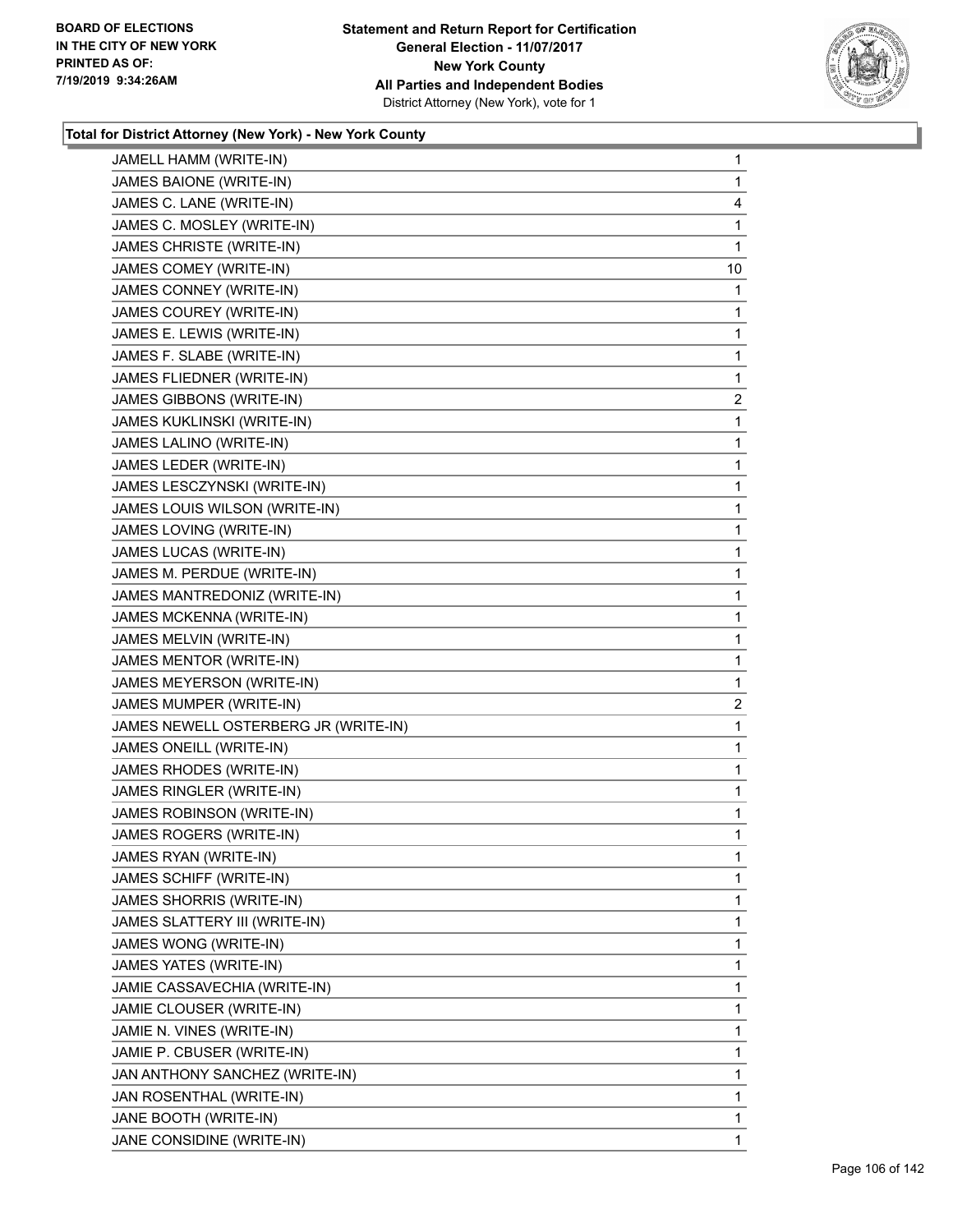

| JANE DOE (WRITE-IN)              | $\overline{c}$ |
|----------------------------------|----------------|
| JANE GOLDEN (WRITE-IN)           | 1              |
| JANET MENISH (WRITE-IN)          | 1              |
| JANET YELLEN (WRITE-IN)          | $\overline{2}$ |
| JANINE GAYLARD (WRITE-IN)        | 1              |
| JANINE PIRO (WRITE-IN)           | 1              |
| JANOS MARTON (WRITE-IN)          | 3              |
| <b>JANUS MORTON (WRITE-IN)</b>   | 1              |
| JARED ISTENSTEIN (WRITE-IN)      | 1              |
| JARED KUSHNER (WRITE-IN)         | 4              |
| JARED NEWMAN (WRITE-IN)          | 1              |
| JARRET BERG (WRITE-IN)           | 1              |
| JARRET BERRY (WRITE-IN)          | 1              |
| JARRET ZAFRAN (WRITE-IN)         | 1              |
| JASON C. MARRILLO (WRITE-IN)     | 1              |
| <b>JASON GOTTLIEB (WRITE-IN)</b> | 1              |
| JASON KRANTZ (WRITE-IN)          | 1              |
| JASON LOBO SPEARS (WRITE-IN)     | 1              |
| JASON SELF (WRITE-IN)            | 1              |
| <b>JASON SLIBECK (WRITE-IN)</b>  | 1              |
| JAT MOELIS (WRITE-IN)            | 1              |
| JAY BAUMAN (WRITE-IN)            | 1              |
| JAY BURSTEIN (WRITE-IN)          | 1              |
| JAY FIELDE (WRITE-IN)            | 1              |
| JAY KLEIN (WRITE-IN)             | 1              |
| JAY NEWMAN (WRITE-IN)            | 1              |
| JEAN OLIVO (WRITE-IN)            | 1              |
| JEAN SIMEON (WRITE-IN)           | 1              |
| JEANINE PIRO (WRITE-IN)          | 1              |
| JEANINE PIRRO (WRITE-IN)         | $\overline{2}$ |
| JED RAKAFF (WRITE-IN)            | 1              |
| JEFF KATZ (WRITE-IN)             | 1              |
| JEFF METZLER (WRITE-IN)          | 1              |
| JEFF NATT (WRITE-IN)             | 1              |
| JEFF PODASH (WRITE-IN)           | 1              |
| JEFF ROSEN (WRITE-IN)            | 1              |
| JEFF SESSINS (WRITE-IN)          | 1              |
| JEFF SESSIONS (WRITE-IN)         | $\overline{c}$ |
| JEFFERY DING (WRITE-IN)          | 1              |
| JEFFRERY FISHER (WRITE-IN)       | 1              |
| JEFFREY A. HELLER (WRITE-IN)     | 1              |
| JEFFREY ADELSON (WRITE-IN)       | 1              |
| JEFFREY BARR (WRITE-IN)          | 1              |
| JEFFREY DEEGAN (WRITE-IN)        | 1              |
| JEFFREY GOLDENBERG (WRITE-IN)    | 1              |
| JEFFREY I. AARON (WRITE-IN)      | 1              |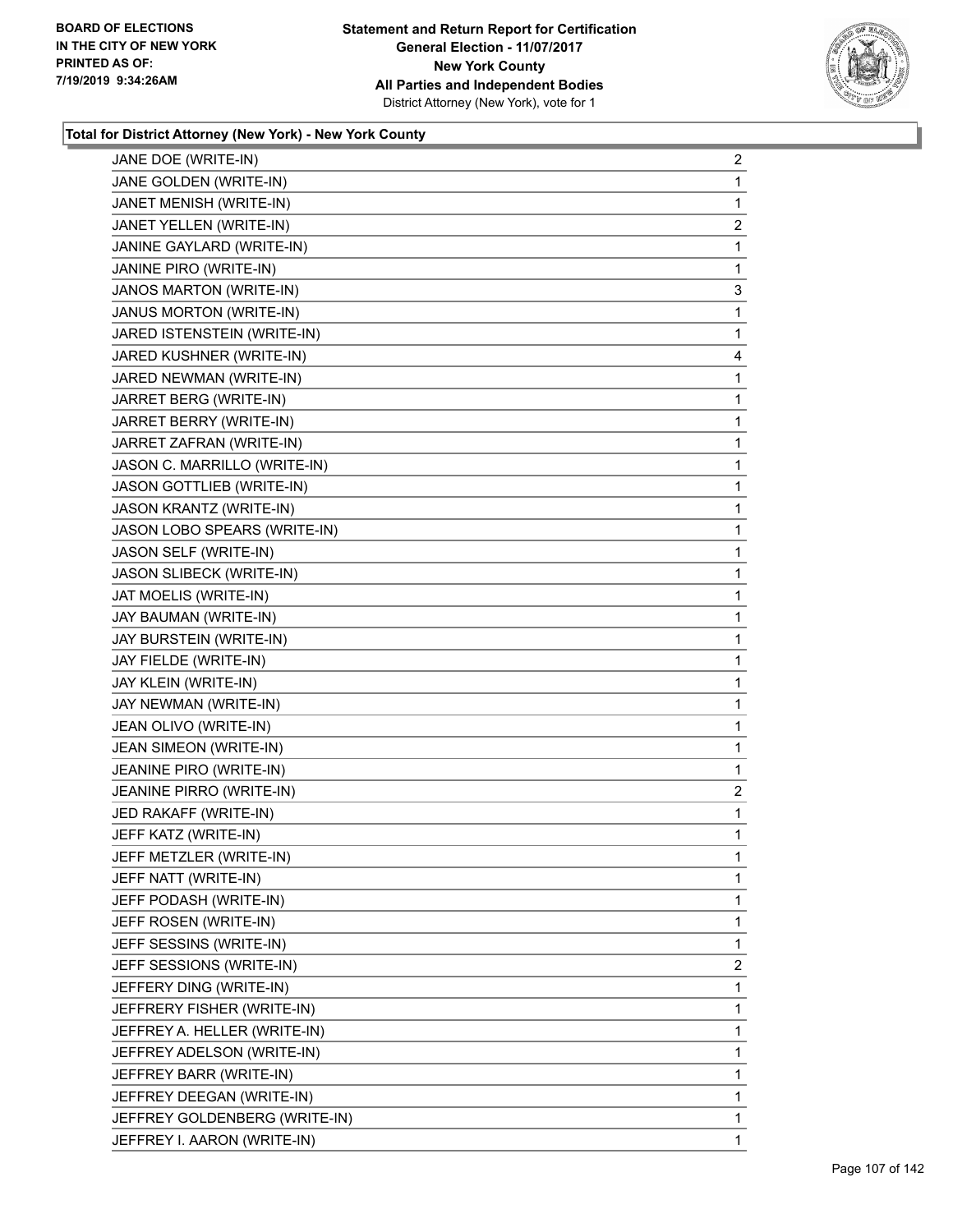

| JEFFREY KAPLAN (WRITE-IN)          | 1              |
|------------------------------------|----------------|
| JEFFREY LI (WRITE-IN)              | 1              |
| JEFFREY LOPIN (WRITE-IN)           | 1              |
| JEFFREY TOUBIN (WRITE-IN)          | 1              |
| JEFFRY WEBBER (WRITE-IN)           | 1              |
| JENEANE FANTAINE MURRAY (WRITE-IN) | 1              |
| JENNIE PIRRO (WRITE-IN)            | 1              |
| JENNIFER BERG (WRITE-IN)           | 1              |
| JENNIFER CULYER (WRITE-IN)         | 1              |
| JENNIFER LUI (WRITE-IN)            | 1              |
| JENNIFER MOORE (WRITE-IN)          | 1              |
| JENNIFER ROTHENBERG (WRITE-IN)     | 1              |
| JENNIFER RUTSKY (WRITE-IN)         | 1              |
| JENNIFER SAFFREY (WRITE-IN)        | 1              |
| JENNULINE WONG (WRITE-IN)          | 1              |
| JENNVINE WONG (WRITE-IN)           | 1              |
| JENNY AMLEN (WRITE-IN)             | 1              |
| JENNY KIM (WRITE-IN)               | 1              |
| JENNY SLATER (WRITE-IN)            | 1              |
| JEREMY BATTS (WRITE-IN)            | 1              |
| JEREMY FRIEDMAN (WRITE-IN)         | 1              |
| JEREMY HOFFMAN (WRITE-IN)          | 1              |
| JEREMY LIN (WRITE-IN)              | 1              |
| JEREMY MANNING (WRITE-IN)          | 1              |
| JEREMY ROSENBERG (WRITE-IN)        | 1              |
| JEREMY SCHIFFLES (WRITE-IN)        | 1              |
| JEREMY SHOCKETT (WRITE-IN)         | 1              |
| JERI ZUCKER (WRITE-IN)             | 1              |
| JEROLD JACKOBSON (WRITE-IN)        | $\mathbf{1}$   |
| JERRY GOLDFEDER (WRITE-IN)         | 1              |
| JESS LIKENS (WRITE-IN)             | 1              |
| JESSE BERNSTEIN (WRITE-IN)         | 1              |
| <b>JESSE BROWN (WRITE-IN)</b>      | 1              |
| JESSE MASYR (WRITE-IN)             | 1              |
| <b>JESSICA BLANTON (WRITE-IN)</b>  | 1              |
| JESSICA COEN (WRITE-IN)            | 1              |
| JESSICA CUNNINGHAM (WRITE-IN)      | 1              |
| <b>JESSICA MASULLO (WRITE-IN)</b>  | 1              |
| JESSIE JACKSON (WRITE-IN)          | 1              |
| JEST LAWRENCE (WRITE-IN)           | 1              |
| JILL MICHELLE WILLIAMS (WRITE-IN)  | 1              |
| JILL PLISKIN (WRITE-IN)            | 1              |
| JILL STEIN (WRITE-IN)              | $\overline{c}$ |
| JILL SUNG (WRITE-IN)               | 6              |
| JIM COMEY (WRITE-IN)               | 1              |
| JIM DOE (WRITE-IN)                 | 1              |
|                                    |                |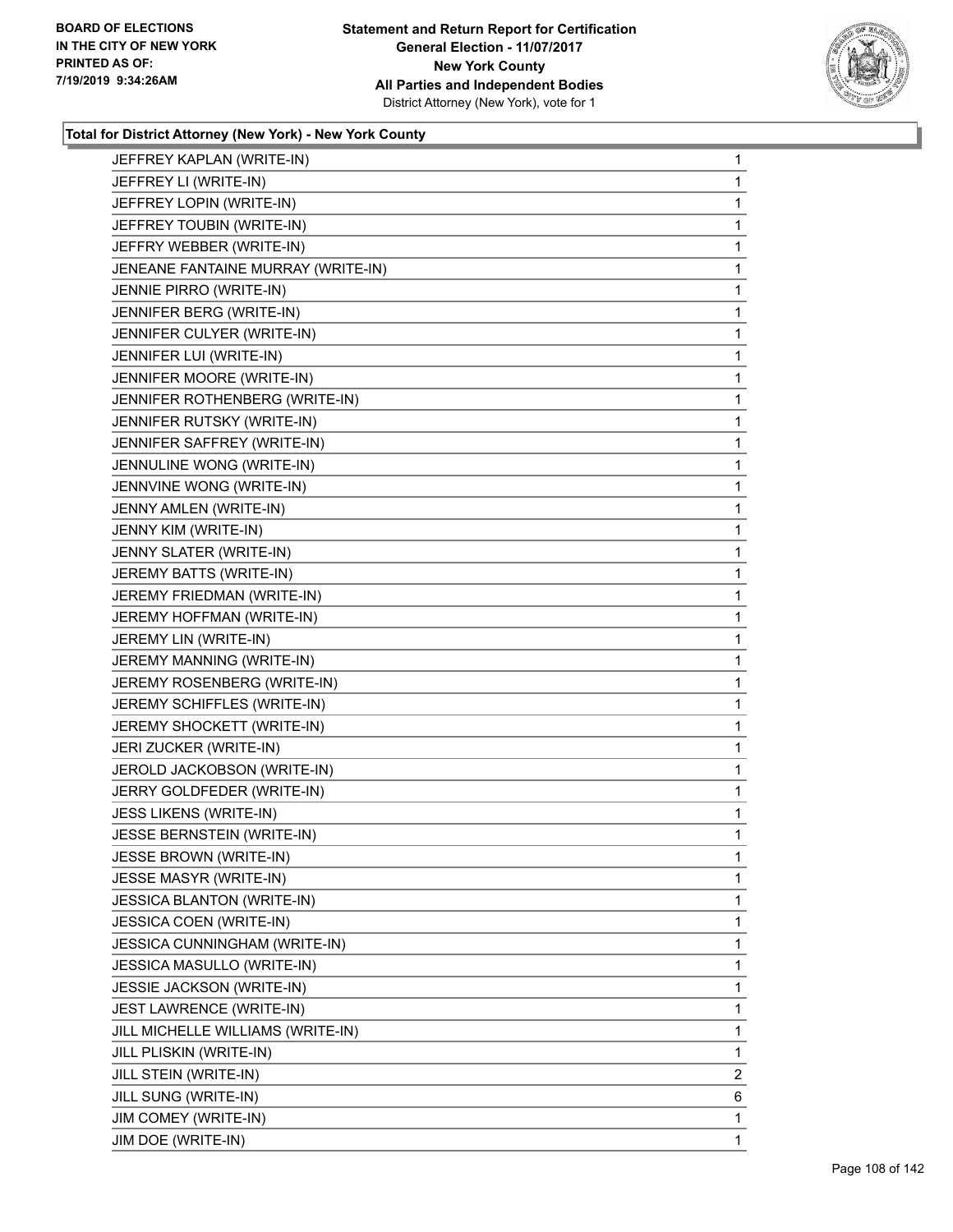

| JIM HALL (WRITE-IN)               | 1            |
|-----------------------------------|--------------|
| JIM RODRIGUEZ (WRITE-IN)          | 1            |
| JIM WALDEN (WRITE-IN)             | $\mathbf{1}$ |
| JIMMY BRESTIN (WRITE-IN)          | 1            |
| JIMMY CARTER (WRITE-IN)           | 2            |
| JIMMY MCMILLAN (WRITE-IN)         | 1            |
| JIMMY MCMILLIAN (WRITE-IN)        | 1            |
| JOAN BROADWAY (WRITE-IN)          | 1            |
| JOAN C SILVERMAN (WRITE-IN)       | 1            |
| JOAN CORBO (WRITE-IN)             | 1            |
| JOAN ILLIZIO (WRITE-IN)           | 1            |
| JOAN ILLUZZI (WRITE-IN)           | 1            |
| JOAN KIM (WRITE-IN)               | 2            |
| JO-ANN H. WHITEHORN (WRITE-IN)    | 1            |
| JOANNA HENDON (WRITE-IN)          | 1            |
| JOANNA MILLER BUKSZPAN (WRITE-IN) | 1            |
| JOANNA PEREZ (WRITE-IN)           | 1            |
| JODI KANTOR (WRITE-IN)            | 6            |
| JODI ZAGOORY (WRITE-IN)           | 1            |
| JOE BIDEN (WRITE-IN)              | 3            |
| JOE DISCAPALA (WRITE-IN)          | $\mathbf{1}$ |
| JOE GIRARDI (WRITE-IN)            | 2            |
| JOE HAND (WRITE-IN)               | 1            |
| JOE LONG (WRITE-IN)               | 1            |
| JOE MYMA (WRITE-IN)               | 1            |
| JOE RAPPAPORT (WRITE-IN)          | 1            |
| JOE SATRLANI (WRITE-IN)           | 1            |
| JOE SCHWITZMAN (WRITE-IN)         | 1            |
| JOE SMITH (WRITE-IN)              | 2            |
| JOE TORRE (WRITE-IN)              | 1            |
| JOE X. JIMINS (WRITE-IN)          | 1            |
| JOEL DODGE (WRITE-IN)             | 1            |
| JOEL HOCHMAN (WRITE-IN)           | 1            |
| JOEL KELLUM (WRITE-IN)            | 1            |
| JOEL KLEIN (WRITE-IN)             | 1            |
| JOEL MAXMAN (WRITE-IN)            | 3            |
| JOEL RUDIN (WRITE-IN)             | 1            |
| JOEL SEIDEMANN (WRITE-IN)         | 1            |
| JOEL STEINBEG (WRITE-IN)          | $\mathbf{1}$ |
| JOEL WILLCHER (WRITE-IN)          | 1            |
| JOELLE BADDINGTON (WRITE-IN)      | 1            |
| JOEY MASSEY (WRITE-IN)            | $\mathbf{1}$ |
| JOEY PESTO (WRITE-IN)             | 1            |
| JOEY RAMONS (WRITE-IN)            | 1            |
| JOHN A. GRESHAM (WRITE-IN)        | $\mathbf{1}$ |
| JOHN ADAMS (WRITE-IN)             | 1            |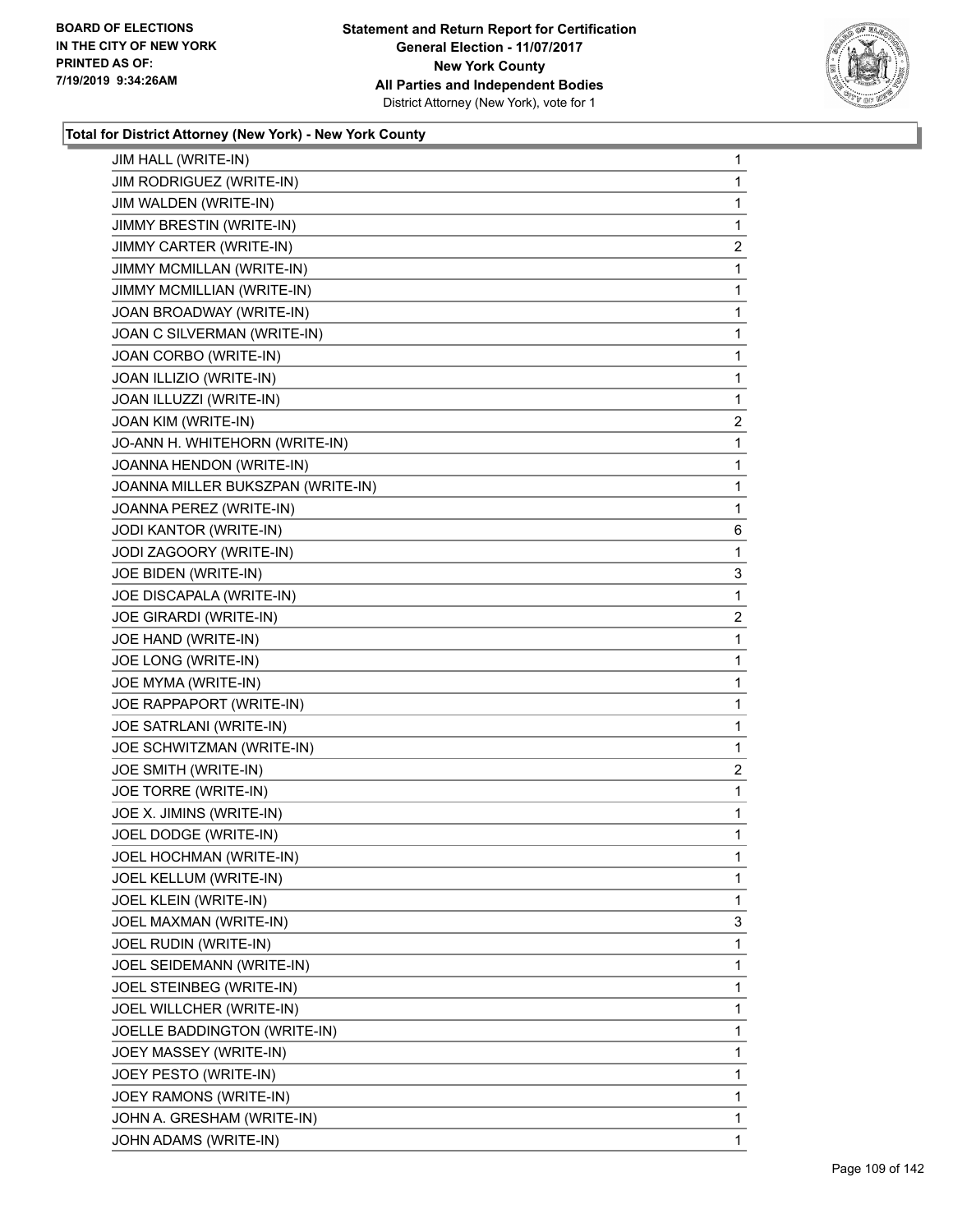

| JOHN ALEXANDER (WRITE-IN)        | 1              |
|----------------------------------|----------------|
| JOHN ALVAREZ (WRITE-IN)          | 1              |
| JOHN ARONE (WRITE-IN)            | 1              |
| JOHN BERMAN (WRITE-IN)           | 1              |
| JOHN BILANCINI (WRITE-IN)        | 1              |
| JOHN BREWER (WRITE-IN)           | 1              |
| JOHN CAHILL (WRITE-IN)           | 1              |
| JOHN CREASY (WRITE-IN)           | 1              |
| JOHN DAZY (WRITE-IN)             | 1              |
| JOHN DEE (WRITE-IN)              | 1              |
| JOHN DILLON (WRITE-IN)           | 2              |
| JOHN ECKSTEIN (WRITE-IN)         | 1              |
| JOHN F KENNEDY (WRITE-IN)        | 1              |
| JOHN F LANG ESQ (WRITE-IN)       | 1              |
| JOHN F. KEENAN (WRITE-IN)        | 1              |
| JOHN F. SMALL (WRITE-IN)         | 1              |
| JOHN F.F WATKINS (WRITE-IN)      | 1              |
| JOHN F.F. WATKINS (WRITE-IN)     | 1              |
| JOHN FEENCK (WRITE-IN)           | 1              |
| JOHN FEERICK (WRITE-IN)          | 1              |
| JOHN GAIT (WRITE-IN)             | 1              |
| JOHN GIBSON (WRITE-IN)           | 1              |
| JOHN GLEASON (WRITE-IN)          | 1              |
| JOHN GORDAN (WRITE-IN)           | 1              |
| JOHN GRONBECK TEDESCO (WRITE-IN) | 1              |
| JOHN GROSS (WRITE-IN)            | 1              |
| JOHN H STEINBERG (WRITE-IN)      | $\mathbf{1}$   |
| JOHN HENRY (WRITE-IN)            | 1              |
| JOHN IRWIN (WRITE-IN)            | 2              |
| JOHN J. JONES (WRITE-IN)         | 1              |
| JOHN JONES (WRITE-IN)            | $\overline{2}$ |
| JOHN KAENNY (WRITE-IN)           | 1              |
| JOHN KRINSKY (WRITE-IN)          | 1              |
| JOHN L. RAYES (WRITE-IN)         | 1              |
| JOHN LANGROD (WRITE-IN)          | 1              |
| JOHN M. SLOANG (WRITE-IN)        | 1              |
| JOHN M. STOUT (WRITE-IN)         | 1              |
| JOHN MAJOR (WRITE-IN)            | 1              |
| JOHN MASTROTONIO (WRITE-IN)      | 1              |
| JOHN MCAFEE (WRITE-IN)           | 1              |
| JOHN MCCORMACK (WRITE-IN)        | 1              |
| JOHN MCENROL (WRITE-IN)          | 1              |
| JOHN MOSCOW (WRITE-IN)           | 2              |
| JOHN NAUDUS (WRITE-IN)           | 1              |
| JOHN OPNNIE (WRITE-IN)           | 1              |
| JOHN P. CONNORS JR. (WRITE-IN)   | 1              |
|                                  |                |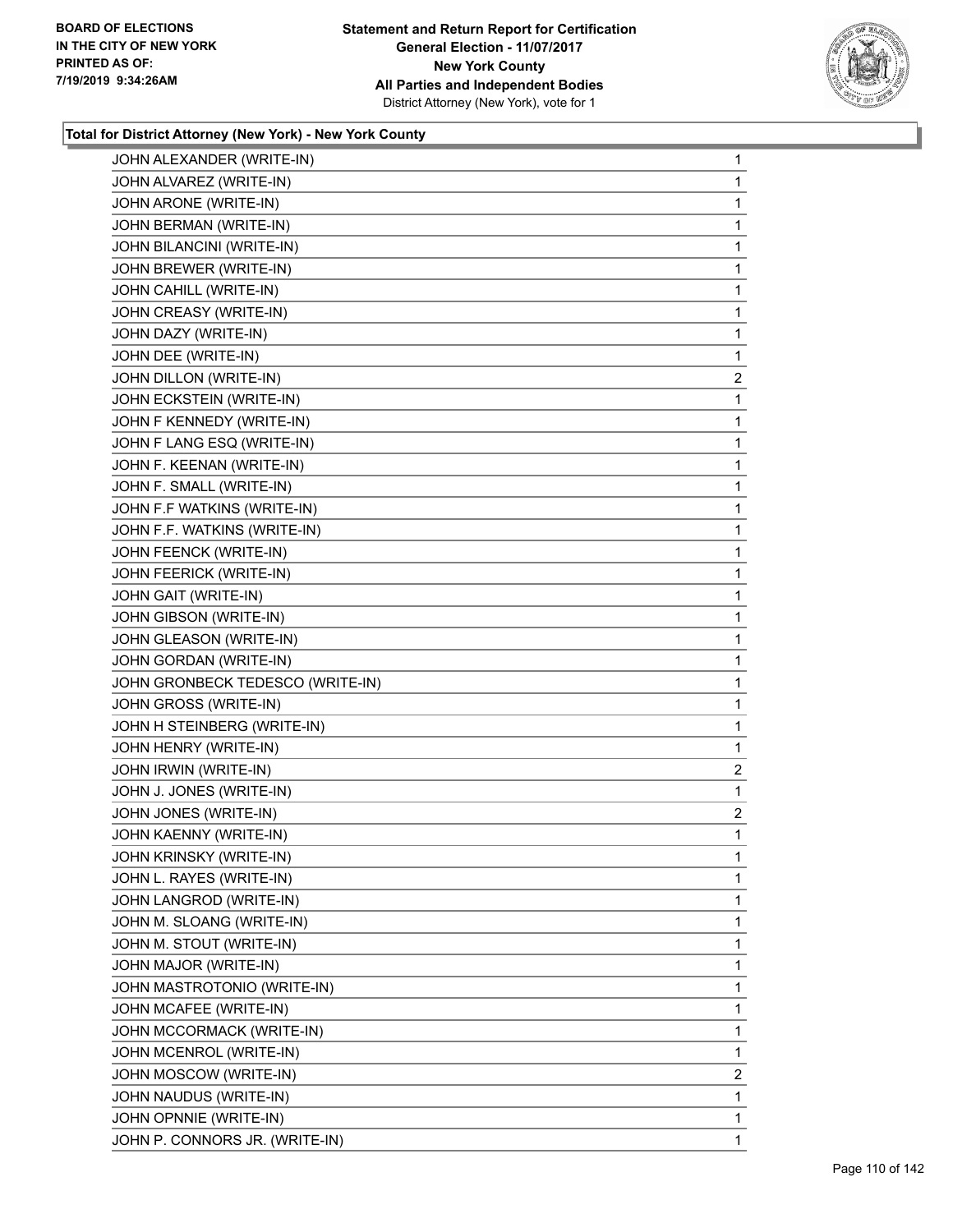

| JOHN P. DURR (WRITE-IN)              | 1 |
|--------------------------------------|---|
| JOHN PAUL STEVENS (WRITE-IN)         | 1 |
| JOHN PEDERSEN (WRITE-IN)             | 1 |
| JOHN POLLACK (WRITE-IN)              | 1 |
| JOHN R. FALLON JR. (WRITE-IN)        | 1 |
| JOHN RENNIE (WRITE-IN)               | 1 |
| JOHN ROACH (WRITE-IN)                | 1 |
| JOHN RUDOLPH (WRITE-IN)              | 2 |
| JOHN SCOTT (WRITE-IN)                | 1 |
| JOHN SIFFERT (WRITE-IN)              | 1 |
| JOHN SMITH (WRITE-IN)                | 6 |
| JOHN STANLEY (WRITE-IN)              | 1 |
| JOHN STARKS (WRITE-IN)               | 2 |
| JOHN VIRUET (WRITE-IN)               | 1 |
| JOHN XAVIER FRANCIS WALSH (WRITE-IN) | 1 |
| JOHNNIE COCHARE (WRITE-IN)           | 1 |
| JON BOKA (WRITE-IN)                  | 1 |
| JON CRAIK (WRITE-IN)                 | 1 |
| JON F. FRANK JR. (WRITE-IN)          | 1 |
| JON FISH (WRITE-IN)                  | 1 |
| JON LEFKOWITZ (WRITE-IN)             | 1 |
| JON ORVIK (WRITE-IN)                 | 1 |
| JON SPRINTZ (WRITE-IN)               | 1 |
| JONA EDELMAN (WRITE-IN)              | 1 |
| JONATHAN AUERBACH (WRITE-IN)         | 1 |
| JONATHAN BING (WRITE-IN)             | 1 |
| JONATHAN D. SIEGFRIED (WRITE-IN)     | 1 |
| JONATHAN DANST (WRITE-IN)            | 1 |
| JONATHAN DIRECTOR (WRITE-IN)         | 2 |
| JONATHAN EDELSTIEN (WRITE-IN)        | 1 |
| JONATHAN FINK (WRITE-IN)             | 1 |
| JONATHAN KIMMEL (WRITE-IN)           | 1 |
| JONATHAN LEHZNER (WRITE-IN)          | 1 |
| JONATHAN LENZNER (WRITE-IN)          | 1 |
| JONATHAN LIPPMAN (WRITE-IN)          | 1 |
| JONATHAN MOORE (WRITE-IN)            | 1 |
| JONATHAN MOSES (WRITE-IN)            | 2 |
| JONATHAN OBERMAN (WRITE-IN)          | 3 |
| JONATHAN SOLNIM (WRITE-IN)           | 1 |
| JONATHAN STREETER (WRITE-IN)         | 1 |
| JONEETHAN LIPPMAN (WRITE-IN)         | 1 |
| JOON KIM (WRITE-IN)                  | 2 |
| JORDAN LAND (WRITE-IN)               | 1 |
| JORGE LOPEZ-QUINTALA III (WRITE-IN)  | 1 |
| JORGE SIKAFFY (WRITE-IN)             | 1 |
| JORGE VAZQUEZ (WRITE-IN)             | 1 |
|                                      |   |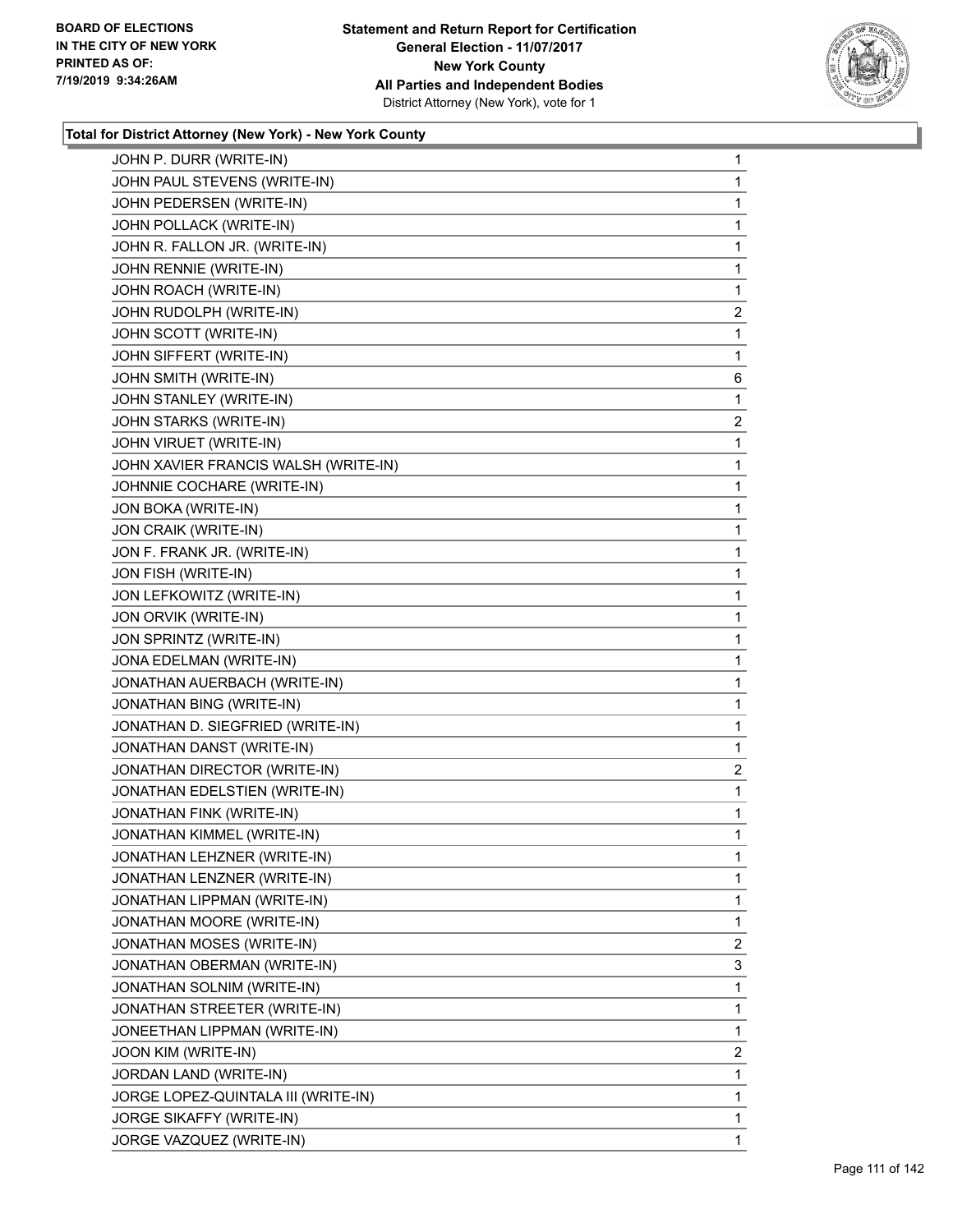

| JOSE MANUEL SUERO (WRITE-IN)           | 1                       |
|----------------------------------------|-------------------------|
| JOSE TENA (WRITE-IN)                   | 1                       |
| JOSEPH AMBROSE (WRITE-IN)              | 1                       |
| JOSEPH ARMEO (WRITE-IN)                | 1                       |
| JOSEPH BLUM (WRITE-IN)                 | 1                       |
| JOSEPH C. DANIELS (WRITE-IN)           | 1                       |
| JOSEPH E VAUGHAN (WRITE-IN)            | 1                       |
| JOSEPH E. VAUGHARY (WRITE-IN)          | 1                       |
| JOSEPH EVAL (WRITE-IN)                 | $\overline{\mathbf{c}}$ |
| JOSEPH FIRNENO (WRITE-IN)              | 1                       |
| JOSEPH JOEY DZUZAK (WRITE-IN)          | 1                       |
| JOSEPH LHOTA (WRITE-IN)                | 1                       |
| JOSEPH P PIAZZA (WRITE-IN)             | 1                       |
| JOSEPH ROHER (WRITE-IN)                | 1                       |
| JOSEPH TIMMAN (WRITE-IN)               | 1                       |
| JOSEPH TURCO (WRITE-IN)                | 1                       |
| JOSEPHA. MENDOLA (WRITE-IN)            | 1                       |
| JOSH KROSS (WRITE-IN)                  | 1                       |
| JOSH MACKLES (WRITE-IN)                | 1                       |
| JOSH THOMPSON (WRITE-IN)               | 1                       |
| JOSHUA A. BACH (WRITE-IN)              | 1                       |
| JOSHUA A. VIAVFMAN (WRITE-IN)          | 1                       |
| JOSHUA D. KELNER (WRITE-IN)            | 1                       |
| JOSHUA DRATEL (WRITE-IN)               | 1                       |
| JOSHUA FREILICH (WRITE-IN)             | 1                       |
| JOSHUA GERSON MEYERS (WRITE-IN)        | 1                       |
| JOSHUA KIRSCHNER (WRITE-IN)            | 1                       |
| JOSHUA LAROCCA (WRITE-IN)              | 1                       |
| JOSHUA S. KRAVITZ (WRITE-IN)           | 1                       |
| JOSHUA SHAPIRO (WRITE-IN)              | 1                       |
| JOSHUA SIBBLE (WRITE-IN)               | 1                       |
| JOY REID (WRITE-IN)                    | 1                       |
| JUAN CARLOS POLANCO (WRITE-IN)         | 4                       |
| JUAN PABLO VEGAROMERQ (WRITE-IN)       | 1                       |
| JUANITA A. DIAZ (WRITE-IN)             | 1                       |
| JUDAS FRIEDLANDER (WRITE-IN)           | 1                       |
| JUDGE JUDITH SCHEINDLIN (WRITE-IN)     | 3                       |
| JUDGE JUDITH SCHNEIDER (WRITE-IN)      | 1                       |
| JUDGE JUDITH SHEINDLIN (WRITE-IN)      | $\overline{2}$          |
| JUDGE KEITH HOLDEN (WRITE-IN)          | 1                       |
| JUDGE KIBBIE F. PAYNE (WRITE-IN)       | 1                       |
| JUDGE LESLIE CROCKER SNYDER (WRITE-IN) | 1                       |
| JUDGE NAPOLITANO (WRITE-IN)            | 1                       |
| JUDITH ACKERMAN (WRITE-IN)             | 1                       |
| JUDITH BROWN (WRITE-IN)                | 1                       |
| JUDITH E. KAPLAN (WRITE-IN)            | 3                       |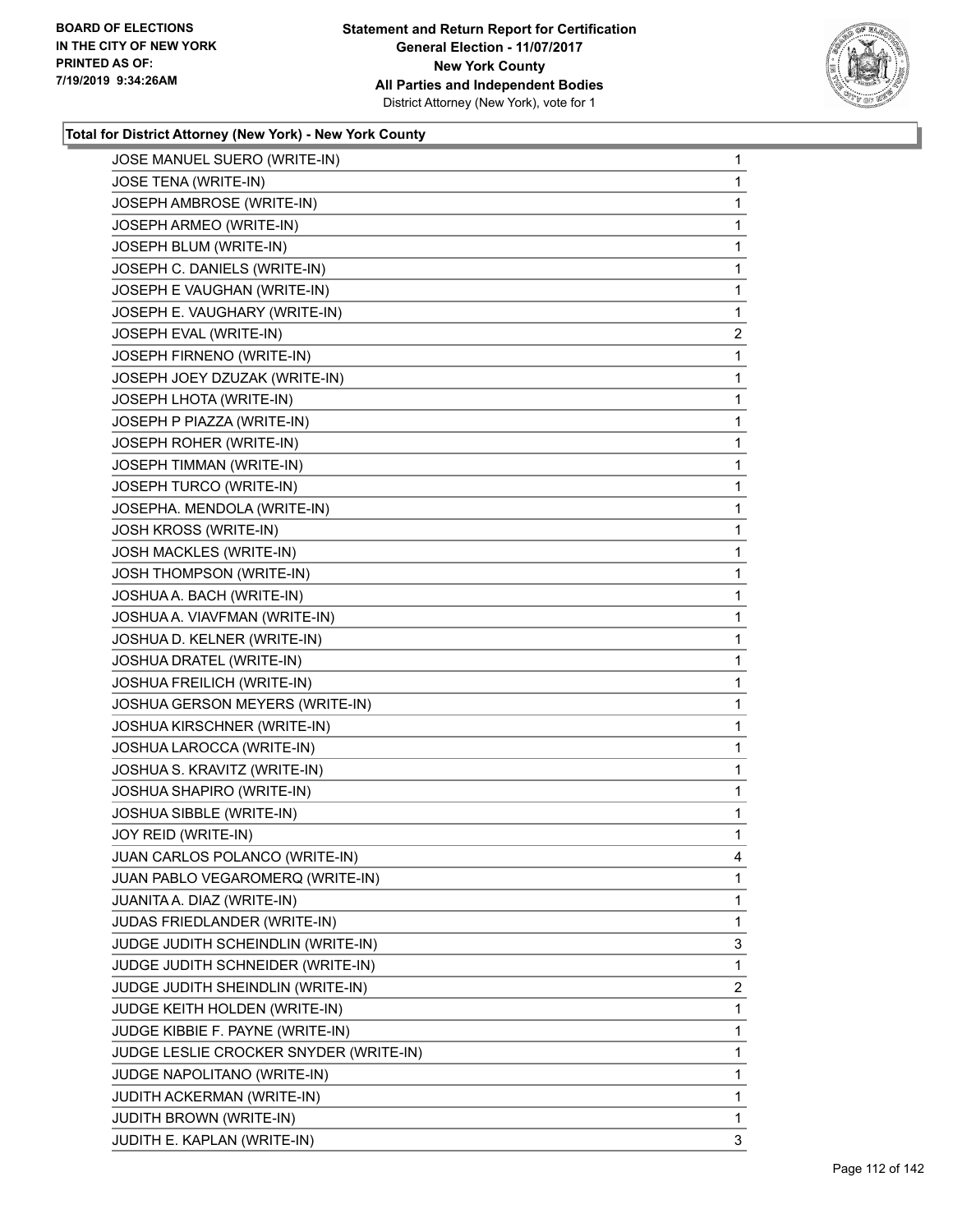

| JUDITH MARGOLIN (WRITE-IN)              | $\mathbf{1}$   |
|-----------------------------------------|----------------|
| JUDITH SCHEINDLIN (WRITE-IN)            | 3              |
| JUDITH SHEINDLIN (WRITE-IN)             | 1              |
| JUDY LENTE CRODY SNYDER (WRITE-IN)      | 1              |
| JUDY SHEINDLIN (WRITE-IN)               | $\overline{2}$ |
| JUKET HERNDON (WRITE-IN)                | 1              |
| JULIA A. WILLIEBRAND (WRITE-IN)         | 1              |
| JULIA BERNIER (WRITE-IN)                | 1              |
| JULIA GEWOLB (WRITE-IN)                 | 1              |
| JULIAN ASSANGE (WRITE-IN)               | 1              |
| JULIE FLANAGIN (WRITE-IN)               | 1              |
| JULIE SAMUELS (WRITE-IN)                | 1              |
| JULIE STARK ESQ (WRITE-IN)              | 1              |
| JULIE WALLIN (WRITE-IN)                 | $\overline{c}$ |
| JULIET FUEUKING (WRITE-IN)              | 1              |
| JULIET PRITHER (WRITE-IN)               | 1              |
| JULIO CUEVES JR. (WRITE-IN)             | 1              |
| JULIO SURIEL (WRITE-IN)                 | $\overline{2}$ |
| JULIUS ROBINSON (WRITE-IN)              | 1              |
| JULIUS WEIL (WRITE-IN)                  | 1              |
| JUNE STEPHANIE HIPPOLYTE (WRITE-IN)     | 1              |
| JUSTICE GEOFFREY D.S. WRIGHT (WRITE-IN) | 1              |
| JUSTIN ANDERSON (WRITE-IN)              | 1              |
| JUSTINE G. CUCCIA (WRITE-IN)            | $\overline{2}$ |
| KALEY PILLINGER (WRITE-IN)              | 1              |
| KALIEF BOWDER (WRITE-IN)                | 1              |
| KALIEF BROWDER (WRITE-IN)               | 1              |
| KALIET BROWDER (WRITE-IN)               | 1              |
| KALIF BROWDER (WRITE-IN)                | 1              |
| KAMALA HARRIS (WRITE-IN)                | $\mathbf{1}$   |
| KANYE WEST (WRITE-IN)                   | 1              |
| KAREN ABRAVANEL (WRITE-IN)              | $\mathbf{1}$   |
| KAREN ALUNKAL (WRITE-IN)                | 1              |
| KAREN CHERRINGTON (WRITE-IN)            | 1              |
| KAREN FRIEDMAN AGNIFILO (WRITE-IN)      | 1              |
| KAREN R. BRANDT (WRITE-IN)              | 1              |
| KAREN RENO (WRITE-IN)                   | 1              |
| KAREN RYAN (WRITE-IN)                   | 1              |
| KAREN SMITH (WRITE-IN)                  | 1              |
| KARL HEIDNER (WRITE-IN)                 | 1              |
| KARL MARY (WRITE-IN)                    | 1              |
| KATE BARNHART (WRITE-IN)                | 1              |
| KATE MOGULESCU (WRITE-IN)               | 1              |
| KATHERINE FORREST (WRITE-IN)            | 1              |
| KATHERINE GUIHEEN (WRITE-IN)            | 1              |
| KATHERINE PARK-KIM (WRITE-IN)           | 1              |
|                                         |                |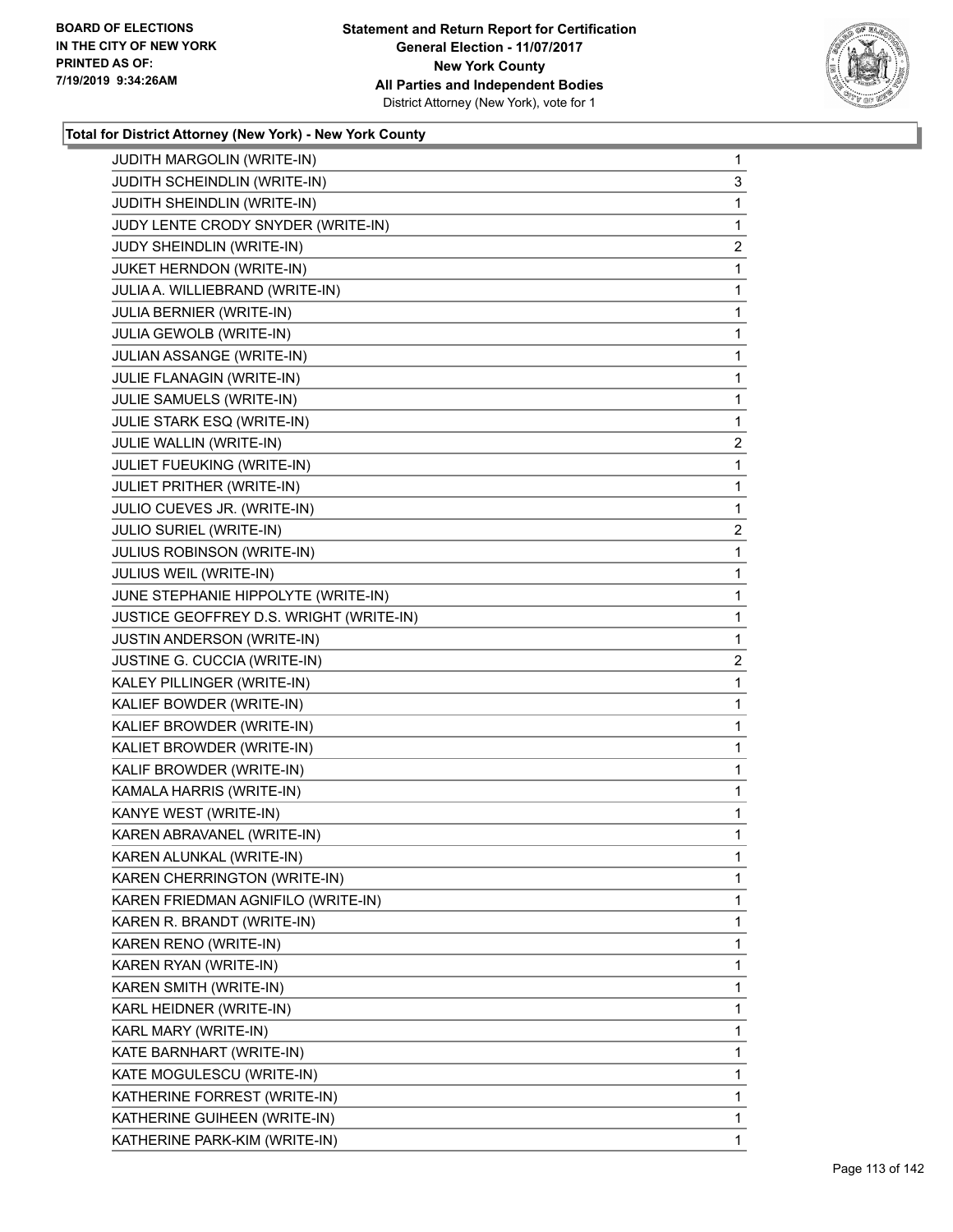

| KATHERINE POWELL (WRITE-IN)      | $\mathbf{1}$   |
|----------------------------------|----------------|
| KATHERINE RANA (WRITE-IN)        | 1              |
| KATHERINE SEXTON (WRITE-IN)      | 1              |
| KATHERINE TENNEY (WRITE-IN)      | 1              |
| KATHLEEN LINNANE (WRITE-IN)      | $\mathbf{1}$   |
| KATHLEEN M. COLLINS (WRITE-IN)   | $\mathbf{1}$   |
| KATHRYN HEIM HARRIS (WRITE-IN)   | 1              |
| KAVITA PATEL (WRITE-IN)          | 1              |
| KAYLA BENSILG (WRITE-IN)         | 1              |
| KEES THOMPSON (WRITE-IN)         | 1              |
| KEIRA WOLK (WRITE-IN)            | $\mathbf{1}$   |
| KEITH FORBES (WRITE-IN)          | 1              |
| KEITH OLBERMANN (WRITE-IN)       | 1              |
| KEITH WRIGHT (WRITE-IN)          | 6              |
| KELEN RESS MEYER (WRITE-IN)      | 1              |
| KELLIE LEFTIN (WRITE-IN)         | 1              |
| KELLY MOORE (WRITE-IN)           | $\mathbf{1}$   |
| KELLY STEWART (WRITE-IN)         | $\mathbf{1}$   |
| KEN BECKER (WRITE-IN)            | 1              |
| KEN CHIN (WRITE-IN)              | 1              |
| <b>KEN THOMPSON (WRITE-IN)</b>   | $\overline{2}$ |
| KEN ZUCKERBROT (WRITE-IN)        | 1              |
| KENDRA MONTE (WRITE-IN)          | 1              |
| KENN BROWN SODA (WRITE-IN)       | $\mathbf{1}$   |
| KENN KEARN (WRITE-IN)            | 1              |
| KENNETH COUGHLIN (WRITE-IN)      | 1              |
| KENNETH GILBERT ESQ. (WRITE-IN)  | 1              |
| KENNETH MOLTNER (WRITE-IN)       | 1              |
| KENNETH O'DONNELL (WRITE-IN)     | 1              |
| KENNETH SACKS (WRITE-IN)         | $\mathbf{1}$   |
| KENNETH SCHAEFER (WRITE-IN)      | 1              |
| KENNETH WELLNE (WRITE-IN)        | 1              |
| KENY CASSIDY (WRITE-IN)          | 1              |
| <b>KERMITT BROOKS (WRITE-IN)</b> | 1              |
| KEVIN C. BAER (WRITE-IN)         | 1              |
| KEVIN DAVIS (WRITE-IN)           | 1              |
| KEVIN FARLEY (WRITE-IN)          | 1              |
| KEVIN FRANKEL (WRITE-IN)         | 1              |
| KEVIN HAMMAND (WRITE-IN)         | 1              |
| KEVIN HART (WRITE-IN)            | 1              |
| KEVIN KLEEPER (WRITE-IN)         | 1              |
| KEVIN MORRIS (WRITE-IN)          | 1              |
| KEVIN NOLAN (WRITE-IN)           | 1              |
| KEVIN PETKOS (WRITE-IN)          | 1              |
| KEVIN T. WAGG (WRITE-IN)         | 1              |
| KEVIN WENDUM (WRITE-IN)          | 1              |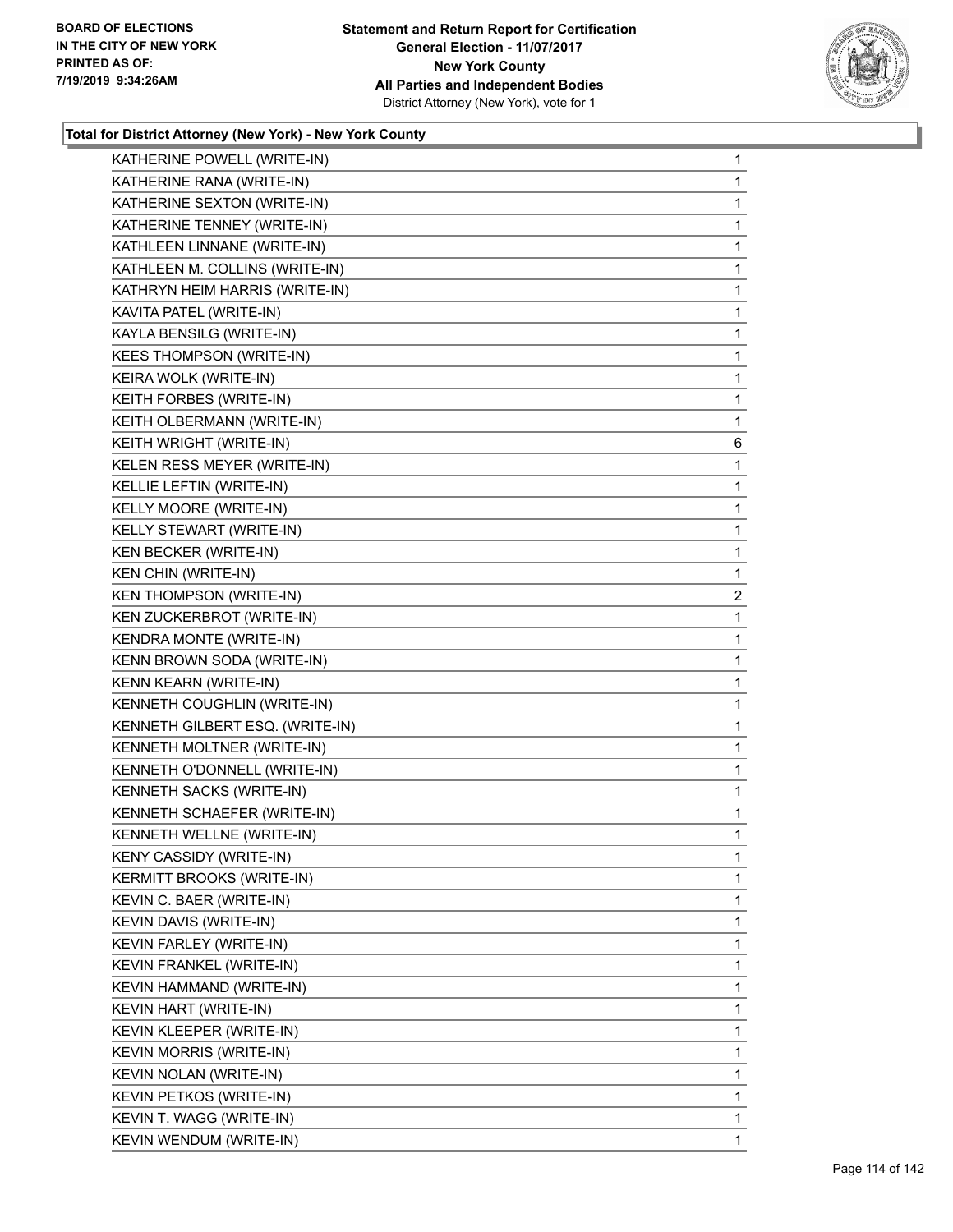

| KIERANP HOLOHAN (WRITE-IN)         | 1            |
|------------------------------------|--------------|
| KILGORE TROUT (WRITE-IN)           | 1            |
| KIM OLIVER (WRITE-IN)              | 1            |
| KIM SMITH (WRITE-IN)               | 1            |
| KIM SWEET (WRITE-IN)               | 1            |
| KIM TAYLOR THOMPSON (WRITE-IN)     | 1            |
| KITTY CARLISLE (WRITE-IN)          | 1            |
| KORELL PIESON (WRITE-IN)           | 1            |
| KRISTAPS PORZINGIS (WRITE-IN)      | 4            |
| KRISTEN DUBOWSKI (WRITE-IN)        | 1            |
| KWAME MATTHEWS (WRITE-IN)          | 1            |
| LANCE DASHERSKY (WRITE-IN)         | 1            |
| LANCE MYERS (WRITE-IN)             | 1            |
| LANCE POLIVY (WRITE-IN)            | 1            |
| LANITA HOBBS (WRITE-IN)            | 1            |
| LARA CARLEY (WRITE-IN)             | 1            |
| LARAINIE BROWN (WRITE-IN)          | 1            |
| LARRY DAVID (WRITE-IN)             | 1            |
| LARRY DWORKIN (WRITE-IN)           | 1            |
| LARRY SCHIRRO (WRITE-IN)           | 1            |
| LARRY SHIRE (WRITE-IN)             | 1            |
| LARSY AVERY (WRITE-IN)             | 1            |
| LATITIA JAMES (WRITE-IN)           | 1            |
| LAURA A. SACK (WRITE-IN)           | 1            |
| LAURA DRAGER (WRITE-IN)            | 1            |
| LAURA E. MILLENDORF (WRITE-IN)     | 1            |
| LAURA GROSSFIELD BIRGER (WRITE-IN) | 1            |
| LAURA MILLENDORF (WRITE-IN)        | 1            |
| LAURA NAVARRETE (WRITE-IN)         | $\mathbf{1}$ |
| LAURA SACK (WRITE-IN)              | 1            |
| LAUREA KURTZ (WRITE-IN)            | 1            |
| LAUREL FITZPATRICK (WRITE-IN)      | 1            |
| LAUREN BETTERS (WRITE-IN)          | 1            |
| LAUREN JONES (WRITE-IN)            | 1            |
| LAUREN PERRY (WRITE-IN)            | 1            |
| LAUREN SCHORR (WRITE-IN)           | 1            |
| LAURENCE SCHNEIDER (WRITE-IN)      | 1            |
| LAURIE WEISS (WRITE-IN)            | 1            |
| LAURIE ZELIGSON (WRITE-IN)         | 1            |
| LAUVA DALY (WRITE-IN)              | 1            |
| LAVIEN KURLT (WRITE-IN)            | 1            |
| LAWRENCE BRAVERMAN (WRITE-IN)      | 1            |
| LAWRENCE BUTERMAN (WRITE-IN)       | 1            |
| LAWRENCE COBEN (WRITE-IN)          | 1            |
| LAWRENCE E. FABIAN (WRITE-IN)      | 1            |
| LAWRENCE FREUND (WRITE-IN)         | 1            |
|                                    |              |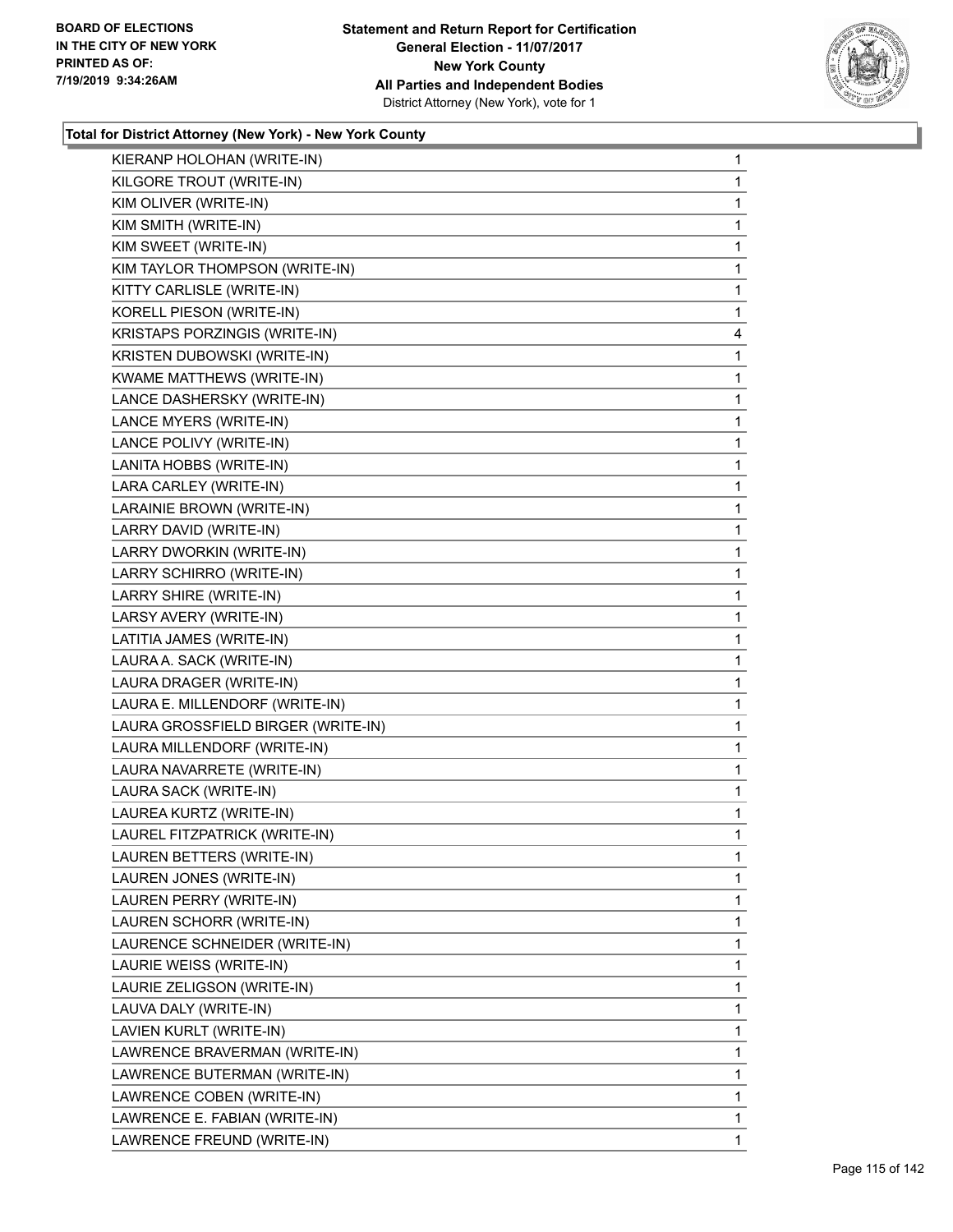

| LAWRENCE O'DONNELL (WRITE-IN)       | $\mathbf{1}$   |
|-------------------------------------|----------------|
| LAWRENCE ROBBINS (WRITE-IN)         | 1              |
| LAWRENCE S. GOLDMAN (WRITE-IN)      | $\mathbf{1}$   |
| LAWRENCE WERTHERMER (WRITE-IN)      | $\mathbf{1}$   |
| LAWSON WRIGHT (WRITE-IN)            | $\mathbf{1}$   |
| LEE BERMAN (WRITE-IN)               | $\overline{2}$ |
| LEE HENDERSON (WRITE-IN)            | $\mathbf{1}$   |
| LEE LEVITER (WRITE-IN)              | $\mathbf{1}$   |
| LEO KANNER (WRITE-IN)               | $\mathbf 1$    |
| LEONARD EGGLESTON (WRITE-IN)        | $\mathbf 1$    |
| LEONARD P. DAWNEY (WRITE-IN)        | $\mathbf{1}$   |
| LEONE R. LEVIN (WRITE-IN)           | $\mathbf{1}$   |
| LERSEI LANNISTER (WRITE-IN)         | $\mathbf{1}$   |
| LES CLAYPOOL (WRITE-IN)             | 1              |
| LES ZUKE (WRITE-IN)                 | $\mathbf 1$    |
| LESHE CRISCLHER SNYDER (WRITE-IN)   | $\mathbf 1$    |
| LESILE CROCKER SNYDER (WRITE-IN)    | $\mathbf{1}$   |
| LESLIE C. SNYDER (WRITE-IN)         | $\mathbf{1}$   |
| LESLIE CHOCKER SYNDER (WRITE-IN)    | $\mathbf{1}$   |
| LESLIE CRACKER SNYDER (WRITE-IN)    | 1              |
| LESLIE CRCOKER SNYDER (WRITE-IN)    | $\mathbf{1}$   |
| LESLIE CROCCER SNYDER (WRITE-IN)    | $\mathbf{1}$   |
| LESLIE CROCK SYNDER (WRITE-IN)      | $\mathbf{1}$   |
| LESLIE CROCKER SNYDER (WRITE-IN)    | 22             |
| LESLIE CROCKER SYNDER (WRITE-IN)    | $\overline{2}$ |
| LESLIE CROCKER-SNYDER (WRITE-IN)    | $\overline{2}$ |
| LESLIE CROCKETT SNYDER (WRITE-IN)   | $\mathbf{1}$   |
| LESLIE CRODIER SNEIDER (WRITE-IN)   | $\mathbf 1$    |
| LESLIE CROKER-SNYDER (WRITE-IN)     | $\mathbf{1}$   |
| LESLIE GEWIRTE (WRITE-IN)           | $\mathbf{1}$   |
| LESLIE GEWITZ (WRITE-IN)            | $\mathbf{1}$   |
| LESLIE GOELCER SNYDER (WRITE-IN)    | 1              |
| LESLIE GORDAN FAGEN ESQ. (WRITE-IN) | 2              |
| LESLIE SIUTDER (WRITE-IN)           | $\mathbf{1}$   |
| LESLIE SNYDER (WRITE-IN)            | 4              |
| LESLIE STROTH (WRITE-IN)            | $\mathbf{1}$   |
| LETITIA JAMES (WRITE-IN)            | 11             |
| LETITICIA JAMES (WRITE-IN)          | 1              |
| LEVI HUDSON (WRITE-IN)              | 1              |
| LEW LIEBERMAN (WRITE-IN)            | $\mathbf{1}$   |
| LEWIS STEEL (WRITE-IN)              | 1              |
| LEWIS TARISHOFF (WRITE-IN)          | $\mathbf 1$    |
| LIL WAYNE (WRITE-IN)                | 1              |
| LILY TOMLIN (WRITE-IN)              | 1              |
| LINA DOS SANTOS (WRITE-IN)          | 1              |
| LINDA FAIRSTEIN (WRITE-IN)          | 9              |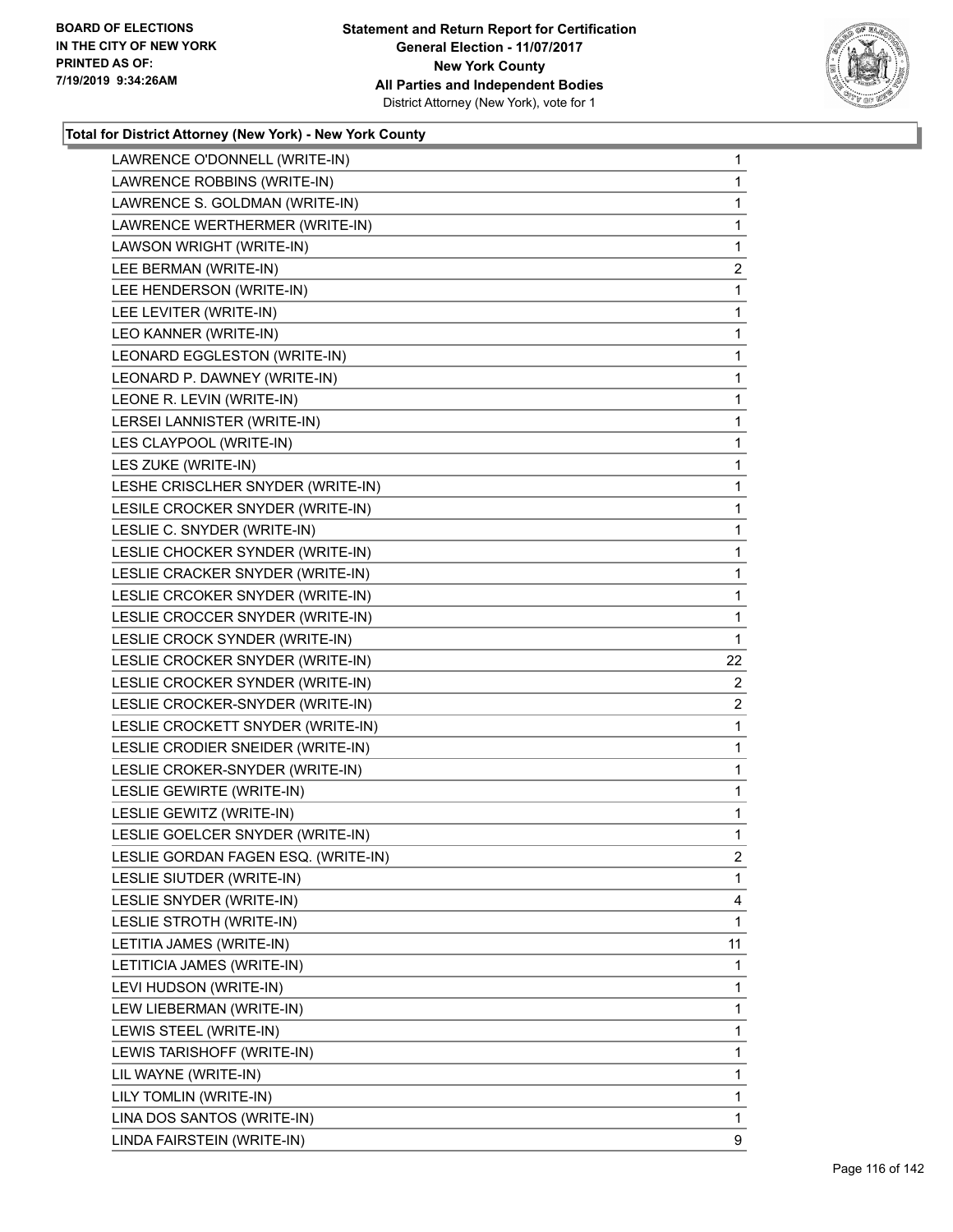

| 1              |
|----------------|
| 1              |
| 1              |
| 1              |
| 1              |
| 1              |
| $\mathbf 1$    |
| 3              |
| 1              |
| $\mathbf{1}$   |
| 1              |
| 1              |
| $\overline{a}$ |
| 1              |
| 1              |
| $\overline{2}$ |
| 1              |
| 1              |
| $\overline{a}$ |
| 1              |
| 1              |
| $\mathbf{1}$   |
| 1              |
| 1              |
| 1              |
| 1              |
| $\overline{c}$ |
| 1              |
|                |
| $\overline{c}$ |
| $\overline{a}$ |
| $\mathbf{1}$   |
| 1              |
| 1              |
| 1              |
| 1              |
| 1              |
| 1              |
| 1              |
| 1              |
| 1              |
| 1              |
| 1              |
| 1              |
| 1              |
| 1              |
|                |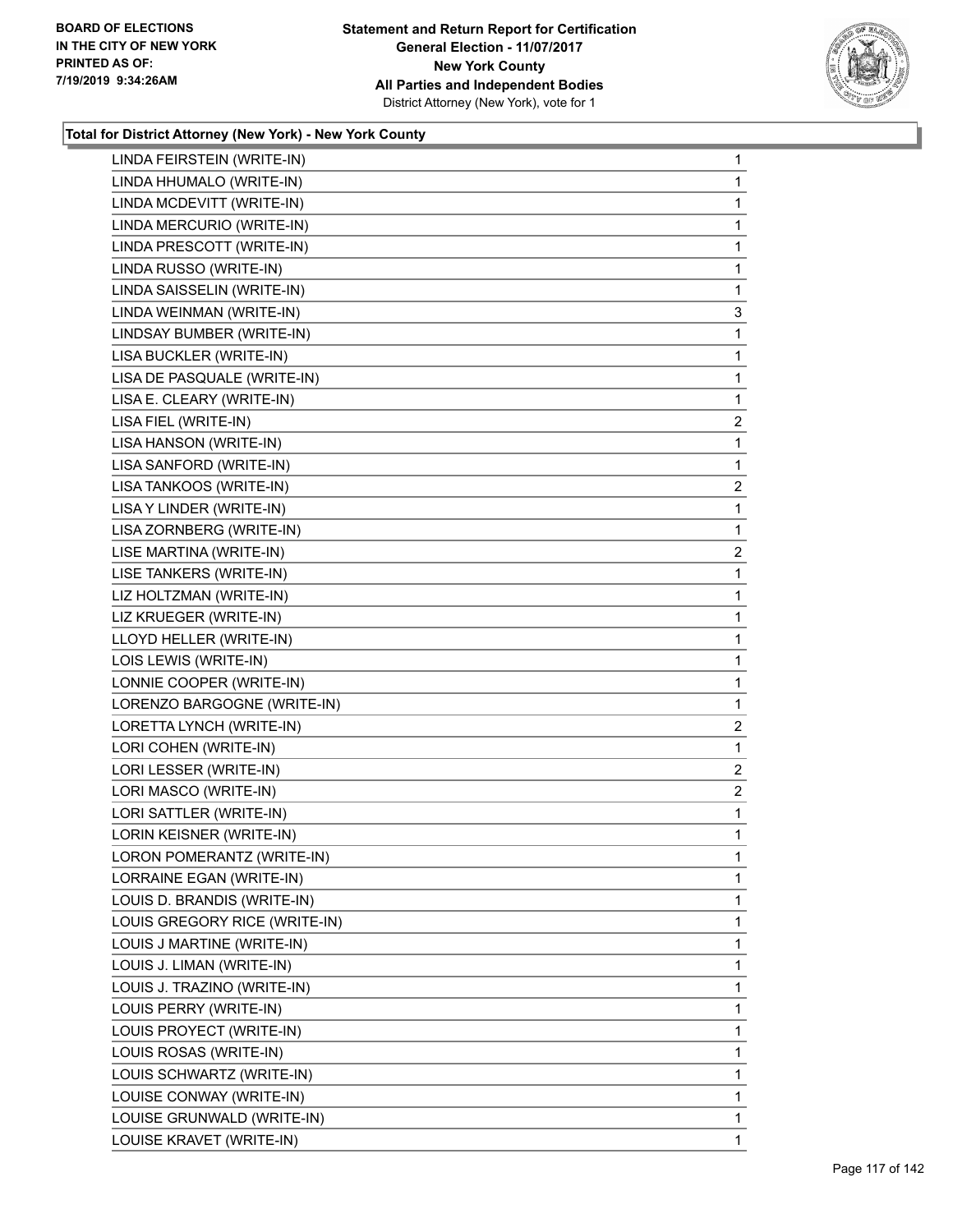

| LOUISE RADIN (WRITE-IN)             | 2               |
|-------------------------------------|-----------------|
| LOUREN JONES (WRITE-IN)             | 1               |
| LUCAS LARSON (WRITE-IN)             | 1               |
| LUCY BILLINGS (WRITE-IN)            | 1               |
| LUCY FATO (WRITE-IN)                | 1               |
| LUCY JAVE LANG (WRITE-IN)           | 1               |
| LUCY MARTY (WRITE-IN)               | 1               |
| LUCY RICKEY (WRITE-IN)              | 1               |
| LUIS CANCEL (WRITE-IN)              | $\mathbf{1}$    |
| LUIS ROMAN (WRITE-IN)               | 1               |
| LUIS SANCHEZ (WRITE-IN)             | 1               |
| LUIS TEJADA (WRITE-IN)              | 1               |
| LUKAS FAUSET (WRITE-IN)             | 1               |
| LUKE ANGERAME (WRITE-IN)            | 1               |
| LUKE CAGE (WRITE-IN)                | 2               |
| LUKE W. MEYERS (WRITE-IN)           | 1               |
| LYLE GREENBERG (WRITE-IN)           | 1               |
| LYN COE (WRITE-IN)                  | 1               |
| LYNDSAY WHEELER (WRITE-IN)          | 1               |
| LYNNE ELLSWORTH (WRITE-IN)          | 1               |
| MAC REID (WRITE-IN)                 | $\mathbf{1}$    |
| MACK SCHLEFER (WRITE-IN)            | 1               |
| MACKENZIE LINAKIS (WRITE-IN)        | 1               |
| MADELINE H MOYER (WRITE-IN)         | 1               |
| MADONNA CICCONE (WRITE-IN)          | 1               |
| MAEGAN BONER (WRITE-IN)             | 1               |
| MAHATMA GANDHI (WRITE-IN)           | 1               |
| MALCOLM BUTEHORN (WRITE-IN)         | 1               |
| MANDA HEGANDT (WRITE-IN)            | 1               |
| MANE SUFFRUN III ESQUIRE (WRITE-IN) | 1               |
| MANNY ORTIZ (WRITE-IN)              | 1               |
| MANNY SOLOWAY (WRITE-IN)            | 1               |
| MANUEL A. SANCHEZ (WRITE-IN)        | 1               |
| MANUEL CASTRO (WRITE-IN)            | 1               |
| MANUEL ONVIVE (WRITE-IN)            | 1               |
| MARC BECKER (WRITE-IN)              | 1               |
| MARC BURTON (WRITE-IN)              | 1               |
| MARC FISHER (WRITE-IN)              | 1               |
| MARC FLEIDNER (WRITE-IN)            | 17              |
| MARC FLIEDMAN (WRITE-IN)            | 12 <sup>°</sup> |
| MARC FLIEDNER (WRITE-IN)            | 12,013          |
| MARC FLIENDER (WRITE-IN)            | 2               |
| MARC FLIERDNER (WRITE-IN)           | 1               |
| MARC FORD (WRITE-IN)                | 1               |
| MARC FRIEDLAND (WRITE-IN)           | 1               |
| MARC KASOWITZ (WRITE-IN)            | $\mathbf{1}$    |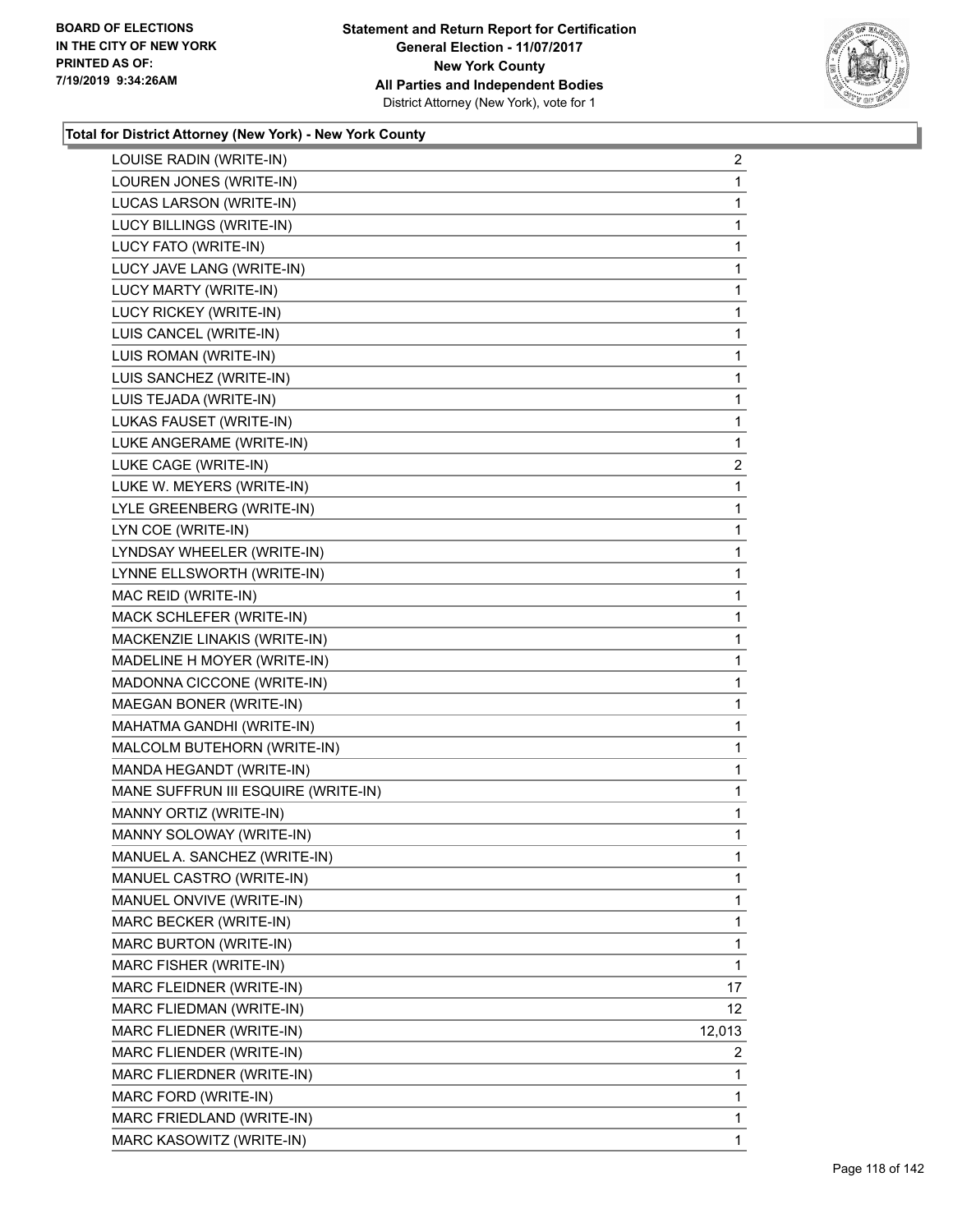

| MARC KOONER (WRITE-IN)           | $\mathbf{1}$   |
|----------------------------------|----------------|
| MARC M. RUBIN (WRITE-IN)         | 1              |
| MARC MIGLIOZZI (WRITE-IN)        | 1              |
| MARC PLIEDNER (WRITE-IN)         | 13             |
| MARC PORZECANSHI (WRITE-IN)      | 1              |
| MARC SIEDNER (WRITE-IN)          | 1              |
| MARC STEINH (WRITE-IN)           | 1              |
| MARC WEIMAN (WRITE-IN)           | 1              |
| MARCEL PROUST (WRITE-IN)         | 1              |
| MARCH FLIEDNER (WRITE-IN)        | $\overline{c}$ |
| MARCIA CLARK (WRITE-IN)          | 1              |
| MARCIA GOLUB (WRITE-IN)          | 1              |
| MARCIA KUSNETZ (WRITE-IN)        | 1              |
| MARCIA LONGMAN (WRITE-IN)        | 1              |
| MARCO HERNANDEZ (WRITE-IN)       | 1              |
| MARCO MIRO (WRITE-IN)            | 1              |
| MARCUS FLIEDNER (WRITE-IN)       | 1              |
| MARCY CHEZMAN (WRITE-IN)         | 1              |
| MARG DESHOWITZ (WRITE-IN)        | 1              |
| MARGAET DIORIO (WRITE-IN)        | 1              |
| MARGARET CHIN (WRITE-IN)         | 1              |
| MARGARET KUNSTLER (WRITE-IN)     | $\mathbf{1}$   |
| MARGARET WHITMAN (WRITE-IN)      | 1              |
| MARGARETS CHIN (WRITE-IN)        | 1              |
| MARGERET CHIN (WRITE-IN)         | 1              |
| MARGEY KOEN (WRITE-IN)           | 1              |
| MARIA CRUZ MELENDEZ (WRITE-IN)   | 1              |
| MARIA DECESARE (WRITE-IN)        | $\mathbf{1}$   |
| MARIAN CRUZ CABAUSA (WRITE-IN)   | 1              |
| MARIANA OLANKO (WRITE-IN)        | 1              |
| MARILYN DI TORO (WRITE-IN)       | 1              |
| <b>MARILYN MANSON (WRITE-IN)</b> | 1              |
| MARINA CASKEY (WRITE-IN)         | 1              |
| MARION A. ROLISH (WRITE-IN)      | 1              |
| MARION AMORE (WRITE-IN)          | 1              |
| MARJOLIE SINGER (WRITE-IN)       | 1              |
| MARJORIE FISHER (WRITE-IN)       | 1              |
| MARK BDELO (WRITE-IN)            | 1              |
| MARK BLIZEK (WRITE-IN)           | 1              |
| MARK BOWER (WRITE-IN)            | 1              |
| MARK BRECKER (WRITE-IN)          | 1              |
| MARK BUTLER (WRITE-IN)           | 1              |
| MARK C. KELLY (WRITE-IN)         | 1              |
| MARK COLLINS (WRITE-IN)          | 1              |
| MARK DE ROCCO (WRITE-IN)         | 1              |
| MARK DLEVINE (WRITE-IN)          | 1              |
|                                  |                |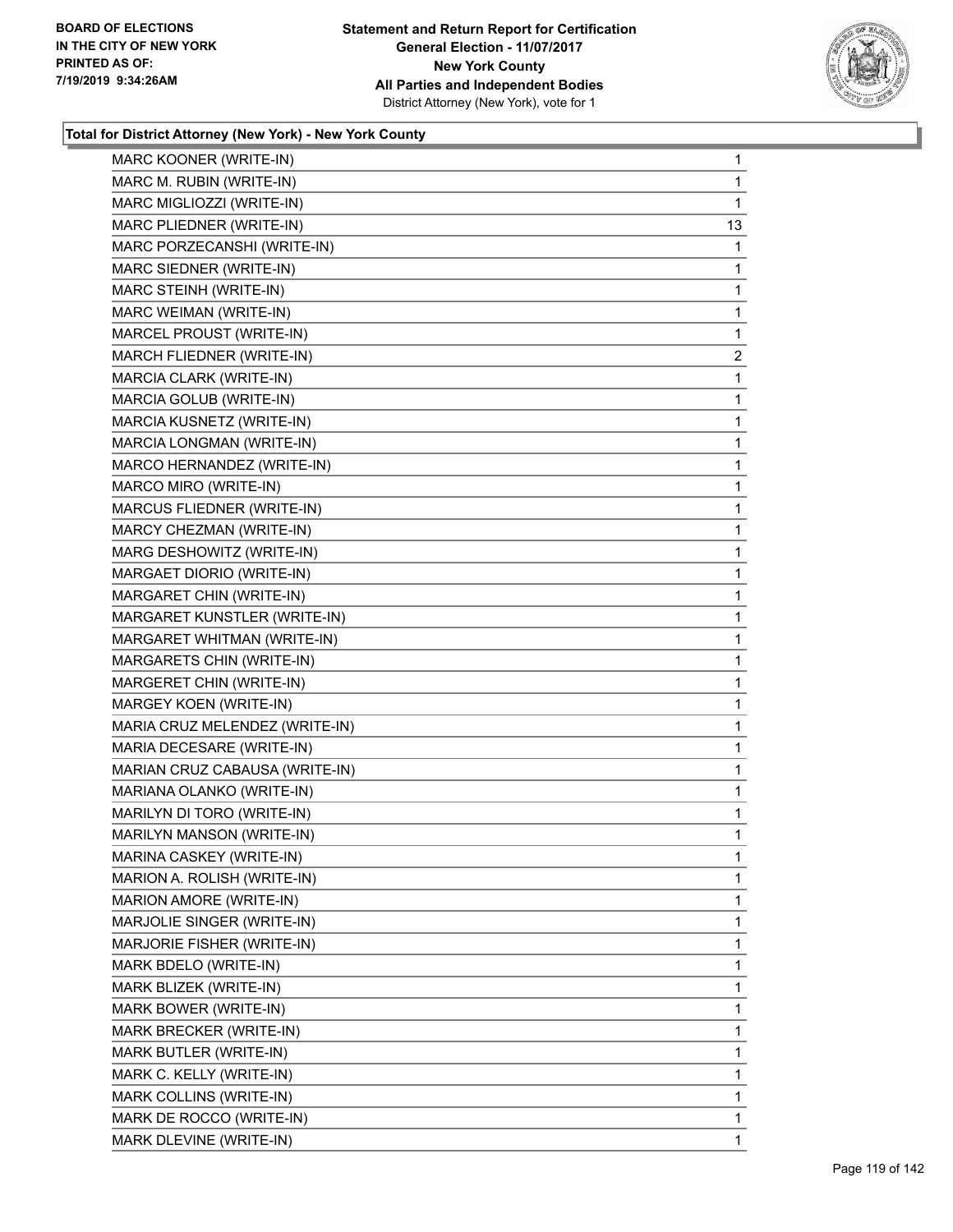

| MARK FELTNER (WRITE-IN)        | 1  |
|--------------------------------|----|
| MARK FICHER ZERNIN (WRITE-IN)  | 1  |
| MARK FLELER (WRITE-IN)         | 1  |
| MARK FLIEDNER (WRITE-IN)       | 11 |
| MARK FRIEDMAN (WRITE-IN)       | 1  |
| MARK GREEN (WRITE-IN)          | 4  |
| MARK HAMER (WRITE-IN)          | 1  |
| MARK HISCH (WRITE-IN)          | 1  |
| MARK HOUSE (WRITE-IN)          | 1  |
| MARK KELLY (WRITE-IN)          | 1  |
| MARK KLEIN (WRITE-IN)          | 1  |
| MARK LANDIS (WRITE-IN)         | 1  |
| MARK LANE (WRITE-IN)           | 1  |
| MARK LAVINE (WRITE-IN)         | 1  |
| MARK LEITNER (WRITE-IN)        | 1  |
| MARK LEVINE (WRITE-IN)         | 2  |
| MARK MUTTERPERL (WRITE-IN)     | 2  |
| MARK N. FROBA (WRITE-IN)       | 1  |
| MARK R. LEVINE (WRITE-IN)      | 1  |
| MARK RUFFALD (WRITE-IN)        | 1  |
| MARK SIMONE (WRITE-IN)         | 1  |
| MARK SLIEBER (WRITE-IN)        | 1  |
| MARK STOLTZ (WRITE-IN)         | 1  |
| MARK THOMAS SCHMIDT (WRITE-IN) | 1  |
| MARK TWAIN (WRITE-IN)          | 1  |
| MARK VIVERITO (WRITE-IN)       | 1  |
| MARK WEINER (WRITE-IN)         | 1  |
| MARK YNGLIER (WRITE-IN)        | 1  |
| MARK YOUNG (WRITE-IN)          | 1  |
| MARLENE HALPERN (WRITE-IN)     | 1  |
| MARLEY SHUCKER (WRITE-IN)      | 1  |
| MARNI HALASA (WRITE-IN)        | 1  |
| MARQUIS JENKINS (WRITE-IN)     | 1  |
| MARSHA CLARK (WRITE-IN)        | 1  |
| MARSHALL HUEBER (WRITE-IN)     | 1  |
| MARTH LEQUERICA (WRITE-IN)     | 1  |
| MARTHA BARLEY (WRITE-IN)       | 1  |
| MARTHA BASHFORD (WRITE-IN)     | 1  |
| MARTHA SCHNEIDERMAN (WRITE-IN) | 1  |
| MARTI SPERANZA (WRITE-IN)      | 1  |
| MARTIN BELL (WRITE-IN)         | 1  |
| MARTIN COLLINS (WRITE-IN)      | 1  |
| MARTIN DOREMAN (WRITE-IN)      | 1  |
| MARTIN FLAHERTY (WRITE-IN)     | 1  |
| MARTIN FLELBER (WRITE-IN)      | 1  |
| MARTIN HETTER (WRITE-IN)       | 1  |
|                                |    |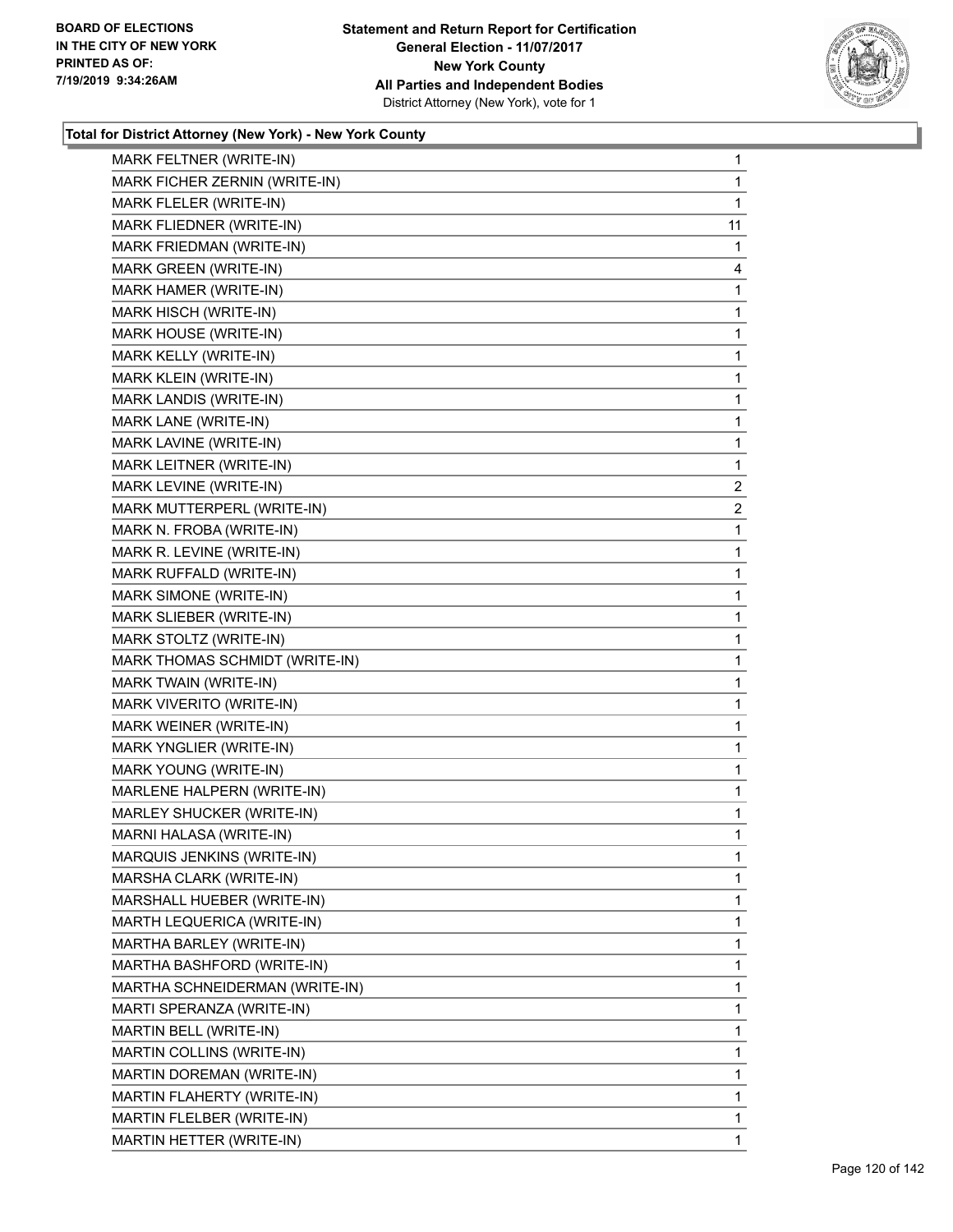

| MARTIN R. STOLAR (WRITE-IN)      | $\overline{2}$ |
|----------------------------------|----------------|
| MARTIN STOLEYN (WRITE-IN)        | 1              |
| MARTY CHRISTOPHER (WRITE-IN)     | 1              |
| MARTY MARKOWITZ (WRITE-IN)       | 1              |
| MARTY STOLAR (WRITE-IN)          | 1              |
| MARVIN JACOBS (WRITE-IN)         | 1              |
| MARY ANN DALY (WRITE-IN)         | 1              |
| MARY ANN RANDAZO (WRITE-IN)      | 1              |
| MARY BUCHLTER (WRITE-IN)         | 1              |
| MARY DORMAN (WRITE-IN)           | 3              |
| MARY EINHORN (WRITE-IN)          | 1              |
| MARY FARINGTON (WRITE-IN)        | 1              |
| MARY JO WHITE (WRITE-IN)         | $\overline{2}$ |
| MARY JONES (WRITE-IN)            | $\overline{2}$ |
| MARY LIBASSI (WRITE-IN)          | 1              |
| MARYAN NEWBURG (WRITE-IN)        | 1              |
| MARY-JO WHITE (WRITE-IN)         | 1              |
| MASHA KNELLER (WRITE-IN)         | 1              |
| MATT AXELROD (WRITE-IN)          | 1              |
| MATT HOPARD (WRITE-IN)           | 1              |
| MATT HORAN (WRITE-IN)            | 1              |
| MATT MARELLO (WRITE-IN)          | 1              |
| MATT MURDOCK (WRITE-IN)          | 1              |
| MATT NIMETZ (WRITE-IN)           | 1              |
| MATT POPOWSKY (WRITE-IN)         | 1              |
| MATT TAIBBI (WRITE-IN)           | $\overline{c}$ |
| MATT WELCH (WRITE-IN)            | 1              |
| MATTHEW AMSTERDAM (WRITE-IN)     | $\overline{c}$ |
| MATTHEW B. ROGERS (WRITE-IN)     | 1              |
| MATTHEW CALVI (WRITE-IN)         | 1              |
| MATTHEW CAMP (WRITE-IN)          | 1              |
| MATTHEW CERLETTY (WRITE-IN)      | 1              |
| MATTHEW COOK (WRITE-IN)          | 1              |
| MATTHEW GIBBONS (WRITE-IN)       | $\overline{2}$ |
| MATTHEW HOSKINSON (WRITE-IN)     | 1              |
| MATTHEW HRUTKRY (WRITE-IN)       | 1              |
| MATTHEW J. HARRIS (WRITE-IN)     | 1              |
| MATTHEW KLARBERG (WRITE-IN)      | 1              |
| MATTHEW LAMM (WRITE-IN)          | 1              |
| MATTHEW LUTZ (WRITE-IN)          | 1              |
| MATTHEW MIERSWA (WRITE-IN)       | 1              |
| MATTHEW P. WYNNE (WRITE-IN)      | 1              |
| MATTHEW R. GREENFIELD (WRITE-IN) | 1              |
| MATTHEW ROCKWOOD (WRITE-IN)      | 1              |
| MATTHEW SALIMBENE (WRITE-IN)     | 1              |
| MATTHEW SAUR (WRITE-IN)          | 1              |
|                                  |                |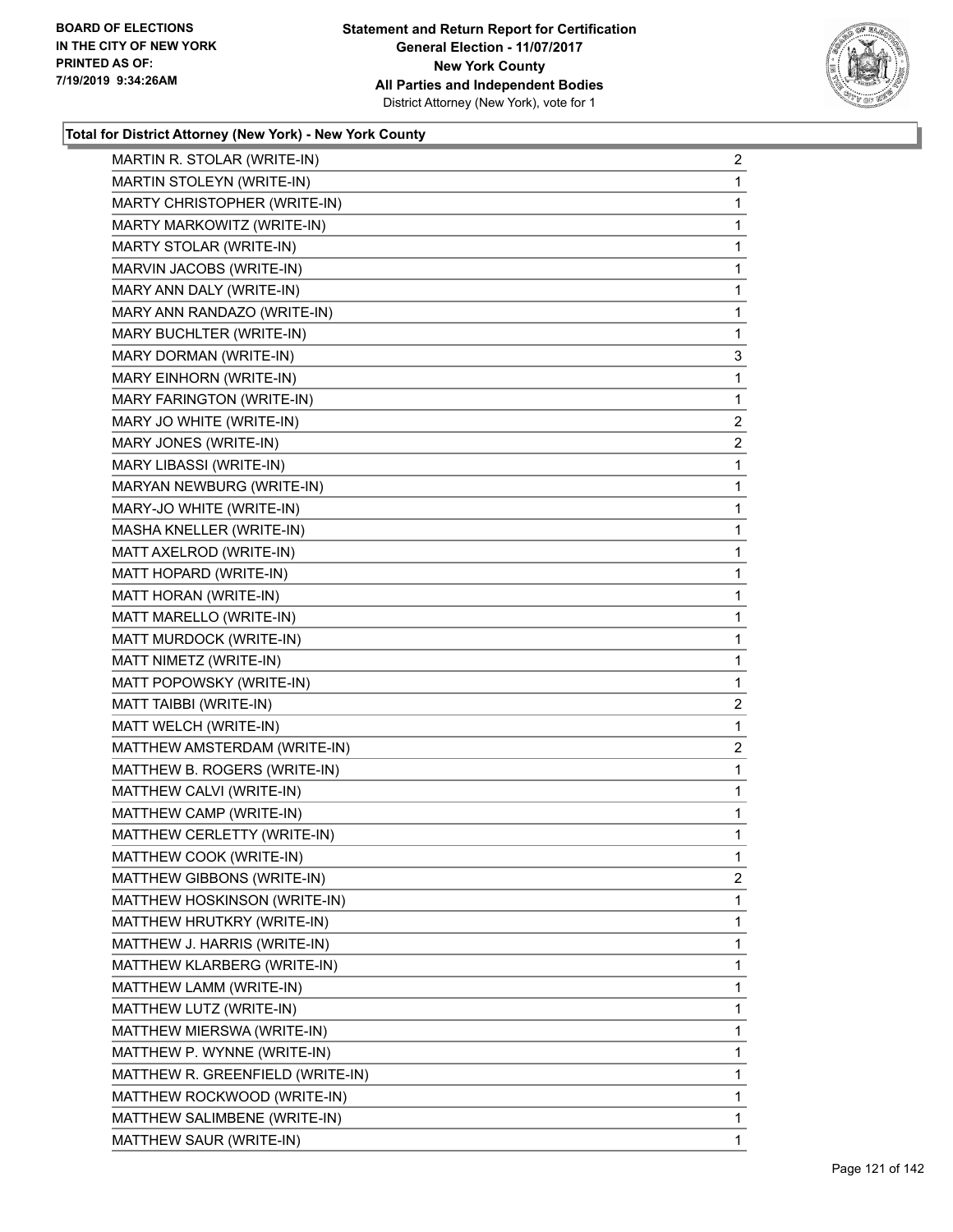

| MATTHEW SMALLS ESQ. (WRITE-IN)      | 1  |
|-------------------------------------|----|
| MATTHEW SMITH (WRITE-IN)            | 1  |
| MATTHEW TRIESTE (WRITE-IN)          | 1  |
| MATTHEW TRUMPMAN (WRITE-IN)         | 1  |
| MAUREEN KOETZ (WRITE-IN)            | 1  |
| MAURICE BROWN (WRITE-IN)            | 1  |
| MAURICE MATHIS (WRITE-IN)           | 1  |
| MAURICIO GONZALEZ (WRITE-IN)        | 1  |
| MAURY ROSENBAUM (WRITE-IN)          | 1  |
| MAX BERSTEN (WRITE-IN)              | 1  |
| MAX GLUZMAN (WRITE-IN)              | 1  |
| MAX RUSSELL SARINSKY IV (WRITE-IN)  | 1  |
| MAXIMILEN DE ROBESPIERRE (WRITE-IN) | 1  |
| MAXX STONE (WRITE-IN)               | 1  |
| MAY GAIL VEARNS (WRITE-IN)          | 1  |
| MEGAN DUBITAKA (WRITE-IN)           | 1  |
| MEGYN KELLY (WRITE-IN)              | 1  |
| MEL BROOKS (WRITE-IN)               | 1  |
| MEL FEIDNER (WRITE-IN)              | 1  |
| MEL FIEDEMAN (WRITE-IN)             | 1  |
| MEL PHILLIPS (WRITE-IN)             | 1  |
| MELISSA D. KLINE (WRITE-IN)         | 1  |
| MELISSA MARK-VIVERITO (WRITE-IN)    | 1  |
| MELISSA MCINTYRE (WRITE-IN)         | 1  |
| MELISSA TREAT (WRITE-IN)            | 1  |
| MELODY ZUMARAN (WRITE-IN)           | 1  |
| MEREDITH BREWER (WRITE-IN)          | 1  |
| MERRITT S. JOHNSON (WRITE-IN)       | 1  |
| MERYL STREEP (WRITE-IN)             | 1  |
| MIA BREZIN (WRITE-IN)               | 1  |
| MIA EISENER GRYNBERG (WRITE-IN)     | 1  |
| MIA EISNER-GRYBERG (WRITE-IN)       | 1  |
| MICHAEL A CARLOZO (WRITE-IN)        | 1  |
| MICHAEL A OREILLY (WRITE-IN)        | 1. |
| MICHAEL A. HARDY (WRITE-IN)         | 1  |
| MICHAEL B. COOPER (WRITE-IN)        | 1  |
| MICHAEL BLOOMBERG (WRITE-IN)        | 58 |
| MICHAEL BLUME (WRITE-IN)            | 1  |
| MICHAEL BOWEN (WRITE-IN)            | 1  |
| MICHAEL CARDOZO (WRITE-IN)          | 2  |
| MICHAEL CONSIDINE (WRITE-IN)        | 1  |
| MICHAEL D. DAHKE (WRITE-IN)         | 1  |
| MICHAEL D. SILVERMAN (WRITE-IN)     | 1  |
| MICHAEL DEROSA (WRITE-IN)           | 1  |
| MICHAEL DOUGLAS (WRITE-IN)          | 1  |
| MICHAEL FARKAS (WRITE-IN)           | 1. |
|                                     |    |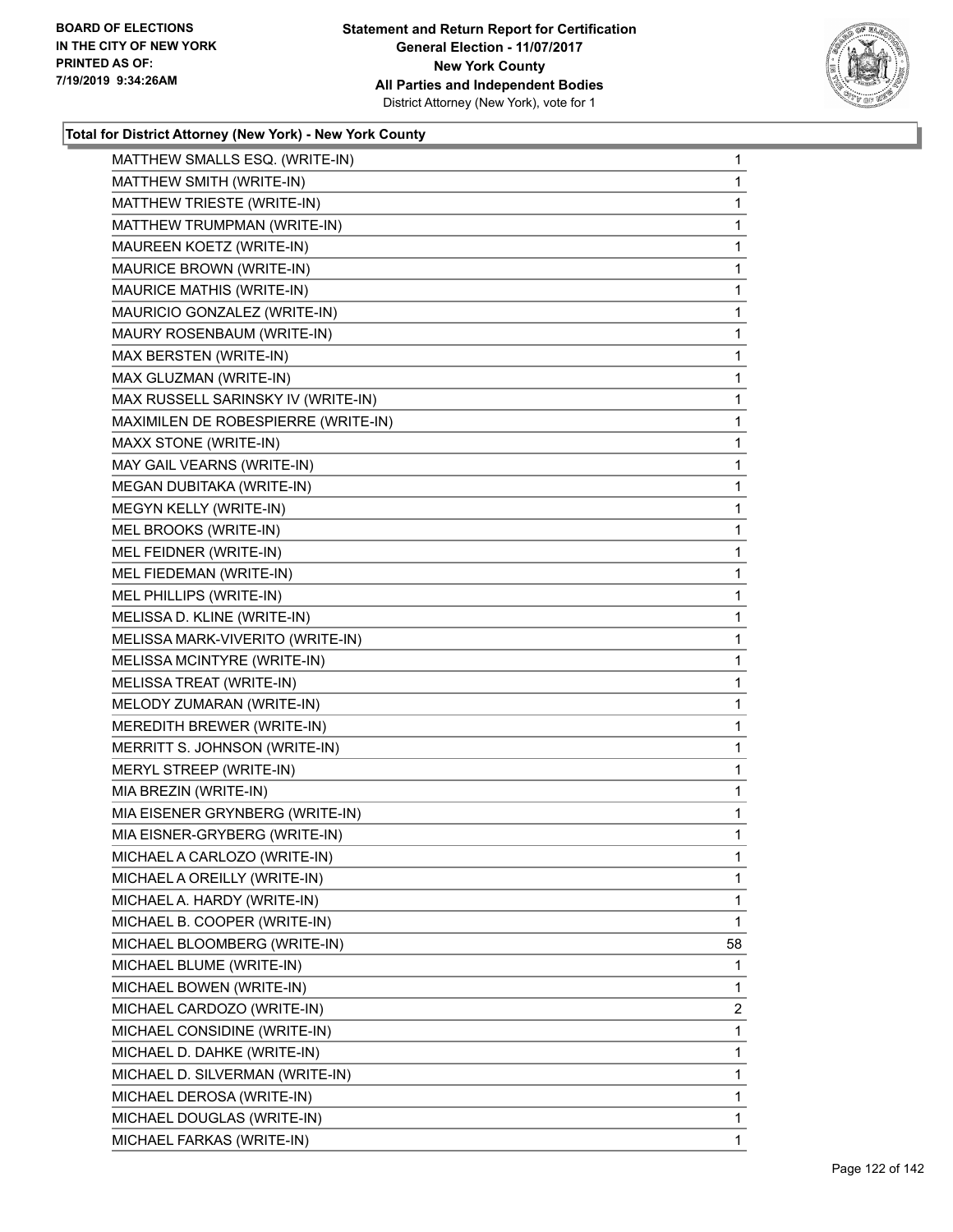

| MICHAEL FAY (WRITE-IN)         | 1              |
|--------------------------------|----------------|
| MICHAEL FIEOLO (WRITE-IN)      | $\mathbf 1$    |
| MICHAEL FLEIDNER (WRITE-IN)    | $\mathbf 1$    |
| MICHAEL FLEISDINE (WRITE-IN)   | 1              |
| MICHAEL FLEITNER (WRITE-IN)    | 1              |
| MICHAEL FLIEDNER (WRITE-IN)    | 20             |
| MICHAEL FRIEDKEY (WRITE-IN)    | 1              |
| MICHAEL FRIEDKIN (WRITE-IN)    | 1              |
| MICHAEL FRIEDLAND (WRITE-IN)   | $\mathbf{1}$   |
| MICHAEL FRIEDMAN (WRITE-IN)    | $\mathbf{1}$   |
| MICHAEL GAFKOWSKI (WRITE-IN)   | 1              |
| MICHAEL GARCIA (WRITE-IN)      | 2              |
| MICHAEL GLEASON (WRITE-IN)     | 1              |
| MICHAEL HALPERT (WRITE-IN)     | 1              |
| MICHAEL HIRSCH (WRITE-IN)      | $\mathbf{1}$   |
| MICHAEL ILARVS (WRITE-IN)      | $\mathbf{1}$   |
| MICHAEL J. FOX (WRITE-IN)      | $\mathbf{1}$   |
| MICHAEL J. MCNAMERA (WRITE-IN) | 1              |
| MICHAEL JACOBS (WRITE-IN)      | 1              |
| MICHAEL JORDAN (WRITE-IN)      | 1              |
| MICHAEL JOSEPH (WRITE-IN)      | $\mathbf{1}$   |
| MICHAEL KAYE (WRITE-IN)        | $\mathbf{1}$   |
| MICHAEL KITSIS (WRITE-IN)      | $\mathbf{1}$   |
| MICHAEL LANG (WRITE-IN)        | $\mathbf{1}$   |
| MICHAEL LEBRON (WRITE-IN)      | $\overline{c}$ |
| MICHAEL LIBEN (WRITE-IN)       | 2              |
| MICHAEL MCNAMARA (WRITE-IN)    | $\mathbf{1}$   |
| MICHAEL MIKASEY (WRITE-IN)     | 1              |
| MICHAEL MOORE (WRITE-IN)       | 2              |
| MICHAEL MULANAPHY (WRITE-IN)   | $\mathbf{1}$   |
| MICHAEL NADLER (WRITE-IN)      | 1              |
| MICHAEL NANCE (WRITE-IN)       | 1              |
| MICHAEL O'BUS (WRITE-IN)       | 1              |
| MICHAEL OREILLY (WRITE-IN)     | $\overline{2}$ |
| MICHAEL O'REILLY (WRITE-IN)    | 1              |
| MICHAEL PAUL (WRITE-IN)        | $\mathbf{1}$   |
| MICHAEL POMERANZ (WRITE-IN)    | 1              |
| MICHAEL RATNER (WRITE-IN)      | 3              |
| MICHAEL REILLY (WRITE-IN)      | 3              |
| MICHAEL RIPS (WRITE-IN)        | 1              |
| MICHAEL ROPER (WRITE-IN)       | $\mathbf{2}$   |
| MICHAEL SCHLESINGER (WRITE-IN) | 1              |
| MICHAEL STRATECHUK (WRITE-IN)  | 1              |
| MICHAEL TITIOWSKY (WRITE-IN)   | 1              |
| MICHAEL TITOWSKY (WRITE-IN)    | 1              |
| MICHAEL TOLKEIN (WRITE-IN)     | 1              |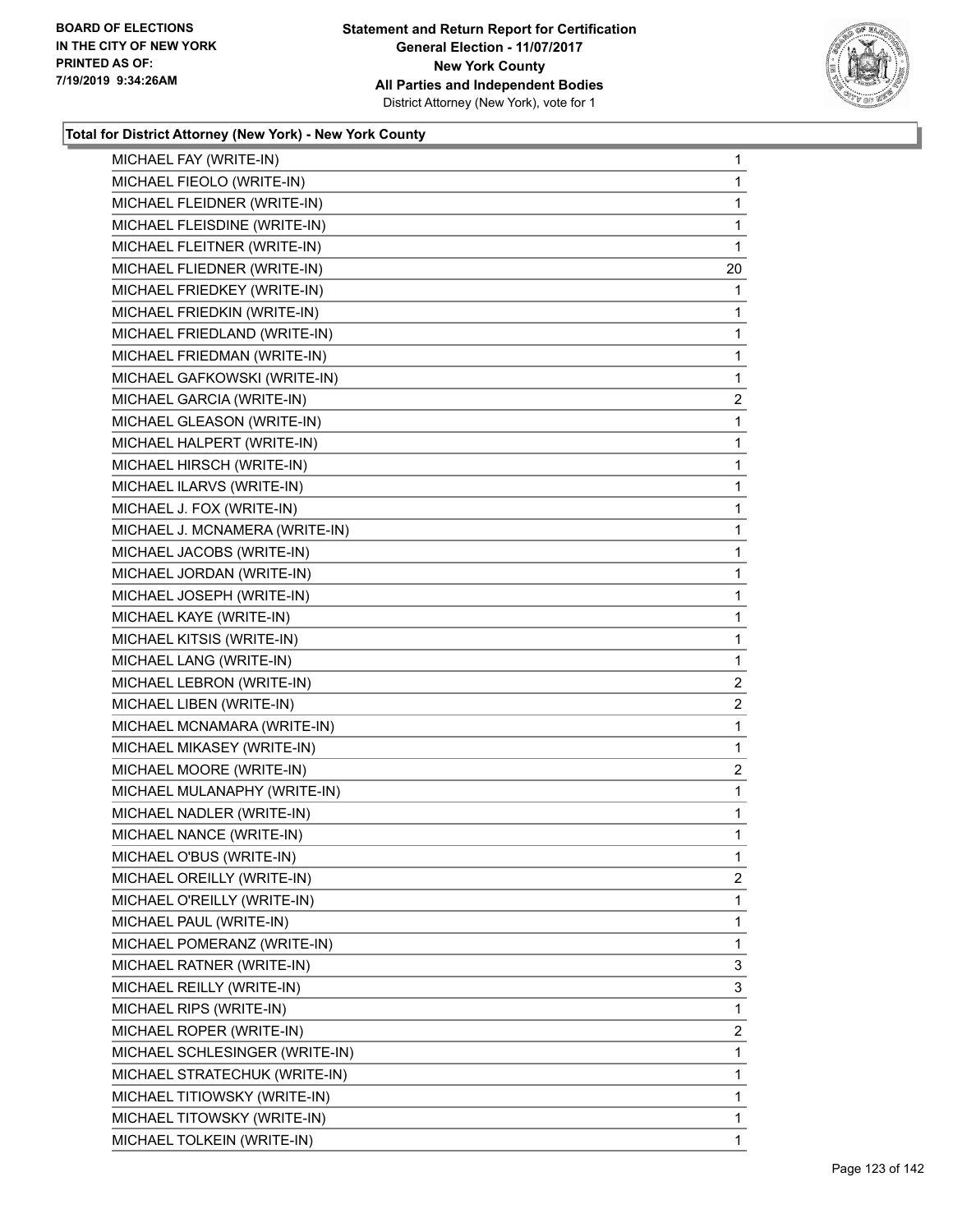

| MICHAEL TOLKIN (WRITE-IN)          | $\mathbf{1}$   |
|------------------------------------|----------------|
| MICHAEL TROSSET (WRITE-IN)         | 1              |
| MICHAEL WALKER (WRITE-IN)          | $\overline{2}$ |
| MICHAEL WEAVER (WRITE-IN)          | 1              |
| MICHAEL WEINSTEIN (WRITE-IN)       | 1              |
| MICHAEL YETTER (WRITE-IN)          | 1              |
| MICHEAL BLOOMBERG (WRITE-IN)       | $\overline{a}$ |
| MICHEL J. FAULKNER (WRITE-IN)      | 1              |
| MICHELE FORZLEY (WRITE-IN)         | 1              |
| MICHELLE CARUSO CABRERA (WRITE-IN) | 1              |
| MICHELLE HADDAD (WRITE-IN)         | 1              |
| MICHELLE NOANAN (WRITE-IN)         | 1              |
| MICHELLE OBAMA (WRITE-IN)          | 8              |
| MIGUEL ALVAREZ (WRITE-IN)          | 1              |
| MIGUEL GAMINO (WRITE-IN)           | 1              |
| MIJA MCCORMICK (WRITE-IN)          | 1              |
| MIKE BRITT (WRITE-IN)              | 1              |
| MIKE CHERIEPKO (WRITE-IN)          | 1              |
| MIKE DANG (WRITE-IN)               | 1              |
| MIKE DILLAN (WRITE-IN)             | 1              |
| MIKE FLIEDEL (WRITE-IN)            | 1              |
| MIKE FLIEDNER (WRITE-IN)           | 1              |
| MIKE FORD (WRITE-IN)               | 1              |
| MIKE FRANCESA (WRITE-IN)           | 1              |
| MIKE FRANTEL (WRITE-IN)            | 1              |
| MIKE KARP (WRITE-IN)               | 1              |
| MIKE KATZ (WRITE-IN)               | 1              |
| MIKE KELLY (WRITE-IN)              | 1              |
| MIKE MILLER (WRITE-IN)             | $\overline{c}$ |
| MIKE PENCE (WRITE-IN)              | 1              |
| MIKE SHEA (WRITE-IN)               | 1              |
| MIKE SHIELDS (WRITE-IN)            | 1              |
| MIKE TRACEY (WRITE-IN)             | 1              |
| MIKE WENSTEIN (WRITE-IN)           | 1              |
| MIKEY MILLER (WRITE-IN)            | 1              |
| MILES TAMIS (WRITE-IN)             | 1              |
| MILES WOLFF (WRITE-IN)             | 1              |
| MILLICENT FENWICK (WRITE-IN)       | 1              |
| MILTON FRIEDMAN (WRITE-IN)         | 1              |
| MILTON LAUFER (WRITE-IN)           | 1              |
| MINA MALIK (WRITE-IN)              | 1              |
| MINOO SOUTHGATE (WRITE-IN)         | 1              |
| MIRIAM FRAUTSCH (WRITE-IN)         | 1              |
| MITCHELL EPNER (WRITE-IN)          | $\overline{2}$ |
| MITCHELL RABB ESQ. (WRITE-IN)      | 1              |
| MITT ROMNEY (WRITE-IN)             | 3              |
|                                    |                |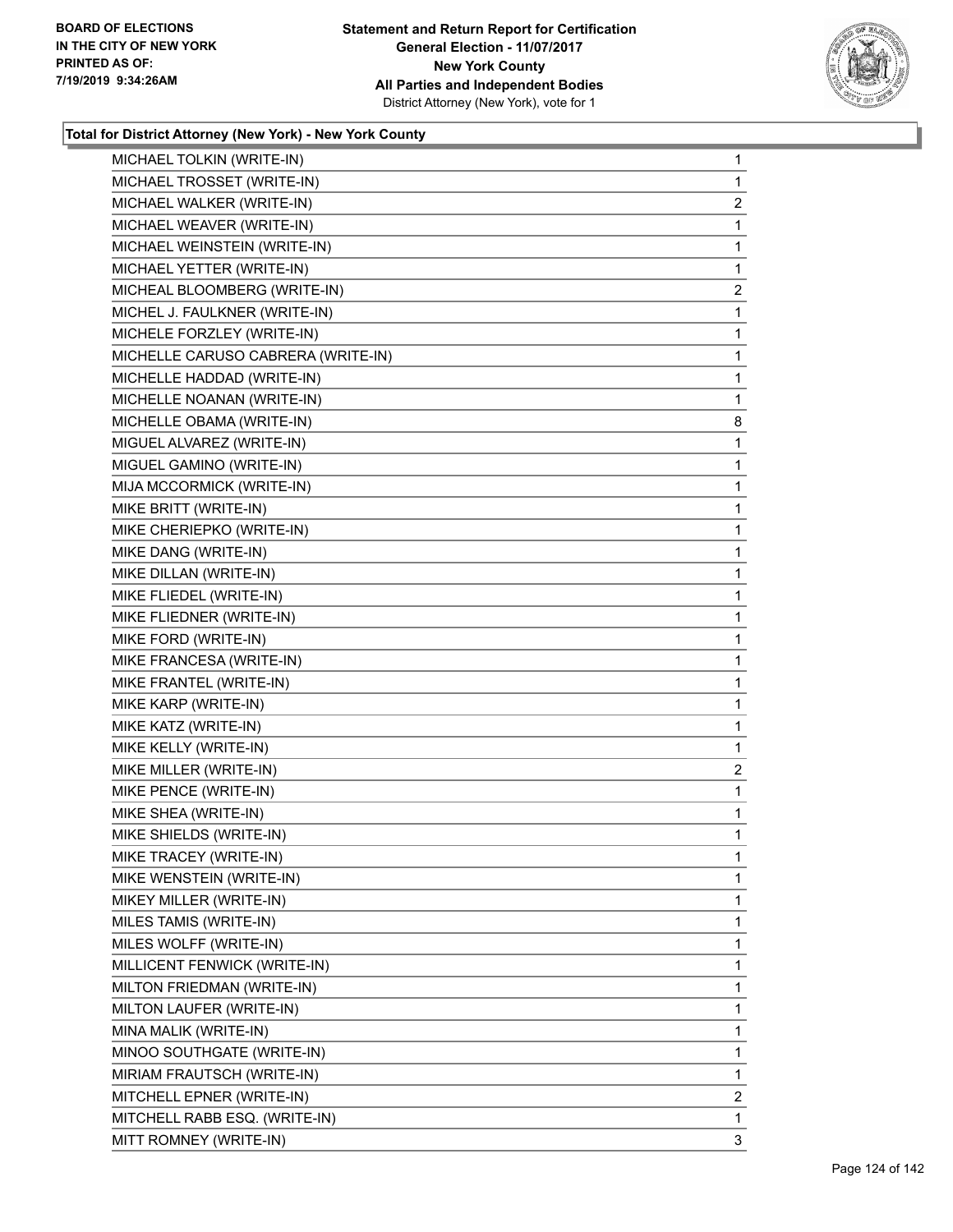

| MOHAMED CURRIS (WRITE-IN)         | 1              |
|-----------------------------------|----------------|
| MOIRA SULLIVAN (WRITE-IN)         | 1              |
| MOK HUS (WRITE-IN)                | 1              |
| MOLLY BERNSTEIN (WRITE-IN)        | 1              |
| MONA HOUCK (WRITE-IN)             | $\overline{c}$ |
| MONIQUE MIDCARE (WRITE-IN)        | 1              |
| MOPSIE ROSENBERG (WRITE-IN)       | 1              |
| MORGAN AHAN (WRITE-IN)            | 1              |
| MORGAN HALFING (WRITE-IN)         | 1              |
| MORJE KHAN ROBERT (WRITE-IN)      | 1              |
| MORTON LANE (WRITE-IN)            | 1              |
| MORTON SILBERMAN (WRITE-IN)       | 1              |
| MOSHE D. BEROW (WRITE-IN)         | 1              |
| MOSHE HORN (WRITE-IN)             | $\overline{a}$ |
| MOSHE SITZER (WRITE-IN)           | 1              |
| MRK FLIEDNER (WRITE-IN)           | 1              |
| MSAHEEM BREWDER (WRITE-IN)        | 1              |
| MURRAY RICHMOND (WRITE-IN)        | 1              |
| <b>MYRAN GREENBERG (WRITE-IN)</b> | 1              |
| NADIA YOO (WRITE-IN)              | 1              |
| NANCY B. LIPIN (WRITE-IN)         | 1              |
| NANCY BANNON (WRITE-IN)           | 1              |
| NANCY BRENNER (WRITE-IN)          | 1              |
| NANCY SMITH (WRITE-IN)            | $\overline{2}$ |
| NATALIE SOCORRO (WRITE-IN)        | 1              |
| NATHAN GEBERT (WRITE-IN)          | 1              |
| NATHANIEL BOTWINICK (WRITE-IN)    | 1              |
| NATHANIEL KOPPEL (WRITE-IN)       | 1              |
| NATHANIEL PUTNUM (WRITE-IN)       | $\mathbf{1}$   |
| <b>NEAL BAKER (WRITE-IN)</b>      | 1              |
| NEER R ASHERIC (WRITE-IN)         | 1              |
| NEIL FLEIDER (WRITE-IN)           | 1              |
| NEIL FLIEDER (WRITE-IN)           | 1              |
| NEIL LIEBERMAN (WRITE-IN)         | 1              |
| NHAKOSHIE FVARTEY (WRITE-IN)      | 1              |
| NICHOLAS ARENAS ESQ (WRITE-IN)    | 1              |
| NICHOLAS ECTAWIL (WRITE-IN)       | 1              |
| NICHOLAS J. SIMPSON (WRITE-IN)    | 1              |
| NICHOLAS KNOWLES (WRITE-IN)       | 1              |
| NICHOLAS KRAUSE (WRITE-IN)        | 2              |
| NICHOLAS LEIGHTON (WRITE-IN)      | 1              |
| NICK MAUTOUF (WRITE-IN)           | 1              |
| NICK SABAN (WRITE-IN)             | 1              |
| NICKI MASSEUR (WRITE-IN)          | 1              |
| NICKY LATTIMORE (WRITE-IN)        | 1              |
| NICOLE MALLIOTAKIS (WRITE-IN)     | 12             |
|                                   |                |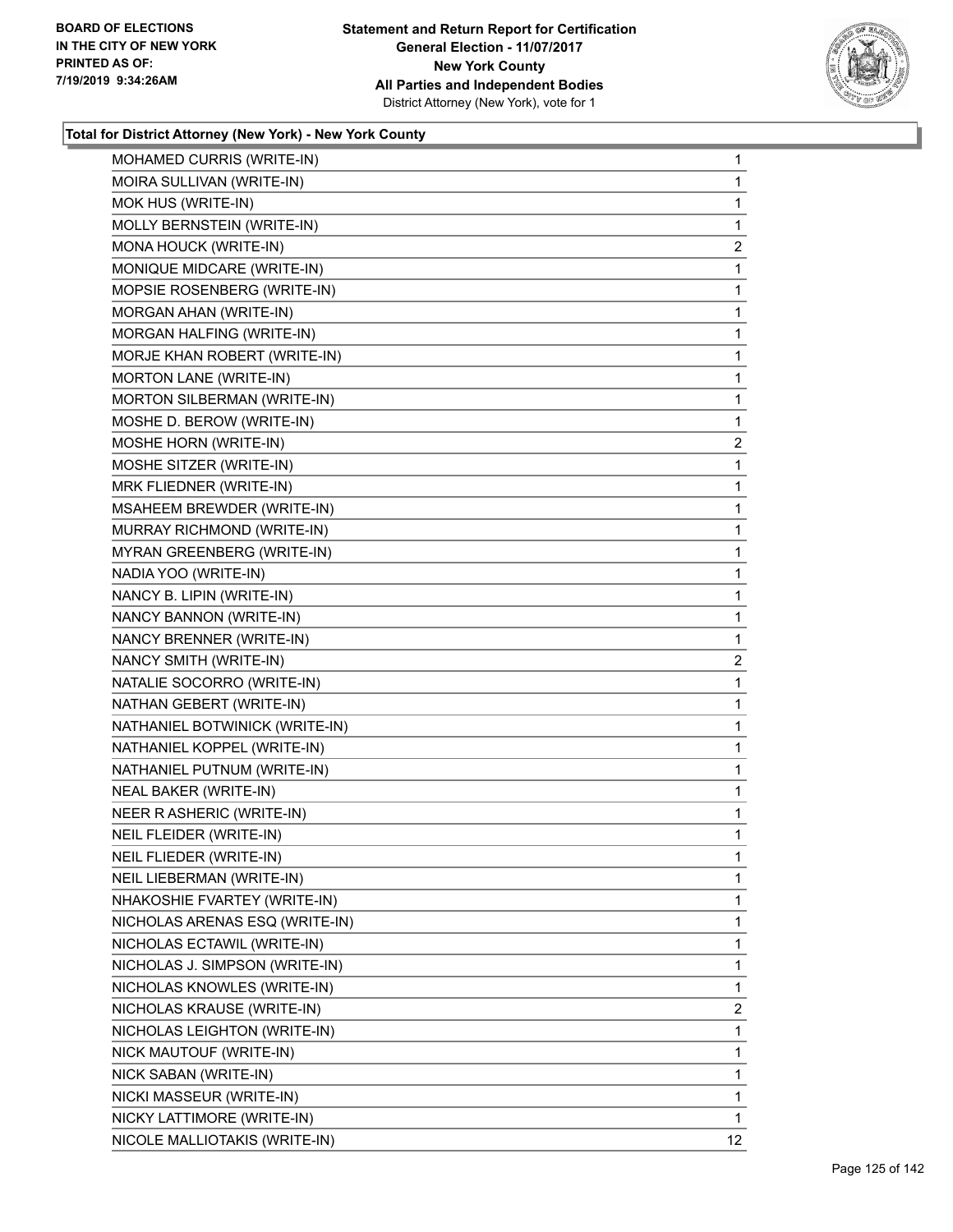

| NICOLE NOOWAN (WRITE-IN)           | 1              |
|------------------------------------|----------------|
| NICOLE SAMRI (WRITE-IN)            | 1              |
| NICOLE ZAUTSEU (WRITE-IN)          | 1              |
| NILSA SANTIAGO (WRITE-IN)          | 1              |
| NOAH GOTBAUM (WRITE-IN)            | 1              |
| NOAH KASSELL-YUNG (WRITE-IN)       | 1              |
| NOAH SOLOWIEJCZYK (WRITE-IN)       | 1              |
| NOAH SYNDERGOARD (WRITE-IN)        | 1              |
| NOLA HELLER (WRITE-IN)             | 1              |
| NORM SIEGEL (WRITE-IN)             | 1              |
| NORMAL SIGEL (WRITE-IN)            | 1              |
| NORMAN BOW (WRITE-IN)              | 1              |
| NORMAN LEVY (WRITE-IN)             | 1              |
| NORMAN SIEGEL (WRITE-IN)           | 7              |
| NORMAN SIEGLE (WRITE-IN)           | 1              |
| OJULAPE MASAMBER (WRITE-IN)        | 1              |
| OLATI JOHNSON (WRITE-IN)           | 2              |
| OLATUNDE JOHNSON (WRITE-IN)        | 1              |
| OLGA FRIEDMAN (WRITE-IN)           | 1              |
| OLIVIA BENSON (WRITE-IN)           | $\overline{2}$ |
| <b>OMAR FICHBEIN (WRITE-IN)</b>    | 1              |
| OPRAH WINFREY (WRITE-IN)           | 1              |
| ORLANDA RODRIGUEZ (WRITE-IN)       | 1              |
| <b>OSWALD PEMBERTON (WRITE-IN)</b> | 1              |
| OWEN PELL (WRITE-IN)               | 1              |
| PAOLA ARZENO (WRITE-IN)            | 1              |
| PARITH BARAR (WRITE-IN)            | 1              |
| PAT DYSON (WRITE-IN)               | 1              |
| PAT KLERMAN (WRITE-IN)             | 1              |
| PAT PAVISER (WRITE-IN)             | 1              |
| PAT ROSSI (WRITE-IN)               | 1              |
| PAT WALSH (WRITE-IN)               | 1              |
| PATRICIA GATLING (WRITE-IN)        | 1              |
| PATRICIA M. CORTEZ (WRITE-IN)      | 1              |
| PATRICK BRACHLEY (WRITE-IN)        | 1              |
| PATRICK BRACKLY (WRITE-IN)         | 1              |
| PATRICK FITZGERALD, JD (WRITE-IN)  | 1              |
| PATRICK SHERIDAN (WRITE-IN)        | 1              |
| PATRICK SINCLAIR (WRITE-IN)        | 3              |
| PATRICK SMITH (WRITE-IN)           | 1              |
| PATTY NG (WRITE-IN)                | 1              |
| PAUL ATREIDES (WRITE-IN)           | 1              |
| PAUL BUNYAN (WRITE-IN)             | 1              |
| PAUL COVINGTON (WRITE-IN)          | 1              |
| PAUL CROTTY (WRITE-IN)             | 1              |
| PAUL DMITRIEV (WRITE-IN)           | 1              |
|                                    |                |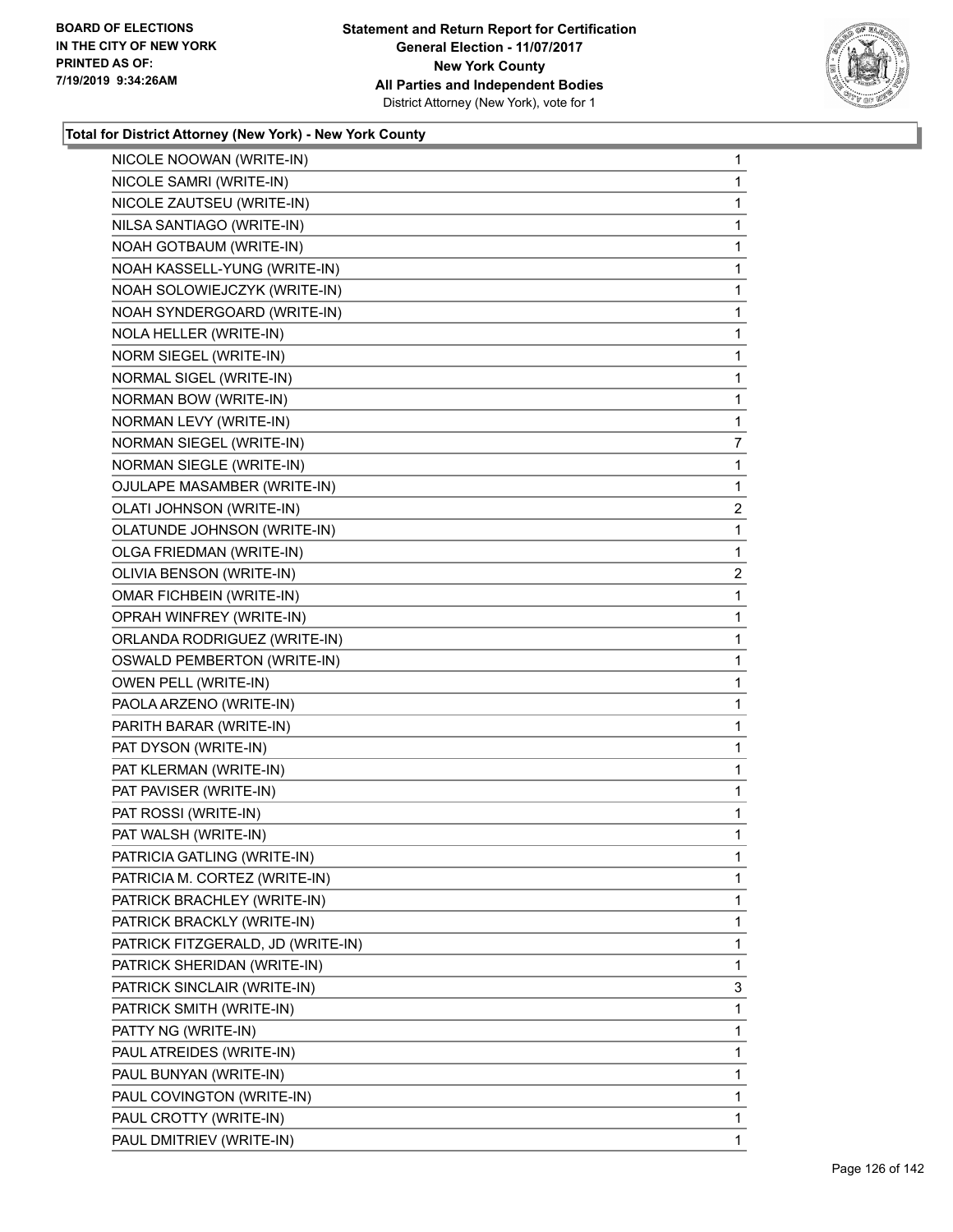

| PAUL ENGEL MAYER (WRITE-IN)      | $\mathbf{1}$   |
|----------------------------------|----------------|
| PAUL GLEASON (WRITE-IN)          | 4              |
| PAUL GRAND (WRITE-IN)            | 1              |
| PAUL JESELSOHN (WRITE-IN)        | 1              |
| PAUL KRUGMAN (WRITE-IN)          | 1              |
| PAUL NEWELL (WRITE-IN)           | 3              |
| PAUL NIEHAUS (WRITE-IN)          | $\mathbf{1}$   |
| PAUL OHAN (WRITE-IN)             | 1              |
| PAUL PHILLIPS (WRITE-IN)         | 1              |
| PAUL R MARZETTI (WRITE-IN)       | $\mathbf 1$    |
| PAUL R WALSH (WRITE-IN)          | 1              |
| PAUL ROBINETTE (WRITE-IN)        | 1              |
| PAUL SEARY (WRITE-IN)            | $\mathbf{1}$   |
| PAUL SEHECTMAN (WRITE-IN)        | $\mathbf{1}$   |
| PAUL SHECHTMAN (WRITE-IN)        | 1              |
| PAUL STEELEY WHITE (WRITE-IN)    | 1              |
| PAUL STEVENS (WRITE-IN)          | 1              |
| PAUL WELLSTONE (WRITE-IN)        | 1              |
| PAUL WITTHORNE (WRITE-IN)        | $\mathbf{1}$   |
| PAULA EDGAR (WRITE-IN)           | 1              |
| PAZ DE LA HUERTA (WRITE-IN)      | 1              |
| PEDRO D. LENCASTRE (WRITE-IN)    | 1              |
| PEDRO DE LENCASTRE (WRITE-IN)    | 3              |
| PEDRO V. PEREZ (WRITE-IN)        | 1              |
| PEGGY THOMAS (WRITE-IN)          | $\mathbf{1}$   |
| PENELOPE CHEW (WRITE-IN)         | 1              |
| PENELOPE G. STOTHERS (WRITE-IN)  | $\overline{2}$ |
| PENNY BRADY (WRITE-IN)           | $\mathbf{1}$   |
| PERCIVAL BAILEY (WRITE-IN)       | 2              |
| PERCY L. LAMBERT ESQ. (WRITE-IN) | 1              |
| PERRY MASON (WRITE-IN)           | 14             |
| PETE GLEASON (WRITE-IN)          | $\mathbf 1$    |
| PETE ROSE (WRITE-IN)             | 1              |
| PETER D. COPELAND (WRITE-IN)     | 1              |
| PETER GLEASON (WRITE-IN)         | 160            |
| PETER KIRCHHEINER (WRITE-IN)     | 1              |
| PETER KRASK (WRITE-IN)           | 1              |
| PETER KUNZE (WRITE-IN)           | 1              |
| PETER KUPFER (WRITE-IN)          | 1              |
| PETER M. JORDAN (WRITE-IN)       | $\mathbf{1}$   |
| PETER MAZZONE (WRITE-IN)         | 1              |
| PETER MILIGAN (WRITE-IN)         | 1              |
| PETER MILLIGAN (WRITE-IN)        | 1              |
| PETER QUILL (WRITE-IN)           | 1              |
| PETER S. LEVIN (WRITE-IN)        | 1              |
| PETER SCHLEGER (WRITE-IN)        | 1              |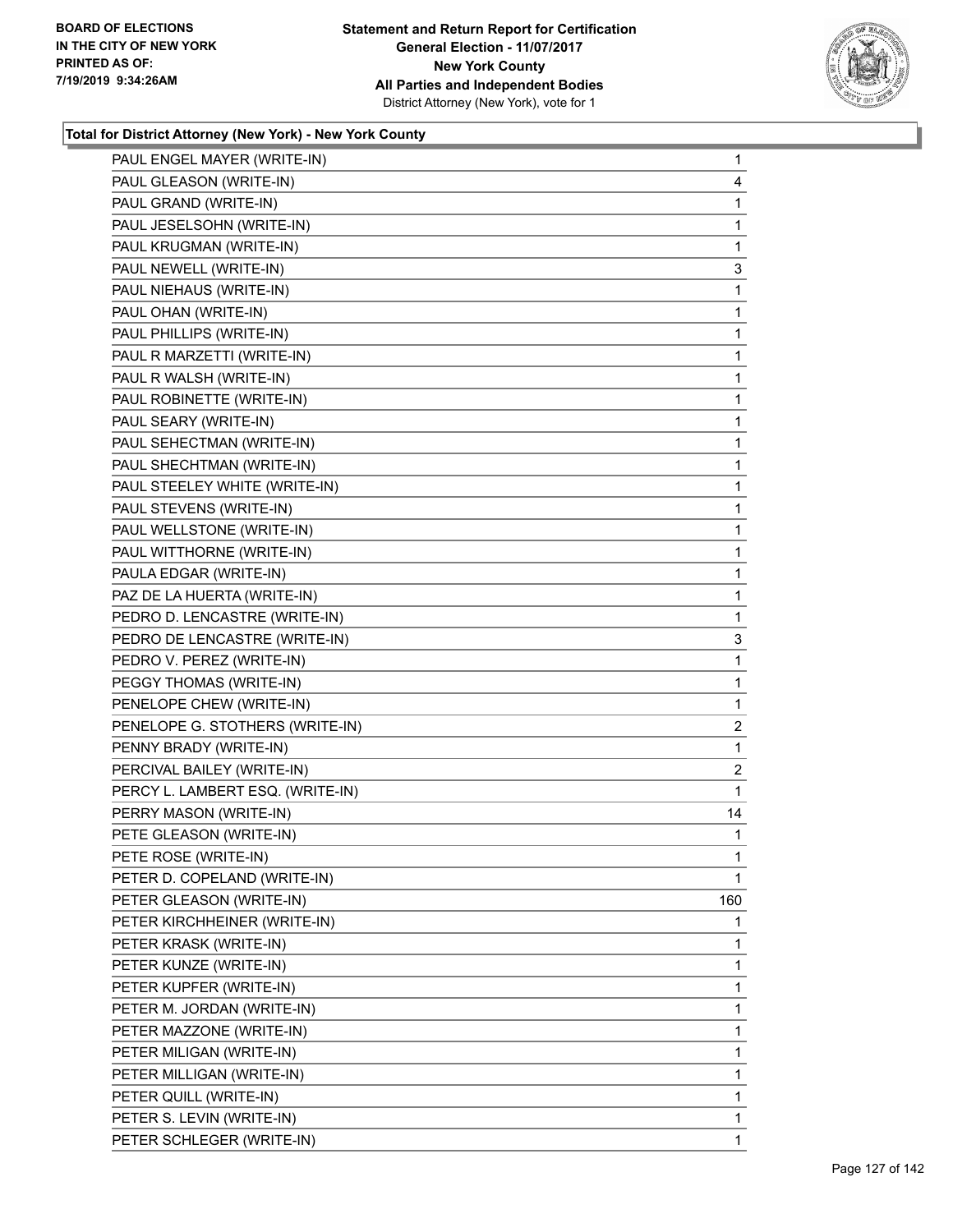

| PETER SHERIDAN (WRITE-IN)         | $\mathbf{1}$   |
|-----------------------------------|----------------|
| PETER SULLIVAN (WRITE-IN)         | 1              |
| PETR GLEASON (WRITE-IN)           | $\overline{2}$ |
| PHIL KATEMIKIS (WRITE-IN)         | 1              |
| PHIL ORDIN (WRITE-IN)             | 1              |
| PHIL ROCHE (WRITE-IN)             | 1              |
| PHIL ROSENTHAL (WRITE-IN)         | $\mathbf{1}$   |
| PHIL SCHAPP (WRITE-IN)            | 1              |
| PHIL T. PULASKI (WRITE-IN)        | 1              |
| PHILIP A. BRANSKY (WRITE-IN)      | 1              |
| PHILIP GEAR (WRITE-IN)            | 1              |
| PHILIP KARASYK (WRITE-IN)         | 1              |
| PHILIP NEWMAN (WRITE-IN)          | 1              |
| PHILLIP HAMMACK (WRITE-IN)        | 1              |
| PHILLIP KAFARAKIS (WRITE-IN)      | 1              |
| PHOENIX WRIGHT (WRITE-IN)         | 1              |
| PIXEL GOLDBERG (WRITE-IN)         | 1              |
| PORSHA SHANTON VENABLE (WRITE-IN) | 1              |
| POTIA JONES (WRITE-IN)            | 1              |
| PREET BAHARA (WRITE-IN)           | 3              |
| PREET BAKARA (WRITE-IN)           | 1              |
| PREET BHARA (WRITE-IN)            | 1              |
| PREET BHARARA (WRITE-IN)          | 706            |
| PRET BHARARA (WRITE-IN)           | 1              |
| QUINCY MAGOO (WRITE-IN)           | 1              |
| QUINN RAYMOND (WRITE-IN)          | 1              |
| RACHEL BLACK (WRITE-IN)           | 1              |
| RACHEL FERRARI (WRITE-IN)         | 1              |
| RACHEL GRINSEAN (WRITE-IN)        | 1              |
| RACHEL KUGEL (WRITE-IN)           | 2              |
| RACHEL LAULER (WRITE-IN)          | 1              |
| RACHEL MADDOW (WRITE-IN)          | 1              |
| RACHEL TARETSKY (WRITE-IN)        | 1              |
| RAFAEL BARBA (WRITE-IN)           | 1              |
| RAFAEL URUIA (WRITE-IN)           | 1              |
| RAFAEL VIERA (WRITE-IN)           | 1              |
| RAFEEQ RAHEEM (WRITE-IN)          | 1              |
| RAHOL KUMAR (WRITE-IN)            | 1              |
| RAHU ROHATEI (WRITE-IN)           | 1              |
| RAKEM TAYLOR (WRITE-IN)           | 1              |
| RALPH E LERNER (WRITE-IN)         | 1              |
| RALPH FABRIZIO (WRITE-IN)         | 1              |
| RALPH NADER (WRITE-IN)            | 5              |
| RAN PAUL (WRITE-IN)               | 1              |
| RAND PAUL (WRITE-IN)              | 2              |
|                                   |                |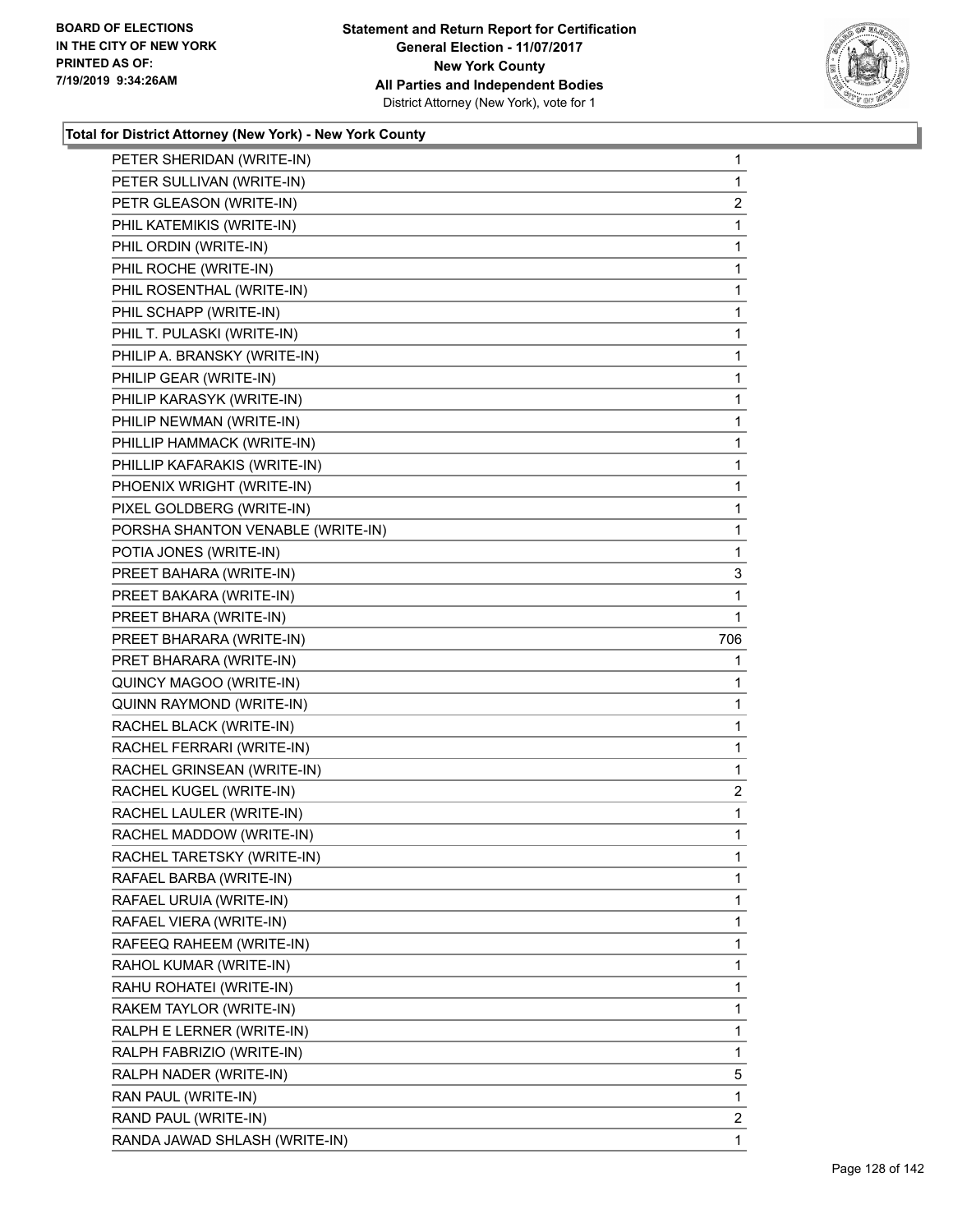

| RANDALL JACKSON (WRITE-IN)          | 1  |
|-------------------------------------|----|
| RANDALL W. JACKSON (WRITE-IN)       | 1  |
| RANDOLPH HARRISON (WRITE-IN)        | 1  |
| RANDY ABREU (WRITE-IN)              | 1  |
| RANDY CREDY (WRITE-IN)              | 1  |
| RANDY MASTRO (WRITE-IN)             | 2  |
| RANDY RAINBOW (WRITE-IN)            | 1  |
| RAUL ESPARAZA (WRITE-IN)            | 1  |
| RAUL GARCIA (WRITE-IN)              | 1  |
| RAVON FARROW (WRITE-IN)             | 1  |
| RAY BEAUCHAMP (WRITE-IN)            | 1  |
| RAY KELLY (WRITE-IN)                | 8  |
| RAYMOND KELLY (WRITE-IN)            | 1  |
| RBERT MORGANTHAU (WRITE-IN)         | 1  |
| REBECCA FISHER (WRITE-IN)           | 1  |
| REBECCA GINGOLD LEHPAMER (WRITE-IN) | 1  |
| REBECCA LEEDS (WRITE-IN)            | 1  |
| REBECCA STRELZOFF (WRITE-IN)        | 1  |
| REGINA SCHRAEDIN (WRITE-IN)         | 1  |
| REGINALD GREENE (WRITE-IN)          | 1  |
| RENAN FARROW (WRITE-IN)             | 1  |
| RENE JARUCYNSKI (WRITE-IN)          | 1  |
| RENEE DESANTIS (WRITE-IN)           | 1  |
| REYNALDO CABRERA (WRITE-IN)         | 1  |
| RIC SURREZ (WRITE-IN)               | 1  |
| RICH MILLER (WRITE-IN)              | 1  |
| RICHARD A. BROWN (WRITE-IN)         | 1  |
| RICHARD ABAM (WRITE-IN)             | 1  |
| RICHARD ABERN (WRITE-IN)            | 1  |
| RICHARD ABORN (WRITE-IN)            | 46 |
| RICHARD ABRAMS (WRITE-IN)           | 1  |
| RICHARD ALORN (WRITE-IN)            | 1  |
| RICHARD BAXT (WRITE-IN)             | 1  |
| RICHARD BEITTER (WRITE-IN)          | 1  |
| RICHARD BENNETT (WRITE-IN)          | 1  |
| RICHARD CHIRLS ESQ (WRITE-IN)       | 1  |
| RICHARD D PARSONG (WRITE-IN)        | 1  |
| RICHARD E. STONE (WRITE-IN)         | 1  |
| RICHARD EPSTEIN (WRITE-IN)          | 2  |
| RICHARD FINKEL (WRITE-IN)           | 1  |
| RICHARD H. MERZ (WRITE-IN)          | 1  |
| RICHARD HERREA (WRITE-IN)           | 1  |
| RICHARD HIRSCHHEAER (WRITE-IN)      | 1  |
| RICHARD HOLAHAN (WRITE-IN)          | 1  |
| RICHARD J DAVIS (WRITE-IN)          | 1  |
| RICHARD JANVEY (WRITE-IN)           | 1  |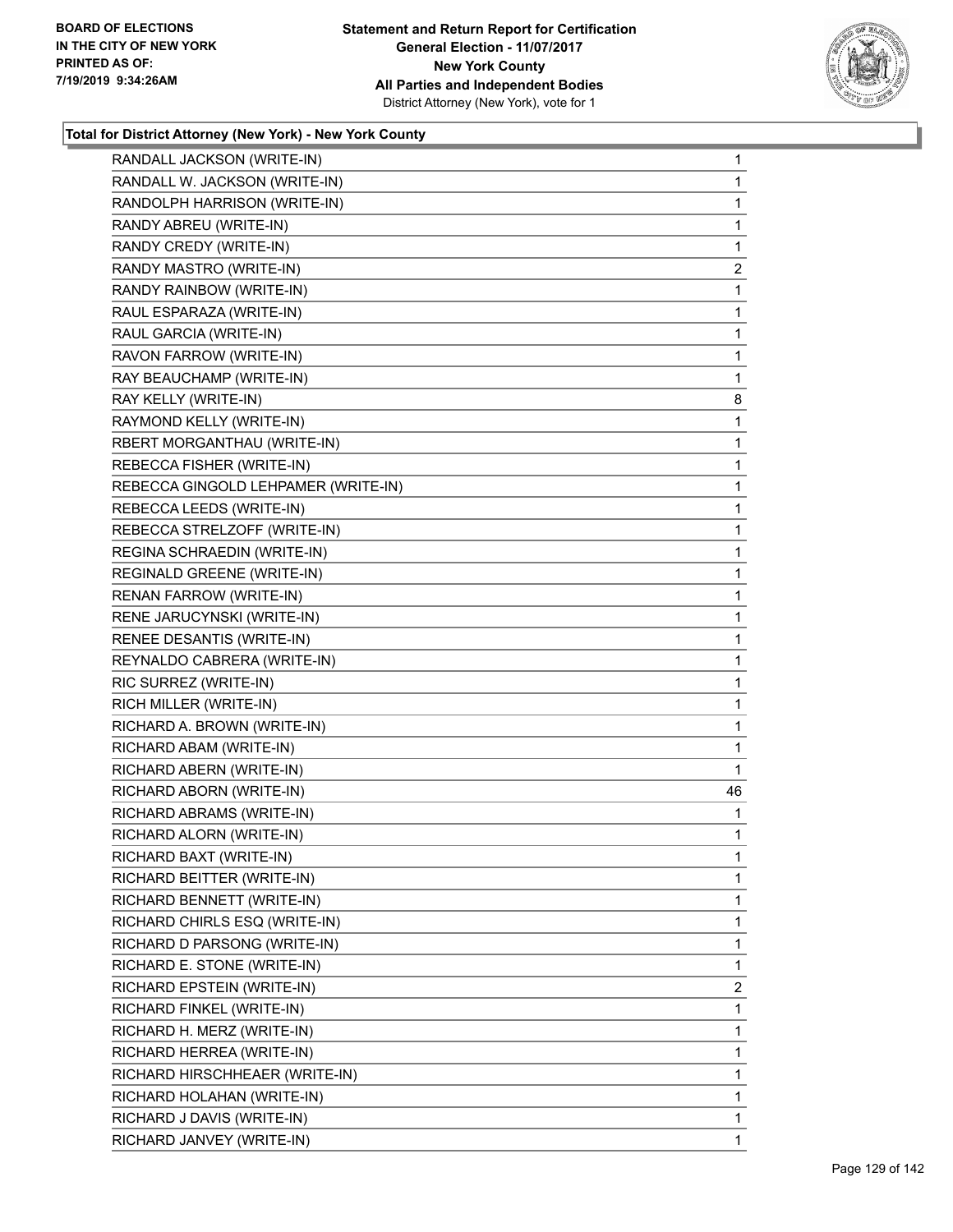

| RICHARD KEITH (WRITE-IN)          | 1              |
|-----------------------------------|----------------|
| RICHARD LEVY (WRITE-IN)           | 1              |
| RICHARD MESCON (WRITE-IN)         | $\overline{2}$ |
| RICHARD MITCHELL (WRITE-IN)       | 1              |
| RICHARD OVZOL (WRITE-IN)          | 1              |
| RICHARD PAINTER (WRITE-IN)        | 1              |
| RICHARD R. DAVIS (WRITE-IN)       | 1              |
| RICHARD RADICHE (WRITE-IN)        | 1              |
| RICHARD STERN (WRITE-IN)          | $\overline{2}$ |
| RICHARD W. BARTON ESQ. (WRITE-IN) | 1              |
| RICHARD WARELEVITT (WRITE-IN)     | 1              |
| RICHARD WIERER (WRITE-IN)         | 1              |
| RICK LEVINSON (WRITE-IN)          | 1              |
| RICK NASH (WRITE-IN)              | 1              |
| RICK ROSSEIN (WRITE-IN)           | 1              |
| RICK SANCHEZ (WRITE-IN)           | 1              |
| RICKY LEDEE (WRITE-IN)            | 1              |
| RIKKI KLEIMAN (WRITE-IN)          | 1              |
| RISA GERSON (WRITE-IN)            | $\overline{a}$ |
| RITA DUMAIN (WRITE-IN)            | 1              |
| ROB D LEVY (WRITE-IN)             | 1              |
| ROB EDWARDS (WRITE-IN)            | 1              |
| ROBB PATRIC (WRITE-IN)            | 1              |
| ROBEL TEKLEAB (WRITE-IN)          | 1              |
| ROBERT ADAMS (WRITE-IN)           | 1              |
| ROBERT ALLEN (WRITE-IN)           | 1              |
| ROBERT AYALA (WRITE-IN)           | 1              |
| ROBERT B. WAINWRIGHT (WRITE-IN)   | 1              |
| ROBERT BLERMAN (WRITE-IN)         | 1              |
| ROBERT BRILL, ESQ (WRITE-IN)      | 1              |
| ROBERT C. MEETSMAN (WRITE-IN)     | 1              |
| ROBERT CAPERS (WRITE-IN)          | 1              |
| ROBERT CORDIZ (WRITE-IN)          | 1              |
| ROBERT DELEONUVILIS (WRITE-IN)    | 1              |
| ROBERT EDDINS (WRITE-IN)          | 1              |
| ROBERT FERRARI (WRITE-IN)         | 1              |
| ROBERT G.M. KEATING (WRITE-IN)    | 1              |
| ROBERT HILL (WRITE-IN)            | 1              |
| ROBERT HOLDMAN (WRITE-IN)         | 1              |
| ROBERT J. ESPSTEIN (WRITE-IN)     | 1              |
| ROBERT J. KATZ (WRITE-IN)         | 1              |
| ROBERT JACKSON (WRITE-IN)         | 4              |
| ROBERT JACOBS (WRITE-IN)          | 1              |
| ROBERT JAMES (WRITE-IN)           | 1              |
| ROBERT JOHN MARKFIELD (WRITE-IN)  | 1              |
| ROBERT JONES (WRITE-IN)           | 2              |
|                                   |                |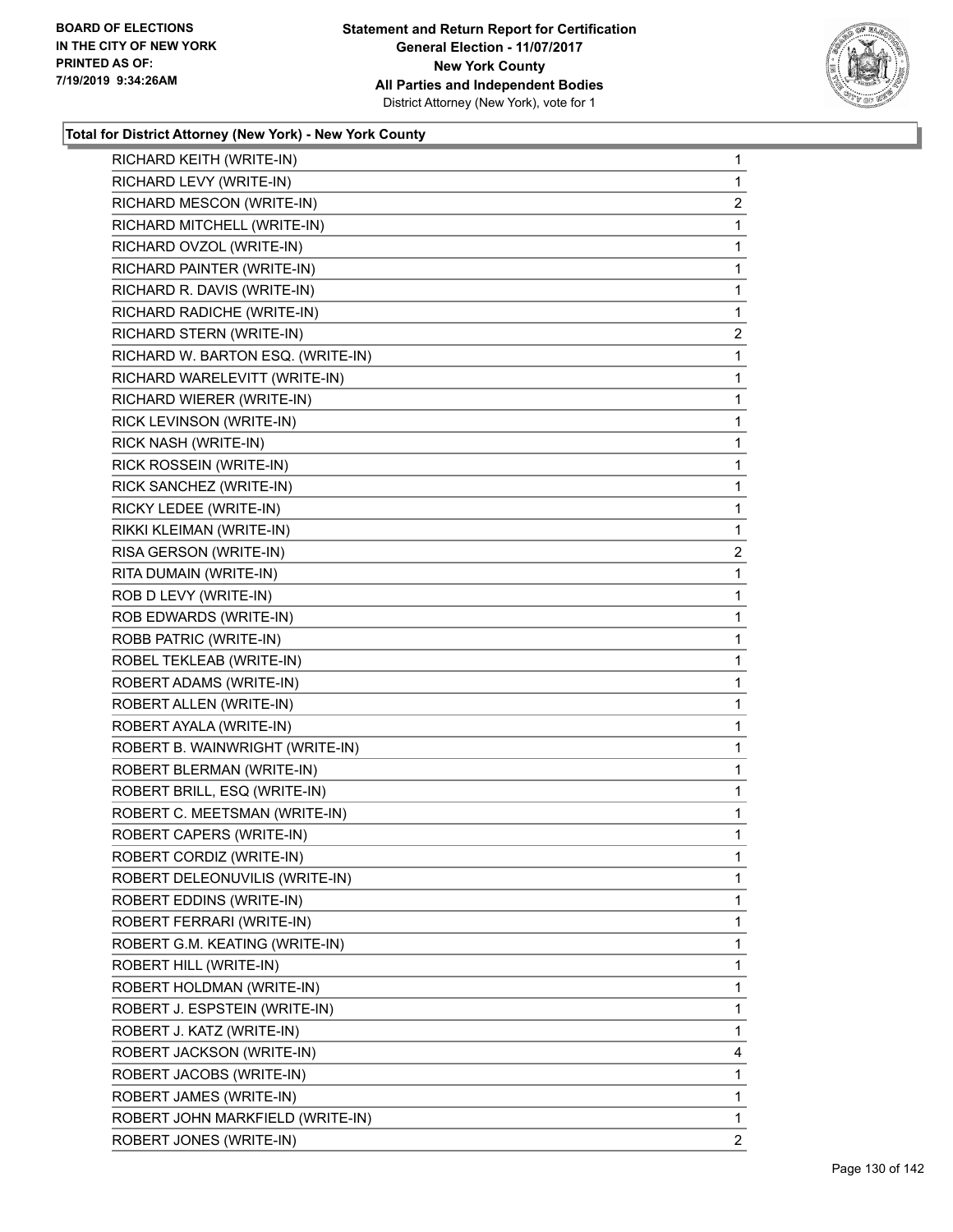

| ROBERT KENNEDY (WRITE-IN)         | $\mathbf{1}$   |
|-----------------------------------|----------------|
| ROBERT KENNEDY JR. (WRITE-IN)     | $\mathbf{1}$   |
| ROBERT M MORGENTHAM JR (WRITE-IN) | 1              |
| ROBERT M. BRILL (WRITE-IN)        | 1              |
| ROBERT M. PETIT (WRITE-IN)        | 1              |
| ROBERT MARTIN (WRITE-IN)          | $\mathbf{1}$   |
| ROBERT MEAKEN (WRITE-IN)          | 1              |
| ROBERT MEULLER (WRITE-IN)         | 1              |
| ROBERT MOERGENTHAU (WRITE-IN)     | 1              |
| ROBERT MORGENTHAN (WRITE-IN)      | 1              |
| ROBERT MORGENTHAU (WRITE-IN)      | 53             |
| ROBERT MORGENTHAU JR. (WRITE-IN)  | 3              |
| ROBERT MORGENTHAW (WRITE-IN)      | $\mathbf{1}$   |
| ROBERT MORGONTHAU (WRITE-IN)      | 1              |
| ROBERT MUEILIN (WRITE-IN)         | 1              |
| ROBERT MUELLER (WRITE-IN)         | 14             |
| ROBERT MUEVER (WRITE-IN)          | 1              |
| ROBERT MULROY (WRITE-IN)          | $\mathbf{1}$   |
| ROBERT P. GEORGE (WRITE-IN)       | 1              |
| ROBERT POBUSH (WRITE-IN)          | $\mathbf{1}$   |
| ROBERT RUSSELL (WRITE-IN)         | 1              |
| ROBERT SALITERMAN (WRITE-IN)      | 1              |
| ROBERT SHAPIRO (WRITE-IN)         | $\mathbf 1$    |
| ROBERT SPIELMAN (WRITE-IN)        | 1              |
| ROBERT SPIKER (WRITE-IN)          | 1              |
| ROBERT STEPANEK (WRITE-IN)        | $\mathbf{1}$   |
| ROBERT STROUP (WRITE-IN)          | 1              |
| ROBERT TEMBECKJIAN (WRITE-IN)     | 1              |
| ROBERT WASHABAUGN (WRITE-IN)      | $\mathbf 1$    |
| ROBERT WETSEN (WRITE-IN)          | $\mathbf{1}$   |
| ROBERT WILD (WRITE-IN)            | $\mathbf{1}$   |
| ROBERTA A. KAPLAN (WRITE-IN)      | $\overline{2}$ |
| ROBERTA BALDINI (WRITE-IN)        | 1              |
| ROBERTA KAPLAN (WRITE-IN)         | 4              |
| ROBERTA M BALDINI (WRITE-IN)      | 1              |
| ROBIN BYRD (WRITE-IN)             | 1              |
| ROBIN CONAN (WRITE-IN)            | 1              |
| ROBIN COWAN (WRITE-IN)            | 1              |
| ROBIN KRAVITZ (WRITE-IN)          | 1              |
| ROBIN STEINBERG (WRITE-IN)        | 1              |
| ROBIN WERTHEIMER (WRITE-IN)       | 1              |
| ROBYN MAR (WRITE-IN)              | 2              |
| ROCHELLE THOMPSON (WRITE-IN)      | 1              |
| RODLUND PURRINI (WRITE-IN)        | 1              |
| RODNEY VILLAZOR (WRITE-IN)        | $\mathbf{1}$   |
| ROGER HAWKINS (WRITE-IN)          | 1              |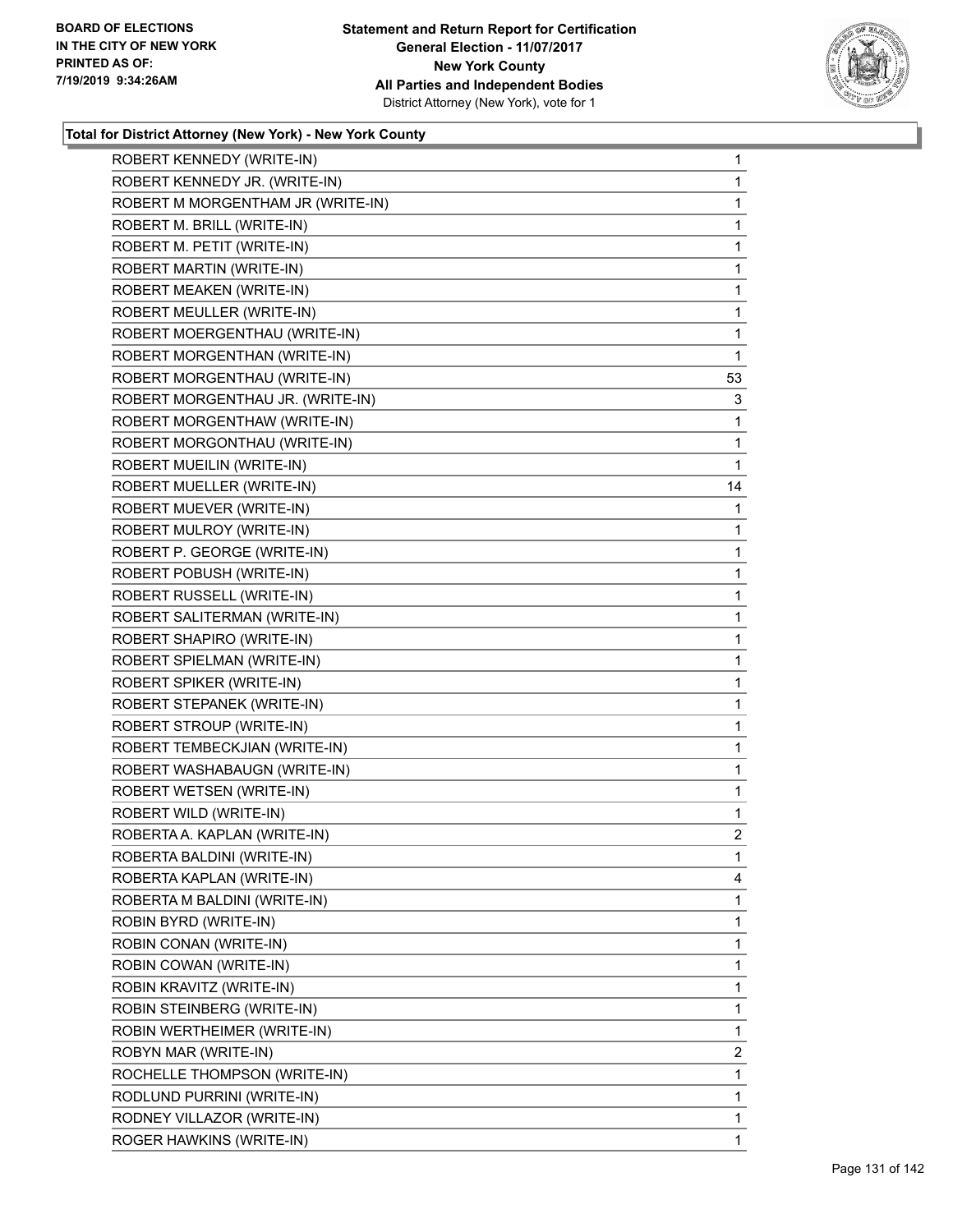

| ROGER L. STAVIS ESQ. (WRITE-IN)  | 1              |
|----------------------------------|----------------|
| ROGER LOGAN (WRITE-IN)           | 1              |
| ROGER LOTT (WRITE-IN)            | 1              |
| ROGER WAREHAM (WRITE-IN)         | 1              |
| ROHITA LAND (WRITE-IN)           | 1              |
| ROMERO HUU (WRITE-IN)            | 1              |
| RON BUSLOFF (WRITE-IN)           | 1              |
| RON CURRIE (WRITE-IN)            | 1              |
| RON GONI (WRITE-IN)              | 1              |
| RON KUBY (WRITE-IN)              | 3              |
| RON KUBY ESQ (WRITE-IN)          | 1              |
| RON KULEY (WRITE-IN)             | 1              |
| RONA LEVINE (WRITE-IN)           | 1              |
| RONALD ALASTAIN SHORT (WRITE-IN) | 1              |
| RONALD CURRIE (WRITE-IN)         | 1              |
| RONALD F. DEVINE JR. (WRITE-IN)  | 1              |
| RONALD FEIMAN (WRITE-IN)         | 1              |
| RONALD G FISHER (WRITE-IN)       | 1              |
| RONALD HARIRI (WRITE-IN)         | 1              |
| RONALD KUBY (WRITE-IN)           | $\overline{c}$ |
| RONALD L. KOBY (WRITE-IN)        | 1              |
| RONALD SUSSMAN (WRITE-IN)        | $\overline{a}$ |
| RONALD ZAPATA (WRITE-IN)         | 1              |
| RONAN FARROW (WRITE-IN)          | 6              |
| ROSE HALLIN (WRITE-IN)           | 1              |
| ROSE HEARN (WRITE-IN)            | 1              |
| ROSE MARIE MALDONADO (WRITE-IN)  | 1              |
| ROSE MC MCGOWAN (WRITE-IN)       | 1              |
| ROSE MCGAWAN (WRITE-IN)          | $\mathbf{1}$   |
| ROSE MCGOUEN (WRITE-IN)          | 1              |
| ROSE MCGOWAN (WRITE-IN)          | 12             |
| ROSE MCGOWEN (WRITE-IN)          | $\mathbf{1}$   |
| ROSELENNE DOLCE (WRITE-IN)       | 1              |
| ROSEMARIE MALDONADO (WRITE-IN)   | 1              |
| ROSEMARY PALLADRO (WRITE-IN)     | 1              |
| ROSS DIBELLO (WRITE-IN)          | 1              |
| ROTH GANSBERG (WRITE-IN)         | 1              |
| ROY E. KURNOS (WRITE-IN)         | 1              |
| ROY J. NIRSCHEL (WRITE-IN)       | 1              |
| ROY MOSKOWITZ (WRITE-IN)         | 1              |
| ROY WASSERMAN (WRITE-IN)         | 1              |
| ROZ RICHTER (WRITE-IN)           | 1              |
| RU PAUL (WRITE-IN)               | 1              |
| RUBY EVEY (WRITE-IN)             | 1              |
| RUDOLPH GIULIANI (WRITE-IN)      | 72             |
| RUDOLPH GUILIANI (WRITE-IN)      | 3              |
|                                  |                |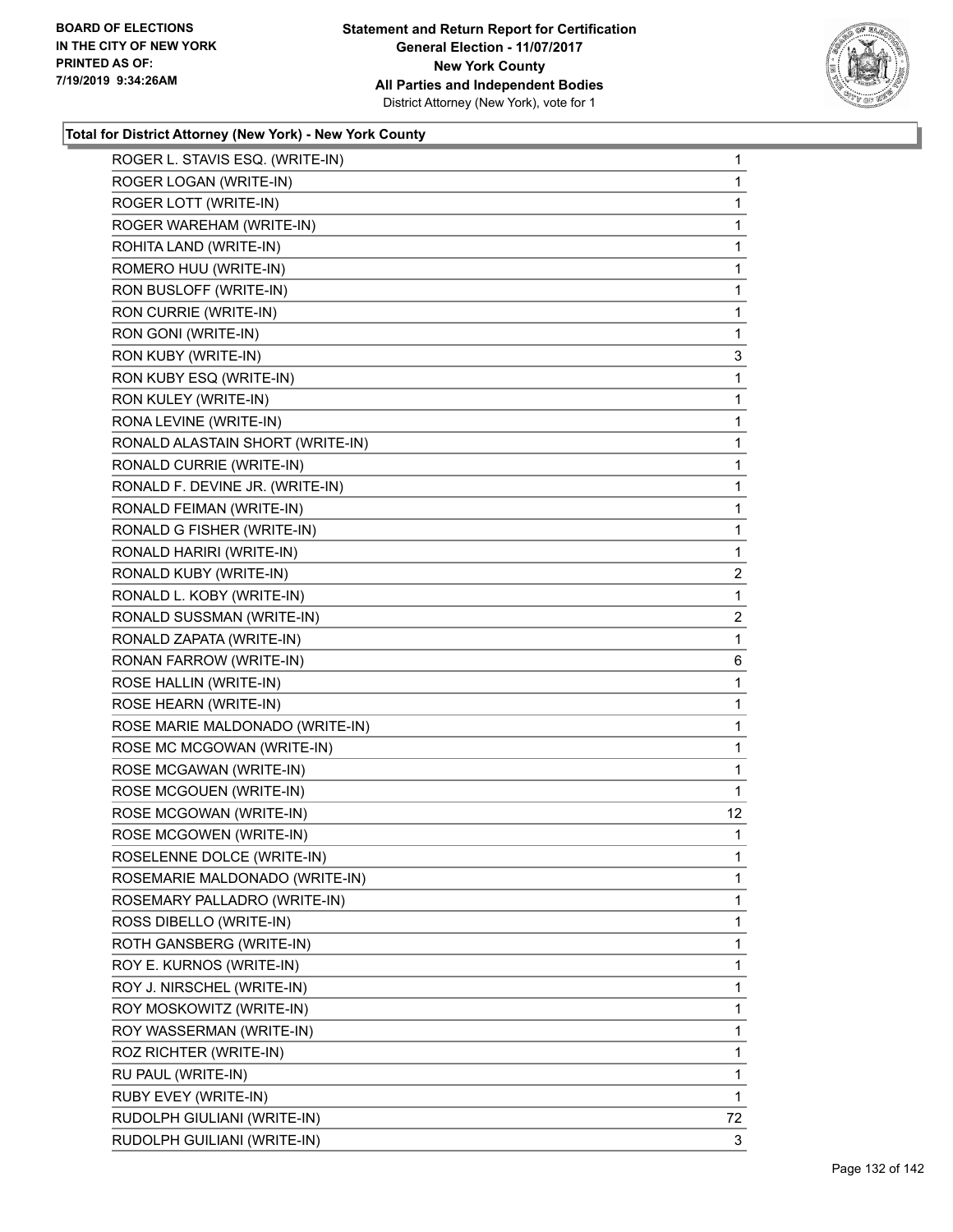

| RUDOLPH GULIANI (WRITE-IN)     | 6              |
|--------------------------------|----------------|
| RUDOLPH GULLIANI (WRITE-IN)    | 7              |
| RUDOPLH GIULIANI (WRITE-IN)    | 1              |
| RUDY GIULIANI (WRITE-IN)       | 12             |
| RUDY GIULINAI (WRITE-IN)       | 1              |
| RUDY GIULLIANI (WRITE-IN)      | 2              |
| RUDY GUILIANI (WRITE-IN)       | 1              |
| RUDY GULIANI (WRITE-IN)        | $\overline{c}$ |
| RUSE MCGOWAN (WRITE-IN)        | 1              |
| RUSSELL SHAW (WRITE-IN)        | 1              |
| RUSSELL SQUIRE (WRITE-IN)      | 1              |
| RUTH BADER GINSBERG (WRITE-IN) | 2              |
| RUTH FOLGER (WRITE-IN)         | 1              |
| RUTH MESSINGER (WRITE-IN)      | $\overline{c}$ |
| RUTH PICKHOLZ (WRITE-IN)       | 1              |
| RUTI PAPERI (WRITE-IN)         | 1              |
| RYAN AI CASTANZO (WRITE-IN)    | 1              |
| RYAN BASTIAN (WRITE-IN)        | 1              |
| RYAN GOMEZ (WRITE-IN)          | $\mathbf{1}$   |
| RYAN P. BENDINELLI (WRITE-IN)  | 1              |
| SABRINA MORRISSEY (WRITE-IN)   | $\overline{2}$ |
| SAHIL KHERA (WRITE-IN)         | 1              |
| SAL ALBANESE (WRITE-IN)        | 8              |
| SAL F. ALABANESE (WRITE-IN)    | 1              |
| SAL F. ALBANESE (WRITE-IN)     | 4              |
| SALLY YATES (WRITE-IN)         | 4              |
| SAM BRICKFIELD (WRITE-IN)      | 1              |
| SAM HOWELL (WRITE-IN)          | 1              |
| SAM HYDE (WRITE-IN)            | 1              |
| SAM MEANS (WRITE-IN)           | 1              |
| SAM REED (WRITE-IN)            | 1              |
| SAM ROBERTS (WRITE-IN)         | 1              |
| SAM ROSER (WRITE-IN)           | 1              |
| SAM SADDEN (WRITE-IN)          | 1              |
| SAM SANDERS (WRITE-IN)         | 1              |
| SAM SEDER (WRITE-IN)           | 1              |
| SAM WASSERSTIEN (WRITE-IN)     | 1              |
| SAM WATERMAN (WRITE-IN)        | 1              |
| SAM WATERSON (WRITE-IN)        | 4              |
| SAM WATERSTON (WRITE-IN)       | 2              |
| SAM WATTERSON (WRITE-IN)       | 1              |
| SAMANTHA BEE (WRITE-IN)        | 1              |
| SAMANTHA DELAO (WRITE-IN)      | 1              |
| SAMANTHA WEINTRAUB (WRITE-IN)  | 1              |
| SAMMY ANDREW (WRITE-IN)        | 1              |
| SAMSON FRANKEL (WRITE-IN)      | 1              |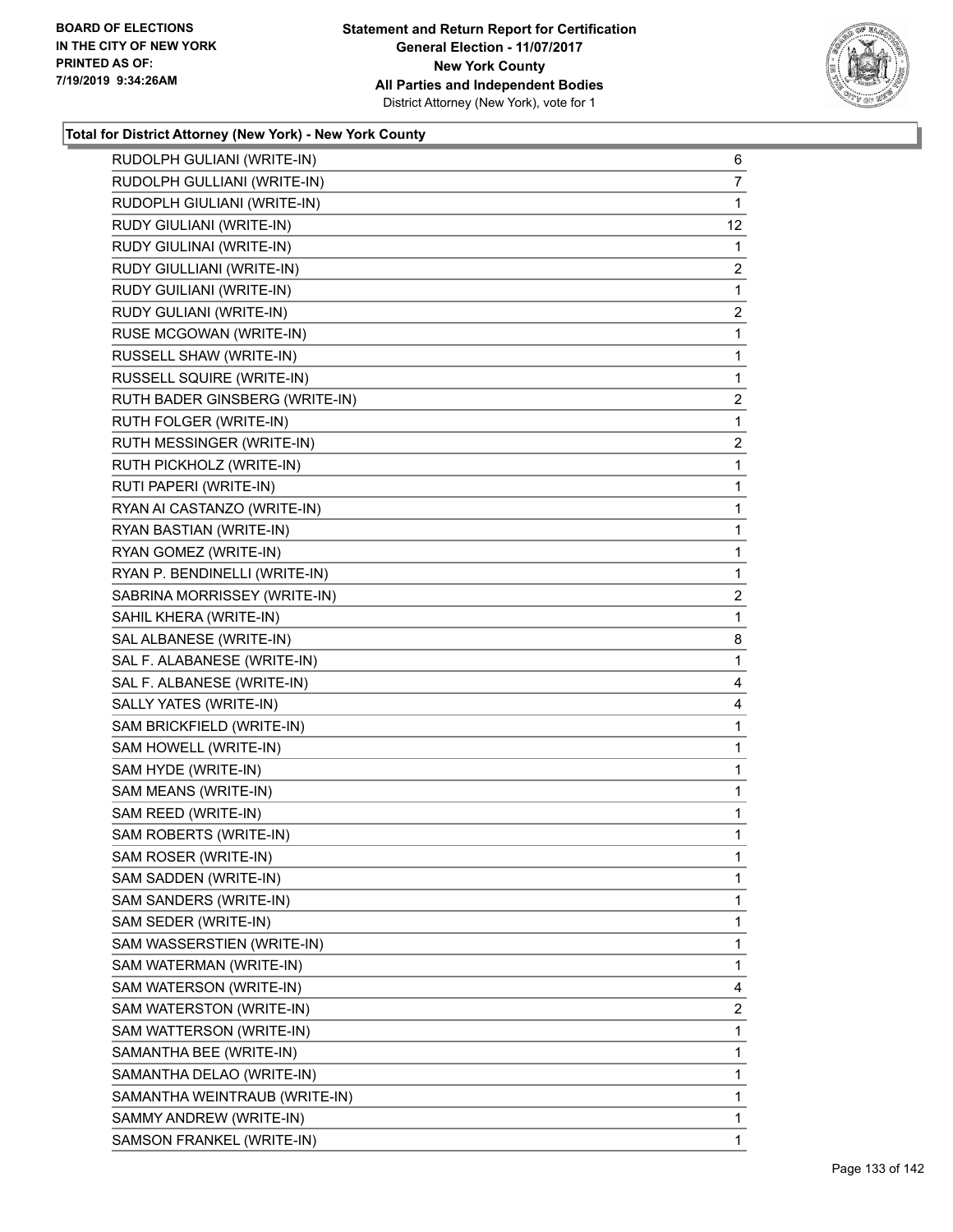

| SAMUEL B. MILITELLO (WRITE-IN)  | $\mathbf{1}$   |
|---------------------------------|----------------|
| SAMUEL GUNTHER (WRITE-IN)       | $\overline{2}$ |
| SAMUEL K. ROSEN (WRITE-IN)      | 1              |
| SANDHYA KAJEEPETA (WRITE-IN)    | 1              |
| SANDIP BHATTACHARJI (WRITE-IN)  | 1              |
| SANDY HERRERA (WRITE-IN)        | 1              |
| SANFORD RUBENSTEIN (WRITE-IN)   | 1              |
| SANTOS EDWIN (WRITE-IN)         | 1              |
| SARA ARNOW (WRITE-IN)           | 1              |
| SARA ARROW (WRITE-IN)           | 1              |
| SARA GINSBERG (WRITE-IN)        | 1              |
| SARA STEINER (WRITE-IN)         | 1              |
| SARAH BURKE (WRITE-IN)          | 1              |
| SARAH COCKRUM (WRITE-IN)        | 1              |
| SARAH JESSICA PARKER (WRITE-IN) | 1              |
| SARAH KENNEDY (WRITE-IN)        | 1              |
| SARAH NAUER (WRITE-IN)          | 1              |
| SARAH PARK (WRITE-IN)           | 1              |
| SARAH PHILLIPS (WRITE-IN)       | 1              |
| SARAH RAATS (WRITE-IN)          | 1              |
| SARAH SCHATER (WRITE-IN)        | 1              |
| SARAH SCHEINMAN (WRITE-IN)      | $\overline{2}$ |
| SAUL T. SHAPIRO (WRITE-IN)      | 1              |
| SCOTT AMBRAMANITE (WRITE-IN)    | 1              |
| SCOTT D. REICH (WRITE-IN)       | 1              |
| SCOTT ERICH (WRITE-IN)          | 1              |
| SCOTT FEASTERANEKER (WRITE-IN)  | 1              |
| SCOTT FLIEDLER (WRITE-IN)       | 1              |
| SCOTT FLIEDNER (WRITE-IN)       | 1              |
| SCOTT FRIED (WRITE-IN)          | 1              |
| SCOTT M. STRINGER (WRITE-IN)    | 1              |
| SCOTT O. FISHER (WRITE-IN)      | 1              |
| SCOTT PRUITT (WRITE-IN)         | 1              |
| SCOTT RUESTAHOTZ (WRITE-IN)     | 1              |
| SCOTT STRINGER (WRITE-IN)       | 6              |
| SCOTT WERNICK (WRITE-IN)        | 1              |
| SCOTT ZUCKER (WRITE-IN)         | 1              |
| SEAN BERRY (WRITE-IN)           | 1              |
| SEAN COFFEY (WRITE-IN)          | 1              |
| SEAN CUFFEY (WRITE-IN)          | 1              |
| SEAN DONOVAN (WRITE-IN)         | 1              |
| SEAN KELLY (WRITE-IN)           | 1              |
| SEAN MCCAFFREY (WRITE-IN)       | 1              |
| SEAN MENDEZ (WRITE-IN)          | 1              |
| SEAN MURPHY (WRITE-IN)          | $\mathbf{2}$   |
| SEAN PALMER (WRITE-IN)          | 1              |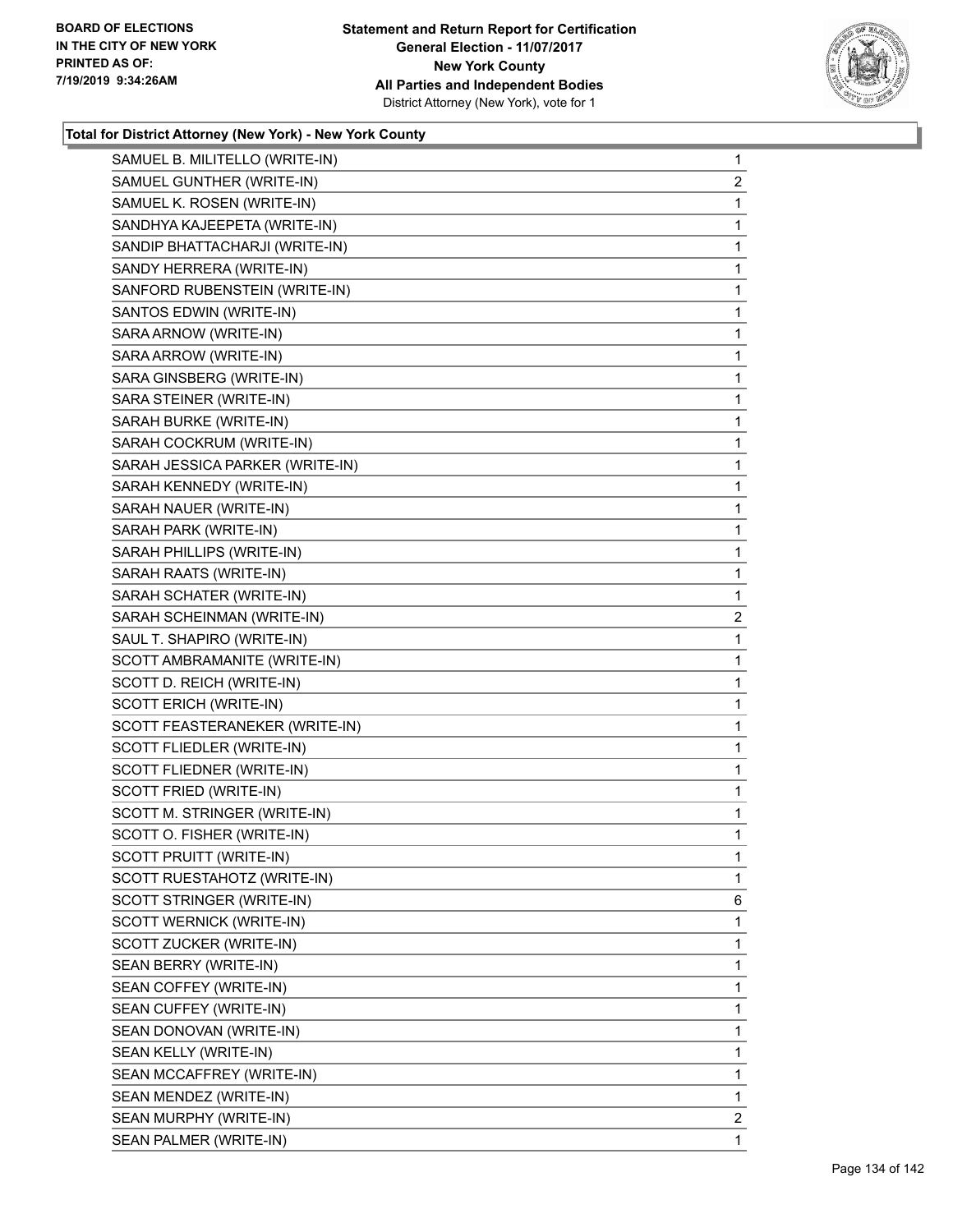

| SEAN PERMENHER (WRITE-IN)       | $\mathbf{1}$   |
|---------------------------------|----------------|
| SEAN ROLLE (WRITE-IN)           | 1              |
| SEAN ZAROOGIAN (WRITE-IN)       | 1              |
| SEBASTIAN GRUSON (WRITE-IN)     | 1              |
| SEBASTIEN NARDENSON (WRITE-IN)  | 1              |
| SELINA LEE (WRITE-IN)           | $\mathbf{1}$   |
| SETH BARRON (WRITE-IN)          | 1              |
| SETH EICHENHOLTZ (WRITE-IN)     | 1              |
| SETH FICHEN HOLTZ (WRITE-IN)    | 1              |
| SETH MEYERS (WRITE-IN)          | 1              |
| SETH SIEGEL (WRITE-IN)          | 1              |
| SEUNGHWAN KIM (WRITE-IN)        | 1              |
| SEVERIN NELSON (WRITE-IN)       | 1              |
| SEYMOUR JAMES (WRITE-IN)        | 3              |
| SEYMOUR JONES (WRITE-IN)        | 1              |
| SHAHRAM VICTORY (WRITE-IN)      | $\overline{2}$ |
| SHAKIRA PIERRE (WRITE-IN)       | 1              |
| SHANE FERRER SHEEMS (WRITE-IN)  | $\mathbf{1}$   |
| SHARI HYMAN (WRITE-IN)          | 1              |
| SHARON MCMENEMY KHAN (WRITE-IN) | 1              |
| SHARON-FRANCIS MOORE (WRITE-IN) | 1              |
| SHAW KELLY (WRITE-IN)           | 1              |
| SHEILA COCKBURN (WRITE-IN)      | 1              |
| SHELLEY HOBERMAN (WRITE-IN)     | $\mathbf{1}$   |
| SHELLY F. FRIEDLAND (WRITE-IN)  | 1              |
| SHELUSY LIBERTO (WRITE-IN)      | 1              |
| SHERI ROMAN (WRITE-IN)          | 1              |
| SHERILYNN IFILL (WRITE-IN)      | 1              |
| SHIRA BARON (WRITE-IN)          | 1              |
| SHIRA BRESSLER (WRITE-IN)       | $\mathbf{1}$   |
| SHIRLEY LEYNO (WRITE-IN)        | 1              |
| SHLEDON SILVER (WRITE-IN)       | 1              |
| SHLOMIT AROUBAS (WRITE-IN)      | 1              |
| SHYAM GIDUMAL (WRITE-IN)        | 1              |
| SIDNEY WHELAN (WRITE-IN)        | 1              |
| SIMON GERSON (WRITE-IN)         | 1              |
| SIMON MALINOWSKI (WRITE-IN)     | 1              |
| SIOBHAN NEVILLE (WRITE-IN)      | 1              |
| SONDRA B. MORROF (WRITE-IN)     | 1              |
| SONIA OSSORIO (WRITE-IN)        | 1              |
| SONJA MORGAN (WRITE-IN)         | 1              |
| SONYA JONES (WRITE-IN)          | 1              |
| SOPHIE KRUEGER (WRITE-IN)       | 1              |
| SOPHIE ROYTBLAT (WRITE-IN)      | 1              |
| SPENCER J. LEIGH (WRITE-IN)     | 1              |
| SPIKE LEE (WRITE-IN)            | 1              |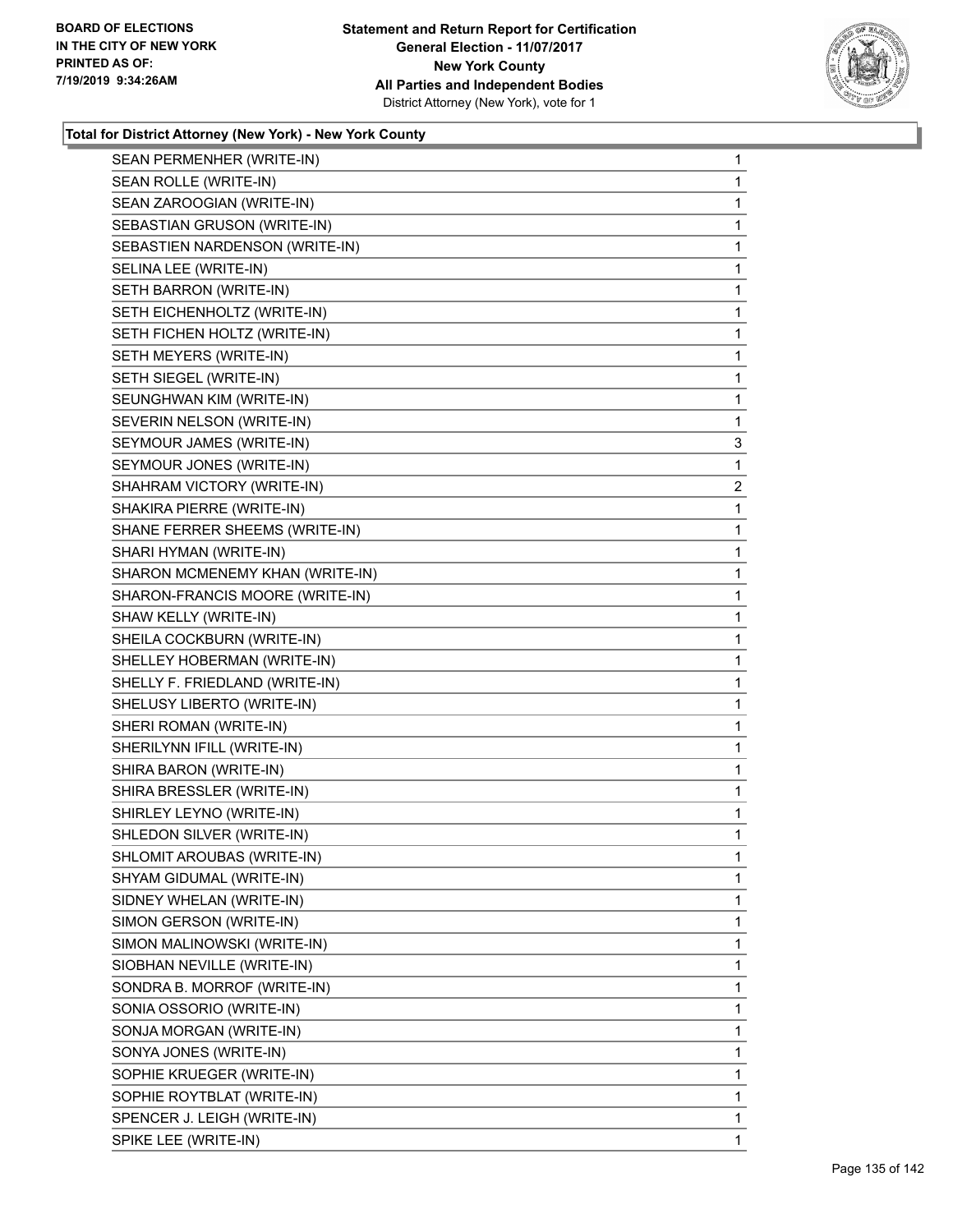

| STACEY KAUFMAN ESQ (WRITE-IN)        | $\mathbf{1}$   |
|--------------------------------------|----------------|
| STANLEY H NUREMBURG (WRITE-IN)       | 1              |
| STEPHANIE JANE CERINO (WRITE-IN)     | 1              |
| STEPHANIE OLIVA (WRITE-IN)           | 1              |
| STEPHANIE SMITH (WRITE-IN)           | 1              |
| STEPHEN ARPATI (WRITE-IN)            | 1              |
| STEPHEN COLBERT (WRITE-IN)           | 9              |
| STEPHEN COTTON (WRITE-IN)            | 1              |
| STEPHEN GREENWALD (WRITE-IN)         | 1              |
| STEPHEN HARKAVY (WRITE-IN)           | 1              |
| STEPHEN J LEVINE (WRITE-IN)          | 1              |
| STEPHEN KYRIACA (WRITE-IN)           | 1              |
| STEPHEN MARSHALL (WRITE-IN)          | 1              |
| STEPHEN MILA DONALD (WRITE-IN)       | 1              |
| STEPHEN PAUL MILLER (WRITE-IN)       | 1              |
| STEPHEN ROOKE (WRITE-IN)             | 1              |
| STEPHEN SILLER (WRITE-IN)            | 1              |
| STEPHEN W. COTTON (WRITE-IN)         | 1              |
| STEPHEN W. NOUGHTON (WRITE-IN)       | 1              |
| STEVE BANNON (WRITE-IN)              | 1              |
| STEVE GOLDSTEIN (WRITE-IN)           | 1              |
| STEVE HUNT (WRITE-IN)                | 1              |
| STEVE KNOEPELER (WRITE-IN)           | 1              |
| STEVE KOBRE (WRITE-IN)               | 1              |
| STEVE MARCUS (WRITE-IN)              | 1              |
| STEVE MUNRO (WRITE-IN)               | 1              |
| STEVE SIERADSKI (WRITE-IN)           | 1              |
| STEVEN A. SANDERS (WRITE-IN)         | 1              |
| STEVEN BOYD (WRITE-IN)               | 1              |
| STEVEN CZNIK (WRITE-IN)              | 1              |
| STEVEN DAMSKY (WRITE-IN)             | 1              |
| STEVEN FELDMAN (WRITE-IN)            | 1              |
| STEVEN FISHER (WRITE-IN)             | 1              |
| STEVEN GOLDMAN (WRITE-IN)            | 1              |
| STEVEN M. COHEN (WRITE-IN)           | $\overline{2}$ |
| STEVEN M. GRAOT (WRITE-IN)           | 1              |
| STEVEN M. WARSHAWSKI, ESQ (WRITE-IN) | 2              |
| STEVEN MANCINELLI (WRITE-IN)         | 1              |
| STEVEN MITCHELL HEATH (WRITE-IN)     | 1              |
| STEVEN PEPKIN (WRITE-IN)             | 1              |
| STEVEN R. ROSE (WRITE-IN)            | 1              |
| STEVEN ROSA (WRITE-IN)               | 1              |
| STEVEN VERNIKOFF (WRITE-IN)          | 2              |
| STEVEN WEINER (WRITE-IN)             | 1              |
| STUART ABRAMS ESQ (WRITE-IN)         | 1              |
| STUART GELWORQ (WRITE-IN)            | 1.             |
|                                      |                |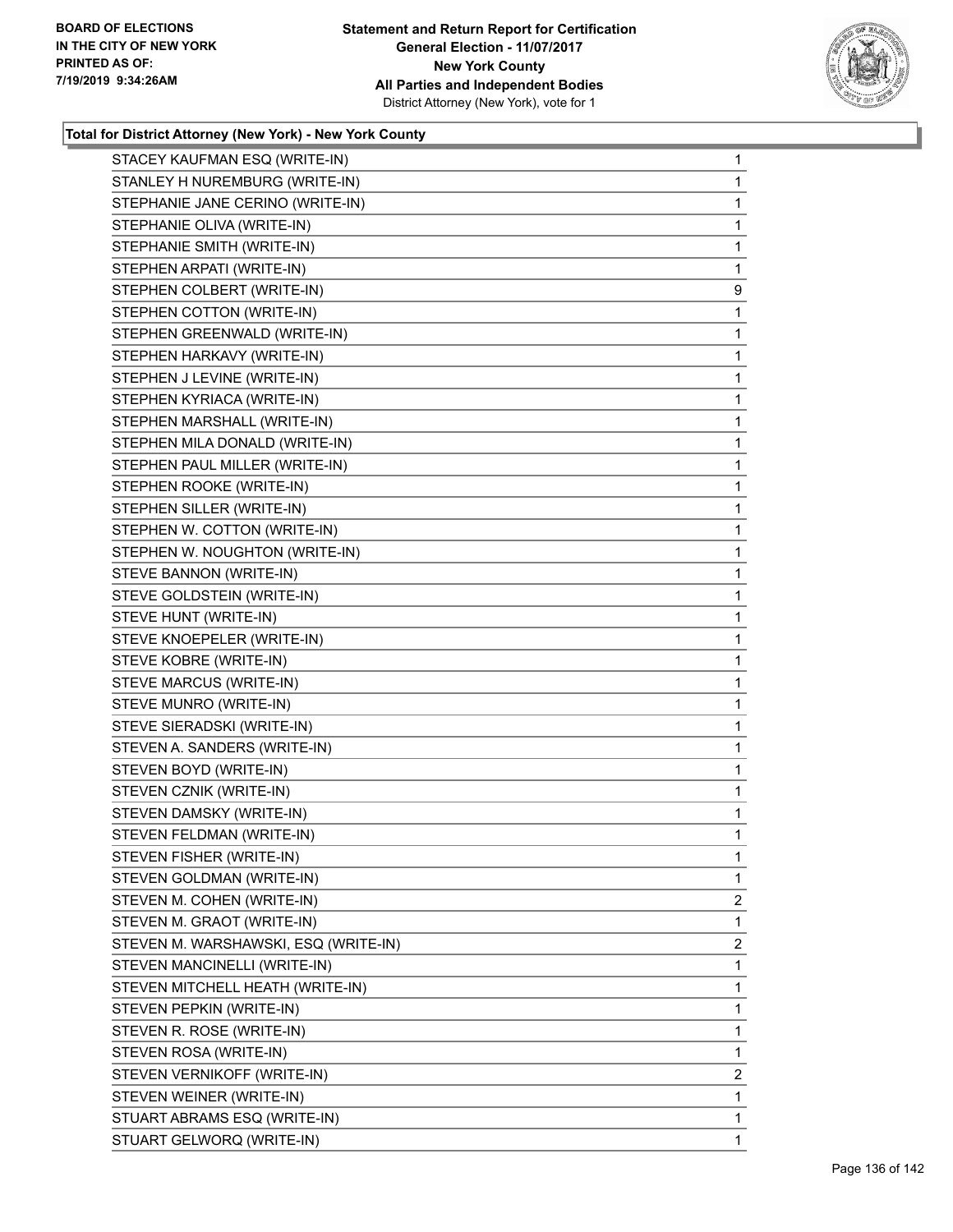

| STUART SCHENENDORF (WRITE-IN)      | $\mathbf{1}$   |
|------------------------------------|----------------|
| STUART SMITH (WRITE-IN)            | $\overline{2}$ |
| STUDLEY MEGOO (WRITE-IN)           | 1              |
| SUCHITA MATTHEW (WRITE-IN)         | 1              |
| SUMMOLSOU BLSA (WRITE-IN)          | 1              |
| SUNDHE MOSES (WRITE-IN)            | 1              |
| SUNG-WEE SUH (WRITE-IN)            | $\mathbf{1}$   |
| SUSAN B. ANTHONY (WRITE-IN)        | 1              |
| SUSAN BLUNE (WRITE-IN)             | 1              |
| SUSAN BRUNE (WRITE-IN)             | 1              |
| SUSAN CHANG (WRITE-IN)             | 1              |
| SUSAN E. MITCHELL (WRITE-IN)       | 1              |
| SUSAN ELMAS (WRITE-IN)             | $\mathbf{1}$   |
| SUSAN FRANKEL (WRITE-IN)           | 1              |
| SUSAN FRIEND (WRITE-IN)            | 1              |
| SUSAN HOFFINGER (WRITE-IN)         | $\overline{c}$ |
| SUSAN KASAPIAN (WRITE-IN)          | 1              |
| SUSAN LANZATGALA (WRITE-IN)        | 1              |
| SUSAN MCLARGH (WRITE-IN)           | $\mathbf{1}$   |
| SUSAN SCHAFFER (WRITE-IN)          | 1              |
| SUSAN SHIN (WRITE-IN)              | 1              |
| SUSAN WATSON (WRITE-IN)            | 1              |
| SUSAN ZAHEWSKI (WRITE-IN)          | 1              |
| SUSIE FIORE (WRITE-IN)             | 1              |
| SUSIE MCMILLAN (WRITE-IN)          | $\mathbf{1}$   |
| SUSIE OLIOE (WRITE-IN)             | 1              |
| SUZANNE WOODS (WRITE-IN)           | 1              |
| SVO GURBSYAS (WRITE-IN)            | 1              |
| SZELENA GRAY (WRITE-IN)            | 1              |
| TAL YELLIN (WRITE-IN)              | 1              |
| TALI FARADIAN WEINSTEIN (WRITE-IN) | $\overline{2}$ |
| TALI FURHACLIAN (WRITE-IN)         | 1              |
| TANNER DAHLIN (WRITE-IN)           | 1              |
| TARA SHERIDAN (WRITE-IN)           | 1              |
| TATIA BARNES (WRITE-IN)            | 1              |
| TAYLOR COPUS (WRITE-IN)            | 1              |
| TAYLOR SWIFT (WRITE-IN)            | 1              |
| TED BARITZ (WRITE-IN)              | 1              |
| TED CRUZ (WRITE-IN)                | 2              |
| TED WELLS (WRITE-IN)               | 2              |
| TEIGE CAROLL (WRITE-IN)            | 1              |
| TERESE DEMONBRUN (WRITE-IN)        | 1              |
| TERRANCE GRANIS (WRITE-IN)         | 1              |
| TERRY DIMARTINO (WRITE-IN)         | 1              |
| TERRY DIMARTION (WRITE-IN)         | 1              |
| TESS LIEBER (WRITE-IN)             | 1              |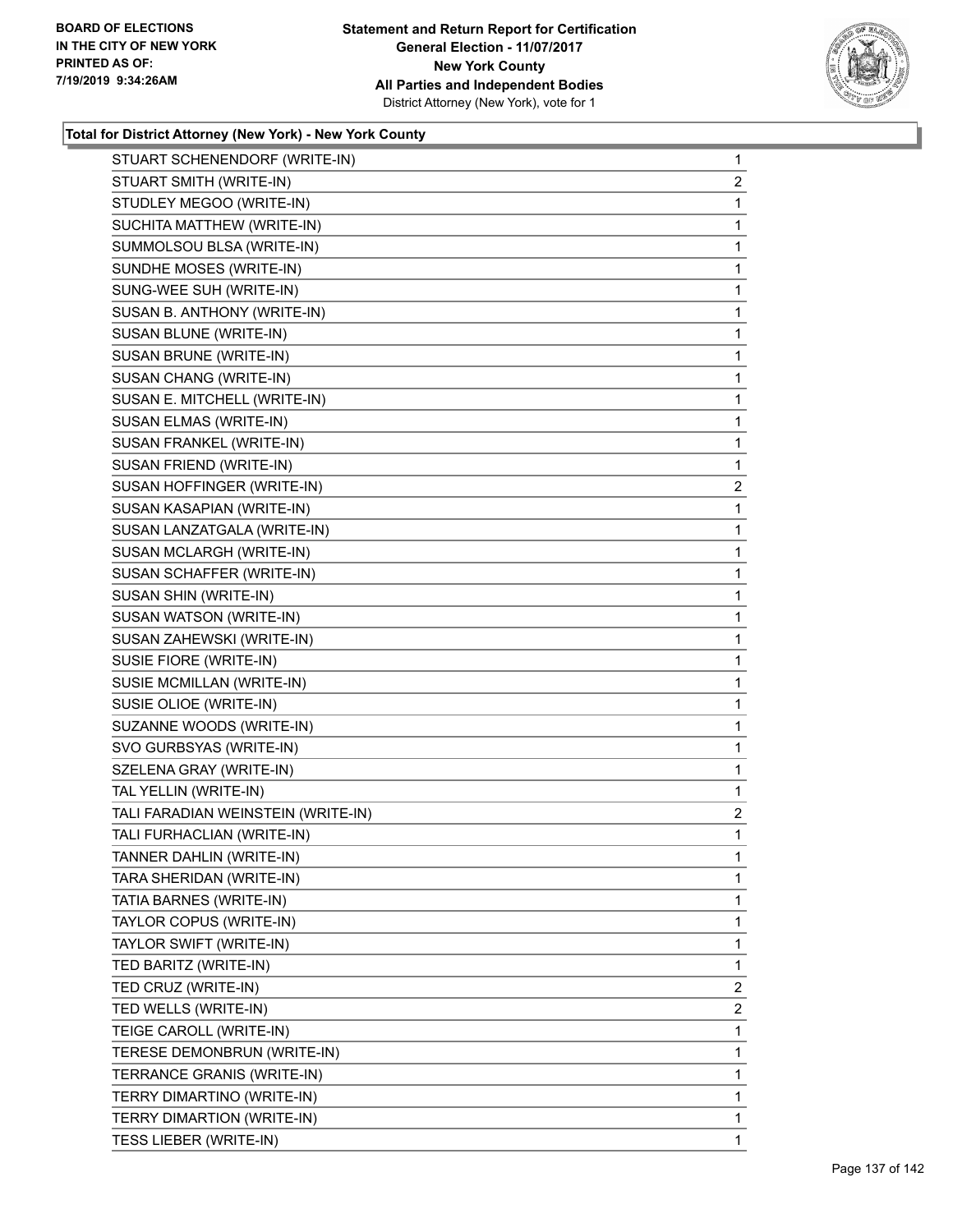

| THADDECIA J. SMITH (WRITE-IN)    | $\mathbf{1}$   |
|----------------------------------|----------------|
| THADDEUS J. HACKWORTH (WRITE-IN) | $\mathbf{1}$   |
| THEO CHINO (WRITE-IN)            | $\mathbf{1}$   |
| THEODORE LEVINE (WRITE-IN)       | 1              |
| THEODORE ROOSEVELT (WRITE-IN)    | $\overline{a}$ |
| THERESA E. HASSLER (WRITE-IN)    | 1              |
| THESEUS ROCHE (WRITE-IN)         | 1              |
| THIEN TRVONS (WRITE-IN)          | 1              |
| THIENAN V. TIRUANG (WRITE-IN)    | 1              |
| THMECA TILLARD (WRITE-IN)        | 1              |
| THOMAS ARALLUIA (WRITE-IN)       | 1              |
| THOMAS BACKEN (WRITE-IN)         | $\mathbf{1}$   |
| THOMAS BAULEN (WRITE-IN)         | 1              |
| THOMAS BELLEFEMINE (WRITE-IN)    | 1              |
| THOMAS C. MONC (WRITE-IN)        | 1              |
| THOMAS CAFFREY (WRITE-IN)        | 1              |
| THOMAS CALFANE JR. (WRITE-IN)    | 1              |
| THOMAS EASTON (WRITE-IN)         | $\mathbf{1}$   |
| THOMAS EDISON (WRITE-IN)         | 1              |
| THOMAS GIOVANNI (WRITE-IN)       | 3              |
| THOMAS HICKEY (WRITE-IN)         | $\overline{2}$ |
| THOMAS I. SHERIDAN (WRITE-IN)    | 1              |
| THOMAS J. CARROLL (WRITE-IN)     | 1              |
| THOMAS J. ROMAN II (WRITE-IN)    | $\overline{2}$ |
| THOMAS JOHN WRIGHT (WRITE-IN)    | 1              |
| THOMAS LITTMAN (WRITE-IN)        | 1              |
| THOMAS LOGAN EVANS (WRITE-IN)    | 1              |
| THOMAS MCGOVERN (WRITE-IN)       | 1              |
| THOMAS MERRIN (WRITE-IN)         | 1              |
| THOMAS SABIA (WRITE-IN)          | $\mathbf{1}$   |
| THOMAS SCHIELDS (WRITE-IN)       | 1              |
| THOMAS SUNG (WRITE-IN)           | 3              |
| THOMAS WILSON (WRITE-IN)         | 1              |
| THURGOOD MARSHALL (WRITE-IN)     | 3              |
| TIFFANY HOLLER (WRITE-IN)        | 1              |
| TIFFANY MUELLER (WRITE-IN)       | 1              |
| TIM SHEPHERD (WRITE-IN)          | 1              |
| TIMOTHY BIRRBAUM (WRITE-IN)      | 1              |
| TIMOTHY FARMER (WRITE-IN)        | 1              |
| TIMOTHY J HANEY (WRITE-IN)       | 1              |
| TIMOTHY LENARD (WRITE-IN)        | 1              |
| TIMOTHY MILLER (WRITE-IN)        | 1              |
| TIMOTHY MORTON FRY (WRITE-IN)    | 1              |
| TIMOTHY P. AGNEW (WRITE-IN)      | 1              |
| TIMOTHY TANNER (WRITE-IN)        | 1              |
| TIMOTHY W STANLEY III (WRITE-IN) | 1              |
|                                  |                |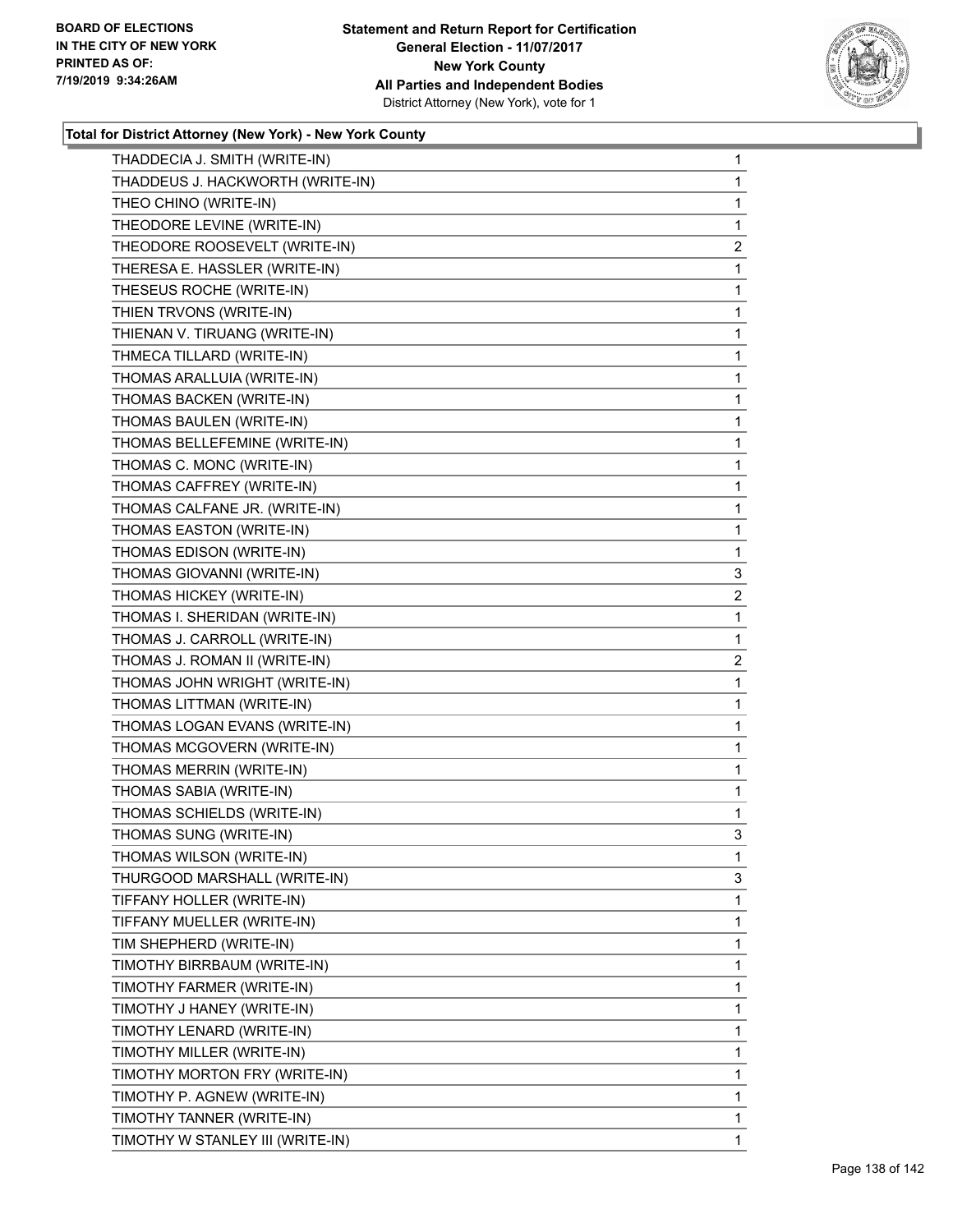

| TIMOTHY WU (WRITE-IN)                     | $\overline{2}$ |
|-------------------------------------------|----------------|
| TINA FEY (WRITE-IN)                       | 1              |
| TINA LUONGO (WRITE-IN)                    | 3              |
| TISA LAPADULA (WRITE-IN)                  | 1              |
| TOBY FISCHER (WRITE-IN)                   | 1              |
| TODD STEINBERG (WRITE-IN)                 | 1              |
| TODD TRILLER (WRITE-IN)                   | 1              |
| TOM ABBONDANTE (WRITE-IN)                 | 1              |
| TOM BRADY (WRITE-IN)                      | 1              |
| TOM DUANE (WRITE-IN)                      | $\overline{2}$ |
| TOM FIDAL (WRITE-IN)                      | 1              |
| TOM HANKS (WRITE-IN)                      | 1              |
| TOM JONES (WRITE-IN)                      | 1              |
| TOM MCGAHREN (WRITE-IN)                   | 1              |
| TOM PAINE (WRITE-IN)                      | 1              |
| TOM TOLAND (WRITE-IN)                     | 1              |
| TONY DANZA (WRITE-IN)                     | 1              |
| TONY WEST (WRITE-IN)                      | 1              |
| TRAVIS NEMMER (WRITE-IN)                  | 1              |
| TRAVIS TALBOT (WRITE-IN)                  | 1              |
| TREVOR MILLS (WRITE-IN)                   | 1              |
| TREVOR SULLIVAN WEINSTEIN (WRITE-IN)      | 1              |
| TREY ANASTASIO (WRITE-IN)                 | 1              |
| TROY HUGHEY (WRITE-IN)                    | 1              |
| TRUMAN FARROW (WRITE-IN)                  | 1              |
| TUMOR JONES (WRITE-IN)                    | 1              |
| TUREL FERGUSON (WRITE-IN)                 | 1              |
| TYEAR MIDDLETON (WRITE-IN)                | 1              |
| TYLER BRANCH (WRITE-IN)                   | 1              |
| TYLER SMITH (WRITE-IN)                    | $\mathbf{1}$   |
| TYMETTA MCLITOSH (WRITE-IN)               | 1              |
| TYRONE JACKSON (WRITE-IN)                 | 1              |
| TYSON PRATCHER (WRITE-IN)                 | 1              |
| TYSON-LORD GRAY (WRITE-IN)                | 1              |
| UDO DRESCHER (WRITE-IN)                   | 1              |
| UMA THURMAN (WRITE-IN)                    | $\overline{2}$ |
| UMIT CELEBI (WRITE-IN)                    | 1              |
| UNATTRIBUTABLE WRITE-IN (WRITE-IN)        | 1,928          |
| UNCOUNTED WRITE-IN PER STATUTE (WRITE-IN) | 8              |
| URMA THURMAN (WRITE-IN)                   | 1              |
| VAL KINEMAN (WRITE-IN)                    | 1              |
| VALDIS MENZI (WRITE-IN)                   | 1              |
| VAN JONES (WRITE-IN)                      | 1              |
| VAN JORTS (WRITE-IN)                      | 1              |
| VASCO DE GAMA (WRITE-IN)                  | 1              |
| VAUGHN J. BUFFALO ESQ. (WRITE-IN)         | $\overline{2}$ |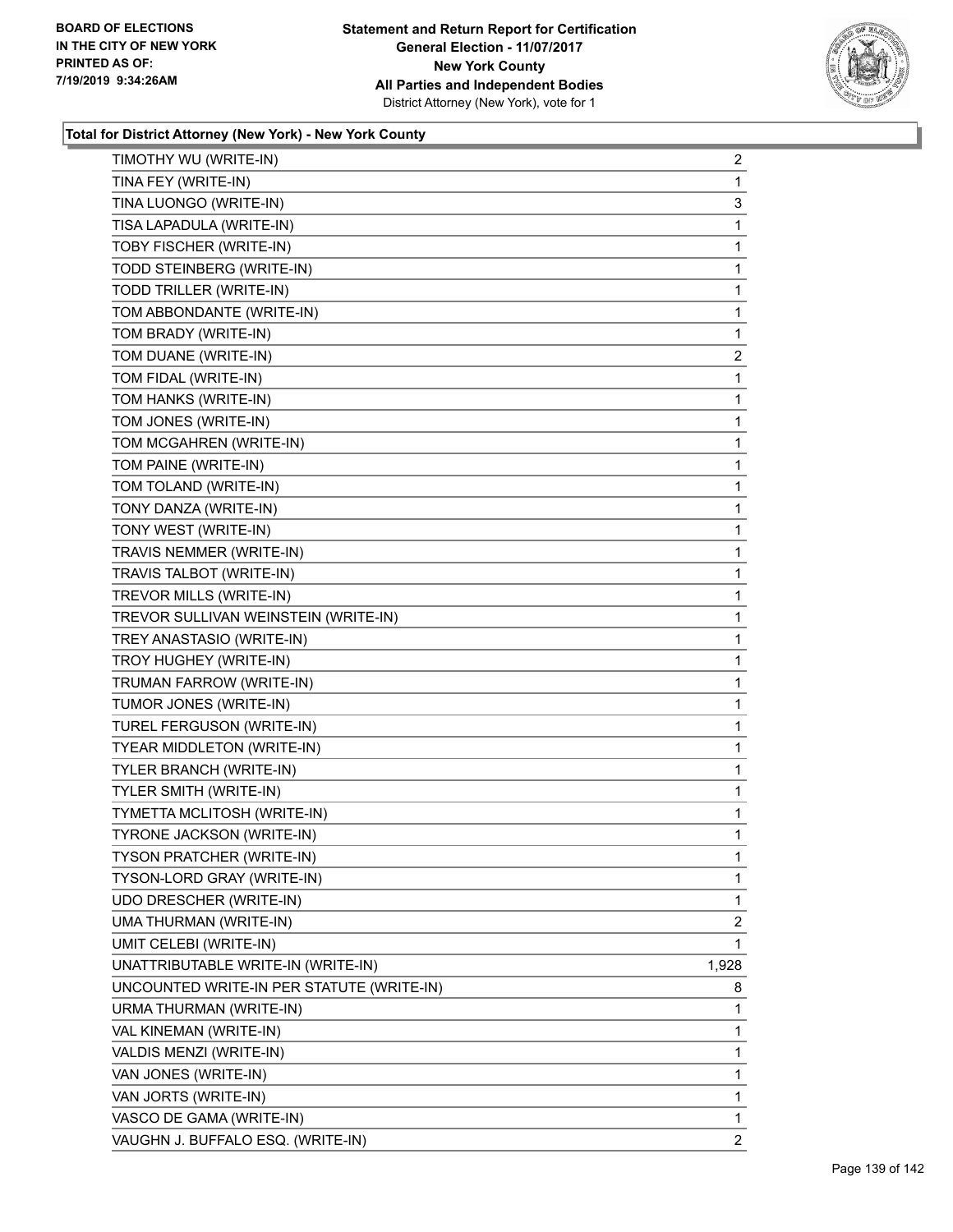

| <b>VERA SUNG (WRITE-IN)</b>       | 5            |
|-----------------------------------|--------------|
| VERENICA HILBRING (WRITE-IN)      | 1            |
| VERNA L. SAUNDERS (WRITE-IN)      | 1            |
| VERNON MASON (WRITE-IN)           | $\mathbf 1$  |
| VERONICA JUNG (WRITE-IN)          | 1            |
| VICENT GENTILE (WRITE-IN)         | 1            |
| VICTOR BARALL (WRITE-IN)          | 4            |
| VICTOR BARRAL (WRITE-IN)          | 1            |
| VICTOR CHU (WRITE-IN)             | 1            |
| VICTORIA GHOLSON PHD (WRITE-IN)   | $\mathbf 1$  |
| VIKRAM R. JAMALABAD (WRITE-IN)    | 1            |
| VINCE MORGAN (WRITE-IN)           | 1            |
| VINCE WEISBAND (WRITE-IN)         | $\mathbf{1}$ |
| VINCENT ALFIERI (WRITE-IN)        | $\mathbf{1}$ |
| VINCENT CASEY (WRITE-IN)          | 1            |
| VINCENT P CASEY (WRITE-IN)        | $\mathbf 1$  |
| VINCENT RAVASHIERE (WRITE-IN)     | 1            |
| VINCENT TODARELLO (WRITE-IN)      | 1            |
| <b>VINNY STIGMA (WRITE-IN)</b>    | $\mathbf{1}$ |
| VIOIONIC CARTER (WRITE-IN)        | $\mathbf{1}$ |
| VISCAL DE DISTRITO (WRITE-IN)     | 1            |
| VITA PAI (WRITE-IN)               | $\mathbf{1}$ |
| <b>VLAD ROCHLAN (WRITE-IN)</b>    | 1            |
| <b>VLADIMIR PUTIN (WRITE-IN)</b>  | 2            |
| W. DYER HALPERN (WRITE-IN)        | $\mathbf{1}$ |
| W. LAWRENCE JOACHIN (WRITE-IN)    | 1            |
| WALLY LEBORGNE (WRITE-IN)         | 1            |
| WALT CLYDE FRAZIER (WRITE-IN)     | $\mathbf 1$  |
| WALTER ANTOGININI (WRITE-IN)      | 1            |
| WALTER BRIND (WRITE-IN)           | 1            |
| WARREN BERGER (WRITE-IN)          | $\mathbf{1}$ |
| WARREN HELUR (WRITE-IN)           | 1            |
| WAYNE BROOME (WRITE-IN)           | 1            |
| WAYNE MILLER (WRITE-IN)           | 1            |
| WAYNE R. WATKINSON (WRITE-IN)     | 1            |
| WENDY HASKINS (WRITE-IN)          | 1            |
| WILBUR KUNG (WRITE-IN)            | 1            |
| WILE E COYOTE (WRITE-IN)          | 1            |
| WILL FLEEDNER (WRITE-IN)          | 1            |
| WILLA J. BERNSTEIN (WRITE-IN)     | 1            |
| WILLIAM BERLIND (WRITE-IN)        | 1            |
| WILLIAM BRAUNSCHWEIGER (WRITE-IN) | 1            |
| WILLIAM CULLUM (WRITE-IN)         | 1            |
| WILLIAM DARROW (WRITE-IN)         | 1            |
| WILLIAM ELSON (WRITE-IN)          | 1            |
| WILLIAM F LYONS (WRITE-IN)        | 1            |
|                                   |              |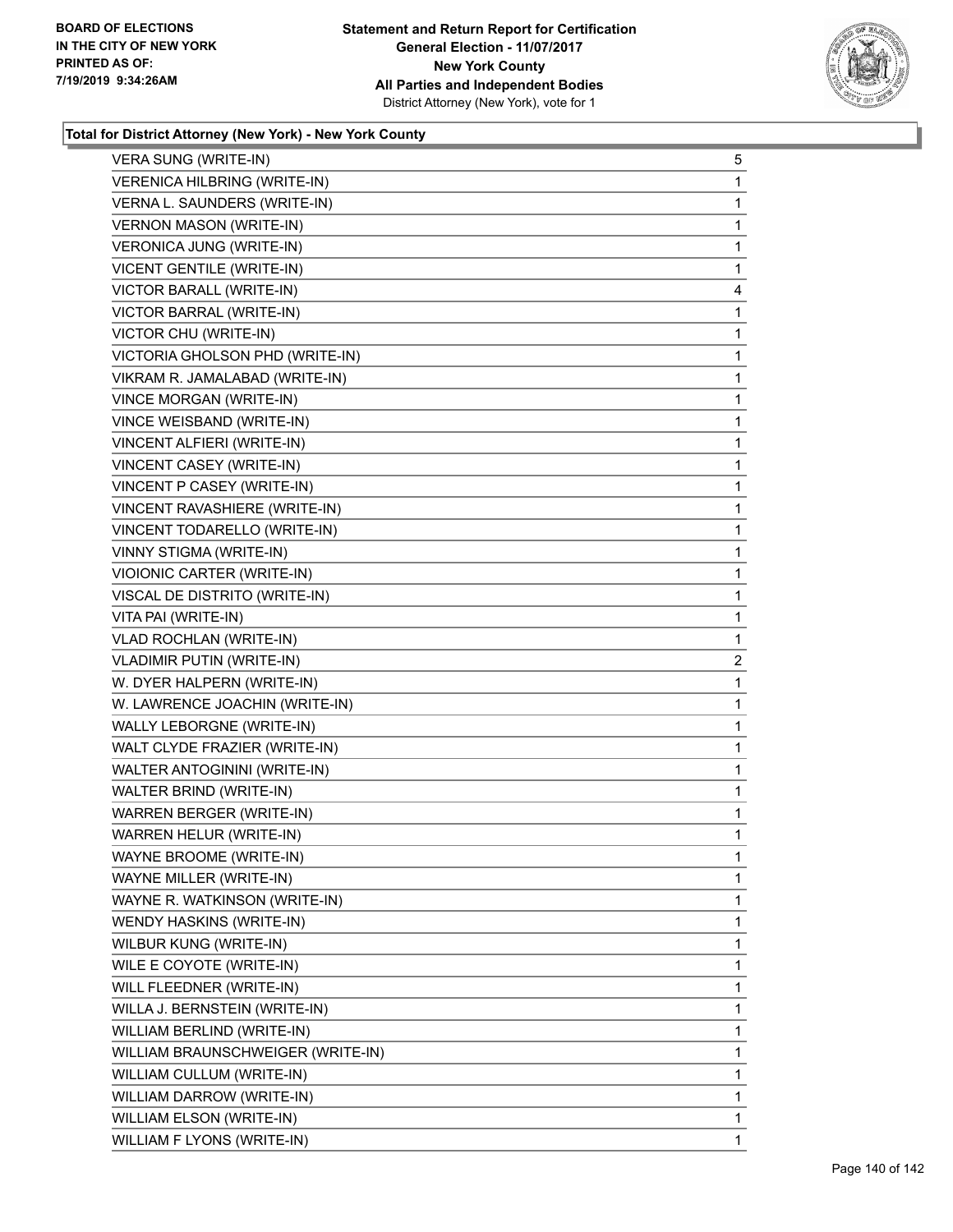

| WILLIAM FREDRICK HAVEMEYER (WRITE-IN) | $\mathbf{1}$   |
|---------------------------------------|----------------|
| WILLIAM GARRETT (WRITE-IN)            | 1              |
| WILLIAM H. HEYMAN (WRITE-IN)          | 1              |
| WILLIAM HEINZEN (WRITE-IN)            | 3              |
| WILLIAM HEMZEN (WRITE-IN)             | 1              |
| WILLIAM HOHAUSER (WRITE-IN)           | 1              |
| WILLIAM J. CLINTON (WRITE-IN)         | 3              |
| WILLIAM J. HARRINGTON (WRITE-IN)      | 1              |
| WILLIAM KATCHER (WRITE-IN)            | 1              |
| WILLIAM KUNSTLER (WRITE-IN)           | 1              |
| WILLIAM MACY (WRITE-IN)               | 1              |
| WILLIAM MORRIS HAMILTON (WRITE-IN)    | 1              |
| WILLIAM O. DOUGLAS (WRITE-IN)         | 1              |
| WILLIAM P. SHORT III (WRITE-IN)       | 1              |
| WILLIAM ROBERT PAYNE (WRITE-IN)       | 1              |
| WILLIAM SCORILTE (WRITE-IN)           | 1              |
| WILLIAM SHAWN REDDEN (WRITE-IN)       | 1              |
| WILLIAM SMITH (WRITE-IN)              | 1              |
| WILLIAM THIBANDT (WRITE-IN)           | 1              |
| WILLIAM THOM (WRITE-IN)               | 1              |
| WILLIE MAYS (WRITE-IN)                | 1              |
| WILLIE NELSON (WRITE-IN)              | 1              |
| WINSTON SMITH (WRITE-IN)              | 1              |
| WOODY ALLEN (WRITE-IN)                | 1              |
| YAN WOLFSON (WRITE-IN)                | 1              |
| YAYOI KUSAMA (WRITE-IN)               | 1              |
| YETTA KURLAND (WRITE-IN)              | 1              |
| YIN-MENG TAN (WRITE-IN)               | 1              |
| YOUNGSIK YOON (WRITE-IN)              | 1              |
| YOUSSEF KALAD (WRITE-IN)              | $\mathbf{1}$   |
| YUGUN CHEN (WRITE-IN)                 | 1              |
| YVES ANDRE VITAL (WRITE-IN)           | 1              |
| YVONNE FUNG (WRITE-IN)                | 1              |
| ZACH MARGULIS (WRITE-IN)              | 1              |
| ZACHARY CARTER (WRITE-IN)             | 1              |
| ZACHARY ROSENBERG (WRITE-IN)          | 1              |
| ZACHARY SHERMAN (WRITE-IN)            | 1              |
| ZACHARY V. ZAGGER (WRITE-IN)          | 1              |
| ZACHARY W. CARTER (WRITE-IN)          | 1              |
| ZACK BERNSTEIN (WRITE-IN)             | 1              |
| ZACK WITHERS (WRITE-IN)               | 1              |
| ZANURRAD BARRON (WRITE-IN)            | 1              |
| ZAYNAP TUFICKI (WRITE-IN)             | 1              |
| ZEB LANDSMAN (WRITE-IN)               | $\overline{2}$ |
| ZEPHOR TEACHOUT (WRITE-IN)            | 1              |
| ZEPHRY TEACHOUT (WRITE-IN)            | 1.             |